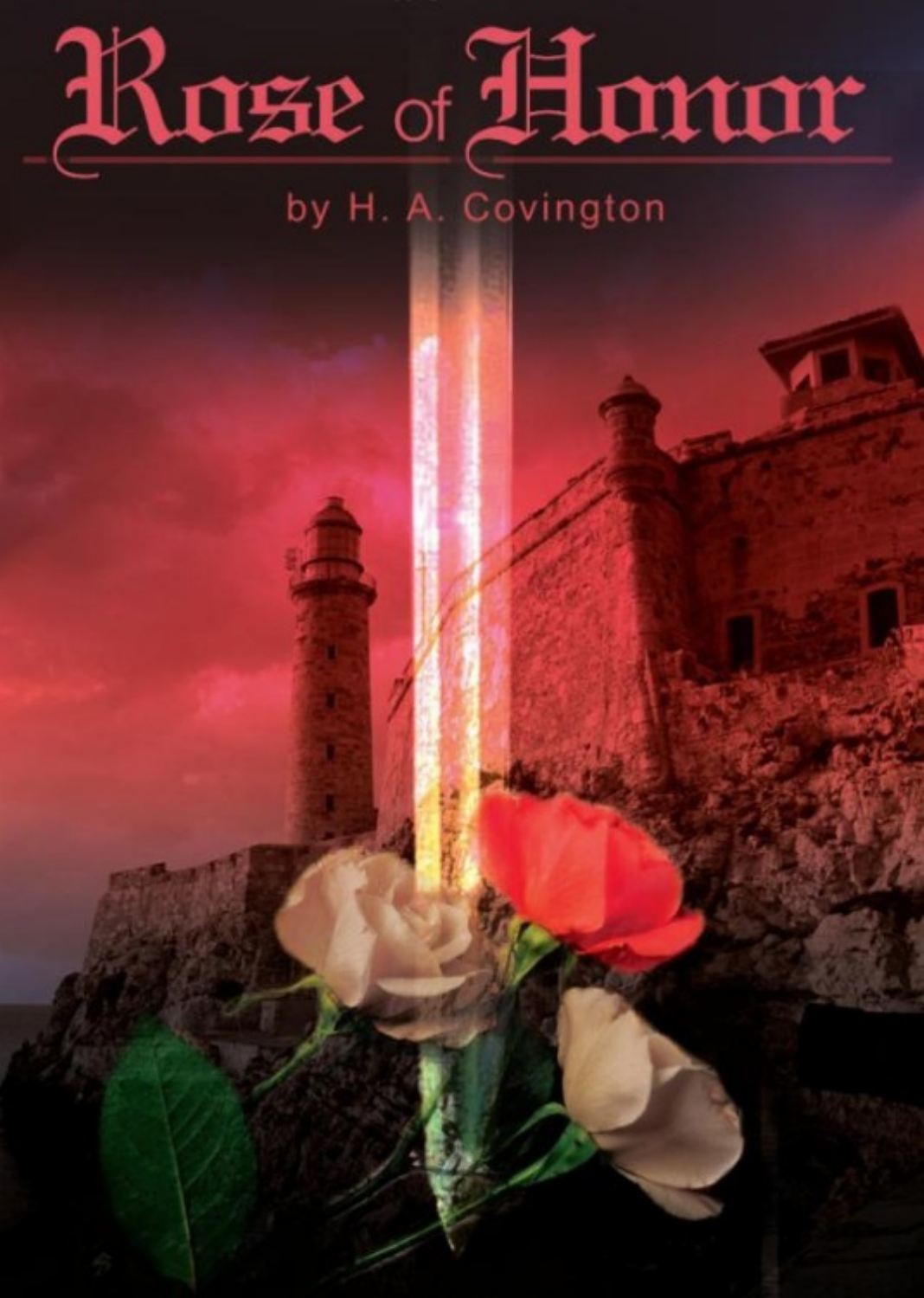# **Rose of Honor**

*By H. A. Covington*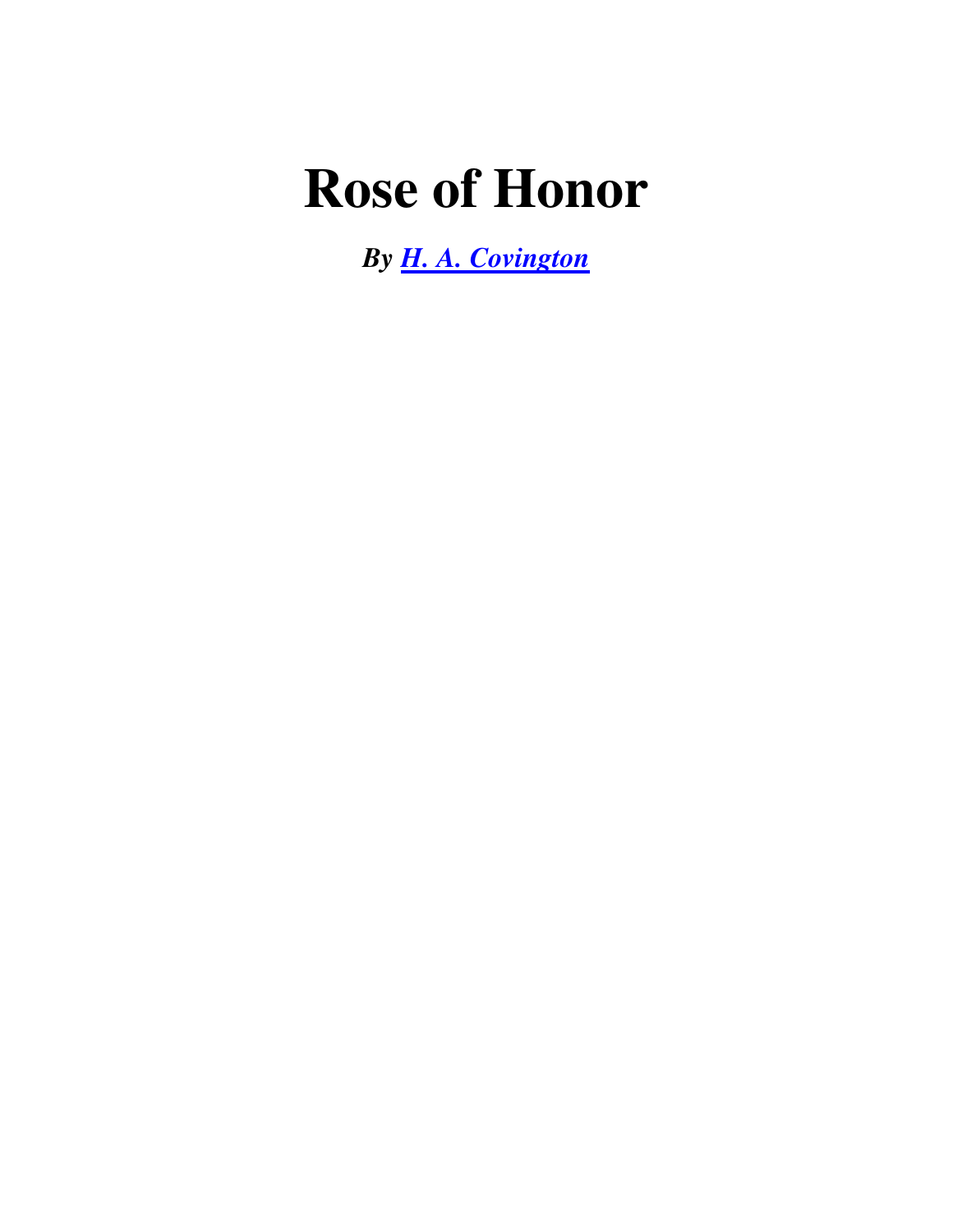### *The Casting of the Die*

*Spring, 1457*

#### **I.**

We arrived at Raby Castle, in the northern English county of Durham, on a rainy afternoon in early April. Our horses clattered across the drawbridge after the queen's heralds had formally demanded entry and the castle gates were opened. The royal entourage had been strung out along the road since before dawn, slogging onward after a miserable night spent huddled around hissing campfires in a sodden meadow beside a roadside inn wherein the queen had slept. In the pre-dawn darkness and drizzle we had struck the pavilions, folded the soggy things and heaved them onto carts, and then we trudged through the mud towards Raby.

We were a small army, over five hundred of us in the entourage: noblemen, knights of the guard such as myself, noble ladies and their tirewomen, soldiers, priests, minstrels, clerks, courtiers, scullions, valets, pages, squires, archers, doxies, leeches, porters, clowns, laundresses, pastry cooks, astrologers, heralds, huntsmen, and hornblowers. At the centre of it all was the queen herself, Margaret of Anjou: a proud, strong and beautiful woman whom some believed to be possessed by the devil. So she was. The devil that possessed our queen was hate, endlessly athirst and unslakeable, and she was perforce dragging us all with her as she toured the kingdom from end to end in search of support for her most cherished goal in life, the destruction of the Plantagenet Duke of York and all his kinsmen. For in Anno Domine 1457, the year of which I speak, the two great Plantagenet houses of York and Lancaster were mortal enemies, and ill fared England.

I am Sir John Redmond, born outside Tavistock in Devonshire. In that time of which I write, I was then a landless knight in the queen's service. As I had not been among the fortunate ones chosen to remain behind in London with the Tower garrison, thus it was that on that misty afternoon so long ago in the days of my youth, I found myself leaning on my saddle pommel in the fine drizzle in Raby's outer courtyard. The castellan, a rotund little man in ill-fitting armour, stood bareheaded as Margaret stepped regally from her litter. Then he knelt upon the muddy flagstones of the courtyard and kissed her hand, formally surrendering the keys of the castle to her. The amenities now over, the castellan escorted the queen and her ladies into the great hall and thence to their chambers. We knights of the household dismounted and handed over the reins of our horses to squires or servants, save for a few such as myself who were too poor to afford either and who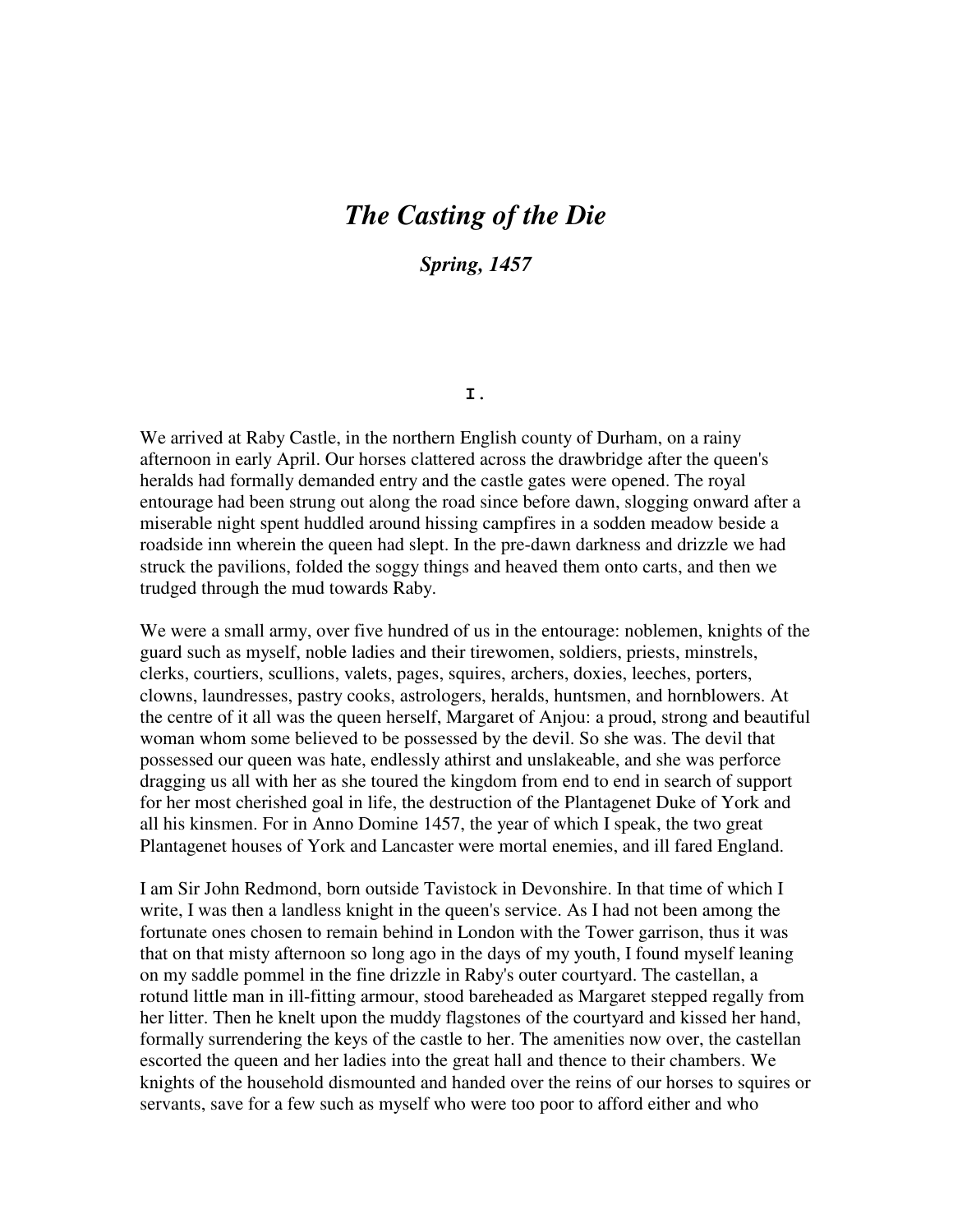perforce led their destriers to the stables ourselves. As the last of the entourage crowded into the wide outer ward, the gates gave a lugubrious squeak and crashed behind us, a precaution against surprise attack.

At the stables I snagged a skinny young groom, slapped a penny into his hand, and gave him specific instructions on the care and feeding of my war-horse, Thunder. I had to look out for the animal, since he was all I possessed in the way or worldly goods save for my sword and my wits, the customary legacies of a younger son. After having seen Thunder off-saddled and his manger filled with oats, I inquired of the groom the location of the bachelors' dormitory and set off in search of my bed for the night. I had feared that by delaying at the stables I would be late in grabbing a bed, but most of the knights had stopped off in the hall for a drink to take off the chill, and there were few besides myself in the long, low chamber with groined stone vaulted ceiling. The room was clean, the mattresses newly stuffed with straw and purged of vermin, and fresh new rushes crackled underfoot. Throughout the castle, signs of preparation for this rare royal visit were manifest. Tapestries had been cleaned and patched, burnished harness adorned the menat-arms, the stables boasted new-cut bracing timbers, and the sleeping chamber smelled of perfume and fresh linen which I savoured. Castles generally stink, and so would this one in a few days, but by then no one would notice

After testing several of the beds along one wall of the room I found a soft mattress and threw my helmet and my saddle bags down onto it. This reserved for me only one side of the coarse linen pallet, for another knight would share the other half. This was a rather comfortable arrangement. In some castles we had visited it was three or four to a bed, while in others, cramped Norman keeps built just after the Conquest, we knights had to sleep on the rushes in the great hall along with the soldiers, the servants, and the dogs. I eyed my gear and shrugged. If one of these Lancastrian pugs tossed it aside and took my bed I'd remove the intruder with a fist in the face. It was ironic that so far the only fighting I had seen in the queen of England's service had been with the arrogant young men of her retinue, over just such paltry things.

In the great hall, the servants were busily setting the board for the evening meal, their task rendered more difficult by the throng of courtiers who milled around the trestle tables, congregated in the aisles conversing, and crowded around the ale kegs for a draught. There was a good deal of laughter, pummeling, and loud ostentatious horseplay, albeit a bit more nervous than usual, for we were deep into Yorkist territory. Richard of York was raised from childhood right here in Raby Castle, and the Neville family which had then held the fief were now his most powerful allies. Cecily, Duchess of York was a Neville herself. We Lancaster men called her "Proud Cis" and several cruder epithets, but to her husband's adherents she was still "the Rose of Raby". A babble of voices drifted across the cavernous hall "God split me, this stuff is sour!" someone swore.

"Mayhap you are drinking from a chamber pot!" Laughter

"My mail is rusting from the rain."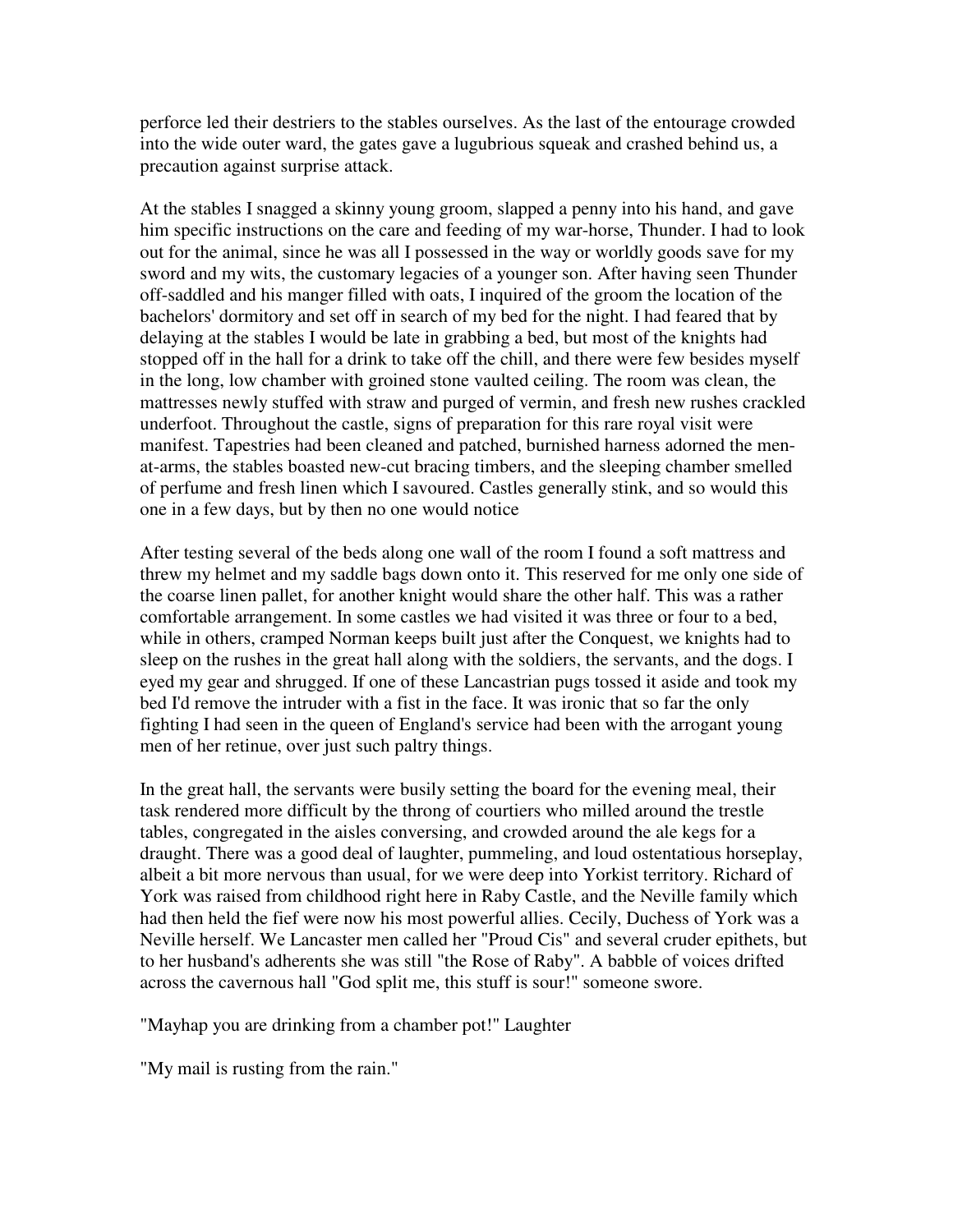"I wish in the devil's name Her Grace would stay put for a while, like York at Ludlow!"

"Ah, who's that fair bit hoisting the trencher of livers?" In nine month's time they'll have to replace every maidservant in the castle, I reflected. I strode over to the keg, grabbed a pewter mug, and bulled my way through the milling knights and squires to draw myself a drink. When I had first come to court seven months before I would have hesitated before shoving any of these young blades aside. Then I had been alone and friendless, confused and overwhelmed by the bustle and the ceremony and the immediacy of politics and statecraft. Being new and last in the pecking order I had been bullied and badgered by the court bravos for a while, but many of them found out that I could only be pushed so far, so that now I was generally left alone.

Filling my mug with the sour beer, I drank deeply and brushed my long reddish-brown hair out of the forth and out of my eyes, making a mental note that I needed to trim it. A hand clapped me heartily on the shoulder, making me choke. It was Tommy Caxton, a blond, wiry young Staffordshire knight who was my only friend in the entourage. "Well, how's the terror of Dartmoor?" he cried.

"Drunk already, are you?" I asked

"Nay, just glad to be in out of that bleeding drizzle and behind stout walls, instead of lying out in the heather like we did last night waiting for some Yorkist rogue to sneak up on me and cut my throat. John, my lad, even though you are an ignorant West Country savage and devoid of every grace and virtue, I mean to do you a good turn. Being a previous visitor to this dingy little keep, I'm going to introduce you to one of the chambermaids I know, as accomplished and accommodating a wench as ever I have known, who but for a slight token of your affection..."

"Since when...?" I began, cocking my eye at the grinning knight, but he cut me off.

"Oh, don't be such a damned prig," he insisted, tugging at my sleeve. "Come on, let's take a walk, and maybe drop a few stones on the swans in the moat for merriment." I allowed myself to be led outside into the chilly, darkening courtyard, still thronging with menials and men-at-arms and those unloading the carts. The castle servants were lighting the cressets, iron baskets filled with pitch-soaked straw, and they sputtered and hissed in the damp twilight. Tommy jerked his head and we mounted the stone stairs to the parapet, where he leaned on a merlon.

"Right, what's all this about?" I demanded. "You know I don't go in for whores."

"You didn't mind lovely Janet at Christmas in London, at the Twelfth Night revel," returned Caxton.

"So I suffer occasional lapses. Why are we out here getting wet and chilly all over again?"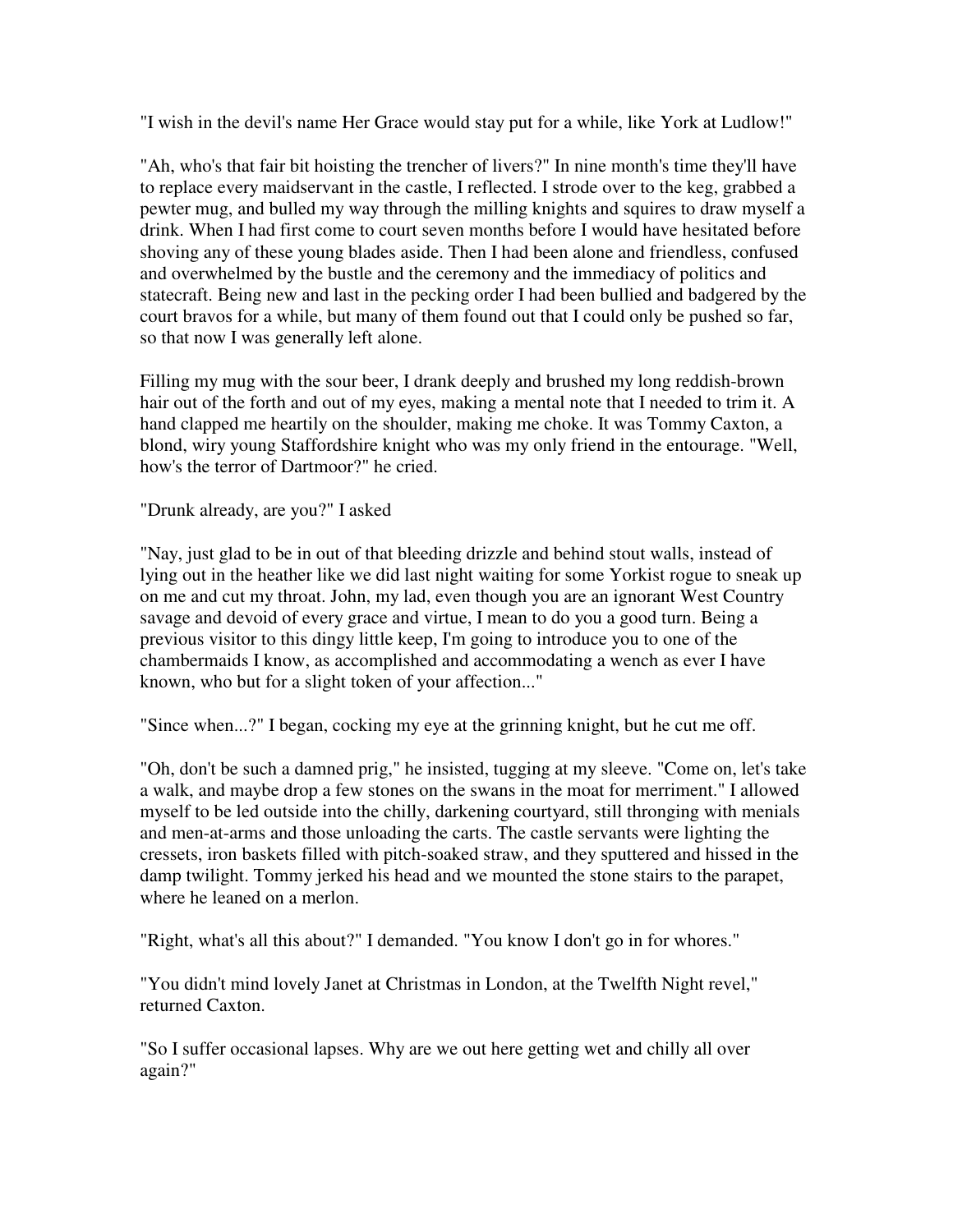"I have something to tell you and I want you to know about it before the whole bleeding court finds out, which God knows will be soon enough," he said.

"Well?" I asked, frowning at Caxton's unusually serious tone of voice.

"I overheard Wiltshire and Hungerford talking. There's been a rider in from the West Country, awaiting Her Grace's arrival here. Do you know a Devonman named John Brinton, a landed knight of Tavistock?"

"I know him well indeed. He's my brother-in-law. Married my oldest sister, Melissa. Taught me swordplay and the longbow. What about him?" I asked.

"Get this: Brinton, his two sons, and your brother William Redmond rode into Ludlow about a week ago!"

"Damnation!" I cursed angrily. "It's bad enough that my father refuses to attend the court! Now I'm in for it! Has the queen heard yet?"

"If not, she will very soon."

"What about my father? Has he gone to Ludlow as well?" I asked.

"No, Lord Redmond seems neutral thus far. From the snippet of conversation I overheard I gather that he's sitting tight, nor does it look like he'll make a move any time soon." I nodded. Now that William had gone with York and I was here at the court of Lancaster, I could imagine my sire's feelings. He must be the most puzzled by my behaviour, for while brother William had never made any secret of his Yorkist propensities, I had simply left home abruptly and taken service with Margaret, telling no one of my secret personal reason for so doing."

"Old Brinton is a fine man," I said. "Now that he's gone to Ludlow, a good many in Devon will swing towards Duke Richard's party."

"I don't know Brinton," said Tommy, "But I have heard that he is a man of sufficient influence so that Margaret's grip on Devonshire is now shot to hell in a handgun. I don't know what her reaction will be where you're concerned, but I wouldn't gamble on it being pleasant. And I do know how the majority of the court will react."

"I can handle those bog knights and clods in the entourage," I growled. "I've broken enough heads around here to make them back off. But I'm worried about the queen. The only reason she took me on was to keep my district in Devon sewn up by showing favour to the son of a local landowner. I don't think she quite trusts me, under the best of conditions."

"Should she?" asked Caxton flatly.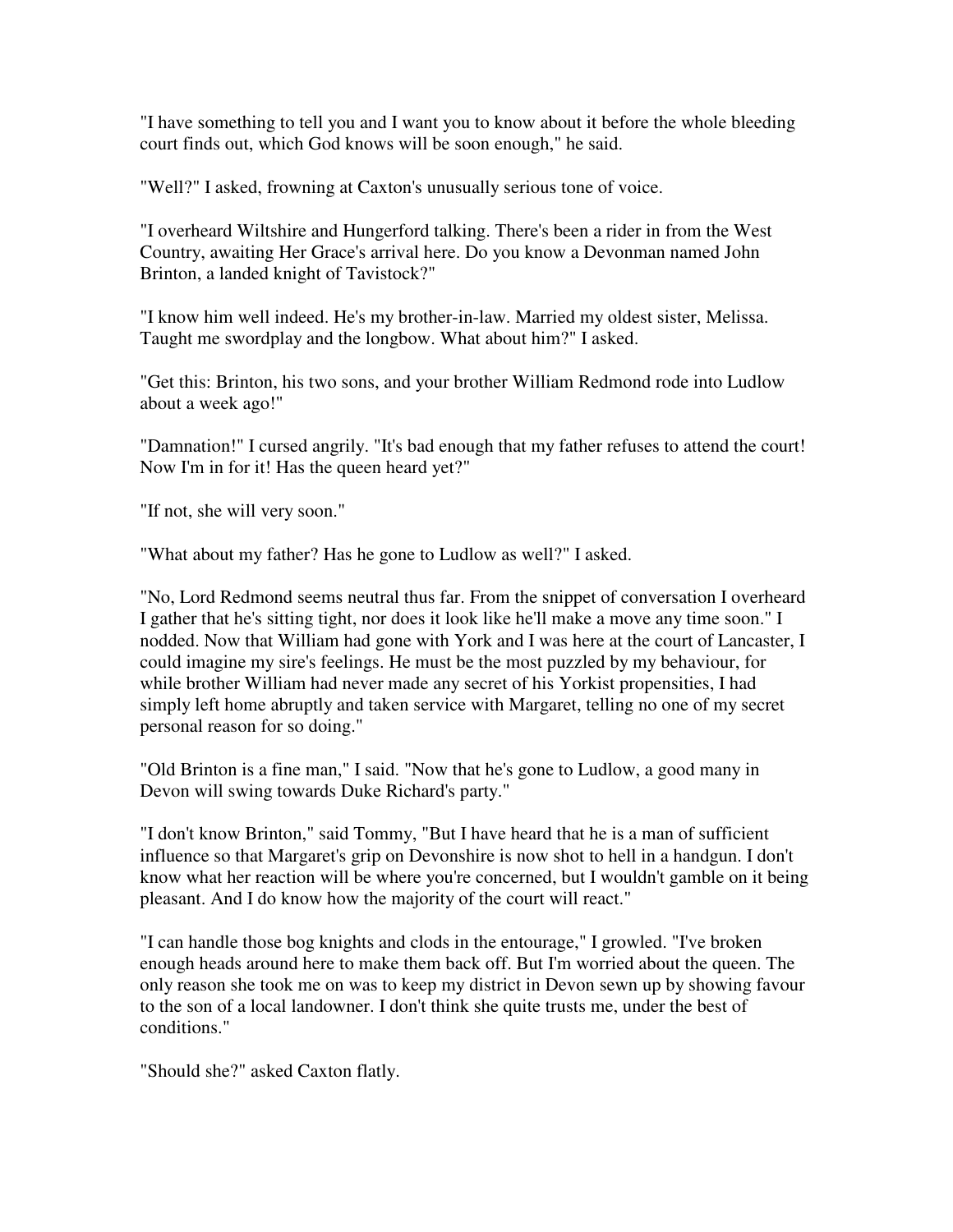"What?"

"See here, it's none of my affair, but why in God's name do you stay here? You'll never convince me that you have been taking this guff all winter because you love poor old King Henry, sixth of that name!"

I stared out over the rampart at the grey countryside and the darkening sky. Out there to the west, across England, my brother and my cousins and an iron-hard, great-hearted old man whom I loved well were gathered at Ludlow behind the Duke of York, and I could not deny that I envied them their allegiance and would fain be with them. The name of our sovereign lord evoked only a bitter chuckle from me. "Henry is a feeble-minded imbecile," I said moodily. "Though God forgive me for speaking so about one of His anointed. It is not meet, but it is true. Margaret is a vicious slut who will wreck the kingdom in order to bequeath Henry's throne to her bastard son."

"Agreed. Then why do you lend your sword to support that lewd Frenchwoman and the product of her adulterous dalliance with the Duke of Somerset?" I stood silent. Tommy went on, "I know some who support Lancaster out of greed, and some because they hate Richard of York. But I don't think any of the usual reasons apply to you. There is something here that you want. What is it?" The sound of his voice snapped my mind from its musings, back to the rain-swept parapet and reality.

"You were right at the beginning," I growled. "It's none of your affair."

II.

At the court of Margaret of Anjou, the old feudal custom of the salt still held. The queen found it a convenient device for dispensing minor patronage and also on occasion for disciplining those courtiers who had displeased her. After months of maneuvering and near groveling, I had finally managed to win a seat at mealtimes at the high board above the great ceramic salt cellars, the traditional place for those of gentle birth, and since then I had striven to avoid any misstep which might result in the loss of this distinction. Many knights and gentlemen felt that it was a degradation of the old ways to place any of gentle blood below the salt, and with this traditionalist view I heartily concurred.

Entering the great vaulted hall for the evening meal, I was struck by the fear that Queen Margaret had already shown her displeasure with my relatives by shoving me back down to the lower board with the commoners and the men-at-arms. Nervously, I took my accustomed place at the trestle table above the salt. I did not sit, as the queen had not yet arrived in the hall, but stood by my stool and fidgeted, eyeing the gathering crowd for the steward who would come to reassign me had I been demoted.

I spotted the dinner herald for the evening, marked by his staff of office, a middle-aged man of the professional service class born and raised to court service, wearing the livery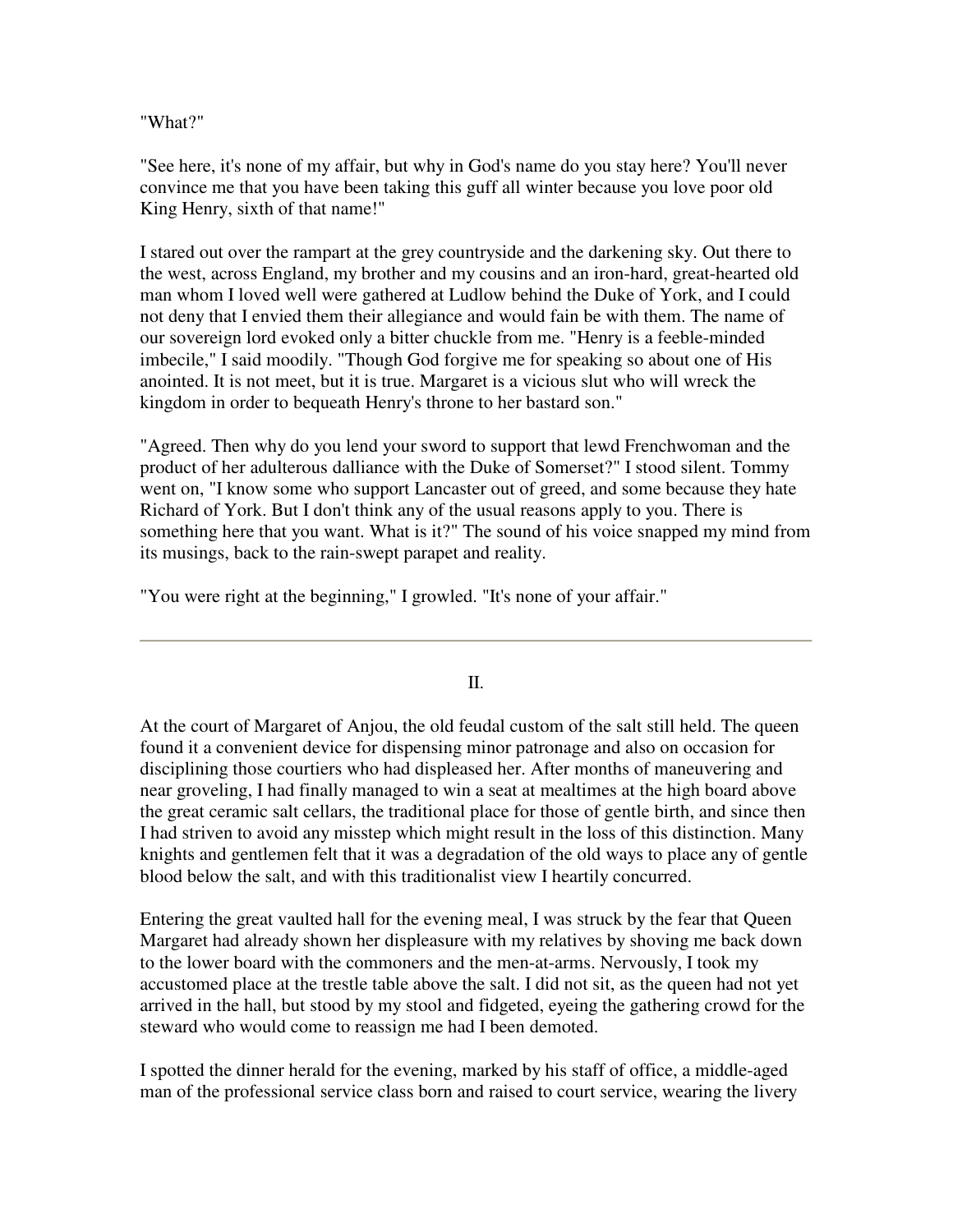of the House of Lancaster on his back, old John of Gaunt's red-rose emblem. My heart sank as the man espied me and began pushing his way towards my place at the high board. Evidently some of the courtiers had already heard of the Devon defections, for several stopped to watch the little drama unfold. Standing stiff and straight, I fought to control myself*. By God,* I thought*, That churl had damned well better be polite about it, or I'll smash his teeth down his throat!* I stared straight ahead as the liveried servitor tapped me on the shoulder. Gripping my self-possession like a starving dog grips a bone, I turned to face the man. "Your sword, please, sir knight," said the steward courteously.

"Ah, yes, of course," I stammered, fighting to conceal my relief. "I forgot to check it with the squire." No one was allowed to carry swords or other weapons in the hall at mealtimes, other than the marshals appointed by the steward. It was a wise rule, for as the evening wore on and the drink flowed freely, soldiers and knights often became quarrelsome. Since I had arrived at courts there had been a number of fist fights and several outright brawls at dinner which the doorwards had broken up with cudgels and sword flats, although as yet no one had drawn a dagger, these being perforce allowed for the cutting of meat. I unbuckled my sword and sheath and handed them to the steward, who carried them off to the squire-armourer who had charge of the weaponry this evening

There was a bustle as the queen entered, and behind her the ladies of the entourage. Margaret stopped to converse with Lord Hungerford, and also with her current lover and favourite James Butler, Earl of Wiltshire. This gave the women and girls time to find their seats. My eyes searched the female throng, looking for the brilliant yellow hair of one whom I knew would be there. Another old custom followed at the court of Lancaster was the practice of seating the courtiers alternately by sex, with the gentleman serving the lady on his right throughout the meal, cutting her meat for her, keeping the dogs from jumping up on her and stealing her food, and so forth. Within the limits of propriety and discretion, the unmarried ladies were allowed a degree of choice as to whom they sat beside, this hailing back to the old custom of courtly love. I was resigned to having the Dowager Countess of Kent on my left as always, but I fervently hoped that tonight the Lady Melisande would fill the place of favour on my right as she sometimes did.

I saw her across the hall, dressed demurely and simply in dark velvet. I caught her eye, and she smiled and began to move in my direction when another girl came up behind me and firmly stationed herself by my right elbow. I regarded her with annoyance. "Hello, Jeanetta," I said coolly. "I take it you're honouring me with your attendance this night?" Jeanetta Talbot had been flirting and coquetting with me ever since I had arrived at court. What she saw in me I could not possibly imagine. I was the landless younger son of a back-country baron and she was the daughter of one of the most prominent noble houses in the realm, a niece of the Earls of Shrewsbury and Kent, and related by blood or by marriage to virtually every powerful magnate in England. This evening she wore a tall conical headdress with flamboyant yellow streamers, beneath which she let her honeygold hair hang free, beautiful enough to be sure, but in my mind surpassed by Melisande's shimmering sunlight tresses. "You didn't think I'd leave you to that little hoyden Sandy Grey, did you?" demanded Jeanetta, sticking her tongue out at her rival.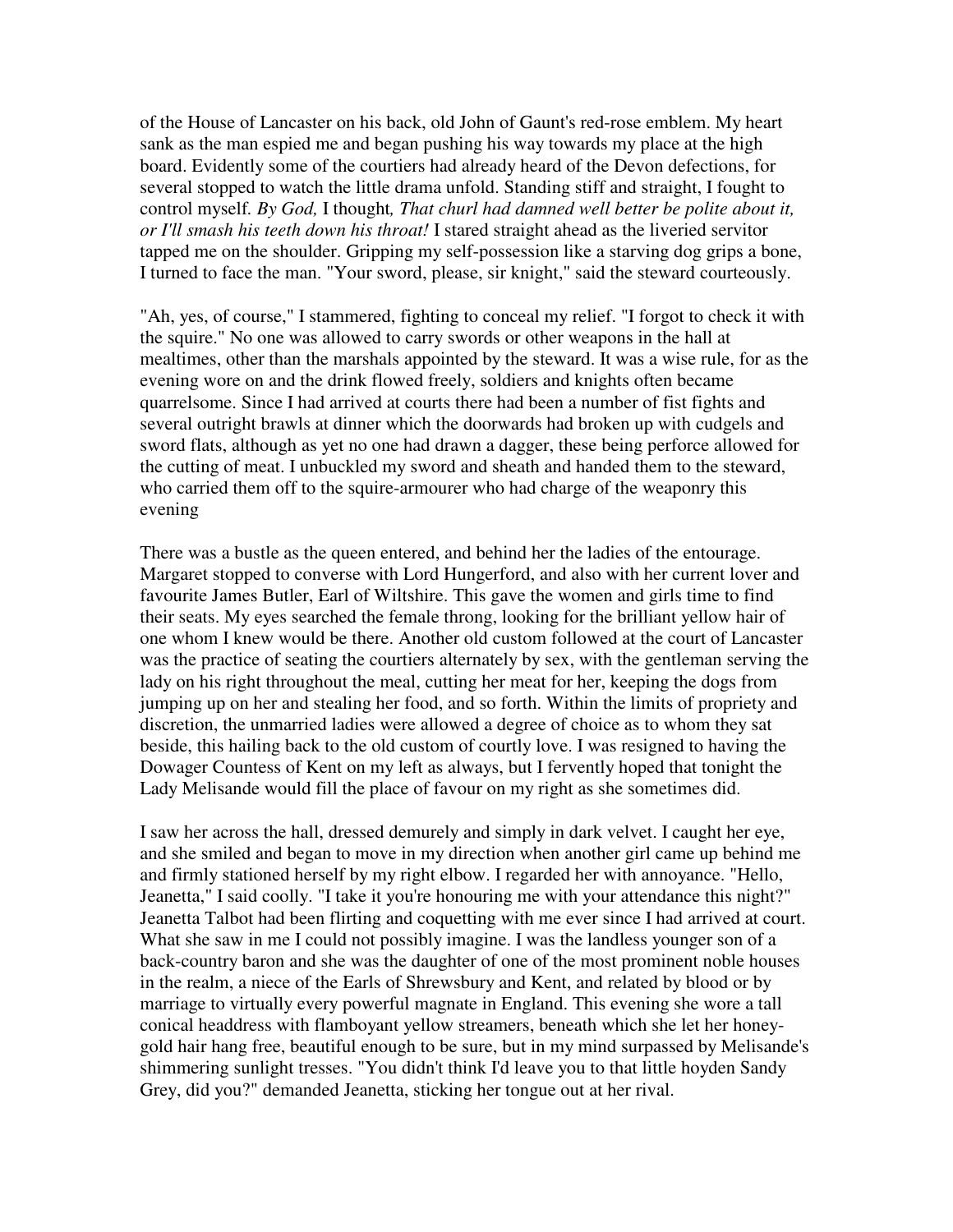"That's uncalled-for!" I muttered. Across the room the other girl hesitated, then turned away to sit beside a pug named Sir Roger Kenelm. This was not the first time that Jeanetta had deliberately disrupted things between Melisande and me.

"All my family are great fighters," said Jeanetta complacently.

"I call you quarrelsome and boorish."

"But valiant withal. My great uncle was Old Talbot himself, the one they called the Terror of the French."

"So you've told me, numerous times, in fact," I responded wearily. "I seem to recall the four years ago your ferocious uncle got himself blown to pieces in Guienne by King Charles' artillery. Offhand I'd say the French are no longer terrified of you Talbots."

"Fffft!" she hissed

"Don't make that noise. You're a bitch, not a cat," I said rudely.

"Melisande Grey will feel my claws someday."

"Be quiet. It's the opening health." Queen Margaret had taken her place at the head of the high board, Wiltshire on her left. The Earl raised his goblet to open the meal. "My lords and ladies," he intoned formally, "Long live the queen!"

"The queen!" responded everyone.

"And long live King Henry the Sixth!" added Wiltshire almost as an afterthought. Those who weren't already drinking muttered "The king," before draining their cups.

Poor old King Henry was lucky to achieve even this brief deference at his wife's table. The son of the mighty Henry the Fifth of Agincourt fame, he had been born under an unlucky star, out of his father's sword-point marriage to Katherine of France which had brought the insanity-tainted blood of the house of Valois into England's royal line. When his warrior sire descended into the grave thirty-five years before, he had left behind a nine-month-old infant to wear the dual crown of England and France. The trouble spawned thereby tore England in half and lost us all our French possessions. While young Henry grew up pious, sheltered, and naive, his two uncles Duke Humphrey and Gloucester and Henry Cardinal Beaufort fought like tigers over the regency, and their adherents despoiled the kingdom at will. King Harry's French conquests were first held, then whittled away bit by bit, until finally his son's marriage to a princess of Anjou was bought with a huge chunk of English-held France.

Margaret of Anjou had been fifteen years old when she came to England. She was beautiful, sensuous, politically astute, and as lethal as a viper. To everyone's surprise she turned on both factions and destroyed both their leaders. Humphrey of Gloucester died of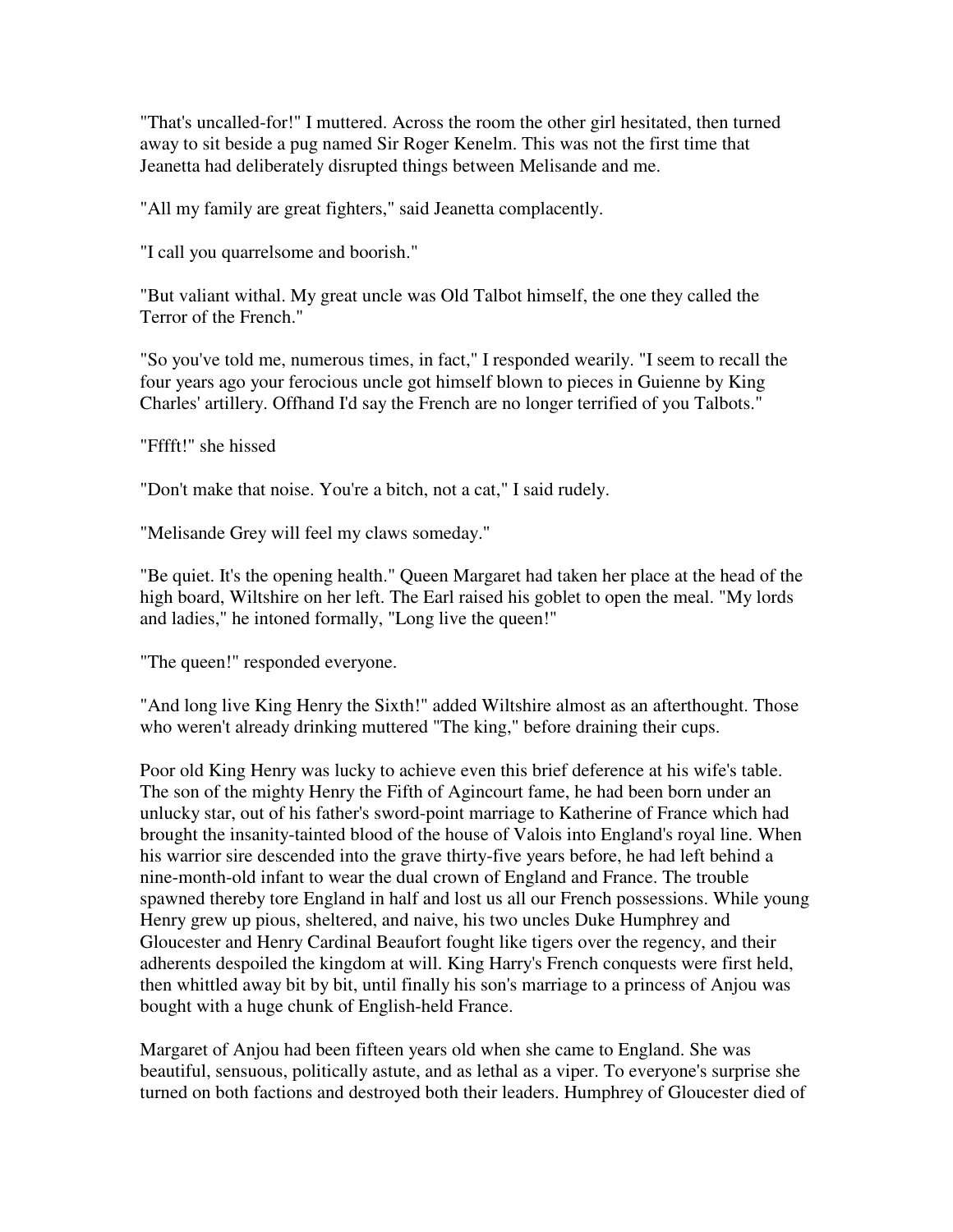poison while attending a special Parliament at Bury St. Edmunds; his wife the Duchess was condemned for witchcraft on highly questionable evidence and buried alive in a castle dungeon so remote no one even knew if she still lived, or where. Cardinal Beaufort she subtly stripped of all his power and reduced to impotence, hurrying him into his grave through rage and sheer mortification. Then, to make her power absolute, Margaret struck at the most powerful of the kingdom's lords, Richard Plantagenet, Duke of York. Here she met her match, and for almost a decade the two of them, queen and duke, intrigued and conspired and snarled and snapped at one another like fighting dogs. Margaret used her weak-willed, religious husband and his throne as a pawn in her game of power, while Duke Richard rallied around him the bulk of the realm's nobility who were jealous of their rights and fearful for their prerogatives, as well as a growing number of merchants and commons who were tired of the years of misrule and chaos. Time and again York rigged Parliaments against the queen, exiling and sometimes executing her lovers. One of York's mercenary captains named Jack Cade had stirred a peasant's revolt in Kent and almost captured London, but Margaret bribed and charmed the aldermen and guilds of the city into defending her, and Cade's rabble were defeated in a pitched battle on London Bridge and routed back into the countryside. York was exiled to Dublin as King's Lieutenant of Ireland, a post meant to be his political grave as Ireland so often was, but in short order he brought such peace and prosperity to the Pale and so gained the respect of the wild Irish clans that he had to be recalled for fear he would establish his own kingdom in the Emerald Isle.

Finally, two years before, open civil war had broken out. Margaret had entrusted command of the Lancastrian army to her lover of the moment, the Duke of Somerset, who was brave enough but devoid of any capacity for generalship or strategy. There was a battle at the village of St. Albans a few miles outside London, the Lancastrians were crushed, and Somerset was hacked down in the streets in his smashed armour. London was open and was captured quickly. Margaret and Henry were trapped in the Tower and were forced to make terms. It was clear what had to be done. The young Earl of Warwick and the Duke's father-in-law, the Earl of Salisbury, were all in favour of imprisoning the queen, waiting a few months, and then having her quietly strangled in her cell one night. King Henry would abdicate and retire to a monastery, and England would have a new monarch. But ironically, Richard of York was no traitor. He was still reluctant to take the final necessary step. So a gimcrack "council" arrangement was cobbled together which in theory gave the Yorkists effective power, and the Duke's army disbanded. Queen Margaret promptly violated the agreement, seized the person of King Henry, and raised troops to defend her position.

So taxes fell into arrears and the Crown fell into debt. Commerce was collapsing, the barons engaged in private warfare, the roads were unsafe, public offices were bought and sold like meat pies at a fair, and justice disappeared as the law courts became the playtoy of whichever action had the most blades. Four decades before England had been the paramount power of Europe; now we were descending into chaos and anarchy, all because of this lovely woman who now presided over the board at Raby with wit, charm, grace, and gaiety.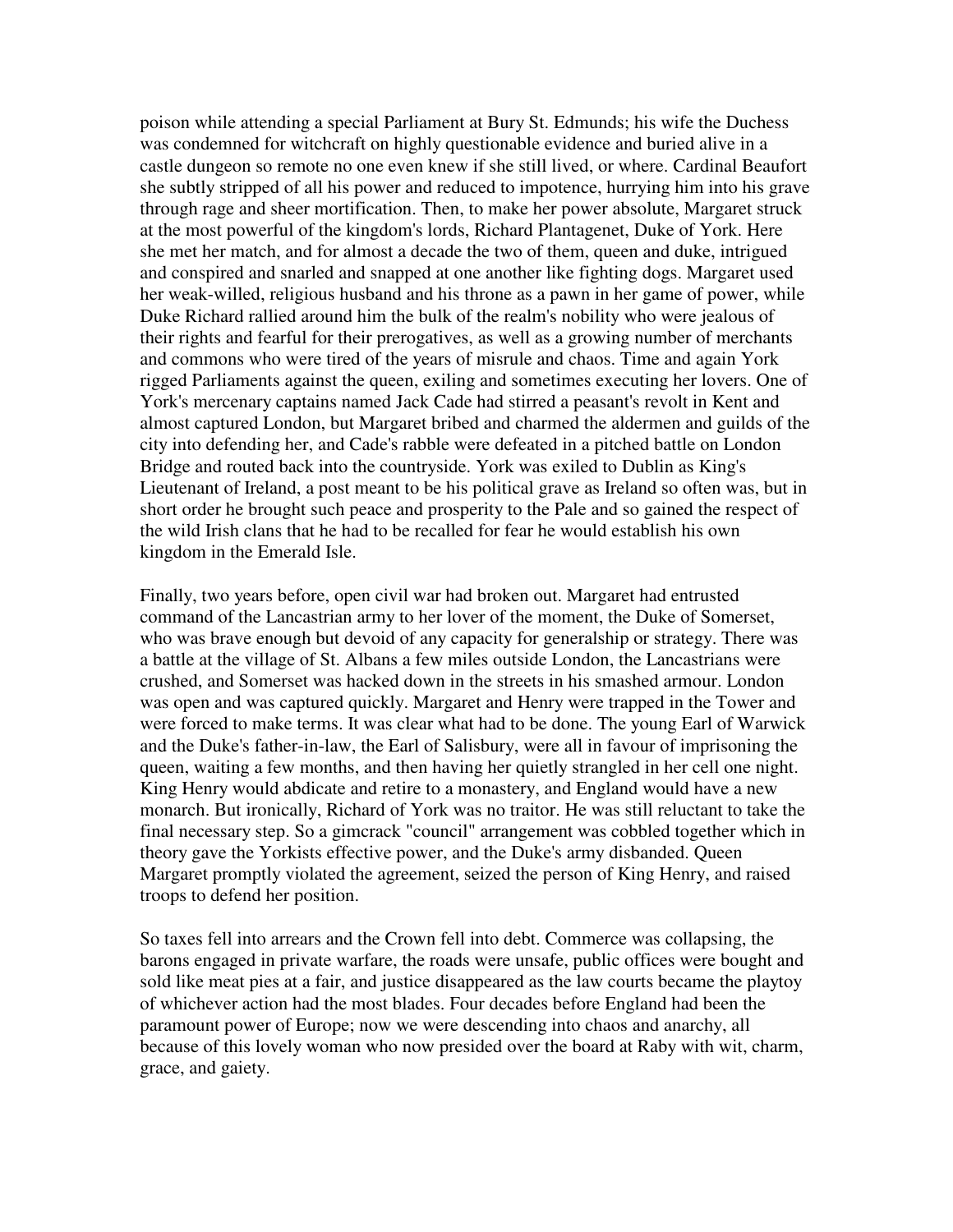After dinner I escaped Jeanetta's company with some difficulty. When I returned to my sleeping chamber I found that my helmet and saddlebags had not been disturbed. Evidently the troublemakers were learning their lesson. I was further relieved to see that Tommy Caxton was to be my bedfellow. The court didn't turn into until after compline, the last service of the day, and I had nearly two turns of the glass until then. I was undecided what to do. I wanted to see Melisande if I could, but I didn't know her plans for the evening. Sometimes she would return to the great hall after the tables were stacked for a game of chess, or the new pastime of gaming with painted pasteboard cards. If she were there tonight I could talk to her, although as per usual we would be under the watchful eye of the dowager Countess of Kent or some other venerable crone, assisted by a squad of duennas. The young, unmarried noblewomen of the court were always well attended, and it was seldom that Melisande and I could converse alone.

When I re-entered the great hall, the trestle tables had been taken down and stacked against the walls, and the stools and benches were moved back against the table tops until the next meal By the light of flambeaux and spluttering cressets I could see several chess and card games in progress, while men-at-armed diced in the corners. A few young men and girls were twanging on lutes or stroking spinets, while a page was playing softly on a recorder, an old Welsh air that I remembered from my childhood in Devon. My sister's husband and family would visit us, or we them, and John Brinton's Welsh squire Toby would play for us. I shook off the momentary twinge of homesickness and searched the hall with my eyes, but Melisande was not present. Sighing, I strode over to a group of hardened tosspots gathered around the ale keg, the third or fourth broached this evening. Tommy Caxton cheerily raised his mug in salute. "Come and imbibe!" he shouted.

"I never cease to marvel at your capacity for drink," I told him, smiling as I filled a mug of my own to the brim with dark brown ale

"And I ever wonder at your asceticism," he responded. "The world looks so much better over the lip of horn or goblet."

"It doesn't look so good with ringing ears, a splitting head, and a spewing belly the next morning," I said, sitting down next to him. I leaned back, sipping, and spoke softly to him. "Is there any news? I haven't gotten any ordure about William and the Brintons yet. I had at least thought that swine Roger Kenelm would venture one of his wonted stupid sallies."

"I imagine that like always, the luminaries of the court are awaiting a sign from above," Caxton muttered. "You probably have a day or two of grace while the powers that be decide what they want to do about it. Margaret has a lot on her plate right now, and she may let you slide for a bit." He continued aloud, "John, I fear that you have yet to discover the pleasures of a life of sin!"

"Enjoy it here, reprobate, for on death your soul will doubtless drop like a stone into the nethermost pit!" I admonished him solemnly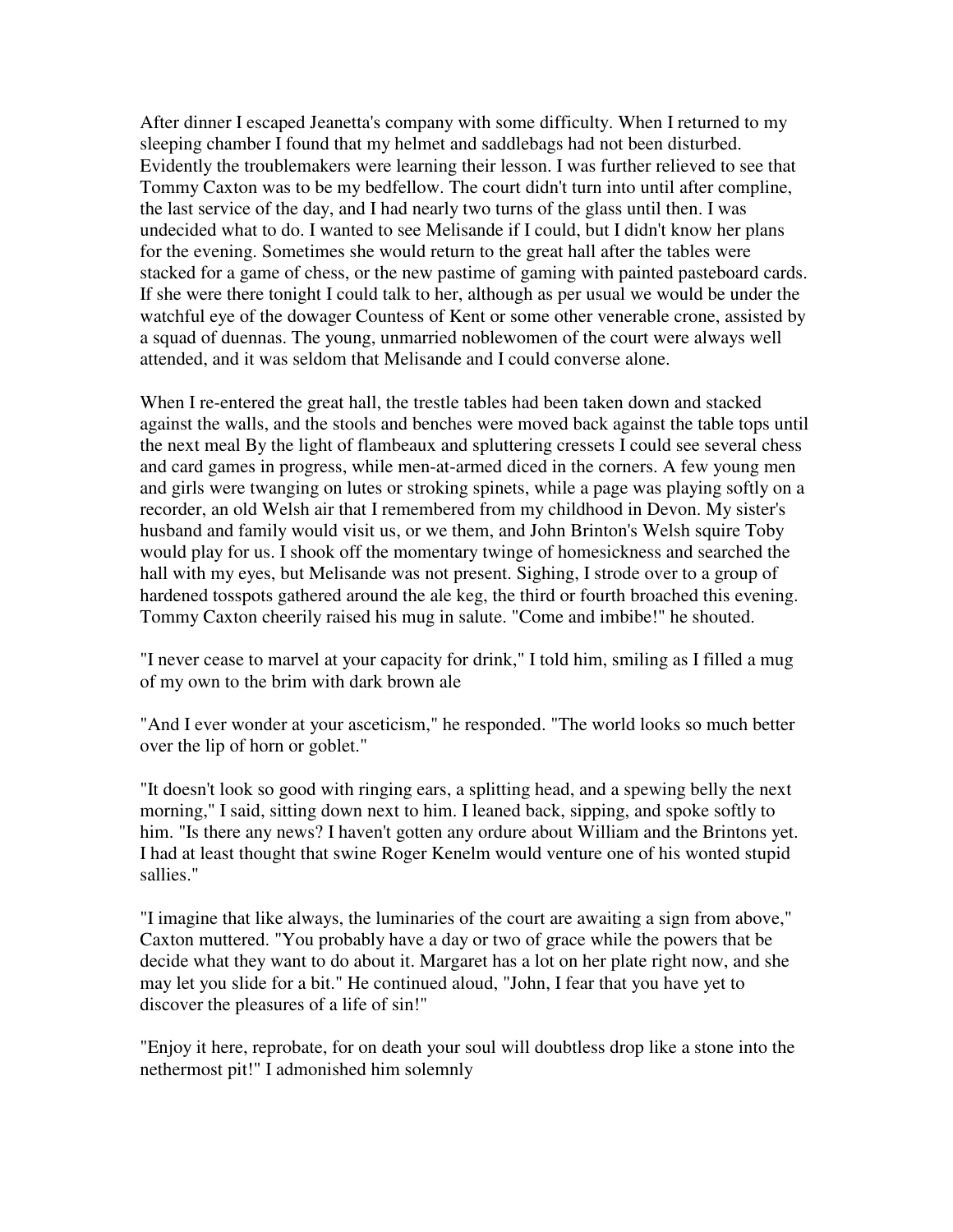"One more thing," whispered Tommy. "Melisande Grey asked me to pass on a message. She wants to see you privately. Now what might that be about, I wonder?" I suppressed a wince. Tommy was just bantering, but he was hitting a bit close to home.

"I'd have been able to speak with her at supper tonight if that Talbot wench hadn't butted in!" I complained.

"Ah, no mystery there," chuckled Tommy. "The whole court has been watching that fine little baggage chasing after you for months. Damn you, man, why don't you partake of such a magnificent repast?"

"I thank you, no. Life is sufficiently complex in this pit of vipers already. I don't need to get illicitly involved with a girl of her lineage. One doesn't trifle with the Talbots. They have a tendency to kill people who displease them. Did Melisande say where to meet her?"

"She asked that you not go blundering into ladies' country tonight in search of her. After matins tomorrow she's going outside to feed the swans in the moat. I trust that's enough said."

After Mass the next morning I sought out Melisande. Morning routine was always rather desultory at court, so no one would miss me or note my absence from the hall of the tilt yard, the long course where the nights practised their jousting. At any rate, few would be running any courses this morning, for the mists were moist and pervasive and rusted weapons and harness. Some young men lounged in the hall and chambers drinking and bantering, while others rode down into the village or into the countryside, hunting or looking for whatever sport offered, be it a horse race or a tavern brawl or a buxom peasant wench.

I seldom wasted my mornings tilting at all, but generally practised with sword or guisarme or shot longbow at the butts with the archers. These were the true weapons of modern warfare, not the mock war of the tournament. There was more than enough of the real thing to go around, or so I thought, for I was as yet unblooded myself and had the usual idiotic young man's desire to see war.

After the morning service I walked along the parapet until I espied Melisande below the east wall. She was throwing bread to the evil-tempered swans, trying to make friends with the great snowy birds. Quietly I descended to the nearest postern and let myself out. The castle watch would be able to see us below the walls, but at least our conversation would be unheard. It was about as private as anyone could get in a castle

I strode to her and knelt by her side. She did not look at me but continued to toss bread to the swans. "Hello, John," she said. "How have you been?"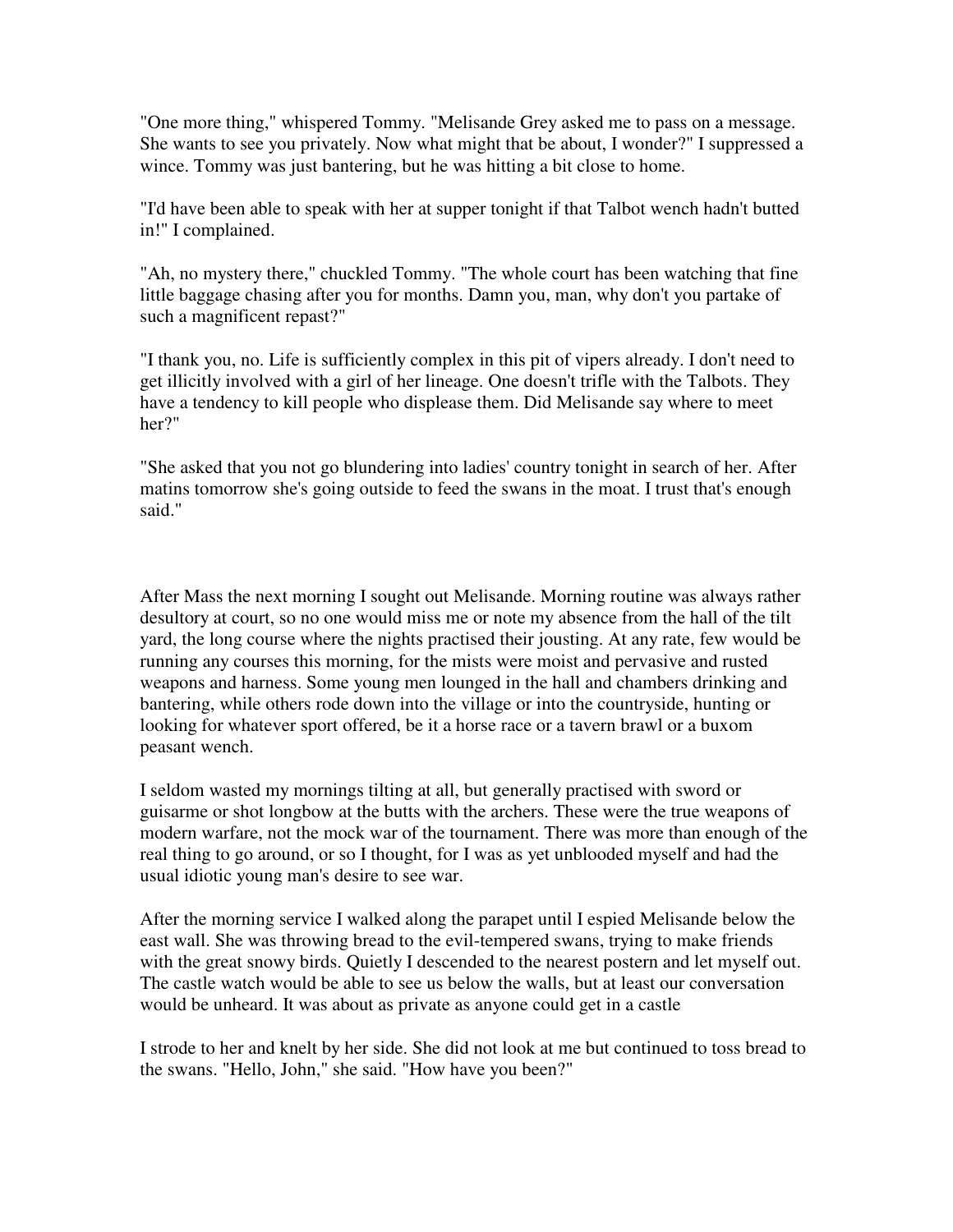"Still breathing," I replied cheerfully. "And you?

"I am quite well, thank you. Did Sir Thomas tell you of my desire to speak with you?"

"Yes. What service may I render you, fair Melisande?" She looked up and smiled softly at the compliment, although I'd made it sound like the typical turn of phrase which protocol demanded of a knight addressing a girl of noble birth. Her eyes were not the blue that her golden hair might have led one to expect, but a soft golden brown.

"I wanted to ask you about your brother," she said. "He's gone over to York." She stopped and watched for my reaction. I shrugged and tugged at a blade of grass.

"I know," I said. "That is his affair."

"Does it not trouble you?" she asked, her tone not quite reproachful.

"I'm not his keeper. Perhaps now William will be attainted and I shall become heir to my father's title and estate." The harshness of my own reply surprised me; I had not intended to sound so brutal, but I desperately wanted to avoid talking politics with Melisande. Damnation! I cursed silently to myself. Why do I always say the wrong thing to her?

"No, John," said Melisande, shaking her head. "I know you're not like that. Sometimes I believe you are the only man I know who isn't." She sat silently for a moment, her hand extended to a huge old swan holding a piece of bread. The bird cocked a beady eye and regarded the proffered hunk suspiciously. Then his long neck shot out like a striking serpent and snatched it. She jerked back her hand with a little cry, and I saw a bright crimson splash of blood hit the murky water and diffuse down into the darkness. I cursed and kicked at the swan, who squawked away in a huff. "He bit you," I said.

"He didn't mean to," she replied sadly. She wiped the blood off her injured finger onto the grass, then dried it on the hem of her gown. I seated myself on the sward next to her, and we watched the swans in awkward silence for a while. "What's he like?" she said after a little while.

"William?"

"Yes. What sort of man is he?"

"Well, he is a man of courage," I said slowly. "A good fighter. He was with Old Talbot at Castillon and was taken prisoner. We had to mortgage our manor to ransom him back from the French." There was silence for while, then I felt compelled to add, "He does what he believes to be right."

"You like him, don't you?" she asked.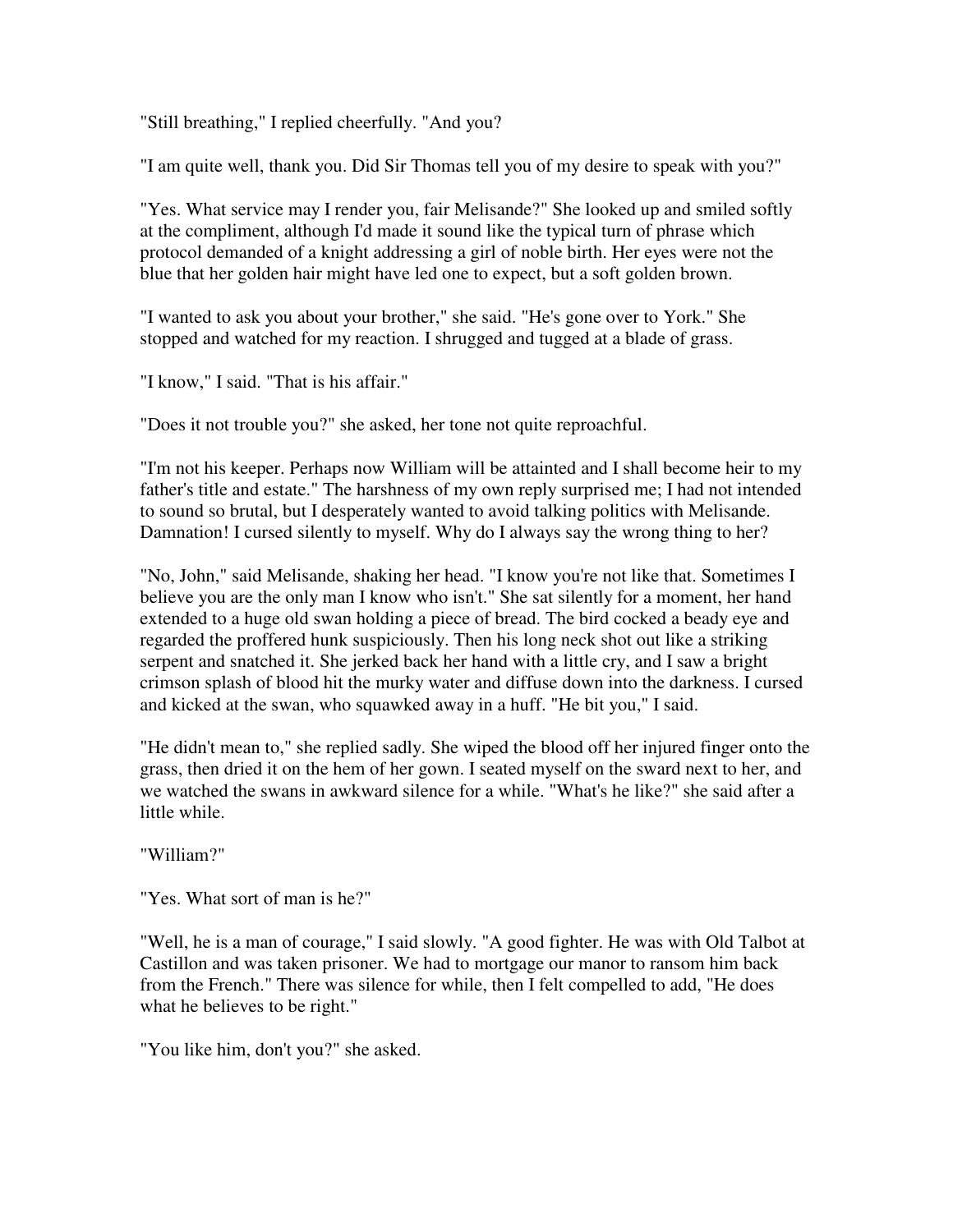"Yes," I admitted. "He is my friend as well as my brother. I like old Brinton too, and respect his judgment. He fought as an archer at Agincourt when he was but fifteen years old, and he was a household knight to Harry Fift afterwards. I've often heard him speak of King Hal, for Brinton loved him well, as did all England. I know he would never betray his old sovereign's son unless his conscience told him there was no other way." Blast! I raged inwardly. Another slip. I knew what the next question would be, one I desperately wanted to avoid.

"Do you think he's right, John?" she asked.

"If I did, do you think I'd be here?" I hedged, scowling.

"I don't know," she replied quietly. "Somehow, I just can't see you as an ardent partisan of Lancaster. I know you don't like the court." I chuckled bitterly at this understatement, for I loathed all things Lancastrian, but I kept my voice steady.

"Not all the queen's adherents are like these," I told her. "There are good and decent men who wear the read rose because they feel King Henry owns their loyalty and true allegiance."

"You still haven't answered my question," she reminded me.

"What would you have, madam?" I demanded irritably. "Should I speak treason? Am I condemned for what my brother does?"

"Oh, John, I didn't mean to make you angry," she said with a little laugh. "It's just that I can't believe you follow Margaret because you love her poor half-witted husband."

"He is still king," I asserted.

"Yes, and withal a good and holy man. I meant no ill. But John, why came you hence? You hate the court, you cleave not to Margaret's cause---no, gainsay me not, it's true. Why do you stay here?"

"Why do you stay?" I asked, which was a stupid question.

"I'm a royal ward, remember? I have no choice," she reminded me. "When my father died Queen Margaret paid my Uncle Reginald twenty pounds for my mainpast, although I haven't a clue why. Reginald's branch of the family is the wealthy one. I've no dowry, only an illustrious name."

"You underrate yourself!" I protested.

"Not really, although it's sweet of you to say so." She cocked her head at me. "Why is it that you never answer any of my questions? You still haven't told me why you follow Lancaster."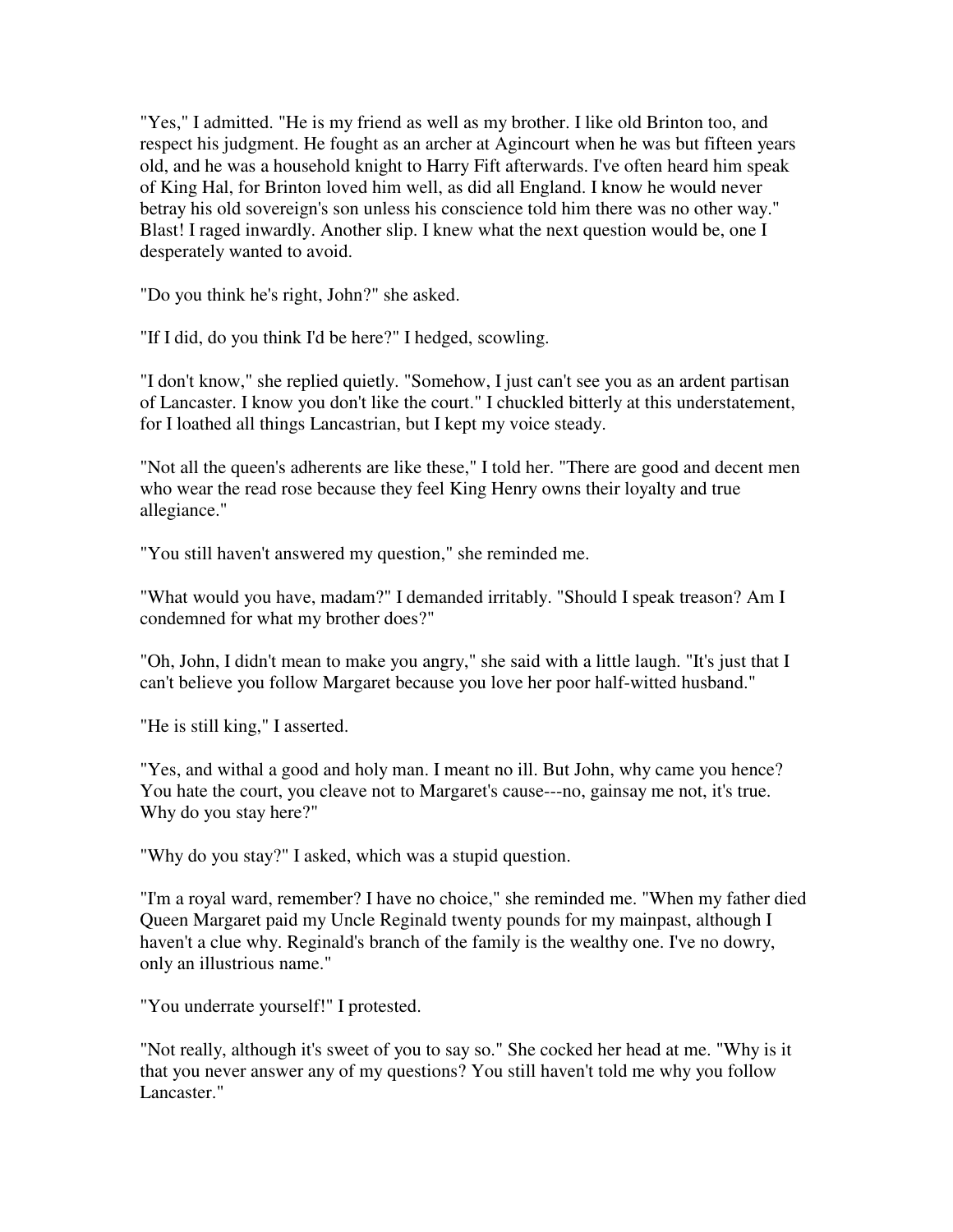This is perfect, I thought. I wouldn't have another such opportunity for months. At last I could tell her. But I could not. The sight of her beauty tied my tongue, and I could not think of the words to tell her of the love my heart held for her, the longing and the loneliness and the anguish of it. I worshipped her, but I bowed my head and said nothing. "You'll not tell me?" she asked, hurt in her voice. "I shall speak of't to no one. I promise."

"I cannot." I could barely speak, my throat was so tight and painful. I stared out across the moat and the fields towards the dark line on the horizon, the royal forest of Durham, trying to gather all my strength to blurt out three short words to her. But within the castle the chapel bell began ringing terce, and Melisande rose gracefully.

"I must go to offices. I've missed them for several days now," she said.

"You're not angry with me?" I asked.

"No, John," she said, touching my cheek fleetingly. "Your counsels are your own to keep. I just wish I knew you better. I think you are the most honourable and admirable man here, and yet sometimes..." She trailed off, and left my side as if suddenly she felt she had said too much, while I had said far too little. I sighed and picked up a stone. Toying with it, I considered casting it at the swans, but because she might be looking back I laid it aside and threw them the last of the bread instead.

III.

Just before the evening meal, Tommy Caxton approached me in the stables as I was giving Thunder a rubdown after his feed. "Dame Rumour hath it that Queen Margaret intends to haul you up for some kind of audience tomorrow or the next day," said he.

"How's her mood?" I inquired.

"Right at the moment she's rather on edge," he said. "There's a big haunch on the fire. Have you met that Morriss fellow yet?"

"Who?"

"Sir Robert Morriss, from Cumberland," returned Tommy. "He rode in just after midday with a large party of gentry from that goodly shire. Margaret's been courting his favour for months now. Although he's just gone twenty he wings a lot of weight in his home county, and he's got connections amongst the Percies and Nevilles and even the bloody Scots themselves. Margaret's been trying to get the North Country behind her ever since the battle at St. Albans two years ago, and evidently Morriss is a man with enough pull largely to accomplish that for her."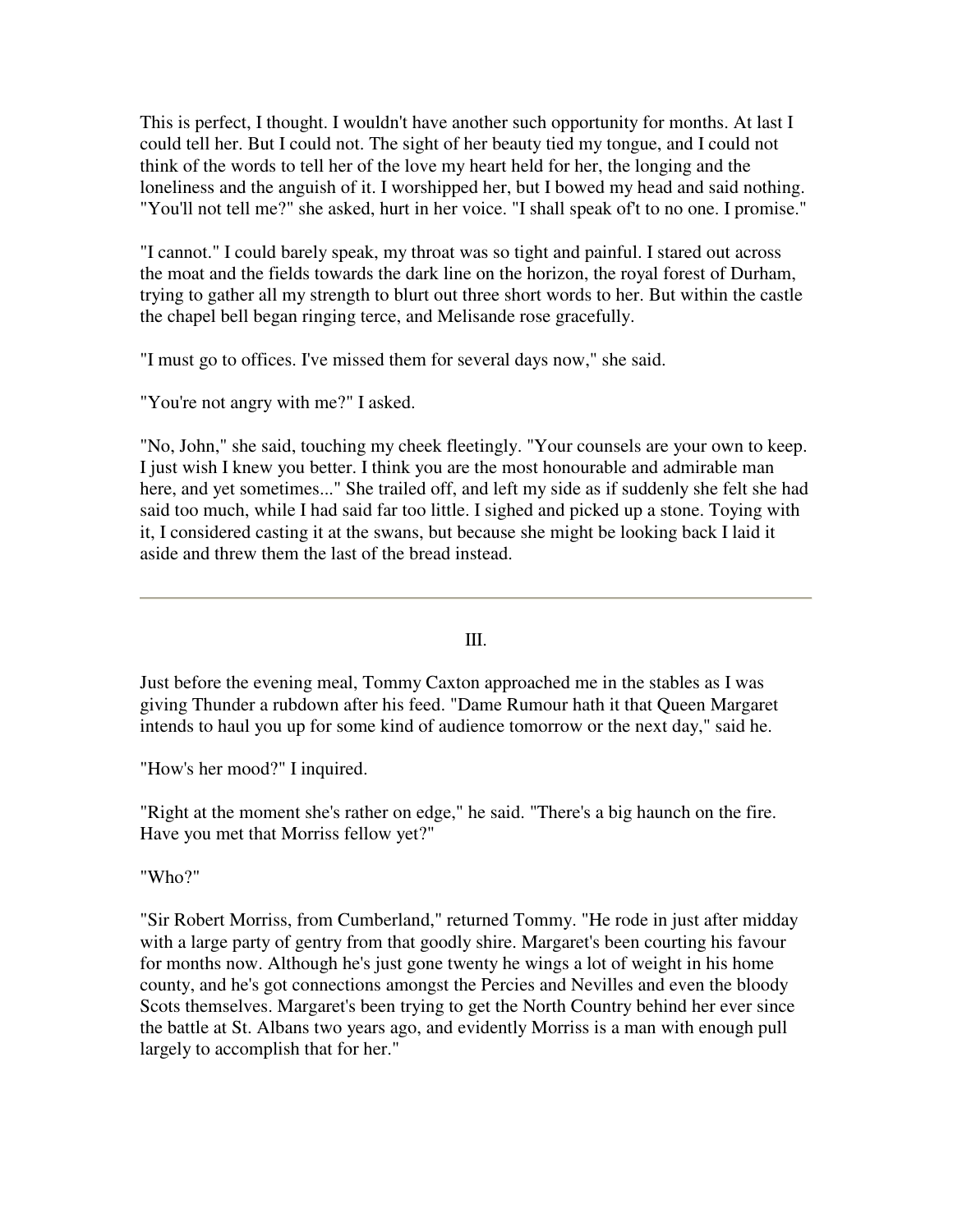"And now that William and the Brintons have gone to Ludlow she needs Cumberland all the more," I said grimly. "Ever since Cade's rising back in '50 she's had the West Country sewn up, counterbalancing the York men in Kent and London. Now my relations have upset that balance and sent all her counters rolling. I can imagine how she regards me now."

"I've heard this Morris fellow has offered Margaret his support. He's here to dicker over the price and he's brought all his Cumberland cronies along to impress the queen with his following and impress them with his importance at court."

"What, specifically, is he asking for?" I asked curiously

"I'm not sure, but the rumours are flying. I've heard he wants wardenship of all the royal forests and fisheries north of the Tyne, administration of all royal manors in Cumberland, a cut of the Bourchier lands if Margaret can ever manage to confiscate them, and get this- --command of the castle of Carlisle!"

I let out a low whistle. "Immense wealth and a fortress from which he would virtually rule the North. He has a high opinion of himself for a youth!"

"I gather Margaret shares it. I saw him at the formal presentation this afternoon, and youth or not he's a hard one. These Border reivers have to be, else the Scots or their enterprising neighbours will carry off everything that's not nailed down. Captain Marguerite wants him with us badly, and so she may let you slide for a few days while she strokes Morriss. She may end up giving him Carlisle. Oh, I forgot," Caxton added, "Morriss is also looking for an advantageous marriage. Be interesting to see which of our court lovelies Margaret dangles in front of him as bait."

Sudden dismay struck me. For all her poverty, Lady Melisande Grey was still one of the most high-born noblewomen at court, a close relation to the Greys of Ruthin who, after precipitating Own Glendower's revolt fifty years before, had managed to land on their feet and come out of the rebellion with seisin of half the land along the Welsh Marches and immense estates throughout the rest of England. It did not take a wizard as Glendower was reputed to have been to prophesy that we were coming into a time when the mortality rate among England's magnates would be high, and distant relations would find themselves inheriting large legacies from men who lay dead on the battlefield of bloody civil war. Melisande was beautiful, vulnerable, and a legal chattel for Margaret to toss like a bone to any swaggering bog-knight who would give her twenty swords to fight her battles against the Duke of York. I grew more disturbed that night at dinner, when Robert Morriss usurped the place of honour by the queen's side, temporarily displacing the morose Earl of Wiltshire. He was a tall and handsome knight with a massive mane of tawny hair, surprisingly elegant and debonair for an erstwhile Border bandit who held his lands with steel. In his following were over a score of more typical Border reivers, scarred and truculent men who thrived on the dangers of the war-torn Scottish frontier. They crowded the hall and conversed among themselves in the half-Scots tongue of their country which was only barely understandable as a dialect of English to those of us from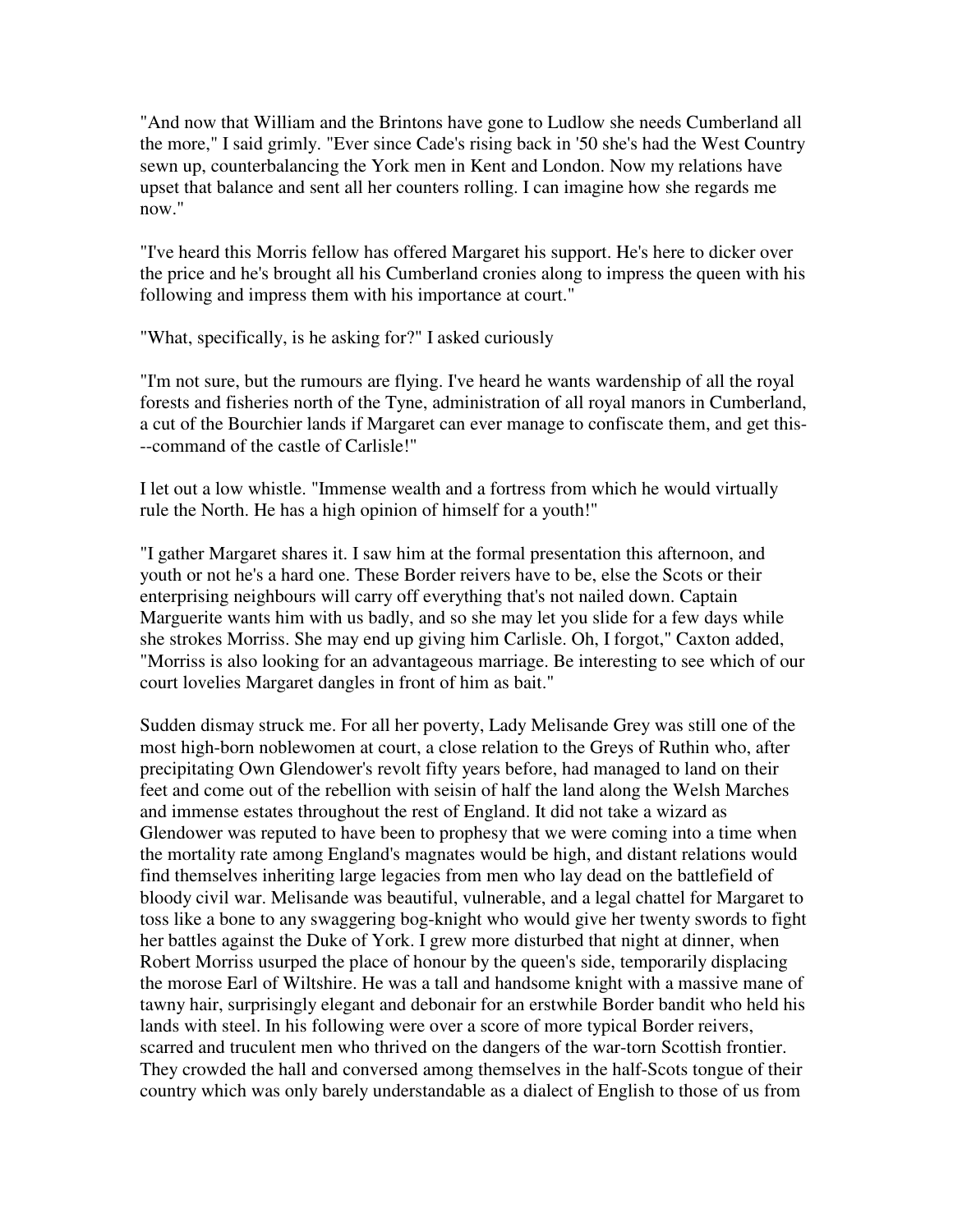the South. I knew Margaret would give much to have these hotspurs with us when the showdown came with York.

I momentarily awaited the queen's summons the next day, but it did not come. Her Grace spent most of the day going over the tax records of the City of Durham with several aldermen and the royal revenue commissioners, in an effort to squeeze a few pennies more from those in the town with Yorkist leanings while easing the tax burden on those whose politics were Lancastrian. The afternoon she spent with Wiltshire and Morriss and several of the Cumberland notables. It was an edgy day for me, and I very nearly struck Sir Roger Kenelm over a veiled remark about traitors' brothers. Fortunately both he and I thought better of it before coming to blows; he was missing a few teeth from a previous similar episode and on my part I had no wish to make matters worse by getting into a brawl.

My mood was not improved that evening when I entered the great hall after checking my sword with the armourer, to find Melisande sitting on the right hand of none other that Sir Robert Morriss. That the Northerner should relinquish the seat of honour beside the queen for Melisande Grey was a sinister portent. I did not relish the thought of spending the entire evening watching the two of them exchange banal pleasantries, even though the society of the banquet board was the most sedate and formal of all courtoisie between lady and gentleman. So piqued was I that I considered pleading sickness as an excuse to withdraw, but decided it was best to stay and keep an eye on things. The prospect before me was rendered even more galling when Jeanetta Talbot again appropriated the stool on my right. "You honour me, madam," I muttered wearily.

"So I do," she returned pertly. "I see Lady Grey has found another gallant to sit with tonight."

"Why is it that every time I speak to you, you open the conversation with some derogatory remark about Melisande?"

"Did I say anything derogatory? All I said was..."

"Oh, be still, my lady! I know what you said!"

"My, aren't we surly tonight?" she purred. The opening toast interrupted us. When it was concluded I seated her, then sat down on my own stool. As each course came around she chose what meat and drink she wished, and out of customary courtesy I not only cut her meat and broke her bread for her but emulated her choice of foods

"Protocol can be a damned nuisance at times," I growled. "You know that I loathe lampreys!"

"I picked them to spite you," she said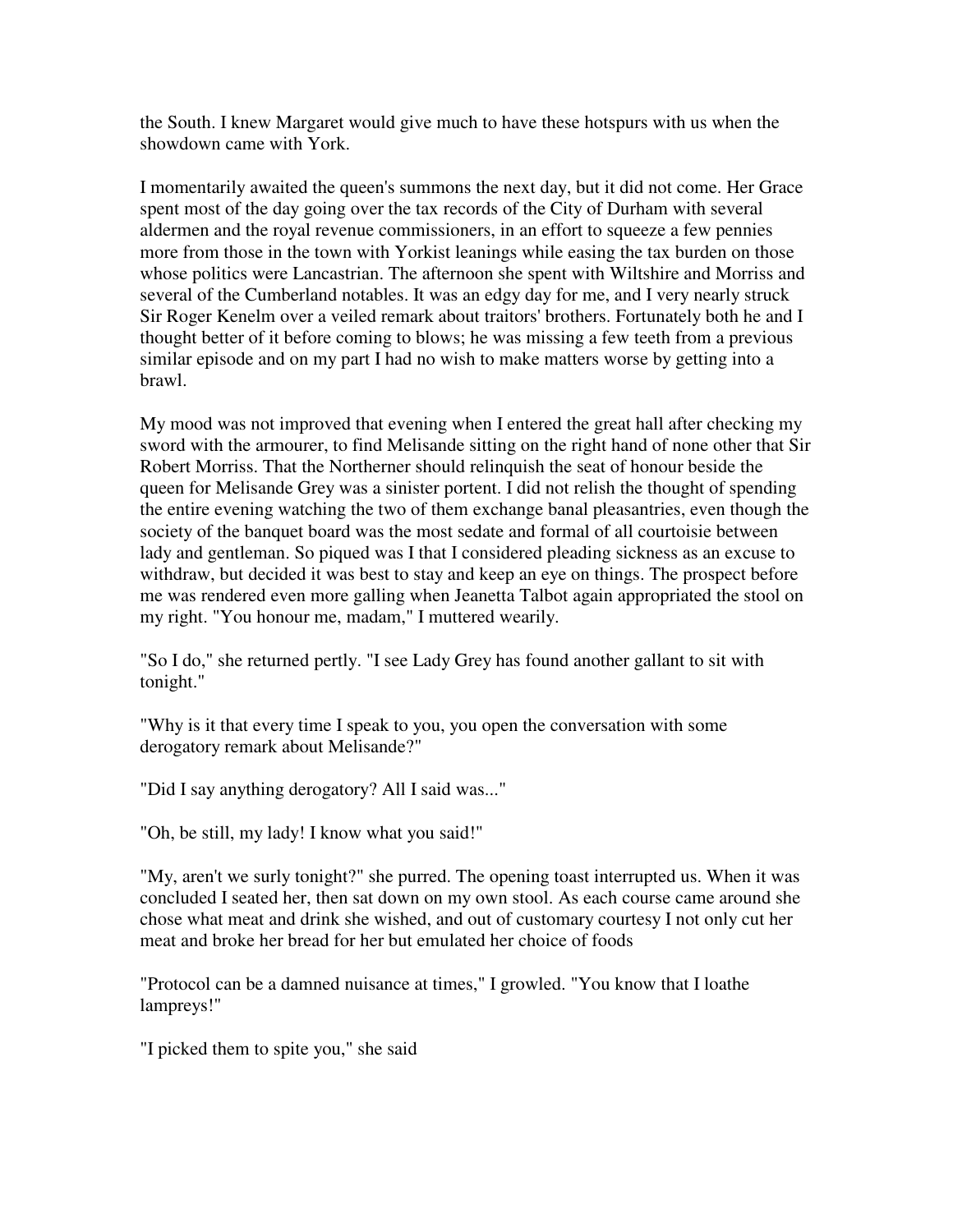"I'm sure you did," I returned wearily. "You know that lampreys were what killed King John?"

"You're not King John. Here's a nice fat segment for you. Eat up."

"Why don't you like Melisande?" I mumbled a little while later

"Don't talk with your mouth full," she scolded. "It's very vulgar."

"Since when does vulgarity bother you? It's what you get for making me eat these detestable eels. I said, why don't you like Melisande Grey?"

"Perhaps it's because we're hereditary enemies," Jeanetta replied primly. "In days gone by our families on the Marches spent almost as much time fighting one another as they did battling the Welsh."

"If you go into that declamation about the Talbot grandeur again, bigod I'll stuff this whole bowl of lampreys down your throat! Now answer the question!"

"What question?"

I counted to ten, slowly. "For the last time, madam, why don't you and Melisande Grey get along?"

"Oh, no reason," she replied airily. "She's a mewling little lap kitten of no parts with sawdust for brains, whose only purpose in life is the highly dubious one of ornament, but I've nothing at all against the child."

"God's chillblains, that's no answer!" I exploded. "Although I might add that if Melisande is a kitten you are a spiteful little monkey who does nothing save get into people's things and throw them about!"

"That is no way to speak to someone who is about to do you a favour, sir."

"Your favours put ordinary calamities to shame!"

"I could be offended at that, but I consider the source," she drawled. "I've got something for you."

"And what might that be?"

"I won't tell you here. No, John, I'm not just teasing. I don't think anyone is listening to us prattling, but I don't want to take the chance of being overheard. I've a strong suspicion that this is not something you would want proclaimed to the assembled court."

"Egad, Jeanetta, if this is some silly little..."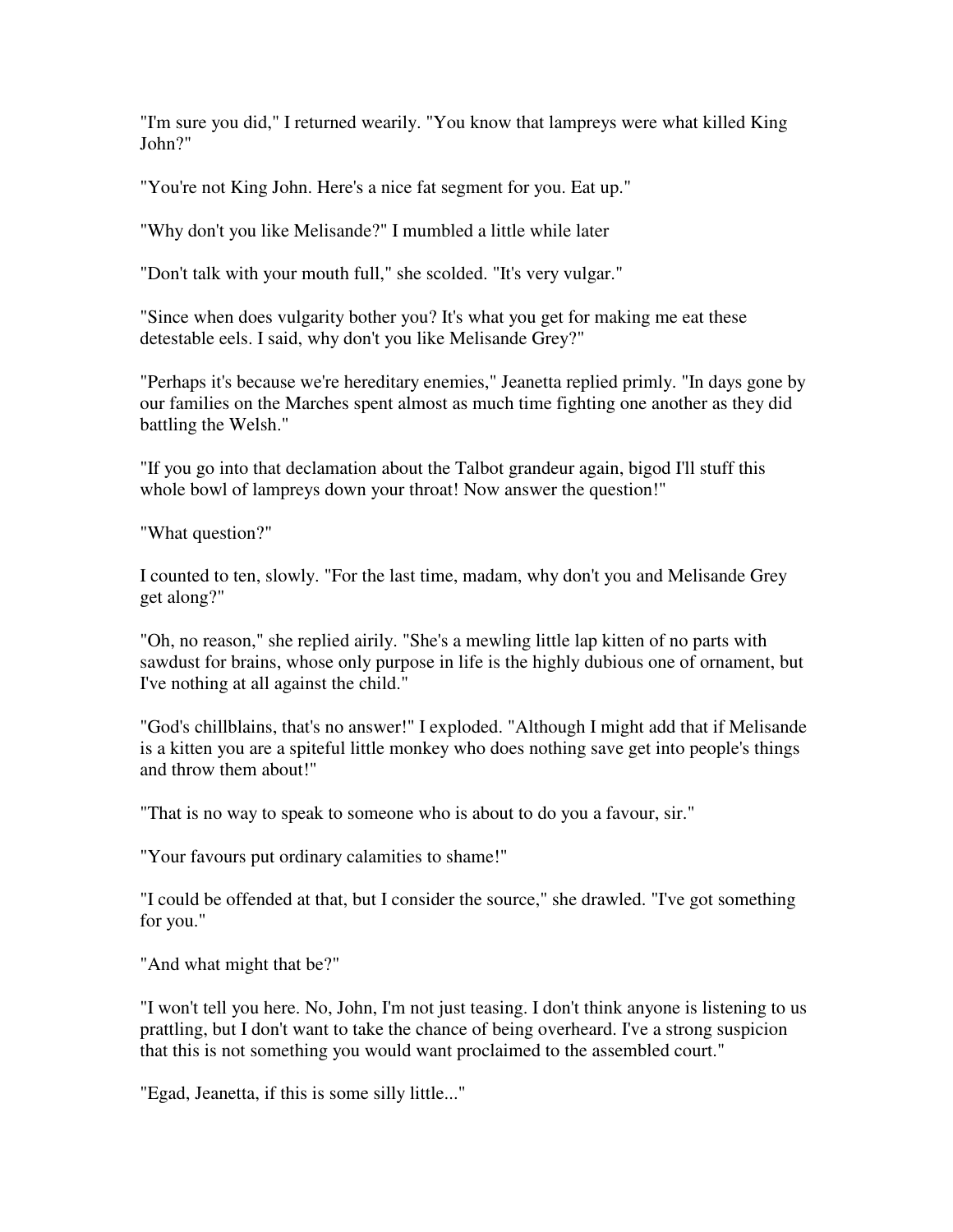"It isn't," she assured me. "I'll take the white wine, please. It goes well with seafood. Will you play chess with me after dinner?

"Very well," I assented gloomily. "If I don't die from these damnable lampreys!"

At the conclusion of the meal I was relieved to see Morriss retire to the queen's chambers with Her Grace, Wiltshire, and several other courtiers, while Melisande left the hall with the other girls. Jeanetta obtained a chessboard and pieces, and we sat on a bench beneath a flickering cresset and began our game, but before I could speak the Dowager Countess of Kent and another elderly lady appropriated the other end of the bench for a sedate game of dominoes. I suspected that this was deliberate; the Dowager no doubt considered it a major part of her duties as senior lady of the court to keep an eye on so flighty a maiden as Jeanetta, although I personally doubted anyone's ability to keep the Talbot girl on the straight and narrow. I knew Jeanetta well enough to believe that if she wished to conduct an amour, steal the queen's jewels, or practice witchcraft she was quite capable of doing so undetected

At long last the Dowager and her gossip concluded their game and rose. I eyed the chessboard suspiciously. "Stop throwing the game," I demanded. "I know you're not that stupid. Check. Now what is this you've got for me?"

"No, I'm not that stupid. Check yourself, and you lose as bishop."

"Jeanetta..." I intoned dangerously. "Have you eve wondered why the troubadours so often sing of maidens murdered by young men?"

"Fffft!" she hissed. "All right, pushy. This afternoon an old family servant of ours arrived here from the March country with routine reports and a letter from my father."

"He's in Hereford now, isn't he?" I asked abstractly, studying the board

"Mm-hmmm. He's supposed to be keeping an eye on York and Salisbury and Warwick and that lot at Ludlow. But he's got little use for Captain Marguerite, and he openly tolerates Yorkists in his household. The man who came today is one such, and before he came here he stopped off at Ludlow Castle."

"Did he, now?" I exclaimed, my eyebrows shooting up. "See here, I know this whole court is riddled with Duke Richard's agents, but don't tell me that you...?"

"No, no, although this fellow does a lucrative trade in that sort of thing. But in addition to the letter from my father to me, he brought a letter for you."

"Oh," I said. I didn't need to ask who would be writing to me from the Duke of York's stronghold. I sat for a moment, staring at the chessboard without concentration. Suddenly a thought struck me, and I moved my remaining bishop. "Check. Why did this man give the letter to you and not to me?"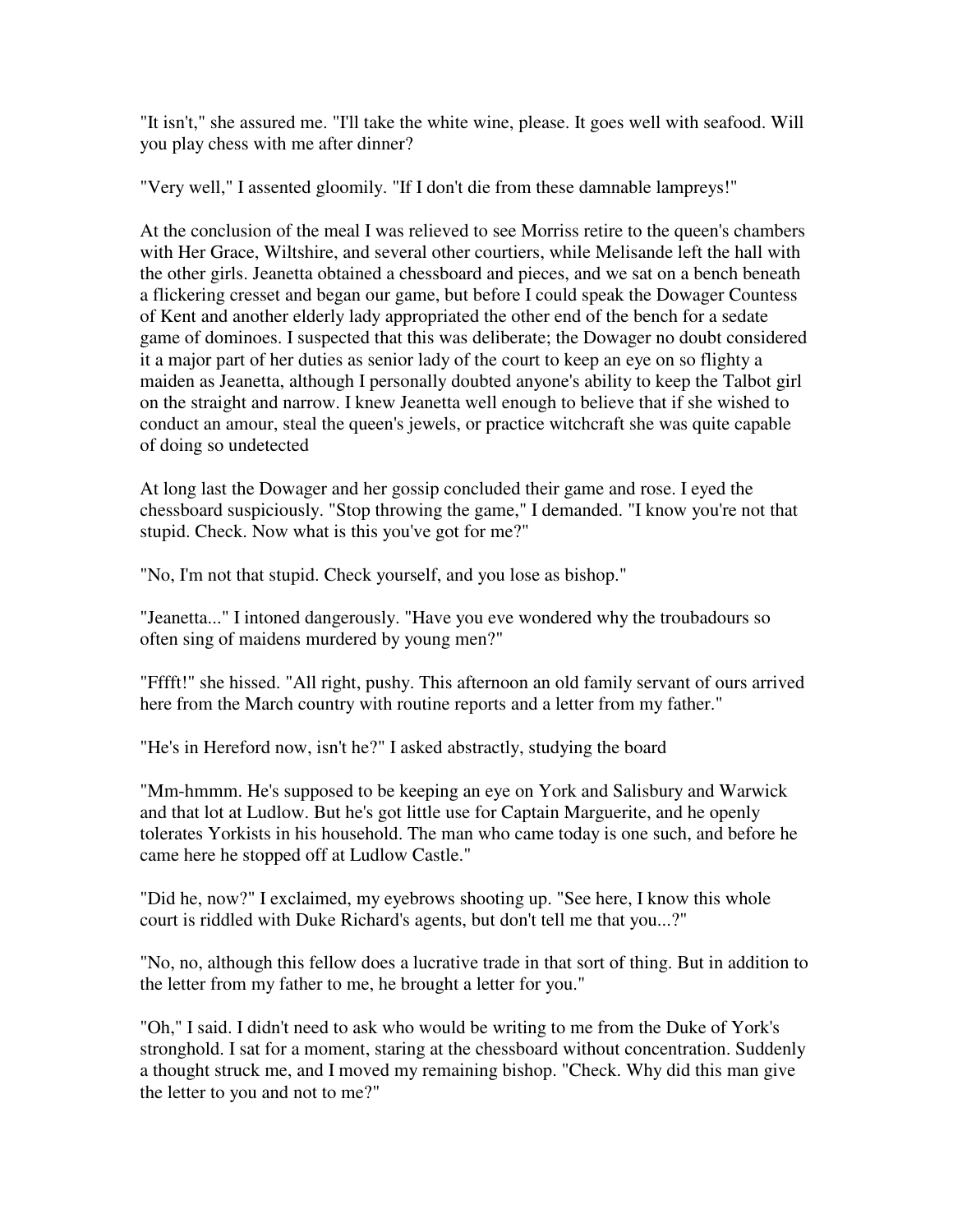"I told him anything related to you should pass through me," said Jeanetta, smiling

"And why did you do that?" I demanded with some heat.

"Why, to protect you, of course. Too many people know that this man is the bearer of all kinds of goodies from Duke Richard. If you were seen in his company they might get ideas. Check."

"They get ideas anyway," I said morosely. I made a movement on the board, and she laughed.

"You just lost your rook," she said, suiting the action to the word

"You just lost the game," I said conclusively. "Checkmate." For a moment Jeanetta studied the board, but there was no doubt that I had her king boxed and nailed.

"I ought to cut your throat!" she said succinctly.

"This is the place for it. All right, do you have this letter with you?"

"Yes. I couldn't risk leaving it about where nosy chambermaids or court spies or those hoydens society has made my equals might find it. But I won't give it to you here in public."

"For once, Jeanetta, you show rare good sense," I sighed. "Very well, my lady, would you care for a stroll along the parapet to some private place where I can read the letter and you can tell all your friends I tried to rip your bodice?"

"No."

"I beg pardon?"

"Oh, any other time I'd jump at the chance, with or without bodice-ripping, but your walking me along the ramparts tonight would attract attention after the way you've been shoving me off for the past six months. The chess game is enough of a break in character for one evening. I imagine you'll be hearing about it when you get back to the bachelor's dormitory. I know I will. The little trollop Margery Chadwicke especially. Now there's a bodice you'd not have to rip."

"Eh?"

"Oh, didn't you guess? We girls have been wondering about you. No one seems to have observed you feeling up the serving wenches, nor have you come around ladies' country plunking a lute or reading wretched poetry to any of us. Other than that escapade with that greensleeves on Twelfth Night we had about decided you were a monk or something."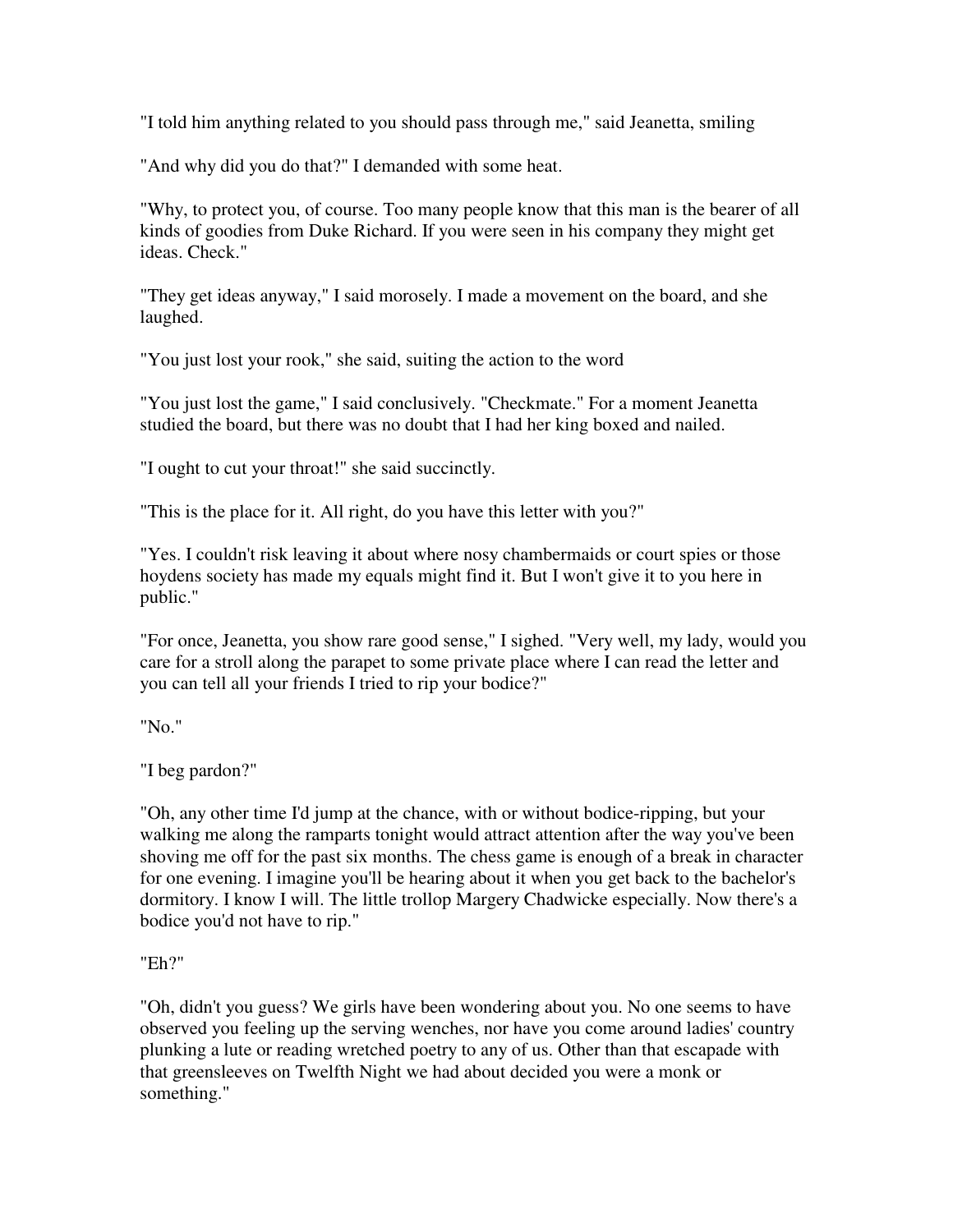"Really?" I responded airily. "In these times a monastery is the last place one would expect to find spiritual purity such as mine."

"That was *not* what I meant," she replied archly. "Meet me out behind the stables half a glass before compline. I'll take you to a place where you can read the letter."

At the appointed time she guided me to a small shed behind the castle tannery, deserted at this time of night. The place reeked of raw hides and fuller's earth. She had a lit candle in a tin dark lantern, and she opened it a crack while she took the precaution of stuffing rags beneath the crack at the bottom of the door to prevent any light from showing. Then she opened the lantern full and drew a leather pouch from her long sleeve pocket. "I've often wondered what those floppy sleeves were good for," I grunted as I untied the pouch.

"You'd be surprised how many items of feminine apparel are designed to hide things," she simpered. I held the parchment which the pouch contained up to the candlelight, nor did I object when Jeanetta read over my shoulder. I needed no reminder that she was jeopardizing her position at court and probably a royal flogging by giving me the letter. Like all female rulers, Margaret was more swift to punish and cruelly humiliate women who offended her than men. In my time at court I had seen more than one strung up to a whipping post or writhing in the pillory, and not always servant girls, either. If Jeanetta was willing to take that kind of risk for me, she deserved to know why.

It was from my brother William, as I surmised, written in the strong flowing hand of a monk or a professional scrivener, for William could neither read nor write. The only reason I could was my early preparation for a career in the church.

To my honour'd Brother John, (it ran)

By the time you read these lines you will have heard that I and our kinsmen the Brintons have cast our lots with York. Our most noble and gentle sire hath bade me do all in my power not to tar you with our brush, but the love I bear you allows nought but that I importune you to come hither where I know your heart lies. Father has not a clue as to the cause wherefore you attend upon the queen, nor does Sir John. For myself, methinks I can hazard a guess as to why you have taken a course so false unto your nature, for I watched you closely when we came to the court at Exeter.

How like you are to gain your desire you will of course know better than I, but I fear you shall meet with disappointment. If and when you become convinced of the hopelessness of your endeavours you shall wish either to come unto us or return to Devonshire. In either case you shall pass through long stretches of white-rose territory, and the roads are not safe. I have therefore procured the Duke his seal upon this letter which shall serve as identification and safe-conduct for you. I understand that in your position this could be a deadly thing to possess, therefore think well ere you retain it and do not hesitate to cast it into the fire if you feel at risk.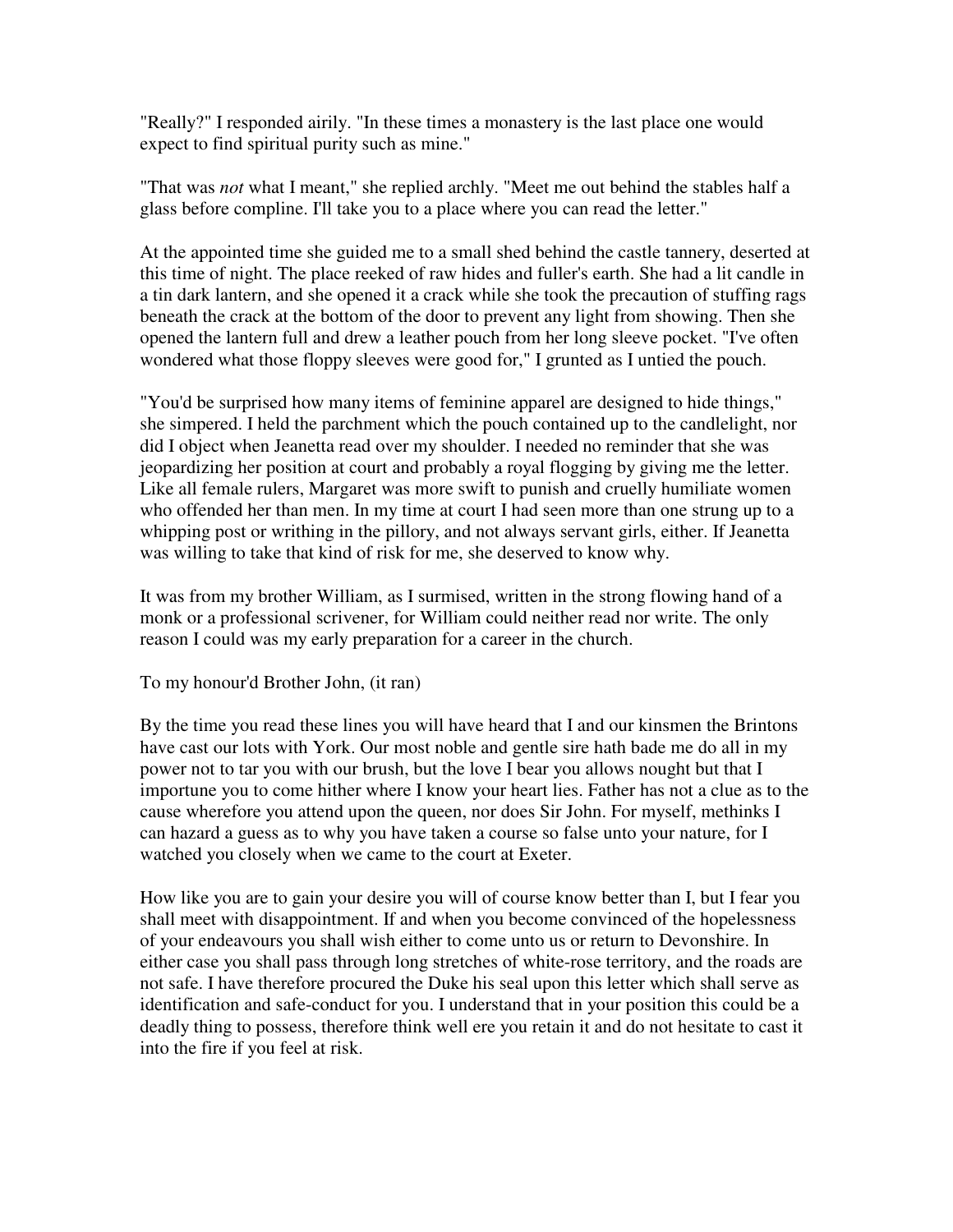Come and join us soon, my brother! Our numbers and our puissance grow daily as more and more of this realm's gentlefolk and commons alike grow weary of Margaret's misrule. God grant that I shall see you next in Ludlow's hall and not across some bloody field.

- William

And below William's mark was affixed the seal which might mean my death, along with a few words scrawled in a bold hand. "Custodet cacher et passez J. Redmonde, Eques. - Ricardus Princeps Anglorum et Dux Yorke."

"A thousand devils!" I raved. "Has William taken leave of his senses to send me something like this, now of all times? Does he want to get me shortened by a head? What in God's name was he thinking of?"

"I take it then that you are going to destroy this deadly thing as all good sense dictates?" inquired Jeanetta.

Would I? I thought furiously. My brother was not a stupid man and not generally given to rash acts. Surely he realized he could well be sending me my death warrant? Slowly I calmed down and looked at the matter with as much objectivity as I could muster. Yes, the letter and the pass were dangerous, but occasions might arise where they could also save my life. I suddenly recalled something John Brinton had said to me, the last night at home in Devon before I had ridden to join the court at Exeter. We were sitting by a roaring hearth supping our last tankard of mulled ale. "Lad," he said, "Your reasons for going are your own and I won't pry, but I will tell you this: you're riding into a snake pit. I've lived at court for many years, not just here in England but in France, in Rome, in Constantinople and all up and down Europe. They're fascinating worlds all their own, but bloody dangerous even to those who know the ropes. Power corrupts, without exception, and Margaret is more corrupt than most. Her court is accordingly more dangerous than most and you can be very seriously hurt in every sense of the word if you make a misstep. Keep your own counsel, form your friendships and alliances but stand ready to break them at need, and above all keep as many irons in the fire as you can. Always keep every wager covered, lad, for you never know which is the one that will pay off." Suddenly I understood that although the pass had come from William the agile mind of an old veteran who was my friend was actually behind it. I knew that John Brinton was giving me another iron to stick in the fire, and I was surprised and honoured to perceive that he trusted my judgment sufficiently not to burn myself with it. It was up to me to vindicate that trust.

"No," I told Jeanetta. "I'm not going to burn it just yet. But then who would expect good sense from a Devonshire savage?"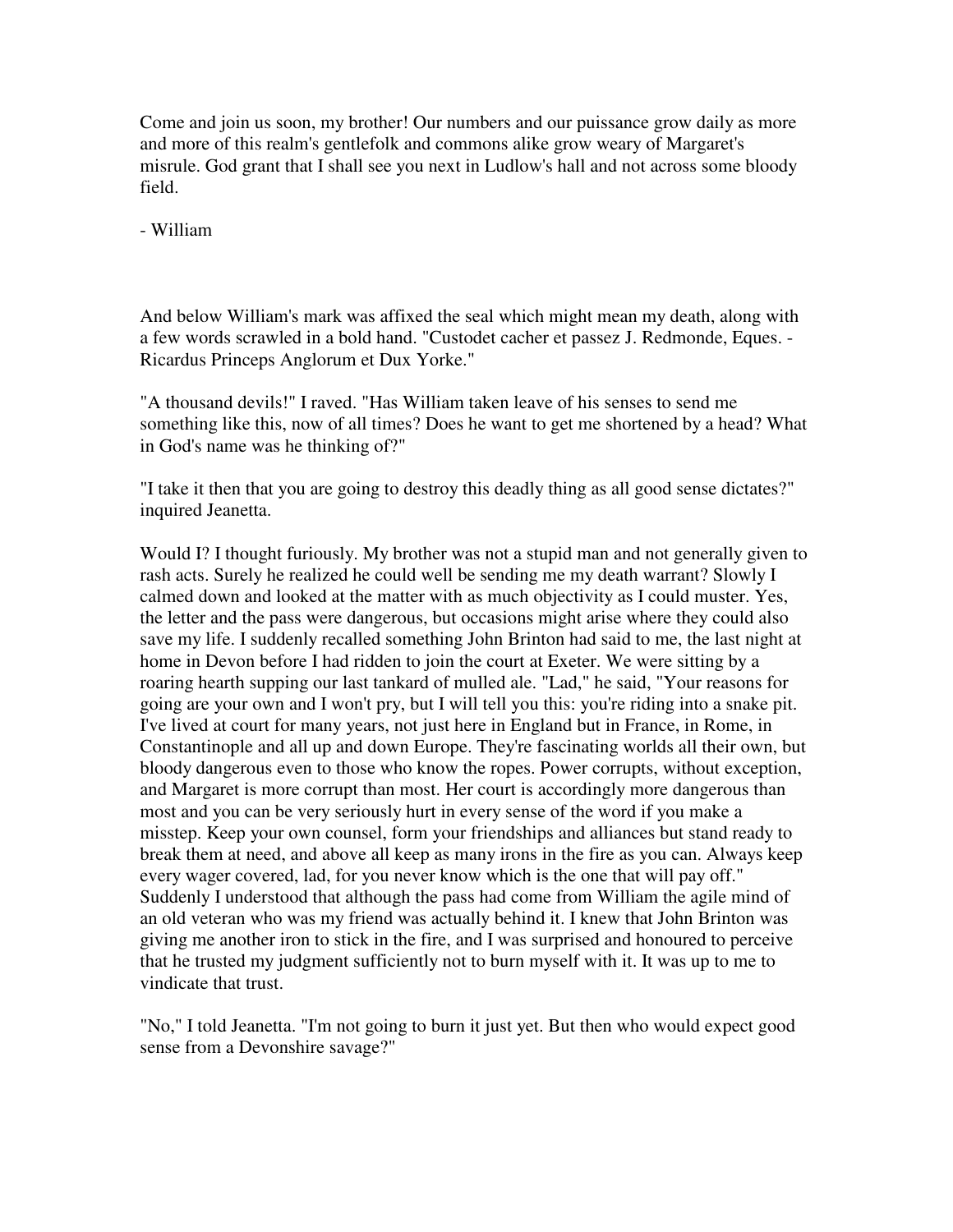"Are you sure you know what you're doing?" she asked quietly. "You're under suspicion already. If they find that on you you're as good as shortened. I don't fancy seeing your head on a pike."

"Indeed? I should think the sight would amuse you."

"Oh, didn't I tell you?" she laughed. "We're going to be married, you and I."

"What?" I exclaimed. "First I've heard of it!"

"Oh, yes, it's all decided."

"And why me, pray tell?" I inquired courteously.

"I want you to teach me to play chess," she returned prettily. "No, I've marked you as a lad to gamble a life on. You're the quiet type who rises slowly but steadily. Twenty years from now you'll be a lord in this land, John."

"Or get myself killed in the process."

"Possibly," she agreed soberly. "That's the chance one takes nowadays, and there's no surety against bad luck or a stray arrow and a fever. You might die in battle or get thrown from a horse. But then the same applies to any other man, or woman. I might not rise from my first childbed, or I might die of a pestilence that passes you by, or in the course of this coming civil war I might fall into the hands of men who rape me and then cut my throat as a casual afterthought. Death follows behind us all, John, and we can't choose when he will reach for us. But I decided long ago that I could and would choose who will be at my side on the journey. I've chosen you."

"I'm honoured and flattered, madam," I laughed, "But what if I don't choose you?

"And what's wrong with me?" shed demanded, performing a short pirouette and then leaning back against the wall insolently. "I'm no Helen of Troy but I'm not that uneasy on the eye, and I'm a Talbot with a Talbot-sized dowry, a big manor in Hereford and another in Gloucestershire and a chest full of money and jewels. You'd gain more from wedding me than if you were your father's heir."

"Oh, don't think I'm unaware of my penury," I said dryly. "Certain gentlemen around here are disinclined to let me forget it. But I'd be afraid of a wife like you, Jen. You might take a fancy to some stable boy and poison me."

"Ffffft!" she hissed in her catlike way, running her finger across my cheek. "I'll have you in bed with me yet, John Redmond!"

I mistook her meaning. "Well, if that's all you want we've no need of a priest." I stepped forward and hooked my hand under her bodice, quite prepared to swive her on the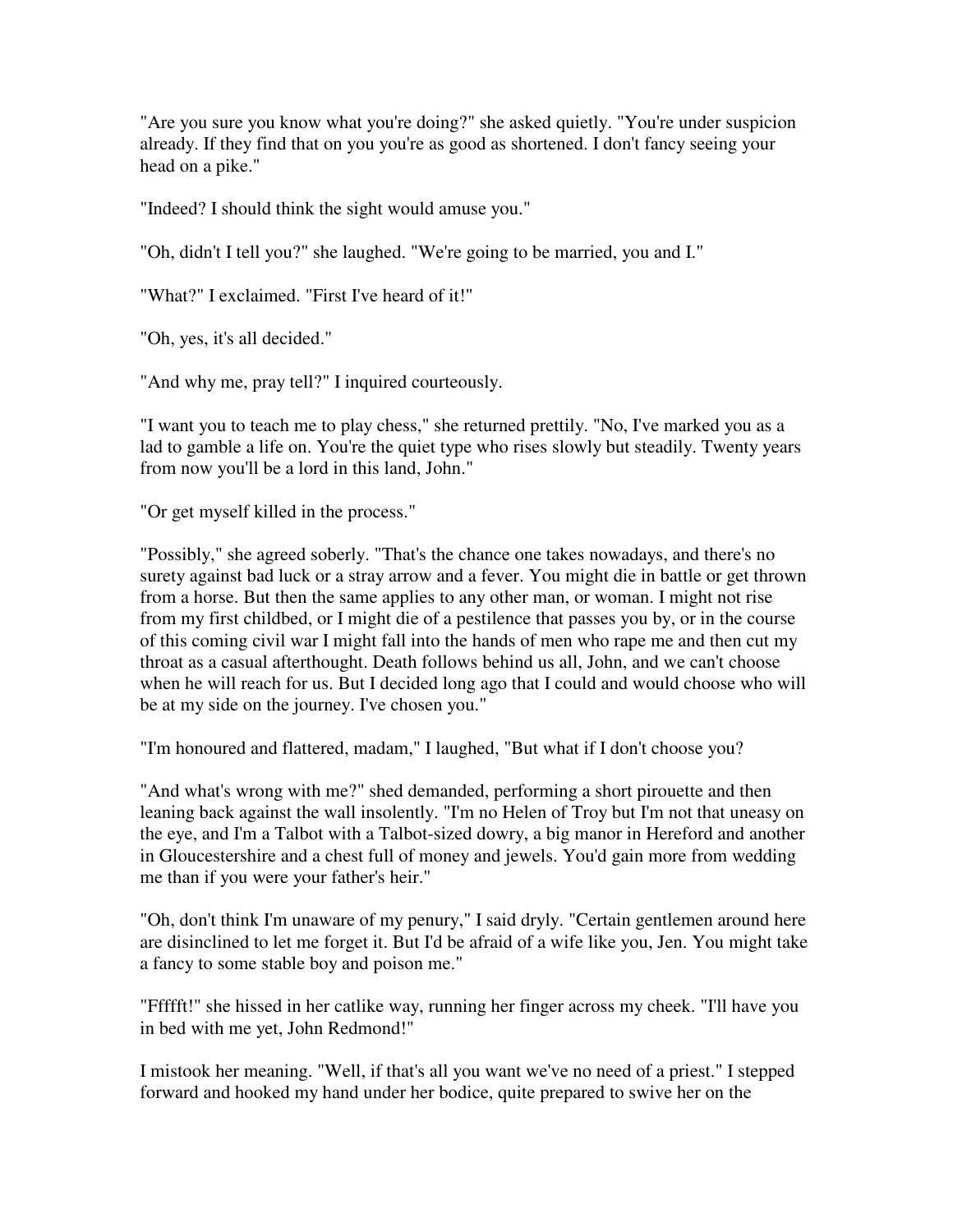tanner's bench or up against the wall, but she promptly sank her teeth into my wrist, and I cursed.

"Try it again and you'll lose a finger!" she informed me in no uncertain terms.

"But you said...?"

"Good gracious, I didn't mean now! I'm not a kitchen wench, sir, I'm a Talbot. You have to marry us first! Don't worry, you'll have your fill on our wedding night."

"If that's a sample of your loving, I'll have to wear full plate armour to bed," I muttered, sucking on the hunk she had taken out of my hand. "Never mind, my immediate problem is what do I do with this pesky letter?"

"I could keep it for you," she suggested.

"You?" I said suspiciously

"You can't keep it anywhere about you. On the other hand, you've made it painfully clear to the court that you've little use for me. No one will suspect me of hiding anything for you. Besides, our female minds are more devious than yours. I can think of a dozen places to hide it, and I can always carry it up my sleeve."

"You omit to mention that I would also be placing myself effectively in your power, which I am loath to do," I reminded her.

"Don't be stupid. You think I'd inform on my future husband? A headless corpse makes a remarkably poor bridegroom."

"Well, I guess I have no choice," I said with a sigh, "Although I must forewarn you that you are mistaken about the future husband idea."

"We'll see," she said, smiling wickedly. I gave her the pouch, and it vanished up her voluminous silk sleeve. "Now I'll go back to ladies' country through the great hall. You wait here for a while and return to the men's dormitory on your own. No one should see us together. I hope you see toads and loathsome hags tonight."

"Sweet dreams to you too, Jeanetta," I replied. She departed with the lantern, leaving me alone in the dark.

IV.

I was kept no longer in doubt as to the queen's pleasure. After mass the next day the Earl of Wiltshire approached me outside the chapel. There was little trace of the polish and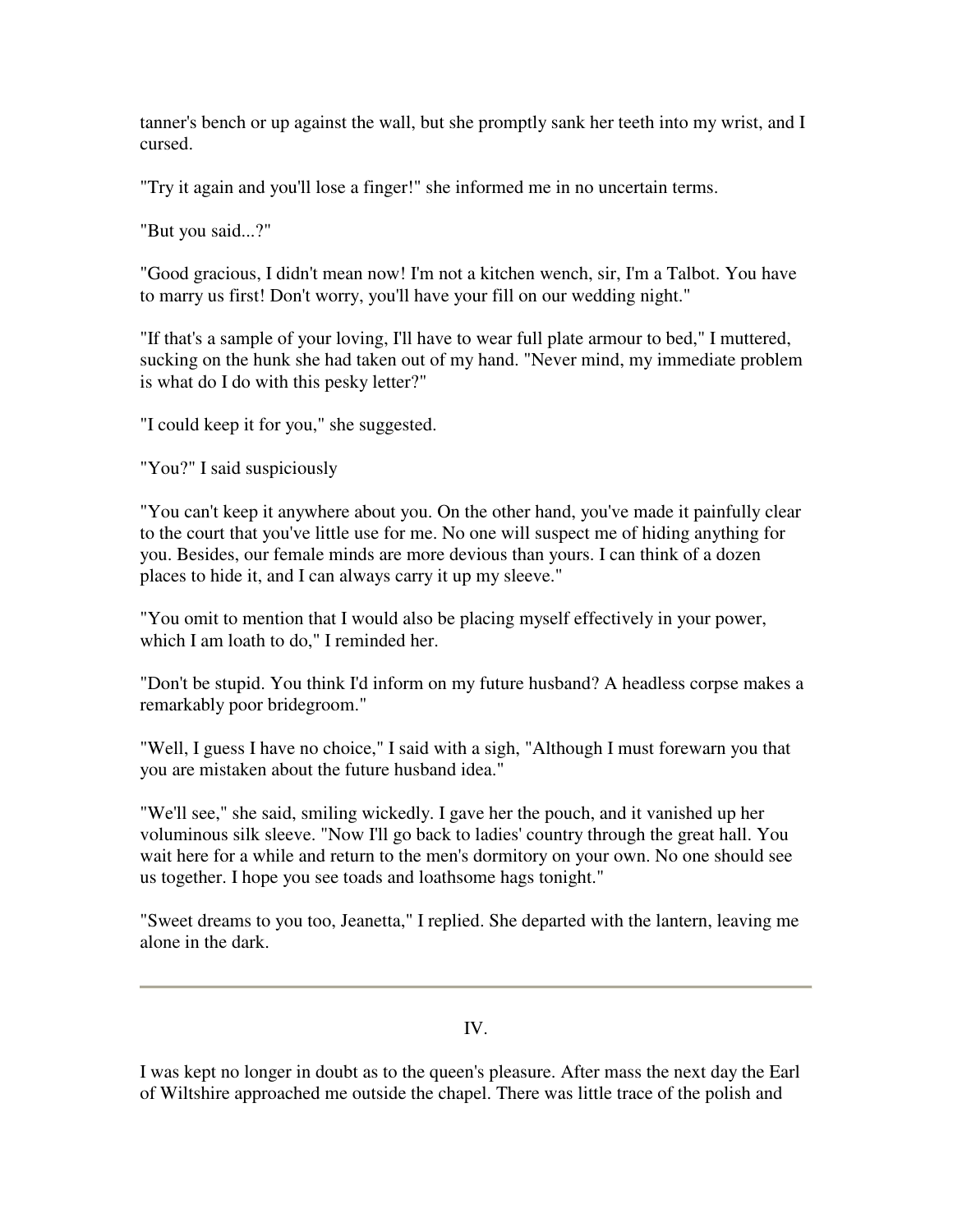urbanity for which James Butler was famed in his demeanour towards me now. "Her Grace would speak with you privily this morning, in her study," he told me in a low, brusque tone. He did not state the purpose of the audience, nor was I naive enough to ask. "Terce. Be on time." Wiltshire turned and stalked off. Tommy Caxton glided up in the surly nobleman's wake.

"That, I presume, was Margaret's summons?" he asked.

"It was," I replied

"Would it be impertinent of me to ask how you intend to explain away your kinsmen's conduct? Whatever it is you're after here at court, you'll now be lucky to get away with a whole skin unless you can somehow wriggle off this jolly wee hook that your brother and these Brinton gents have stuck you on." I was acutely aware of the truth of his words and I had been pondering my alternatives worriedly ever since I had heard the news, but I had no intention of showing any unease.

"I will simply convince the queen that I do not hold with my brother's actions and that I repudiate them as treason and folly."

"Coz, if you've the kind of silver tongue which can accomplish that, although it has yet to manifest itself to me, then you do indeed have a future here," said Tom with a grim chuckle.

"Gadzoons, it's not as if I'm the only individual around here with any relations at Ludlow!" I protested

"True, but most of the other parties to whom you refer perform some useful service or other for the Lancastrian cause which makes it worth the queen's while to overlook their family skeletons. You offer Captain Marguerite one unblooded sword, and she can get those three for a shilling. But the best of luck to you. Oh, by the by, when Wiltshire's bullies are stretching you on the rack and asking for names, I'd be obliged if you'd forget mine."

"Already forgotten, Tom," I sighed bitterly, although it was a perfectly reasonable request under the circumstances. He clapped me on the shoulder and strode off towards the stables. I had nearly two hours before my interview with the queen, and I wandered deep in thought through the outer bailey of the castle, then across the open drawbridge and beyond the walls. My footsteps took me in the direction of a small orchard perhaps ten rods from the keep. There I sat beneath an apple tree, toying with fallen white blossoms and staring up into the sunny blue sky. Spring was in the air at last; majestic white cloudmountains floated across the firmament like airy ships under full sail. The beauty of the morning depressed me. I wanted to take Thunder for a run across the dales, or play at bowls, or shoot a few clothyard shafts in good company, not sit and cudgel my brain over a senseless danger which threatened me for no reason having anything to do with rationality.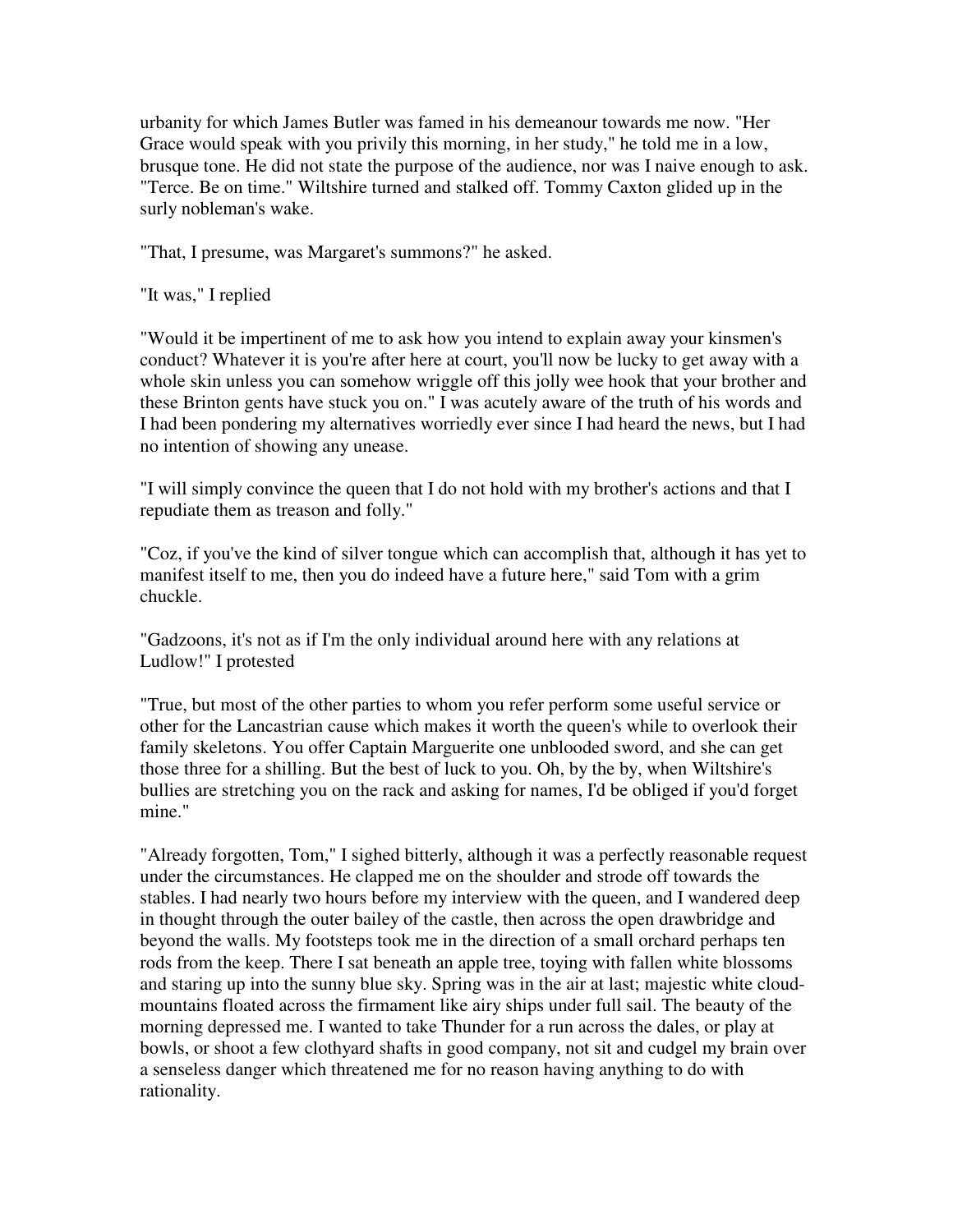But I was threatened, gravely. What would be my fate? If I was lucky Margaret wouldn't be in an overly bloodthirsty mood this morning, in which case the best I could really hope for would be dismissal from the court as a security risk, no matter how much I protested my fealty to Lancaster. I would never see Melisande again, never mind ever be able to pay proper court to her. I briefly considered returning to London and waiting on the court's return that I might see her secretly, if somehow I could get her to agree, but that would be madness. I would risk arrest as a spy.

Worse possibilities? I scowled. This was England, not Spain or some petty little German dukedom where a ruler could strong up his subjects without trial, but if Her Grace suspected anything of the true opinions I had formed of the court and of her person, in these times due process would be whatever she said it was, and that was unlikely to be overly punctilious. I harbored to illusions that I could long resist the kind of questioning the queen's officers would inflict upon me; never a man was born who could resist the rack or the thumbscrews for any length of time, and I would confess to whatever Wiltshire or Hungerford might care to fabricate. The last sight of me Melisande ever saw as she rode out beneath the portcullis with the departing court might be my broken body dangling from the parapet. I shuddered at the thought.

The queen was no idealist, and if ever she knew what love was it had been burned out of her in the years of treachery and intrigue. She understood only the cynical pragmatism of politics, the grasping considerations of personal gain. Unless I could defend myself to her on those grounds, I was lost. If I were to tell her I had come here because I loved a young girl enough to give up everything just to be near her I just might save my life, if she believed me, but she would surely cast me from the court as a chuckleheaded fool. She was canny enough so that she didn't want fools around her; fools might lose her the coming battle with York. She locked men to her side by appealing to everything that was base and ignoble, but effectively nonetheless, until of course York came along and made a better offer.

I had come to this court of my own accord and by doing so I had tacitly agreed to play by Margaret's rules. My one hope was to convince the vicious bitch that I could be of some assistance to her in destroying her enemies. I had nothing to offer now. Very well, I would try to show her that I might be a useful tool later. I rose, my decision made, and I brushed the fallen blossoms from my garments and strode back to the castle to bury my honour and my self esteem in the mud.

I stopped off at the bathhouse to neaten my appearance. I put on my only other doublet, a wine-coloured garment of velvet I kept for formal occasions, added a few ribbons and gold buckles to my attire, slid off my boots and put on my good pointed shoes of green and white. There was a burnished steel mirror over one of the basins, and I vigorously scrubbed my face with pumice to remove several days of youthful beard, for I was unable to afford the expensive luxury of a razor. I trimmed my red-gold hair up off my ears and shaved the back of my neck with my dagger, washed my hands carefully, and splashed perfume on my face and rubbed it into my clothing to somewhat sweeten my smell. I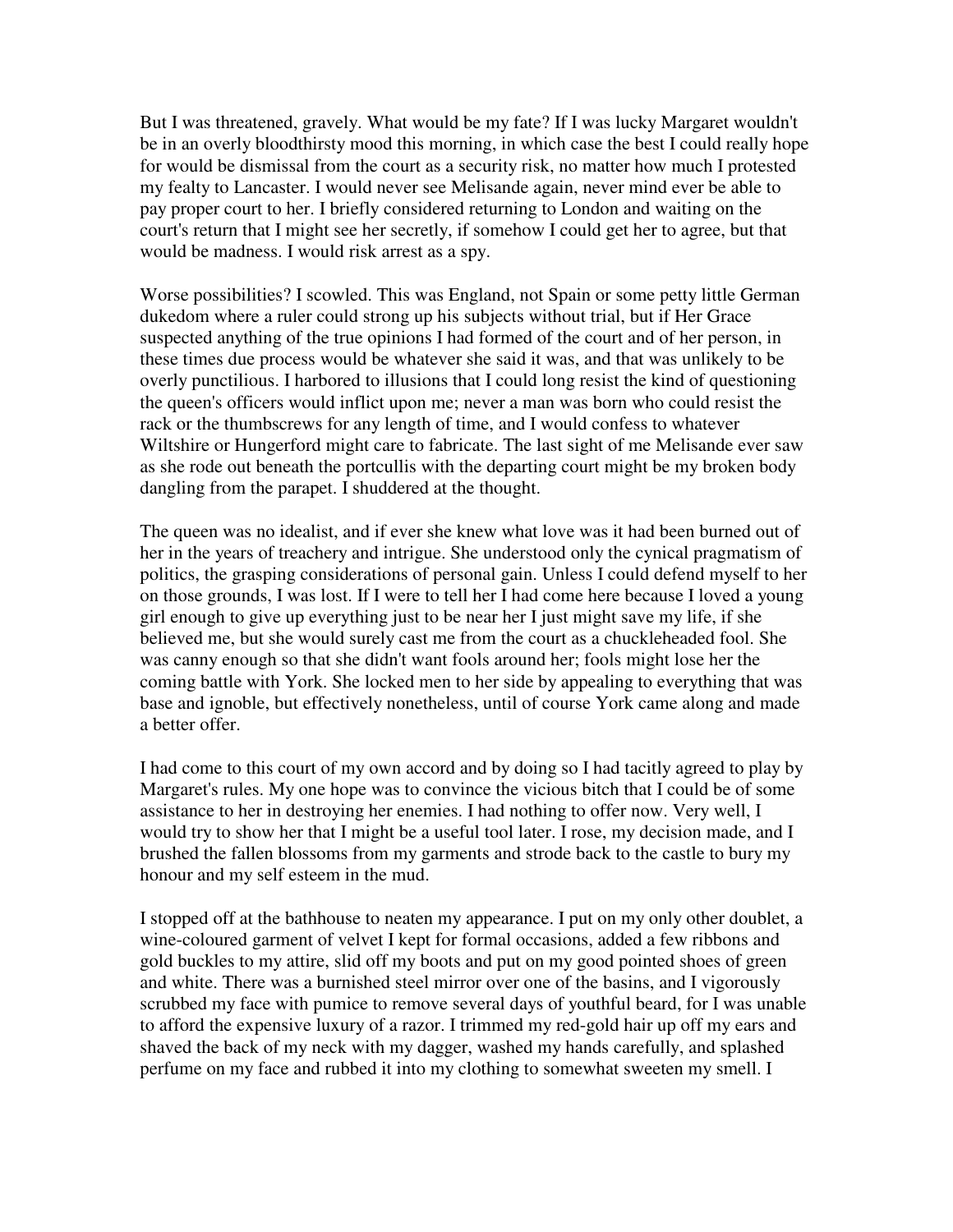polished my sword pommel, although I knew I would be required to hand it over to an equerry of the royal guard, as well as my poignard, before entering the queen's presence

The queen's chambers were in a wing of the castle which had been reserved for the highest nobles and officers of state, and at this time of day the corridors were notably empty, in contrast to the congested bustle in other areas around the keep. Several small tapestry-covered alcoves were set into the stone passageways, and just around the corner from the royal chambers I caught a motion in one of these out of the corner of my eye and stopped. I recognized the soft slippers with curled toes which were visible beneath the billowing arras. "I see you, Jeanetta," I said. "Come out." She stepped forth. She wore green today, with a blue coif and ribbon in her hair, all trimmed with fox fur. "Egad, now who's a greensleeves?" I laughed. "It suits you. Now why are you spying up here where you've no business?"

"I wasn't spying. I was waiting for you."

"And why is that?" I inquired.

"I heard about your audience with Margaret," she told me. "If it goes ill for you might need a certain document in a hurry. I want to set a meeting place for this afternoon." I was taken aback, but it made good sense, and I told her so.

"I salute your percipience," I said. "Is that tanner's room open during the day?

"Yes, but we can't use it. It's full of people scraping hides and doing revolting things with earth from the castle jakes. It had better be somewhere in the castle. You might be watched. In fact, not to be a sibyl of doom, but what if they throw you in the dungeon?"

"Then I'm as dead as if I were already swinging. See here, if you hear that I am downstairs in the lockup, you burn that bloody letter and forget I ever existed. For all your transgressions against God and man I don't want you to get hurt because you tried to do me a good turn. Don't try to see me or do something foolish because you think you're in love with me or anything of the kind. This is serious. If Margaret thinks you're involved with me in some kind of Yorkist conspiracy she won't hesitate to toss two ropes over the beam instead of one."

"Don't worry, dear, I mean to ensure that our first dance together is on our wedding day. Have you seen that old wall-up postern in the south wall? There's a guard chamber there full of rubbish. Meet me there half a glass after the midday meal."

"I hope you see me at the midday meal!"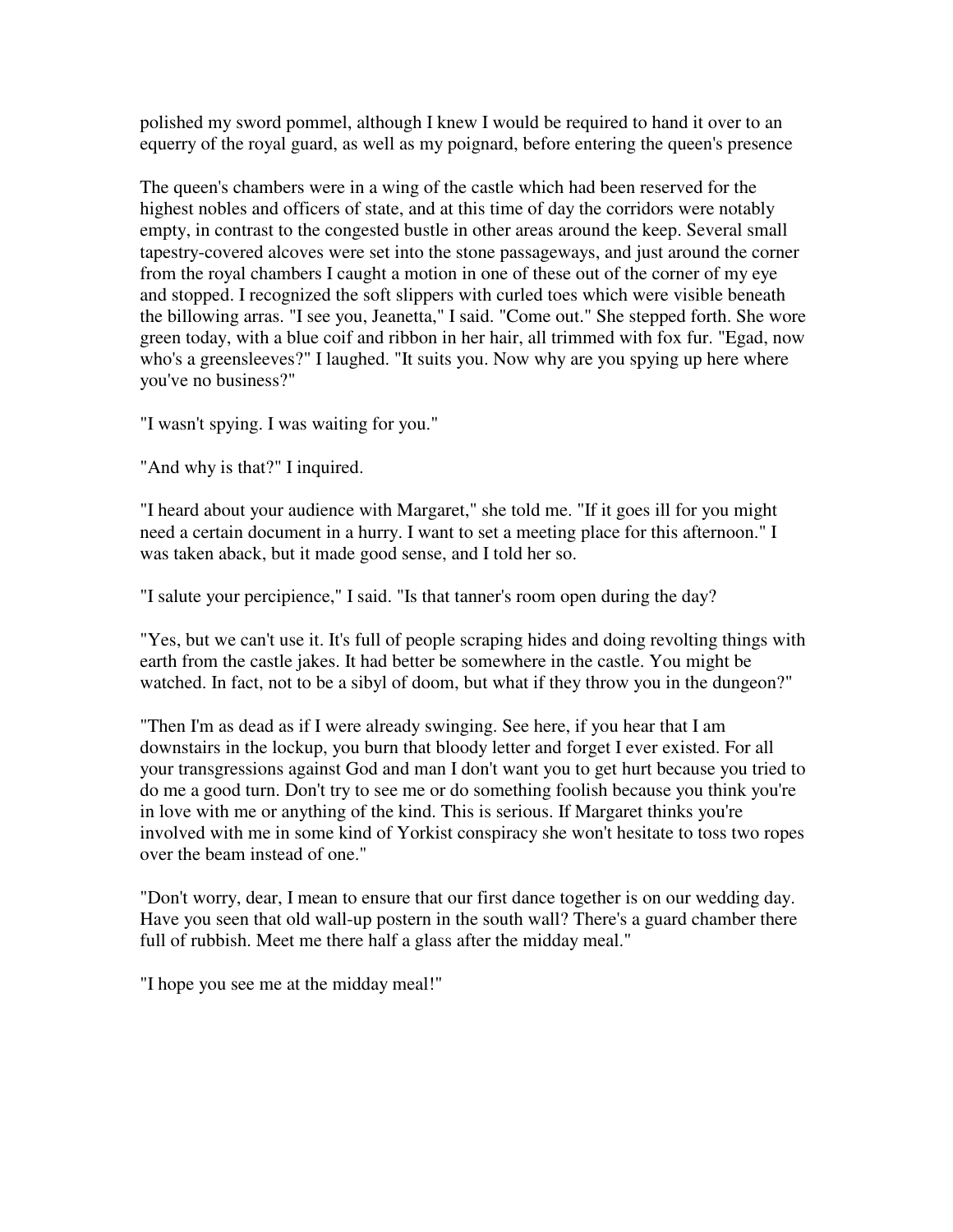In the outermost chamber which served as the queen's waiting room, I handed my sword and dagger to the knight on guard without being asked and plumped down on an overstuffed upholstered bench. These were normally the personal apartments of the fat little castellan of Raby, whose name I could never recall, but now they served as the royal study and council chamber. There was a private room beyond, the queen's bedchamber, closed to all but her tirewomen, and, in the nocturnal hours, the Earl of Wiltshire and a few other selected gentlemen who assisted Her Grace in delicate matters of state similar in nature to those which rumour declared had produced the kingdom's heir. The Prince of Wales had been born during one of King Henry's periodic spells of insanity, the Valois madness which darkened the sovereign's mind on occasion, and when he came to his senses and was presented with the infant Henry was said piously to have thrown up his hands and declared that the boy must be the child of the Holy Spirit.

Muffled voices could be heard through the oaken door. I glanced idly out of the narrow casement into the courtyard below, watching the bustle of activity, the people and animals going to and fro, trying not to fidget under the gaze of the expressionless equerry. After a while the door opened and from the room beyond emerged Sir Robert Morriss and one of the Cumberland knights, a thick-set bowlegged old sinner with a white face and one eye smashed in by a blow in some long-past fight, and over which the hoary reiver scorned even to wear a patch. A North Country speech whistled through his three missing front teeth. "Wi' the Fenby men and aal my lances we can..." They saw me as I rose and the old man cut himself off. Morriss acknowledged my presence with a curt bow and they left. I was interested to notice that neither Morris nor the older man had been deprived of their swords, no doubt a concession to their fierce Border pride.

The equerry entered the chamber and announced my name, then stepped back out and nodded for me to enter. Through the open door I could see Margaret sitting at a massive, ornate cedar table which served as her escritoire, while Wiltshire and her personal attendant, a gigantic knight of Anjou named Hubert D'Agenais, stood by her side. Wiltshire stood in order more conveniently to read over the queen's shoulder rather than through protocol, for he was wont to flaunt his close personal relationship with Her Grace by sitting in her presence and otherwise flouting courtoisie and precedence.

I knelt down on one knee in the doorway, my head lowered and my feathered cap sweeping the floor. I heard her say, "Rise, sir knight," in a clipped voice, and I did so. "Come here." I entered the room. "Close the door, Hubert. You may look at me while we speak, Sir John." I raised my gaze. I had never seen her so close before. She was twentyseven, almost middle-aged, yet slim and icily beautiful in salmon-coloured silk embroidered along hem and sleeve with cloth of gold. Her ash-blond hair was coifed in a business-like roll, her slender fingers ink-stained from holding the quill on the table before her. Her face was clean carven ivory, her eyes blue and cold. "I always look in a man's eyes when I talk to him, so I'll know whether or not he's lying. I always know, with a man. Women are a different story. A woman can fool another woman, sometimes. With women I look at their hands. With men I watch their eyes. No man has ever deceived me, Sir John, except once. Only once. The Duke of York. That's one of the reasons I'm going to kill him one day." I knew then that today had to be the second time, or she'd kill me.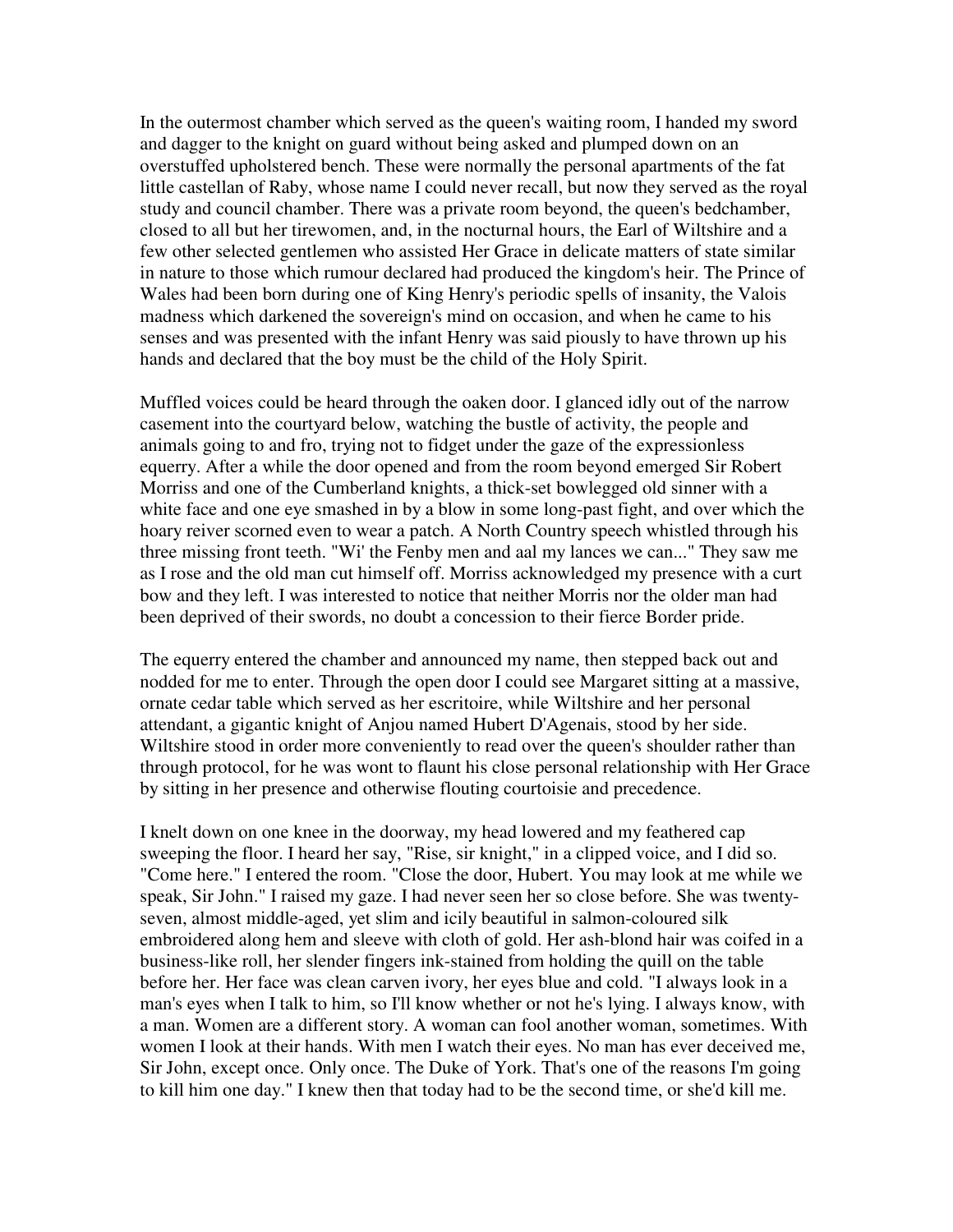"Your family has betrayed me, Sir John. They have betrayed their king as well. What have you to say?"

"Not all my family has betrayed you, Your Grace," I replied respectfully but firmly. "My father has not. I have not."

"Your father sends one son here to court and another to Ludlow to cover both side of our national wager. A transparent ploy, and a common one," she said.

"My father did not send me here, Your Grace. He is apolitical, at least insofar as it is possible for a baron of the realm to be so. William is covering his own wager at Ludlow. I'm covering mine here. One of us will win, one will lose. I think he's backed the wrong horse."

"I see," she said. "You will understand that these treasons have cost me substantial support in Devonshire. Your brother and even more so your brother in law are popular men. This necessarily creates doubt in my mind as to your own utility, not to mention your reliability."

"I owe my allegiance to King Henry the Sixth," I said neutrally.

"Very well and diplomatically put," said Margaret with an unpleasant chuckle. "Sir John, when I enrolled you as a retainer of Lancaster it was in large measure to prevent precisely such an occurrence as this. Now that your relations have ignored your presence here and gone Yorkist, your value to me is nil save perhaps as an example to others of what to expect from opposing me. You voluntarily came to my lord of Hungerford and asked to me engrossed onto my household roll. I was unsure of you then and I am more unsure of you now. I want a quick and straightforward answer to the question I will ask you now. Why do you follow this court?"

"I guessed that William would go Yorkist," I told her, unblinking. "By the law of primogeniture he gains the title and land in Devon when Father dies, while I get a pittance. I want more, much more, and I mean to have it. I am a gambling man, and I'm gambling now that in spite of that little mishap at St. Albans two years ago Your Grace will triumph over York. When that happens William will either be killed or he'll flee the country and be attainted. I will become the next Lord Redmond on my father's death." I was unused to telling such monstrous lies, but the queen merely nodded.

"A commendably practical attitude. You are ambitious, then, and since you desire to advance in the world I presume you have some immediate reward in mind for your service, such as it is?"

I nodded. "I wish to marry the Lady Melisande Grey," I told her evenly, my heart pounding. "She is a royal ward and Your Grace may grant her hand to me."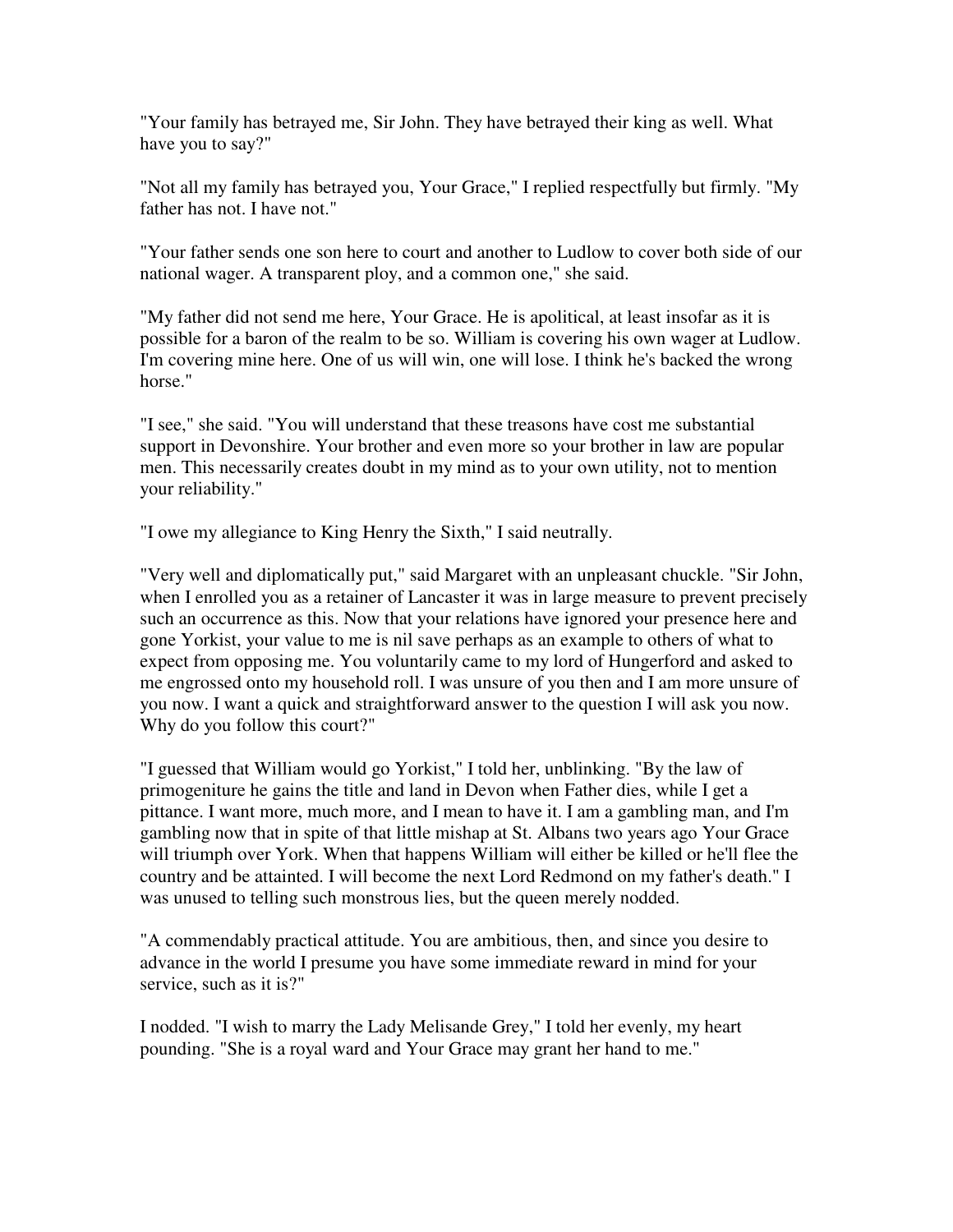Margaret stared out the narrow casement abstractedly for a few moments, toying with a paperweight. It was an ivory statuette, carved in the shape of one of Mandeville's mythological bestiary, a beast with flat feet and a nose like a serpent called an oliphaunt. "I can understand why you desire a good marriage," she said. "Your family is rather newly ennobled, is it not? As I recall, your grandfather was a lawyer."

"A rather shady lawyer at that," I confirmed. "He had the good fortune to save Henry the Fourth's life on one of that illustrious monarch's campaigns against the Welsh rebel Glendower, for which he was knighted. His eldest son, my uncle Richard, received the accolade on the battlefield at Agincourt, as did John Brinton and others. My own father served as Richard's squire and was in turn knighted at Patay, where the English fought against La Pucelle..."

"You mean the Holy Maid of Orleans!" snapped Queen Margaret.

"Quite, Your Grace," I immediately reassured her, cursing myself for the slip. "I forgot, we are at peace with your motherland now. Old habits die hard. Forgive me. At any rate, some twenty years ago just before I was born, my father loaned old Humphrey of Gloucester a sum of money, and in lieu of repayment he accepted a baronetcy. But we're just jumped-up country knights, with but a single manor in the entire family. Having that Grey name in the household would be an enormous step up."

"Uniting you and Lady Melisande would amount almost to disparagement," remarked the queen.

"That matters little nowadays, Your Grace, so long as the gap between husband and wife is not too great. Let us be frank: chivalry is dead, if indeed it ever existed at all outside the pages of romance and the songs of the troubadours. Besides, although we are indeed a more, ah, modern lineage, we are a prominent and well respected family, as you yourself have admitted. Nor have we lacked for honours. My soldier uncle was Duke John of Bedford's standard-bearer, and my father was high sheriff of Devonshire for about three years before Cardinal Beaufort conspired to have him removed." Another slip! I bit my tongue, but it was too late to correct it.

"Cardinal Beaufort arranged my marriage with Henry," said the Queen dryly. "Most of his former adherents are now in my entourage, while those still living who opposed him are at Ludlow. And your father was in well enough with that old swine Gloucester to buy himself a barony. Your family has a history of enmity with my faction. In short, your credentials are rather poor right now. What have you to offer me in exchange for an important royal wardship?"

"I know that William and the Brintons have undermined a good deal of your support in Devon," I told her smoothly. "They are indeed popular. But the damage isn't irreparable. I'm a Redmond, too, and I am fairly well hooked into the grapevine down there. I can tell you who's irretrievably lost to Richard of York and who's wavering. I can give several of Father's enemies the needed excuse to step in against William and the Brintons, and I can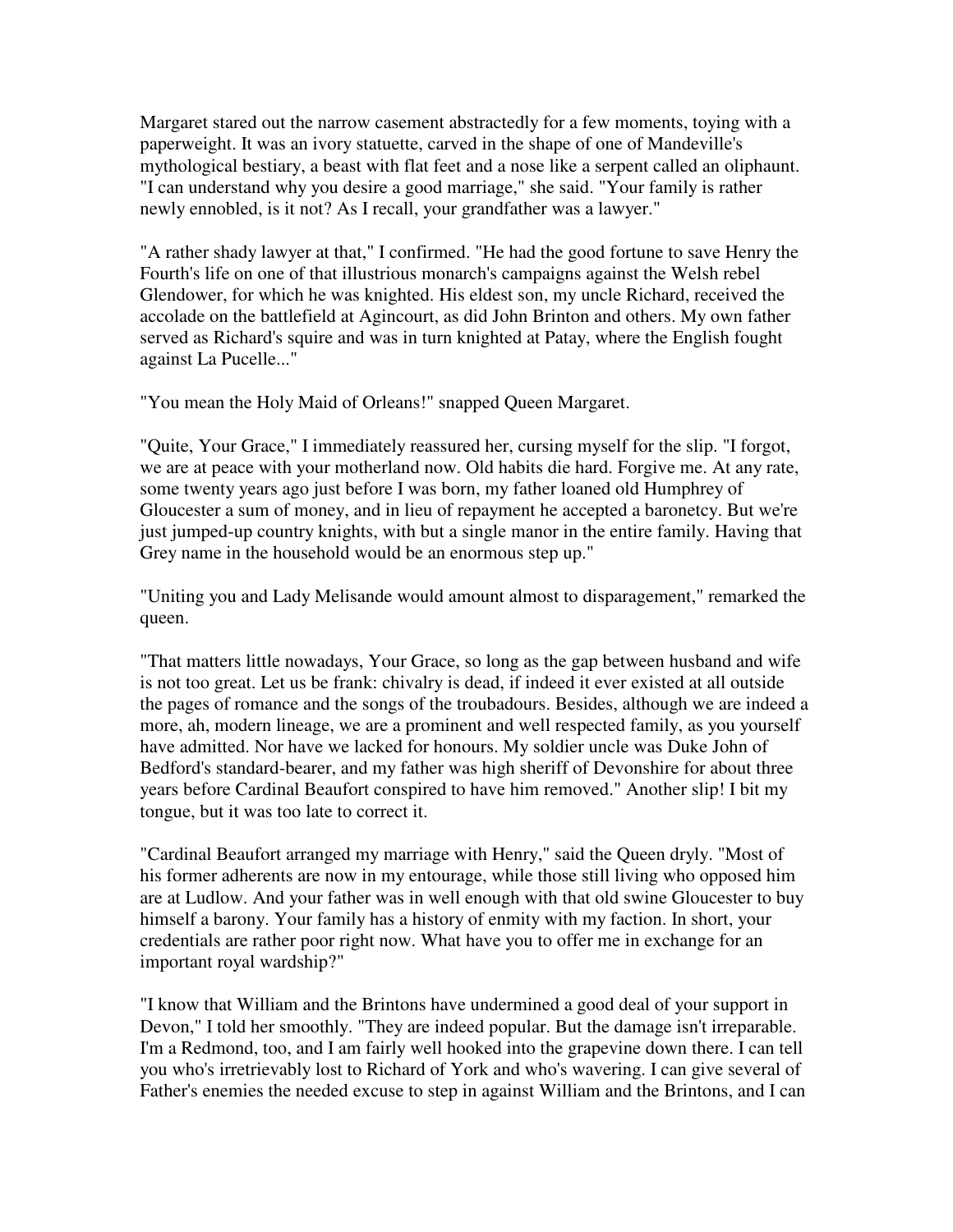tell you how to seize upon every local issue to your advantage. I can build an organization which will hold the West Country fast for you."

"I do need help in that area," she admitted. "Unfortunately, there are difficulties. Sir Robert Morriss, for one, since he also wishes to wed the lady in question." My heart sank, but I maintained my poise. "Tell me," Margaret went on, "Why do you desire to wed her, a poor girl with no substance to speak of? There are other girls with more material rewards to offer you. For example, I am given to understand that Gerald Talbot's daughter would not be averse to wedding you."

"I'll grant that Lady Jeanetta is handsomely endowed in every sense of the word, and I realize that the Talbot name is naught to sneeze at. But as I said, I'm a gambling man. Jeanetta is far down the line for both family earldoms, with two uncles and a plethora of assorted cousins ahead of her, and in any case the honours of Shrewsbury and Kent put together do not command as much as the Ruthin appanage. Lady Melisande is the sole niece of Reginald Grey and if memory serves, the only marriageable female in the house. Lord Grey has two sons, one of whom is sickly and not expected to survive childhood. If both die without issue, Lady Melisande's husband will enjoy the whole Ruthin estate. I want a crack at it."

"I can understand that," replied Margaret with a nod. "It is neither the most distinguished nor the largest of the realm's holdings, but in terms of real wealth it is one of the richest in England."

"Precisely, Your Grace."

"As such it is of concern to the crown, and the potential line of succession is of concern as well. But Reginald Grey's eldest son is hale and hearty and betrothed as well. He may produce an heir, and then all you'd have is a useless pretty pauper."

"Your Grace, of course, knows more about the national situation than I," I returned deferentially. "However, it is plain to any thinking man that the present disturbed state of affairs cannot endure. Something must give. Am I correct in assuming that before two years are out, there shall be open warfare once more between Lancaster and York?" The queen nodded wordlessly. "Well, then," I continued, "Sir Thomas Grey is not due to be wed until a year from now, when his bride shall turn thirteen and the marriage can be consummated. That young, it might be a while before she conceives. I know Sir Thomas by reputation as a wild and impetuous youth, violently inclined and courageous to the point of stupidity. Likes to fight cornered stags with only a dagger, that kind of thing. If he doesn't get himself gored or spiked in a tavern brawl or some similar idiotic end, I believe that he will fall gallantly in your service when war comes. My brother once described to me Thomas Grey's conduct during the assault at Castillon, and clearly nothing but divine providence preserved him from death. Such good fortune cannot last." Margaret sat silent, deep in thought. I urgently wondered what was going on behind those eyes of coldest azure, but I was beginning to feel faintly optimistic. I had at least succeeded in putting myself on a credible footing with the queen, for she was obviously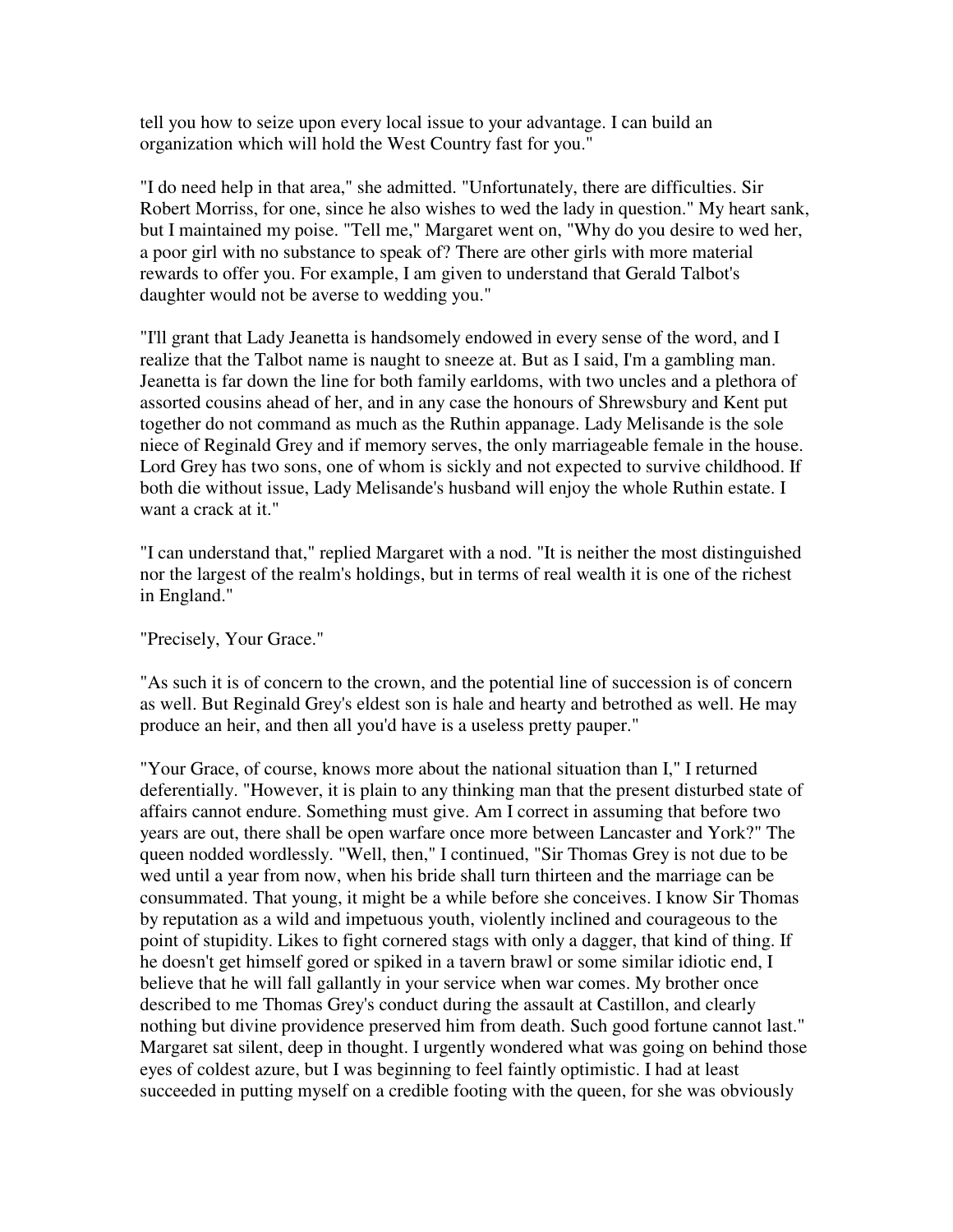appraising my scheme, assessing its implications, her razor-edged mind hard at work calculating, hypothesizing, extrapolating, second-guessing.

"The fact remains," she said finally, "That Morriss also wants to marry the lady for much the same reasons, although I believe he's also very taken with her personally as well. He's shown himself to be an enthusiastic supporter of mine at a crucial time. Why should I prefer you to him?"

"For one thing, Your Grace, Sir Robert Morriss is a leader in his own right. Should he ever become dissatisfied with your party there would be nothing to prevent him from turning his coat. In my case, however, my title and fortune would depend in the first instance on my brother's attainder, which means it would depend on the victory of Lancaster."

"Ah, yes, but if your designs on the Grey holdings ever bore fruit you might consider yourself powerful enough to turn against me," said the queen

"The same consideration holds true, Your Grace, for Sir Robert Morris. More so, because he will not have gone so far or done so much to earn your favour as I shall have done."

The queen leaned back in her chair, slightly more relaxed. "So it comes down to the political consideration of where I need the support most, Devon or Cumberland? Both far-flung shires away from the centre of the realm where the action is likely to be. Cumberland is a border county, though, and I may need the Border to hold back the Scots."

"Or you may need the Scots to help you catch York between two fires, Your Grace," I suggested. "In which case their hereditary enemies in Cumberland will not be so pleased to assist, no matter what benefits they have gained from the crown. The politics and feuds and inter-family relationships of the Border are complex to the point of incomprehensibility, madam, virtually impossible for an outsider to unravel, but you must always remember that a Border lord is a Border lord first and an Englishman or a Scot second. Most families up there have married into Scots clans on the other side. It is not unknown for Englishmen and Scots to join forces to raid or punish or seek revenge on enemies of either nationality. National identities tend to blur between Hadrian's Wall and Galloway."

#### "Your point?"

"Morriss comes from a world of complicated and wide-ranging loyalties and associations, Your Grace. He will always have somewhere else to go if you displease him, other irons in the fire. I will be burning all my bridges when I go against William and the Brintons. I will be your creature. If Lancaster falls, my hopes fall. Besides, I submit to you that a recovery of what appears to many to be a reverse in the West would do better for your cause than a tenuous commitment from a largely uncommitted shire even more remote from the center of things than Devonshire."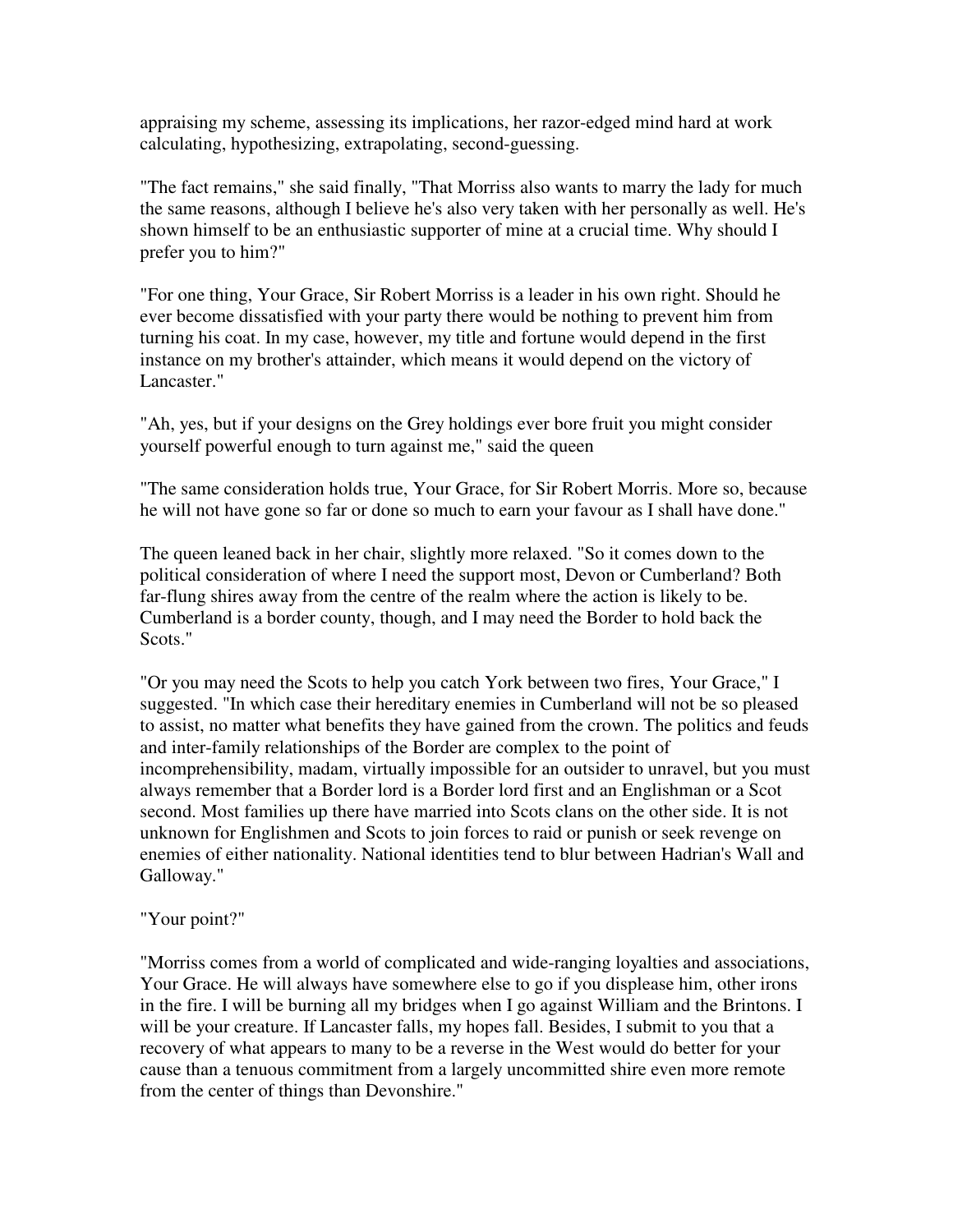"Whom can you deliver?" she asked. "Who, specifically, can you pull in on my side? How about Peter Marmion?"

"Yes, I'm told Your Grace has had your eye on him for some time. Understandably, of course, since he's the richest merchant in Exeter and is prominent in all the important guilds. There's a simple way to Master Peter's heart. Through his purse."

"I had hoped that the flow of gold would be from his coffers to mine, and not vice versa," said Margaret flatly.

"There is a bribe which would cost Your Grace naught but parchment and ink. Some years ago my father received a royal license to vend our manor-made ale in the city of Exeter, to the detriment of Peter Marmion's breweries, which are the largest in the town. It would be worth much to him to have that license revoked." In silence the Earl of Wiltshire leaned over and scribbled a notation with a quill in a quire of paper on the escritoire, and bitterly I realized that I had just impoverished my father by a quarter of his yearly income.

"Any chance you might be able to bring Lord Redmond himself over to us?" asked the queen. "He'd be an even better counterweight to your brother and the Brintons."

"I would tend to doubt it. For one thing, his political views genuinely diverge from Lancaster. For example, he has always favoured this country's traditional alliance with Burgundy over the French ties which Your Grace and the late Cardinal Beaufort have cultivated. Then again, the counsels of his eldest son and his old friends like John Brinton will certainly weigh more with him than mine. However, I believe I can keep him neutral, in the early stages at least. He and I have always got on fairly well, although that may change as I perforce kick over more of his apple carts in the service of Your Grace."

"What about Sir Henry Cabot?" asked the queen.

"An old feud with the Brintons. He shouldn't take too much persuading," I assured her with a shrug.

"Sir James Byerly?"

"The same," I replied

"Sir Walter Haddon?" asked the queen.

"Your Grace's assistance in the matter of a divorce would work wonders there," I told her. "His wife is barren, and he is frantic for an heir."

"Make a note of that, James," commanded Margaret. "Find out which prelates require their palms crossed with silver. Probably the Bishop of Exeter to start with. Sir John, I want that blasted Exeter mayor Shillingford removed. He is insolent and too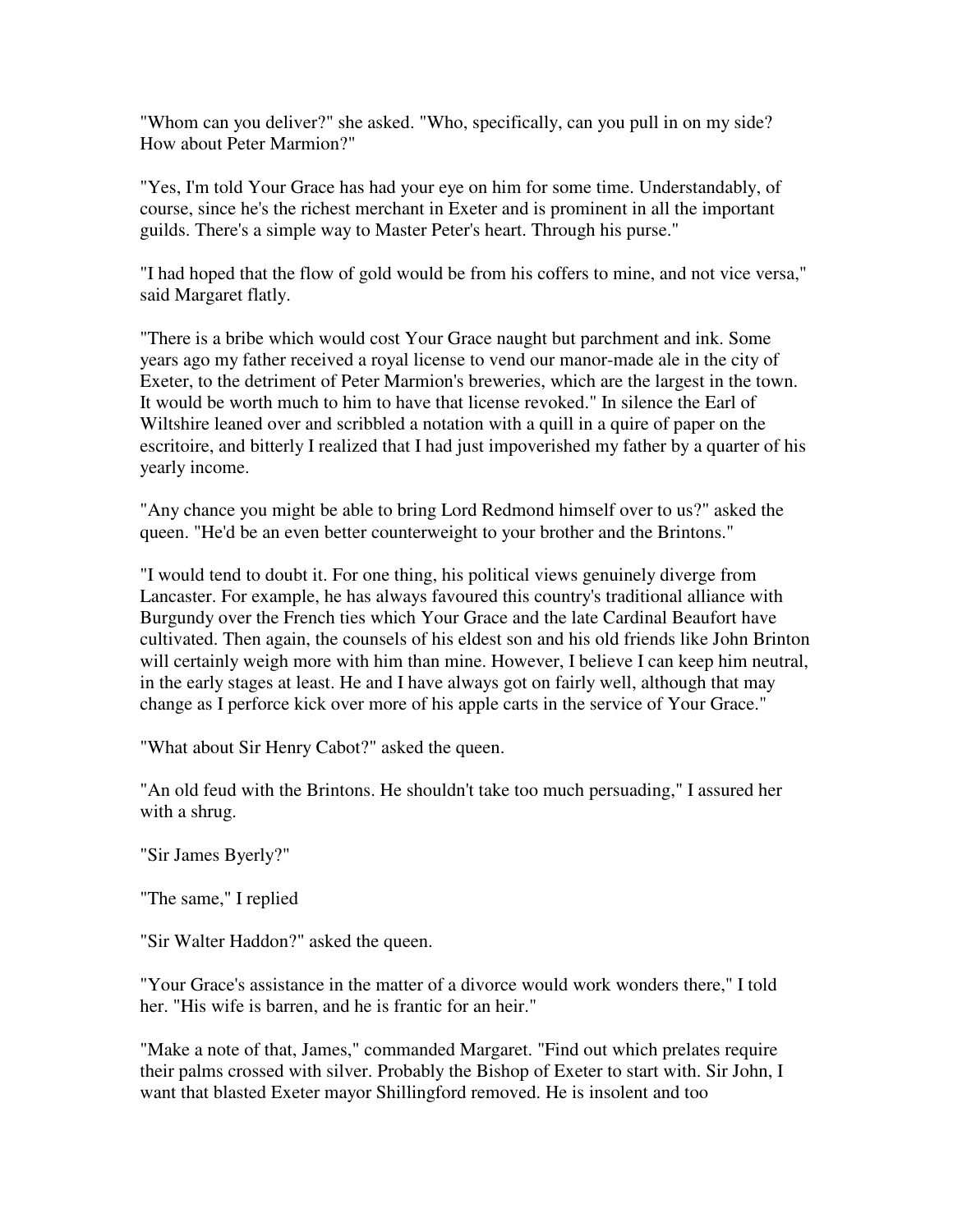presumptuous in insisting on the city's charter rights. Which guilds should my agents there stir up against him?"

"Shillingford was a butcher, and there is a bad cleavage in his own guild, if Your Grace will pardon the unintentional pun. The poulterers want independence and their own seat on the corporation. The chandlers and bakers and smiths are firmly behind Shillingford, but Peter Marmion can swing the goldsmiths and the brewers, and if you can procure the election of a man named Jennis Henson as councilman for the masons he can be counted upon to oppose Shillingford in all things."

"Another matter, Sir John," said the queen, imperceptibly allowing me the status of an advisor now. "Lord Thomas Courtenay, the brother of Devon's earl, has asked me to rescind a decree of exile against his son Cedric. The man has been rotting in Ireland for several years on foot of some criminal case. No one knows his political bent. Do you?"

"I know nothing of his politics, Your Grace, and I rather doubt he has any," I told her earnestly. "The man is a lunatic. He was exiled for the nasty murder of a young girl out on Dartmoor. Violated her in every conceivable way, naturally and unnaturally, and then strung her up to a tree limb and flogged her to death. I hear that in Ireland he has gathered about him a band of outlaws, Irish and the scum of the English garrisons, and he spends his time raiding the Gael to plunder them and capture women, whom he carries back to some stronghold in the bogs he's built, where he rapes and tortures the wretched girls until they die or go mad."

"This is going to be a very nasty war, and we'll need experienced outriders," decided Margaret. "He will be sufficiently grateful to us for ending his exile to place his sword at our service. Draw up a pardon, James, and inform Sir Cedric by letter that he may bring with him on his return to England all his present retainers and men-at-arms. I must admit, Sir John, that you seem to provide proof of your pudding. You have a mind refreshingly free from idle scruple. I like that." Indeed I have proven myself worthy to serve her, I thought. I had robbed my father, condemned poor Lucy Haddon to a bitter end in a convent or some relations' begrudged corner, stirred up strife in Exeter which would probably end in bloodshed, and loosed a homicidal madman and his hand-picked band of marauders upon England, all in the course of a single conversation.

"I'm sure Your Grace begins to understand my potential value to your service," I said suavely. "Sir Robert Morriss brings you swords, but swords can always be had. I bring you my refreshingly unscrupulous mind, as you put it, a commodity not completely unknown in these times, to be sure, but of sufficient rarity to merit a royal ward, I should think."

"Ensure that your head remains at my service, Sir John, else it shall not long remain on your shoulders," she said flatly. "If you begin to win men over to Lancaster for me, you may begin to entertain the delusion that you can convert them to York at your pleasure. Disabuse yourself of any such notion. Traitors are common these days, true, but when the blades are unsheathed then you will find my memory long for slights and betrayals. You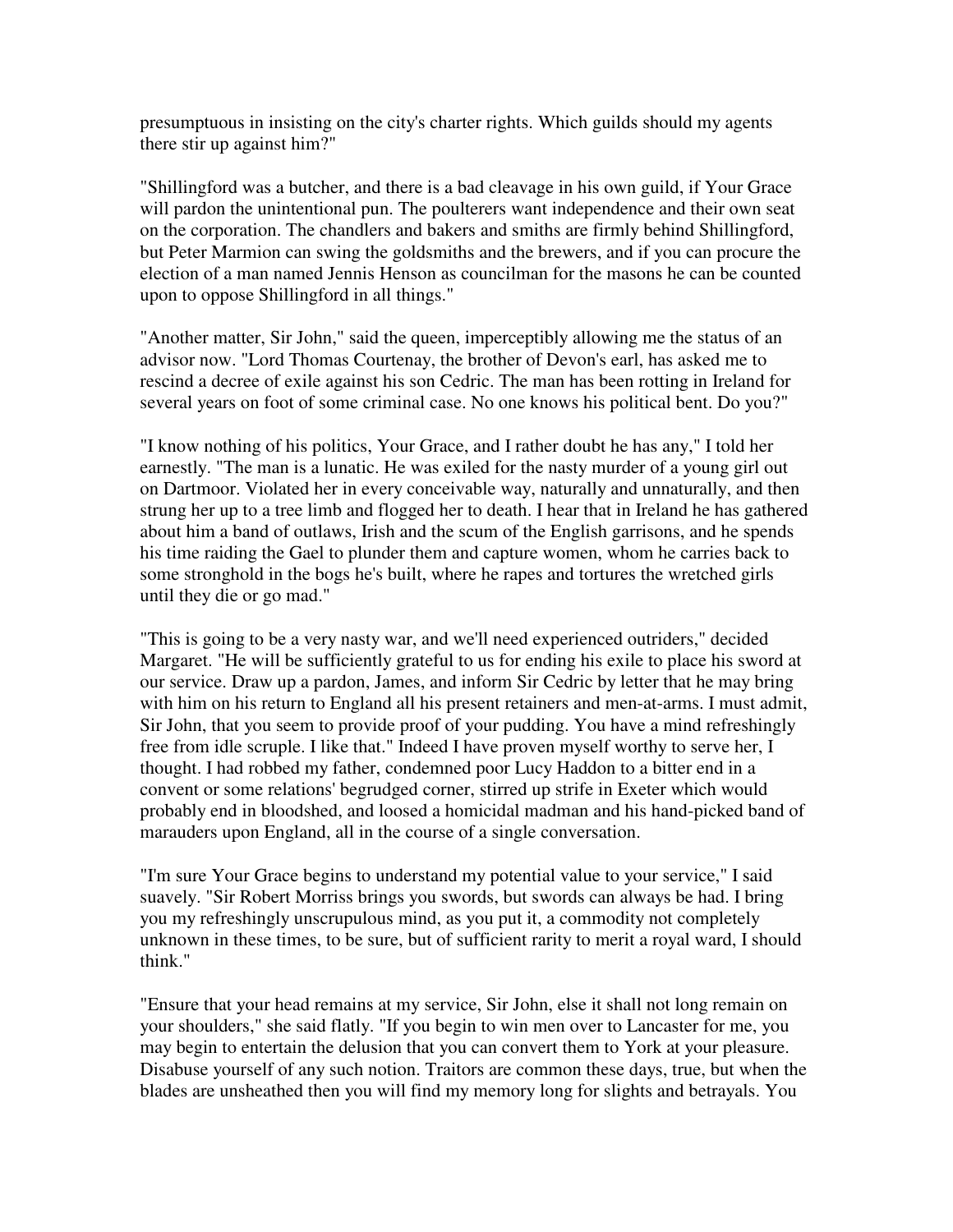state your case very well. I must confess I never took you for so cold blooded a realist, and that as you say is a quality sufficiently rare to warrant reward. Well, I think I can persuade Robert Morriss to take another bride. He shall have other compensations, after all. Very well, you are hereby betrothed to Melisande Grey. You may have the nuptials celebrated in June. As your wedding gift I'll present you with a house of mine in Southwark. I'll be touring Kent and Sussex in July, but I'll excuse you from attendance on that trip. If you're going to be married to the lady, you should at least have some time to get to know her before you are called into the royal service; you won't have too much time together for some years after that, I fear. Once we defeat York I'll give you a post in the West Country commensurate with the service you've rendered, if you live up to your promise. You will rejoin the court in September; I want to be off to Devon by Michaelmas and start repairing some of the damage your relations have inflicted on our cause out there. I have to have the Western counties shored up before the crunch comes with York. I can't have a strong Yorkist presence on my flank when we move on Ludlow."

"You are magnanimous, Your Grace," I assured her.

"I can be, to those who serve me well. You are dismissed for the nonce."

"My queen, may I inform the Lady Melisande of these happy tidings?"

"Not yet. The Dowager of Kent is in charge of the unmarried women and it's her prerogative. Protocol and all that." I began backing out of the royal presence. "Sir John," she called after me. "A final word. Try to be kind to the girl. Political marriages are a necessary evil, but they can be...hard on a woman. Believe me, I know."

I bowed low. "Your Grace, I shall do even as you say."

V.

At the midday meal I noticed that Melisande again sat by the side of Sir Robert Morriss, which at first chagrined me, but then I reflected that she had not yet been told of our betrothal, and so the delay became in a way almost pleasant. The seat on my right was taken by a plump, giggling Lincolnshire girl whose name I could never recall, but halfway through the meal I managed to catch Jeanetta Talbot's eye about a dozen places down the board and give her a nod that all was well. She looked away, but I knew she had seen me. I would meet her that afternoon and destroy the embarrassing Yorkist document she held.

She was at the disused guardroom before me, and I found her seated cross-legged on a pile of woolsacks. She rose quickly as I entered the chamber. "What happened?" she demanded.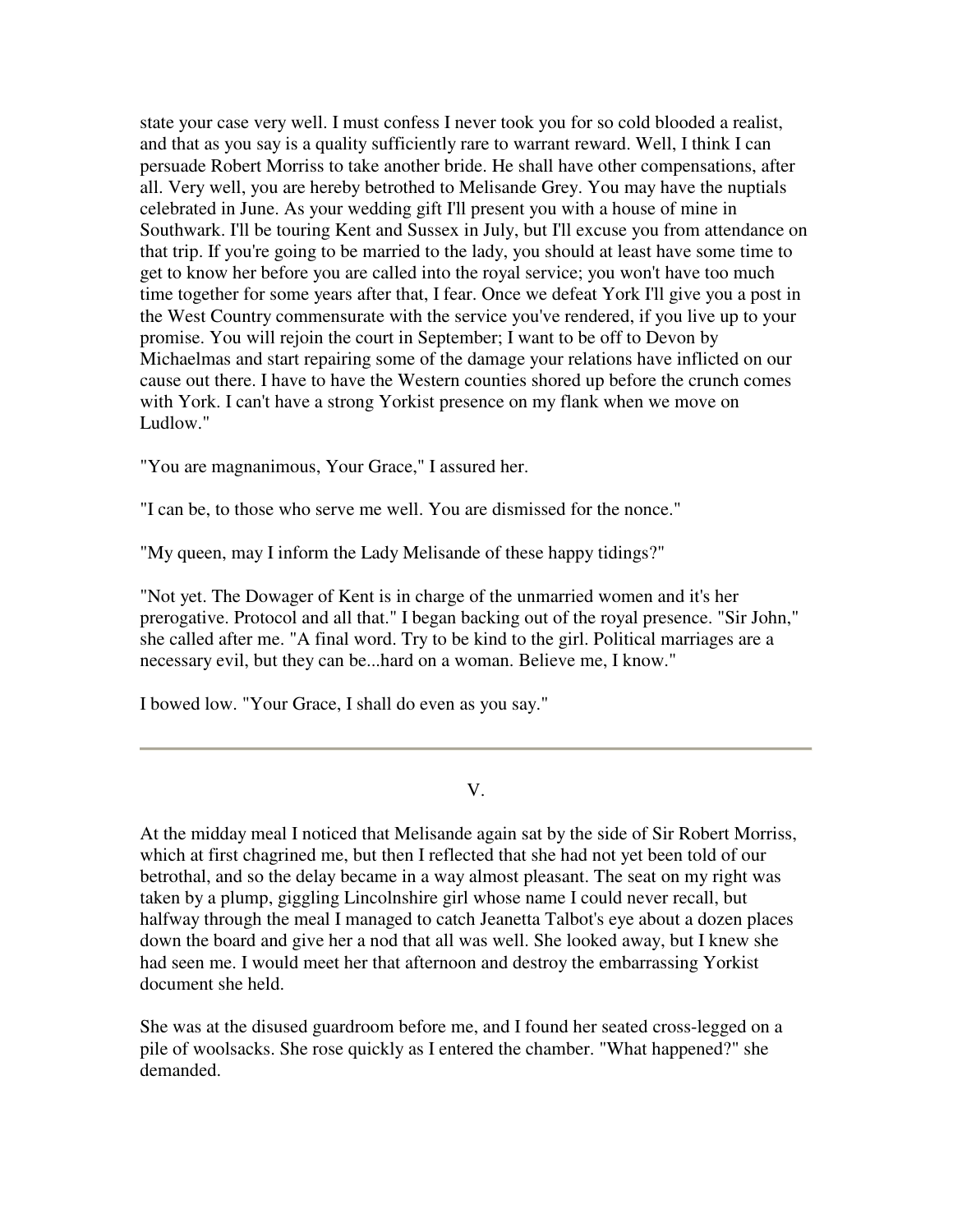"We can speak up," I told her. "There's no one about. They've organized an impromptu tournament this afternoon. Morriss and his Cumberland lads are going to run a few courses against our best lances."

"I heard," she said in a normal voice. "What happened? Will you need your pass?"

"Yes, but not to use it. I want that thing destroyed."

"Why?" asked Jeanetta.

"Because I won. I cleared myself of suspicion and I got what I came here for. Melisande Grey and I are to be married in June." I saw her face and realized that I had dealt her a blow. "Egad, Jen," I exclaimed in surprise, "You weren't telling the truth about all that blather about wanting to wed me?"

"In sooth I was," she said quietly, looking away from me. "I didn't know it was so...serious with you and Melisande. It would appear that I have been making a fool of myself. How were you able to court her without my hearing of it?"

"I wasn't, not really. She doesn't know how I feel about her. I'm going to speak to her this afternoon. Damnation, Jen, I'm a block! I should have told you I loved another from the very start. It's just that, well, it's rather difficult to take you seriously sometimes."

"Apparently," she said briskly, wiping away a tear. "Well, there's nought for it. Don't worry, John, I won't trouble you with any female foolishness, nor shall I impose my unwanted presence on you any longer. We're all chattels, from me and Melisande down to the peasant girls who carry the trenchers. We grow up knowing that full well, yet we still wail like a Greek chorus when we are reminded of the fact in our own lives. But pray, how did you happen to win the hand of the fair Melisande from so tight-fisted a custodian as Her Grace?"

"I promised to be her boot-licker, hod carrier, errand boy and eventually no doubt her hangman in Devonshire. When the war comes I'll fight my family and my friends and kill whoever she tells me to kill. At some point it's got to end, though, and then I will take Melisande out of this pigsty and we will make a life together."

"And what if York wins?" asked Jeanetta.

"Then I'll die knowing that in my heart I wanted nothing but her happiness and mine, but it was not God's will that I attain it at the price I have paid. That's the chance I have taken."

"I see. You have rolled the dice of fate with the queen of England and with God himself for her, when you could have had me for the asking? *Damn you! Damn you!"* Tears coursed down her cheeks now. I tentatively reached for her hand, but she jerked it away. "Oh, God, you've made me cry, you *bastard!* No one has ever done that! I didn't even cry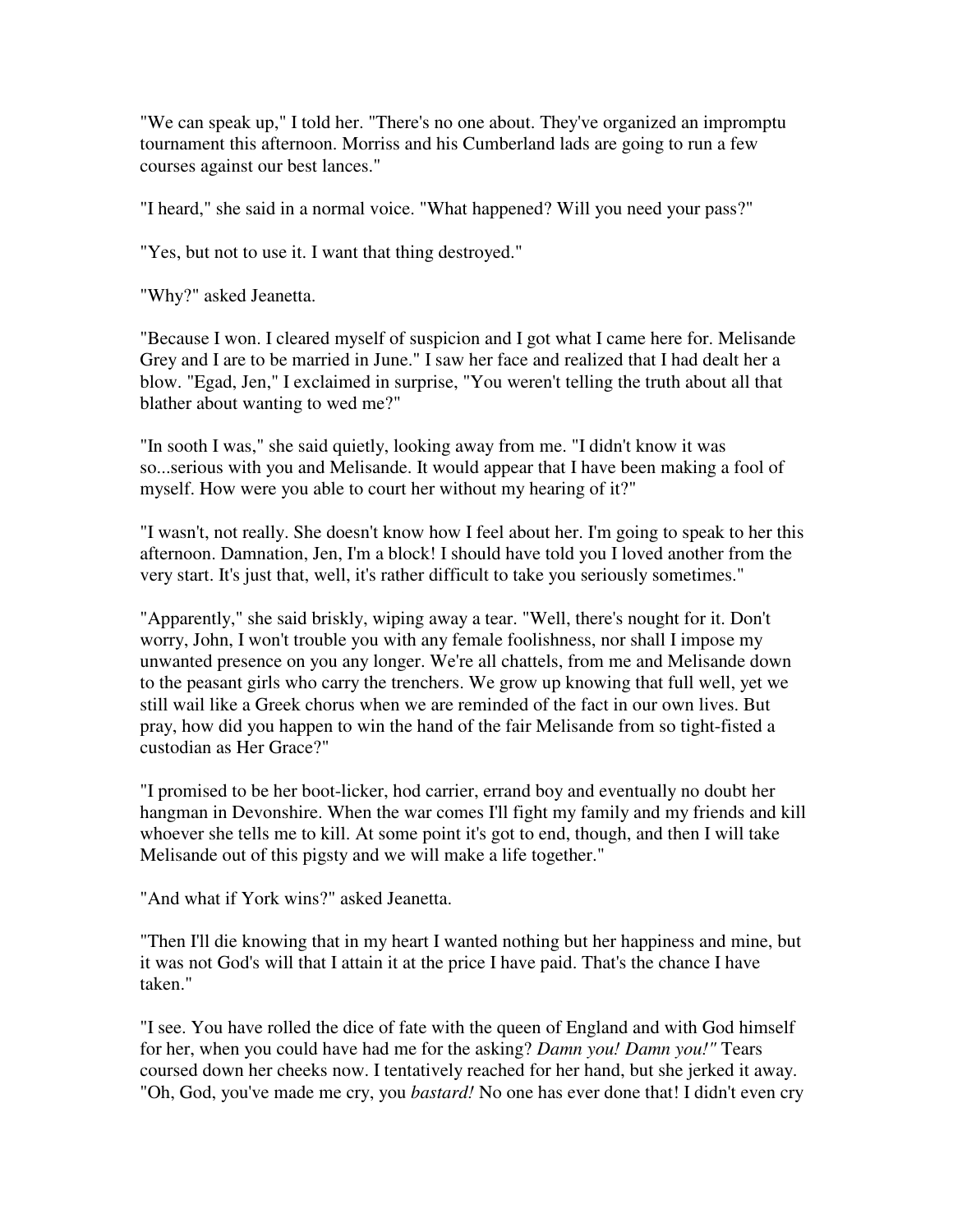when my mother died!" I stood by in embarrassed silence; she trembled for a bit and then pulled herself together. "John, forgive me. This is my fault. You are not responsible for my foolish flights of fancy."

"As God is my witness, I never meant to hurt you," I told her gently.

"I wonder how many times have those words been spoken between a man and a woman?" she whispered.

"Times beyond counting, I suspect," I sighed. "I also suspect they are usually true."

"Here," she said, handing me the leather pouch from beneath her sleeve. "You can tear a strip from one of these sacks and burn it on the floor." I followed her advice and made a little pile of rags and twigs and dry dirty leaves upon the earthen floor. I then took out the letter and scanned its deadly contents. "Have you a flint and steel?" asked Jeanetta. I took them from my wallet and handed them to her, and she struck sparks until the tinder caught, blowing on the flame gently. "Ach! John, your flint came out of the lock! Can you fix it?" I laid the parchment on a woolsack and worried the pyrite flint back into the lock. *"Merde!* Someone's coming!" hissed Jeanetta. "They must have smelled the smoke!" I moved to the plank door and listened, but heard nothing. When I turned again a parchment was burning high and hot. "No one's there. Best stamp that out quick, though," I said, suiting the action to the word. "Jeanetta, you have my gratitude for your help. Would you think it cruel if I asked you to my wedding in June?"

"I shan't miss it," she replied lightly, now apparently restored. "Are you going out to the tournament? Morriss and his Cumberland clods should be hard pressed at the tilt by some of our court hotspurs like Aymer Chandos and your old gossip Kenelm."

"I may watch for a while, but mostly I want to speak with my betrothed this afternoon, although belike our discourse won't be as pointed as yours and mind is wont to be." I bowed to her and strode from the chamber, intent on my own thoughts, convinced that a potentially unpleasant loose end had been tied up.

In the years since, I have often thought on the scene I left behind me in that dusty small *chamber that day. Did she weep aloud? Curse my name? Curse Melisande? Curse God? That might have been the way of it to the eye, had anyone been there to see, but what has troubled my mind and sometimes woken me in the night is the thought of what was done to a human heart, a human soul. Can I really say that she did it to herself? Reason and justice tell me that I am not responsible for what came after, but conscience always niggles. "You should have foreseen...you should have known...you could have done something if only you'd had the wit to understand." It has taken many years, but I know now that everything which made my life what it became was decided on that afternoon,*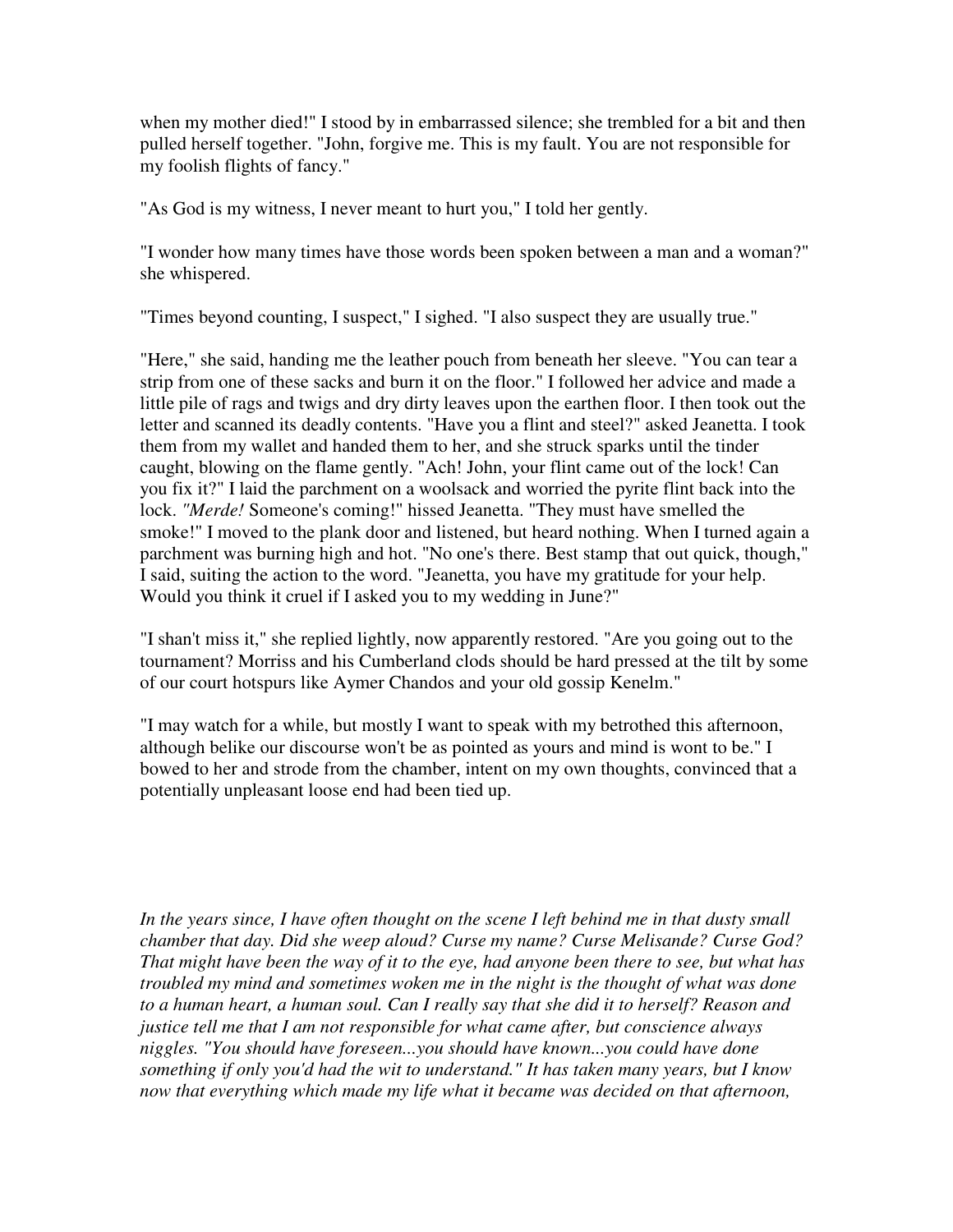*with a few heedless words between two confused young people who were yet hardly more than children. The die of my lifelong suffering was cast.*

A ladies' country chambermaid informed me that Melisande and a group of girls had gone out to watch the tournament. The tiltyard was about a bowshot from the drawbridge. New sawdust had been laid, and the lane chutes newly whitewashed. The queen and the Earl of Wiltshire were absent, but Lord Hungerford was presiding as marshal of the tourney, and at either end of the lists the Cumberland knights and our own court champions had raised their shields, pennons, and guidons. I joined Tommy Caxton on a grassy hillock where he lounged with a number of the more indolent knights. He saluted me with the inevitable foaming ale jack. "Well, you look like the cat that got the cream," he said. "I gather all went well with the queen? Not off to be a doorward in Dublin, are we?"

"Exceeding well," I laughed, seating myself beside him. "Rather dry afternoon."

"The hint is taken." Tommy gestured to his squire. "Samkin, a mug for Sir John. No, just bring us a keg and a save yourself a few trips." The squire trotted down the hill with a page in tow, and returned from the sutler's wagon lugging a cask between them. The loafing knights knocked in the bung and filled their mugs. "Ah, the perks of the royal service!" exclaimed Caxton. "This would have cost several shillings in a tavern."

"King Henry is well served in you," I said. "Most of his retainers he must pay in pence, but you he pays in pints!" The heralds were riding the bounds of the lists, crying out for last minute competitors. "To arms, messires!" came the ritual calls. "Here is glory to be won! To the lists, show your prowess! Fair eyes gaze upon your deeds of valour this day!"

"Fuck the fair eyes," said Tommy.

"Is that how you do it? Certes, so that's why all the maidens flee at your approach!"

"Fly away, little bird," said Tommy. "Now tell me the tale. Are you completely clear of all taint, your soul immaculate in Lancastrian virtue now? And if so how did you do it?"

"Clear as a babbling brook, Tom," I returned. "As to how I did it, I spoke to the queen in her own language."

"In French?" asked Tommy, puzzled.

"No, Tom, that's not the language I meant. I'll tell you later. When are they going to start the jousting?"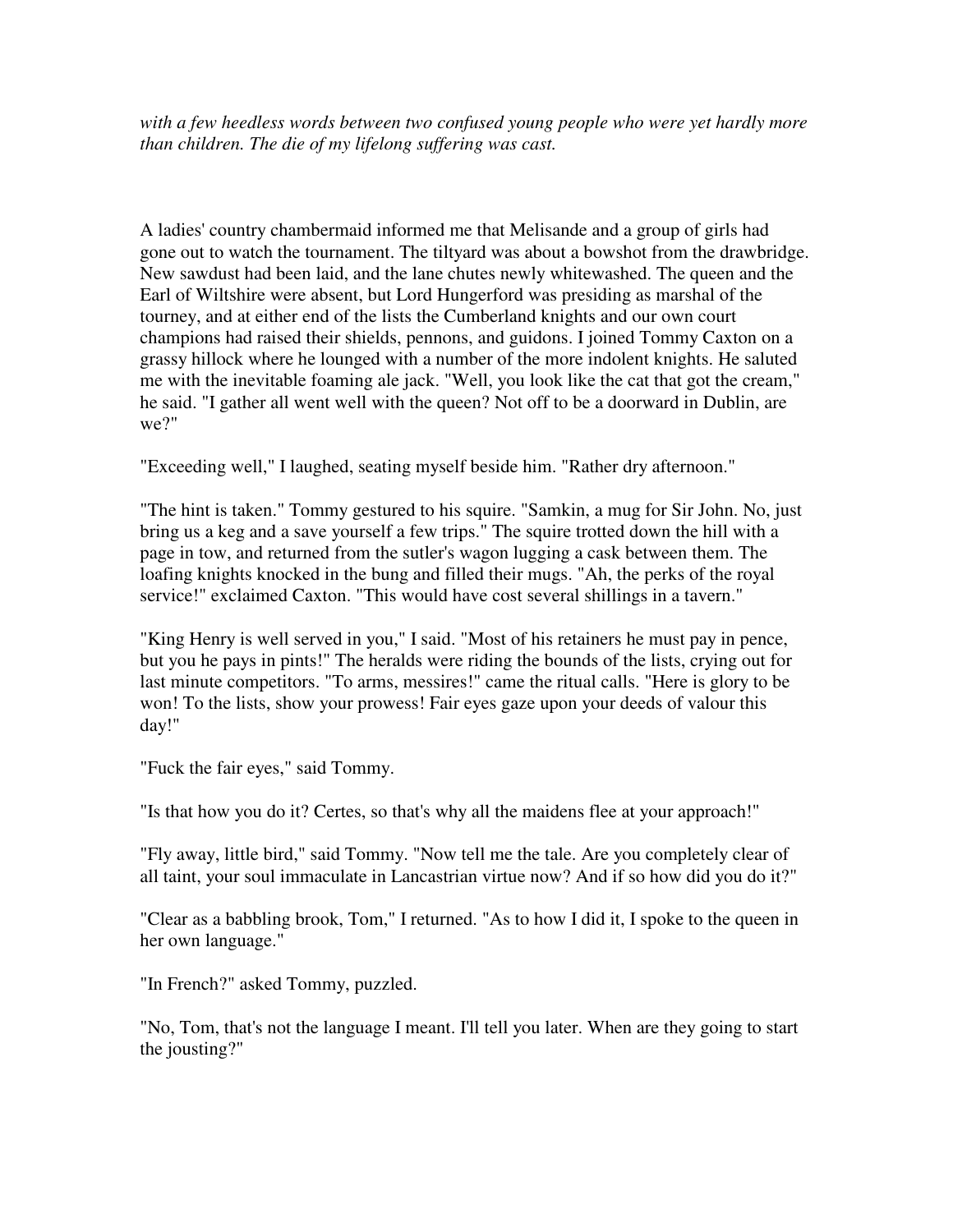"They're waiting on Morriss. He was summoned before the queen just after midday meat today, and he just rode down from the castle ere you arrived. He's probably still arming."

I downed my ale quickly. "Something I must attend to," I said, climbing to my feet. I pushed off into the crowd looking for Melisande. I wanted at least to be present when she was told of our betrothal. The throng was thick, and I had difficulty in making my way through the milling spectators, pie vendors, beer carts, and armoured knights. Finally I shouldered my way to the chest-high palisade demarking the tiltyard, searching the faces across the lists, looking for Melisande. The trumpets sounded for the first course, and it spite of myself I stopped to watch it run. Jousting is increasingly irrelevant on the modern battlefield, but it is still a breathtaking spectacle. The thundering hooves of horses in heavy brocade jupons and men clad in iron and steel shook the earth, churning the sawdust freshly laid over the spring mud, and at the crash of the impact and the splintering of the wooden lances a roar arose from the spectators and the trumpets blared simultaneously, making a sound unlike any other on earth. I knew these men to be nothing more than carrion crows in human form, but at such moments the old ideal of chivalry seemed to live and breathe again, and rise above the hatred and greed which surrounded us all.

Then I saw Melisande, standing a bit apart from the crowd, in the company of a dumpy female whom I recognized as the Dowager Countess of Kent and a knight fully accoutered in gleaming plate armour, tawny of mane, immediately recognizable as Sir Robert Morriss. It took me a few moments to stride up to them, the Dowager Countess moving away even as I approached. Morriss spied me, frowned, and bowed truculently. Melisande was startled to see me, and she dipped low in a formal curtsey. "Hello, John," she said, eyes modestly downcast. "I am informed that you are to have my hand in two months' time. I was unaware of so personal an interest on your part."

"It seems you've had the better of me, sir knight!" barked Morriss

"I trust you conveyed these tidings to my Lady Grey with proper speech and courteous demeanour," I replied coolly. Meddling ass! I cursed silently. My hand was on my sword hilt. If you would quarrel then I am for you.

"Certainly, messire, although we Cumberland men are ever forthright of speech and scorn going about our elbow to get to our thumb. I accompanied her ladyship of Kent that I might return to Lady Melisande her kerchief, which I meant to wear in today's tourney and which she was gracious enough to bestow upon me a few hours gone. Under the circumstances I must now decline her favour as inappropriate." He lowered his helmet over his head, snapped his visor shut, and stalked off to the lines where his squire held his mount.

## "A surly fellow," I remarked

"He but speaks in the manner of his country," replied Melisande, her eyes still downcast.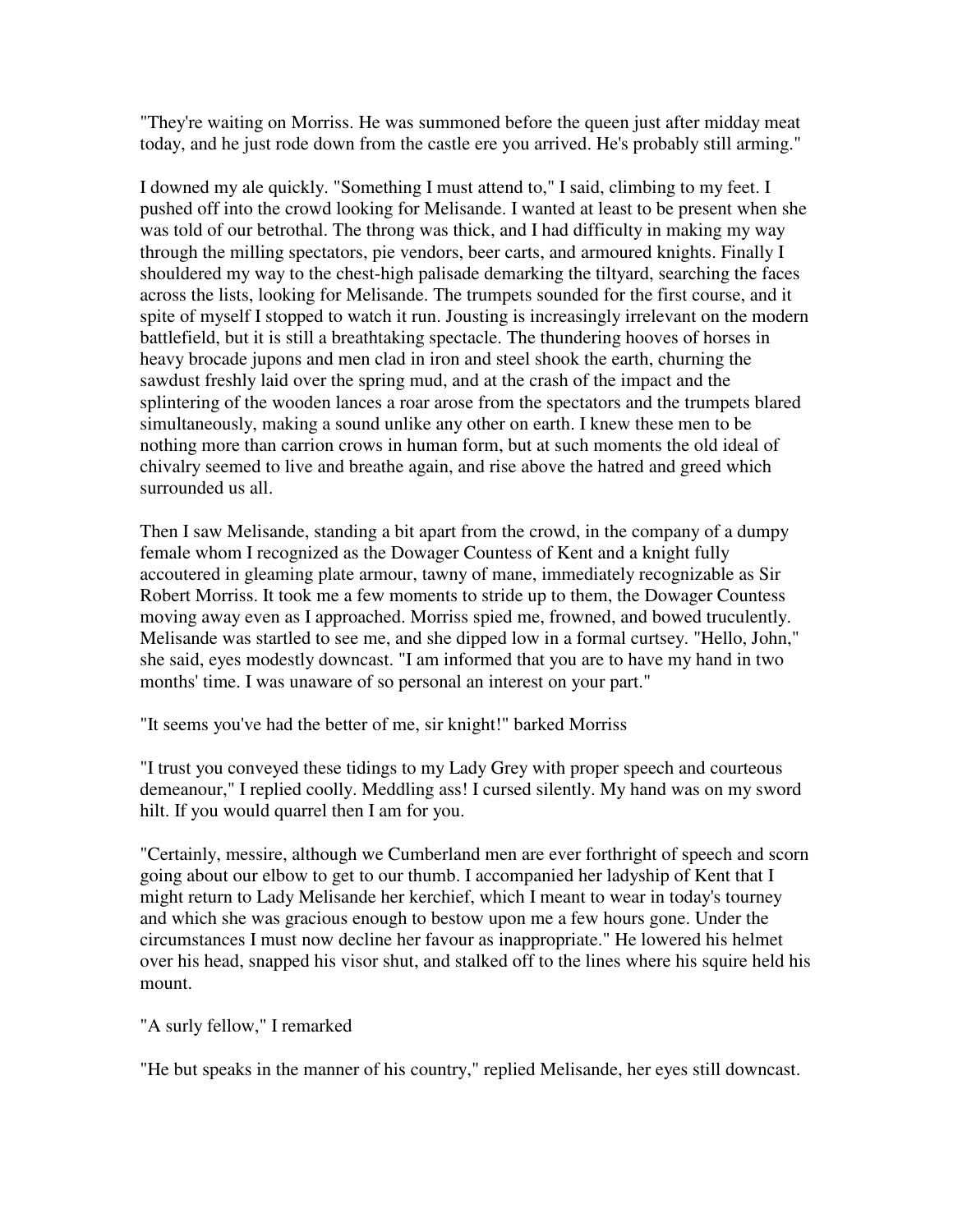"You know he also desired to wed you?" I asked her.

"Yes. He told me. He even did me the courtesy of asking me before he asked the queen."

I sighed inwardly. "May I ask what you replied?"

"I told him it wasn't up to me, that I was in the queen's mainpast. I also told him I was deeply honoured. As I am honoured by your suit as well, of course," she concluded diplomatically. A roar went up from the crowd. Morriss was running his first course, against my old enemy Sir Roger Kenelm. It was an even toss of the coin which I hated worse. There was a resounding crash, and both lances splintered, giving equal honour to both, but Kenelm was reeling in his saddle and as he turned his squire ran up and jerked at a girth which seemed to have been knocked loose by the force of Morriss' blow. The Border lord whirled on his destrier light as a butterfly, snatched up a second lance from the row by the lists, and snapped it down into *encouché* with a flourish. Interested despite myself, I watched him run the second course, flashily changing hands with his lance and standing in his stirrups for the impact, a real crowd-pleaser. This time Kenelm went flying head over heels, bounced off a chute two rows over, and rolled in the mud. For a moment I was tempted to run and scrounge up some armour---Tommy Caxton was about my size and obviously wasn't going to be using his today---saddle Thunder and challenge the new champion, but I discarded the idea quickly. There was no need. I had Melisande, not he. I had nothing to prove.

"Will you walk with me in the orchard, my lady?" I asked her. Gravely she assented and offered me her arm. We strolled to the secluded dell here I had spent the morning and conceived my successful plan to make her mine. We sat beneath the same apple tree, now glowing in the rays of golden afternoon. Melisande sat silent for a time, staring off into the distance at some object I could not discern, while I watched her in worshipful silence, drinking in her pristine loveliness and reveling in her possession. Aye, she was well worth any betrayal. "Why do you want me, John?" she asked suddenly.

This time there was no hesitation. I took both her hands and knelt upon the grass beside her. "Because I love you. I have loved you since I first laid eyes on you, kneeling all alone in the chancel at Exeter Cathedral, the beauty of your spirit blazing like a torch that blinded me. You didn't see me then. I hid behind a pillar, for I was afraid to approach you. I thought you were the queen herself, or perhaps some saint or angel descended to earth for a brief moment. Then when I saw you again that night at the banquet and learned that you were not only mortal but unwed, I knew what my purpose in life was to be. I had to follow you then, and now I know that somehow I must preserve you from the evil that abounds in this place, in all of England in these times."

"You speak well. I am told you spoke as fair and glib to the queen. Did you have to betray your brother and your friends in order to gain my hand?"

"How do you know that?" I asked, startled.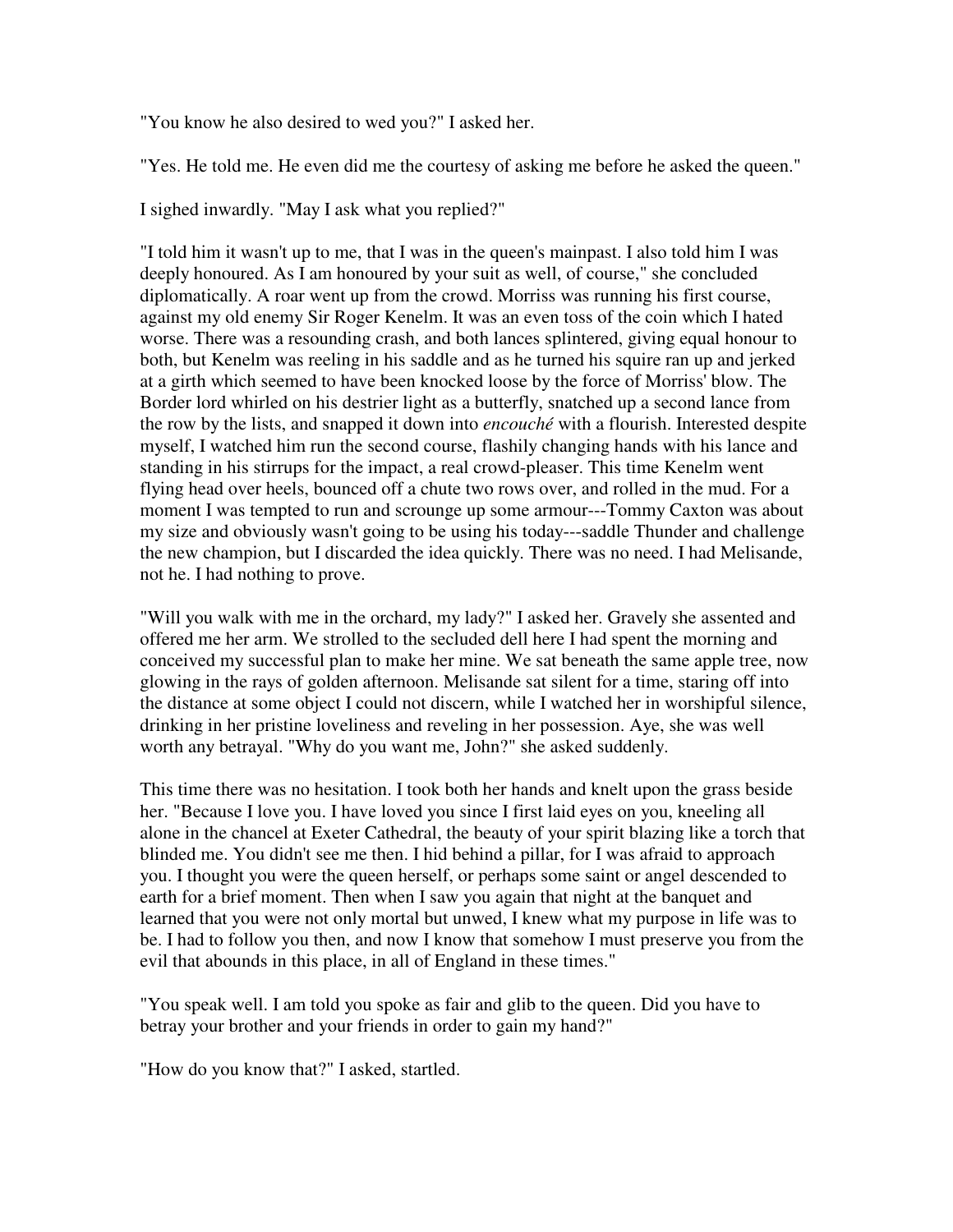"Sir Robert told me. Oh, I know everything is ruled by politics. I've seen that long ago. But was there no other way, John?

"No, my love, there was no other way," I told her simply. "A ruler like Margaret needs one thing above all else, the total complicity of men completely without scruple. I cannot acquire lands, I cannot draw down gold from the air or make a thousand soldiers rise from the earth full-armed. The only thing I had to offer her was myself, and you're right, I did speak fair and glib to her. I had to phrase that offer in the terms she would accept. If I'd told her I want you because I worship the ground you walk on she would have laughed her head off and then had me scourged from the court as a madman."

"But it's wrong, John!" she protested

"Yes, my love. It is. I must do wrong for the queen so that I may do right for you. Otherwise I can do nothing for you at all, and you will be given to some brutal baronial bully like Robert Morriss who will enjoy your beauty and your body for a brief time and then use you for breeding stock, while he neglects you if you're lucky or beats you bloody if you're not. Can you not see how much I love you from the fact that I am willing to incur such sin for your sake?"

*Damnation, this isn't the kind of thing I should be saying to her!* I cursed inwardly. "What have I done, really?" I demanded of her. "I am a knight and a knight's business is war, the defense of his lord and his sovereign's interest. I have simply committed myself to serve England's lawful king and queen in fact as I already do in name!"

"You know that's not true, John," she said quietly, not looking at me. "You know quite well what's coming isn't going to be that kind of war. You know that sooner or later, if you become the kind of man you have promised Her Grace you shall become, then you're going to have to put the fire to someone's roof and lay the whip on someone's back. Then the day will come when she orders you to murder someone. When you do it, how do you think I will feel knowing that I am involved, however indirectly? If you love me as much as you say, how will you feel?"

"And if I were to go to Ludlow and join William and the Brintons?" I asked. "Do you seriously think when the crunch comes Duke Richard won't be just as quick to burn and hang and cut down his enemies? With Richard I'd have my brother and my old friends, true. With Margaret I have you, and I love you more than life itself. I think Bill and the Brintons would understand."

"Then I'm sorry you did it, John," she said. "There's enough evil in the world. I had hoped to stay clear of it."

"I have often wondered why you haven't entered holy orders," I asked her. "I would have thought your relatives would have encouraged it in order to make sure no bog-knight like me married you and produced a rival collateral line of Greys."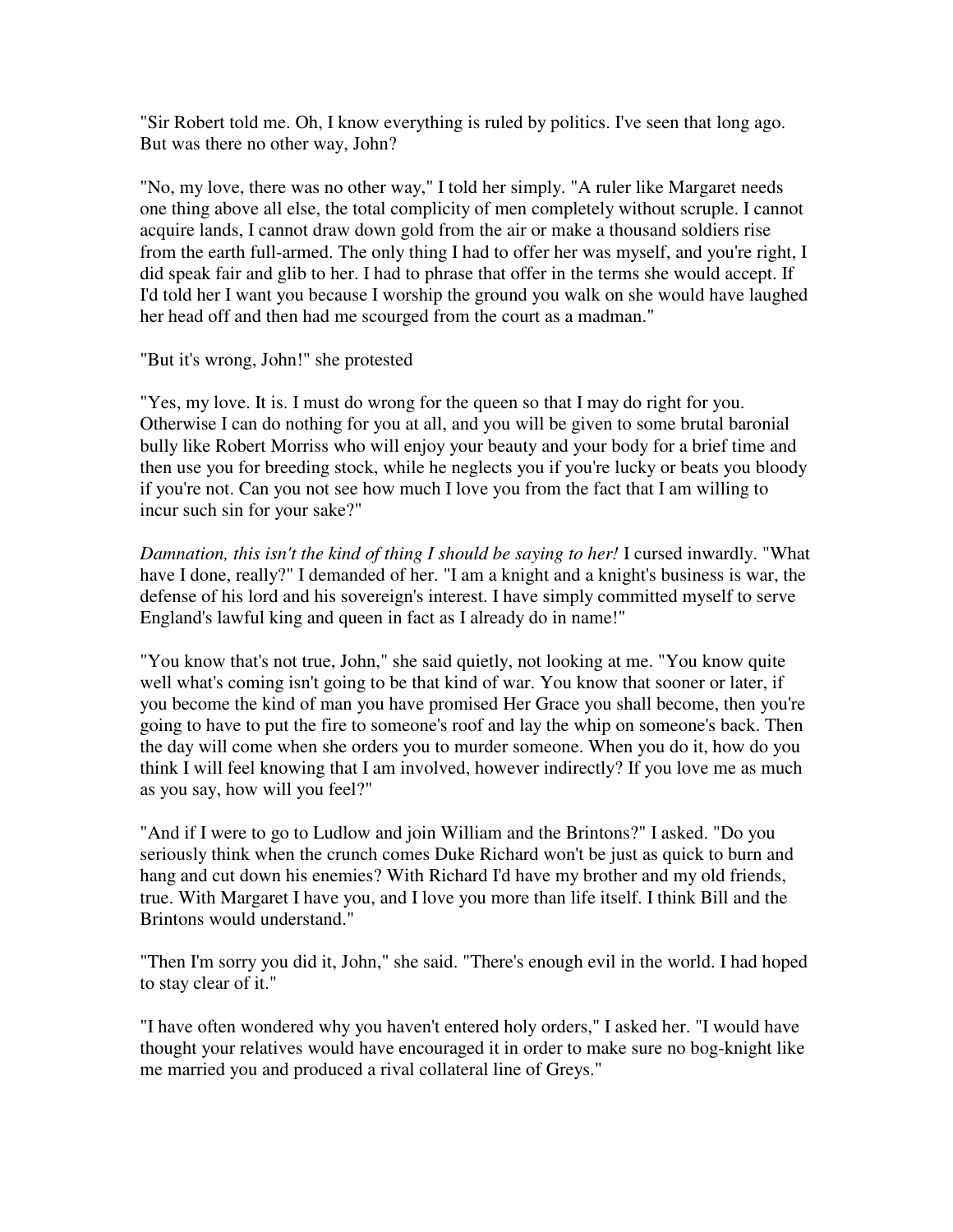"I am not worthy to be a bride of Christ," she said simply. "Why did you never become a priest?"

I started. "Who on earth told you I studied for the priesthood?" I demanded, dumbfounded.

"You are but a second son, yet you can read and you can write a clerk's hand, as I saw when you were so kind as to send to me that poem you wrote for me. When I have stood near you at Mass I have heard you make all the responses in correct and grammatical Latin. You shave your face every day, a clerkly habit noticeable among knights who usually shave every week or ten days. You also use a fork instead of your fingers at meat. I deduced a clerical education cut short. Am I wrong?"

"You are very observant, although I use a pumice stone, not a razor," I chuckled. "Yes. The Cistercine house in Exeter. It was the usual second son arrangement. We've only one manor and it barely could support William and his family. It was the only way my father could ensure a decent living for me. Then Bill was captured a Castillon, only for months we didn't know for sure whether he was dead or a prisoner or whether we could afford a ransom if he was alive. My father had to bring me home in case I turned out to be heir by default, so to speak. When the situation with William was resolved and he was on his way home, I went to my father and pleaded a release from my ecclesiastical career. He thought I was making a very serious mistake and told me so, but he's not the kind to force something like that on his children."

"Why didn't you want to be a priest?"

"Because the sheer rottenness of the church appalled and disgusted me," I said. "The oblate's house in Exeter was a kind of combination grog shop, brothel and bedlam. Oh, don't take me wrongly, the brothers did teach every skill necessary to run a parish, work in a chancery court or a magnate's household administration, even become a royal official. I can tot up a column of figures and write not only in that fine clerkly hand you noticed, my love, but also transcribe a court session in shorthand, write a legal pleading in Latin, draw up a deed of transfer in the correct form, keep balanced ledgers for any major household or abbey, and function as a notary. But the one thing they didn't teach there was the love of God, Melisande."

"You have to be taught that?" she asked.

"Apparently, because I couldn't find it within me in the face of all the corruption and cynicism."

"You must seek for it within you, John. You shall find it."

"I have sought it. And I found love of you instead." She was silent. "Melisande, I know you don't love me. That means that in our early days together I'm going to have to love enough for both of us."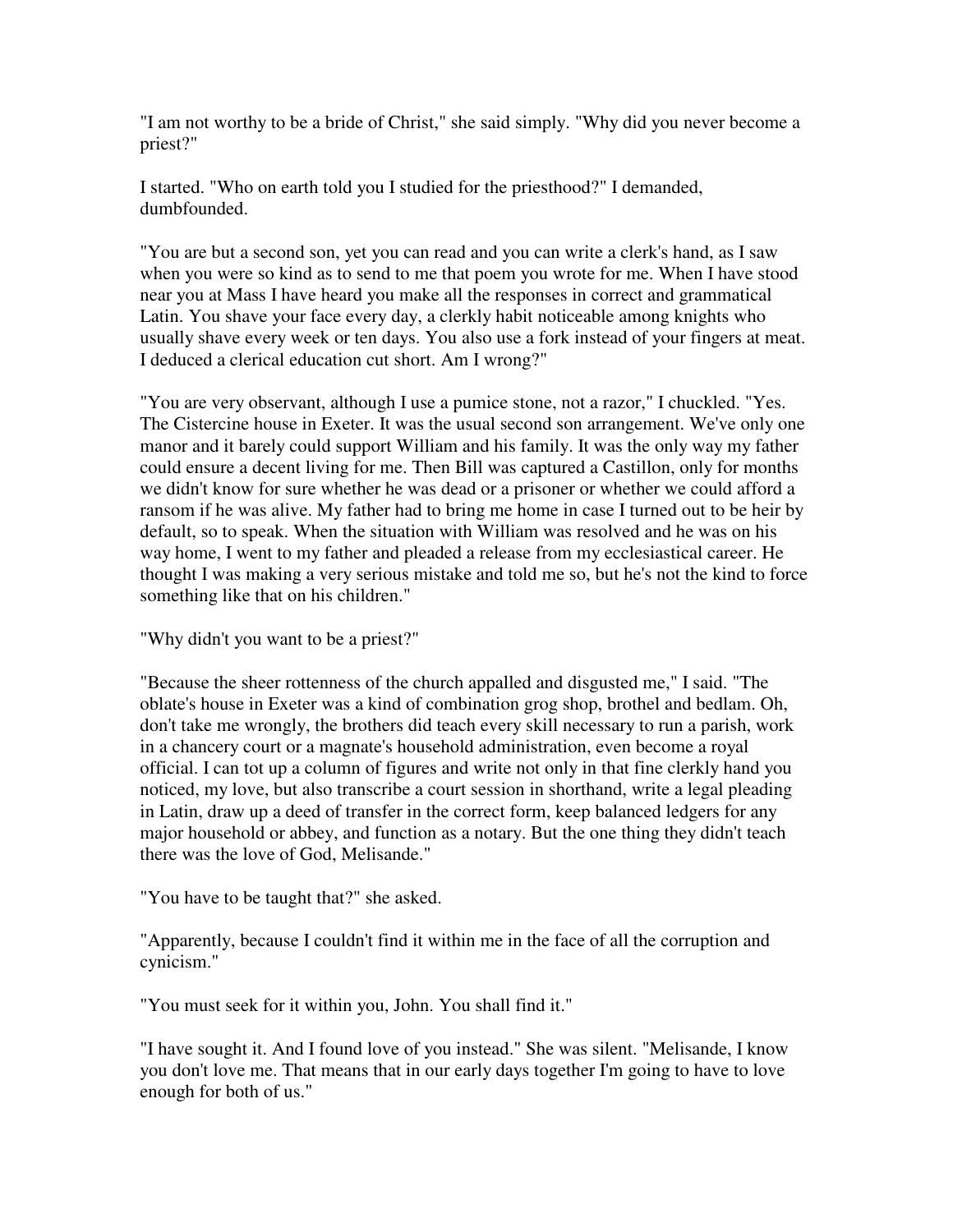"Love me while you hover like a harpy waiting for my family to die off so you can inherit the Grey estate?" she asked bitterly.

"Morriss!" I grated. "By God, I'll settle with him!"

"If you love me then don't seek a quarrel with Robert Morriss," said Melisande urgently. "My lord, please don't misunderstand. I am the queen's ward and her subject as well, and I accept her decision in this matter. You will never find in me other than a dutiful wife, John. As to love, I hope as much as you do that it will come in time, for a marriage can indeed be long and bleak without it." The wind ruffled her golden hair, dancing like sunbeams around her shoulders. "I'll try to love you, John. I swear to you that I'll really try."

"Then you must promise me, and promise yourself not to dwell on what I must do in order to earn this chance I have been given to make you happy," I urged her. "It's a wicked world, Sandy, and everyone has to do things they're not proud of sometimes. I know how cynical that sounds, but unfortunately it's true. And always remember that I love you."

"Why did you say nothing to me before?" she asked, beginning to relax a bit for the first time.

"Did you never guess?" I asked gently.

"I suppose I must have. I just never imagined that anyone could be in love with me." I leaned over and kissed her, and felt the soft touch of her face beneath my hand and her hair on my cheek. She returned the caress shyly. "That's the first time anyone has ever done that," she whispered. "Except for my aunts, I mean."

"It won't be the last," I said, suiting the action to the word. So we sat for a while under the apple tree, not saying anything, and after a while we arose and walked back to the crowd hand in hand, where the tiltyard rang with the blare of battle horns and the clash of knightly arms.

VI.

I returned to the bachelor's solar that night in merry fettle, whistling. Melisande had sat beside me at meat, we'd played draughts and got on cheerily during the evening. "My, aren't we jolly tonight?" chuckled Tommy. "But then you've reason to be, I hear. How fares your newly betrothed?"

"Oddsbodikins, is nothing secret around here?" I swore.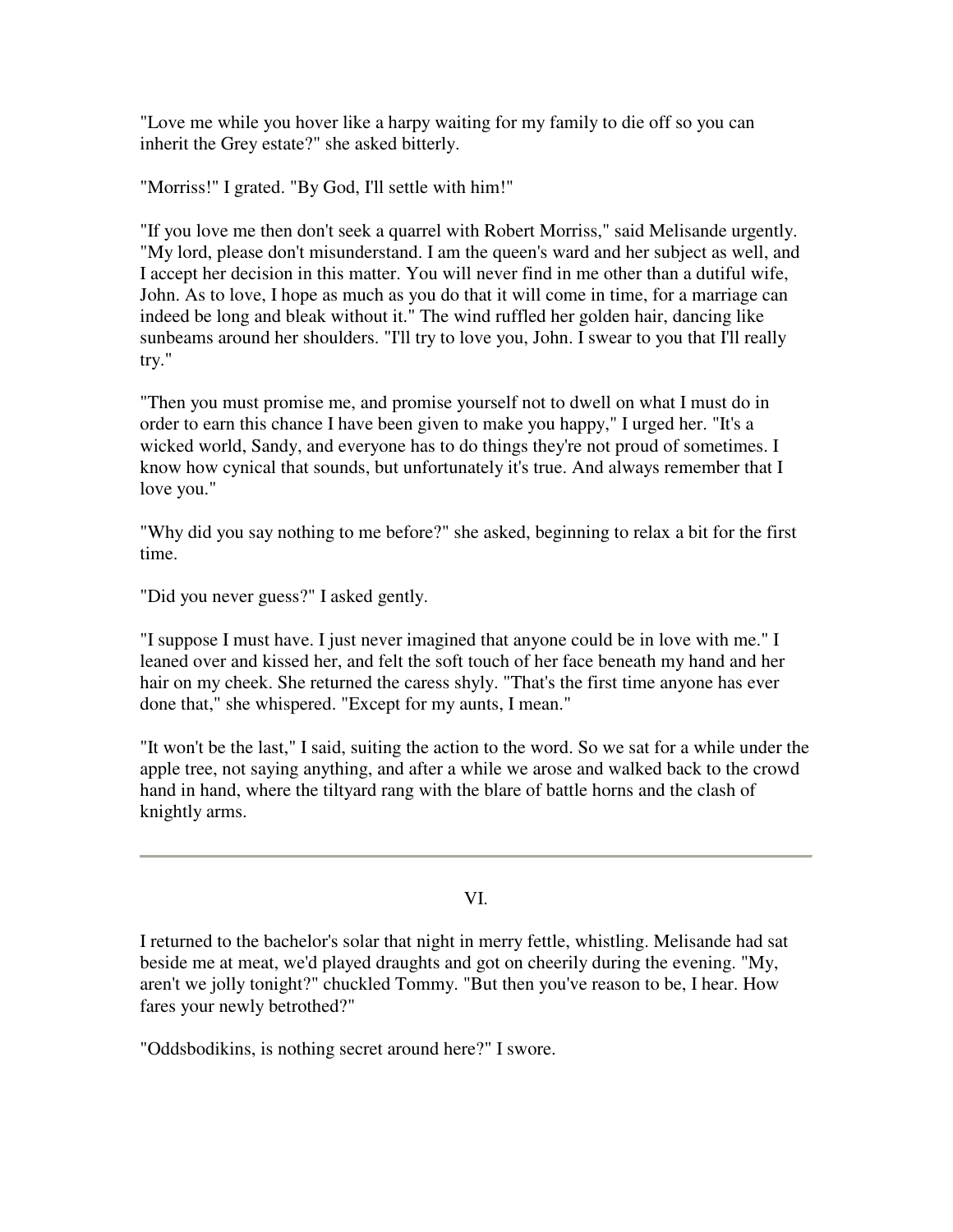"Very little. We are all players, perpetually on stage, and you seem to have found some good lines indeed today. At long last methinks I perceive the reason for your attendance upon Lancaster."

"Tell me then, why do you follow the red rose?" I responded with irritation. "You don't strike me as the high-minded type.

"Nor am I, saints be praised!" said Tommy fervently, crossing himself. "Sooth, my father is not at all convinced that Her Grace is going to win the upcoming scuffle with York, but just in case he's sent me here to put his loyalty to Lancaster on record, while he plays footsie with those gentry to the west of us. If Duke Richard triumphs and ascends the throne, my sire can cadge a pardon for me on grounds of my youthful ardour and impetuous chivalry which led me into a course against the best interests of the realm, all that rot. That and a gold piece or two should see me clear."

"But what about the fighting which will be involved?" I asked. "There would seem to be a risk to your precious hide."

"I am under strict orders from the old man when that time comes to drag my feet and take the least prominent role I can manage, a command I shall obey with alacrity. I'm no Roland or Lancelot, and I suspect Roland and Lancelot weren't either, if you get my drift. I intend to fight only when I can't avoid it without irreparable damage to my estate or to my reputation, or else when I see something substantial to gain by it. Otherwise it's useless effort and needless danger. Why waste one's time whacking away at some steelplated clown with as word when you can do something constructive with your life, like drinking yourself into a stupor every night?"

That night I lay awake on my pallet, listening to Tommy's stentorian snores beside me. Staring up into the blackness, I thought long on the future. Even should I succeed in breaking away after a very minimal period in the queen's service, the tense political situation remained along with the virtual certainty of civil war. How could I keep out of such a conflict? All my bridges in Devon would be burned, so I couldn't go back there. I would be dependent on the Queen's largesse to support Melisande and the new family I was already seeing in my mind's eye, and when her summons came I would have no choice but to respond. This wouldn't be a short, sharp tussle to try conclusions like what had happened at St. Albans two years before. The two sides were too evenly matched. It would be long and bloody and merciless; in London we had heard of how Flemish and Hanseatic merchants were already quietly slipping out of England, taking their gold and their goods with them, because they foresaw the coming storm. How could I win through and acquire the home and the income and the stability Melisande and I must have?

There was always the modern trump card, treachery. If I could manage to avoid inflicting too much injury and making too many enemies among the Yorkists, some day I might be in a position to turn my coat to a profit. Melisande would perforce come with me once we were sealed by the sacred bond of marriage and I was no longer dependent on the queen for the main prize. But in my heart of hearts, I knew I could not. Atrocious as she was,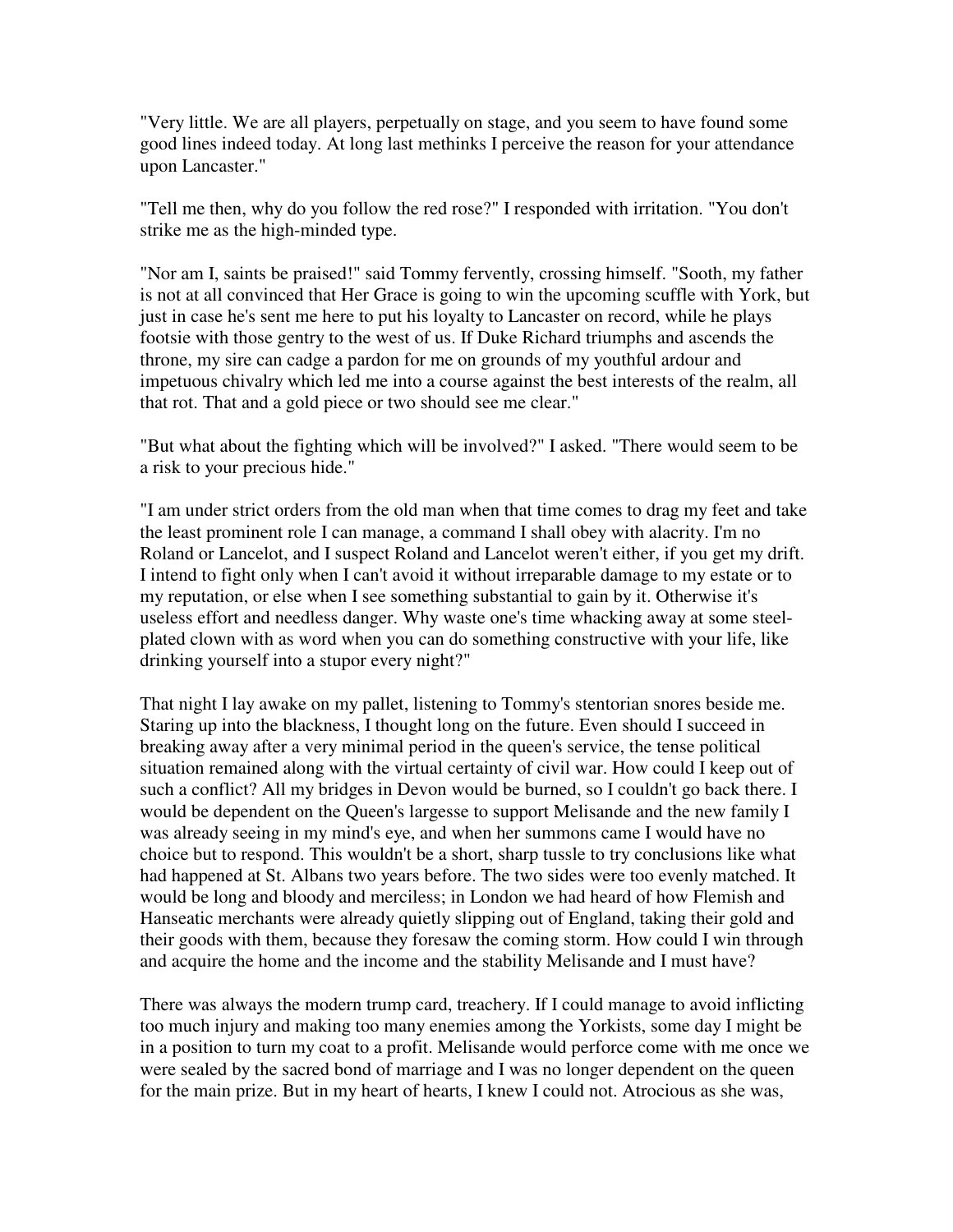whatever her motives, if Queen Margaret brought Melisande and me together then I owed her my life's fealty. My problem is I was born a century too late, I thought glumly as I lay there in the darkness. I belonged in the days of Crécy and the Black Prince, or even Agincourt. God, how often have I heard old John Brinton tell of St. Crispin's Day!

But Harry Fift taught his barons war as a way to wealth and chivalry had been going downhill ever since. I would not be a part of that decay by betraying my oath to King Henry the Sixth. I had to have an anchor for the beautiful and noble world I was going to build for Melisande and myself and all the children who would become part of our lives, a vessel to ride upon the sea of troubles now besetting us. That vessel, I decided, would be my loyalty to Lancaster. I would pass my eyes over Margaret's cruelty and vindictiveness and grasping greed, and instead I would always think on the virtues of kindly Henry, his kindliness and his sanctity, the many schools and other institutions he had endowed, like the new academy for poor scholars at Eton. A realm ruled by a kind and gentle monk was a realm in danger, I knew, unless upright men with sharp swords could be found to support the throne. I would be one such. By the time I drifted off to sleep I almost had myself convinced that I had acted for the best out of purely unselfish and patriotic motives. That wouldn't last, I knew, but it at least got me through that night. The nights would be better when I could hold Melisande in my arms. Surely they would get better.

During the days which followed, however, I had not much time to ponder such deep affairs, for I bent my efforts to laying siege to my lady's heart. I spent every moment of time I could in her company. We always stayed together after the evening meal, and we would play cards or chess or games with dice. We went for long, leisurely rides through the countryside, discreetly followed at a distance by one of the castle duennas on a small palfrey, for even though Melisande and I were betrothed we were seldom allowed to converse with one another in complete solitude. The best way to avoid this surveillance, I found, was to take her for walks along the castle ramparts in the evening. We could still be seen from the courtyard and the casements overlooking the bailey, and there were enough people walking to and fro up there to give the illusion that we were in company, but if we kept our voices low we could converse unheard by the hovering duenna, and sometimes as the darkness fell even steal a kiss or two.

I even furbished my skill on the lute enough to play for her. One beautiful spring evening we sat on the parapet at Raby, and I strummed a rondeau, softly singing in passable Provençal:

#### *Tant con je vivrai*

*n'aimerai aut rui que vous,*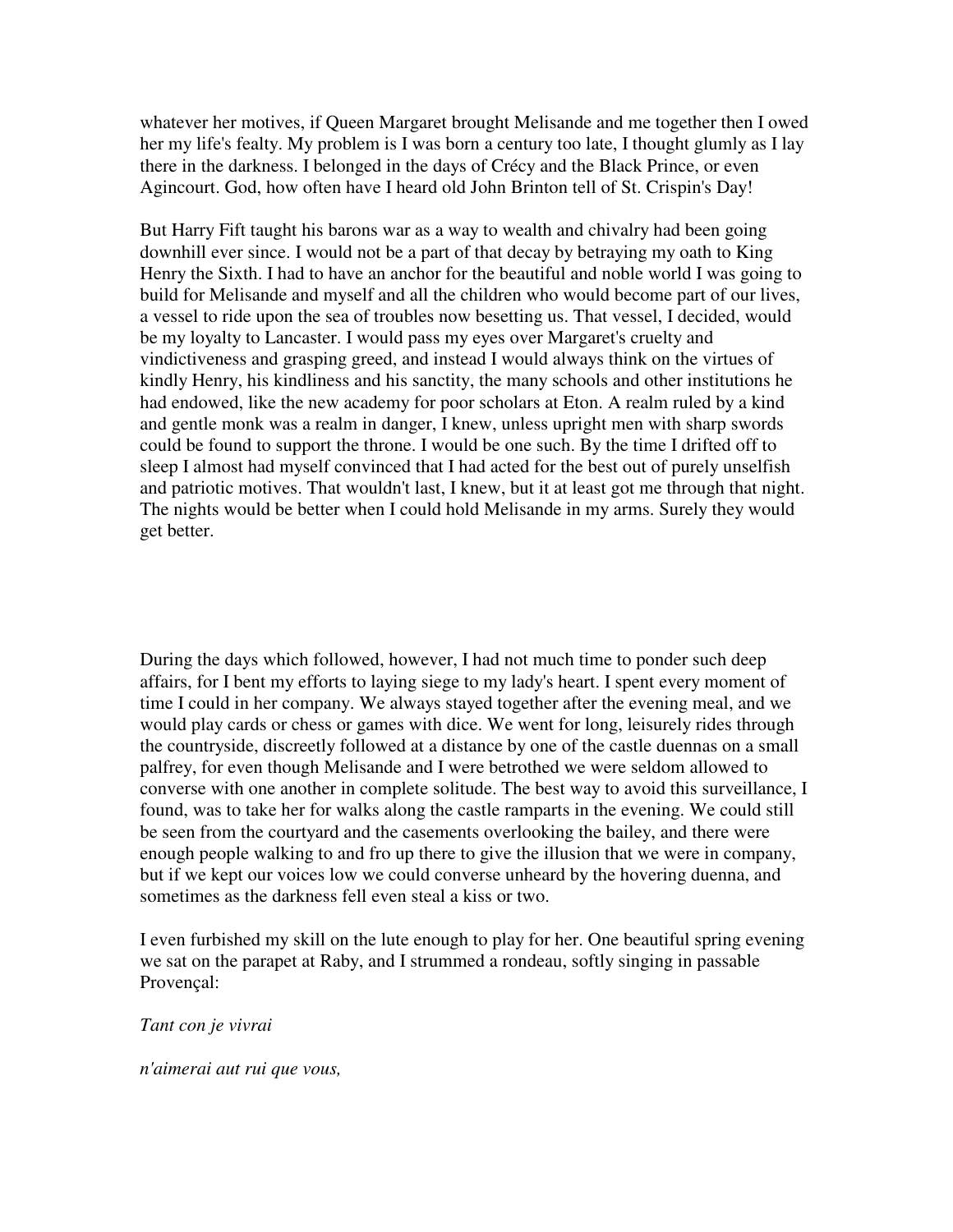*n'ai n'en parti rai tant con je vivrai,*

*ains vouse servirai loiaument mis m'i sui tous...*

"Where did you learn that?" asked Melisande curiously.

"In seminary, believe it or not," I said with a chuckle. "The curriculum was quite diverse, I told you."

"I rather doubt your preceptors taught you frivolous love songs," she said, trying to be severe and disapproving but still unable to suppress a smile.

"Actually I learned that from Father Timothy. He wore a sword and a hat to hide his tonsure when he went out with his hounds in search of game, or went to certain houses in Exeter in search of other game."

"And did you go to those houses, John?" she asked timidly.

"Sometimes," I admitted. "Does that bother you?"

"Oh, I know all men do that kind of thing, and I am not so foolish to expect you to be any different. But John, when we're married..." she began to stumble, "I want to please you. I don't want you going to another woman. Even that kind of woman. Please, you must tell me, you must show me how to..." Her face was red with furious blushes.

I took her hand. "Sandy, there's two ways men do that kind of thing, as you put it. They swive a wench, or they make love to a woman. With us I want it always to be the second way."

Our betrothal was common knowledge, and I found the reactions of various people around the court interesting. Among most I noticed an immediate lowering of the snobbish barriers which had previously made me persona non grata in the upper circles. I had received a singular mark of favour from the queen, and I was soon to be allied with one of the realm's foremost noble houses. I was obviously a coming man, and this was well marked by those who made it their business to be in with coming men at court. Melisande and I were sought out and lavished with attention by the shakers and movers in the entourage. I was invited to play bowls with Lord Hungerford and other magnates, and I was diplomatic enough to let them win, but not too easily. I was included in hunting parties and racing meets, several of which Thunder won. I accompanied the queen on a number of excursions to local fairs and religious houses, and I acted as an equerry to Her Grace during one overnight trip into the city of Durham itself. I was officially enrolled as a retainer of the Earl of Wiltshire, a lord whom I misliked but who was one of the leading men in the kingdom and whose patronage was clearly a stepping stone to greater things. I even received the honour of serving the queen one night at dinner, where for a time I had to resume my role of ambitious and unscrupulous place-seeker while she quickly and efficiently picked my brains of everything I knew about local politics in Devon.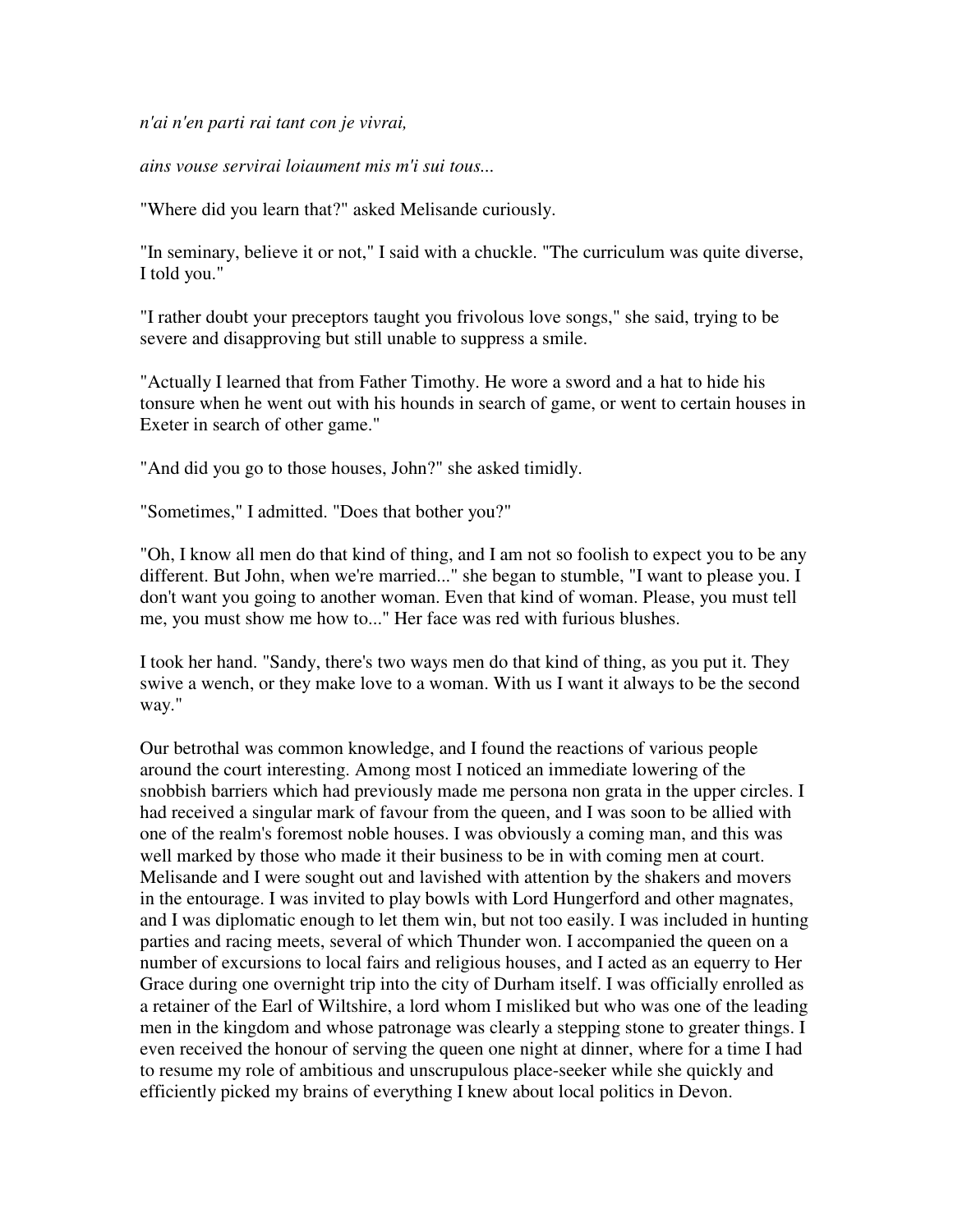Fortunately, since my earliest years I had been a listener and not a talker in the halls of my father and John Brinton, where such topics were common, and I was able to satisfy Her Grace of my expertise. Towards the end of the meal Margaret asked me, "And how goes your tender campaign, sir knight? I am told you spend every waking hour in the company of your betrothed."

"I do, Your Grace," I admitted frankly. "I'm rather coming to like the Lady Melisande, and I hope the feeling is reciprocated. Political marriage or not, I hope we shall become good friends. Things will be easier that way."

"We are leaving Raby for Lincoln on the last day of April," she informed me. "I'll formally announce your betrothal that night."

"Walpurgis Eve, Your Grace?" I laughed. "An ill-omened day. Our country folk in Devon call it a devil's sabbath and stay inside on that night with their doors bolted." "The only devil who concerns me is Richard of York," she replied.

Yet all day on the eve of May a strange unease haunted me. There was no cause to which I could assign this odd malaise, but it was nonetheless real. Allover the castle the grooms and pages and squires were preparing for departure. Servants were packing and loading carts with chests and baggage. All I possessed were my horse and my sword and a few odds and ends easily jammed into a saddlebag, but I understood that Melisande would be helping the rest of the unmarried girls get their packing and bundling done, so I didn't expect to see her in the morning. That afternoon I took Thunder for a long run and gave him an extra thorough rubdown and curry. Tommy Caxton approached me just as I was finishing. "Halloo!" he said loudly. "Sorry to startle you."

"Not to worry, I'm all on edge today," I replied. "No idea on earth as to why. Just got the fidgets to be off, I suppose."

"Walpurgis is an evil day," agreed Tommy. He must have felt it too, for his manner was somehow wrong, his laughter a little to loud, almost nervous. "John, milad, I've come to ask you a favour. Chanson is in the smithy getting re-shoed and I've a last minute errand of gallantry to attend to. Could I possibly borrow your horse?"

I hadn't heard Tommy had a girl anywhere, but I shrugged and tossed him the bridle. It wasn't until almost an hour later that I recalled seeing Tommy's mount Chanson being shoed two days earlier. My sense of disquiet began to grow, and the looks I was getting from the other courtiers who suddenly found other things to do when I passed by were further mystifying. I kept telling myself that I was conjuring phantoms, but nonetheless I fingered my sword thoughtfully and was truly reluctant to hand it over to the dinner squire as I entered the great hall that night Melisande had not yet arrived at our accustomed place at the board. Instead I found the Dowager of Kent, who informed me that Melisande was ill. "I fear she will not be able to attend upon you this evening, sir knight," said the beldame.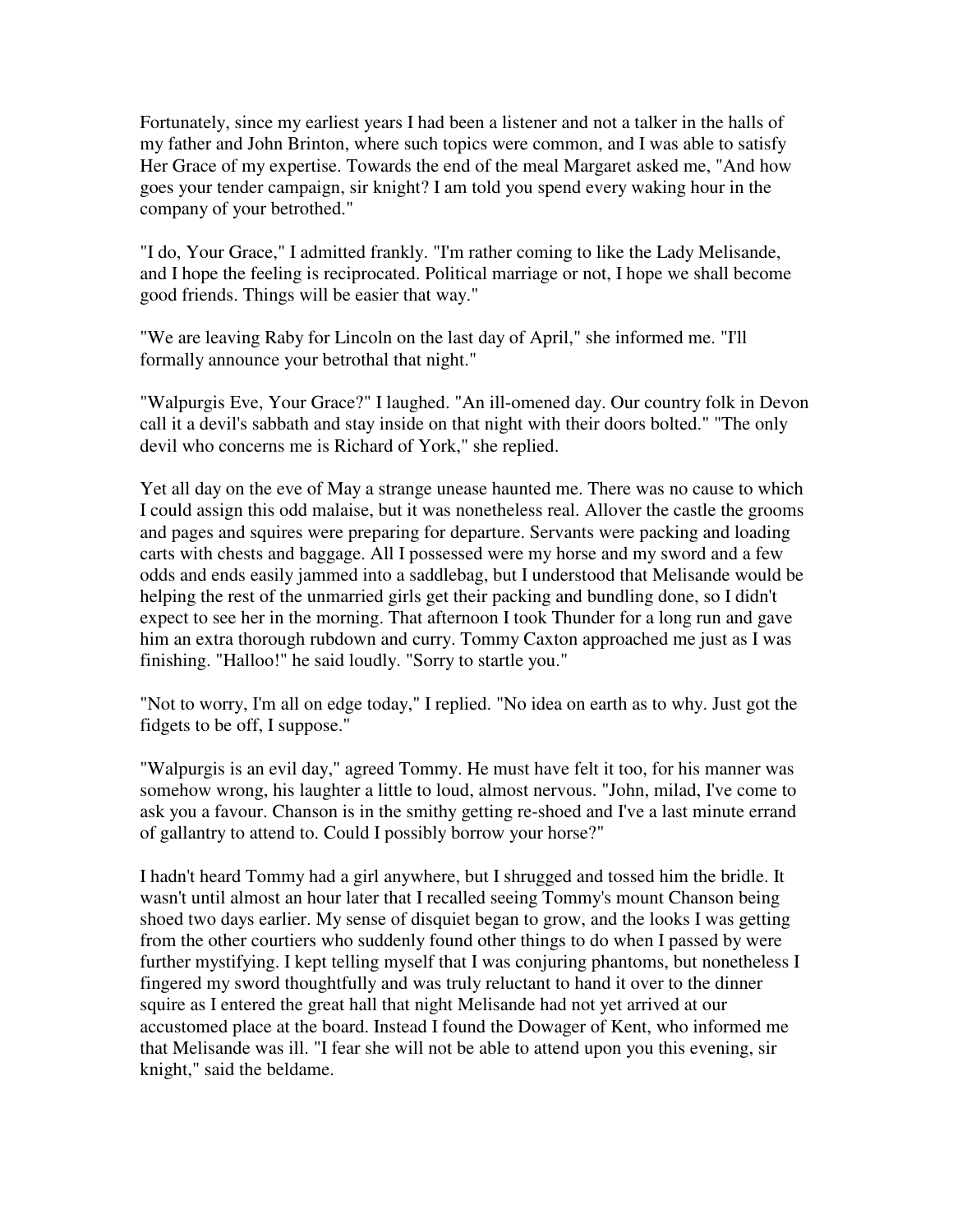### "Ill?" I inquired anxiously.

"Say rather fatigued from a long day. In any event she shall not be here." I dared not press her further and make a scene, but that Melisande should be absent on the night our betrothal was to be formalized sounded a tocsin of alarm in my mind. Nor was my mood improved when the seat on my right was brazenly appropriated by Jeanetta Talbot. I did not relish an evening of verbal swordplay with the saucy hoyden when other things obvious needed my attention. However, tonight she was unusually subdued, for which I was thankful. Some wary, insistent instinct warned me of the presence of danger; the whole atmosphere of the banquet hall now seemed charged and menacing. I was sure I detected sidelong, sneering glances in my direction. My ears strained to hear the low whispers I was certain were being uttered. When all the courses were through and the tooth-picking and belching stage had been reached, Jeanetta decided she was still hungry. "Would you pass me a comfit, please?" she asked politely. I picked up the trencher of sweets and leaned over to lay it in front of her. As I did she gripped my hand beneath the table. "Be silent," she said in a low tone. "Do you see that doorway behind Sir Geoffrey Moleyns?"

### "What?"

"Say nothing and listen, dammit! Your life will depend on this! As soon as you can, you must somehow get through that door. You're being watched, so you'll have to make a break for it. If they catch you in the hall you're done for. Meet me at the postern gate beside the midden. I've got a way for you to get out of the castle. Tommy Caxton has Thunder tethered in the orchard, fed and watered and saddled. I hooked your sword from the armourer just before dinner. It is behind the arras at the end of the corridor."

"What the devil is going to happen?" I demanded, fierce and low. "You know something. Tell me!"

"Not now! Whatever you do, don't go out the main door! Hungerford's men are waiting for you!" Then before I could say another word she arose and left the table, a stunning breach of etiquette to do so before the queen had arisen. Simultaneously I saw that Melisande Grey was in the hall. Not looking at me, she walked quickly to the side of Sir Robert Morriss, who grinned wolfishly in my direction. They walked hand in hand to the center of the hall, and the queen signed for quiet. "Messires et mesdames, it is our pleasure to announce the betrothal of our most beloved and noble ward..."

Realization slammed into me like a fist. *Treachery!* How or why I knew not. But they did. All of them. Jeanetta and Tommy and Morriss and every slinking reptile in the court knew. They'd known all day, laughing at me behind my back. I looked neither to the right nor the left as my mind slipped down into madness. I gripped the table until my knuckles were white. The queen herself poured out a goblet and handed it to Morris, who turned and faced the hall in triumph to offer a toast, a young bird of prey, handsome and golden. Melisande's eyes looked at me now in pity; never would I ever see them look at me in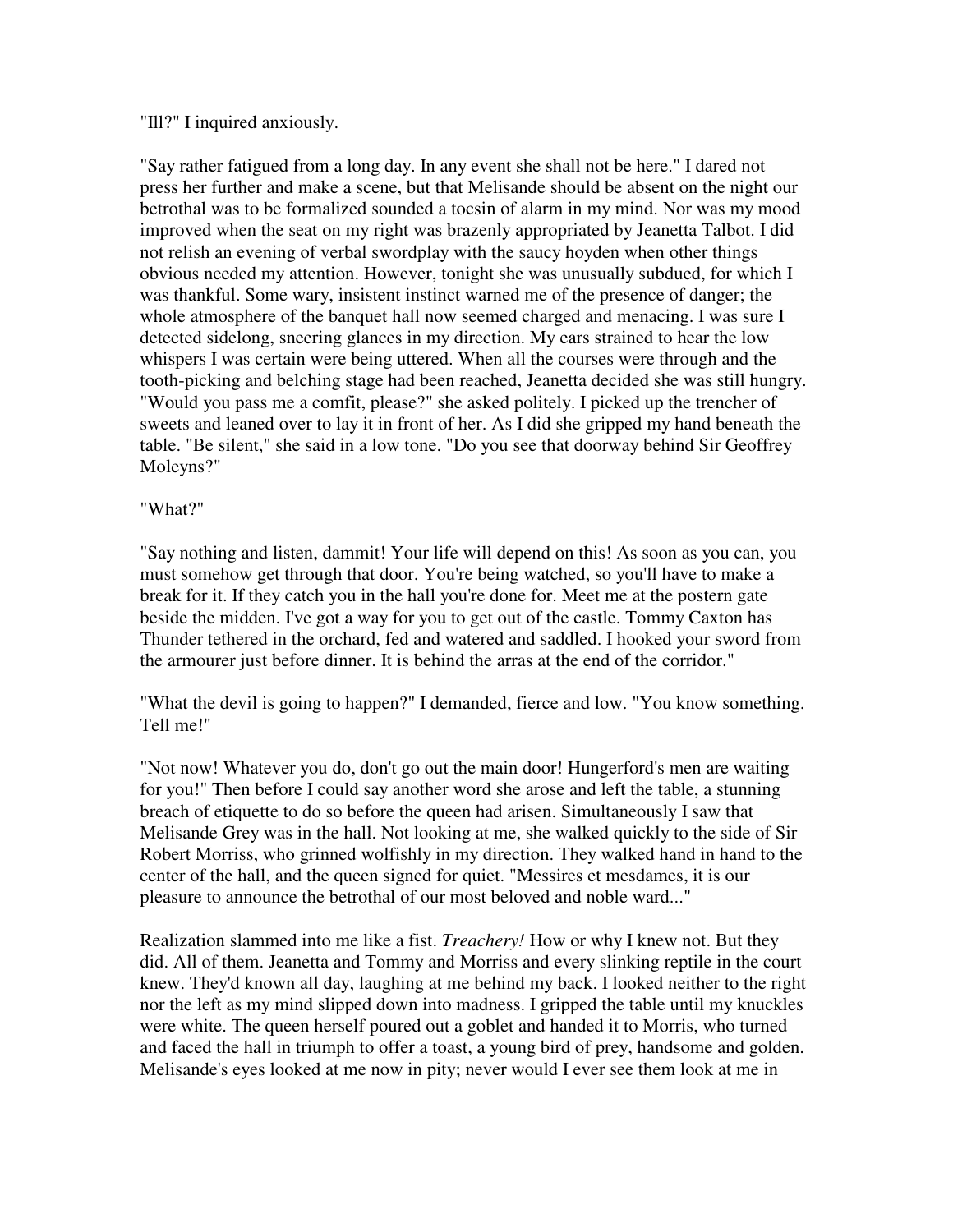love. *Sweet lamb of God, she's watching me!* howled the demon in my brain*. I am a dog to her, a dog...*

Morriss's voice rang out over the assembled throng. "My lords and ladies, let us drink to the night I shall lie with Melisande Grey!" Amid laughter and approbation he downed his wine, and I snapped like a brittle twig

I heard a voice ring out over the hubbub, a voice of steel that silenced the hall like the stroke of a sword. *"Nay, that you shall never!"* The voice was my own. In a single bound I was over the banquet board and my dagger flashed in a deadly arc. Morris had no time to react, for I hurtled into him like a thunderbolt, grasping his tawny mane in my left hand as I drove my poignard into his body, burying the blade upward through his stomach into a lung. Morris gave a babbling, bubbling cry of mortal agony and the cup clattered from his hand onto the floor. Beside him Melisande screamed in fear and horror; her face at that moment has never ceased to haunt my sleep. I savagely wrenched my blade from the dying man's belly and he dropped and flopped in a crimson froth and died. A fountain of blood spurted and roiled, drenching me and soaking Melisande's gown.

For a moment everyone stood motionless, frozen with shock and surprise, and then all hell broke loose. Four or five of Morriss's Cumberland knights bounded over the banquet board and all of a sudden I knew I was in the fight of my life. I swung hard and felt the jaw of one of my attackers break beneath my fist, as I knocked him back into his comrades. Then I jumped up onto the trestle table and ran down the board towards the doorway Jeanetta had indicated, sending trenchers and goblets and chewed joints of greasy meat flying. I heard Queen Margaret cry out over the noise and panic, and a huge looming form blocked the egress, her Angevin knight Hubert D'Agenais. Remembering my early wrestling days in Devon I leaped and hurtled into him feet first, and as he went down I could feel his teeth splinter beneath my feet. I rolled to my feet and sprinted down the passageway, Hubert bellowing behind me as he tried to stand up, groggily blocking the doorway and hindering my pursuers.

There was a jog in the corridor, and I nearly collided headlong with Jeanetta Talbot. "Well, fancy meeting you here!" she began, but I grabbed her by the wrist.

*"Come on!"* I shouted, dragging her several steps before she started running with me.

"You're covered with blood!" she exclaimed.

"I just spiked Robert Morriss!" I yelled back. We tumbled out into an alleyway between the great hall and the stables, and barely made it around the corner before a tumultuous clamour from behind told of pursuit. We ducked into the shadow of a small postern gate just as several men-at-arms and knights charged out into the courtyard, staring this way and that as if they expected to see me hovering nearby, bloody dagger poised.

"Here's your sword," Jeanetta whispered. "Come! We must get out of the castle while the moon is hidden, else the sentries on the wall will see us." From her sleeve she pulled a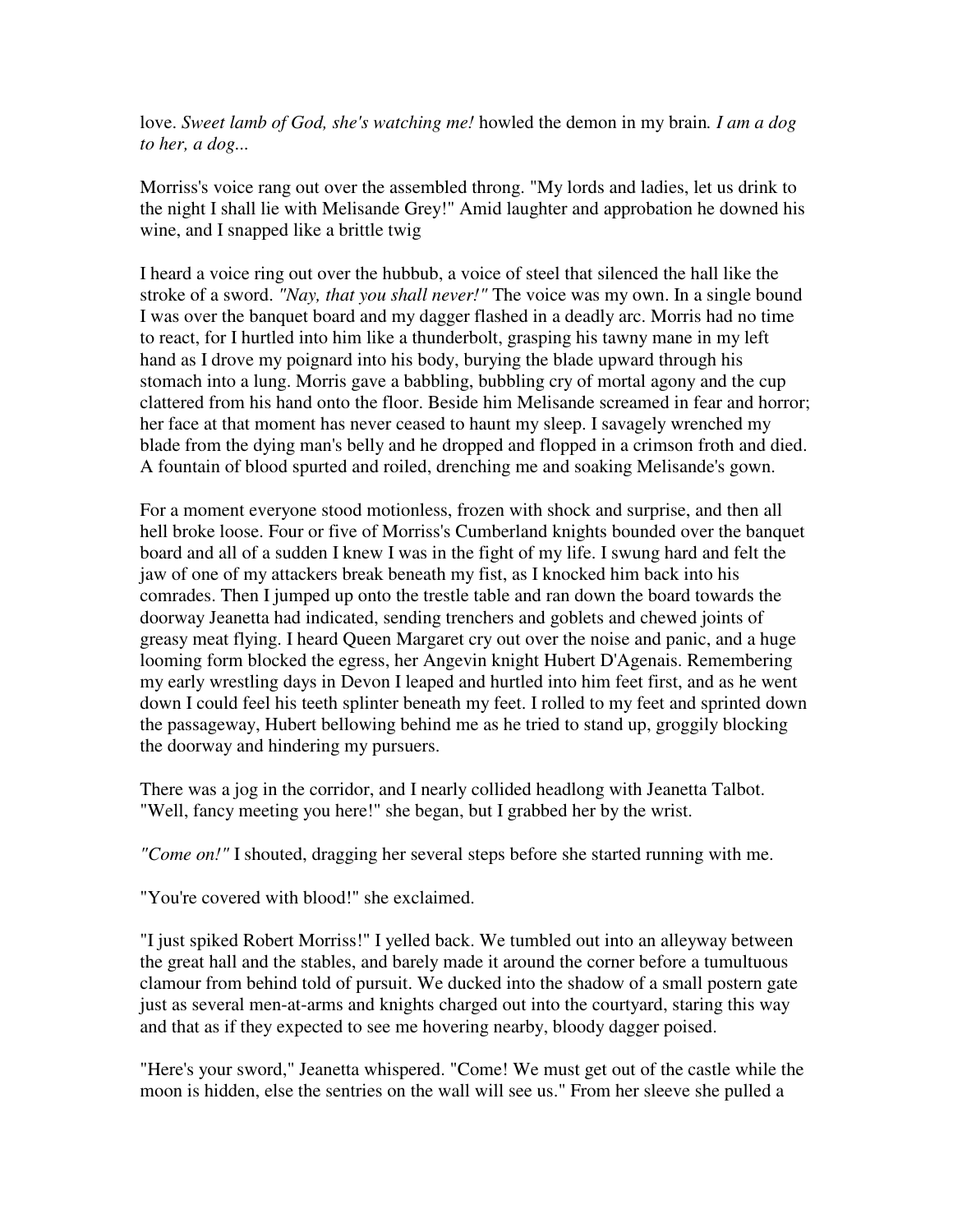long key, and fitting it into the iron lock she turned it slowly to keep it from squeaking. I wrapped the lanyard of my sword belt around the sheath to keep it from flapping and making noise as I ran.

"Where did you get that key?" I asked in a low voice.

"From the equerry of the watch. I must return it quickly. Come on." We slid out the small doorway and ran fleetly in hand for the orchard, in as much silence as we could manage. It was a narrow escape; in the castle behind us we could hear shouts and voices calling for weapons and torches as a systematic search was organized. I prayed that the clouds would hide us, would cover the waxing moon long enough for us to reach the cover of the trees. We were fortunate, for just as we reached the little dell where Thunder was tied the moon came out and cast a wan illumination over the grassy grove and the grim outline of the keep. Temporarily safe, we stopped to lean on Thunder's flank and pant.

"They'll...search...the whole...castle...before they figure out...you've gotten outside the walls..." she panted.

"I suppose...you...expect me to....take you with me...or some such nonsense?" I gasped.

"Bloody hell, no!...Don't be...stupid. You'd never get away with a woman hampering you." Suddenly I saw that my hands were wet with blood; my fingers glistened black in the moonlight. Jeanetta saw it too. "Did you kill him?" she asked.

"He'll never be any deader," I said in awed, dawning realization. "Right. Let's have it."

"Have what?" asked Jeanetta. I stepped forward and slapped her with my open hand, hard, knocking her back against a tree, and then a grabbed her by the shoulders and shook her like a terrier shakes a rat. *"Speak!"* I ordered her. "Why did Queen Margaret break her promise to me?"

"Because she had proof that you were engaged in treasonable correspondence with the Duke of York," said Jeanetta from her knees, perfectly composed. Comprehension dawned on me, as well as a rising anger. There might yet be another killing on my soul this night.

# "What proof?"

"That day in the guardroom I distracted you by pushing the flint out of the lock and then by pretending to hear someone outside the door. I switched parchments on you, and I burned one of my own the same size and shape, an old letter with my father's seal. By the time you turned around all you saw was running ink and melting wax," she told me fearlessly. I could not see her eyes in the moonlight. "Later I tore off the top half of your letter from your brother and kept only the safe conduct from Duke Richard."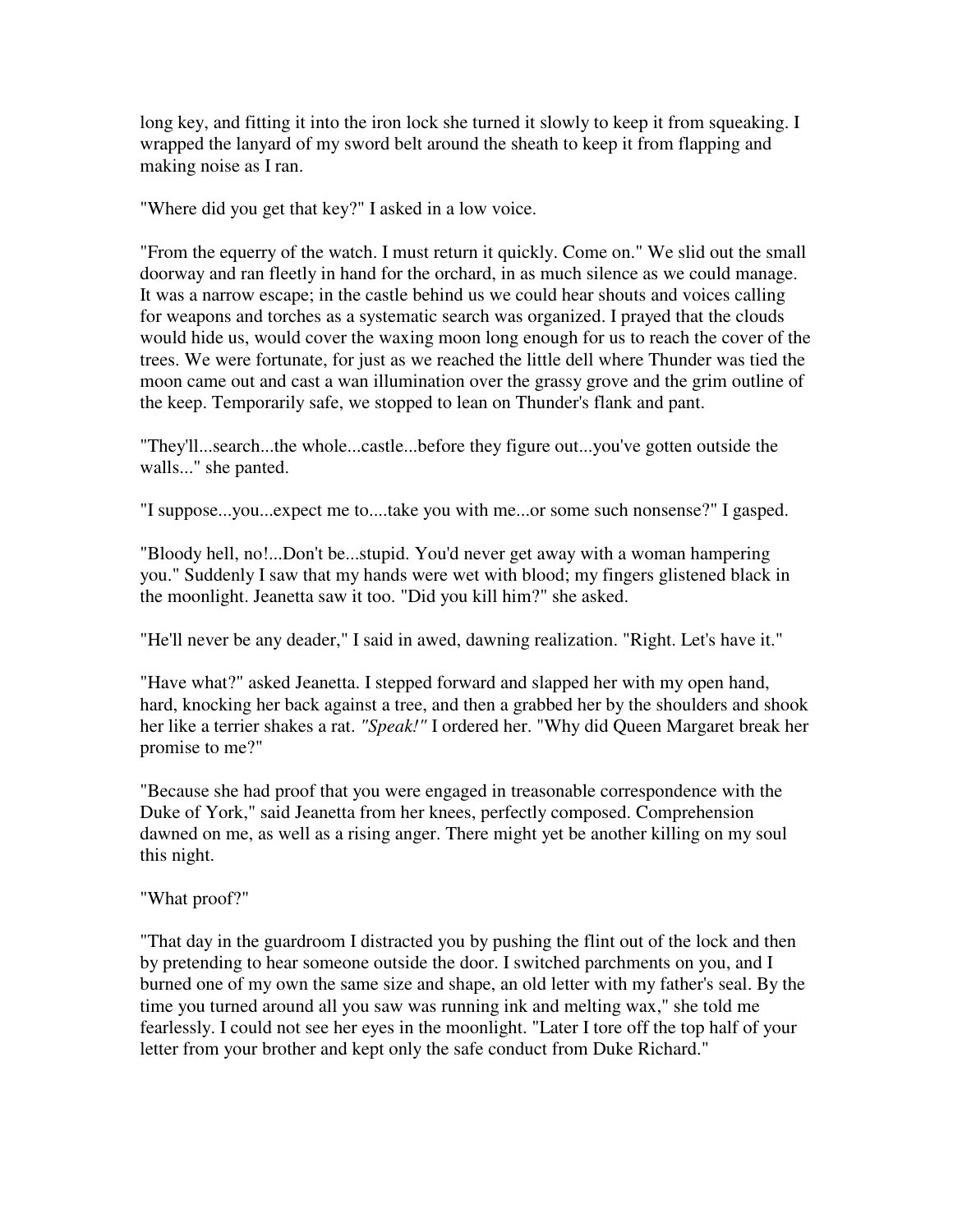"You mean you came to that guardroom with a substitute document to burn, fully prepared to betray me even before you knew what my situation was?" I demanded, choking with rage.

"Yes," she said evenly. "I always cover every wager."

"An old friend of mine once advised me to do the same," I chuckled bitterly. "I should have heeded him. Go on."

"Yesterday evening I obtained an audience with the queen. I told her that you had sought to cozen me with flattery and fair words of love into taking a letter to your brother at Ludlow, assuring me it was only a personal, fraternal greeting..."

"What do you mean take William a letter?" I demanded, baffled.

"Oh, that's right, you don't know," she said, rising to her feet. "I'm leaving the court, going out to Hereford to join my father at his manor of Whitewood, which is very near Ludlow. No matter. I told Her Grace that curiosity had gotten the better of me and I had opened the letter. You can imagine the contents All kind of items of military and political interest, including some very interesting and scurrilous commentary on the relationship of Her Grace with a number of lords and gentlemen oft the court."

"Dear God!" I moaned, shuddering. "And she believed it?"

"You write like a seminary-trained priest, a very easy hand to forge. Of course, your safe conduct conduct from the Duke lent the whole construction an undeniable authenticity."

"And how did you explain to the queen how you came to be in possession of my pass from the Duke of York?" I asked.

"I told her I rifled your saddlebags while you were out billing and cooing with Lady Melisande."

"And your motive for coming to Her Grace with this farrago of lies was of course your boundless devotion to our sovereign lord King Henry the Sixth?"

"Not at all! Good heavens, Margaret would never have believed such a thing! She'd have smelled a rat from the start! I told her I hated you because you'd taken advantage of my passionate nature. Swept me off my feet and right onto my back, you silver-tongued devil! You'll be amazed to learn that we've been swiving up and down in every bed and hayloft and corner, even against the wall on the stairways every chance we've gotten for the past six months. Then you dumped me for Melisande Grey. I told Margaret I wanted to see you hanged, drawn and quartered. That she understood. That she believed."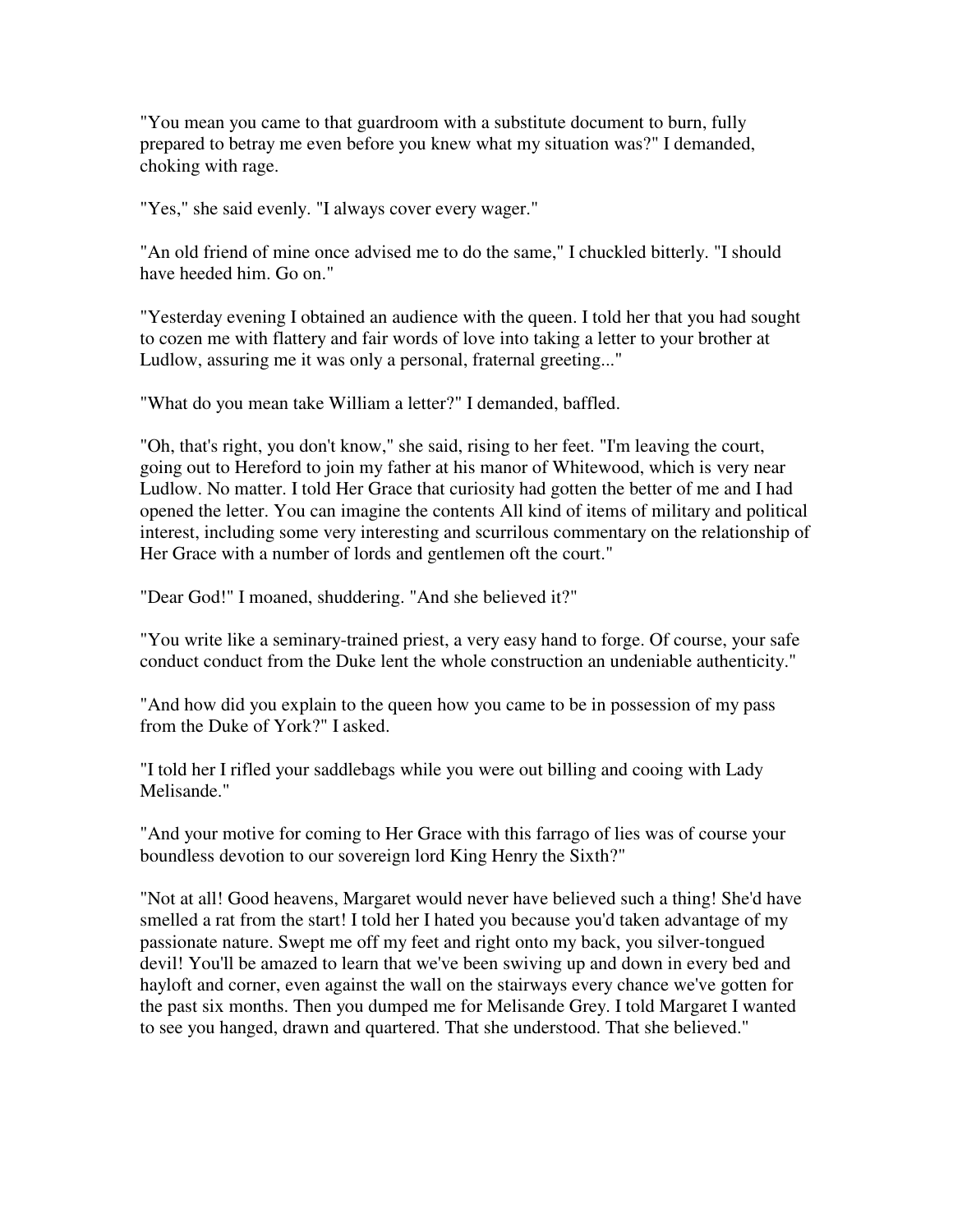"So I'm a rake and a seducer now as well as a spy and a traitor," I grunted. "You threw away your own reputation, so eager were you to do me harm? May I ask why you have helped me escape the very fate you told the queen you desired for me?"

"Because it's not the fate I desire for you," she replied. "I told you, John, I want you for my husband."

"And I told you once before that your hope was a futile one!" I snapped. "What in the name of eternal God gives you the right to do this to me? Answer!"

"No one gives me permission or right to do anything," she retorted proudly. "I am my own law. I ask no let from man nor woman nor queen nor from God! God made me what I am. He can accept the consequences."

"Blaspheming bitch!" I raved.

"Blasphemer or not, no one spurns me, my lord, especially not you. You are mine, you are for no one but me, not ever!"

"So you have wrecked my life and made me a hunted outlaw, destroyed Melisande's happiness and made her hate and fear me for the murderer I now am, thanks to you?" My blood was boiling, my grief and overwhelming loss was becoming unbearable. In one brief moment everything I had wanted was gone. I slid my dagger from the sheath, still sticky with Morris s blood. I put the point against her throat. "God save me. I think I'm going to kill you, Jeanetta. I don't care if they catch me, I don't care if they hang me right now if I can watch you die first."

"Go ahead," she said calmly, her hands folded in front of her. "When I decided to do this thing, in order to stop this marriage of yours, in order to stop her, I knew I was wagering two lives. Yours first of all. You might not have escaped the castle tonight if I had failed in my arrangements, or if you'd been a bit slower. But I ve staked my own life as well, because there's a chance you might kill me for it. By the by, this could still go bad, you know. Margaret may detect my double dealing and send me to the gallows instead of to Hereford, and if you don't get on that horse and start riding like the wind you may not make good your escape. We need to bring this nattering to a close and you need to be on your way. If you're going to kill me then do it and get the hell out of here!"

"Could you do it, then?" I asked in wonder. "Die unshriven and unforgiven?"

"Why should I confess a sin I don't feel?" she asked. "I have no need of God's forgiveness. He knows my heart, after I'm dead He'll do as He thinks fit with my soul, and there's an end of it. *Your* forgiveness is another matter, John. I have sense enough to realize I do need that if we're going to have a successful marriage. I hope you'll let me earn it. You've seen what I can do as an enemy, John. Give me a chance to show what I can do as a friend. Or else kill me now. Because it's the only way you'll ever be free of me."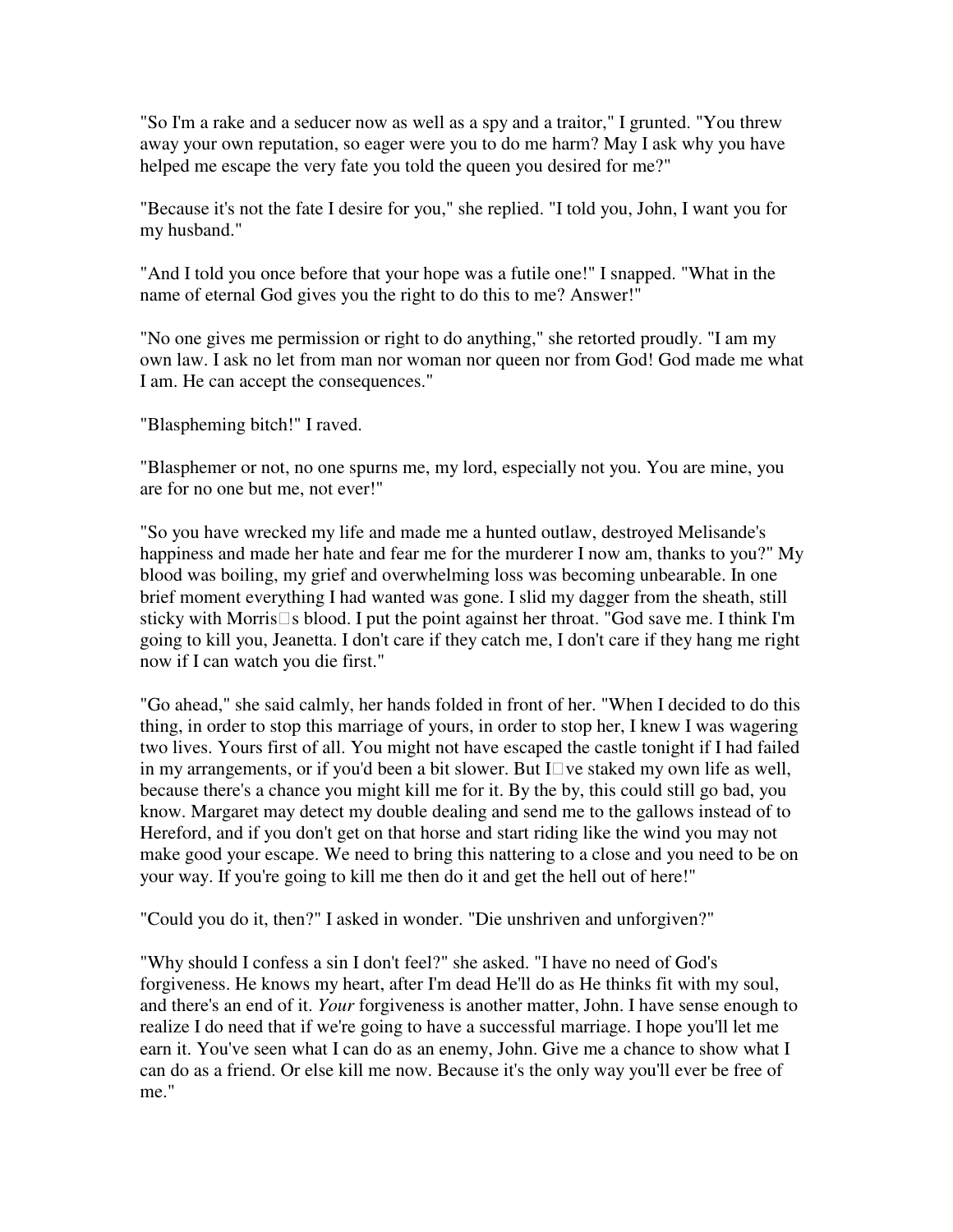I sheathed my dagger with a sigh, my rage gone, just weary now of the whole mess and painfully aware of the fact that I did indeed need to get on my way. "I admire your courage," I said, and I meant it.

"And I yours, impetuous though it be," she said with a laugh. "I never expected you to make so spectacular an exit, but then it stands to reason that the man I choose would have to be rather extraordinary."

"I'm sorry I got blood all over your dress," I told her as I swung into the saddle. "Now people will know you've seen me."

"I don't think anyone will notice," she said. "Besides, it's only fitting that Morriss's blood be on me as well as you. Where will you go?"

"To Ludlow. Where else?"

"Good. Call on me at Whitewood. My father won't object to giving you my hand, especially since it will soon be all over court that you've already had the rest of me."

"Jeanetta," I said softly, "Suppose you're wrong? Suppose you have sinned so grievously that God has turned His face from you? What if you're already damned, Jeanetta?"

She was silent for a moment, then jerked her head towards the castle. "Then I'll be in high-nosed company. Now for pity s sake, will you *ride?"* 

# *The Progress of the Play*

*Summer, 1457*

### **VII.**

On a sun-drenched morning in May I cantered up the main street of the village of Ludlow and up a long, low ridge towards the castle. The town was a buzzing hive of activity, swarming with knights and soldiers and retainers of the powerful Yorkist lords like the Nevilles, Mowbrays, De Veres, Bourchiers, Fastolfes, and other lesser gentry. Attendant upon these, drawn like flies to a honey-pot, was an army of merchants, craftsmen, peddlers, hucksters, pardoners, pickpockets and doxies all plying trade with vigour, in addition to all the tradesmen and artisans of the town who serviced the castle folk. There were advantages as well as dangers to being the headquarters of the Duke of York, not the least being the stream of Yorkist gold which poured into the little market town. The Ludlow folk manifested their appreciation. It seemed that from every casement, spire, and rooftop in the town I saw banners and pennants fluttering in the breeze which bore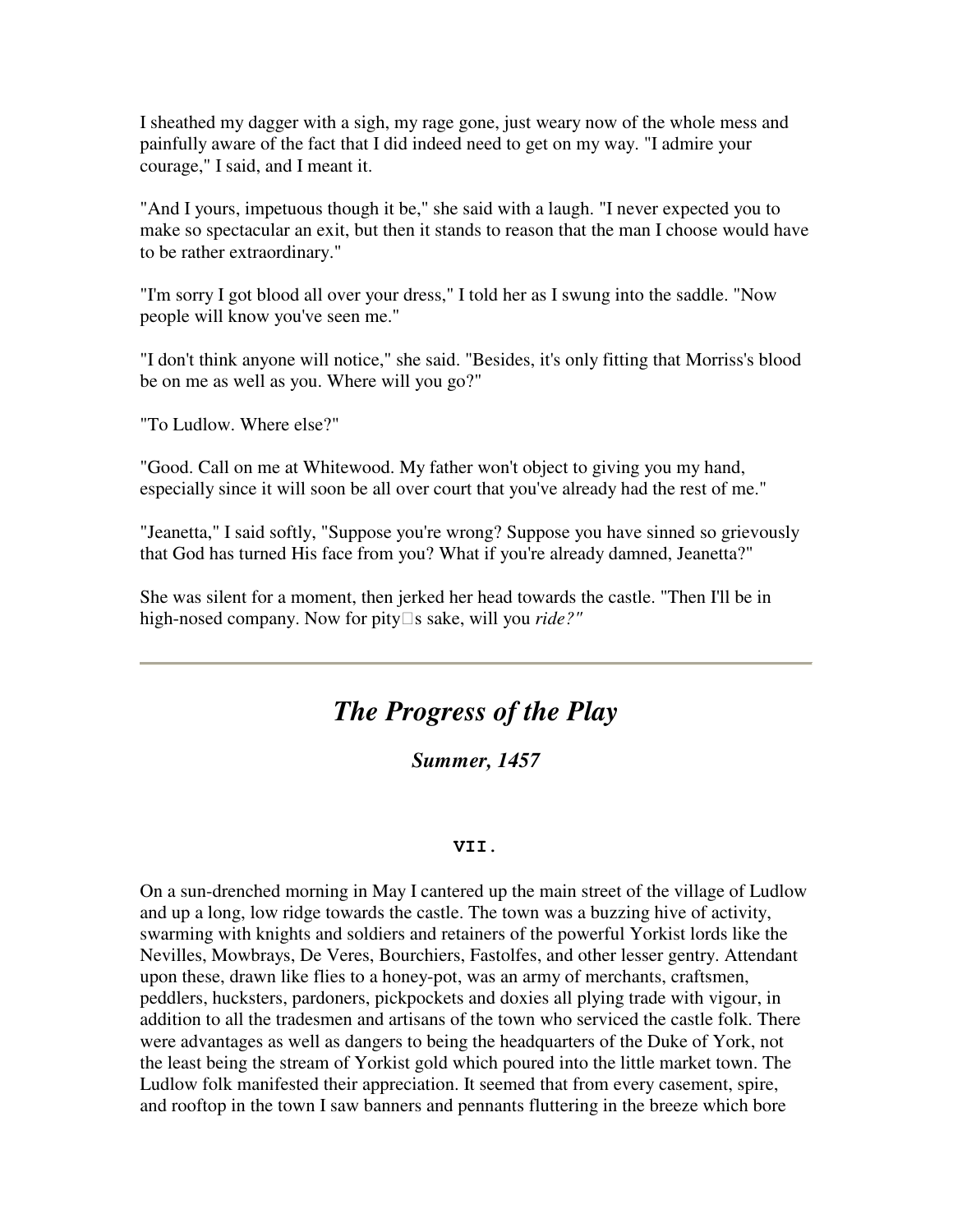variations on the device of the Duke's eldest son Prince Edward of March, the white roseen-soleil which had become the officially recognized emblem of the house of York.

I must look like a beggar, I reflected glumly as I trotted towards the castle gate. Thunder was coated with dust and smeared with mud still from a bog in Derbyshire where I had been forced to take refuge from a troop of red-rose horsemen who had been riding hard behind me down the road. I knew not whether these men had been hunting for me in particular or whether they were engaged in simple marauding, but they had set on me with alacrity enough, and I had been hard pressed to evade them. In the past few days I had slept in hedgerows and ridden mostly by night, charting my course by the stars, for I dared not risk an inn even if I'd had any money on my person.

The castle gates were open and the portcullis was raised, but steel twinkled along the walls and I knew I was being closely scrutinized. A stream of local people, tradesmen and hawkers and servants, flowed in and out beneath the great vaulted archway of the entrance, but when I reached the portal a sturdy sergeant in breastplate and casque helmet stepped forth, a tall billman at his back, and signed for me to halt. "Your name and your business within the castle, sir knight?" he demanded. At least he recognized me as a gentleman, mud-stained and disordered as my never overly elegant attire was.

"I am Sir John Redmond of Tavistock, in Devonshire," I told him. "I am brother to Sir William Redmond who serves the Duke herein, and a friend and neighbour to Sir John Brinton. If you can find them and bring them here they'll vouch for me."

"Oh, aye, I know both of them well," returned the sergeant. "Sir John said you might turn up. Enter, messire." I cantered into the outer bailey, a large courtyard than the one at Raby, filled with people and beasts and noise. Blacksmith's hammers rang, sheep bleated and pigs squealed from their pens, hawkers cried their wares and knights and varlets pushed through the crowd on their assorted missions. The sergeant called forth from the guardroom a young boy whom he sent to fetch my brother, and before long I heard my name shouted over the clamour in the bailey. William practically pulled me off my horse, embracing me and pummeling me on the back in greeting. He was taller than I, dressed far better in a velvet tabard bearing the snow rose and sun, but our hair was the same reddish tint and our faces limned in the same features, albeit he was far more lean and spare while I was short and thick-set. There was another round of shouting and pounding in the hall when we met with the Brintons, especially young Hal Brinton, who was of an age with me and who had been my closest friend and playfellow back in Devon from the time we were children. Sir William Brinton, the eldest son by Sir John's Scots first wife Lady Jane Robertson, was a normally taciturn man who seldom spoke, but who managed to favour me with a greeting for the occasion. Then came old Sir John, a lean and weather-beaten old veteran who took my hand in an iron grip. "By the Mass, it's good to see you here, lad," he said gruffly. "You don't belong with those Lancaster swine."

"Strange words about Lancaster from an Agincourt bowman," I laughed.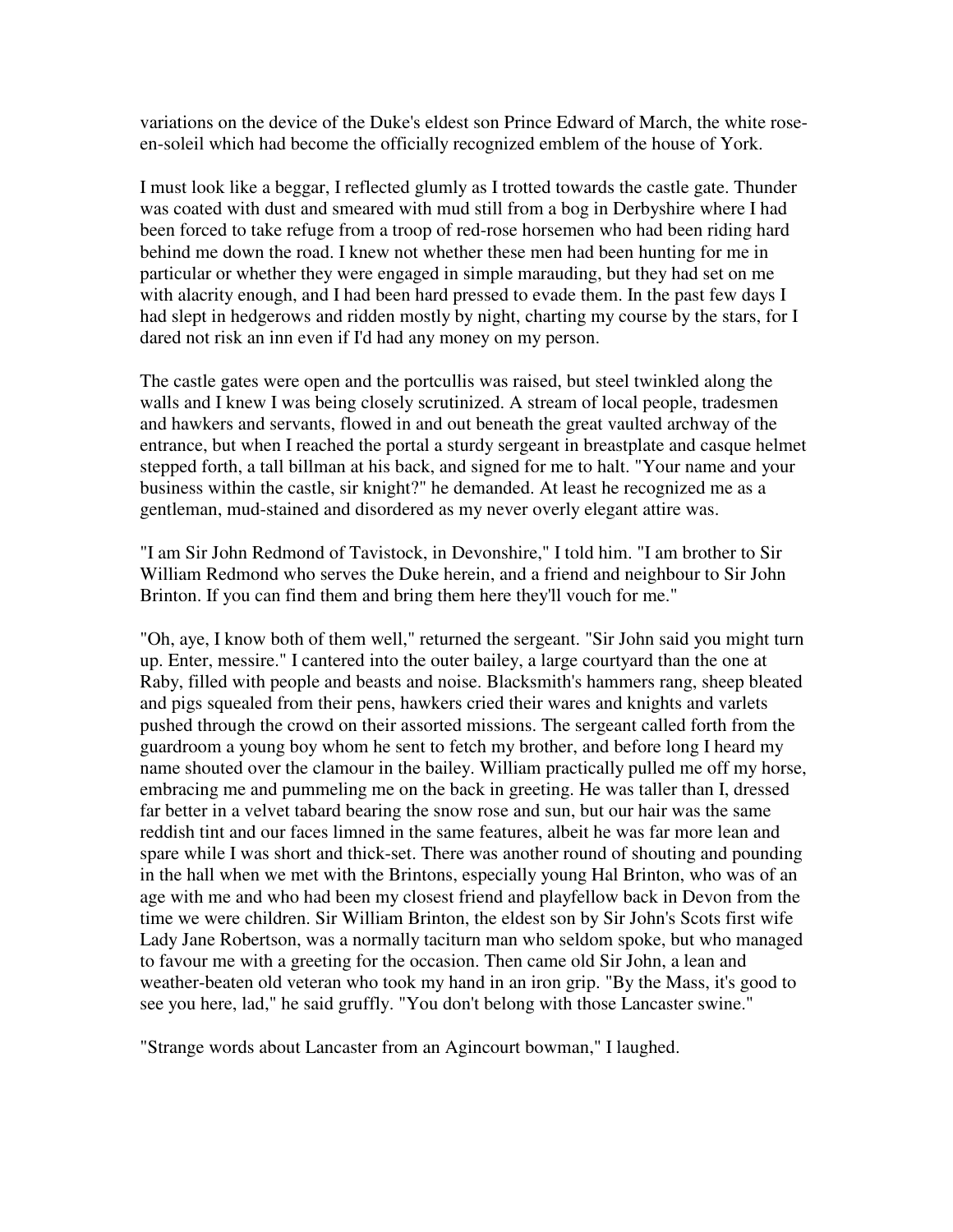"That was forty years gone, lad. Times change. If Harry Fift had lived, or if this feckless Harry we've got now had turned out to be a quarter of the man his sire was then I would have upheld the dynasty with my sword and my life. I won't do shit for a French whore."

"Did you ever have need of that safe conduct we sent you?" asked William.

"I lost it in a manner which I shall relate to you," I told them. "Right now I'd like a wash and a good straw bed for a few hours, if you don't mind, and I'll tell you the whole story, but there is one thing all of you need to know right away. I didn't just walk out, I fled the court with every royal knight and man-at-arms hot on my trail. I...well, the truth is that I killed a man." William's eyebrows shot up, but the made no comment. Old Brinton merely guffawed.

"Is that all, lad?" he laughed. "The immediate reason I'm here is that I hacked up a couple of rogues in Exeter who tried to make me stand and deliver. In the king's name, of course."

"Now, Father, that's a very disrespectful way to speak of his majesty's revenue officers," said Hal with a grin.

"Bollocks. They didn't have a paper. Revenue enhancement officers nor whatever, if they don't have a paper proper signed and sealed you can kill them."

"A somewhat simplistic view of the tax statutes, don't you think, Sir John?" asked William, amused.

"Beitsoever, those two are now expounding the statute book to the worms," returned Brinton placidly.

"But what of this man you killed, John?" asked William with some concern.

"I doubt the Duke will like it," I told them worriedly. "It was a thing done in sudden anger, and truth to tell it wasn't really he who provoked me. The whole affair wasn't really his fault. It was the bloody queen I should have knifed. Her, and one other."

"A little casual bloodletting is nothing to worry yourself over," said Brinton with a shrug.

"Even when I slew him under the shield of courtoisie, right at the evening meal?" I was cut off by a sudden burst of wild laughter, much to my amazement, for I saw nothing amusing about my dishonorable deed.

"Marry! You don't mean to say you gaffed him right in front of Margaret herself?" roared Sir John.

"Yes, but..."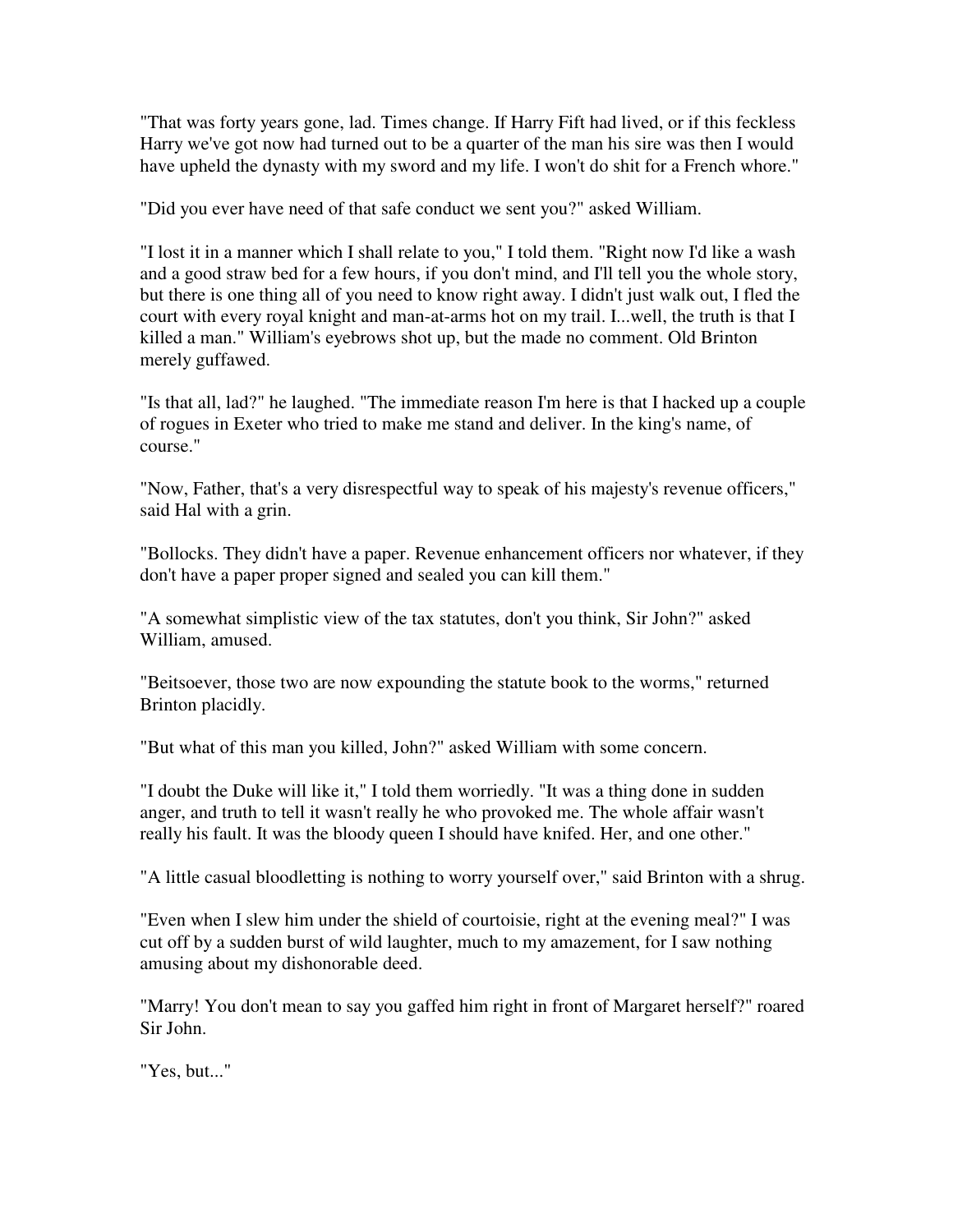"Lad, you can be assured of a welcome here from every man of York," choked Brinton, nearly doubled up with mirth. And so it proved. I found that my act of butchery inspired admiration, amusement, and respect among my new companions. A hundred, even fifty years before I would have been outlawed, proscribed, regarded with revulsion and contempt and hanged like a common footpad when caught. Now the general opinion was that I had played a hearty practical joke on the hated queen. This low had the chivalry of England sunk.

They handed Thunder over to the boy and told him to take the mount to the stables. "I'll have Toby see to him personally," Brinton assured me. "He's a fine animal and you know Toby will make sure he gets proper care. Now we'll take you to the bath house. The Duchess of York makes sure everything at Ludlow is well run and clean and orderly, you'll find. There will be plenty of hot water and soap." So it proved, and I luxuriated in a long

soak and scrub with lye and pumice in a great leather tub. I am aware that many denounce bathing as a heathen custom, but I have never felt that merely because Saracens and Jews do something it automatically follows that Christians mustn't. I have always found bathing to be refreshing and healthful, so long as it is not indulged in to excess. Then I went to the chamber shared by William and the Brintons, collapsed on a palliasse and slept through the noon meal. That evening I awoke and when everyone was gathered, including Brinton's Welsh squire Toby, I told all of them what had befallen me at Raby, omitting none of the details as to my betrayal of them and my own betrayal by Jeanetta Talbot. William and Sir John interposed occasional questions, but mostly I was heard out in silence. When I was finished, old Brinton was impressed. "Quite a tale," he commented. "You have begun your career with a flourish, Johnny lad."

"I was going to join them and make war against you all," I said, hanging my head in humiliation.

"John, you had cause," said William sympathetically. "When the time comes for a man to choose where his loyalties lie, there are far worse motives than love. If you'd sold us out for money I would have qualms, but when a woman fills a man's eye and his heart he does things he would never consider otherwise. The foolish things men have done for women would fill a book."

"An entire library," growled old Brinton. "Have you ever heard the story of my first marriage, lad?"

"One of Toby's favourites," I laughed.

"And a right bully tale it is, bigod!" asserted Toby stoutly. "What other knight of these times has carried off a Scots princess, the betrothed of a regent, and stood off a three month siege to keep her? It is a legend in these islands and it is rightly so!"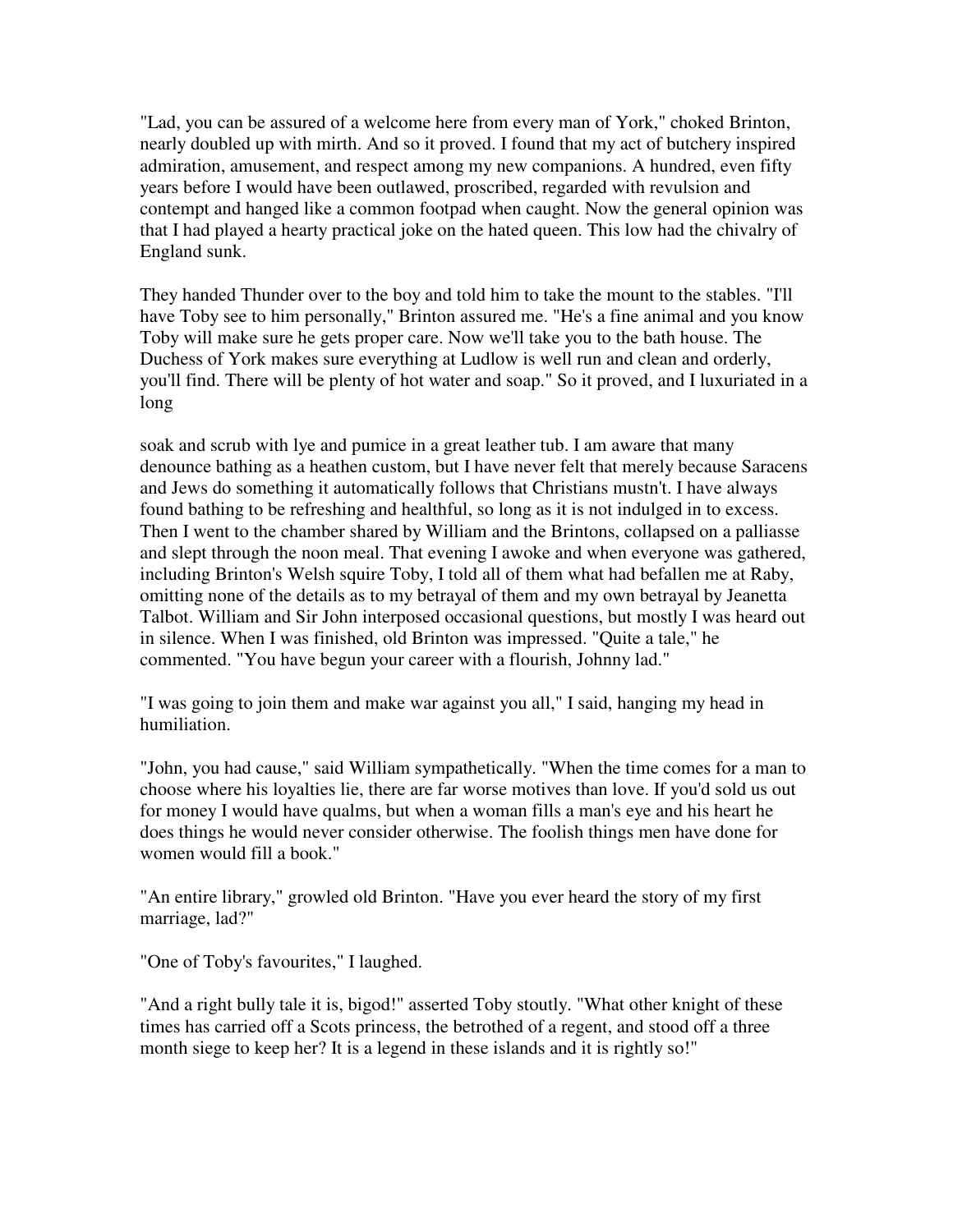"Sir John, I sometimes believe you keep this leek-chewing rapscallion about you just to sound your tucket," said William.

"Leave be. Toby's in his dotage," chuckled Brinton.

"Dotage my dangling Cymric pizzle!" snapped Toby. "You are several years the elder of me, hoary loon!"

"But how will the duke react when he hears of what I was planning to do?" I asked worried.

"Oh, he'll hear of it," Brinton assured me. "There isn't a cat at court who births kittens without the duke hears of it. But John, there are men in this castle who have spent long years plotting against His Grace, who have murdered his retainers and laid waste to his lands, slandered him and impugned the honour of his noble lady, laid ambushes and plotted to assassinate him, and then turned their coats. Very few here have a completely spotless record of loyalty to York from the time they were in their cradles. What you did was mild, John, mild, indeed you didn't really do anything at all. His Grace will overlook your little peccadillo just as he overlooks far worse ones every day. If you're worried about others here, then as far as this group as concerned, we have not heard a single word you have said."

"Said about what?" said Hal Brinton with a wink.

"Don't ask me," muttered Toby. "I speak only Welsh. At times."

"Thank you all," I said, moved. "I've already paid for my wronging of you. My conscience has eaten at me ever since I left Margaret's chamber. But now my problem is this: what am I going to do with that Talbot vixen? You know her father is just a few miles from here at the manor of Whitewood, ostensibly serving as the queen's watchdog over you Yorkist ruffians. She'll be here in a few days."

"Why don't you just leave her in the lurch?" suggested William Brinton.

"That's no solution. If I tried ignoring her she'd start intriguing against me again, and God only knows what she'd do this time."

"Why not trot on home, back to Devon?" suggested my brother William.

"I'm a wanted man now, remember? Margaret is touring the West Country this autumn, and I've had enough of running from Lancastrian muscle men for a while. This is the only place I can be sure I can stay out of her reach."

"You'd think the old witch would get tired of marching about the countryside," commented Hal Brinton.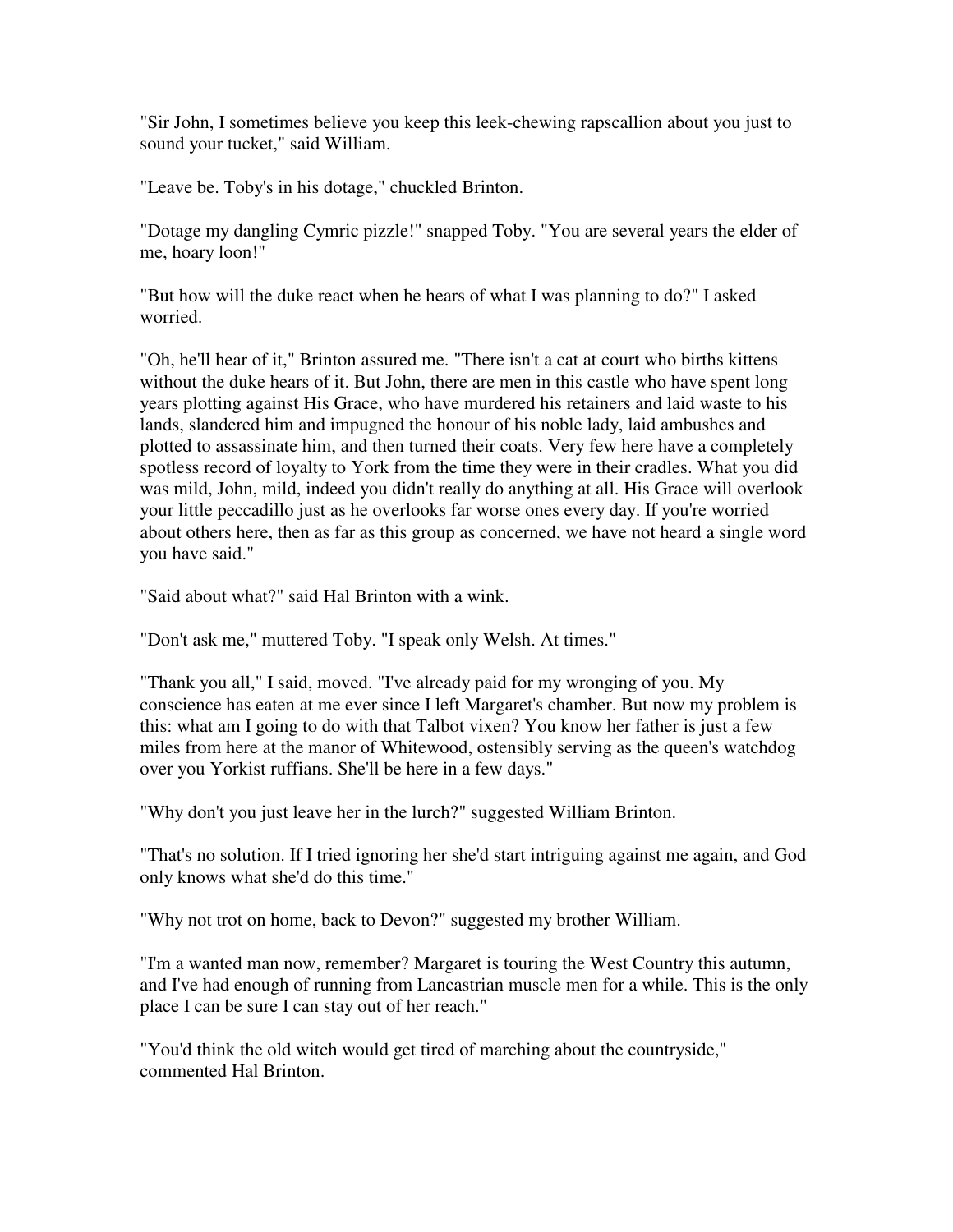"She's not that old. Quite a beauty, in fact, although she's cold as ice. Witch, I'd hesitate to guess. I'm told there was something odd about the manner in which old Humphrey of Gloucester died."

"That was no witchcraft, that was straightforward murder by poison!" growled Sir John.

"I wouldn't be surprised," I said. "There's no doubt she's capable of it. There is black murder in her, against anyone who opposes her. She needs to be buried at a crossroads with a stake through her heart!"

"Oh, we've got our share of monsters and madmen," said Hal cheerfully. "You've not yet had the edifying experience of meeting Sir John Tiptoft, the Duke's spymaster. He personally interrogates all prisoners, and his pastime is inventing new tortures. He actually made a pilgrimage to Italy to study the art and to learn how to brew efficacious poisons, and he posed as a priest to observe the latest methods in the dungeons of the Spanish Inquisition. Then there's Captain Johann Krenzer of our Swiss mercenary contingent. He gets his jollies from flaying captives alive, and when he orders a man hanged he meets by the feet, not by the neck. Slower and more agonizing death that way."

"Charming!" I moaned. "And we'll be fighting against blood-drinkers like Courtenay and Lord Clifford. When war finally comes there will be an orgy of bloodshed the like of which hasn't been seen since King Stephen's wars three hundred years ago! Best not to think on it, I suppose. Getting back to my immediate quandary, what about Jeanetta Talbot?"

"Well, if you're open for suggestions, why don't you go ahead and marry the girl?" said brother William, rubbing his stubbled chin. "From a purely practical standpoint it's the best match you're ever likely to get a crack at. Hell's fire, as I recall Gerald Talbot's dowered the girl with two manors, including Whitewood itself! You'd be richer than Father, and if you render good service to His Grace the Duke your fortunes will be augmented even more. As for the personal aspect of things, I'm only vaguely acquainted with the lady. I think I saw her once or twice when we visited the court at Exeter, but as I recall she's beautiful and accomplished. I imagine she'd be an armful on a cold winter evening."

"There is also the cogent objection that she played me for one great fool, and by her treachery nearly got me thrown into Margaret's dungeon or worse!"

"There is that," agreed William. "But Lord above! If treachery is to be deemed a cardinal sin, then these days half of the population is damned!"

"You'll notice that I'm not laughing," I told him glumly.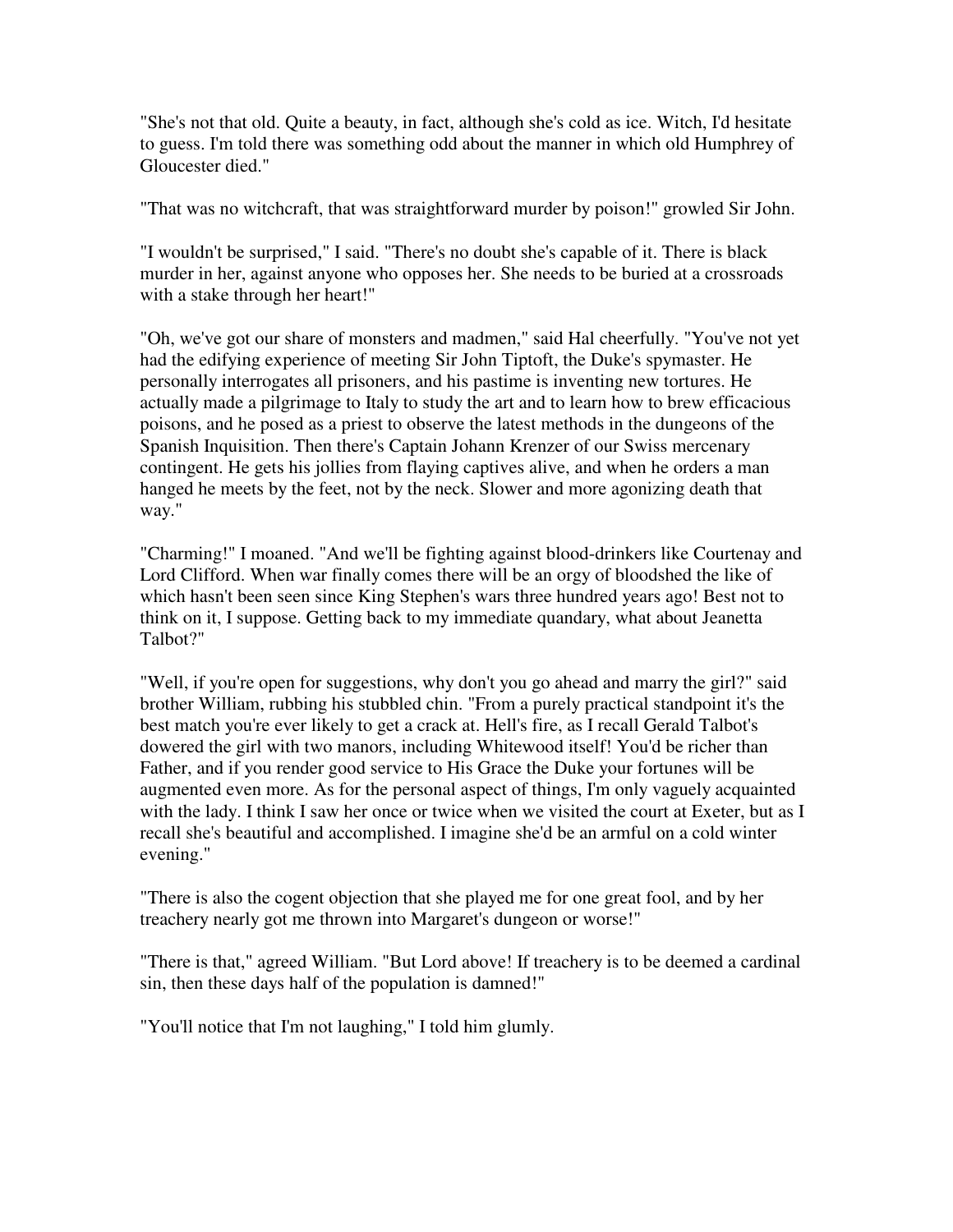"I've never met the lady in question," said John Brinton, "But from your description of her character, do you know who she reminds me of? Your sister Melissa, when first I knew her."

"Bigod he's right, John!" laughed William. "She was the eldest child and you the youngest, so you were too small to remember much when she was around the house, but she bullied everybody and had everybody dancing to her tune, including Father. By the time you were old enough to really observe things our wild neighbour here had pretty much gotten her tamed."

"If she's tame now I shudder to think what she was like before!" I exclaimed.

"Like Jeanetta Talbot, it sounds. The meanest shrew in the West Country, a bitch from hell with a tongue that could clip a hedge and a will that would be thwarted in nothing."

"I'll tell Mother you said that!" warned Hal

"Nothing I've not said to her face, lad, on more than one occasion. But Bill is wrong about one thing, John. I didn't 'tame' Lissa, as he puts it. Most women are ninnies, lad, but they've got more range of character than men do. The good ones are better, the sweet ones are more saintly, the brave ones are braver, and although truly evil women are thankfully very rare, when they do crop up they are far more soul-blackened and cruel than the even the worst man like Tiptoft. Your Jeanetta sounds like one of the extraordinary ones. My advice, John, is to marry her and be good to her. Give her something and someone to devote all that character and energy to, because if you don't and she goes sour she may turn into one of the evil ones, and it sounds to me like the world doesn't want that. You don't tame women like Lady Jeanetta, John, you take them into your life as a partner, respected and valued, and if you're lucky and you can find the right touch you will have found yourself an ally more powerful than any lord and an asset more precious than any treasure of mere gold. Melisande Grey is lost to you now. You've got to play the cards you're dealt, and it strikes me you aren't holding too bad a hand. You're alive, you'll be serving the winning side in this upcoming civil brawl, and you have a chance to get a grand estate and what sounds like a worthy and able wife. Take that chance. I know Gerald Talbot. He's no high-nose and he judges men by their character, not their birth or their wealth. There shouldn't be any problem there. Who knows, you may even find yourself getting to like the little bitch!"

I first saw the Plantagenet princes at a distance during the evening meal on the night of my arrival, tall blond young men each with his own retinue of followers. I was glad that mealtimes were less formal than they were at court and the men were allowed to sit together instead of being compelled to serve a lady on their right; I'd had quite enough of the female kind for a while. "Where is Duke Richard?" Asked.

"When he's busy he works through dinner," said Brinton. "Sends down to the kitchen for a joint and a pottle of ale."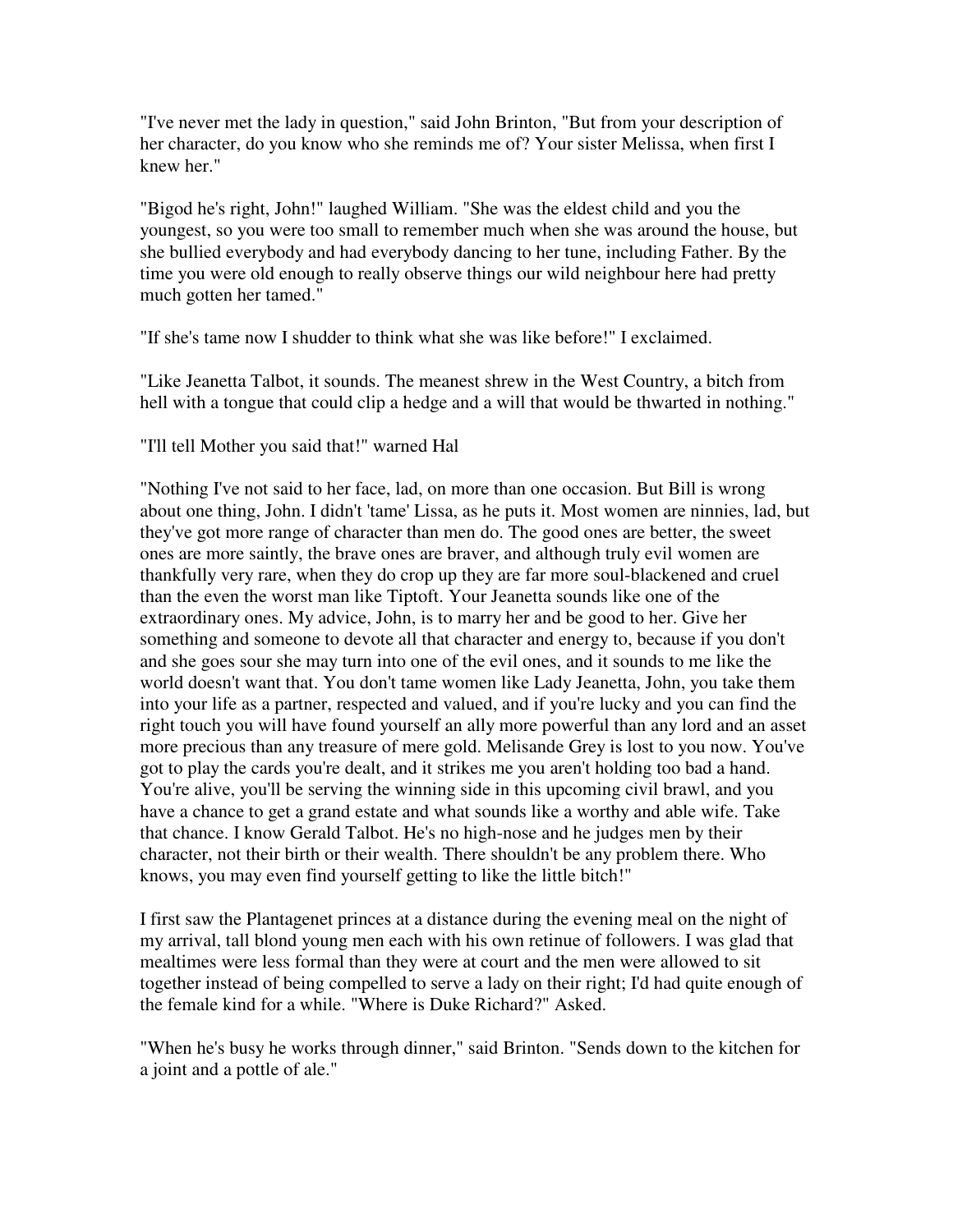"They are fine young fellows," I remarked, pointing to Edward and Edmund down the table.

"Aye, the old Plantagenet strain always did run to big golden blue-eyed men," agreed Brinton. "Edward's got a head on his shoulders as well. A bit on the idle side, but he'll grow out of that, I should think. He'll have to."

"I've never seen a prince of the blood before, except Margaret's little baby whelp, whom I suppose doesn't count."

"Didn't you see King Henry when you were in London?" inquired Brinton, his mouth full of beef. "Oh, I forgot, he was having one of his spells last Christmas, wasn't he?"

"Mad as a March hare," I confirmed. "They kept him locked in the Tower all the time I was there over Yuletide. We stopped in London for a few days in February, but I wasn't around court much. There were rumours of insurrection among some of the London guilds, and Hungerford put most of us out patrolling the streets to reinforce the city watch."

"Any idea where those rumours came from?" asked John Brinton. "His Grace was most displeased when that little project fell through. Probably some tradesman babbling in his cups on the London end. Nevertheless, lad, a word of warning. Keep your lip buttoned around here. Most of what a spy learns he picks up from simple chatter he overhears by happenstance."

"Well I know. It's standing orders at court as well," I told him.

"The younger princes, George and little Richard, are still in nursery at Fotheringay Castle," Hal told me. "That will be your bellwether for when the trouble is really coming, when the Duke moves them here or overseas

"What about Warwick?" I asked. "I've heard much about him."

"Well, he is a very intelligent and cultured man," said my brother William judiciously. "A generous lord and an enthusiastic partisan of York. He's a bit arrogant and flashy but withal an able soldier. It was his generalship which won the battle at St. Albans for just two years ago."

"Hmmph!" snorted Brinton. "Beginner's luck! Warwick is a mediocre general whose good fortune was to be faced by a worse one. Somerset left a bleeding gap in his line wide enough to sail a fleet of galleys through, and Warwick made his assault at just the right time and place. That whole wretched affair was a bungle which reflects no particular credit on the commanders of either side."

"Horsefeathers!" said Hal. "You're just jealous because you weren't there."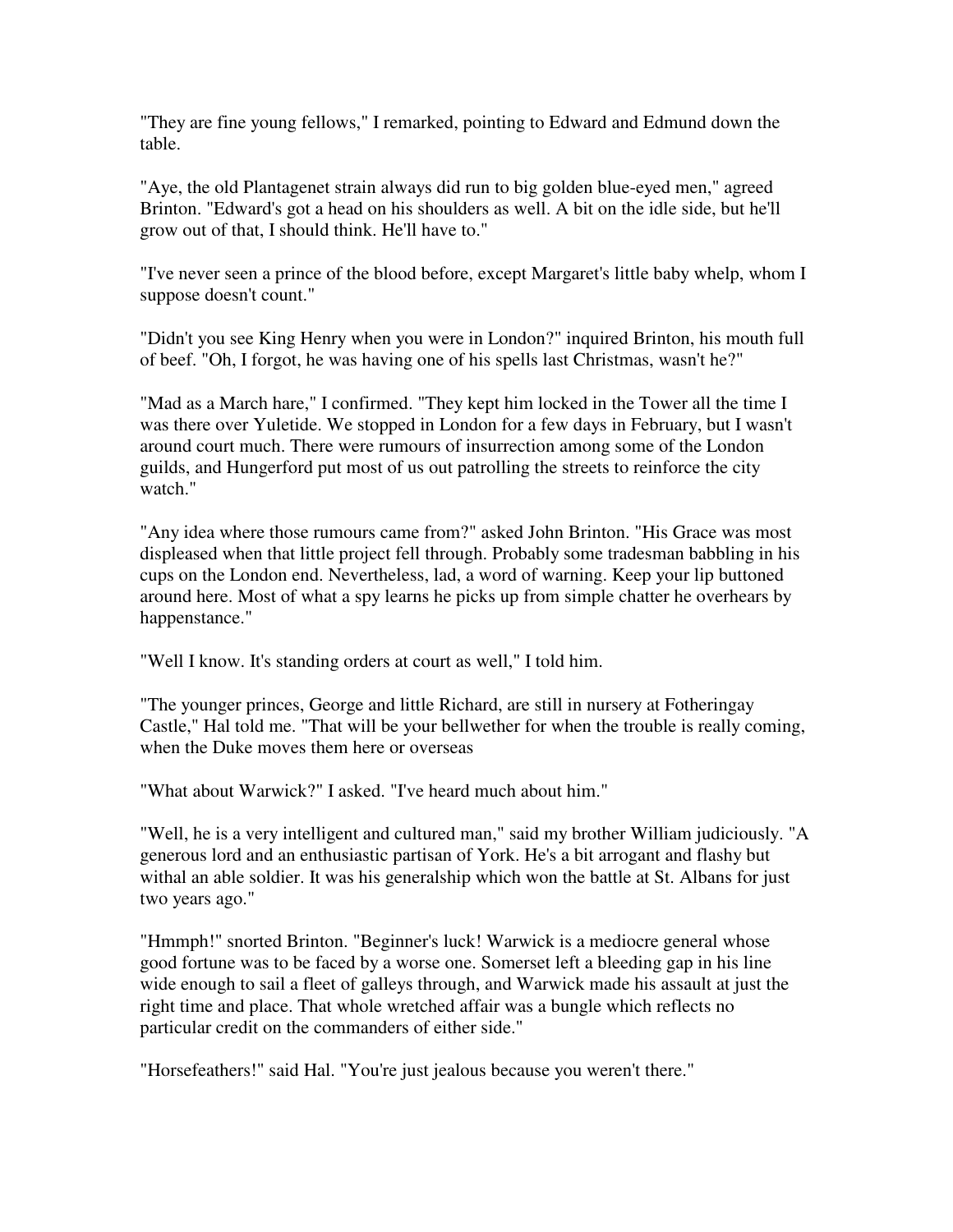"The fact remains that the Duke of Somerset was slain, and a major thorn in the realm's side removed, and Margaret failed at her first attempt to destroy us by force," said William. "I call that a Yorkist victory."

"Will the Duke want to see me, question me about the court?" I asked.

"Probably not," replied Brinton. "His Grace has spies at the very heart of Lancaster, whereas you were only on the periphery. He will know of your presence, though. I'm enrolling you as a retainer of my mesnie, John. The pay is sixpence a day and I make it a point to make sure my men get paid at least half of what they're owed, on time. Every now and then we go out and shake down some red-rose manor or merchant, so I can promise you occasional loot of a kind, but do not, repeat, do not take anything from any of the Ludlow townspeople without paying for it, not so much as an apple or a loaf of bread. You may have noticed as you rode up this morning that there's a gallows on the south parapet and it's not for show."

"I did notice," I remarked. "Who are the current tenants?"

"An archer and his doxy who supplemented their income with a bit of housebreaking," Brinton told me. "They did the dance at dawn today and they'll be there for a while. The duke makes sure that thieves swing where the Ludlow folk can see them."

For the next few days I simply relaxed, letting my spirit calm like a crossbowman easing his string. It was a welcome relief after all the tension and excitement I had been through. I hunted, shot longbow at the butts, and even worked on my tilting. The duke's chaplain kept a small library of books, mostly learned works of theology but with a leavening of classics and works by more modern authors such as Froissart and old King Richard's chronicler, Geoffrey Chaucer. There was a new and popular work on King Arthur by a friend of John Brinton's, one Sir Thomas Malory. I found the contrast between Malory's chivalric ideal and present day life both tragic and ironic, especially since I discovered that Malory had written the book while imprisoned in the Tower of London for rape. I even tried my hand at verse myself, but my Latin attempts were stiff and lifeless and when I switched to English I invariably ended up writing about Melisande, so I quickly gave up the muse.

One day soon after my arrival at Ludlow I was sharpening my sword in an armourer's stall in the bailey when I heard my name spoken, and I turned to find myself face to face with none other than the Duke of York himself. Hurriedly I bent the knee. "Your pardon, Your Grace, I did not see you..." I began.

"Nay, arise, Sir John, we stand not on ceremony here. I but wished to welcome you to Ludlow and to my service."

"I thank Your Grace," said I with a bow.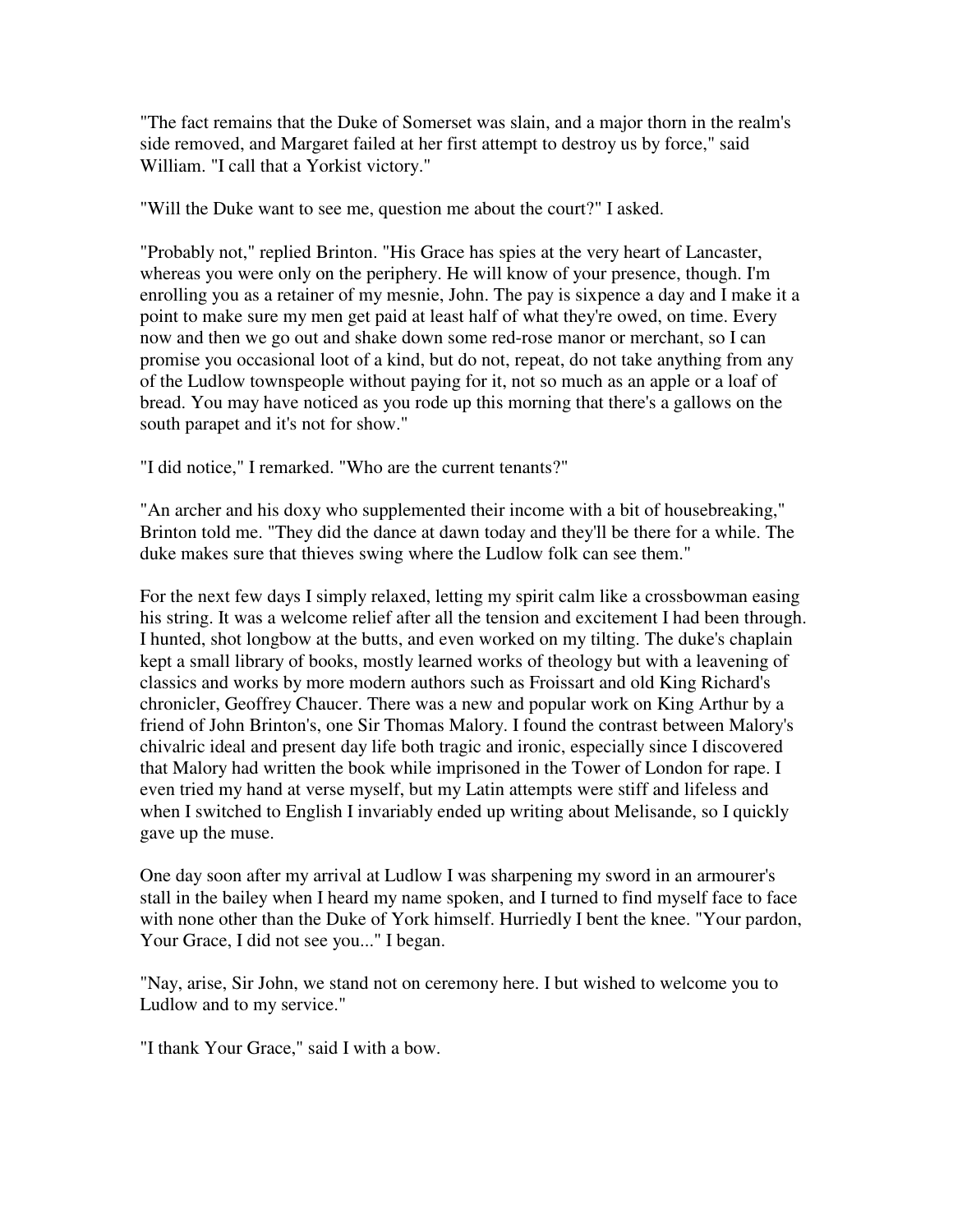"I am informed that you left the court of our sovereign lady the queen under somewhat, ah, straitened circumstances."

"Under circumstances positively hasty, my lord," I replied.

Duke Richard laughed genially. He was a chunky, muscular man, his face broad and open if not exactly handsome. "I admire your valour in carrying your debt of honour to the banquet board," he said. "On the understanding, of course, that you don't do the same thing while you're here."

"That won't be necessary, Your Grace," I said quietly. "You won't betray me like Queen Margaret did."

"No, Sir John, I shall not. You will find that I don't play the game like that. Good faith and good service should be rewarded with justice and good lordship." The conversation ended after a few more perfunctory pleasantries, but I was left impressed and gladdened and confirmed in my new allegiance. Richard was perhaps not brilliant, but he was able and perceptive and truthful. Well I knew that he would make a far better ruler for England than feeble, pious Henry and his vicious mate. The though of working towards so worthy an end had often consoled me for my loss of Melisande.

Several days later, on a warm May afternoon, I sat in Sir John Brinton's chamber idly plucking a lute. John Brinton came in. "Think you'll ever learn to play that thing?" he growled.

"Toby's helping me," I responded. "I doubt I've much of career ahead of me as a minstrel. Where is he? He said he'd try to teach me Air of the Rhuddlan Marsh."

"You need to learn to walk before you can run," said Brinton. "John, three items of news. First off, your erstwhile intended Jeanetta Talbot has arrived at Whitewood."

"Maybe I'd better get Toby to teach me Cadwigan's Lament," I commented glumly.

"Secondly, news arrived from court today. You are impeached for treason and murder, and a price of forty pounds has been set upon your head"

"An expected development," I said.

"Aye, I'm in the same case myself over those two so-called tax collectors. Fifty pounds in my case, which is twenty-five quid per head for a tax collector versus forty for your knight. All it means is that if we're caught the killing of us will be legal in the eyes of Lancaster. You should be fairly safe in this part of the country, but I wouldn't go riding too much further afield than Whitewood without company. Another fine class of fellow we're starting to breed in England is the professional bounty hunter."

"I understand. I'll be careful."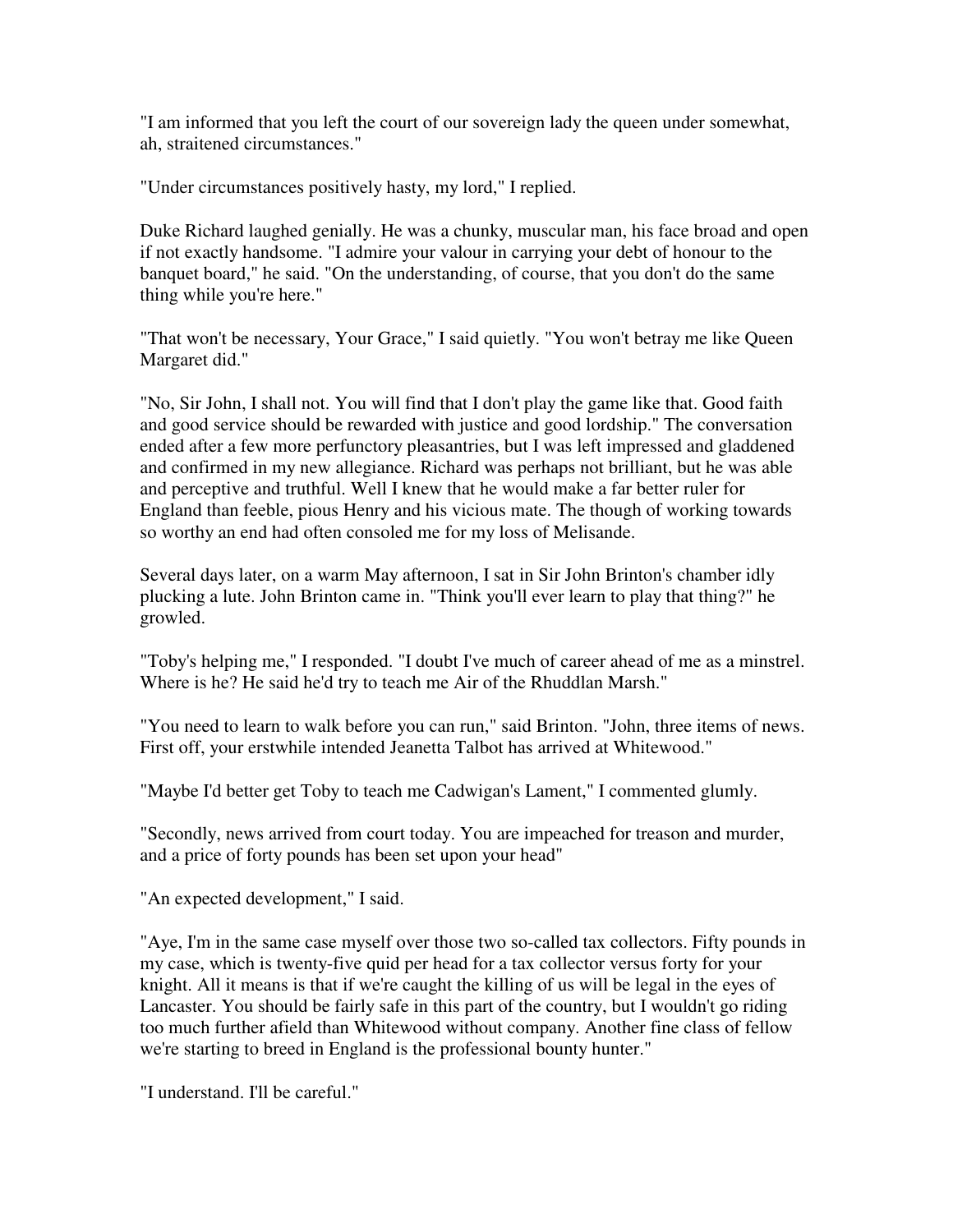"The third item," said Sir John with a sigh. He pulled a parchment from his wallet. "A letter arrived for you today from the court at Lincoln. I opened it and read it. I can't have a man of mine corresponding with the duke's enemies without knowing the contents of such correspondence."

"I understand, my lord, and I have nothing to hide from you or from the duke. That letter is from Melisande?" I knew the answer already.

"Yes. I briefly sought to burn it and spare you more pain, but I don't have that right. A man's life is his to live, the bad as well as the good, the sorrow as well as the joy." He handed me the paper and left the room. I opened it slowly. My love's words burned like brands into my soul.

## *To a most cruel and bloody knight, J.Redmond eques, THESE:*

*You were false and perjured to me from the start, for all the time you spake words of love unto me you carried the duke's seal upon your person and did disport yourself in secret debauchery with my lady Talbot who did betray your wicked designs in a manner I cannot think but fitting to the treachery in your black heart. She is a whore and you are a murderer; wed her now, for you are well matched and shall serve one another as you each deserve. Yet when you were discovered you could not merely fly and have done; you slew that perfect gentle knight and spilled his blood on me, so mad were you to destroy that which you could no longer have. I thought mayhap you were not a beast like all the others, but I was deceived. You have dealt me a hurt which shall never heal. I pray unto God that I shall never lay eyes upon you again*

## *-Melisande Grey*

I lay upon my pallet and stared at the ceiling, watching the dust specks dance in the sunbeams that streamed through the narrow slit windows. Until now I hadn't really believed it was over. In my heart I had still hoped against hope that somehow, something might be recovered, but that was obviously out of the question now. I knew that I would go to Whitewood and take to wife the woman who had betrayed me. What would I feel when I saw her again? Anger? Hatred? Would I long for vengeance? I knew not, but I did realize now that Jeanetta was right. We were for none but one another.

The next morning I set out for Whitewood, dressed in my best doublet, my hair trimmed, buttons and sword pommel gleaming, and my steed Thunder fresh from grooming and currying. It was bright and deliciously cool. Peasants at their plowing, safe in the shadow of Ludlow's armed might, stopped to doff their hats and wave at me and I returned their salutes courteously. It looked like the classic scene of a young man riding to meet his lady love, but for me, making a match of pure expediency, it was a flat and weary formality that I only wished to be done with.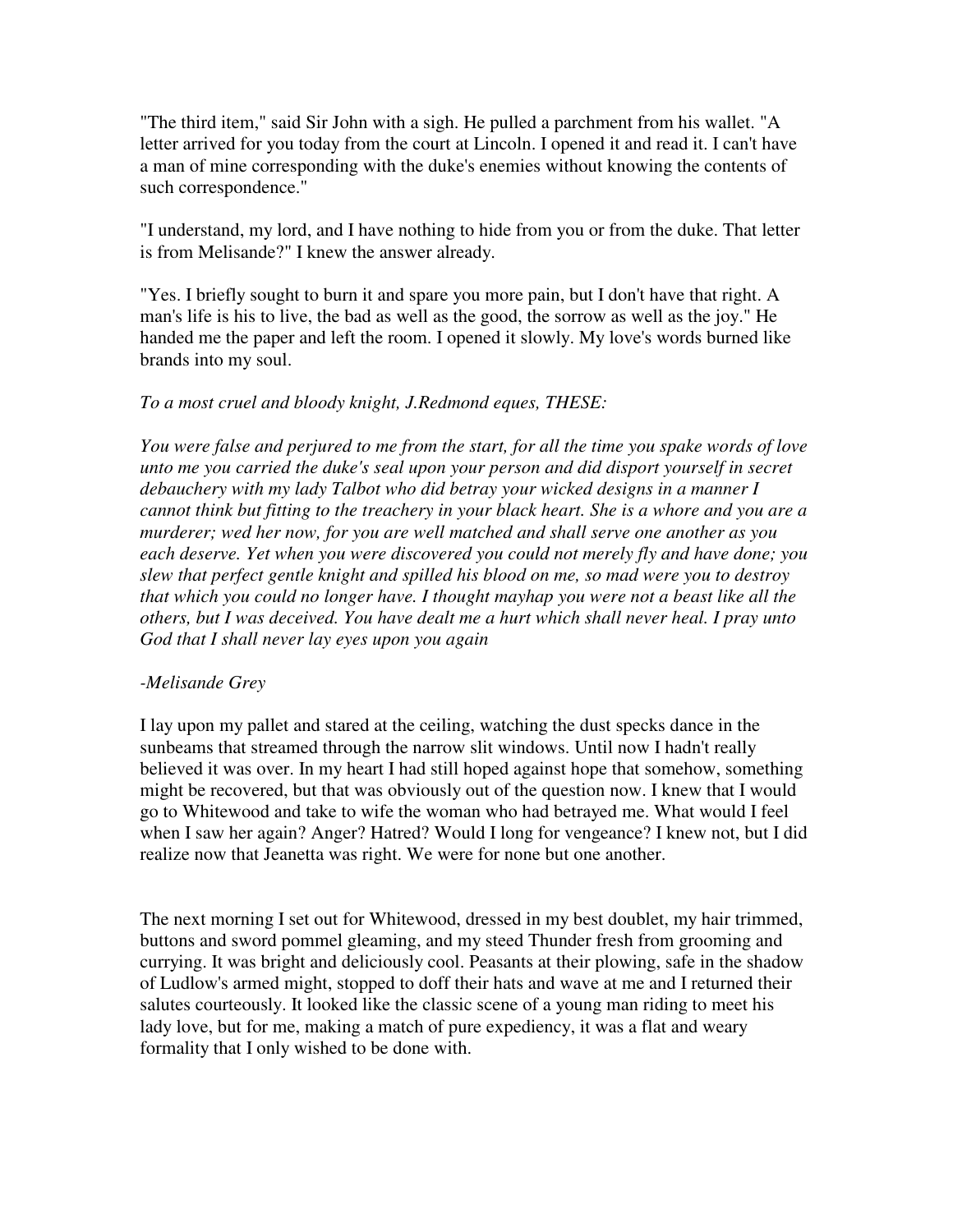Whitewood stood just south of the Hereford-Shropshire line, in a pleasant stand of forest which dappled the sunlight with green as I rode. It was a goodly hall indeed, a hollow square of stone with a slate roof and diamond-paned windows where the arrow slits had been glassed in. The house had been built for gracious living rather than defense, but who could blame the builders of a bygone day when life was tranquil and war had not been seen in England since the days of Simon de Montfort? I noted with approval, however, that one corner of the hollow square was anchored by a stout tower, obviously older than the rest of the structure, no doubt the original stronghold of the Norman knight who first held these lands. The other rearward corner was buttressed by a bulky stone granary or storehouse which could be converted to warlike usage if necessary, while the whole manor park was surrounded by a stout wall of apparently recent construction, fourteen feet high with a heavy oaken gate which could be closed and reinforced. Once the gate to the park was closed, a few archers stationed at each corner of the house could command a lethal killing field against any force which tried to scale the wall. Whitewood was not impregnable, but given a minimum of warning the place could withstand a sudden attack by a fairly considerable force. Gerald Talbot was obviously a man of foresight.

I cantered through the gate and the front park and up to the door of the great hall. On the tiled steps sat a number of servants and idlers, among them John Brinton's Toby and a sandy-haired youth who was meticulously mending a bridle. "I thought you were making the beast of two backs with some kitchen drab," I said to Toby.

"Have some respect for your elders, puppy!" returned Toby, placidly munching one of his abominable leeks.

"I suppose she got tired of your jaw and kicked you out of bed."

"I'll have ye know, young sir, that the said woman is weary of something other than my jaw!" he informed me.

"One of these Sir John will make you marry one of these bawds you're always taking up with," I warned him

"That's my mother you're speaking of," interjected the sandy-haired young man. "Say, sir knight, are you John Redmond?" asked the boy. I was forced to confess that I had been brought up believing this to be the case. "Did you really spike some Cumberland clod right in front of Captain Marguerite?"

"Something like that."

"I wondered," said the boy. "Some of the things this gallows-ripe old villain comes up with are pretty wild."

"Toby is a shameless liar. If he tells you the one about John Brinton in the Sultan's harem, it's true. Everything else is horse manure."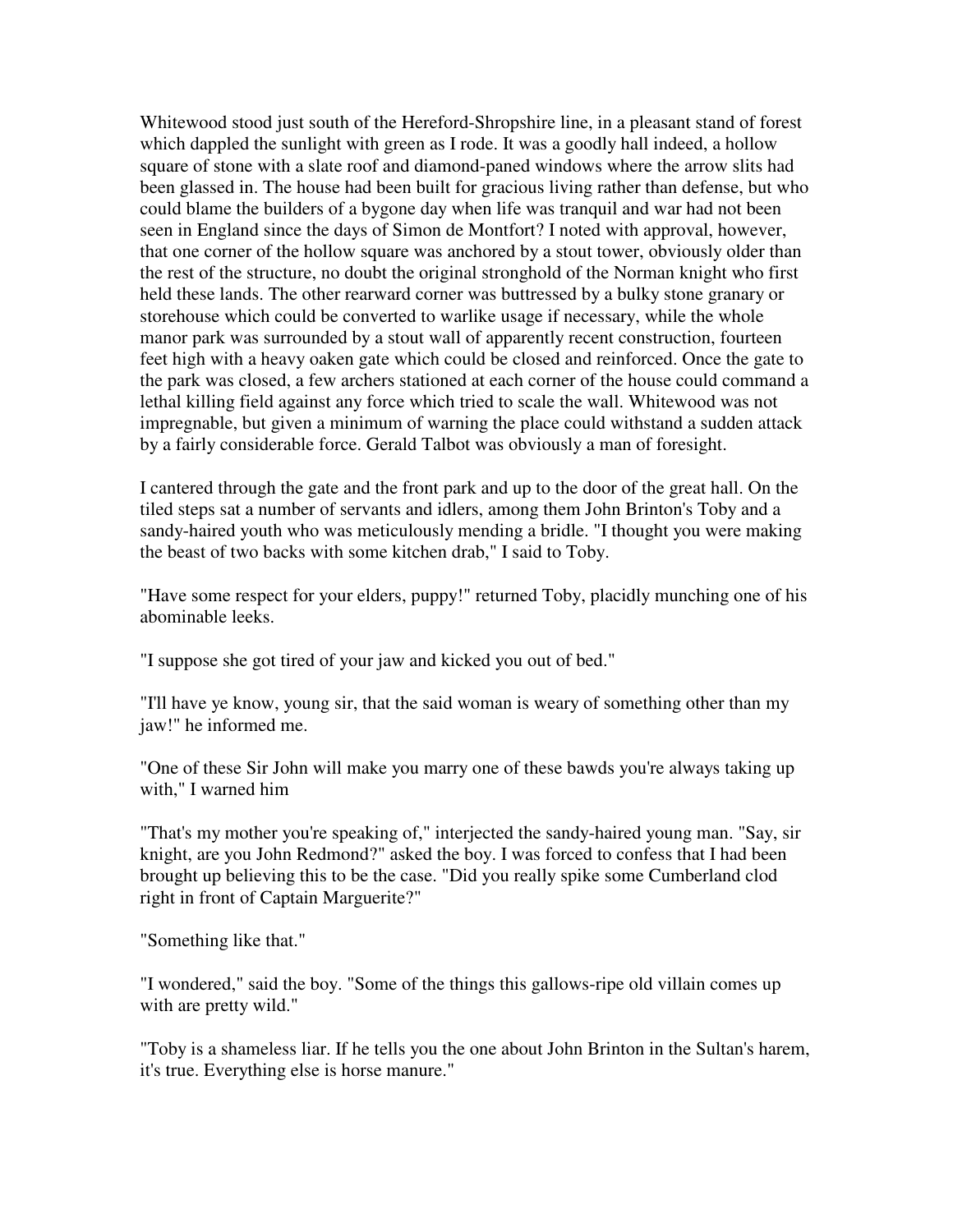"And all for the love of Mistress Jeanetta!" said the youth admiringly.

"Damnation! Is that the way she tells it, then?" I exclaimed in shock. "Why that little...that...!"

"Don't try," advised the youth. "It would be a shame to overtax that enfeebled intellect. Although any man who would wed Jeanetta Talbot has courage aplenty to make up for his lost wits." The boy was a servant and I a knight, yet he was not insolent, merely frank and forthright. I found myself liking him.

"What's your name?" I asked.

"Jack Fletcher, milord. I'm groom, butler, and general dogsbody around here. My mother's Moll Fletcher from the kitchens, Sir Gerald is my father. Jen's my half-sister." That explained his unwonted familiarity and frankness; many noble households had assorted illegitimate by-blows about, and where they were acknowledged they often became an anomalous part of the household, more than servants yet not quite family.

"Well, Jack Fletcher, there was a good deal more to what went on at court than what you've evidently been told. Nor is it settled yet that I'll marry your sister."

"Oh, it's settled, all right. You're doomed," said the boy as assuredly. "We grew up together here, sir knight, and I promise you that whatever Jeanetta wants, she gets. It's a law of nature."

I chuckled and slapped him on the back. "Stay by, that may change. Since you're a groom, might I prevail upon you to stable my horse?"

"A fine animal like that is always welcome here, my lord," he said, taking the reins. "What's his name?"

"Thunder's my inheritance. I was going to be a priest but I bowed out of that, so my father in Devonshire spent almost a year's rents and tallage to buy me a good mount and a good sword."

"When you're lord of the manor here you can breed him," said Jack enthusiastically. "We've got five or six mares to foal for him but no stallion."

"No stud on a manor this size?" I asked

"We don't keep much in the way of staff or stock these days, in view of the situation with you lot up at Ludlow."

"I know Sir Gerald is Lancastrian sheriff of Hereford, but he doesn't seem to be giving or having any trouble with Ludlow," I remarked.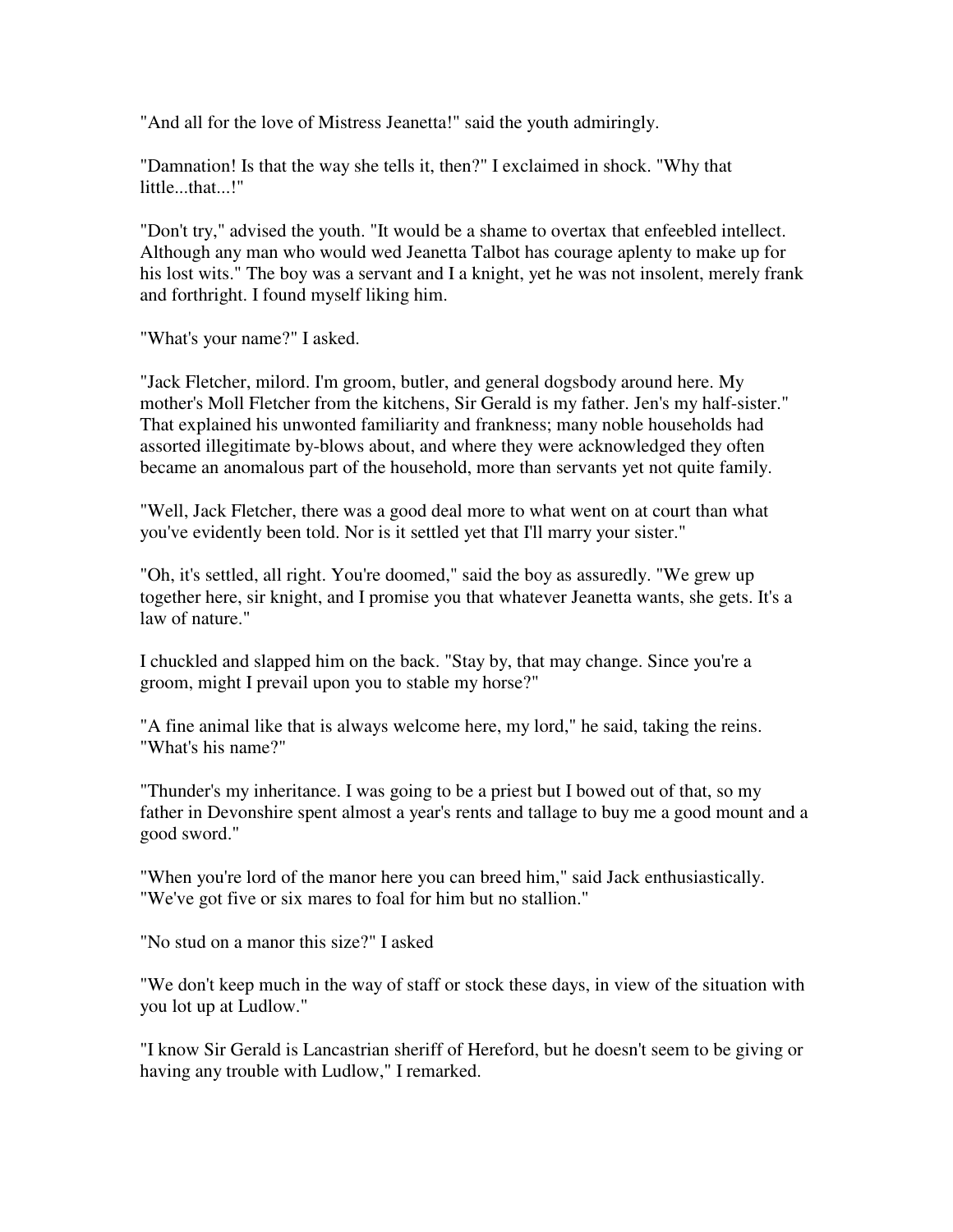"Not yet, no. Sir Gerald goes through the motions, but his support of Queen Margaret isn't exactly enthusiastic. He has an understanding with the duke that you lads refrain from pillaging us, but by way of precaution he keeps very little here to pillage. We used to have every acre under tillage, plentiful flocks and a milking herd, barns full of sixty hogs in pen or rooting. But until this trouble's over we've moved all the best stock and most of the people here to other Talbot manors which are less exposed, so if you whiteroses ever do come riding over the hill with your swords drawn we won't lose as much. I hope when you marry Jen you can get the place going again. It's a fine estate, milord, but since Lady Eleanor died the master hasn't really had his heart in keeping the place up. It was always her favourite home among all the family estates, you see. We'd all like to see it a home again, Sir John, and sooth I'd like to see Jen married to a good strong man. We've all been trembling to see what kind of fortune-hunting rogue, what smockfaced toffee-nosed git or bloody bandit she might bring home."

"Has her father never tried to arrange a marriage for her?" I asked curiously. "That's usually how it's done."

Jack looked at me for a moment, making up his mind if I could be trusted. "My lord, I will you the truth. There was talk last winter of a match for Jeanetta, with a young nobleman up at Ludlow. Prince Edmund of Rutland."

"A Plantagenet?" I gasped. "A prince of the Blood Royal?"

"Yes, milord. The Talbots are numerous, rich, and warlike, an excellent alliance for a second son of the House of York. It never got beyond the talking stage, though. Lady Jeanetta was at court and she sent back a letter refusing the duke's initial approach."

"Eh? Why, for God's sake?" I demanded.

"It seems, milord, that she had met someone at court, some bog knight from Devonshire whom she was determined to marry at all costs."

"Dear Christ, the woman is mad!" I breathed in awe.

"It's been said," agreed Jack.

"I'm surprised Sir Gerald didn't bring her back here and beat her into submission...no, no, what am I thinking? We're talking about Jeanetta here."

"Exactly, milord. Do you see now why I tell you that you're doomed?"

Sir Gerald's steward ushered me through the great hall and into his study. Talbot sat at a battered escritoire laden with account books, papers, ink pots, and quills. His appearance and his attire were careless and almost seedy, and his greying hair and beard disheveled. He looked as if he had just crawled out from under a tavern table after an all night drinking bout, but I reflected that living with Jeanetta was probably strain enough to drive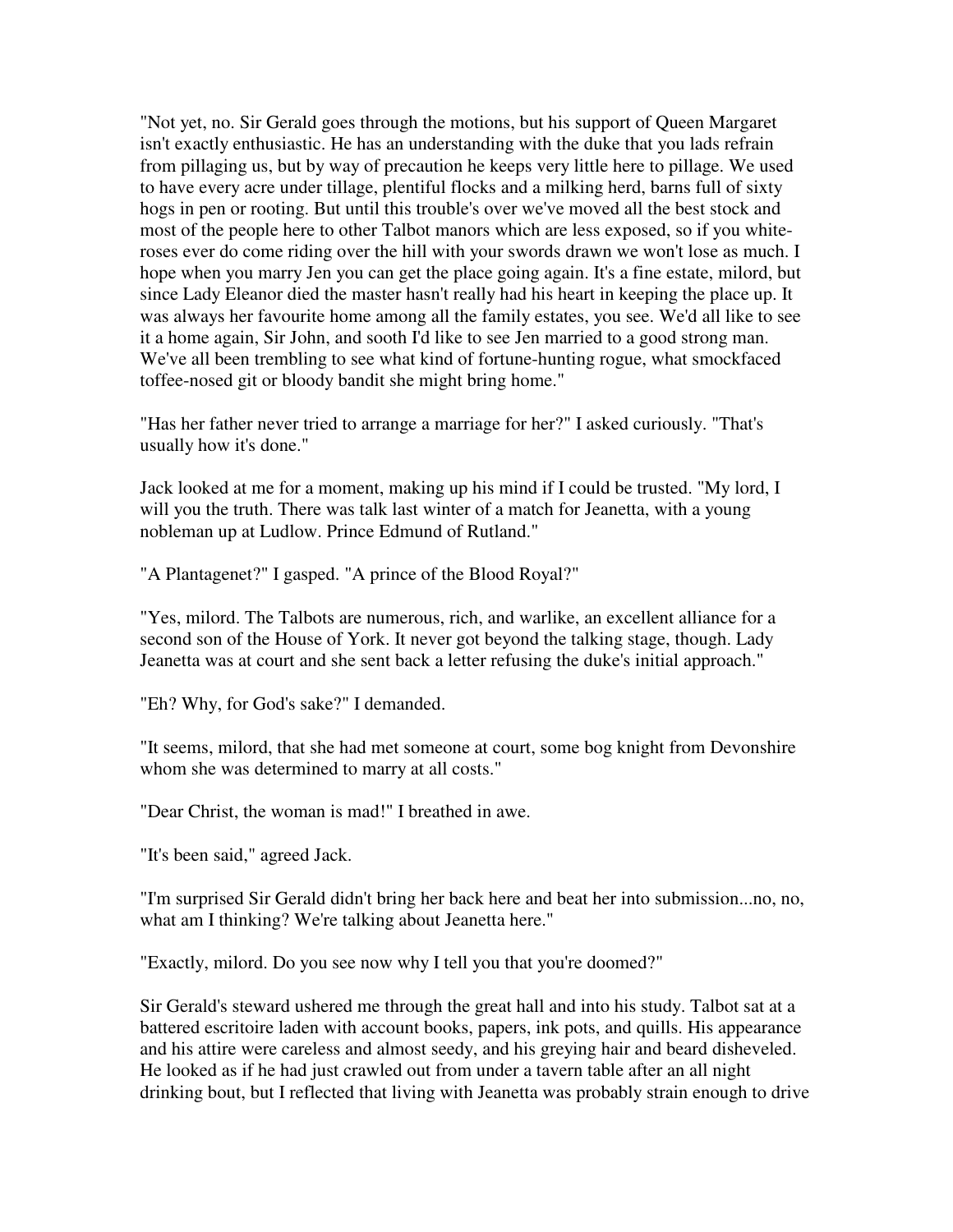any man to drink. "Damned clerks can't be trusted to tot this up right," he said abruptly, glancing up at me and then returning to the ledger he was working on. "I use monastic scribes, pretty soon they start illuminating every page and appropriating sums for the abbey. Hired a scrivener down in Gloucester once, but he embezzled outright, so I lopped off his hands and ever since I've kept my own accounts."

I bowed nervously and addressed to older knight in a formal tone. "Sir Gerald, I am John Redmond, a knight of Tavistock in the county of Devon. I am in the service at arms of Sir John Brinton, of like place and county, who is in turn equerry and counsellor to His Grace Richard Plantagenet, Duke of..."

"You can have her, and welcome!" Talbot interrupted. "You'll get this manor with all furnishings, stock, and fixtures plus Brantley in Gloucestershire, which is about half this size and is leased by a knight named Hugo Pentadyne, a stout fellow who keeps it well. Her dowry includes four hundred pounds sterling, some miscellaneous gold plate, and certain jewels which belonged to her mother. Satisfied? Or do you want to haggle a bit?"

"Uh, certainly, messire," I said with a surprised gulp. "I mean the endowment is most generous and perfectly satisfactory. I did not expect to obtain your consent with such expedition..."

"Oh, she got it for you," said Sir Gerald. "Marched right in here and announced she was going to wed you. Cheek, brazen cheek, but God pity me if I'd opposed her! Not that I was unprepared. A certain mutual acquaintance of ours at Ludlow told me what cooked prior to her arrival. I know you not, sir knight, but this gentleman's good opinion of you is all I require."

"I thank you and this unknown benefactor as well," I said gratefully, knowing it was John Brinton of whom we spoke.

"She's out in the garden now, I believe," he informed me. "Off you go." I bowed and turned to leave, nonplussed, but he stopped me. "Sir John!" he called. "I want you to know that I heartily despise that evil turn she did you at Raby."

"Of course, I imagine she boasted of it," I said with a scowl.

"No," said her father. "Perhaps she is not totally beyond shame. Dear God, I hope not! It seems that as part of her scheme she blithely named herself a trollop to the queen of England's face. But no, the story she told me was...deficient in detail. Our mutual friend filled me in. I tell you this now: I know my daughter, and she is dangerous. You must keep a grip on her."

"I have noted that Mistress Jeanetta is, ah, flighty and given to intense passions..." I returned haltingly, trying to be diplomatic.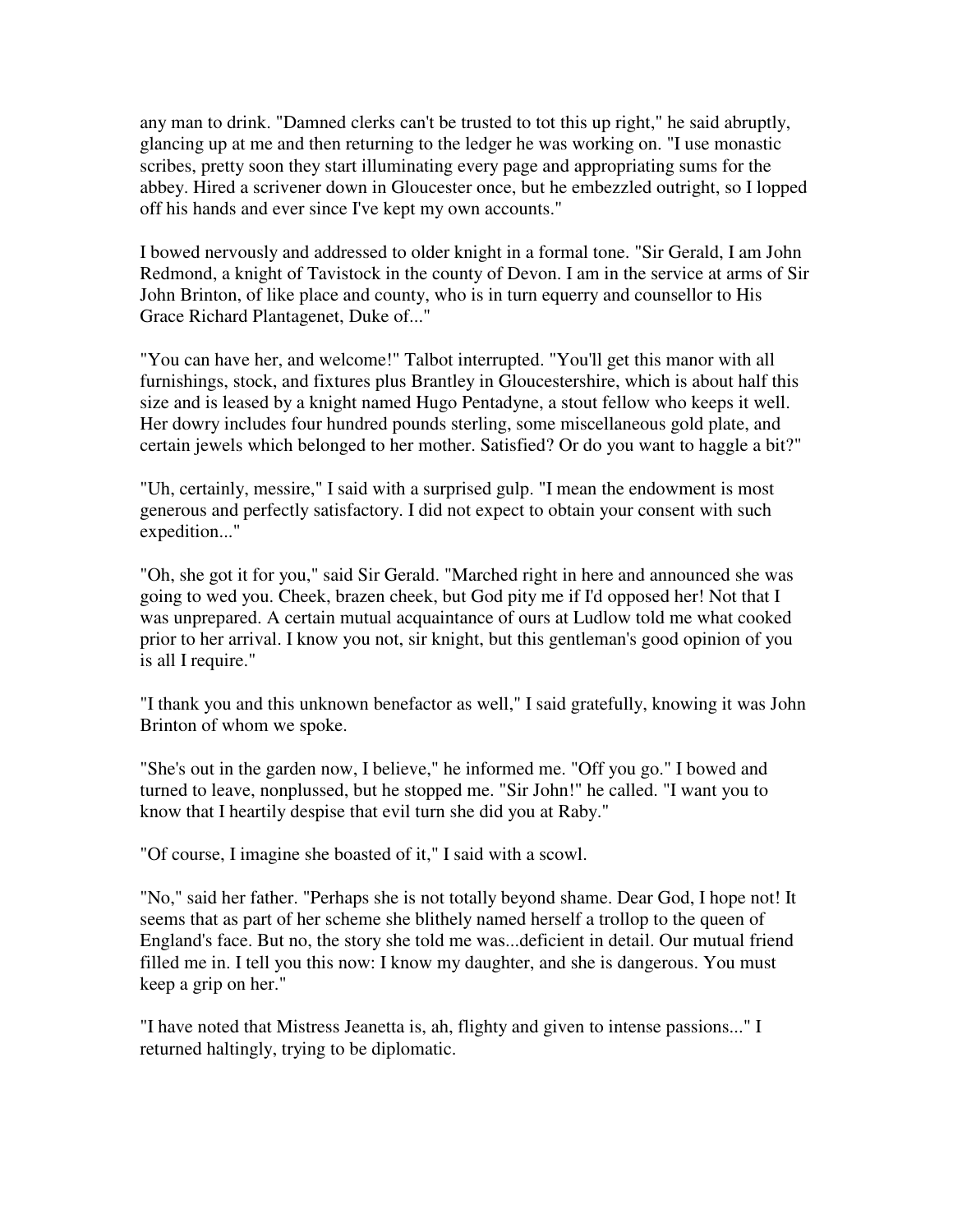"Rot!" interrupted Sir Gerald. "She is stubborn, selfish, self-willed, treacherous and hateful. The workings of her mind are a mystery to me. I've never been able to control her. I was campaigning in France during her childhood and now when I do see her she reminds me so much of her mother that I can gainsay her in nothing, even when I know that she does ill. But I am under no illusions as to her character. This marriage is possibly her last chance to change her life; right now she is headed for infamy, crime and God knows what kind of horrible end. After you are wed you needn't worry about any interference from me. You'll have enough to worry about from her. You must rule her or she'll rule you and drag you into the abyss with her. There, that's the first and last piece of advice you'll get from me on the subject. And if you still feel she owes you a debt over that business at Raby, then do what you have to do."

"Forget, sir, I cannot," I told him. "Forgive? I don't know."

I found her in the garden, sitting alone beneath a shady oak. For a moment I was tempted to return to Ludlow and forget the whole thing. I had been manipulated like a mummer's puppet into this position, and I liked it not one whit. Again indecision and anger seized me. Why should I crown Jeanetta's deed of betrayal with success? But I found that I could not sever this one remaining link with what might have been. Call it weakness and folly, and it was that, but I was suddenly overwhelmed by a sense of fate. The chain forged at Raby held fast. So I approached her. She saw me and curtseyed low, and I could not gainsay her beauty. She was arrayed in bright summer rose and gold, her tawny hair rippling down her back beneath alight but ornate headdress. I took her hand and pressed it to my lips.

"Hello, Jeanetta."

"Hello, John," she replied demurely. "I'm glad to see you safe. How was your ride from Raby?"

"Eventful. It was touch and go for a while in Derbyshire; I had a troop of Lancaster cavalry on my tail. I was tempted to sit tight at Ludlow for a while and let you simmer."

"Thank you for not doing that, John."

"Still full of that marriage idea?"

"Yes, John," she said quietly. "I want you."

"Well then, madam, I suppose you've got me. I just spoke to your father and he practically begged me to take you off his hands."

"Good. Well, aren't you going to kiss me? You're entitled now."

"Why should I?" I responded irritably. "I don't particularly like you." Jeanetta took it calmly and looked away.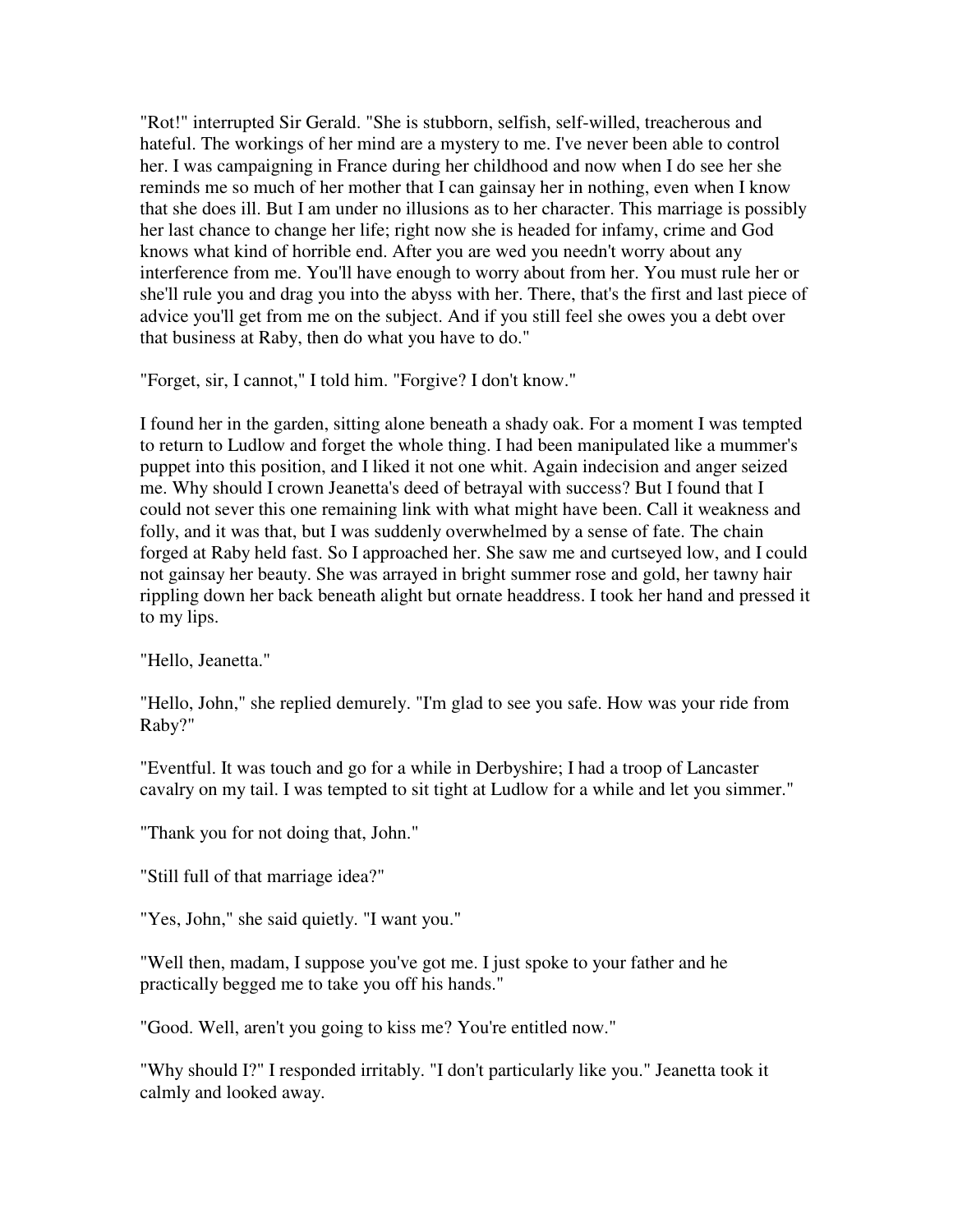"I understand, John." I was immediately struck with remorse. Regardless of my feelings, she was a noble lady and my bride to be, and she deserved courtesy.

"Oh, damn, Jen, I'm sorry," I apologized. "There was no call for that, it was churlish. If we're to be wed let's at least be friends. May I sit down?" I seated myself on the bench beside her. She took from her sleeve a paper packet containing some small honey biscuits, and I munched on the confection. "Why so pensive, lady?" I asked. "You should be jumping with joy now you've attained your end."

"Oh, I was just thinking about something before you came."

"Egad, don't do that!" I exclaimed. "Every time you start thinking someone is in trouble, usually me!"

She smiled. *"Fffft!"*

"And when we're married I want you to stop making that noise! Every time you do it I look around for a cat. Now, what happened after I left Raby?"

"Oh, it was a scene!" she laughed reminiscently. "Knights and sergeants chasing their tails all over the keep looking for you, chaos and hysteria in ladies' country! Margaret was fit to be tied, I can tell you, and I'll tell you who else wasn't too pleased by the proceedings, that Anjou knight Hubert. You really made a mess of his mouth. Morriss' Cumberland lads left court the next day with his body, cursing you and Margaret in equal measure. You did a good turn for York there, I'd say. Margaret isn't going to be too popular along the Scottish Marches for a while, allowing a Border lord to be cut down in her banquet hall and letting the killer escape." She paused. "Do you want to know about Melisande?" she asked quietly. "I won't say anything you don't want to hear."

"No, Jen. That's a wound I'd rather not reopen."

"I agree."

"My lady, I'd like to know something. I've heard that this winter you actually refused a possible marriage with Prince Edmund of Rutland. Is that true?"

"It never got to the formal proposal stage," she said. "I made my objection known to my father, and he is not the kind of man to force me into marriage against my will."

"Jeanetta, I know I don't have to tell you that if, God forbid, anything were to happen to Prince Edward, you might have been queen of all England! *Why,* Jen?"

"A few months earlier I would have jumped at the chance. But by then I had met you," she told me.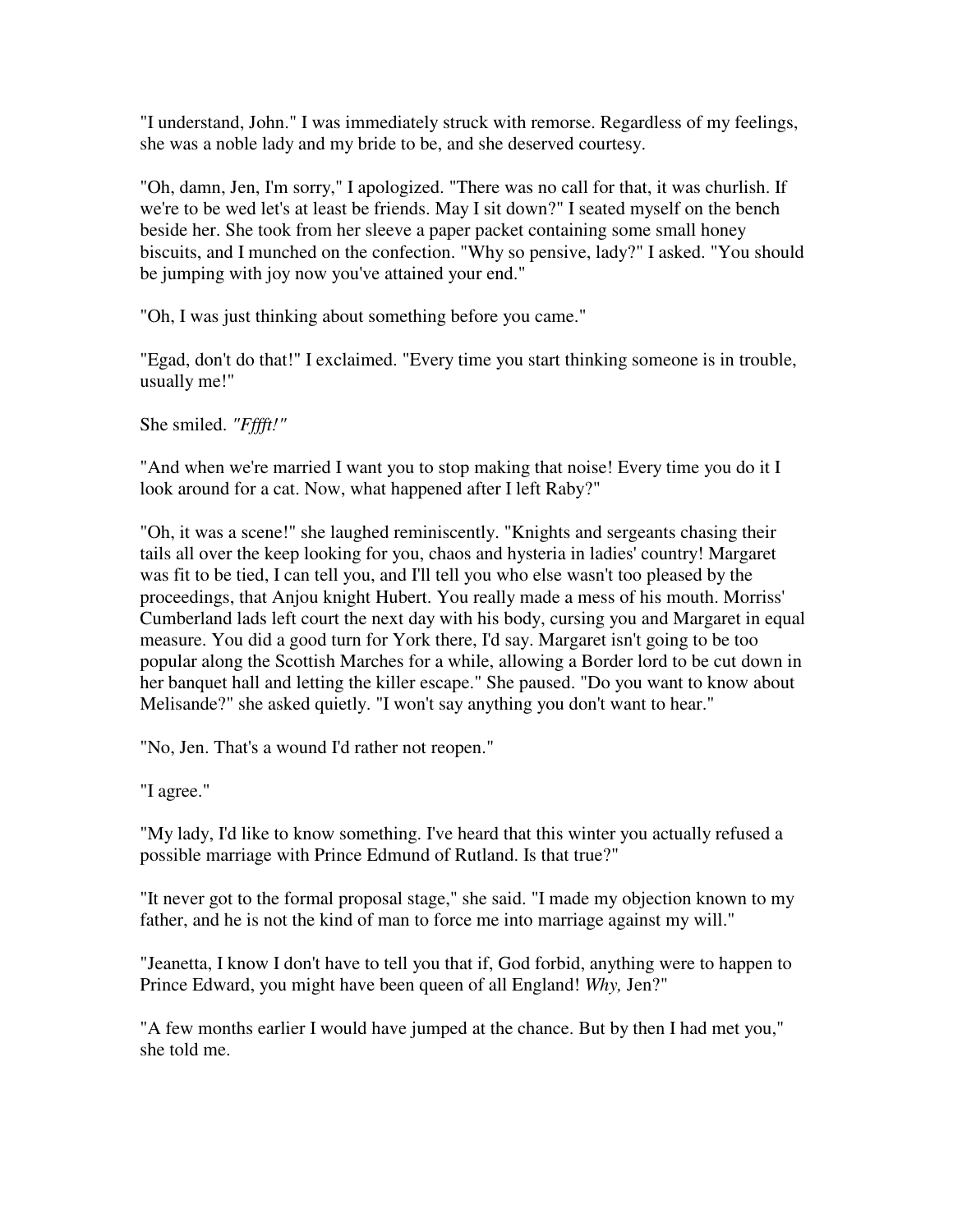"I don't understand any of this, Jeanetta, and if we're going to be married and live our lives together, I need to understand it. What on earth is there about me that has obsessed you like this? It's not lust, I know. I don t flatter myself. You lied to the world about our alleged fornication, but the one time I actually tried to lay you down you damn near chewed my hand off at the wrist! I'm not only penniless, I'm completely conventional and the older I get, the more conservative and stodgy I'll probably become. *Why me,* for God's sake?"

"I can't really answer that, because I don't fully understand it myself, but I'll do the best I can," she said softly. She looked up at me. "I'm going to tell you something about myself you must promise never to tell anyone."

"I won't. You have my word."

"Yes, and I know you'll keep it. That's part of it, I think. You're the only man I know whom I can trust to keep a promise. But that's not the main thing." She took a deep breath. "John, you will have noticed that I haven't told you that I love you. That's because I don't. I can't. I don't know how. All my life I've never been able to love, not anyone, not anything. You can show me how to love. You *must,* John!" Never before have I heard such desolation in a human voice.

"God, Jen...why me? What makes you think that I alone can do such a thing?" I whispered in stunned awe.

"Because you alone can hurt me, for one thing. No one's ever been able to do that. You remember that time you made me cry? I didn't even weep when my mother died. And you alone can make me hate. I hated Melisande Grey. I still do. If ever she comes between us again, I'll kill her."

"Well, you need have no fear of that," I reminded her gently. "You have made very certain that will never happen. You want me to teach you to love, Jen? I've no idea how even to begin such a thing, but here's a start for you. Don't hate Sandy. If you want her to suffer, then she is suffering. Any injury you feel she did you has been more than amply repaid, believe me."

"All right," she said with a sigh. "I'll try." She rose and started walking, and I strolled along with her. "Well, then, when do you want the date of execution set?"

"My family will want to come up from Devon," I said. "And I assume that your relations will pour in as well, most of whom are Lancastrian. I hope we don't end up with a pitched battle in the banquet hall. How about Midsummer's Eve?"

"Suits." We walked along in silence, stopping by a small pond with golden fish and ducks swimming on the surface. For a while we watched the birds cavort and dive for the little carp. "John, do you think I'm a rash and impulsive person?"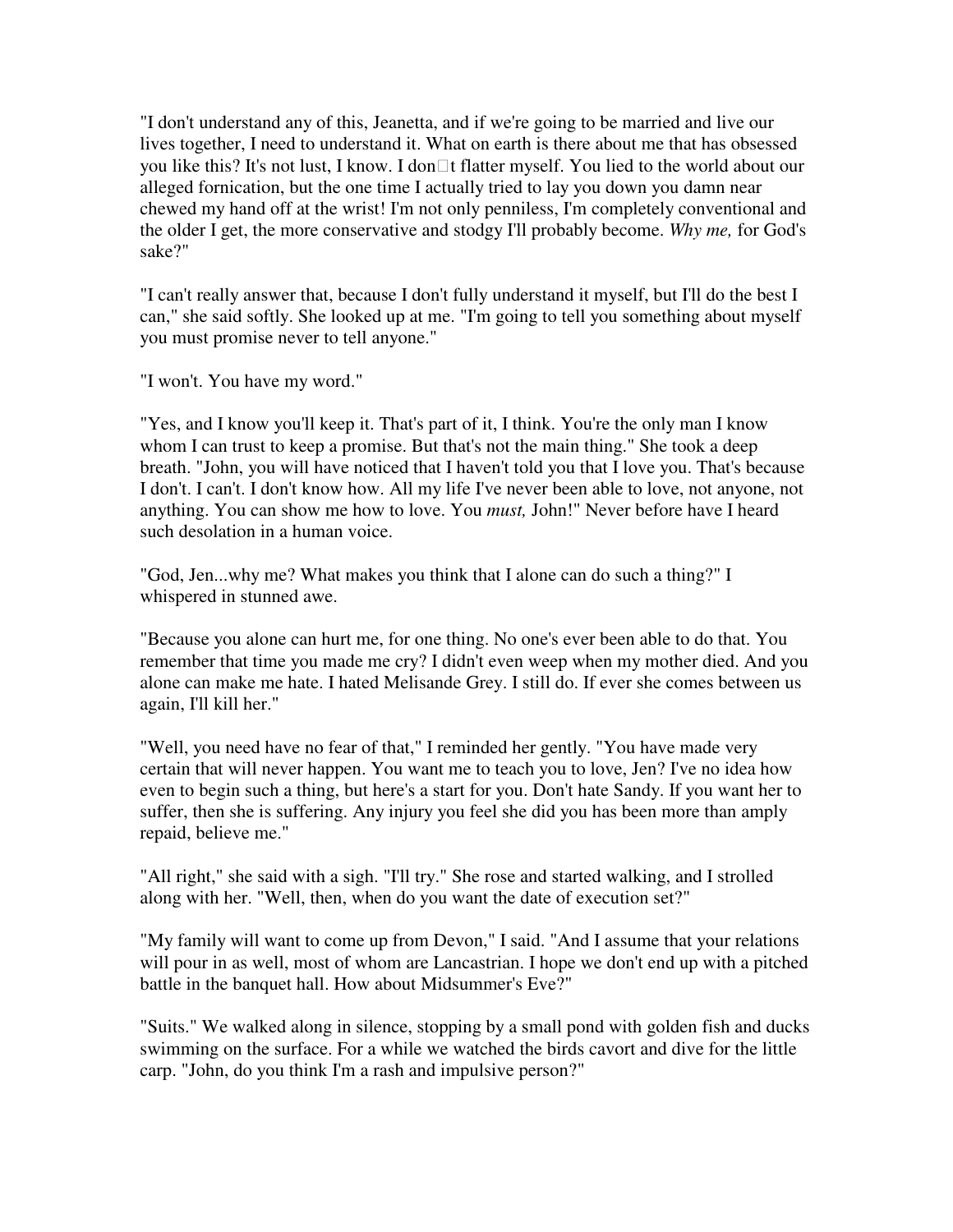"You're nothing if not that," I said with a chuckle.

"You're right," she said, and she pushed me into the water.

### VIII.

In the weeks before my marriage I spent much time at Whitewood, going over accounts and inventories, touring and inspecting the lands which were soon to be mine, and getting to know the peasants who lived on it. I also came to know and respect Gerald Talbot, a wise and perceptive man who gave me good counsel and insight into the life of the manor. I was glad to learn that there were no villeins at Whitewood, and that all the peasants held their land of me by cash rent and boon work on my portion of the fields. "Villeinage is no longer a practical system," Sir Gerald lectured me. "It started to crumble at the time of the Black Death, when all of a sudden one man in three was dead and there was a crisis shortage of labor. Suddenly the peasant found he could sell what he had been giving to his lord, and there were always plenty of employers willing to pay for it. Then came the French wars which further drained the countryside of able-bodied men, and those who came back were veteran soldiers who found it more lucrative and easier to take service in some baron's gang of bully boys under our present livery and maintenance system than to poke seeds into the ground."

"I have always thought that serfdom was a moral evil in any case, my lord," I told him. "Not all the old ways were good."

My reeve was a tall, broad clodbuster named Tam Simkins, a brawny peasant with a massive barrel chest and flowing beard. A man of about thirty, he was both the blacksmith and the miller at Whitewood. "Tam is the greatest asset you'll have here," Sir Gerald advised me. "Cherish him and listen to his counsel. He's that rare bird, an honest miller. Never steals the corn or the flour and never gives short weight. He doesn't say much, but when he does he speaks truthfully and to the point. He will go out of his way to help any of the peasants who is genuinely sick or hurt and unable to work, but he won't tolerate slacking. On manor court days whenever anyone brings a complaint about petty pilfering or tries to argue with you over boon days, hear them out and then ask Tam; he'll tell you what the real story is. He's also damned good with a longbow. Our local outlaws have learned to stay clear of Whitewood."

The manor's curate was a rotund, ruddy-faced reprobate named Father Peter. "He doubles as a leech, and he's passably skilled at it. He can set a broken bone and stanch a wound as good as anyone in the shire, on the rare occasions when he's sober, and he's fairly knowledgeable with herbs and pharmacopeia, again with the proviso that you can sober him up long enough to get his proportions right. Any time you need him I've found it's best to send to the Blue Boar inn at the crossroads before you try the parsonage. He also diplomatically looks the other way on certain nights of the years when some of the manor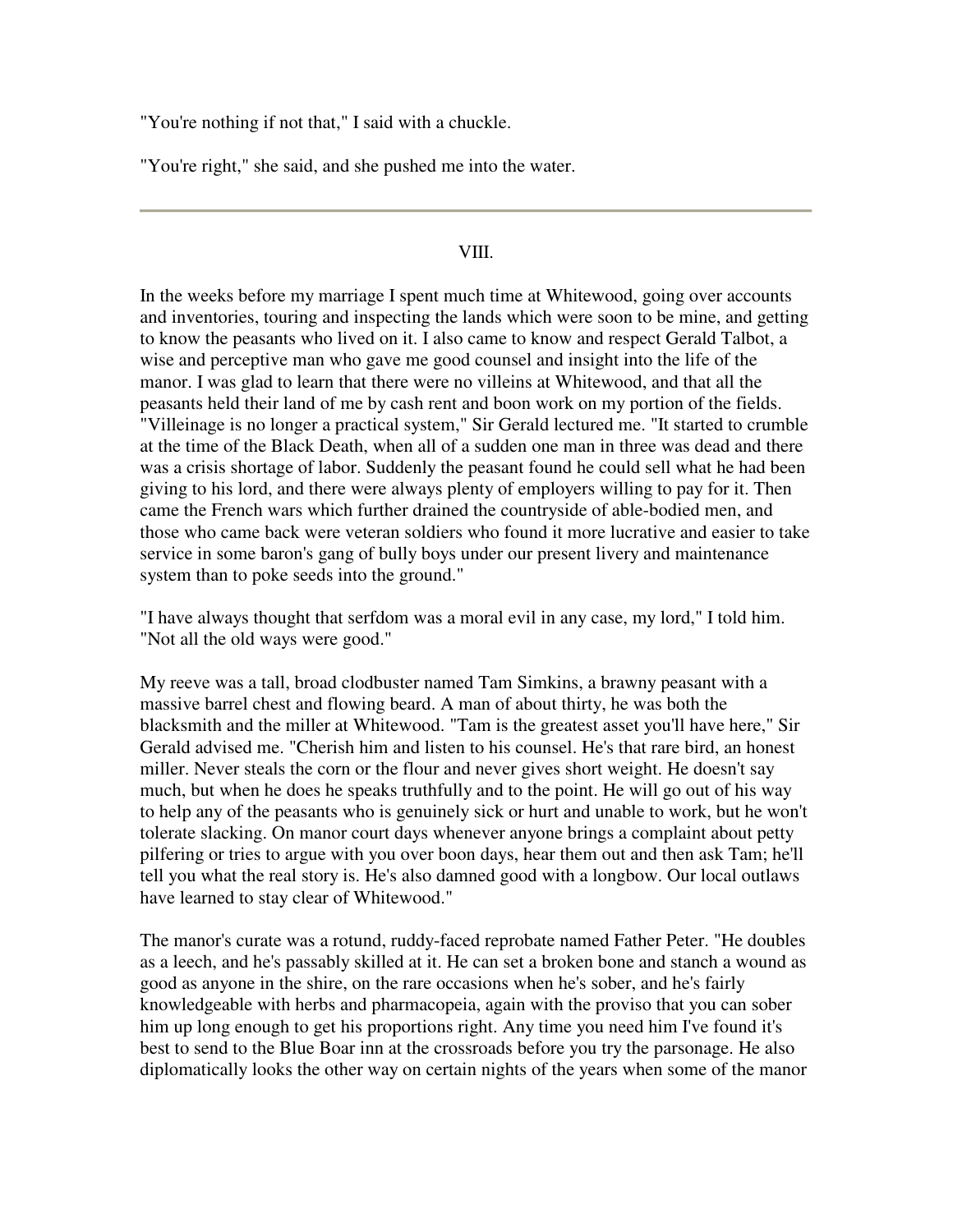folk disappear into the forest in fulfillment of certain ancient traditional rites, the nature of which I have forborne to inquire into, a course I recommend to you."

"Witchcraft?" I asked, startled.

"The church would say so if it were brought to their attention, no doubt, but Peter doesn't. It probably goes back to the heathen days, but I gather it's mostly just harmless dancing around a fire and a lot of casual fornication. Peter doesn't want to make waves, for which I can't blame him. He's not a very good priest, can hardly read and just gabbles through the Mass by rote. This living is the best he can get and if he lost it he'd probably have to become a mendicant friar wandering the countryside. He is reputedly the father of a number of children in the district, but only by widows and sluts; he doesn't interfere with married women. He's been here for years. If you want a better priest I can understand that, but if you sack Peter at least give him a pension to live out his years on, eh? I rather like the old duffer and I wouldn't want to see him set to begging."

These two were the most important of my liegemen, and I was well content with them, for although their faults were legion they were neither of them wicked or indifferent men, and they were well liked among the tenants. Jeanetta occupied herself with preparations for the wedding, with all the attention and energy of a bride, and I was generally occupied with her father or waiting upon Sir John Brinton at Ludlow, so other than at mealtimes and occasional strolls in the garden I saw little of her. When I did we spoke of immediate matters or else of the inevitable politics. I found Jeanetta to be shrewd and knowledgeable on many things generally considered to be outside a woman's provenance, from history to military matters, and I told her so. "And well for you I don't keep my nose buried in my embroidery," she asserted. "I know in romance ladies are supposed to lie about languishing in their bowers and contemplating their knight-errant's deeds of valour, or else occupy themselves with producing annual infants, but in these times which are coming you'll need a partner as well as a hearth-mate. Nor shall you find me wanting. I can hold this place in your absence, even command the manor levy if I have to."

"A Yorkist Margery Paston?" I laughed, referring to the renowned amazon of Norfolk who had beaten off an attack on her manor house by an avaricious baronial neighbour, Lord Moleynes, some years before. "What would you do, push all your foemen into the duck pond?"

"I wondered why you've been avoiding that pond all evening."

"Fool me once, shame on you. Fool me twice, shame on me!" "Actually I was planning on having a suit of armour made for myself and riding into battle at your side, like Isabel of Conches did of old," she added.

"Is that a jest, madam? I never know with you," I said uneasily.

"Well, I think I can hold off on the armour for the nonce," said Jeanetta with a smile. "But I'm serious about wanting to be your comrade as well as your wife, John. I of all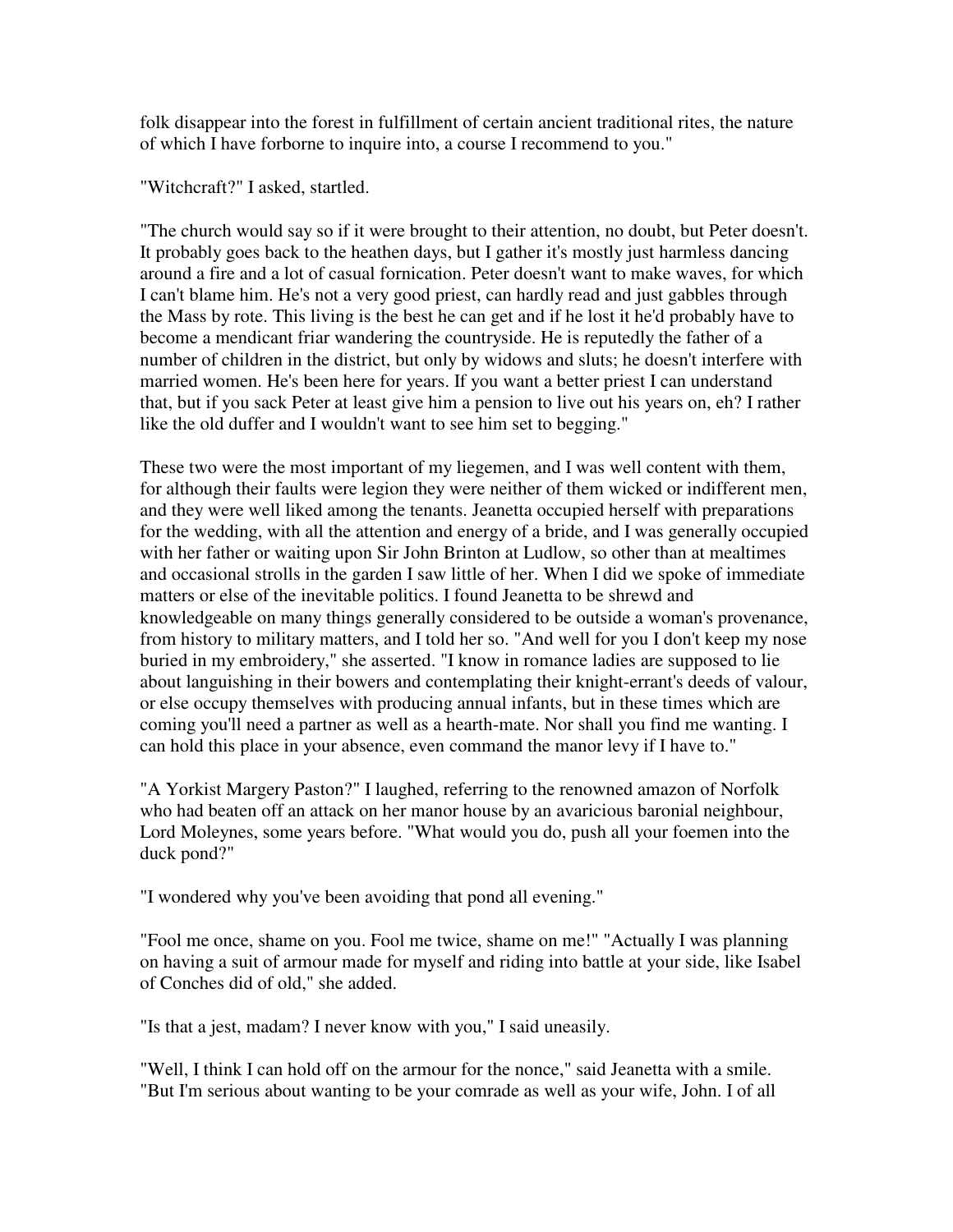people know well enough how you have been maneuvered and manipulated into this match, and I want you to know that when all is said and done, you've come off with not so bad of a bargain after all."

"Fair enough, sweet friend," I said, and I finally succumbed and kissed her.

Several days before the wedding my family rode in from Devon. My sire, Lord High Redmond, was a settled middle-aged man with no taste for war or politics. He congratulated me on making so fine a match. "It would seem your sojourn at court was worthwhile after all, sir," he commented approvingly. "By the rood, a fine marriage indeed! I fear the best I would have been able to come up with for you, had you remained in Devon, was the daughter of Ralph Kiwell the hide merchant. You remember Lettyce?"

"That gawky thin girl with the pockmarks and the laugh like a colicky horse?" I exclaimed in horror. "Had I known that, my lord, I would have remained in seminary!" I waited for him to mention the revocation of his license to vend brewed goods in Exeter, but he said nothing of it, and the thought occurred to me that since Margaret now thought I had been a spy all along, she deemed the advice I had given her false and had not acted on it. It was a comforting thought. I was still trying hard to forget the fact that had my own designs prevailed, I would have met these my family and friends again only as enemies amid the carnage of battle. Jeanetta was being proven right; I hadn't come out of the whole Raby mess so badly after all. It certainly could have been far worse. My sister Melissa came up from Devon with father, and after embracing her husband and her sons she went off in search of Jeanetta. My sire greeted Sir John warmly. "Gadzoons, John, you look hale as ever. You'll bury us all!" he said, clapping Brinton on the back.

"I'll live yet to be hanged, you mean, Hugh,." laughed Brinton. Despite the fact that he was my own father's son-in-law, the Brinton was the elder by some years. Both had served in the French wars together. So had Sir Gerald, and I had no qualms about the two families meshing adequately if only the turbulent politics of the realm did not come between us. Both Talbot and my father were devotees of fine dogflesh and of the hunt, and within a short time after they met they were off to the kennels to examine the famed and powerful Talbot pack. Sir John called for our horses. "I must return to Ludlow," he told me. "You need to remove the last of your things from Master Fenwick's house, and you need to take care of the formality of getting yourself struck off my personal roll and engrossed as a formal liegeman of the Duke of York."

"You know that if ever you have need of me or of my muster, I am at your service," I told him

"I know it, lad, and I appreciate it." Our horses were delivered around the front of the manor by Jack Fletcher, the same youth who had prophesied my matrimonial doom. I broached a subject with him I had meant to discuss ere now. "Can you ride as well as you can groom?" I asked him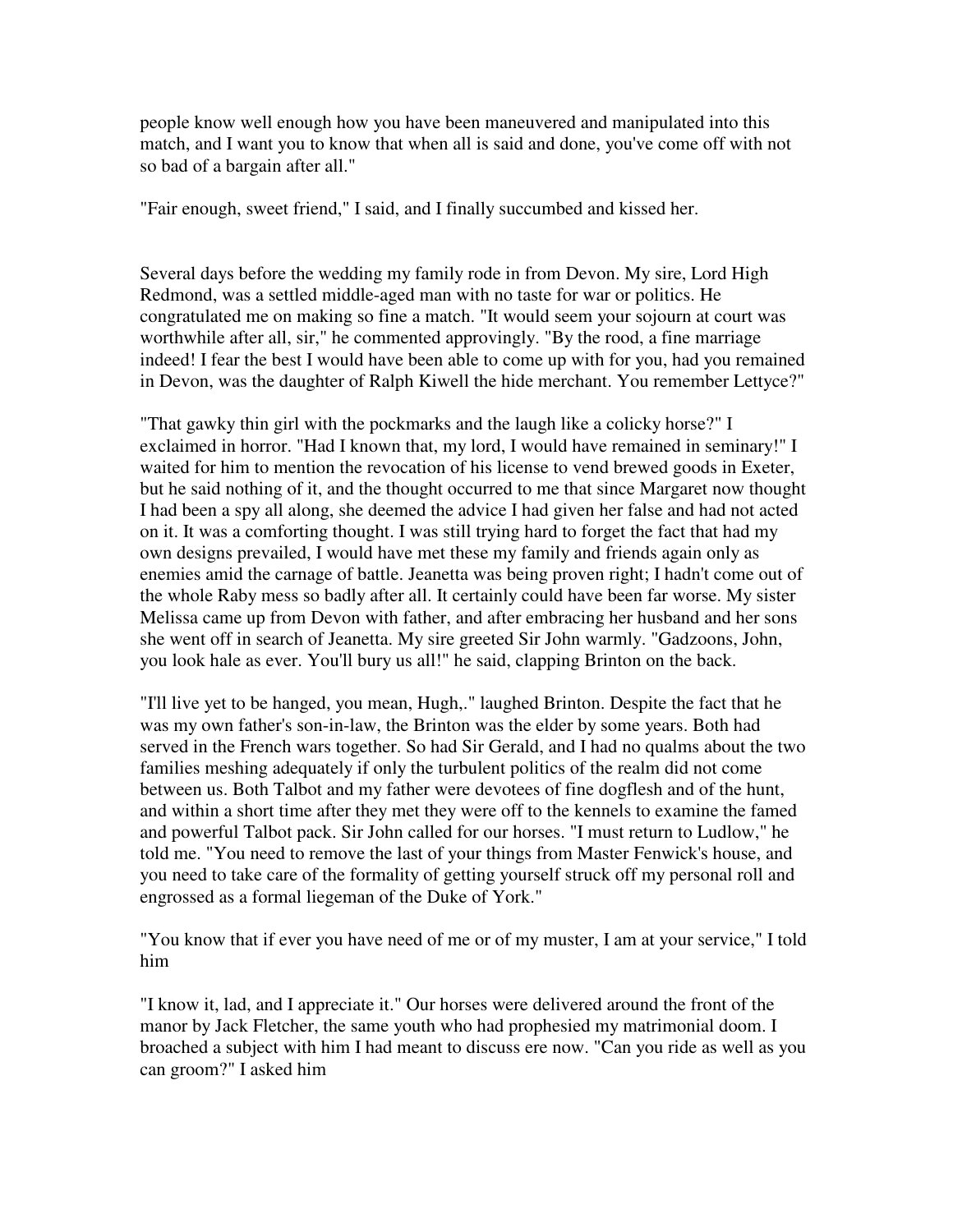"I'll race you, Sir John, if I can ride one of the destriers," he responded.

"Not now. How would you like to come up in the world? I'm going to need a squire." The boy stopped, stunned. He was intelligent and perceptive; he knew exactly what I was offering him, which was no less than the first rung on a ladder which could lead as high as his talents and his ambition might take him. His future to date had been circumscribed; as the favoured by-blow of the Sir Gerald but without letters, not a fighting man, he might aspire eventually to the stewardship of Whitewood in the absence of the manor lord, but that was all. As a squire, his paternity gave him the dollop of noble blood necessary so that eventual knighthood was by no means out of the question, and knighthood, along with priesthood, was one of the two bases for government service and the accumulation of enough wealth and patronage to achieve landed estate. Well might his jaw go slack. "I could pick up one of the squires at Ludlow, but it will please the locals here if I tap a Whitewood lad for the job, and I think it's a chance you deserve," I went on.

"What about learning to carve a goose with style, throw my bones with the proper flourish, plunk on a lute and all that rot?" he stammered.

"I'll teach you what you really need to know, which in these times is very little. Mostly the courtoisie end of it will involve serving me at table on formal occasions, minor things of that nature. We're laying by a lot of the frills nowadays, what with a civil war coming. They belong to a bygone age and we take our killing too seriously in England nowadays to worry overmuch about whether you can remember the genealogy of a hundred noble houses or sing about Roland. You surely already know the peasant martial arts, quarterstaff and archery. What you really need will be swordplay, mounted maneuver, the skills involved in maintaining my equipment and your own in top condition, getting me in and out of my armour and getting the horses ready for battle quickly, and generally watching my back when it comes to the crunch. Between myself, Toby, and Sir John we can make you into a proper modern killing machine."

"You shall never regret this, Sir John," he said quietly.

"See that I do not," I replied gently.

"And never forget that part of your duties is to bruit about tales of your master's prowess," said Toby, coming up beside us leading his own mount.

"In other words to lie like a Gascon, like you do?" laughed Jack.

"I do nothing of the kind, puppy. I lie like a Welshman."

"Sir John, if I may be so bold, might I ask you a question?" said Jack. "This leek-chewing rogue once told a story regarding yourself and a Byzantine princess...?"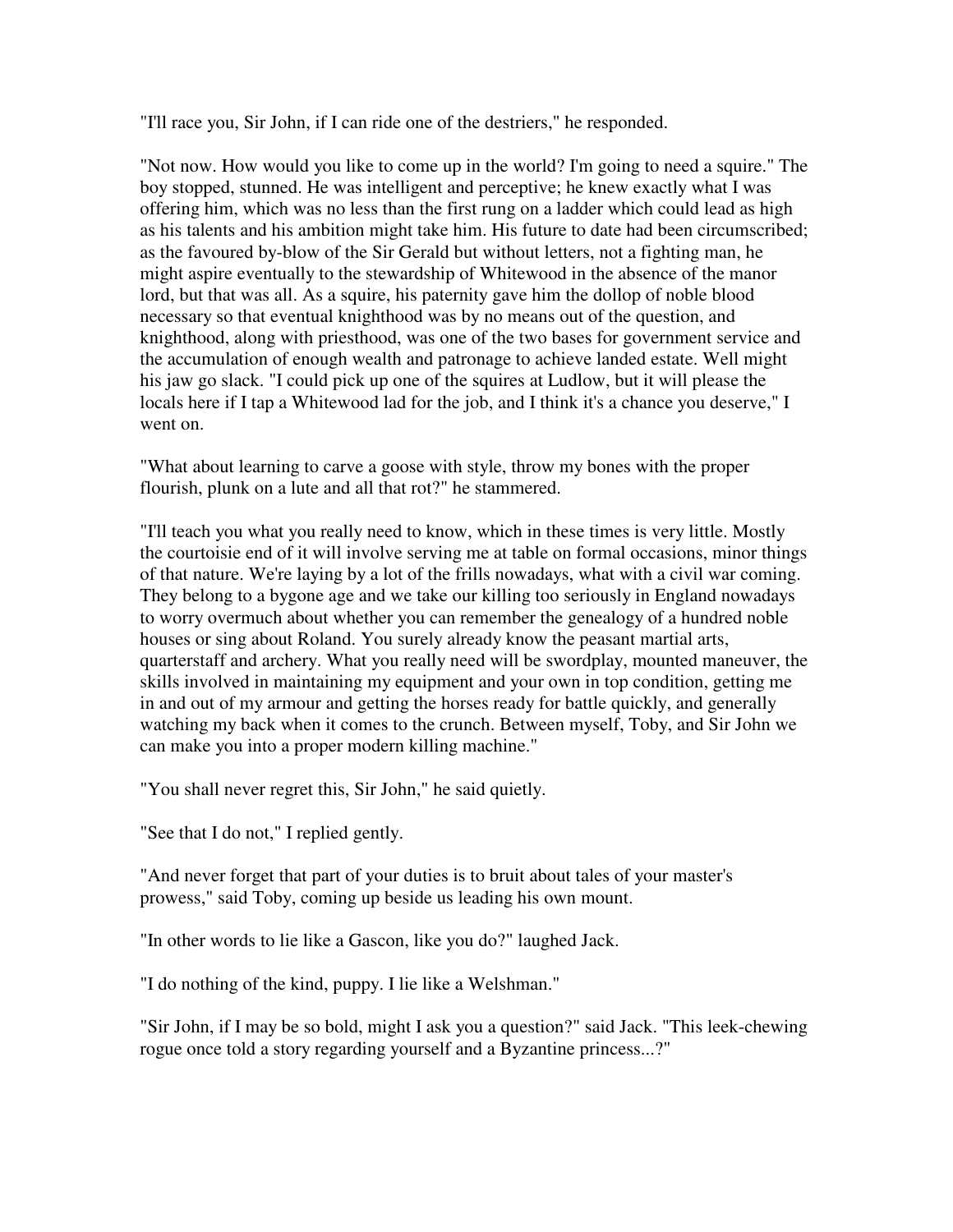"That she offered to make me Emperor of the East?" said Brinton. "No, that's Toby' s bollocks, although the rest of it's more or less true. We were caught *in flagrante delicto* and she started hollering rape, for which I don't really blame her, since her father had a habit of strangling relatives who embarrassed him excessively. I suppose she thought those Sicilians would finish me off, but I got two and Toby got two and their leader took the better part of valour and jumped off the wall into the Bosphorus. That was in our younger days, of course. I shouldn't fancy those odds now, what with Toby's joints cracking like brushwood every time he bends an elbow."

"There are fewer cracks in my joints than hairs on your head, and that's few indeed," retorted Toby.

"What happened to the princess? Was she strangled?" asked Jack curiously.

"Not then, at any rate. The lady wound up in a convent for her trouble, where I later heard that for want of male company she started seducing young female novices instead, and eventually somebody poisoned her. No telling who. Greeks are always poisoning one another."

"I always heard it was Italians," I said.

"Them, too."

"I doubt your life with me will be quite as adventurous as Sir John's," I told him. "I'm planting myself right here at Whitewood and not roaming Europe in search of adventure. But you know there's bad trouble coming, Jack, and who knows how things will end up? At least you won't spend your life shoveling horse shit in the middens."

"A good lad, by the look of him," commented Sir John as we trotted through the gate a few minutes later.

"I like him," I agreed. "Would it be permissible for me to invite His Grace the Duke to the wedding? I know he couldn't actually come, of course, since Sir Gerald is still technically a Lancastrian, but---."

"Oh, didn't I tell you?" broke in Sir John. "That's the business which takes me to Ludlow. As you know, your future father-in-law has never had any particular use for the queen or her party, and so he's finally decided to chuck Captain Marguerite. I bear a letter from Sir Gerald asking to be enrolled as a retainer of the House of York."

"That's good news, but sad in a way," I rejoined. "I know the rest of the Talbots remain steadfast to the queen, so there's another of the realm's noble houses divided against itself. I very much fear that..." Our mounts were ambling across a mossy stone bridge over a deep brook, probably built by the Romans. I looked up in time to see a tall man in a leather hood and a jerkin of Lincoln green drawing a bead on me with a longbow.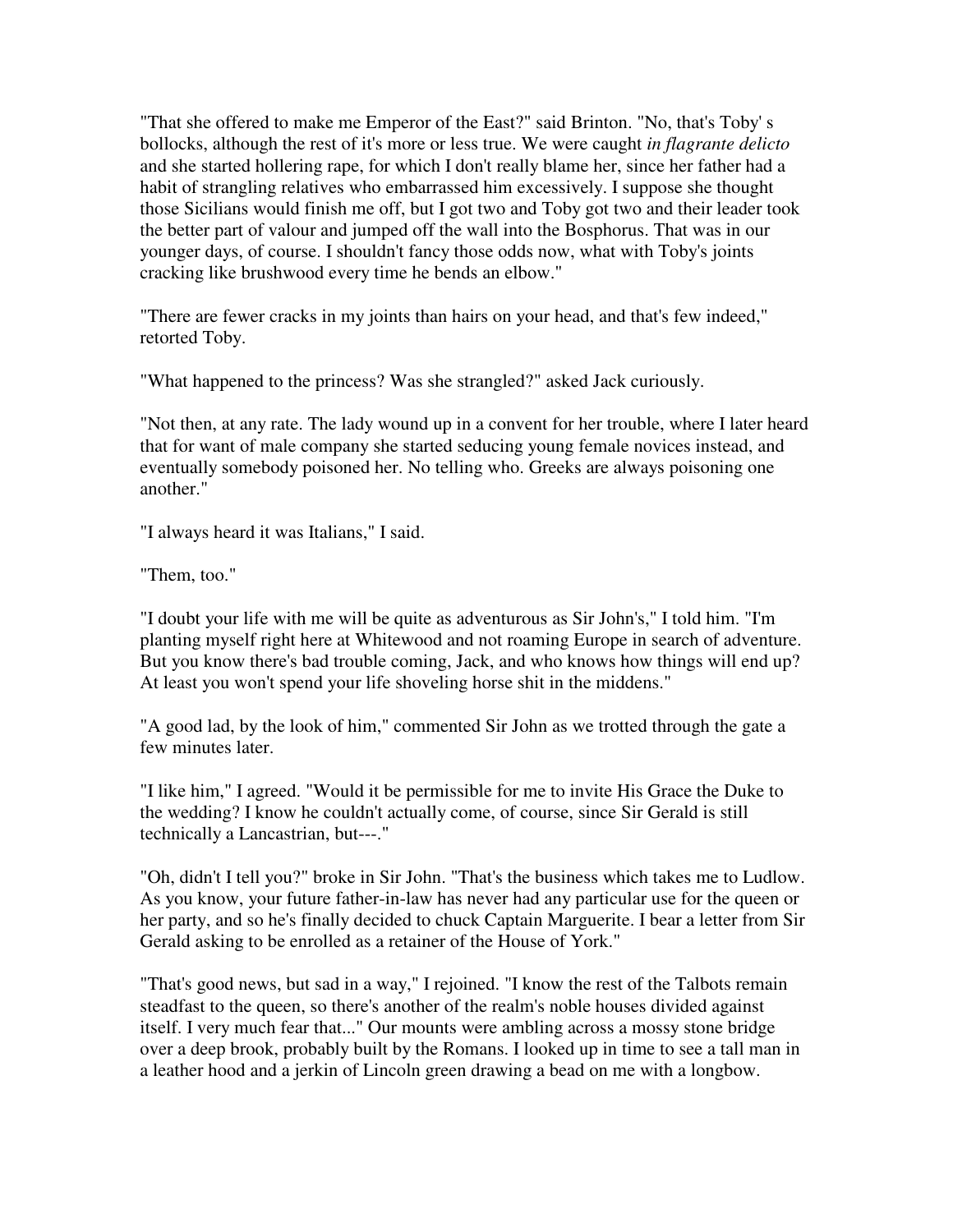I shouted out something incoherent and spurred Thunder forward as two more men leaped up from beneath the bridge like some trolls of legend. I heard the twang of a bowstring, the brief deadly *whutt!* of a clothyard shaft, and a scream from Sir John's horse which told of a hit. The man in front of me swung an iron-tipped quarterstaff directly at Thunder, striking the charger painfully on the nose and making him rear. I lost my saddle and tumbled to the ground, but Thunder's flailing hooves knocked my assailant flat. A shadow flitted overhead as John Brinton leaped over my prostrate body, his sword flashing, and engaged the second outlaw on the bridge. I staggered to my feet, my attacker as well, and I managed to get my sword unsheathed just as he came at me again, bringing the quarterstaff down double-handed in a blow that would have crushed my skull had it connected. I ducked under it, just barely, shoved him back against the rampart of the bridge with my body and slammed the sword pommel into his belly. The rogue with the yew had thrown down his weapon and was running towards us, waving an axe. Out of nowhere Toby's flying body crashed into him and brought him to the ground; the Welshman had his long misericord dagger between his teeth as he leaped, and I saw the blade rise and fall. The outlaw facing me swung at me again, trying to choke up and shorten his grip on the staff; I parried and my sword blade glissaded down the staff and into his body. He shrieked and fell, going blood like a broached wine cask. Without thinking I wrenched out my blade, thrust the point into his throat and leaned on it with all my weight; he thrashed and scrabbled the dust and died. Something plopped onto the edge of the bridge and rolled off; it was the grinning head of the man who attacked John Brinton. I turned in time to see his decapitated body crumple like a woolsack, and to be sprayed with blood from the stump of his neck.

We all three stood whole and hale, over three corpses. A pool of blood was rising on the paving stones of the bridge, and I heard buzzing as the flies began to gather. I realized I was panting and my body was beginning to aches from the bruising I'd taken when I fell off my horse. I leaned against Thunder's flank. "Not quite the same as knifing a man at the banquet board, eh?" commented Brinton, gasping for breath as well.

"Toby's creaking joints didn't seem to slow him up any," I panted. "That knave was trying to crush my skull," I said, oddly surprised that someone would do such a thing.

"Like an apple in a press," agreed Brinton.

"Why did they set upon us?" I wondered aloud. "Do we look rich?" Toby had said nothing; experienced soldier that he was, he had already stripped the body of the man he had killed.

"Bigod, we'd ha' been better off commanding *them* to stand and deliver," he said. "My man's packing a right hefty purse." He tossed a bag of coins in the air. Brinton fished around in the purse of the dead man before him.

"So's mine," he replied. "Maybe Lancastrian hired muscle, sent to pick us off."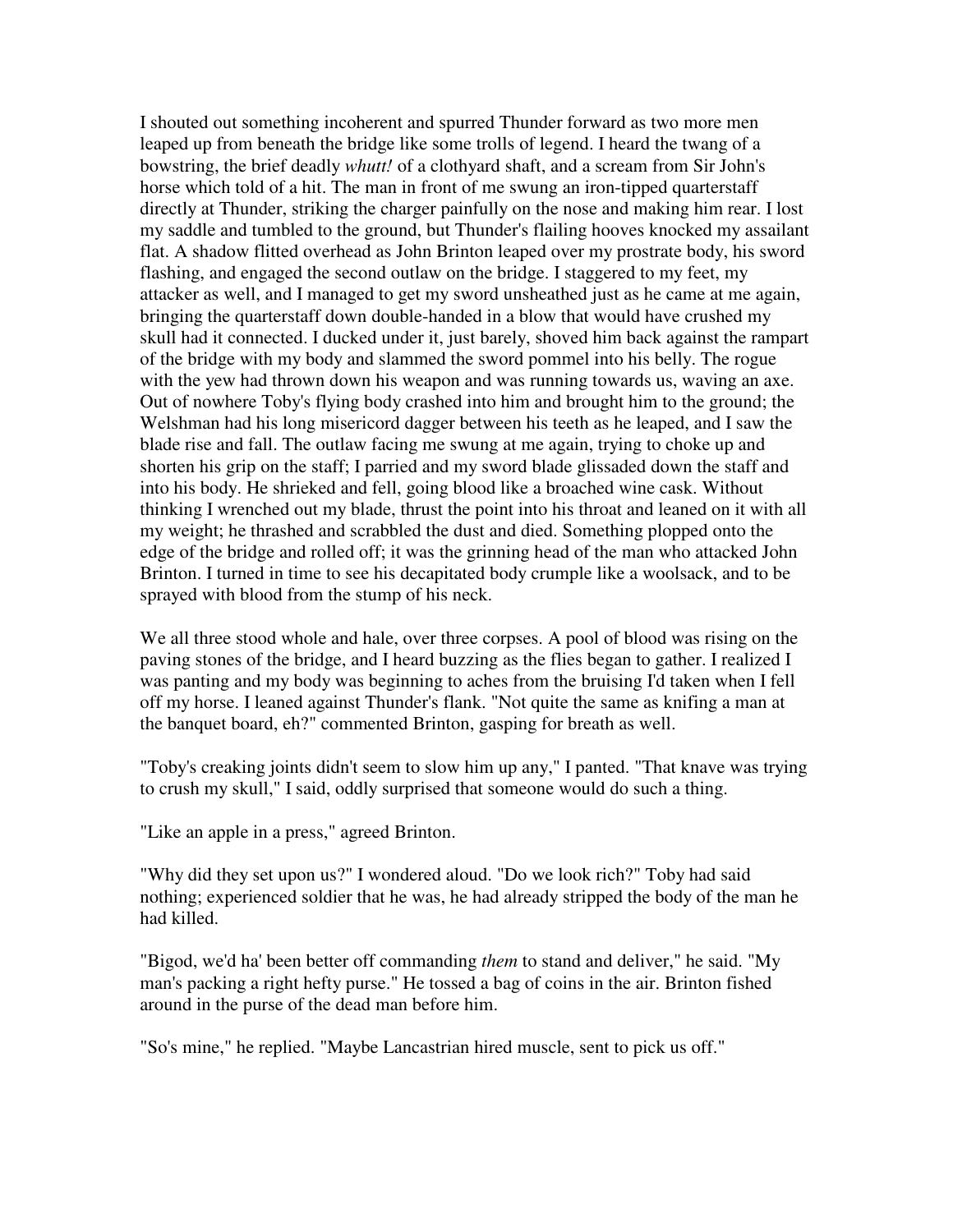"Surely Margaret doesn't consider me worth going to such lengths as assassination?" I protested.

"Not you, no, but perhaps me, or Sir Gerald if she suspects his impending defection," replied Brinton, calming his wounded horse, who had an arrow protruding from the shoulder. "They weren't very good at it, if that was their mission. Who cares? We're alive and they're not. We'll go back to Whitewood and send servants back to collect the meat. I need to get that arrow out of Bucephalus. I hear that jackleg priest of yours has skill as a horse leech. Get your man's loot and let's be off."

I shook my head in refusal. "I won't rob the dead," I said. "Not even such dead as that."

"Suit yourself," replied Brinton with a shrug, removing the purse of the dead man before me and pocketing it. "He'll have no more use for it where he's bound, to be sure."

Sir Gerald was in no doubt as to the nature of our attackers, and he proved that in extremis he too possessed the famous black rage of the Talbots. *"Tonniére du sangue!"* he roared, "Send her hired cutthroats to murder my guests, will she? *Cochonesse du diable!* I'll send their heads to London in a sack, right to the bitch's court, baked in a pie! *Merde!"* When we rode out again we were accompanied by Sir Gerald, his squire, my father and brother and their squires, William and Hal Brinton, a dozen mounted archers, and my new squire Jack Fletcher, for whom we scrounged up an old breastplate, a casque several sizes too large for his head, and a light battle-axe of the kind called a guisarme. "The Duke will think Sir Gerald is coming to attack Ludlow," commented Brinton dryly. No more trouble offered to our formidable party, though, and we made it to Ludlow without incident.

When we arrived back at Whitewood the next day we found the sheriff of Hereford awaiting us. The truth of our affray was somewhat less spectacular than our fancied Lancastrian plot; the men had been common outlaws after all, well known in the district. That morning they had robbed a Gloucester wool merchant who had been so foolish as to venture out onto the high road unguarded, trying to get home from Shrewsbury market with his profits. The merchant had been found hanging from a tree limb by his heels with his throat cut, and the said profits were now in John Brinton and Toby's purses. With immense tact all around, the officer of the law refrained from pointed questions as to the whereabouts of the robbers' loot, Sir Gerald regaled him with wine and roast beef, and Sir John insisted on slipping him a small purse to compensate him for his trouble in coming out over so trifling a matter. All agreed that we had performed a public service in ridding Hereford of three undesirables I sighed, and made a mental note to build a gallows at the crossroads when I became lord of Whitewood.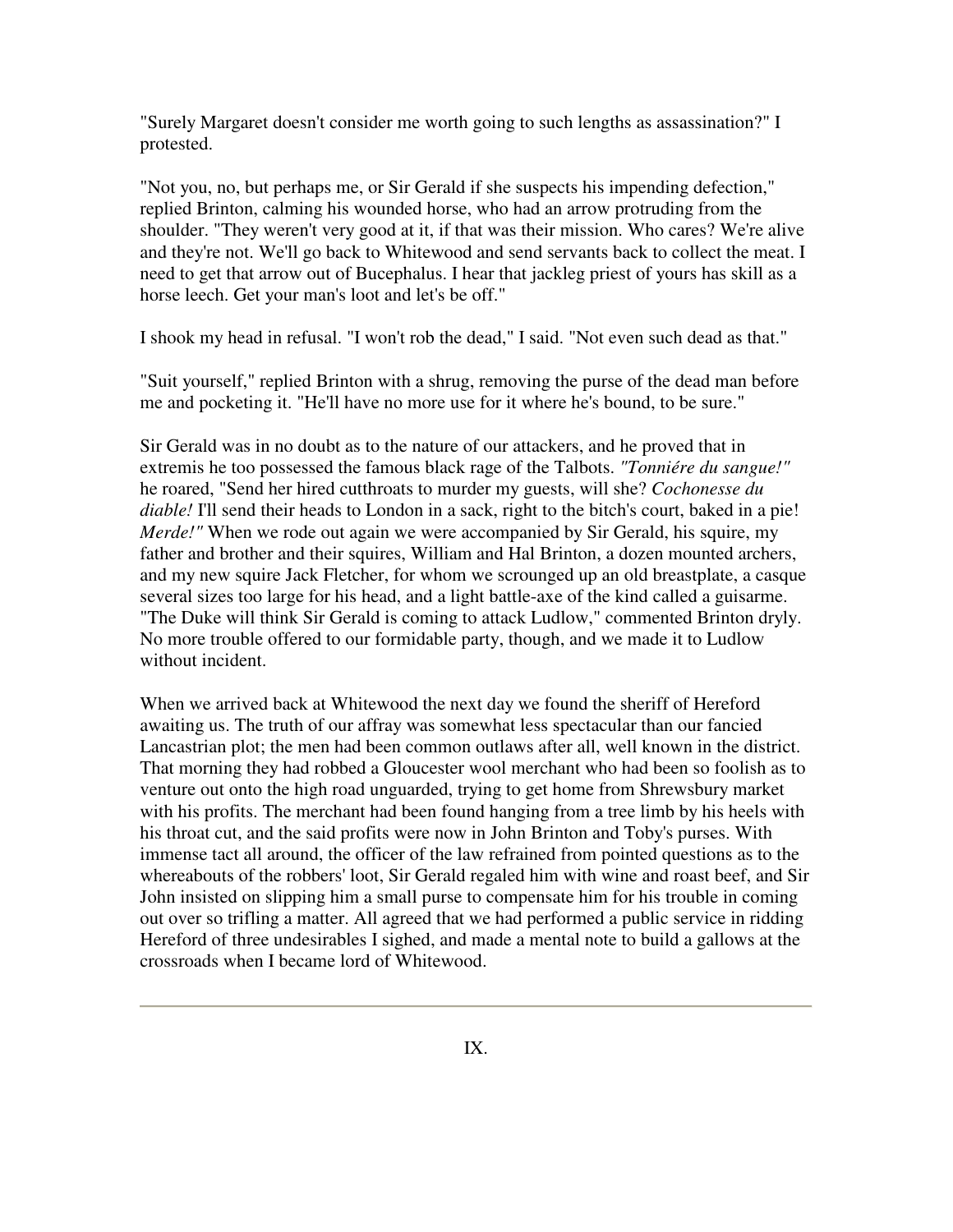On the morning of my wedding I rose early and dressed with care, in finer garb than ever I had worn before, my father's wedding gift made by the most skilled master tailor or Exeter. Before I did so, the Duke of York's barber trimmed my hair, then lathered my face with generous dollops of goose grease and shaved me as smooth as a baby's bottom with his fine razor of Toledo steel. Servingmen set up a great wooden tub lined with leather and hauled cauldrons of hot water up the stairs from the kitchens for my bath, and I scrubbed my whole body pink and raw with pumice. I have never shared the occasional prejudice one finds among the more pious against bathing. Just because Moors and Jews do something doesn't necessarily make it evil. Bathing is pleasant and healthful if practiced in moderation, although I agree that for a man more than once a month is vanity.

Then I arrayed myself in my father's gift wedding suit, with doublet and hosen of scarlet satin, an embroidered surcoat of silk, stylishly pointed shoes of soft leather, a bright blue wool hat, and a blue cloak trimmed with ermine. Around my neck I wore a large brass medal of St. George, polished bright, and at my side hung Sir John Brinton's gift, a slender and well-balanced sword of tempered steel from the famed forges of Beziers. A jewel gleamed darkly in the pommel, and it was sheathed in a boiled-leather scabbard with silver fittings. As I descended into the main hall I was met by Sir John Brinton, who led me towards the noisy throng which was already beginning to assemble. "I didn't expect so many dignitaries," I said in surprise. "It looks like all Ludlow is here!"

"So they are," he told me. "The Duke, Prince Edward of March, Rutland, Warwick, Salisbury, the lot. The Bishop of St. Asaph will be saying high mass in the Whitewood chapel."

"What far, in God's name?" I asked. "I'm not that big a fish."

"No, you conceited ass, but Gerald Talbot is. He is the first of the Talbots to come over to York, and this is an excellent opportunity for him to flaunt his new snow rose colours. Come along, lad, don't keep the big knobs waiting!"

I found myself hustled into the presence of the Duke of York for the second time to receive his congratulations and his gift, a jewel-inlaid poignard with a fine grip of polished ebony, a superb match to John Brinton's sword, equal in elegance and utility. "I give you this, Sir John, in the express understanding that you refrain from stabbing my knights with it at dinner!" said the Duke gravely. There was a rumble of laughter.

"I thank you, gracious lord," I said with a bow. "I wonder what Queen Margaret will have to say about today's festivities?"

"I shall pass on whatever I hear," His Grace said with a smile. "I do not believe she will be pleased. It is my understanding that this whole affair of yours has left our sovereign lady with the distinct impression that she has somehow been had. Your reputation as a subtle and Byzantine plotter has been greatly enhanced." The Earl of Warwick presented me with a pair of wolfhounds, magnificent animals who would grace the kennels of a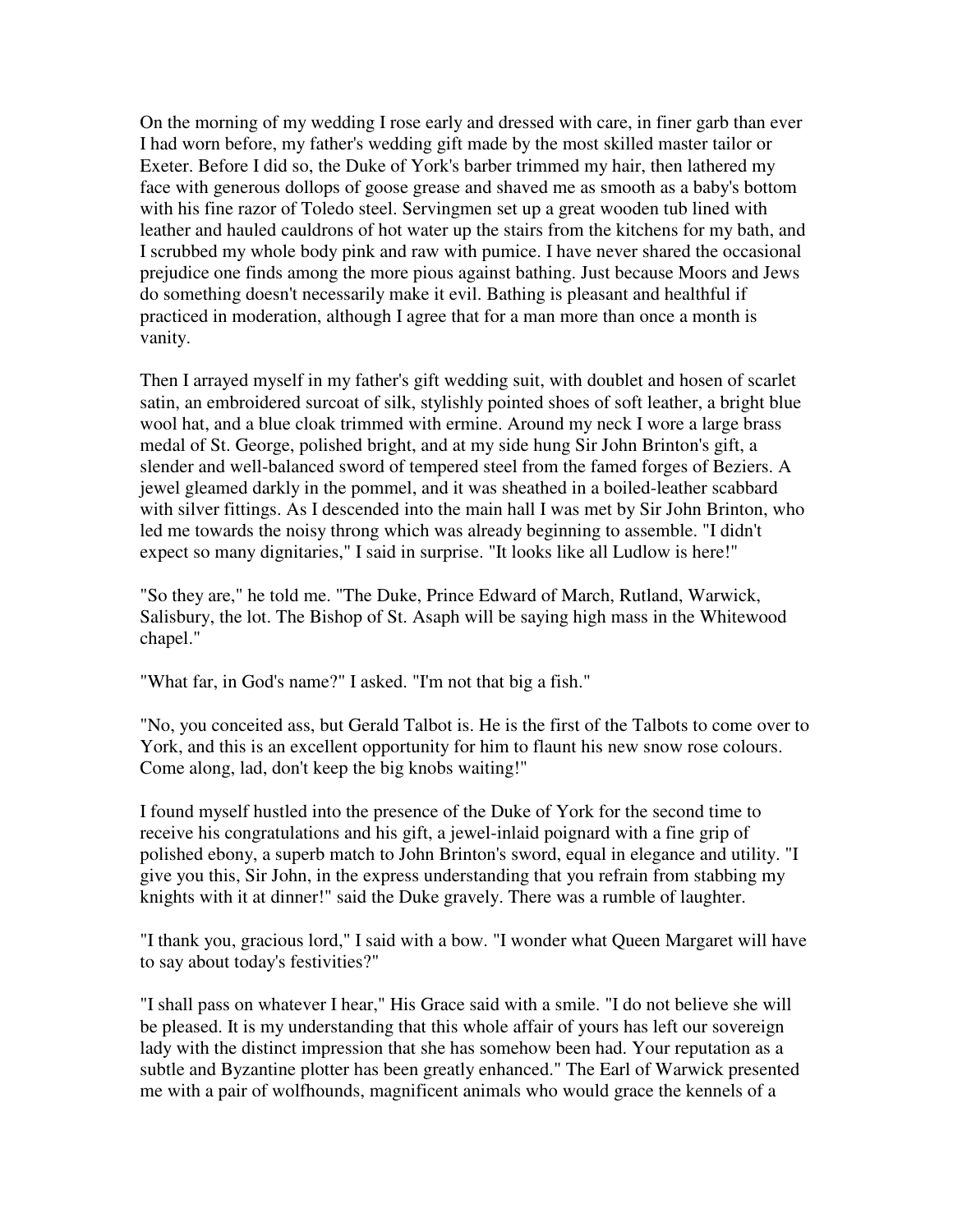king and which drew approving comments from my father and Sir Gerald, and young Edmund of Rutland showed his well known piety in his gift to me of a Latin missal for the manor chapel. Father Peter could neither read nor write English, never mind Latin, but it was a beautiful book and the illumination would awe the manor folk who would be allowed to see and admire it on high holy days. But handsome young Edward of March proved the most munificent of all, for his wedding gift to me was no less than a suit of full Milanese plate armour. "Your Grace, I know not how to thank you!" I protested; the suit would have cost me almost a full year of Whitewood's revenues.

"Fret not," the golden youth assured me airily. "To be frank, it's an old suit I won in a tournament off some half-baked Burgundian who was fool enough to challenge me. I got your measurements from your brother and had my armourer scale it down to size for you." His voice grew serious. "You will be fighting for York, Sir John. It behooves us to see to it that you are properly armed and equipped."

"I am ever at the service of your noble house, Your Grace," I said with a bow. There was a bustle down the hall, and I saw that the Bishop of St. Asaph was arriving with his retinue from Ludlow. I hurried to greet him. Afterwards I remarked to John Brinton, "A solemn churchman. At least I trust the good bishop will stay sober until after the ceremony."

"You have obviously never seen the good bishop imbibe," grunted Brinton. "His servingmen will have to carry him out of the banquet hall tonight. If the Channel were wine England would soon cease to be an island." I myself was sipping but sparely upon my goblet; however little I thought of Jeanetta, I was determined at least to show her the consideration of not coming into her bed on our first night drunk and spewing. "Where's the bride?" asked someone.

"Good question," I said. "It's almost terce."

"Settle back and relax, John," my father advised.

"I had to wait past noon for your mother." But it was in fact only a few minutes later that Jeanetta descended the stairs with her maids and girlfriends about her in a bevy. I met her at the bottom of the staircase, curious to see what she would wear. I had expected some fantastic creation of silks and streamers, but instead she was dressed simply in blue velvet, with a blue kerchief over her unbound hair and a light trimming of white foxfur on her gown. In her hands she held a rosary and, tactfully, a large sheaf of white roses. She looked stunningly beautiful, and I opened my mouth to tell her so. But then I was suddenly overwhelmed with another image, an overpowering vision of another wedding which was to have taken place in far-off London, and I found myself filled with a bitter longing to know what that other bride-to-be would have worn on her day. Some shadow of this must have passed over my face, for as Jeanetta's eyes came level with mine she looked long into them, as if searching for something. "Surely I don't look that awful!" she demanded.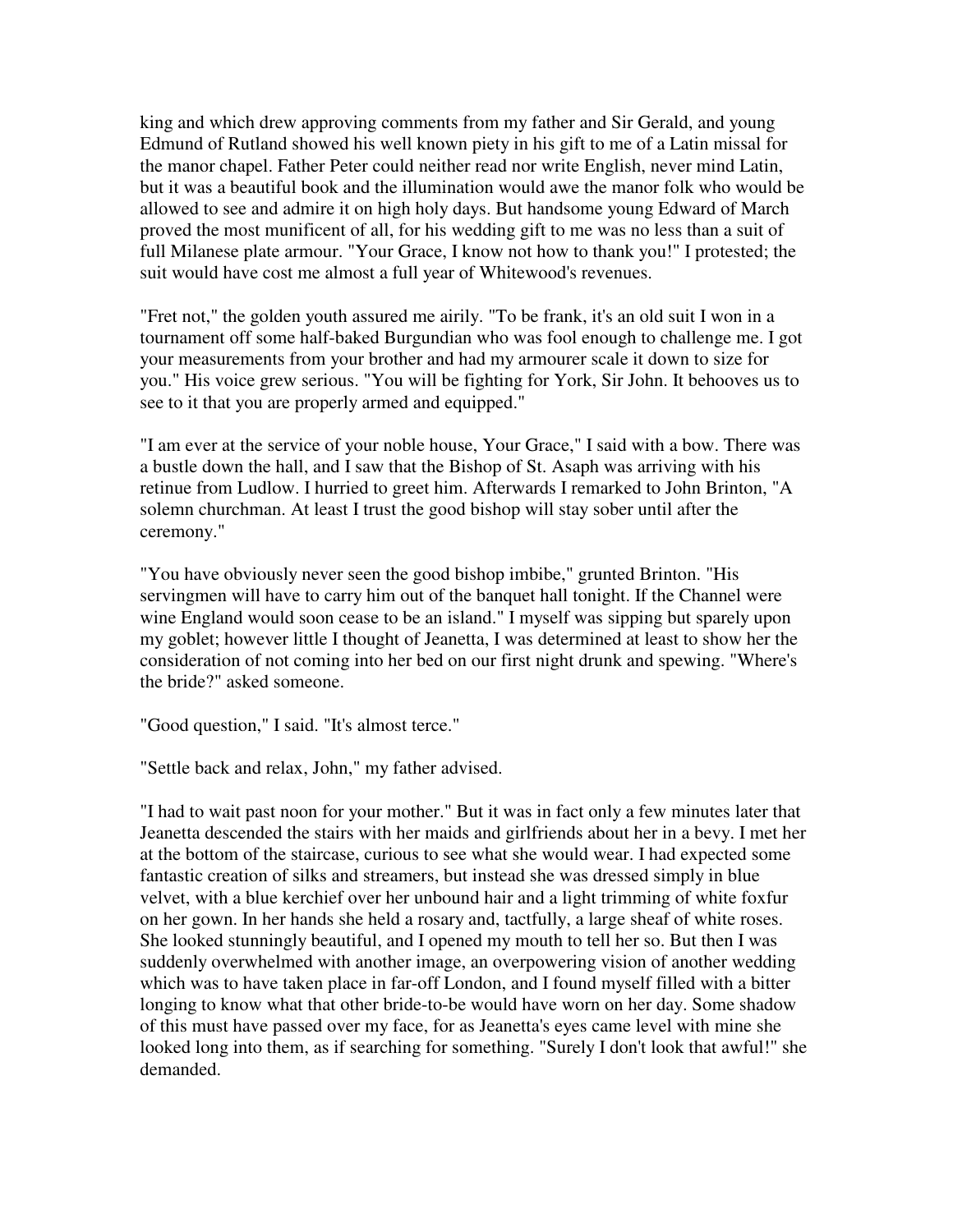"I was simply wondering what the devil took you so long to get into a simple outfit like that?" I responded. A tall, elegant figure strode up behind Jeanetta, but she did not see him as she replied, "I'd have made it down much sooner if Prince Edward hadn't been chasing me all about the chamber!"

"And had I caught you, my lady, I warrant you'd not have been down today!" said the Prince. There was a shout of laughter and Jeanetta flushed. We were playing to a gallery.

"'Tis said that marriage is the only Christian rite requiring a human sacrifice," intoned a drunken Earl of Warwick. I chuckled, and Jeanetta balled up her fist and punched me in the stomach, knocking the wind out of me.

"Behave, or I'll throw you in the pond again!" she commanded.

"Gadzoons, not even wed yet and already she's belaboring the poor wretch!" exclaimed Hal. Jeanetta grabbed my arm and pulled me towards the hall and the chapel beyond. "Oh, come on, before the jokers start a waiting line!"

That evening the merriment roiled on unchecked in the hall. Now the master of Whitewood, I presided contentedly over the roistering, hurling back ribald jests and pelting my friends with beef bones and other debris from the feast. The front half of the hall had been cleared, and musicians now played for dancers. I glanced over at my newly wedded wife, who picked at her food and pretended not to hear the bawdy jokes and lewd suggestions, although she flushed now and again. "Why, lady wife, you're blushing!" I exclaimed. "I thought you'd forgotten how."

"Is that any way to speak to an innocent maiden?"

"No, it isn't. I was speaking to you."

## *"Fffft!"*

"We must come to an understanding about that revolting noise! It's got to go! For the moment, though, how do we get upstairs without all these sots forming a procession and escorting us up for that silly custom of putting us to bed? I know its a merry old English custom and all that---."

"It is also the time-honoured prerogative of every newly wedded couple to try and avoid it," said Jeanetta. "How's your pavane?"

"Pretty rotten," I admitted. "I dance like a performing bear at a fair."

"You did all right with that hussy in London last Twelfth Night," she reminded me. "I'll wager she was better swiving than you."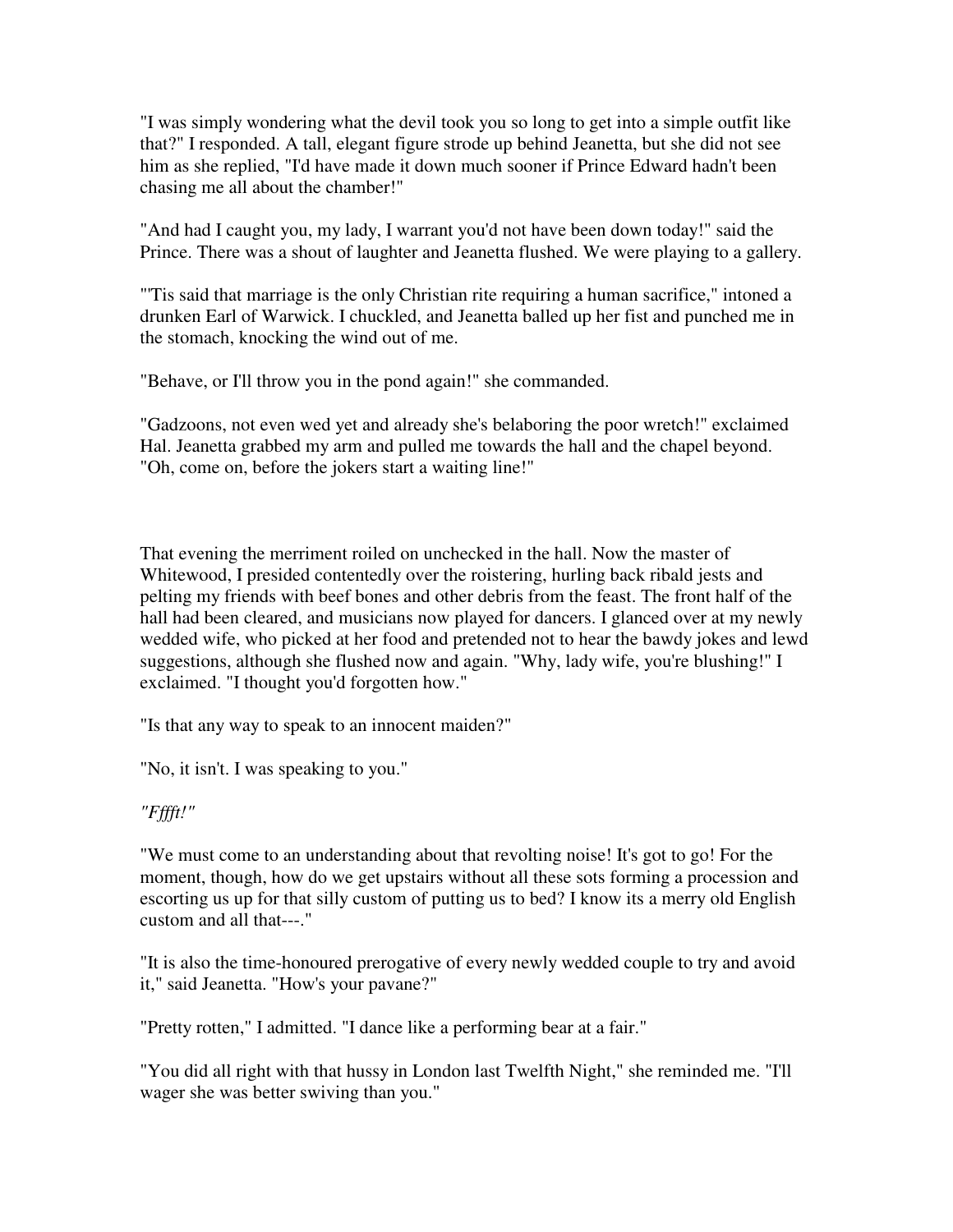"Don't be lewd," she said primly. "As to that, though, I trust you weren't planning on getting any sleep tonight?"

"Why not?" I asked innocently. "What else does one do in bed?" She kicked me under the table. "You see that door yonder? It goes out into the kitchen, then into the solar by the staircase. We catch the next dance, and towards the end we duck through the door and make a run for it. Understand?"

"Worth a try. We made it together through a side door like that the last time I was being pursued."

"There's a lively pavane now. Let's go." I led her forward so we could lead the dance, painfully aware that she cut a far more trim figure on the floor than did I. Round and round we went, until finally we past the kitchen door through which servingfolk brought viands. They scattered as we deftly slipped out of the dance pattern and charged through the doorway. Immediately a roar went up behind us, and a mob of drunken guests began to trample in pursuit. "Damnation! That was Hal Brinton who tipped them off!" I cursed. The servants laughed as we pelted through the kitchen, realizing what was afoot. I grabbed a handful of jelly out of a large bowl as we ran out the door, then raced up the stairs and down the corridor to the master bedroom, the crowd close behind us. Just before we slammed the large maplewood doors to the bedchamber shut, I turned and let fly with the jelly, catching Hal Brinton full on the brow. They pounded on the bolted panels and yelled a last few parting ribaldries through the doors before staggering off downstairs to renew their bacchanalia.

Jeanetta and I laughed uproariously, and she collapsed on the bed in mirth while I wiped the jelly from my hand and washed it in the basin. "Ugh! Sticky stuff." I took off my sword, cap, and and cloak, and flung them on a chair, unbuttoning my doublet as I sank into the seat. "Well, Jen, tonight is your night of triumph. You promised me all I wanted , and I hope the feast turns out to the worth the chase."

"And quite a chase it has been," she said.

"Indeed. Do not think, madam, that I have forgotten how I came to be here tonight. Now, I have accepted the fact that Sandy is gone. I didn't, not at first. I spent the ride from Raby to Ludlow thinking up all kinds of ridiculous plans like leading a Yorkist raid on the court to abduct her and carry her off the Burgundy, and others even more asinine. But I've accepted the inevitable now, and for it I'm rich and landed. Well and good. But hearken unto me, Jeanetta. You are my wife now, and I have lawful authority over you, and the right to correct your behavior in whatever manner I see fit. If you ever lie to me, deceive me over anything no matter how small, or if you step out of line in any manner, I'll make you wish you were never born. That's not a threat. I'm not trying to frighten or intimidate you, Jen. Whatever your many faults, you've got courage in plenty and I know you can't be frightened or intimidated. You are going to do whatever you want to do. But decency demands that I let you know what is going to happen if you do not change your manner of living, and if you do not make me a dutiful and obedient wife."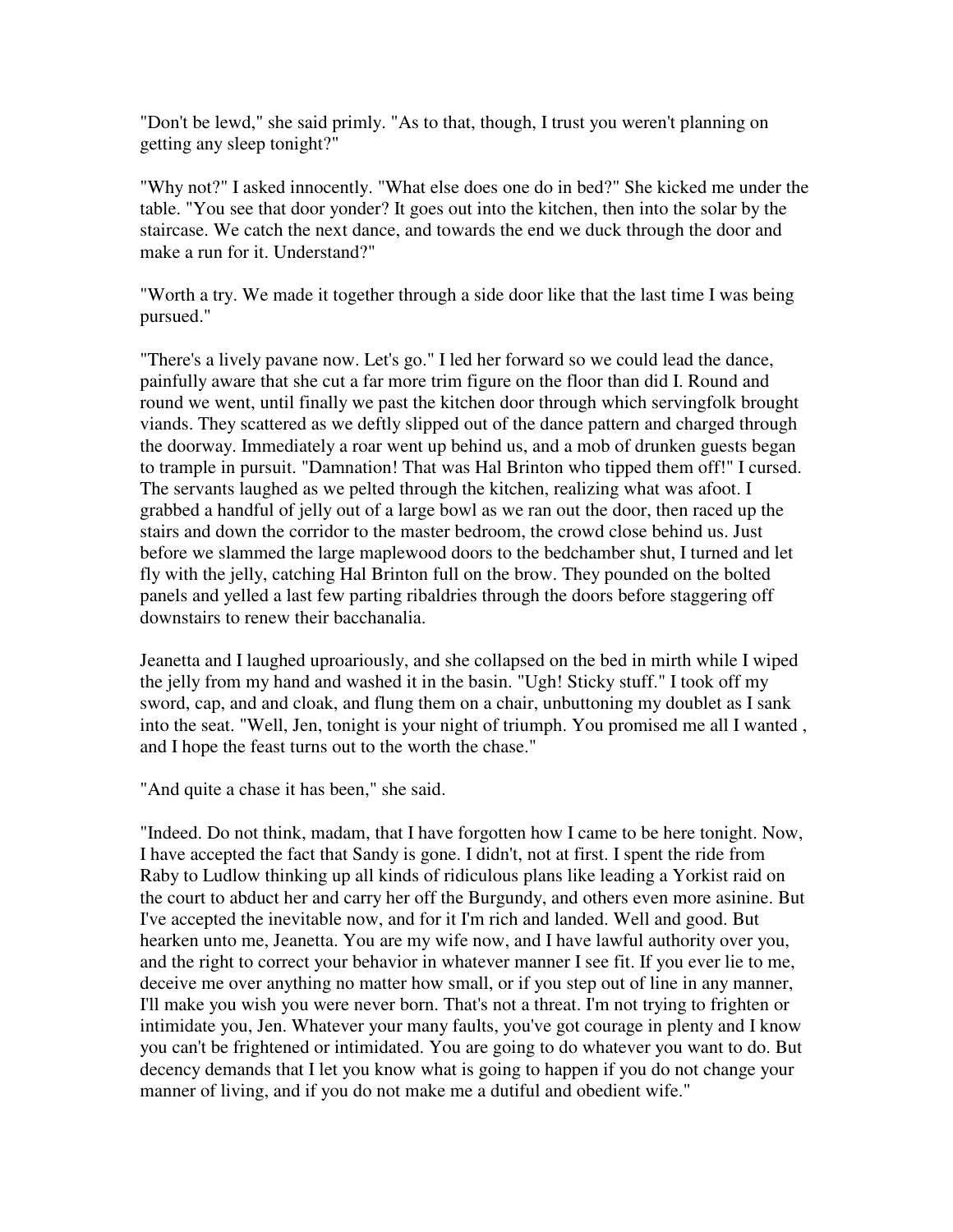She listened calmly. "Fair enough. I've done you great wrong, and I know you hate me. I owe you a debt, and I'm willing to pay it, in whatever coin you choose." She calmly went to a chest in the corner and took out a long rod of intertwined birch twigs, lashed together with cord. "I arose at dawn this morning, John, and I went out into the garden and cut this. If using it will ease the pain in your heart, I want you to beat me bloody. I'll stand quietly and take it without a word of complaint, without asking for mercy."

"A dramatic gesture," I said, bemused. "And a daring one. How can you be sure I won't take you up on it?"

"No, you don't understand. It's not a gesture or a trick, John. I want us to start with as much of a clean slate as possible. I humiliated you at Raby. Now you have me in your power, and if humiliating and hurting me is how to get that clean slate, then this is what I want."

"That won't be necessary," I said gently. "Cross me and I'll beat you quickly enough, Jen, but not tonight. And you're wrong. I don't hate you. In fact, I find much in you to admire. That's not a bad start for a marriage."

"Thank you," she said calmly. She threw the birch aside and took off her kerchief, flinging her tawny hair wide, and then unhooked something and slid out of her blue velvet gown. She was wearing a fine linen shift underneath. While she was folding the gown and putting it away in the chest, I spoke again.

"May I ask you something? More curiosity than anything else. You don't have to answer, but if you do I'd like the truth."

"From now on I will tell you nothing else, my lord."

"Have you been with a man before tonight? Or men?"

"I'm still *virgo intacta.* You're not getting used merchandise, John," she said with a smile, not offended. "I'm a Talbot. It's always been clear to me that I had to save myself for this night, for whomever shared my marriage bed. But I'm not totally inexperienced. There are other ways to give men pleasure, and I've used them occasionally. Every house has an upstairs window and a rear entrance as well as a front door, if you get my drift. But I've only done that when I wanted something from men. Never for love, John."

"And have you learned to love yet, girl?" I asked. "Do you love me, Jeanetta?"

"I suppose I must, if I'm willing to take a flogging so that your own hurt diminishes," she said pensively. She turned, and the shift dropped to the floor. Her body was tawny fire, gold and shadow. My breath stopped, and I stared. She took my hand and placed it on the firm warmth of her magnificent breast, and stroked her nipple gently erect with my finger. Trembling, I began to take off my garments, and while I did so she spoke. "Here's another way I intend to pay the debt I owe you, John. In this bedchamber I am now your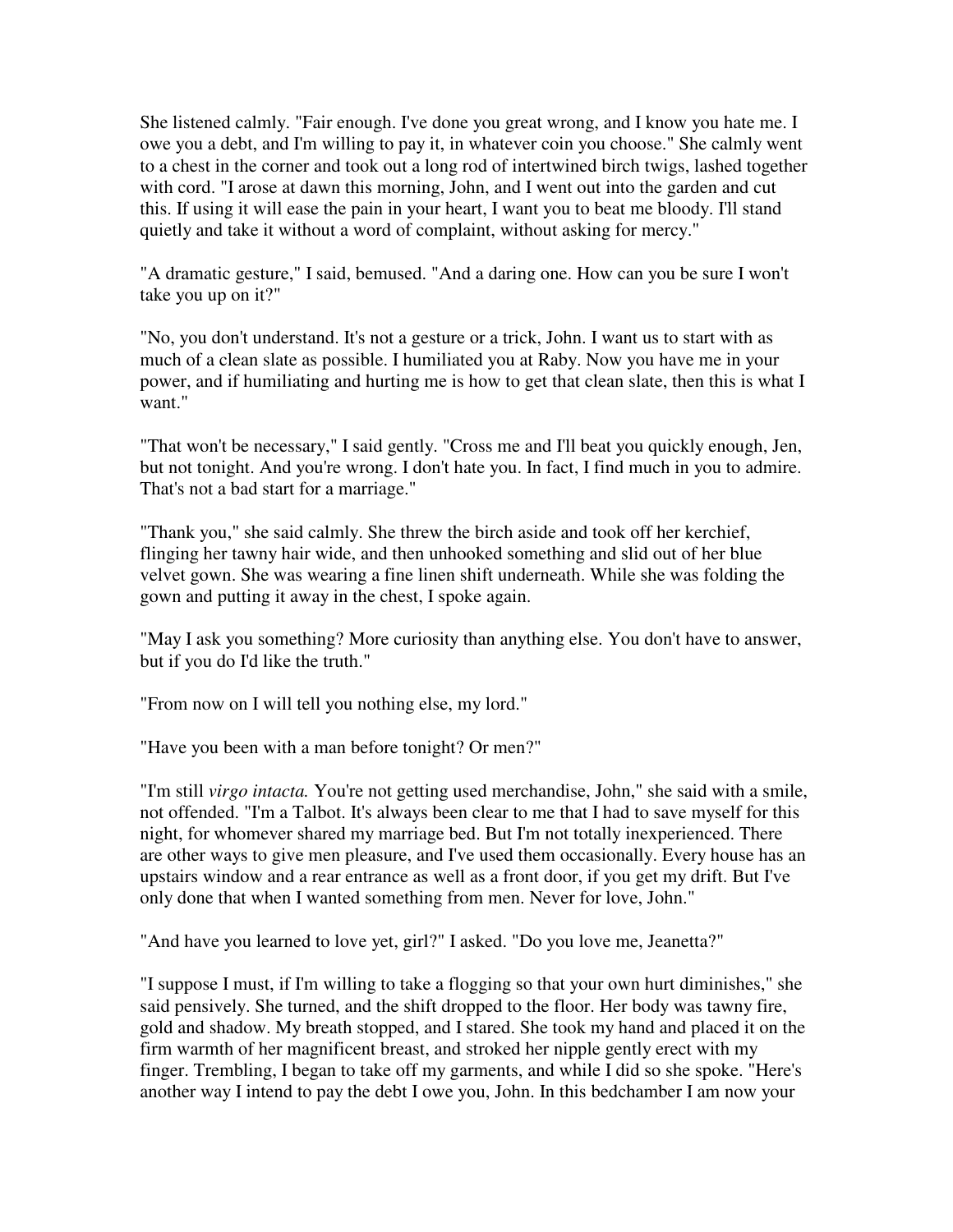property in fact as I am in law. I freely give myself to you. All of me, John. Command me and I shall obey. Take your pleasure with me however you desire. There are no limits, nothing forbidden. I don't ever want you to go to another woman's bed, John. Whatever you want, you'll find it here, and more. Now tell me, sweet friend, how will you take the first payment on my debt?" She leaned over, and her tongue lightly touched my neck, her breath warm on my flesh.

"On your back!" I said, my voice hoarse with lust. I grabbed her shoulders, hurled her onto the bed, and as she lay there gasping with anticipation I snatched her shift from the floor and ripped long strips of linen from it, with which I turned her over and lashed her wrists behind her back. "You are mine now!" I growled, frenzied with an animal, carnal madness I had never felt before. "You are going to do it bound tonight. All night. You're a bitch and a slut, and now you're going to do it all. Everything a woman can do."

"Yes!" she gasped fiercely. "You know! Praise God, you know! I've always wanted it like this! Make me do it all, John!" she begged, the madness possessing her as well. "Everything! I want to do it all tonight, tied up like a slave, like some slut dragged out of a tavern to service a troop of soldiers! Everything, John!"

She wrapped her legs around my waist as I impaled her and wrenched from her lips a scream of pain and pleasure. Thunder had been rumbling low all evening, and now it burst forth like a barrage of cannon as a sudden downpour of rain smote into the roof and windows of Whitewood. All that night I mastered her, used her in every way a woman can take a man, left her body glistening with sweat and bruised with my grip. We lay apart for a while after each bout, speaking little, I bunching her hair in my fists and running running my hands over her flesh in jealous possession, she covering my face and body with kisses, until roughly I commanded her to her knees or on the bed or against the wall and we began again. As the sun rose I finally cut the bonds from her wrists. She lay on her back, sighing and rubbing them. The madness in me had subsided. "I hope I didn't hurt you too badly," I told her, drained and sated.

"My body aches like you really did work me over with that birch," she whispered. "I feel like I've been raped by wild horses, like I've been split open. I can taste you in my mouth. Dear God, I loved every minute of it! " she sighed. "The sun is rising, I haven't slept, and already I cannot wait until tonight."

"As long as I can get a night like that in your bed, Jen, you've no need to worry about me straying," I told her.

"Heavens, I hope not every night!" she giggled. "I'll be crippled before I'm twenty." Finally we drifted off to sleep, lying as close to one another as ever we would come.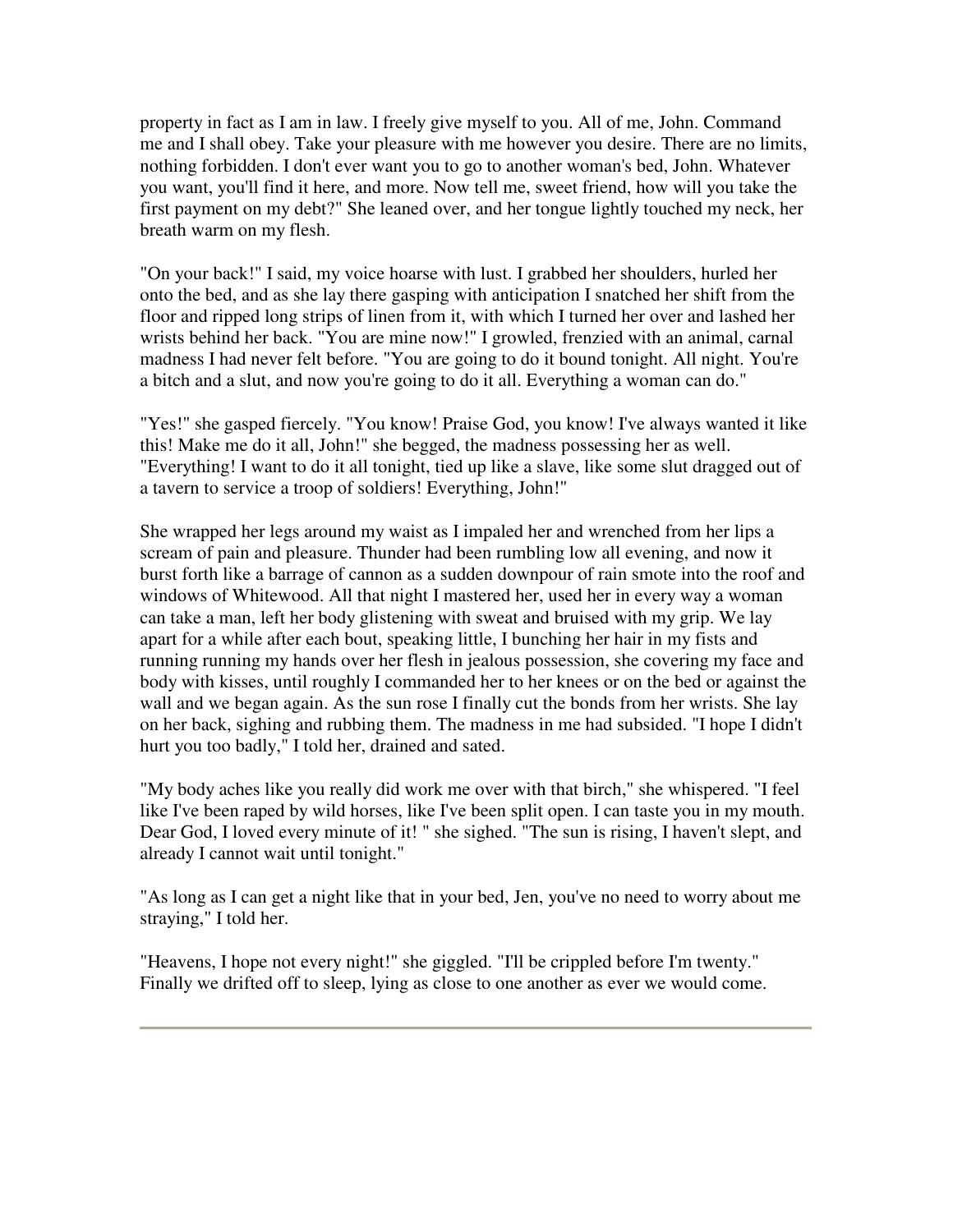## *The Rending of the Realm*

## *Summer 1459 - Spring 1461*

X.

For two years we lived peacefully at Whitewood. This was far longer indeed than I had expected the tranquillity, if such it may be called, to last. We were fortunate in that our manor lay in the shadow of the Duke's great strong hold of Ludlow. My other manor, Brantley Hall in Gloucestershire, was less fortunately situated, and in the autumn of 1458 I lost the whole harvest there and several tenants murdered when Lancastrian marauders ravaged the holding and briefly besieged Hugo Pentadyne in his house before withdrawing.

But life at Whitewood remained calm and peaceful, as close as we were to Ludlow. I lived the placid existence of the petty rural gentleman, increasing my stock and produce, improving my lands, holding manor courts and festivals, a pleasant routine of sowing and harvesting, working and feasting, births and deaths and weddings. We kept our Christmases and high holy days at Ludlow, and I often hosted such prominent Yorkist guests as Warwick, Edward of March, and the duke himself at Whitewood.

During that time Jeanetta and I developed a mutual respect for one another that never quite crossed the borderline into love, but that and a healthy level of good honest lust in the bedchamber made life quite tolerable. She turned out to be an industrious and efficient housekeeper with a thrifty eye who ran kept the manor house spic and span, the maids and other servingfolk well maintained and busy, and the larder well stocked. Always there were fresh rushes on the well swept floors, the water ewers were full, there was firewood and clean linen. I soon realized that I could trust her absolutely to run the place in my absence, a great worry off my mind. She presided over the hall with grace and courtesy when there were guests within. We never argued; if Jeanetta thought I erred in some way she pointed the fact out quietly yet cogently, and more often that not it turned out she was right.

We never spoke of Raby. Only once did the old pain hit with almost unbearable force, and that was when I heard that Melisande Grey had been married to some Norfolk knight I never heard of. I spent a single evening alone in the hall drowning my maudlin grief in wine; with a tact I deeply appreciated Jeanetta found things to do elsewhere, and when I passed out she and Jack dragged me upstairs to bed. I woke up at noon the next day, dragged on my clothes and staggered downstairs in mortal agony. Jeanetta was in the hall cutting bolts of woolen cloth into winter dress lengths. "Are you all right, John?" she asked.

"I am not," I groaned. "A rat is inside my skull gnawing at my brain, a cat has pissed in my mouth, and in a moment when I am a bit steadier I intend to find that bagpiper and kill him."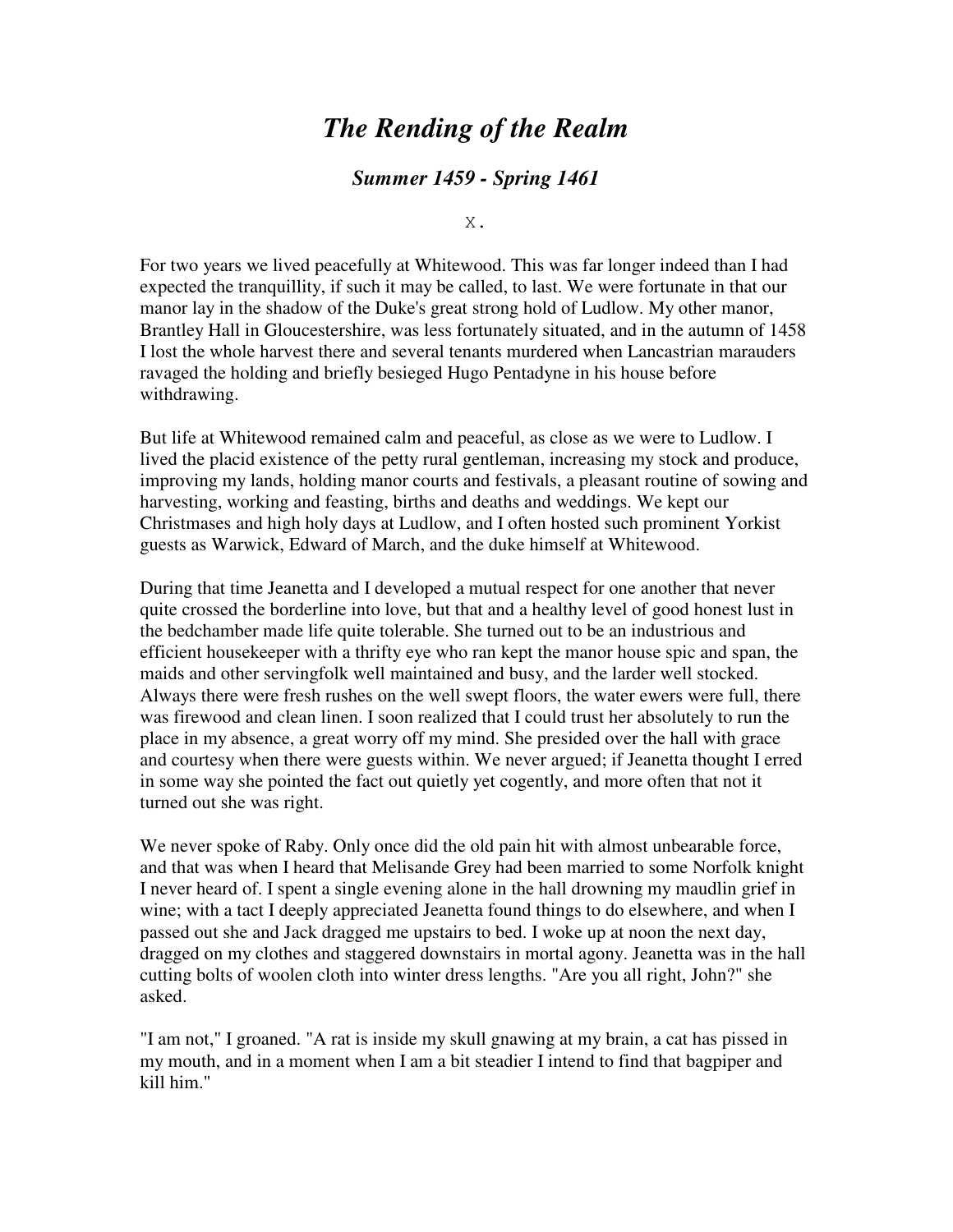"That's not what I meant," she said, looking at me.

"I know what you meant. I won't be doing this every day from now on, lass, if that's what you're worried about." I pulled her to me. "Hush, sweet friend, I won't offend you by rattling old bones. We closed that book on our wedding night, remember?"

When she told me she was with child it seemed that my cup truly ran over. The girl was born in March of 1459, and we named her Melissa after my sister, John Brinton's wife, but the infant was sickly and lived only a few weeks. For the first time since I had known her, Jeanetta lost control of herself. She bolted herself in the tower and refused to eat, and she spoke only to curse God for taking the child from her, with such vehemence that I feared for her reason and the horrified Father Peter feared for her soul. I was about ready to have the tower door broken down for fear she would starve herself to death, when on the third morning I found it open. She was leaning against the casement, looking out over the countryside, and I went to her and took her hand. "Ready to come down?" I asked her gently.

"Yes," she said. "I've been making a fool of myself."

"No," I replied. "You had cause to grieve. She was a beautiful baby. It's sad that we shall never come to know her. There will be more children, Jen. No one expects to have every child born to a family live."

"God thinks to break me," she said bleakly. "He won't do it."

I let the blasphemy pass and kissed her face gently. "I missed you, sweet friend," I told her

Finally it came. On a hot day in August of 1459, a sweat-streaked messenger hurtled through the gates of Whitewood on a lathered horse. He brought me the summons to arms of my lord and master Richard Plantagenet, Duke of York. I was commanded to Ludlow forthwith. This time there was no doubt. The fire was ignited and England would soon be ablaze. Margaret of Anjou, King Henry in tow, was marching against us with an army. I gave the rider a fresh horse to replace his exhausted mount, and a pottle of ale to refresh him for the journey, and then sent him on his way, for he had a dozen more stops before dark. I sent for Jack Fletcher. "Find Tom Simkins and tell him to get all the men in out of the fields," I ordered him. "The entire manor is to gather at the lych-gate of the church, and I will speak to them there." I found my lady in the hall, counting early apples into baskets.

"I saw a rider come in," said Jeanetta. "Then I saw Jack running for the fields. From Duke Richard?"

"Aye. Margaret has raised her standard at Coventry. This time it's war for certain." The maid gasped.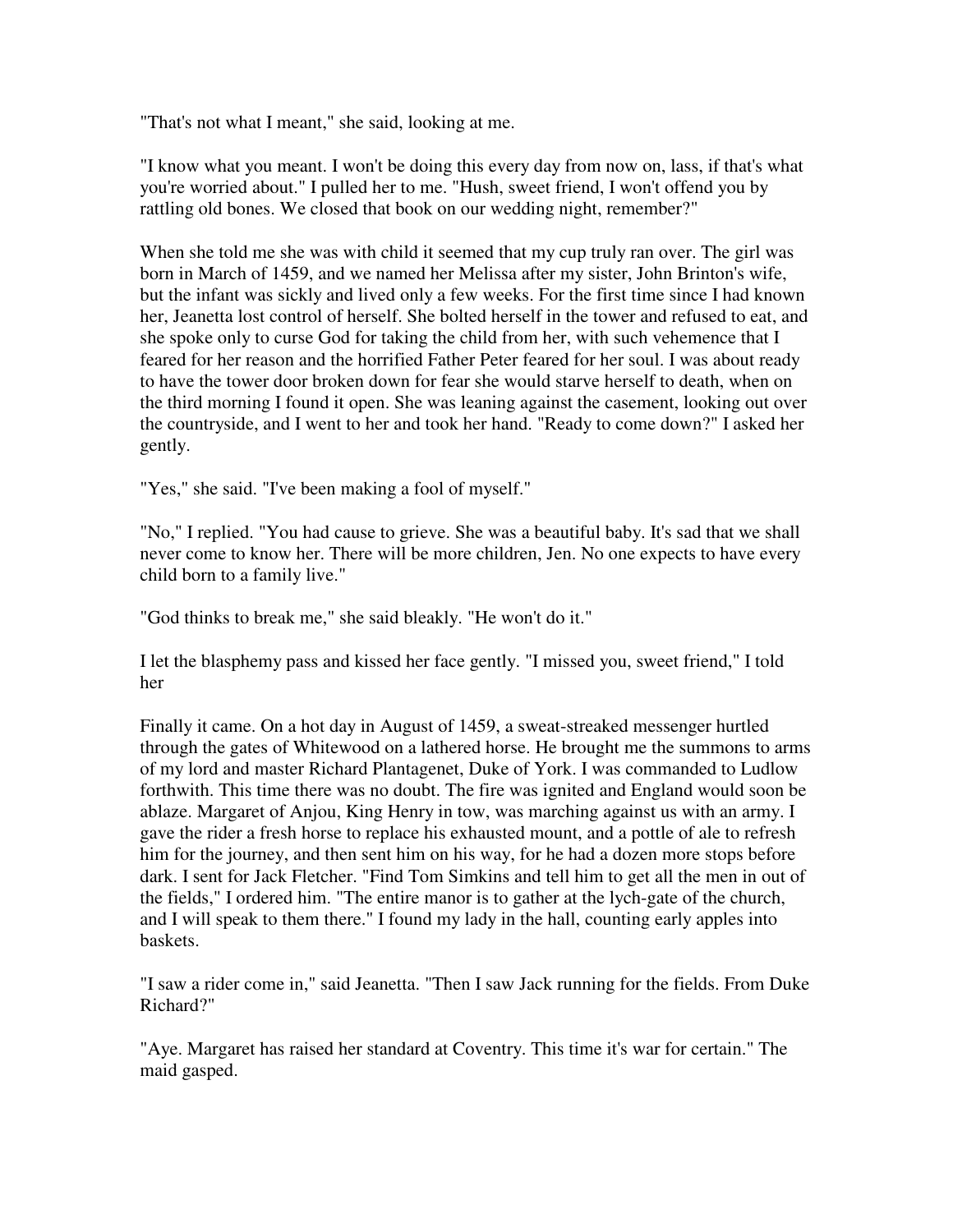"Steady on, Mary," commanded my wife in a firm voice. "Go find Gervase the butler and Wat the steward. Tell them to gather all the house servants and begin packing. Then come back here to me. We must prepare as well." My wife and I had often discussed what was to be done when the final crisis in the kingdom was reached, and as it was almost certain to center around Ludlow we had determined to place everything of value in nearby Talton Abbey, where it would hopefully be safe. Even Margaret, as unbalanced as she was by her hatred, would not willingly court the anathema of the Church by allowing her troops to sack religious grounds and buildings. Or so we hoped. Along with a number of other local landowners I had already come to a financial arrangement with the abbot of Talton on the matter. Unfortunately, there was no way to save either the bulk of the furnishings or the standing grain and fruit ripening for the harvest. I did however plan to have the manor boys drive our stock into the forest to fend for itself, even down to the poultry. If the Lancastrians were going to feed at my expense let them chase down their dinner.

We ourselves would go to Ludlow, I to lead my mesnie and Jeanetta and her women for safety. In any conflict of yore her sex and her noble birth would have placed her above danger, but this was civil war in a time of anarchy, in a land where the fabric of knightly society was frayed and twisted, and I was not inclined to risk my lady's life and honor on Lancastrian chivalry should she fall into Lancastrian hands.

When the men gathered at the church gate I stood on the stile and addressed them. "The day which we all knew would come is now upon us," I told them. "The Duke of York has called his retainers to arms. Queen Margaret has gathered an army at Coventry and she will soon be marching into our country to bring fire and sword among those she calls her own subjects. I am told that in this Lancaster army there are not only her English supporters, but a heavy contingent of her own despicable countrymen as well. French mercenaries!" This last bestirred them as I had intended it should, and a low growl went through the assembled peasants. Not only was the thought of armed Frenchmen on English soil a galling one to yeomen raised on the legends of Crécy and Agincourt, but they now knew that their crops were as good as gone. "This manor owes in service of arms one knight and twenty-four archers," I continued. "Before I ask for volunteers from among you for this levy, I want you to know that I hold none of you bound to come with me. You are farmers who acquit your tenancy to me by cash rent when you've got money and boon work upon my portion of these lands when you don't, not my waged men-atarms. I can if necessary raise the required muster by other means. There are always men who fight for hire."

"Nay, Sir John!" called out a voice. "You'll not have to pay cutthroats to take our place because Whitewood men are too craven to stand by their lord!" A babble of assent and a few scattered cheers greeted this assertion, and I called out to the brawny young ploughboy who had spoken.

"Well said, Francis Green! Then I take it you are the first to step forward?"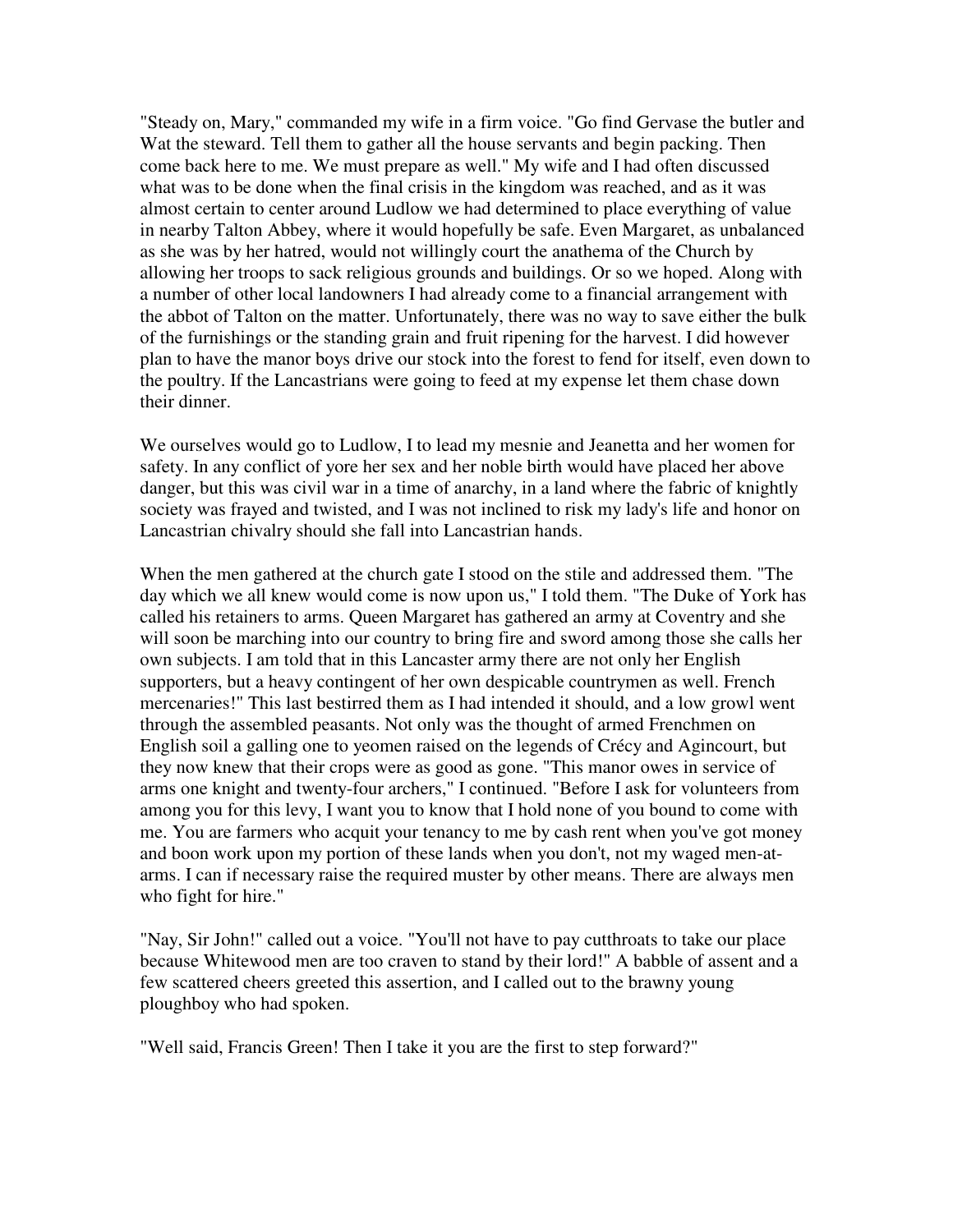"Aye, lord, I am!" cried Green, suiting the action to the word. A chorus of voices now clamored to go, and I pointed out each man I wanted by name, endeavouring to select the youngest and fittest and unmarried in preference to older men with families. "You, Willikin. You, Richard Polehouse. You, Walter Fisher, and Nicholas Felton, and Simon Bagwell. Tom, will you come?"

"Your Honour couldn't keep me away," replied the big reeve. "Nothing for me here. French *écorcheurs* ain't like to leave much standing, milord, the women and children will be fled onto the heath or the highway, and Father Peter can handle what's left. I want a crack at Captain Marguerite and her bloody frogs meself. I can shoot the truest shaft of any betwixt here and Shrewsbury."

"Good. You're my sergeant, then, since these clodbusters are used to having you order them about. Go to the house and get the keys to the armoury from my lady Jeanetta. All the men have their own bows, and have them bring all their arrows. We have six or seven big sheaves of clothyards in the armoury. Distribute them evenly around; I want every man to carry at least forty arrows in his quiver. Also pass out jacks and sallets and what few helmets we've got, and extra bowstrings."

"Stakes and mauls, milord?" asked Tom.

"Aye, one stake per man and one maul per three. We'll carry them in the baggage carts. Also, in the armoury you will find two metal tubes with long wooden stocks, called handguns, and a few lengths of tarred twine, which is a kind of slow match used to put fire to them. We don't have any bullets or any powder, but I assume we can get some at Ludlow, and who knows? The silly things may be of some use. Take two tarpaulins as well, and get pots and utensils from the kitchen. We will take all the salt meat we've got cured, and I'll have the kitchen women bake every bit of flour in the bins into bread. Where's Jack?"

"Here, my lord," said Jack, stepping from the crowd.

"Jack, I'm giving you Black Prince for the duration of the campaign, however long or short. Serve me well and he's yours. Your first task is to ride your new mount swiftly down to Brantley and summon Sir Hugo Pentadyne and his levy. Tell him to join us at Ludlow with everything he's got. We of the Whitewood troop will assemble here at noon tomorrow for the march. Got that, Tom?"

"Aye, lord," returned Simkins. Returning to the house, I found that Gervase, Wat, and several others begged to come with me as billmen and personal attendants. With me and Jack, Sir Hugo and his squire, and the Whitewood and Brantley men combined we would be bringing York four mounted lances and fifty-odd archers and spearmen, not a bad little force to field. Later that day, a fifth mounted knight was added to our little column when to my surprise and pleasure my old childhood friend Hal Brinton rode in and asked if he might serve beside me in the coming fight. "I already spoke of it to my father, and he gave his consent," said Hal.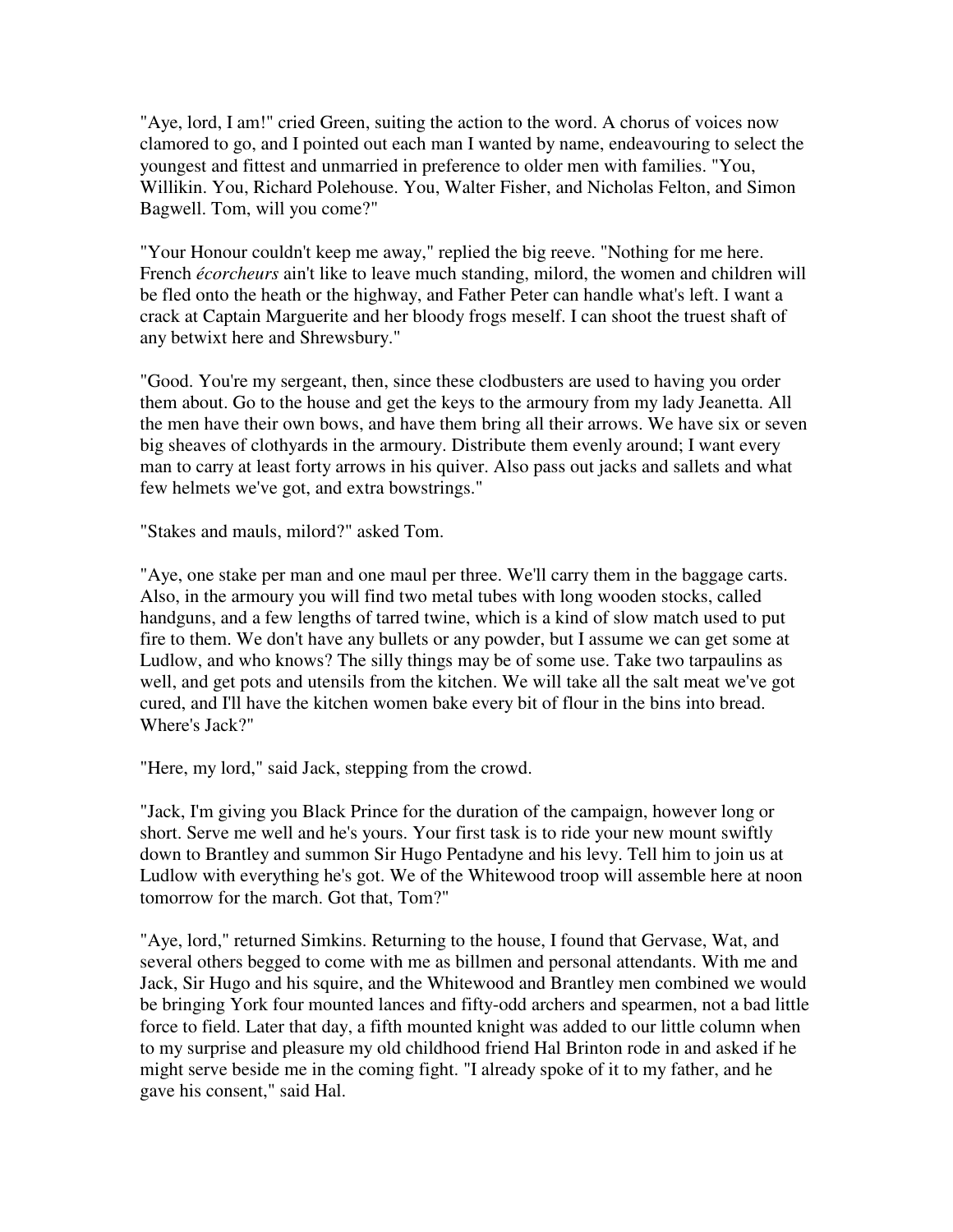"Where are Sir John and Bill and Toby riding?"

"With the Duke, of course."

"You mean you gave up a chance to ride in the Duke of York's bodyguard to fight in my bog-knight's levy?" I asked in surprise "I'm honoured, Hal."

"Remember we always wanted our first battle together? Remember how we were going to run away and join your brother on the Guienne expedition before your father stuck you in that plaguey priest-hole? Here you've killed two men already and I haven't even seen a blade drawn yet."

"I suspect you'll get your fill," I replied.

The next day we marched out, escorting a procession of carts, most of which turned off at the crossroads and headed for the shelter of the abbey. The roads were crowded and dusty with similar columns of men in armor marching to Ludlow, women and children fleeing the area, and vehicles headed for any place where it was thought safety might abide. I turned in the saddle and looked back through the hot afternoon. I could see the tower of Whitewood through the green leaves of the stately oaks in the park; the place was now deserted except for Father Peter and his doxy who promised to remain on the land as long as it was safe. Below the tower I could visualize the gardens, the hall, the duckpond wherein Jeanetta had pushed me on that day two years before, when I had asked for her hand. *Shall I ever see it again,* I wondered? *Or will the ravens on some distant battlefield pluck my dead eyes from their sockets, while my bones sink into some bloodstained stretch of earth?* Beside me, riding sidesaddle on her palfrey, Jeanetta turned and looked back as well. I took her hand. "I think I came pretty close to being happy there," I told her. "Thank you, madam. It was a good time, all told."

"It will be better when we return," she told me quietly. I turned and rode down the road, towards my liege lord and my duty.

The first few days after our arrival at Ludlow the atmosphere was tense and expectant. Retainers of York rode in hourly, their armed mesnies at their backs. There were Lord Clinton, Lord Powys, Sir Walter Devereaux, Sir John Howard, and most welcome of all, Sir John Brinton with a large troop of Devonmen. But we still waited on our major reinforcements, just as Margaret awaited hers at Coventry. These consisted of one column under the Earl of Salisbury comprising the massed levies of the extensive Neville holdings in Yorkshire and the Midlands, stiffened with a contingent of Swiss pikemen under the redoubtable mercenary captain Johann Krenzer, and a second force which was marching for Ludlow under the Earl of Warwick, who had crossed the Channel with every man he could muster from his Calais command.

Meanwhile, Lancastrian war parties continually dribbled into Coventry, where the Queen's commanders doubtless advised her to destroy us piecemeal while she still could.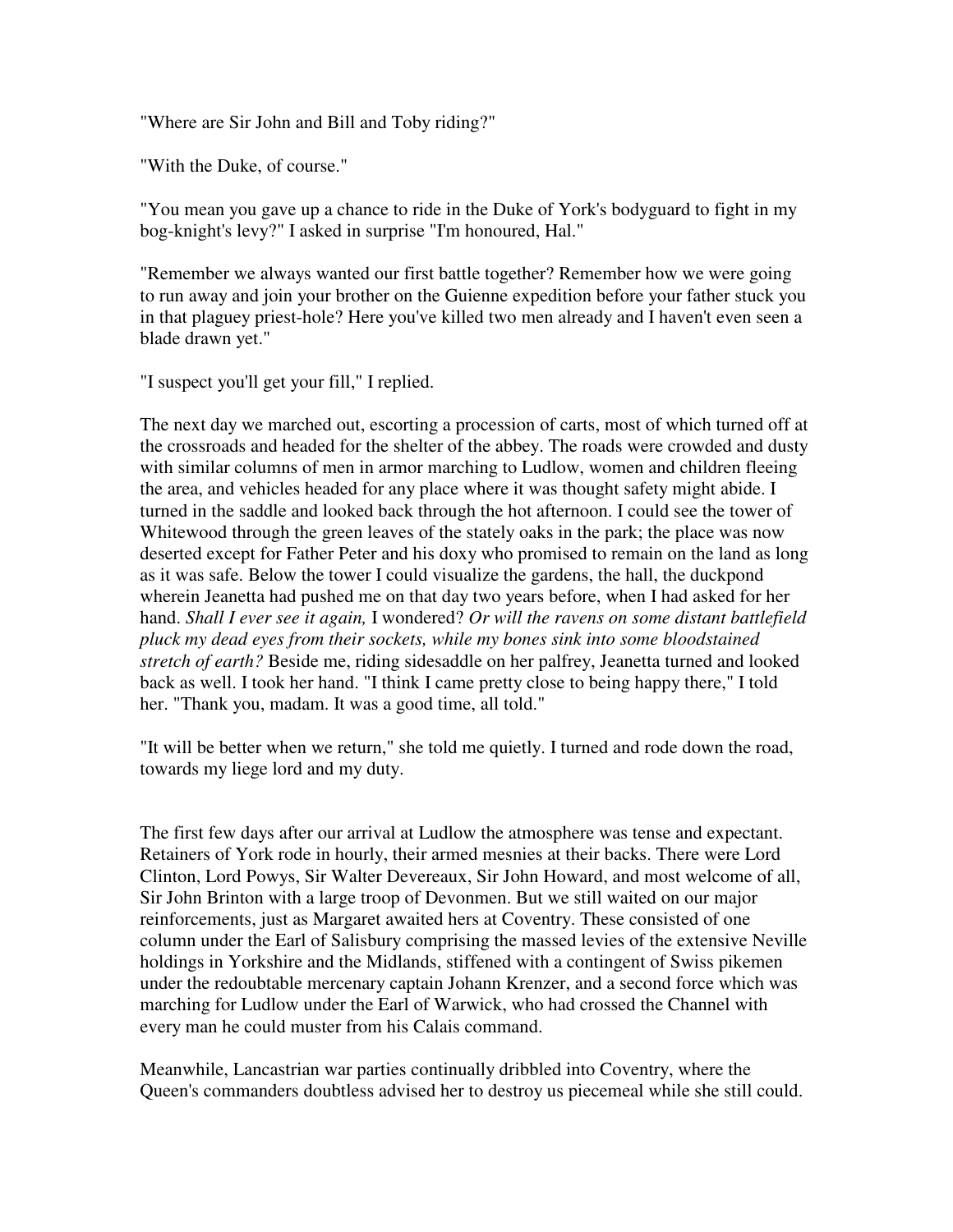She made no move to besiege the castle, which was wise, for the two converging forces would have caught her and hammered her to pieces against the anvil of Ludlow. In early September Warwick appeared one morning in the streets of Ludlow, trumpets sounding, leading a long column of grim armoured men. Two banners flew above them, the snowrose-in-sun of York and the bear and ragged staff emblem of Warwick. The core of this body was a force of sailors led by a grizzled ex-pirate named Andrew Trollope, a professional mercenary who had served under Henry the Fifth but like so many had been forced to turn to crime to maintain themselves after the collapse of English rule in France. Most of the naval brigade had been pirates with Trollope, but when Warwick met them and defeated them in battle in his capacity of Captain of Calais, so impressed was he by their courage and their discipline that instead of hanging them from he yardarm he hired them to augment his own forces.

Several days after Neville's arrival, I was detailed as part of a strong mounted party commanded by Sir John Brinton to seek out the Earl of Salisbury on his line of march, to urge him to greater haste and to report back to Ludlow on his estimated time of arrival. We bore despatches as well, detailing the latest military developments, carried in a sealed pouch which we were charged to defend with our very lives and destroy rather than allow it to fall into enemy hands. We found Salisbury's army on the march in the Midlands, delivered our despatches, and after sending several couriers back to Ludlow we determined to accompany him. We knew that a large Lancastrian force under the joint command of Lord Audeley and Lord Dudley also sought to find us and stop our joining the Duke, and we anticipated action. We were not disappointed.

On Sunday, September 23rd, we were approaching Market Drayton from Newcastleunder-Lyme. At a place called Blore Heath near Market Drayton, we found our path barred by a bristling hedge of Red steel, including many crack archers recently recruited in Cheshire. Our outriders informed us of the enemy's presence, and Salisbury calmly and efficiently drew us up in battle order with our backs against a wooded hill above Hemphill Brook. The previous night had been wet and the ground was muddy, but the Earl set us to fortifying our position with ditches and stakes. Our carts and wagons carrying the army's provisions he ordered circled into a fortified stand on our right flank.

Perhaps seven hundred yards down the road, at the bottom of the long gentle slope, the Lancastrian army sprawled directly in our path. They were a noisy undulating mass of steel and colour and noise above which waved a forest of lances, pikes, pennants, and banners. We armoured knights dismounted, and our horses were led to the rear. This was a tradition going back to Agincourt, a time-honoured custom which let our foot soldiers know that we would not mount and flee should the battle go against us, but would die at their head where we stood. Behind us massed the archers, who took their mauls and drove wooden stakes into the ground before them at an angle, which they then sharpened to wicked points, an additional line of defense. Armoured men-at-arms and billmen anchored and protected our flanks, while we knights stood in the center. At the forwardmost point stood a mass of men in a solid impenetrable wall, these were the huge blond-bearded Switzers with their twenty-foot pikes. Salisbury's helmet was off, his grizzled beard and iron grey mane flowing over his backplate and gorgeon. A light breeze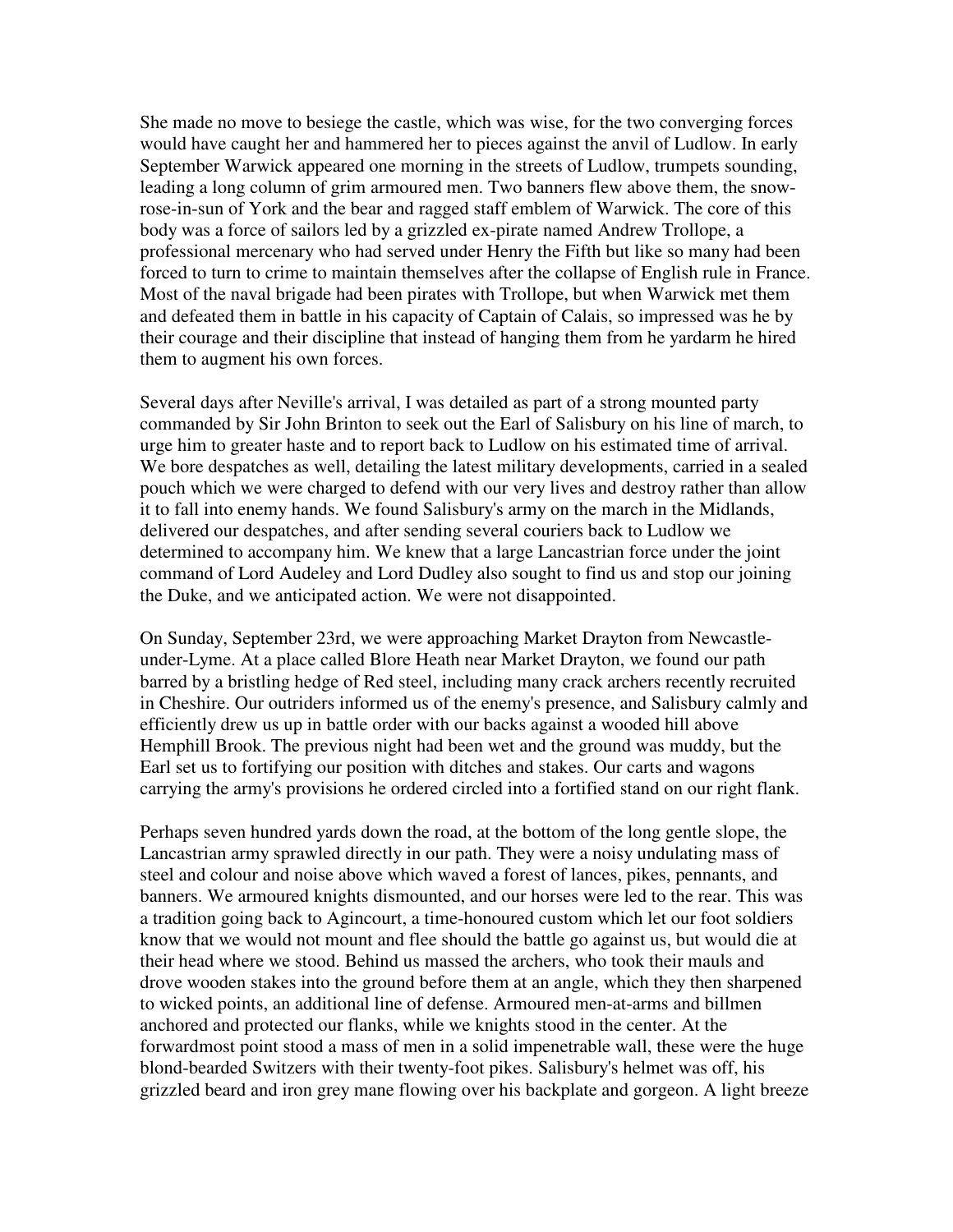fluttered our banners, and the leaves in the golden orange wood behind us rattled and fluttered to the ground. Autumn was coming on, and there was a delicious coolness in the air. "A good day for a buckle, eh, my lord?" asked Sir John with a grin.

"Aye, old gossip," returned Salisbury with a nod. "I was right afeared we'd end up fighting in the summer heat or else the winter rain and cold. With a little luck we'll settle this lot here, then take out the Coventry levy when they march on Ludlow and get Captain Marguerite's lovely neck into a noose by All Saints."

"A fitting sacrifice to the Devil she served if we might send her to hell on Hallowmass," agreed Brinton. I realized with a shock that they were quite serious about executing the Queen if she fell into our hands, but on reflection, what other remedy was there? She would do the same to any of us without compunction. I knew quite well what my own fate would be if I were to be captured: up a long ladder and down a short rope, as the saying went. My chivalry revolted against staining our cause with the blood of a woman, the royal blood of a queen at that, but I understood that it had to be. This was à l'outrance, to the death. I could not afford to be squeamish.

A young Lancastrian knight bearing a green staff of truce, symbolic of the olive branch of peace, came trotting up the hill. Along with Sir John Brinton and Hal, I accompanied my lord of Salisbury a few paces forward to hear what he had to say. The young knight cantered up to us and removed his helmet, revealing pale handsome features and golden hair. Salisbury recognized his features and called out to him, "I can not say well met, Sir Roderick, for I would we were met elsewhere than this. But speak your piece for them who sent you, lad, and speak it well."

"My lord earl," the youth intone formally, "The lord James Audeley commanding yonder royal levy sends you these presents. He demands in the king's name that you forthwith disperse this warlike and unlawful following, that you forfend all treasons and surrender yourself and diverse other knights and gentlemen in your company for trial and judgment at the king's mercy."

"What king is that?" asked Salisbury. "Didn't know we had one nowadays."

"Well you know that I mean King Henry of England, sixth of that name!" flared the envoy.

"Well I know that England's ruler at present is a French harlot and her parcel of thieves and oppressors," returned the earl. "We serve the rightful heir to England's throne, Richard Duke of York. We go to join him now, and you can tell Audeley if he tries to hinder us we'll cut him up into callops and feed him to the dogs."

"Then we offer battle here and now, my lord!" snapped the young man.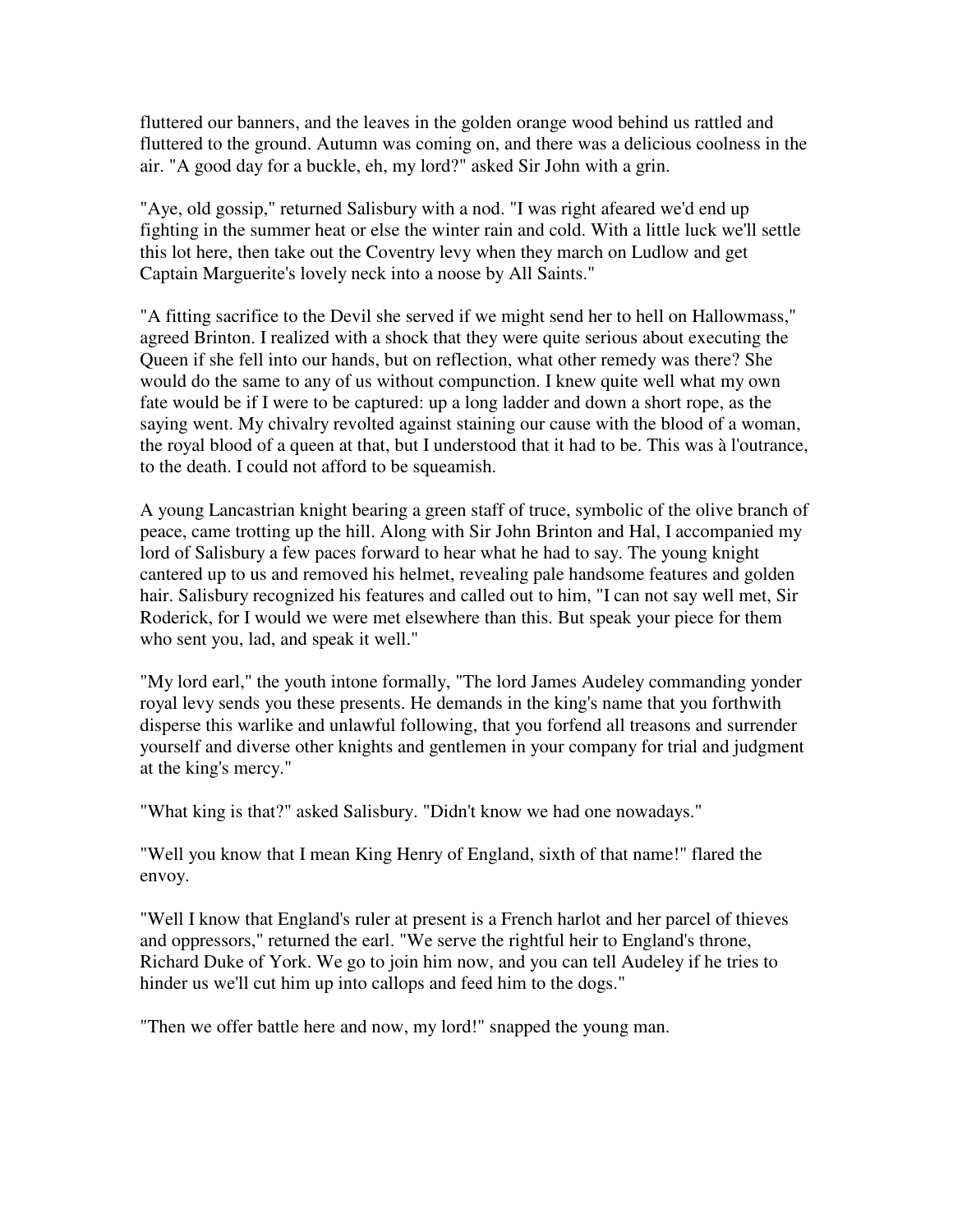"Well, we didn't come here to play shuttlecock," responded Salisbury softened a bit. "Come, Roddy, will you not dismount and drink a quick cup with me? No fear we'll delay the business. There's daylight left for slaughter aplenty."

"I don't drink with traitors, my lord," returned the herald with frigid dignity. "Not you, not Richard, not any other Neville who betrays his king and his country and draws his rebellious sword to shed the blood of Englishmen. I but thank God that on this day at least one of us shall maintain the besmirched honour of our line. Farewell, my lord!" With that he broke the staff over his knee, wheeled his destrier and galloped down the hill. Salisbury turned away without a word and walked back to our lines, and I thought I saw a glimmer of wetness in his eye.

"My lord of Salisbury knew that knight?" I whispered in curiosity to John Brinton.

"His youngest son," Brinton told me. We returned to the lines. At the top of the hill gunners were hauling half a dozen great bronze cannon from the siege train into place, heavy and uncertain pieces which were as likely to burst and kill our own people as to inflict damage upon the enemy. Behind us our archers sat or lolled on the grass, idly thumbing their bowstrings and plucking long stems of grass to chew on, pass king leather skins of wine and ale to and fro among themselves. I envied them their light padded leather sallets and jerkins of Lincoln green, while there I was sweating and itching in my heavy plate armor, wishing for nothing so much as a good scratch. Down to our right, the Swiss fifes struck up a lively air from their Alpine cantons. To the rear priests and monks chanted benedictions and heard last-minute confessions. Messengers galloped back and forth shouting orders, queries, and exhortations. Murmured conversation and shaky nervous laughter wafted through the air

I stood in the line, Jack Fletcher behind me to cover my back and to stand over me if I fell. Hal Brinton stood beside me on my left, Sir John on my right, and Sir Hugo Pentadyne and his squire stood stolidly to the right of Sir John. My sword hung in my hand like lead and I couldn't seem to keep my shield up. "Well, this is it," said Hal with forced carelessness. "Remember all those boasts back in Devon when we were young, about all the deeds of valour we would perform when we won our spurs? We must make shift to prove them now."

"Here they come," said Brinton calmly. The steel-clad hedge before us had arrayed itself, and with a sound of tuckets and rolling of drums they began to advance. From what I could see through my visor it looked as if they were crawling forwards in little spurts and stops like an inchworm. Even over the babble of our own lines and the wail of the Swiss fifes I could hear the swish of the long grass, the sucking of the moist autumn earth as steel trod it, and the chinking of their armour as they moved towards us. Without waiting to be told, our archers rose and took up their bows, and laid half a dozen clothyard shafts out on the ground before them. The Swiss fifes fell silent, and the long pikes lowered to the guard position, making a hedgehog of steel no charge could penetrate. Our trumpets blared and behind us the cannon cracked in unison and threw their huge balls of stone and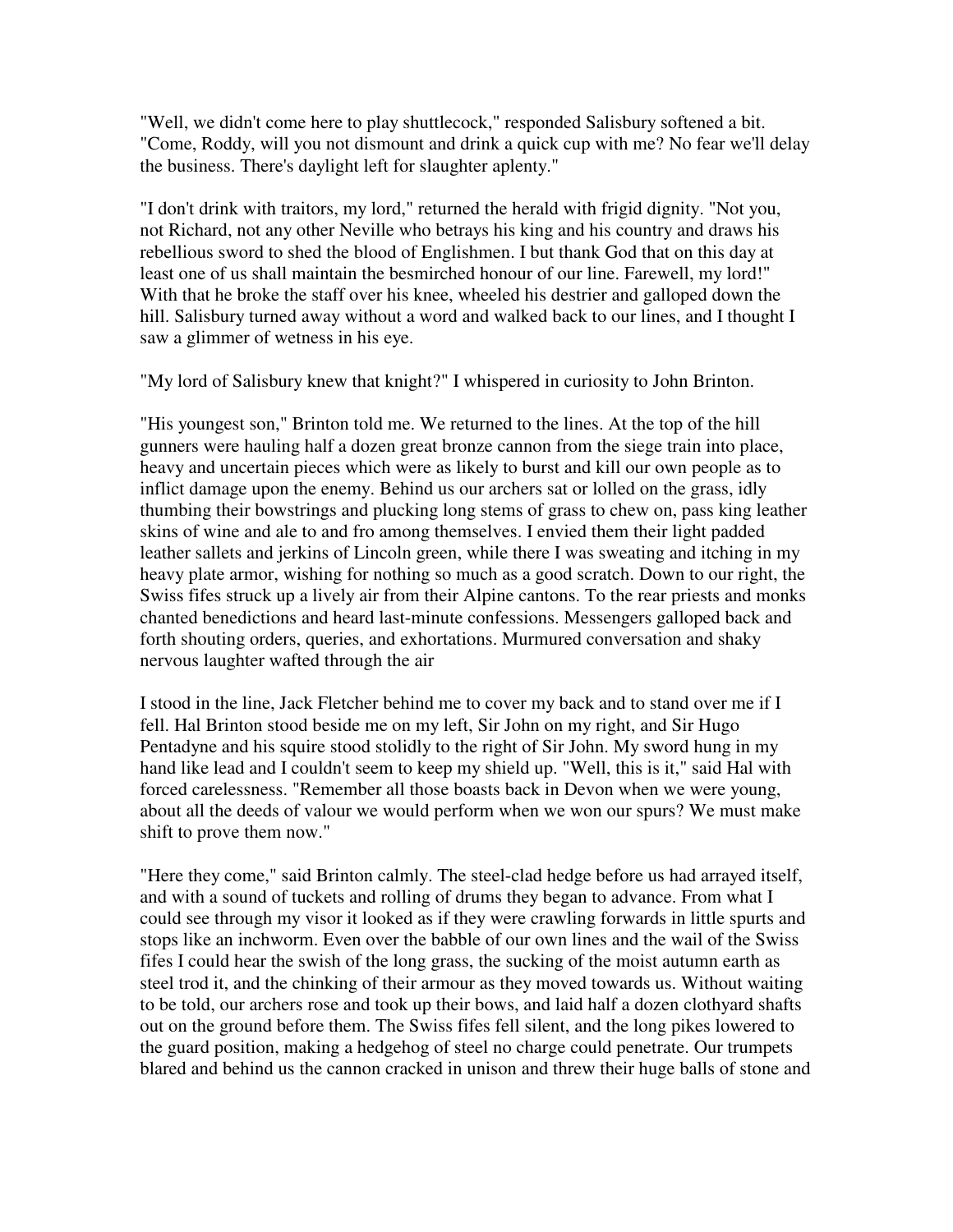iron down into the red-rose ranks, churning up great fountains of earth and dust. But they still came on, mail and spearheads gleaming and banners billowing in the breeze.

Suddenly I knew I was afraid, terrified. I trembled, my stomach churned, and I almost retched, but the thought of vomiting inside my closed helmet was so reprehensible a prospect that I choked the bile down. My feet were rooted to the ground, which was as well, else I might have turned and fled like a craven. I wanted to weep, to fall upon my knees and beg for mercy from God, that He might suddenly transport me away from here, away from that grim and remorseless thing that was approaching to break my body and darken my eyes and take away my wife and my home and my very existence. I did not want this, I wanted life and good cheer and my friends around me. But they *were* there, right beside me

Barely turning my helmeted head, I whispered, "Old friend of my father's, give me strength!" The old knight turned and faced us, raising his visor briefly to study Hal and me

"Don't worry, John," he said in a low voice. "The funk will pass. You should have seen me at my first buckle. Agincourt, no less. We were in far worse shape that today, starved and exhausted and soaked through to the skin, outnumbered ten to one. On that morning my hand so trembled on the bowstring I damned near shot King Harry in the back. Yet here I am today."

"I shall stand firm, my lord," I told him. "Forgive my moment of weakness."

"And you, Henry my son?"

"A bit rocky, my lord, and I'd give a thousand crowns to be anywhere else but here," said Hal with a rueful laugh. "But I too shall stand. Lancaster won't see the backs of any of us today."

"Aye, lads, that's the spirit!" growled the old man. "Spit in their eyes, and remember, they're just as scared as we are. We've much the better ground here. Audeley must be mad to attack us, drawn up like this!"

"Mad or not, they draw nearer," I observed. Behind us, the archers' officers began calling out the cadence for enfilade.

"Nock!" Two thousand clothyard shafts were thumbed into bowstrings.

"Draw!" Two thousand bowstrings slid back to the ear. The air hung heavy and still as the wind died, and our banners drooped loose in their shafts. "Loose!" The white feathered shafts leaped into the air like a snowstorm suddenly spurning the earth and returning upward to the sky whence it came. A solid sheet of arrows soared like some great winged falcon and then paused, reversed, and fell into the Lancastrian host with a deafening ringing of steel on steel, intermingled with screams and howls. Again the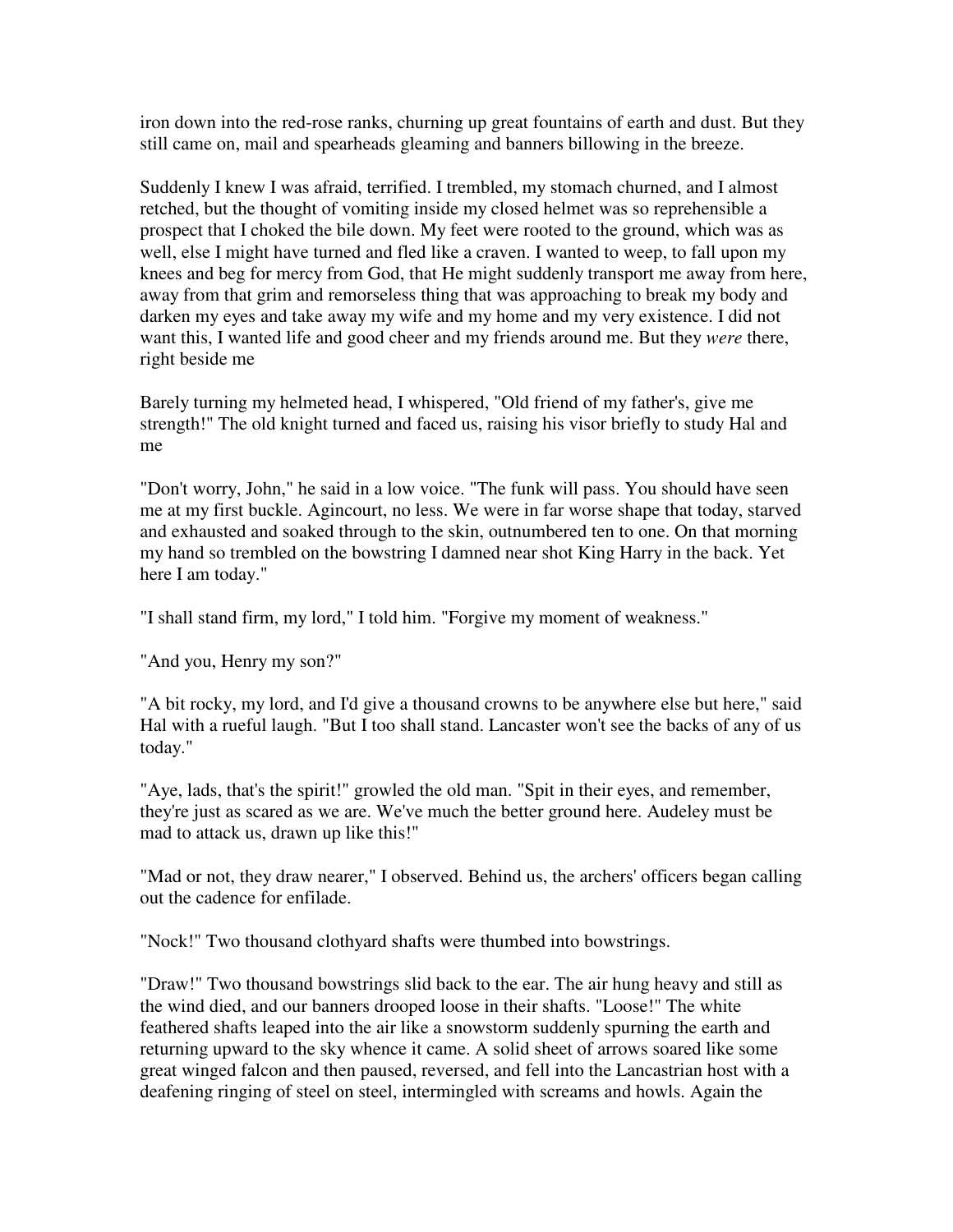cannon split the air with forked tongues of lightning and smoke. A whoosh as our men launched another flight-and then the sound came again, but this time from the enemy at the base of the hill, and now the shafts were falling among us like steel-tipped raindrops. One struck the edge of my shield rim and showered sparks into my visor, blinding me for a moment. *"Don't look up!"* bellowed Brinton as I involuntarily glanced skyward. "You'll get one in the eye, right through the visor!" Trumpets screamed in cacophony, and in the advancing lines before us banners dipped and swayed as they broke into a shambling uphill run. In the vanguard of the enemy were several hundred close-ordered blond giants with long gleaming pikes; it seemed we were not the only ones who appreciated the fighting spirit of the beer-guzzling troopers of the Alps. Above the whizz of the arrows and the din of battle I heard the voice of Johann Krenzer bellowing out to the charging pikemen, *"Schweiz! Zurich!"*

*"Lucerne!"* bayed a huge figure at the head of the oncoming pikes, and with deft precision they executed a lateral slide slide, never staying or slowing their charge, which moved them away from us down the line off to our far right, off the front of their fellow mountain men. "Look at the Switzers!" shouted Hal Brinton. "They won't fight each other!"

"That's because they've better sense than Englishmen!" shouted his father. All of a sudden the distance between us and the mailed enemy vanished, and they were on us. I remember taking the full force of the rush on my shield, crouching low and staggering back, trying to deflect the blades of the polearms upward and away from my face. I dug my heels into the earth and stabbed with my sword point, for there was no room to swing it. I saw blood spurt; presumably I found a chink in someone's armour. It was a howling mass of pushing and shoving and clanging of metal on metal, beyond my power to describe. I felt my legs sinking into the earth, so hard was I pressed; I knew I had to stay on my feet, for if I fell I would be trampled into the earth and smothered in my helmet. Fortunately in a sense, the press was so close that it was actually difficult and at times impossible for me to fall to the ground. I hacked and stabbed and ripped wherever I could see in front of me; spurting blood and flying dirt and dust obscured my visor so I was almost always thrusting and shoving blindly. Blows rained down on my shield, my back, and deafened me when they struck my helmet. Over everything the arrows from both sides hissed like deadly rain, flying indiscriminately striking down friend and foe alike.

How long it went on until the wall before me abruptly collapsed, I couldn't begin to guess. The Reds had broken and they were running back down the hill in a sudden panic. Our arrows streaked among them, knocking them down from behind. A few of us staggered forward in a clumsy attempt at pursuit, but were dragged back into formation by our knights banneret. "Hold your line, lads!" roared Brinton in a hollow voice, echoing from his closed helmet. "Let the archers finish them off, they're light!" The command was unnecessary for me; I sank to my knees in ground that had turned into a sodden mush, steaming with hot fresh blood. Men in Lincoln green shoved past us and ran downhill, leaping on fallen men in armour in twos and three, thrusting long misericord daggers through visors and beneath armpits. Here and there some of the enemy wounded staggered to their feet and fought back, and some escapes were made.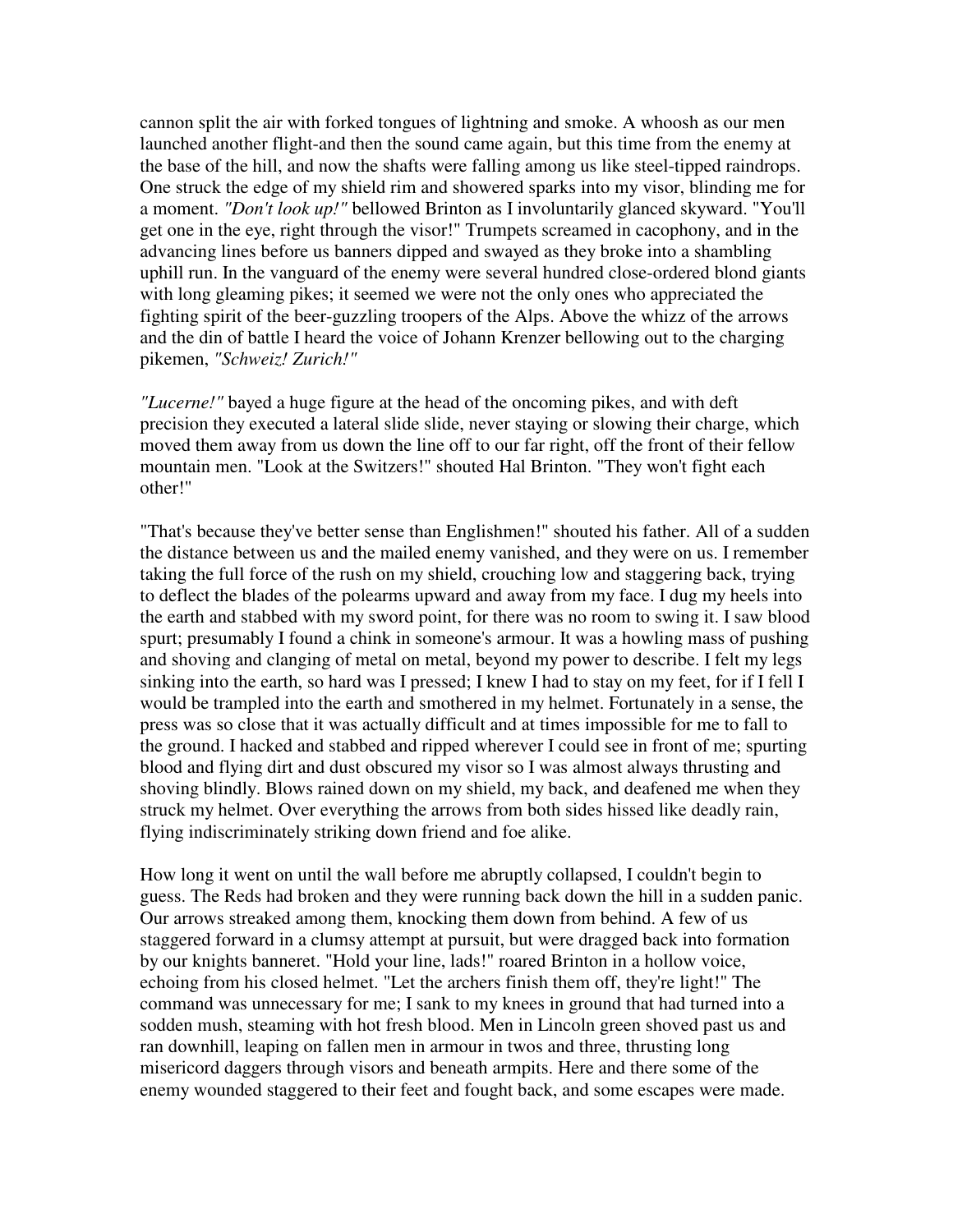Cries of agony filled the air, begging for water, screaming for mercy from God, sobbing out the names of women. I wrenched up my visor, sticky with blood, and saw a cloud of steam billow from within my armour.

Not ten feet away, Sir Hugo Pentadyne's squire knelt weeping over a still armour-clad form. I struggled to them on my hands and knees, unable to rise from exhaustion. I saw that Pentadyne was dead, a clothyard shaft protruding from his visor. "He must have looked up," I said stupidly, to no one in particular. Below us were scattered shouts and cries as the Lancastrians tried to reform in the lengthening shadows. "Dear God, they're not coming again, are they?" I moaned.

"No, I don't think so," said Brinton, shading his eyes and looking down the hill. "We've got enough archers down there now peppering them so they won't be able to form up again. Still, we need to stay in place until we're told otherwise."

We rested in place for a while, and up and down the line I saw a bit of what men in war are capable of. Local villagers and peasants emerged from the woods where they had been watching the battle, and they began to loot the dead men on the fringes of the field. Closer in our archers, men-at-arms, and even a few knights broke ranks and began to strip our fallen foes of their armour and possessions. Several impromptu kickball games began with severed heads. The Swiss mercenaries were especially savage. A page boy or else a young squire from among the attackers had followed his master too closely into the press and somehow had been captured alive by the Swiss; amid gales of laughter they stripped his garments like tearing paper and stretched his naked body plunging and writhing over a wagon wheel. Then a group of them unlaced their points and proceeded to use him as a woman, right in front of the whole army. No one in authority seemed inclined to put a stop to this revolting recreation. Even Brinton shrugged it off.

"That's the Switzers for you," he commented, pulling on a wine skin which he then handed to me. "Handy with those pikes right enough, but an uncouth bunch of bastards for sure. I've seen them fuck sheep and calves as well. Not as bad as the Turks, though. Most invading armies kill all the men and rape all the women. With the Turks it's vice versa."

Finally, when it was almost dark and the air had grown damp and chill, the Earl of Salisbury rode up and gave us orders to form up for march, and we shambled up the hill to recover our horses. "Bring Hugo's body," Brinton commanded us. "He's a knight and so he gets a Christian burial. With any luck the local churches will have pity on the rest of these poor devils and say a few words over whatever pit they toss them into. If not, the worms get them."

Jack Fletcher and Pentadyne's squire lifted the broken corpse between them. The came a final scream of agony as the Swiss castrated the boy they had been raping; I turned to see him tottering off into the gloom, white and naked, doubled over holding his crotch Salisbury had determined to slip away into the darkness rather than try to finish off the Lancastrians. They were still lurking in the woods and fields below us, apparently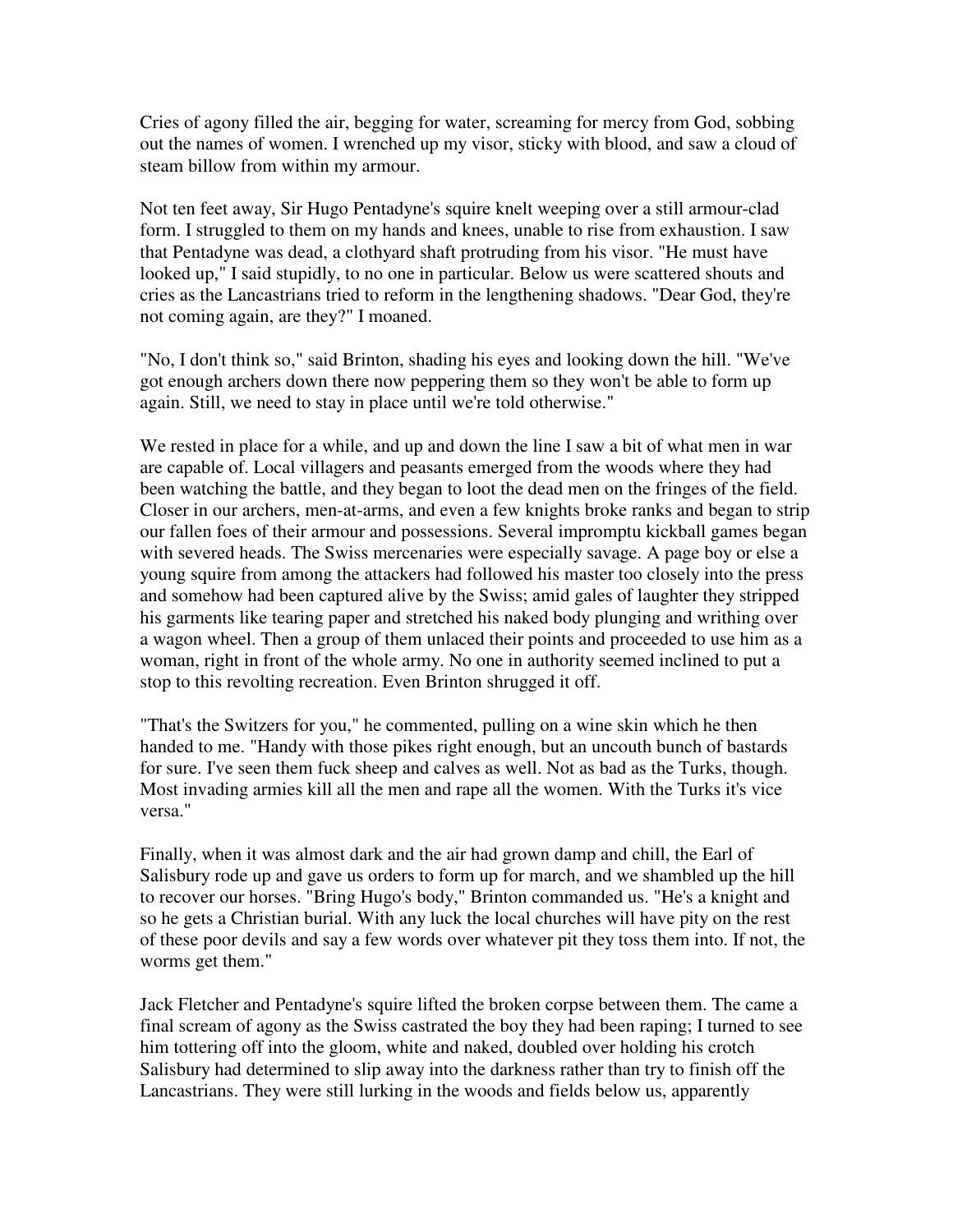disorganized, but there were still a lot of them and more battle than one had been lost on the second day. They were in a bad way for leadership, for Lord Audeley lay dead on the field in his smashed armour and Lord Dudley was our prisoner, Salisbury having bought him for money from the Swiss who captured him and thus saved his life. I never did find out what happened to Sir Roderick Neville, Salisbury's son who fought for Lancaster that day, but I did learn that two of his Yorkist sons, Sir Thomas and Sir John Neville, were captured by the enemy and dragged to Acton Bridge in Cheshire, where they were murdered. We abandoned our cannon, but they served us a final turn when a valiant Augustinian friar stayed behind all night, periodically loading them with laborious effort and then touching them off, firing blindly into the night. The balls hurtling down from the hill into the trees among them served to convince the Lancastrians that we were still about and they had best stay put. At sunrise the next morning the friar blithely explained to the chagrined Lancastrian commanders that he had done all this in order to keep up his spirits with the jolly noise.

On the 25th day of September we reached Ludlow Castle, bloody and tired and dispirited. As I dismounted in the courtyard I heard my name cried out above a hundred others, and my wife was in my arms. She took me to a little bower we had made in that crowded keep by hanging a leather curtain up in a carpenter's tool shed, and she helped me wash and fed me and filled my goblet. "We heard there had been an engagement," she told me, her voice trembling. "No one knew for sure. No one knew who was coming back. I thought I would go mad."

I laid aside my cold bacon joint and pulled her close to me, stroking and kissing her hair. "I made it, Jen. This time. If it be God's will I'll make it through the next one as well."

Thus ended the battle of Blore Heath. It was a bloody and indecisive brawl now forgotten, save by the few remaining men who were there, and perhaps a chronicler who noted it with a line or two of ink and then moved on. It had no long-term effect of any kind on the outcome of the war. It was a pointless act of butchery which produced nothing but death in fear and pain, grief among the living and food for the worms and the ravens. Brave men died at Blore Heath. May God remember them, always, long after England has forgot.

XI.

On the afternoon of the twelfth of October, the banners of the Lancastrian army appeared down the valley of the river Teme. From the ramparts of Ludlow we watched them, a long metal-clad serpent twisting in and out among the orange and gold hues of the autumn forest, their armour and lances glistening and twinkling in the sun.

They came from Leominster to the south, where they had camped the night before and our scouts had made first contact with them. All night long couriers had ridden in telling us of their progress, and all that day a stream of refugees had passed through Ludlow,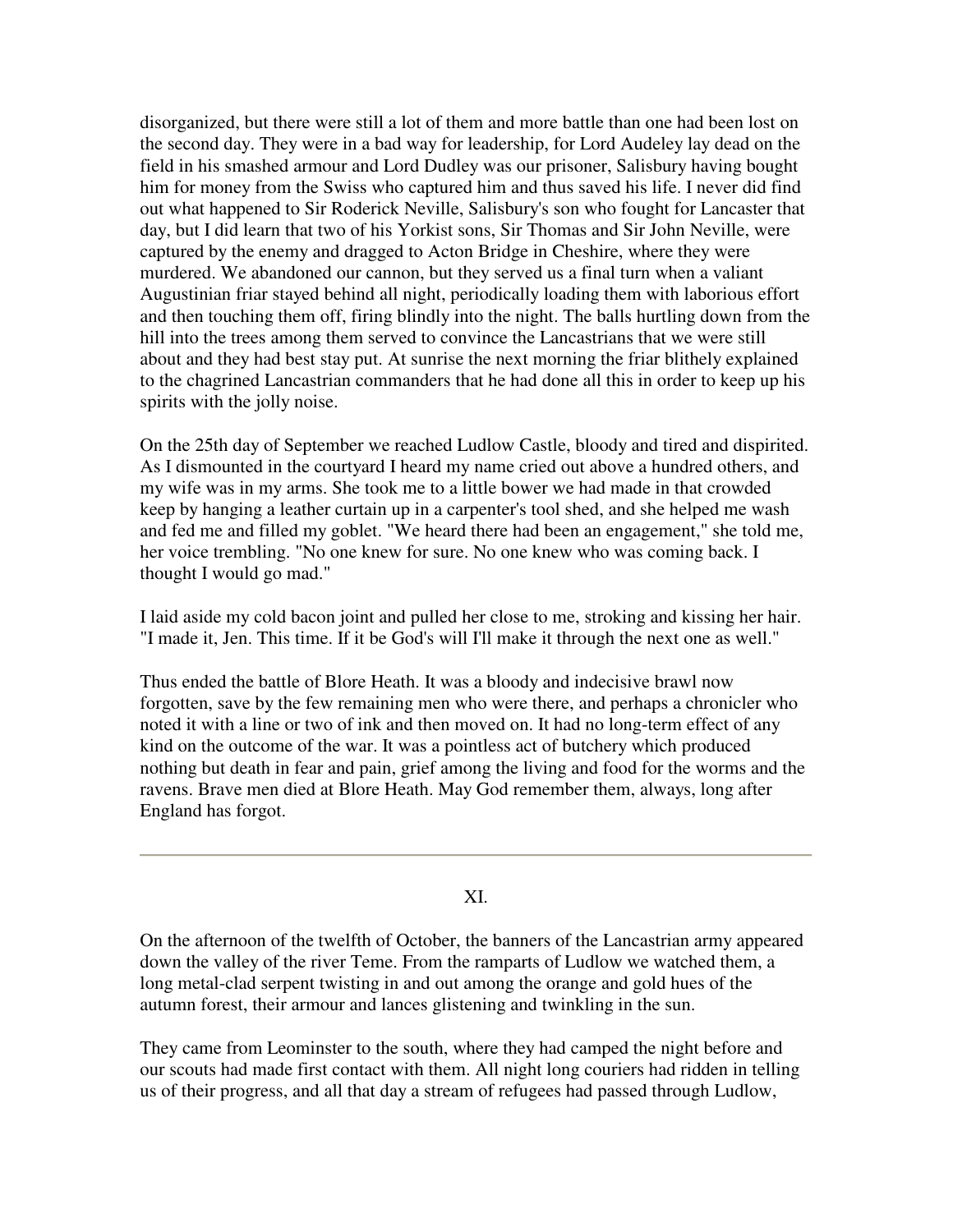peasants and townspeople from Leominster telling of rapine and pillage. Now it was late afternoon, and they were upon us. They crossed the Teme by the fine stone bridge and debouched eastward through the hedgerows and fields, halting not half a mile from the earthworks we had thrown up. Margaret's captains knew their business, for they saw quickly that we had built barricades in the town of Ludlow and were prepared to fight them street by street and house by house should they attack us from the south. They flanked the town and clearly meant to launch a direct escalade against the great castle itself.

It was too late in the day to begin such an assault, and the enemy began to make camp, posting sentries and raising tents. They cut down fences and pulled down cottages in the area for firewood, dragging the shattered beams and thatch behind into the camp. A group of us, knights and ladies, watched from the castle walls. "Look, there's the duke!" said Jeanetta, pointing. York and a group of his advisors, John Brinton among them, appeared on a tower to the south of us, observing the Lancastrians and noting their dispositions. I saw Sir John pointing and gesticulating.

"Well," I sighed, "I suppose tomorrow will be the day."

"No doubt," agreed Jeanetta. "We're outnumbered but we've a much stronger position here, and I think our leaders are better and the quality of our troops is higher."

"The view of an experienced warrior is always welcome," I laughed.

"I need no experience to know that tomorrow will be a bloody mess," she said grimly. "John, I beg you, take care! I don't want a dead hero. I want I live husband."

"I don't plan on committing any heroics," I assured her.

"Heroes seldom do."

"In a way I'm almost relieved," I said, my arm around her. "Far better to get all this over with in one gigantic bloodletting than to fight a long drawn-out civil war which would devastate the realm. At least this time tomorrow night England will know the name of her king. Where's Jack?"

"He went out when the tucket sounded. He wanted to get a closer look at the Reds."

"He'd best not get too close a look," I said, worried. "I noticed their forward units sending a few shafts at our scouts. Jen, I need to arm and get down with our Whitewood lads. They need me with them and I want our troop ready to respond to any situation or command of the duke."

"I can help you into your armour," she said. "Come." We descended from the walls and walked hand in hand across the courtyard and up to our little chamber. I sat down on the straw-stuffed pallet and she sat down next to me, and we held hands silently for a time.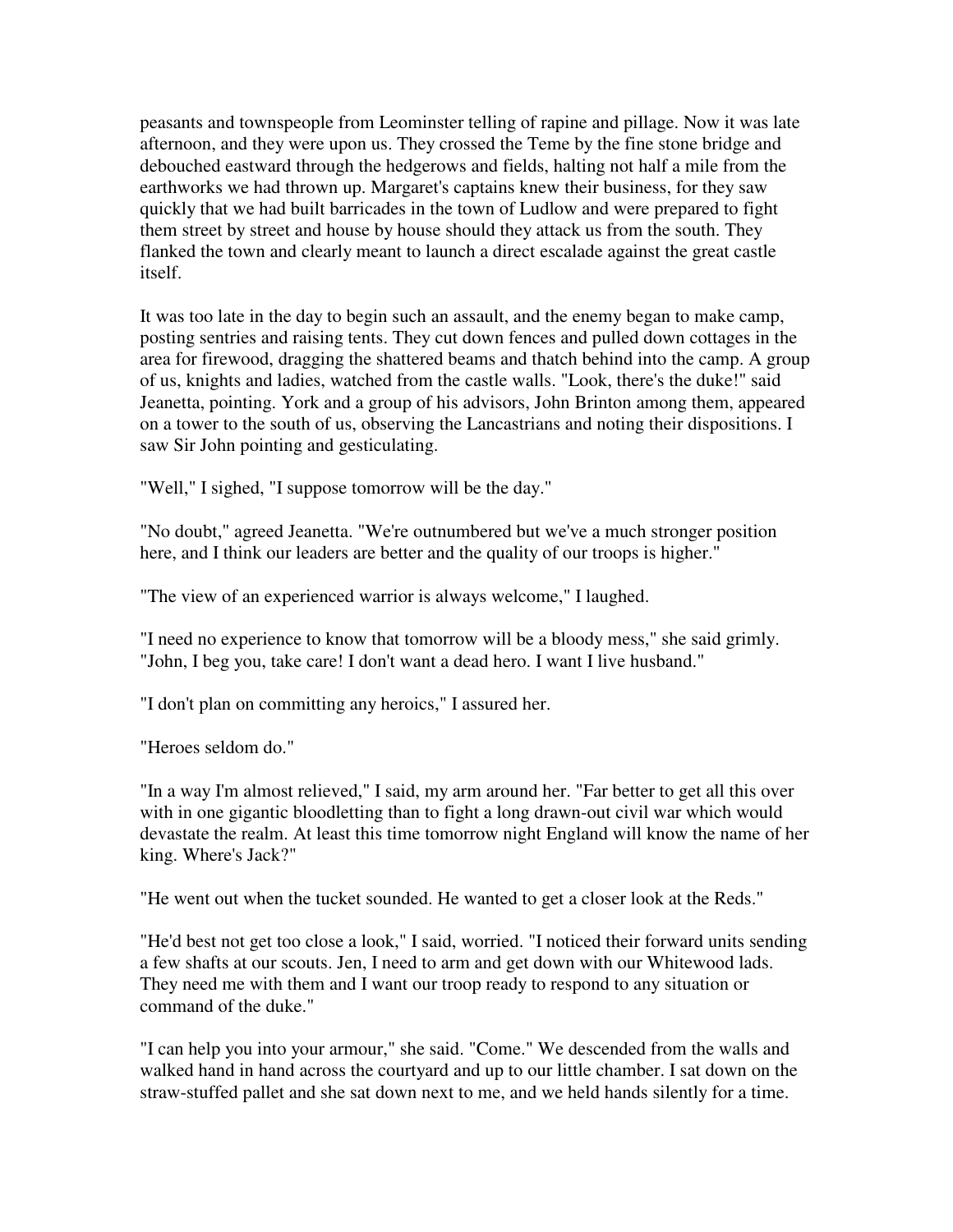"Jen, when we were first wed I expected a right Medusa," I told her gently. "But you've been a good wife and a friend as well. I've much praise and no complaints. It's been a good two years. Thank you."

"No complaints here either," she whispered. "I've not forgotten that you love another, but you've never reminded me and you've given me full measure. Thank you."

"We must speak of what may happen tomorrow," I said firmly. "If I fall but York wins the day, then all our goods revert to you, since everything we possess was your wedding portion. You'll be a very eligible widow. Choose your next husband carefully, Jen, and don't be sentimental about it. For some reason I still don't understand you took a wild gamble on me, but next time you might not be so lucky."

"I don't want to hear this," said Jeanetta, her lips trembling and her eyes dampening.

"You must hear it, Jen, I'm worried about you and I don't want you to be alone. You'll get bored and grow all weird again and get into trouble when you're on your own, and you'll hurt yourself and others. Just make sure he's someone who will respect you and won't beat you unless you've done something."

"I don't *want* anybody else, ever again," she sniffed, tears coursing down her cheeks now. "Damn you, John, you're making me cry again! Stop it!"

"These things have to be said, Jen," I told her. "I might not get another chance. If the Reds win tomorrow and I die, then it's going to be tough for you. Your father is a prominent Yorkist, you will be a Yorkist widow, and Margaret may be inclined for revenge if she thinks you diddled her back at Raby Castle. I honestly don't think she'd go so far as to put you to death, but you never know with a woman like that, crazed with blood and vengeance. She will probably seize all your property, Whitewood and Brantley, and she may imprison you. The best thing to do is to get away however you can. It's too easy to forget people who disappear into dungeons. Whatever happens, you will have only one certain weapon. Use it. You are a stunningly beautiful woman, Jeanetta. Do what you have to do in order to survive and win a new life for yourself. When I am dead, you owe me nothing."

"The question doesn't arise, John," she told me calmly. "No other man will touch me, I promise you. I've thought about this, and I have already decided. If you die, then I will die."

"That is a mortal sin and bloody mad to boot!" I cried. "Christ's blood, Jen, I don't ask that of you!"

"I'm not asking for your permission, John. That's just the way it's going to be."

*"Why,* in God's name?" I demanded.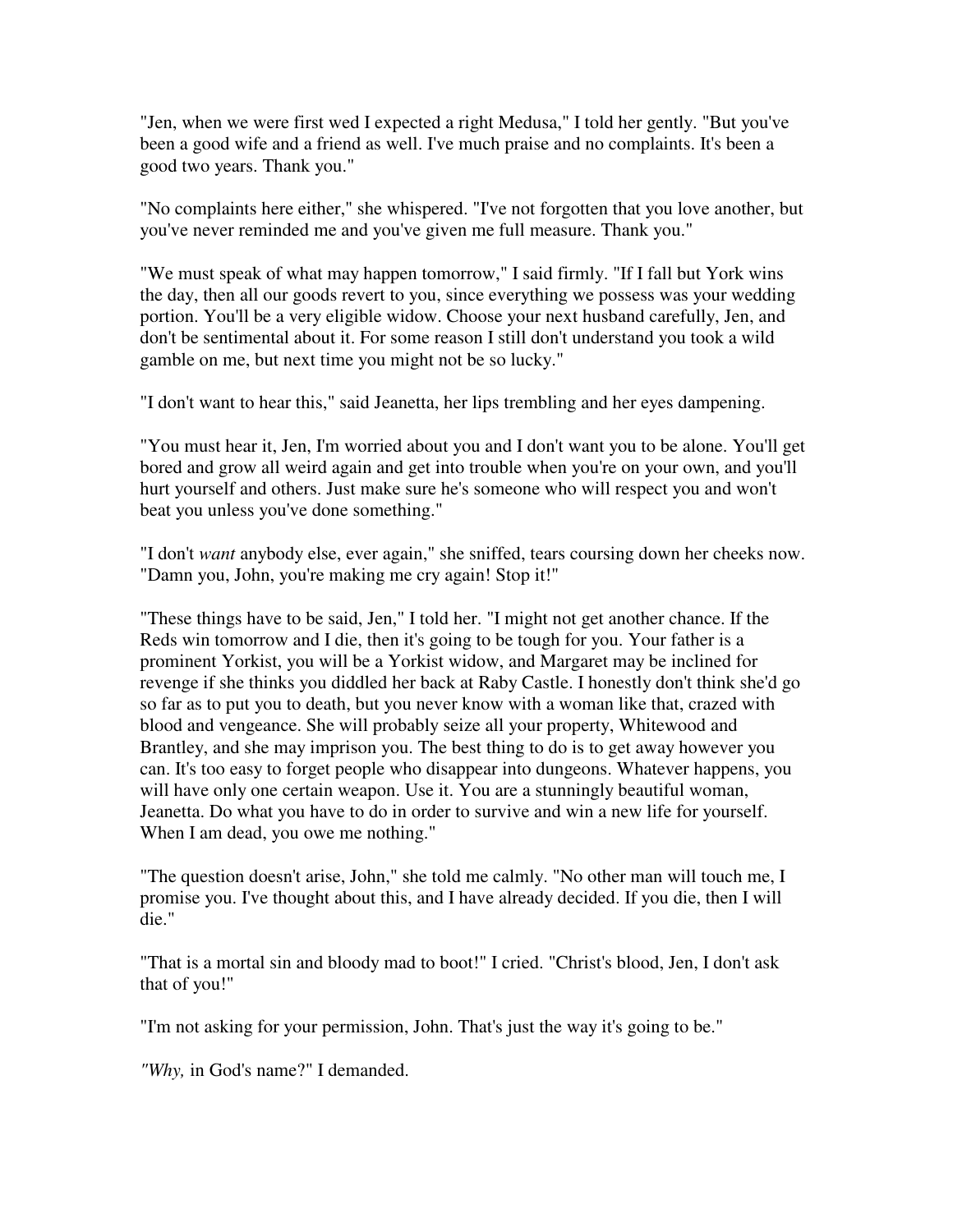"You are all I care about on earth, all I ever will care about," she told me. "When we have children I will care for them only in that they are a reflection of you. That's just the way it is. Please leave me your razor. Hanging is for peasants, jumping off the castle walls is dramatic but it might leave me alive and crippled, and if it comes to that I don't want to use some rusty bread knife. Only the finest bright honed steel for this lady's alabaster throat, thank you."

"Dear God, that's a ghoulish request," I sighed.

"I have another, not quite so ghoulish," she said, slipping her gown off her shoulder, taking my hand and sliding it into her bodice. With my other hand I ripped the gown from her body and shoved her back onto the mattress.

When we had finished she helped me into my armor with silent efficiency. I slipped the jupon over my breastplate and girded on my sword, and after a long, lingering kiss I descended to the stables to saddle Thunder. I had just finished when there was a wild shouting and clamour in the keep. I rushed out and met John Brinton running towards the great hall. "What has happened?" I demanded of him.

"We are shent!" shouted Brinton. "Treachery has overwhelmed us! That whoreson Trollope and every man jack of the Calais command have deserted our ranks and joined the queen!" Leaping the wall I saw it with my own eyes. Our earthworks were deserted, and the few of our men left upon the meadow were fleeing towards the castle or into the woods. Beyond the fortifications I saw a milling mass of men on the fringes of the enemy camp, some still sporting Yorkist emblems on their backs, shouting and embracing the Lancastrians and ripping the White Rose off their jupons and jacks to replaces them with royal colours. It was a disgusting spectacle. I reeled in shock down to the great hall, where a hurried council of war had been assembled. From the few remaining Calais men we learned that bribed by promises of rewards and royal pardons, Trollope's pirates had begun a mutiny and had managed to swing most of their number to their side while Warwick was absent in the castle. Neville was in a mad rage.

"God's own blood, I'll break Trollope on the wheel!" he shouted. "He shall be pulled apart by wild horses, and every one of those misbegotten sea snakes I lay hands on will do the dance!"

"The man was an outlaw and a pirate all his life," responded the duke wearily. "I suppose the prospect of pardon and a place under the queen's shield was too tempting for him. But your rantings are sleeveless in the face of this disaster, Dick. Let us rather take counsel on what we must do now."

It was growing dark, and in the great hall torches and cressets were being lit. The flickering torchlight glinted on armour, and servants directed by Duchess Cicely rushed to and fro, bringing us beer and meat and preparing horses, for it was quickly determined that we must flee. Trollope knew all of our battle plans, and our array was so depleted and demoralized by this act of craven betrayal to try and make a fight of it would be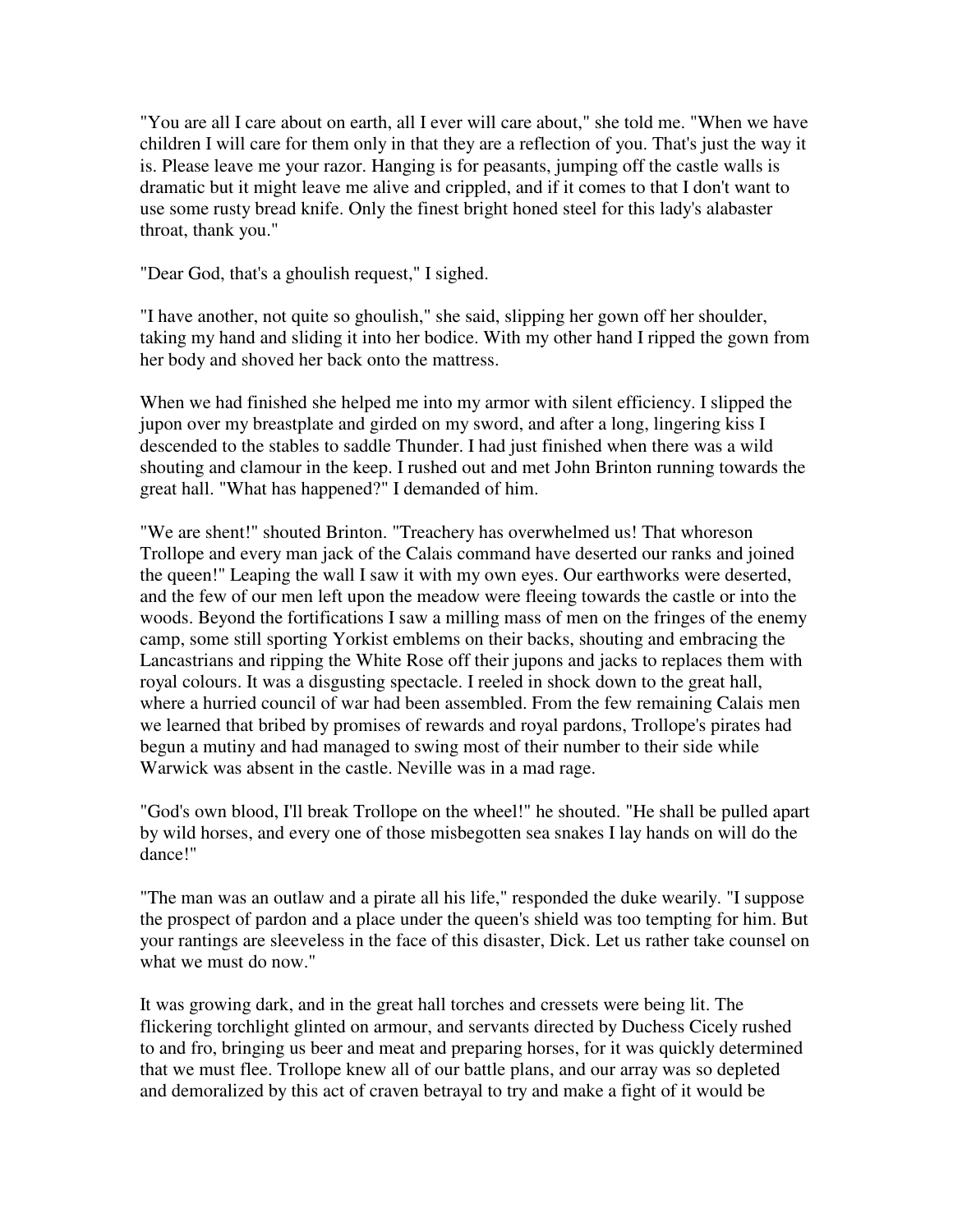suicidal. Our only option was to escape, and we must abandon the remnants of the host to disperse as best they could in the darkness. I sent Jack Fletcher to tell Tom Simkins as much, bidding him see to the safety and dispersal of the Whitewood and Brantley troops. My farewell to my wife was necessarily brief.

"Jen, I *must* leave you," I told her in utter anguish.

"Of course you must," she returned, all business. "It's that or your head over the gates."

"My God, they may sack the castle! Remember what I told you," I said, crushing her to me. I could not feel her body through my armour, but I crushed her hair in my hands, kissing it, kissing her mouth hungrily. "Live, Jen! Do whatever you must, just be here when I return."

"I still have your razor, John," she said.

"No! No, Jen, please! Don't kill yourself!" I begged.

"I have no intention of doing so while you live, dear. I fully intend to use it on the first man who tries to rape me, though, and he shall find himself ill-equipped to repeat the offence in future. John, come back to me!"

"I'll make a point of it," I assured her.

Our horses and squires were waiting for us in the darkness below the west rampart, and we slipped over the walls on ropes, lest the Lancastrians see that their birds were about to fly and raise the alarm. I hit bottom, rolled on the damp frosty grass, and was in Thunder's saddle in an instant. "I hope he's fresh and fed, for we ride hard tonight," I whispered to Jack.

"That I gathered, lord," chuckled Jack. "No doubt some day the troubadours will render all of this a great adventure ballad. Somehow I don't feel in the least adventurous, just chilly and a bit queasy from the nearness of the noose."

"Ah, but this is a daring exploit, boy!" exclaimed young Edward of March gaily. "I look forward to hearing these deeds sung abroad in verse, seeing myself as history shall see me!"

His father the duke spoke up from the gloom. "If you cease not this badinage and ride not speedily, my son, you shall me history sooner than you might wish." Single file, we walked our horses towards the forest. The moon was behind a cloud, and we made it.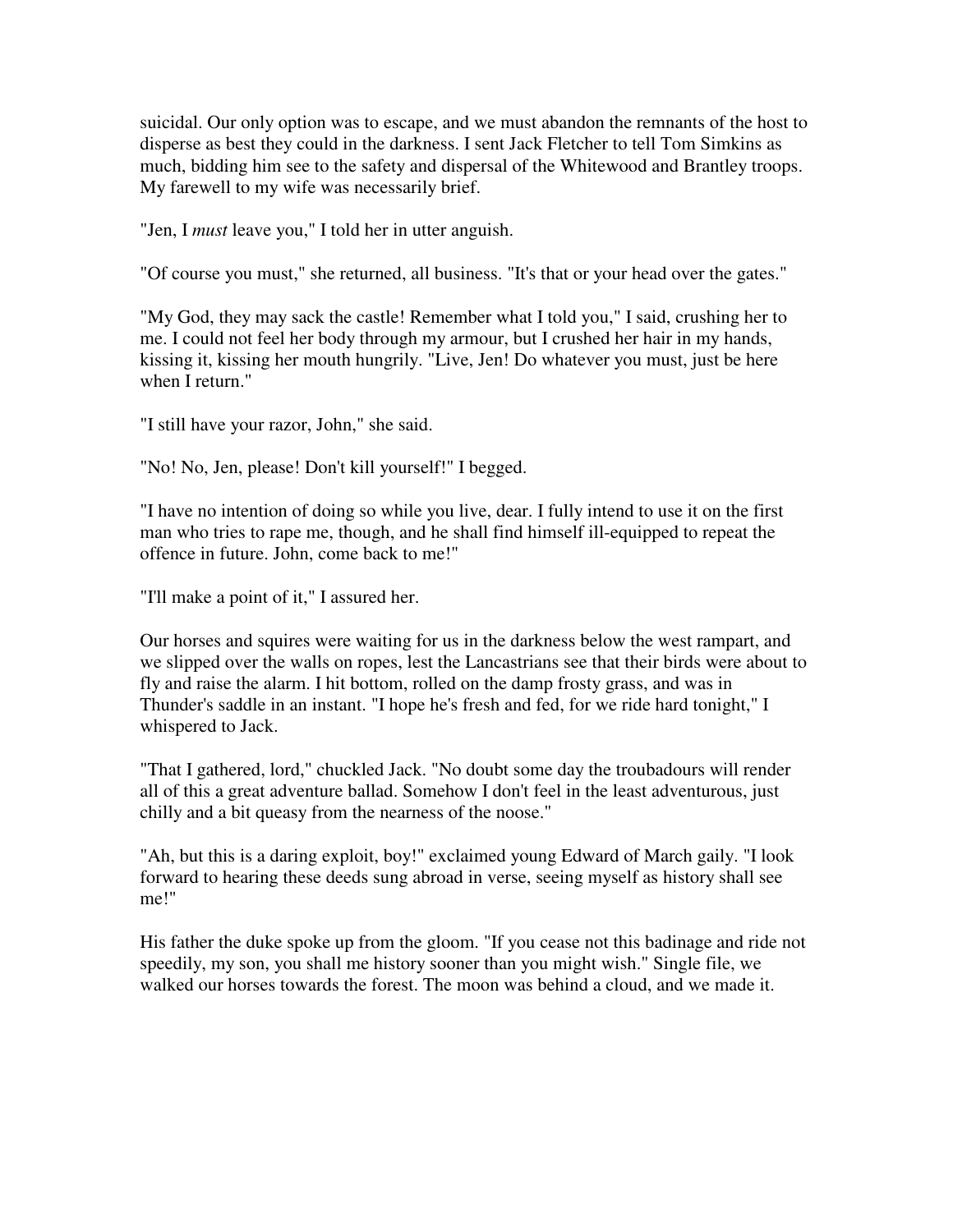On a bleak hilltop in Wales we camped several nights later, and made our plans to disperse our party into several groups, each to go in search of its own refuge. One band comprising the duke, Edmund of Rutland, Sir John Brinton, my brother William and a few others headed for the coast in an attempt to reach Ireland. The duke had once been Viceroy there, and York had many sympathies both among the English settlers of the Pale and the native Gaelic clans. A second group including Edward of March, the Earl of Warwick, the Earl of Salisbury, Hal Brinton, myself and some others rode south, our objective being to reach the coast of Devon or Cornwall and thence seek a ship for Calais. Warwick had but recently been ruler there in that last English enclave on French soil remaining out of all Harry Fift's empire, and he assured us that the men he had left behind him to garrison the town were loyal. "As loyal as Trollope and his men, Dick?" inquired the duke skeptically.

"I hand-picked each man who remained behind in Calais, lord," returned the earl quietly, warming his hands over our tiny spluttering fire, his back to the wind. "Nothing is so fragile as faith in these times, as we have all of us found, but it is a chance we must take." We intentionally broke up family groupings, Sir John and William Brinton and my brother riding with the duke, Hal Brinton and me with the prince and the earls. Thus if either group was intercepted and taken, the Lancastrians could not wipe out entire families at a single stroke. Thus ran our logic, cruel but correct. We doused our fires at dawn and after a brief, grim leave-taking we mounted our smoke-blowing horses and sped on our separate ways.

Our party inched ever southwards, skirting large towns and swinging miles eastward through the Cotswold hills to get around the city of Gloucester. Occasionally we saw columns of smoke rising into the late autumnal sky. Sometimes we rode by night and slept by day in the forests and hedgerows. Slowly the countryside changed from field and woodlands to moorland and heath as we crossed Somerset and glimpsed the first red frieze upon the green heather and brown bracken of Dartmoor. The elevation mounted higher as we entered into the crisp heath and fells. "If the Reds catch up to us and we die tomorrow, at least we have seen this land again," I said to Hal

"Dartmoor men are born with that tiny pinch of heather in their blood," agreed Hal. "You can stay in your Hereford hall until you're ninety, John, but it will still be there."

That night we reached Redmond Hall. It was a bleak homecoming. My father had left days earlier with Hal's mother, my sister Melissa; no one knew where they had gone, but we knew they would be attempting to find John Brinton, and so I assumed they would end up in Dublin. The servants had fled and the manor house was stripped bare of stock and valuables, whether by looters or by our own people seeking to hide and protect their goods I could not know. We could see people on the fell tops far away, but they all fled at the approach of horsemen in armor. Well they might, for we soon discovered ample evidence that red-rose troops were in the area. When we rode on the next day to Brinton Hall, three miles away, we found it burned to the ground. The place where Hal and I had shared so much of childhood and youth together now lay in a heap of blackened stone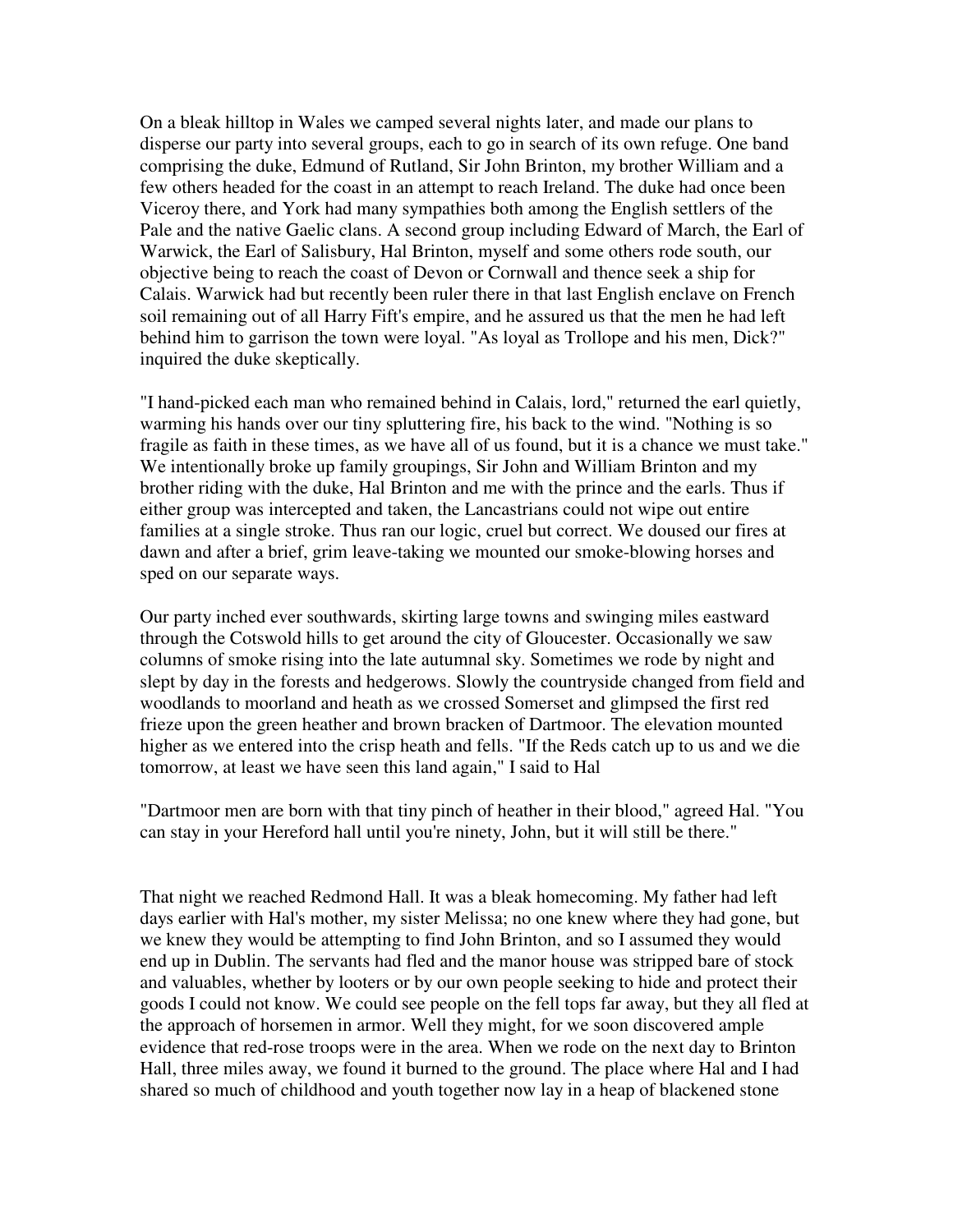and charred timbers. An incinerated corpse swung from a burned beam, probably one of the family servingfolk, but the body was unrecognizable. "I'm glad, John," said Hal after a time, as we rode away.

"Eh? Why, for God's sake?" I asked.

"Now I have a reason to kill them," he told me calmly. "I wasn't quite comfortable with this business before, truth to tell. Killing other Englishmen. Now I can cut the bastards down without a qualm. I want to be there when Margaret's head falls. I will enjoy watching her die."

Two days later we reached the coast, and the Earl of Warwick expended the last of our gold to purchase a ship, a small sailing lugger, and hire a crew. It was the first time I had ever been at sea, and that late in the year the waters were choppy and inclement. I was so wretchedly sick I could barely stand as lookout against enemy sails, but by the time we arrived I was starting to adjust and get my sea legs, so I could fully appreciate the warm welcome we received as we sounded into the port of Calais. The harbor cannon cracked, and for a moment I thought we were being fired upon, but it was only a welcoming salute from the garrison, who lined the quays and cheered lustily for Warwick and Prince Edward. We eased into the dock and I stumbled onto the stone pier, almost falling to me knees from the unexpected sensation of solid ground beneath my feet

Warwick quickly resumed command of the town and quartered us in the governor's palace on the great market square. There we rested and set about recovering our fortunes, for from the very day we set foot on Calais dock we were obsessed with but a single thought, to return to England and smash Lancaster. Over the following weeks the news from England trickled in slowly. We learned that on the morning of October 13th, the queen had taken possession of Ludlow and allowed her troops to sack the town like it was a French village. She made prisoners of all of noble rank she found within the castle, including the Duchess Cicely and the two little Yorkist princes, George and Richard. Her Grace the Duchess had been publicly insulted and abused by the queen, then manhandled and lightly beaten with bowstaves by archers, but she was not stripped or raped; Margaret appeared unwilling to go too far until all her quarry were in her hands. Cicely was manacled and shipped off the London where she was led through the streets on a chain like an animal to the Tower of London, her two young sons being forced to accompany her and watch. There was no news of Jeanetta or the other Yorkist ladies who had been at Ludlow, and whether this was good or bad I was uncertain. "I'll wager she's all right, John," said Hal encouragingly. "If any gentlewomen suffered during the sack of the town, or if Margaret had gone into a rage and hanged them, I'm sure the story would be all over Europe by now. News like that flies on wingéd tongue. Worst case, she's in the Ludlow dungeon, and certainly that's bad enough, but we don't even know that for certain."

"That's what worries me," I told him with a sigh. "Jen's got a tongue smooth as silk and a wit as sharp as a sword's edge and of all women on earth she should be able to survive, but I still have nightmares about her buried beneath all that stone. I saw Tiptoft's collection of torture gear down there once."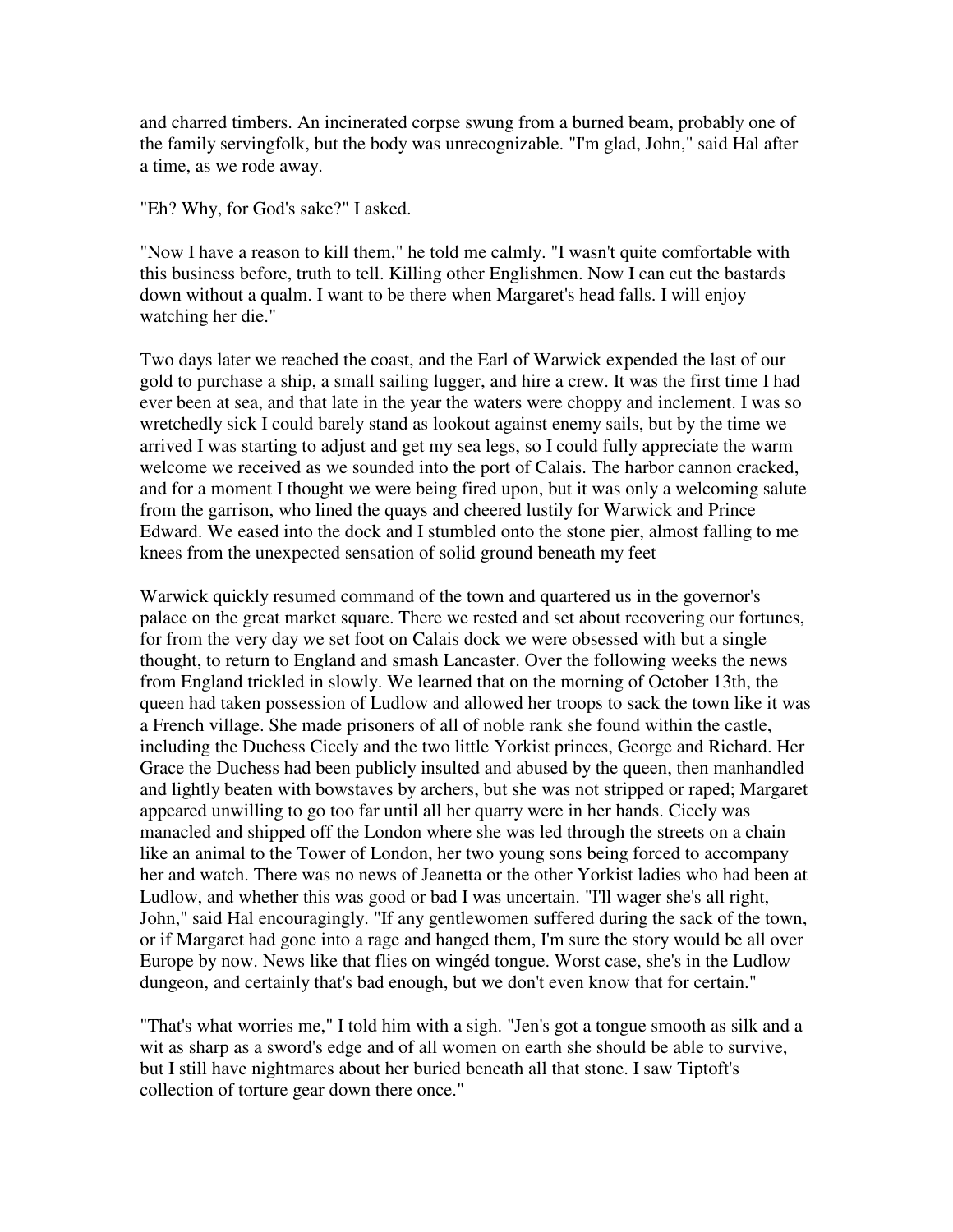"Why on earth would the queen torture Jeanetta?" scoffed Hal. "She knows no military or political secrets."

"You never met Margaret," I told him. "I have. You don't yet understand what we are dealing with in her, Hal. She would torture Jeanetta for the pure pleasure of inflicting pain. She might give Jeanetta to Courtenay of Devon---God, I can't bear to think of it!" I shuddered. There was nothing I could do, and it was maddening.

We heard the Lancastrians assembled a gimcrack parliament back at their old stronghold of Coventry, and they passed bills of attainder and death sentences in absentia against every Yorkist lord and knight, although in my case it was purely a formality since I was already under capital sentence for slaying Morriss at Raby Castle, and they could hardly execute me twice. Then began a campaign to consolidate Margaret's rule, and although we were over the seas her hand fell heavily on those who remained behind who had ever opposed her, or who had ever offended any of the magnates who now served her. Houses were sacked and burned, men were imprisoned or killed for hearsay accusations, informers abounded, entire families were stripped of their homes and all their worldly wealth and driven into the wildwood naked. I grew ever more worried for the fate of my wife.

But the news was not all bad. We heard that the duke and his party had arrived safely in Ireland, where English barons and native chieftains alike flocked to his standard. The Irish Parliament took the first step and declared Richard of York to be king, and when royal messengers brought a demand for submission from Queen Margaret the offending documents were publicly burned and the men who brought them sewn into sacks and cast into the river Liffey.

Warwick's Calais-based fleet very quickly gave us virtual command over the seas, and regular communications were established between Dublin and ourselves. The next phase of our enterprise was to replenish our coffers, for war requires gold as well as steel and blood to feed upon. Although technically speaking we had made peace with France, our enemy for over a hundred years, we of York had never recognized that arrangement. It has been a bought peace, with the provinces of Anjou and Maine surrendered in return for a French princess named Margaret who had been nothing but trouble ever since. A few years after that deplorable marriage we lost Normandy as well, either through collusion with the French on Margaret's part or military incompetence on the part of her lover of the time, the Duke of Suffolk. Probably some combination of both.

So now we proposed to resume our war against our ancient enemies, and in small bands we rode out from Calais and ravaged the countryside systematically, looting anything of value which we could convert into hard cash. The past ten years or so of peace had plumped the nearby districts and made them lazy and relaxed in their vigilance, so we found somewhat more to steal than our fathers on similar duty would have done a generation earlier. We stripped French houses of plate and furnishings, robbed travelers like highwaymen, and levied blackmail on villages and small towns. These raids were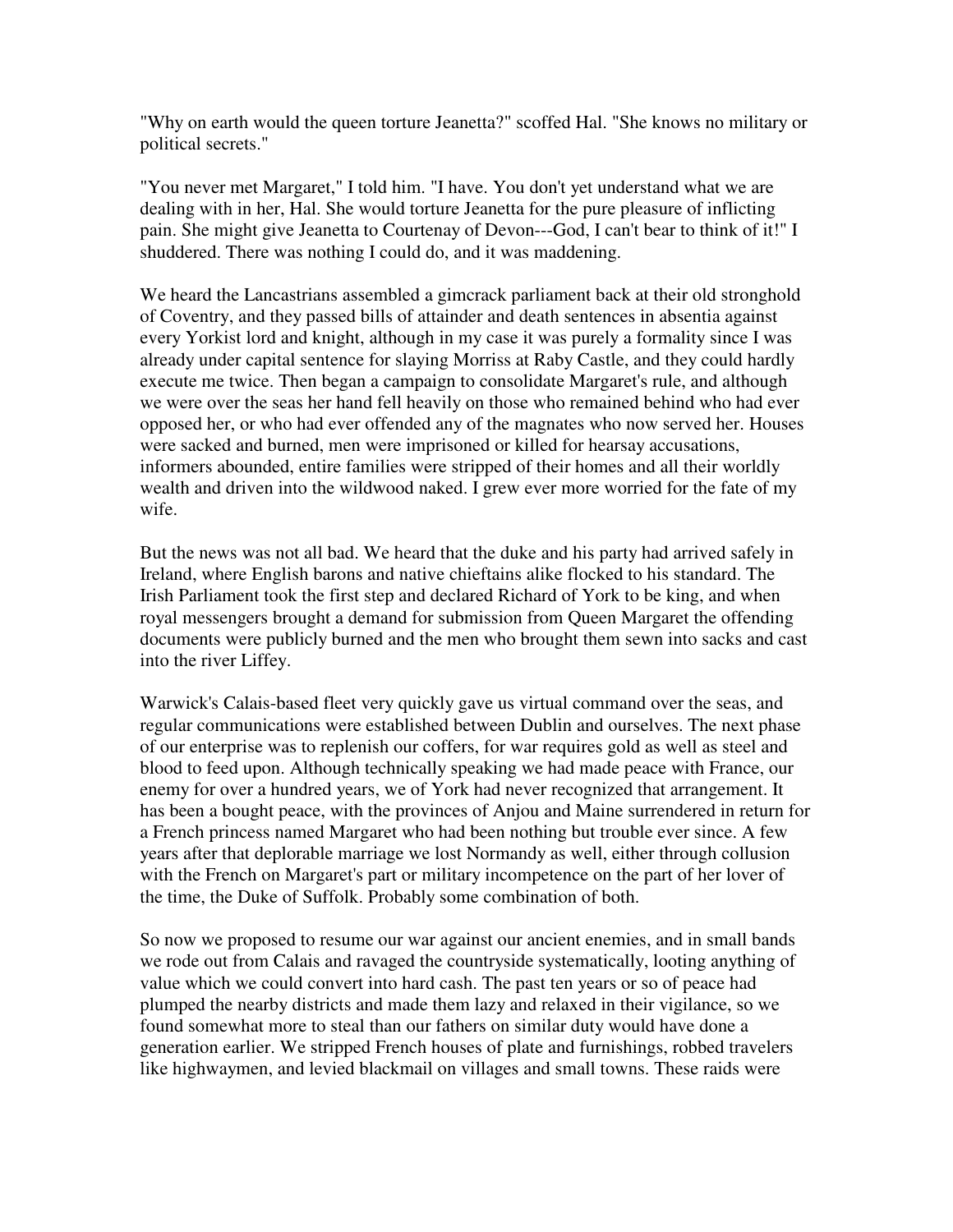hardly proper warfare, mostly just little hit-and-run affairs, but I learned the handling of men and horses in troops of thirty or forty at a time, and it was valuable experience.

We had several sharp brushes with small French constabulars trying to protect certain of our wealthier targets, but my men were mounted archers and it took them but a jig's time to dismount and string their longbows. Two of them were captured while drunk by a French knight from the district, named Vauquelin, who followed an old practice and severed the first two fingers and the thumbs of the archers and sent them back to Calais. The maimed men were now useless, both as archers and for most useful labour or crafts, their lives and their pride destroyed forever.

Honour demanded vengeance, not to say a prudent regard as well for the danger of allowing such an example to be set. I got fifty extra men from Warwick, determined the location of the Sieur de Vauquelin's chateau some twenty miles outside the Calais Pale, and then took my war band the entire distance in a swift night ride. We surrounded the manor church while the whole household was at morning mass, then broke the doors and came into the church swinging sword and axe. The peasants who escaped the first onslaught I allowed to flee, the sergeants and men-at-arms were cut down without much resistance, and the knight himself captured alive, raging and cursing. I had him dragged outside, stripped and bound to an upended wagon wheel. The two men he had mutilated came forward and meticulously burned his genitals off with torches; his screams of agony were indescribable, like nothing I have heard since. Vauquelin's manor was plundered to the rafter beams, his wife and thirteen-year-old daughter were gang-raped in front of his eyes, and a few of my soldiers who were so inclined buggered the priest. Before we left I personally cut Vauquelin's throat and hanged the two ravished noblewomen on a tree, as a necessary part of the message we were sending to the French about this mutilation business.

In my own defense let it be said that I allowed the women to put their torn shifts back on and receive absolution from the priest before they were executed. To his great credit, he was able to render them the last rites despite his own half-crippled state. Nor would I allow the priest to be killed or the church itself burned. That would have been overdoing it and brought the ecclesiastical authorities down on our necks for sacrelige. Had this Frenchman simply killed the two archers he captured I would have accepted such as the fortunes of war, and so would all of us in the English army, but this cutting off of fingers could not be allowed to go unpunished. Had I not done as I did, my own soldiers and comrades would have held me in contempt. As it was I gained the reputation of a fierce and solicitous commander who looked out for his men, and that was something I needed in order to serve the duke and best to help my love in captivity in England. That is all the excuse I have to offer for a terrible crime, the sin of which I acknowledge and for which I know I must answer some day when I stand before the throne of God.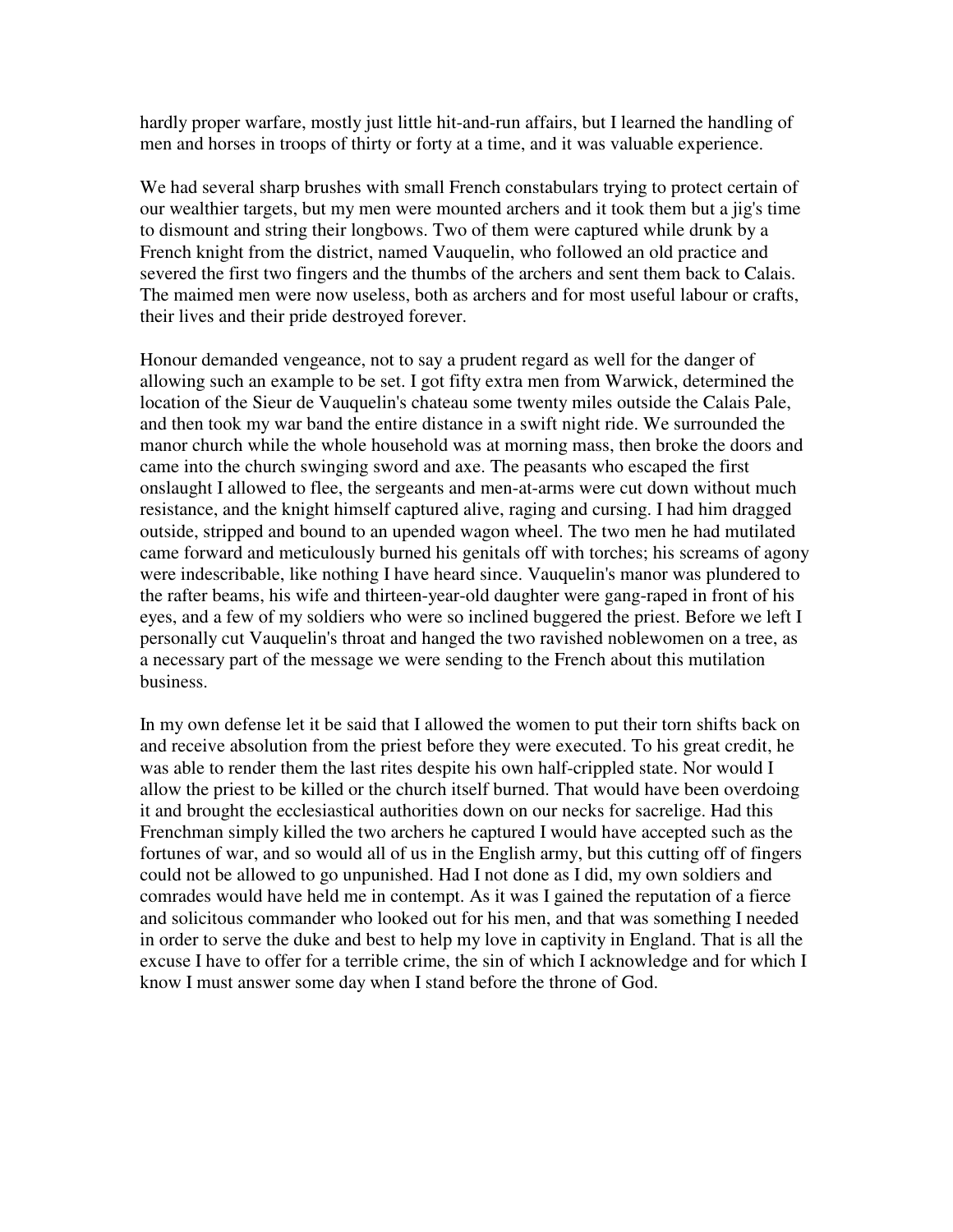"Isn't my lord of Warwick afraid we'll bring down a whole French army on our backs if we continue to comport ourselves in this manner?" asked Hal as we rode back into Calais, escorting the plunder-laden carts.

"There is method in his madness," I said with a chuckle. "Warwick acquired a good feel for the frogs when he was here all those years. They're as brave as their leaders, no more and no less. Give them a Du Guesclin or a Clisson or Joan the Maid and they'd turf us out of Calais tomorrow, but it would seem that the present French King Louis is extremely parsimonious and doesn't like to spend money on expensive indulgences like armies. He prefers to buy us off. We haven't done anything really major by way of damage, and eventually we'll come to an arrangement with Louis." So it happened. Several days later we received emissaries from the French monarch, a bargain was struck, a cartload of gold changed hands, and we rode no more into France.

Calais was defended by several stout fortresses on both the seaward and the landward side, and in late December we awoke to alarm bells clanging throughout the city. Sticking my head from the casement window I called out to an archer who was running past in the street below, his bow strung and a sheaf of clothyards in his hand. "What's happening? Is there a fire?"

"Nay, lord," he told me, not stopping. "Lancaster men in the harbour!" I leaped to my arms, and with Jack Fletcher's help I was encased in steel in record time, my sword drawn and shield slung, and so into the street. By now other knights had armed and were pouring out of their houses along the square, and in a loose formation we clanked down to the wharf. But we were forced to sit this one out, while Warwick's sailors battled the Lancastrian ships which had sounded into Calais roads. We outnumbered them, and soon black tarry smoke was pouring from the burning enemy vessels and roiling into the sky. But under cover of this several ships, having bound anchors to the guard chain across the Calais roads and thus sunk it low enough for them to cross, slipped up to the quay of the castle of Guisnes, the strongest of the seaward redoubts. "Have they lost their senses?" cried Hal. "Our archers on yonder walls will cut them to pieces!"

"Nay!" I shouted. "Something's wrong! Look! They're raising the barbican. More treachery! Isn't any of this Calais lot loyal to York?" I was right. Osbert Mountfort, castellan of Guisnes, had turned his coat and handed his fortress over to the Lancastrians, who were commanded as we learned later by the young Duke of Somerset, son of the man who had died at St. Albans and who had sworn revenge on all those responsible for his father's sticky end. But the skill of Warwick's seamen had sent most of young Somerset's fleet to the bottom, and we laid siege lines around Guisnes and bottled him up.

"It is the way of England these days," I overheard Edward of March tell Warwick carelessly. "Hearken, my lord, when the shoe is on the other foot and York is winning, we'll see how quick the queen's liegemen are to turn their coats from red rose to white."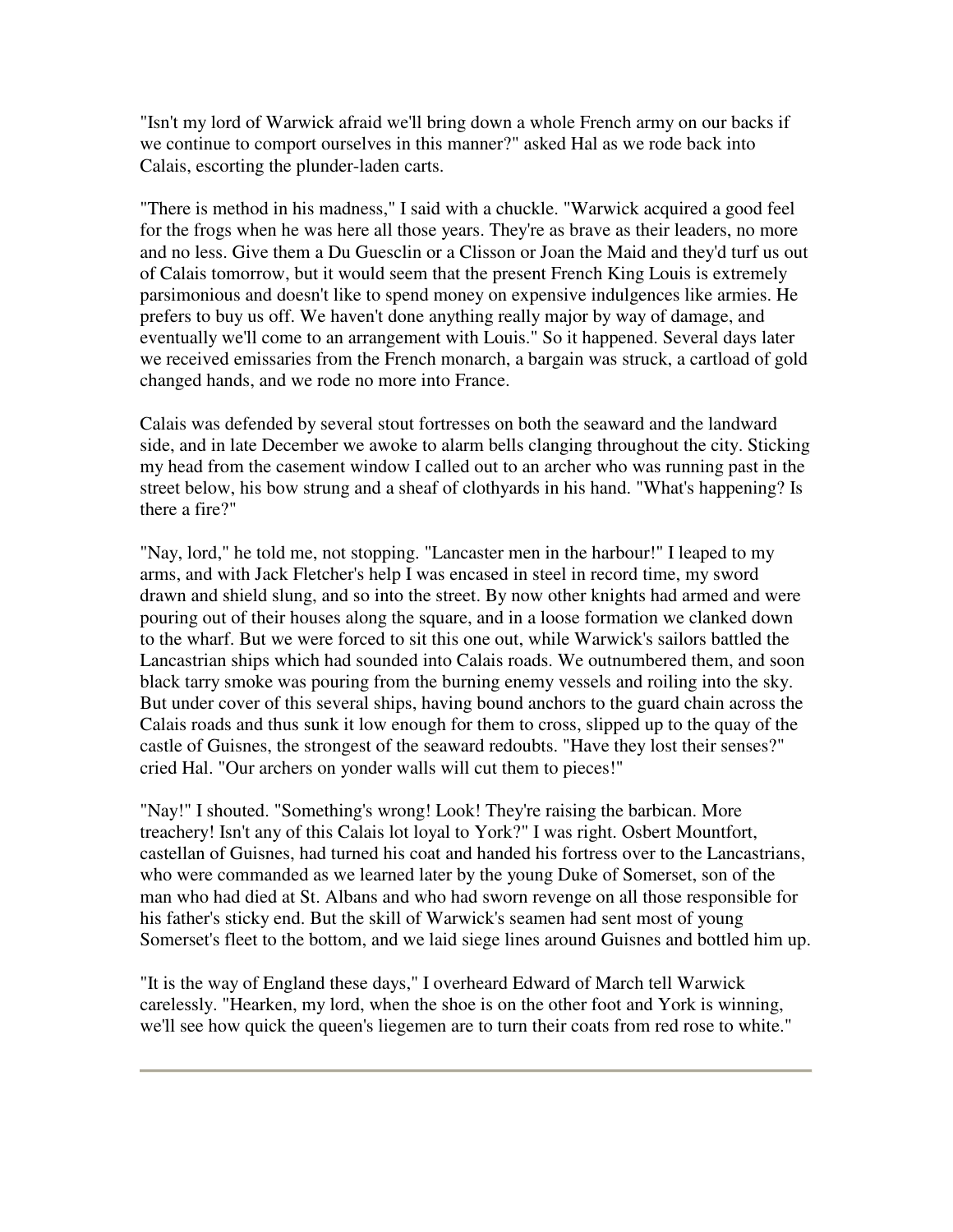For weeks we did siege duty on the lines around Guisnes, but the fortress was too strong for us to risk an escalade and the Lancastrians within too few to risk a sortie, and so for the time being the situation was stalemated. Then Warwick received word that a large Lancastrian force was assembling at Sandwich in order to sail to the relief of young Somerset. "Well, well," said the earl when he digested this news, rubbing his hands together in sudden glee. "I think, messires, that we have run like frightened foxes before these hounds for too long. Let us show them the fox has a sharp tooth."

Just past midnight on the seventh day of January we sailed from the Calais roads with a small flotilla of warships, caracks and round-bottomed vessels like tubs, mounted with small cannon called gerfalcons, and with a few carefully hoarded jars of Greek fire to spurt flame at enemy ships should they attempt to board us. I sailed with the personal guard of Prince Edward, and we set course over choppy winter seas for Sandwich. "Will we surprise them, lord?" I whispered to the prince, trying to get my mind off my queasy stomach.

"I think so," he replied. "They will not be expecting us to attack them across a winter Channel at such an ungodly hour. By the mass, they caught us by surprise in like manner! We're just out of port, Sir John, and they cannot hear us in Sandwich. Why do you whisper?"

"The sea does not agree with me, sire," I said with a lurch.

"Well, if we see any enemy sails I trust the sight will restore you instantly to full vigour," chuckled Edward. "Hopefully, though, we'll be in England before first light and they won't have time to take ship. Why are you wearing only a jack and a pothelm?"

"A choice of two evils, my lord," I replied. "I prefer to risk death by the sword or the arrow than to fall overboard into the sea wearing full plate armour and sink like a stone. A cold and terrible death, my lord. I'd like to at least try to swim a few strokes if that happens."

"You can swim?" asked Edward curiously. "How odd. I thought only sailors swam."

"I must needs be skillful in the art, my lord," I told him. "My wife has the habit of pushing me into open bodies of water. Have you not had any word of the ladies left at Ludlow?"

"I have tried to find out from our spies in England, Sir John, but no one seems to know anything about them," replied March. "There are a number of knights and gentlemen in our company who are in the same straits, no news at all of their wives or daughters.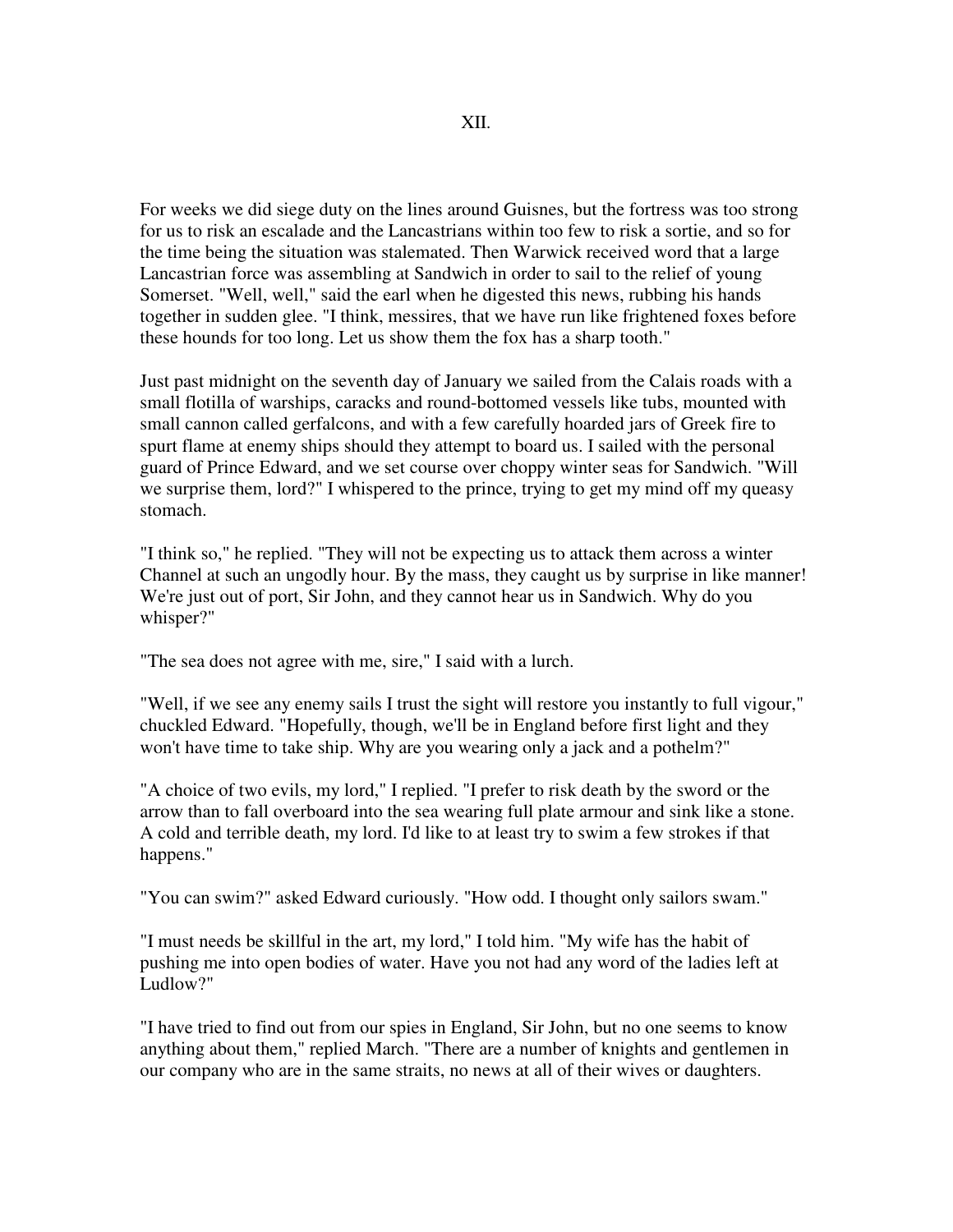Margaret must have done something with them, but we cannot ascertain what. When we land in the morning, Sir John, remember who it is that we battle."

Our brief return to English soil was hurried and violent. In the cold clear starlight of the pre-dawn hour we slipped into Sandwich roads unnoticed and beached quietly a little up from the town. We were all numbed with cold, but we climbed over the side of our vessels and through the freezing surf, stopping to tow in several small boats full of more Yorkist troops from vessels farther offshore. Other York men took to their boats and quietly boarded the Lancastrian ships riding in the harbor and slew the sleeping men they found on board. All throughout the town the same sloppy discipline prevailed. No sentries posted, no watch fires, not a soul stirring. "These arrogant fools shall be brought down this day," muttered Warwick as we trotted down the High Street past the fishmongers' guildhall. There were sudden shouts and a clash of steel off somewhere in the darkness, and a single cannon shot from the waterside suddenly broke the stillness. Our little army in Sandwich was descried at last, and down the High Street a single bell began to ring the alarm. "To the Blue Dove inn on the market square!" called out Warwick to our squad of knights and squires, about twenty-five men in all. "I have it well that the Lancastrian commanders are lodged there!" We broke into a run and debouched into a wide square. In the gray light of dawn we could discern a creaking tavern sign bearing a blue dove, and we quickly surrounded it. A stable groom staggered out into the street, pulling on his trousers, his eyes bleary with sleep, and a sergeant cut off his head with a flying slash and kicked his blood-gushing corpse into the gutter, flopping. Warwick's brawny squire and the Earl of March were about to lay into the door with battle-axes when the bolt rattled within and the head of a sleepy-eyed, pudgy-faced man appeared, eyeing us stupidly. He did not at first recognize us as enemies, and demanded of us, "What makes that tocsin, messires?"

"It maketh cold meat of you, my host!" laughed Edward of March. He pushed the door open and the landlord backed into the taproom, suddenly comprehending, but before the innkeeper could scream the prince's axe clove his skull in twain like a ripe melon. He collapsed on the floor, blood and brains all over his greasy smock, and we leaped over his body and charged up the stairs. We found the two Lancastrian admirals, Earl Rivers and his son Lord Woodville, desperately trying to pull on their armour in their bedchamber. They reached for their swords and made to defend themselves as we burst in, but Warwick leveled his point at the older man's throat

"I would have you yield, my lords. I promise you your lives if you do, and death the very instant you lift those blades!" he snapped. The two noble men threw down their swords in disgust. Not giving them time to dress, we dragged them from the inn and back to the wharves through streets now clamorous with running figures, screams, and the clash of steel. The enemy were caught completely off guard, confused, and ill-armed, and we met no serious resistance. We shoved our prisoners into boats and pulled hard for our own ships, as the pitch-black smoke of the burning Lancastrian war fleet roiled up into the morning air. The Earl of Salisbury had fired every vessel in the moorings, the wooden wharves were burning as well, and a few rooftops in the town were already ablaze from sparks or because our men had set fire to them as well. It was a conflagration even more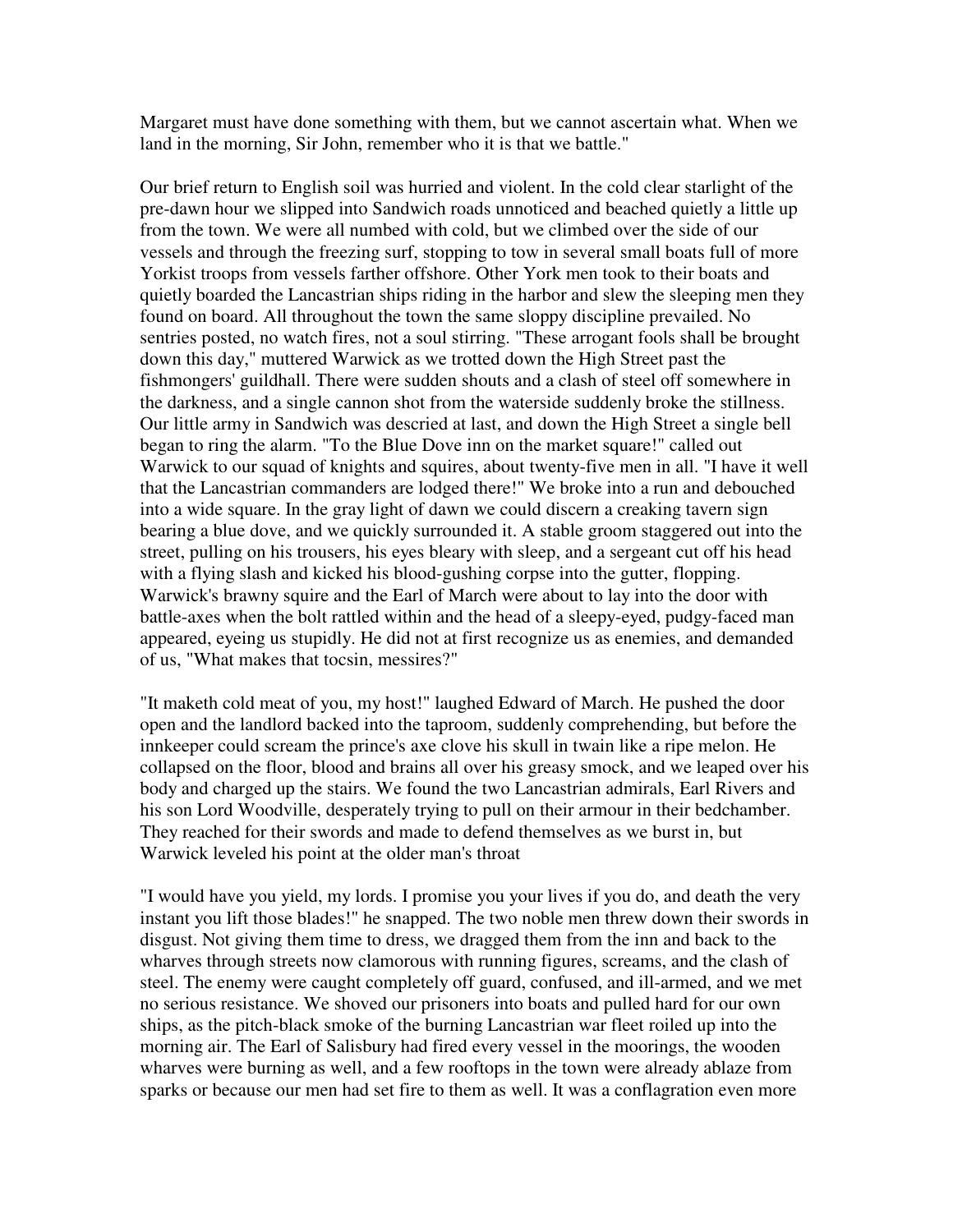thorough than that which had been wrought upon the town by the French raider Piers de Bréze a few years before.

With a half-turn of the hour glass we had landed, burned the red-rose fleet, captured the two Lancastrian leaders and killed a number of enemy soldiers and sailors, as well as a number of townspeople who got in the way. Some of our men returned to their ships carrying kicking, screaming young girls over their shoulders in various stages of undress, but when I pointed this out to Prince Edward he roared to the offenders, "Loose those wenches, you lot! My lord of Salisbury, make sure no man on your ships is carrying off any women prisoners! Those are Englishwomen! Who the devil do you men think we are, Vikings? Until we return home for good you can damned well make do with French whores!" Disappointed, the abductors dropped the girls into the sea. The water was freezing cold but fairly shallow, and most of them probably made it to shore. By nightfall that day we were back in Calais, toasting our success and chiding our chagrined and hapless captives for their wicked allegiance to feckless kings and French harlots.

Our fortunes were clearly on the rise as the new year approached. Every ship from England brought more and more volunteers for our cause, and soon the taverns and lodging houses of Calais were filled with drinking, dicing, brawling Englishmen, waiting for spring and the wind which would take us home. We learned from letters that the duke was experiencing a similar increase in his fortunes in Dublin.

One such volunteer who arrived in February was none other than young Francis Green from my own manor of Whitewood, finally bearing news of my lady. "She and other Yorkist wives are being kept under house arrest at Whitewood, my lord," he reported. "The queen has confined them there and they are guarded, in the event they may serve as hostages."

"You mean Jeanetta is being held captive in her own home?" I demanded angrily.

"Aye, Sir John," he confirmed. "But she is well treated, as have we all been. The new lord of the manor is a Lancaster knight from Stafford not wholly lacking in chivalry, and he has not slain or oppressed any of our folk. But I have not yet spoken the best news of all. My lady bids me to tell you that she is with child again."

"Is it so?" I cried, my heart leaping. "Francis, my lad, will you return and bear a letter to my wife?"

"I am at your service, my lord, as are we all at Whitewood," he said. "Tom Simkins bids me to tell you that when we hear reliably that the White Rose has come into England again, we who fought for you before will all steal away with our bows and make haste to join you again." Hastily I scrawled a letter to Jeanetta telling her of my joy and assuring her that I was safe. That is all I said, a harmless letter from a husband to a wife who was a friend as well, no more. Francis Green sailed on the return tide, but I never got a reply from Whitewood.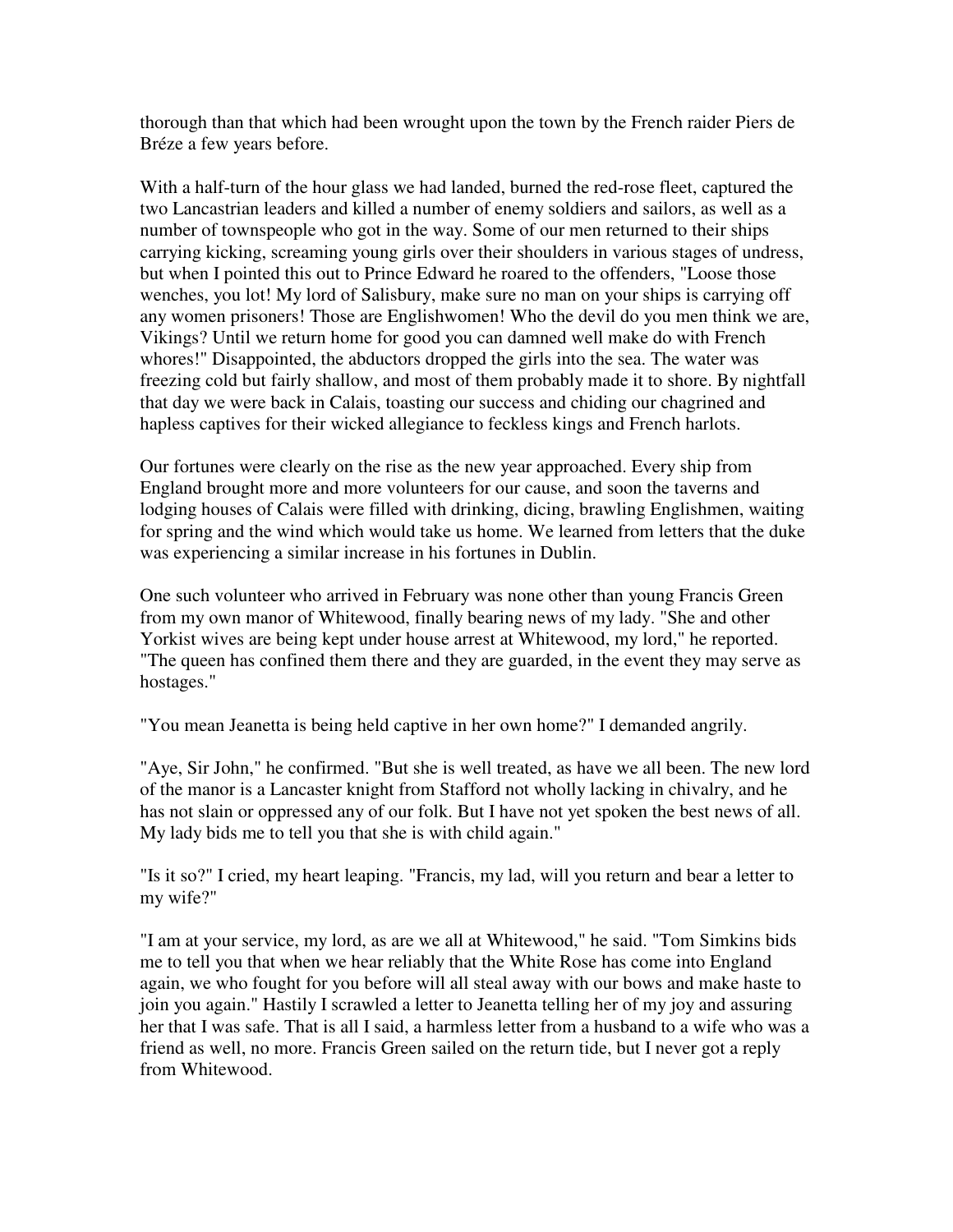Months later I learned that he had almost made it home when he was taken by a troop of Lancaster horse on the road near Ludlow. The red-rose scum either could not read the letter he carried or did not care about its contents; it was enough that it was written by a knight of York. They hanged the boy alive in chains from the walls of Ludlow Castle. A man who was there told me he moved and made noises for days before finally turning silent in the wind.

## XIII.

As the winter wore on and we made plans for our return, I was brought much into the company of Prince Edward of March, and well I liked what I saw. He was handsome, witty, brave and debonair, the very ideal of what a chivalrous prince should be, and the thought of his eventual succession to the throne was gladdening. He spoke often to me of his plans and ambitions, of how he would help his noble father rebuild the realm, renew the French wars and recover the empire of Henry V, revitalize trade and industry and husbandry, and restore the debased English coinage. After we had fought together on the Sandwich raid and I became enrolled in his personal mesnie he kept me more and more about him, an association I found flattering and helpful as word spread around the town that I was one of the prince's cronies and confidants.

The Sandwich raid put an end to all Lancastrian efforts to relieve young Somerset, who suffered the humiliation of being bottled up in Guisnes and gradually starved into surrender. In March he finally capitulated, and Warwick had the grim satisfaction of watching Osbert Mountfort's head hacked off on the Calais sands. "We are sending a message," he remarked. "Betraying the House of York carries a price. In future perhaps some will be more reluctant to shed the white rose from their jackets." In the meantime, we had kept busy preparing for our return. We sent out spies and agitators, troubadours who sang stirring odes to the duke and scurrilous, scatological ballads about Queen Margaret and her little bastard princeling. Yorkist agents throughout England posted seditious bills and lampoons on church doors and tavern walls, attacking the government and proclaiming the imminent return of York. Margaret's minions replied in the same coin, with songs and libels and bills of their own, and bloody reprisal fell on the head and the household of anyone who showed the slightest disloyalty. When the Master of the King's Ordnance was attacked and slain by Yorkist partisans between St. Albans and Dunstable, and the train of armaments he was escorting to the Tower of London was made off with, the Lancastrians retaliated by sacking the duke's town of Newbury.

In early spring we began assembling ships and laying in supplies for our invasion of England, and the Earl of Warwick sailed to Ireland to coordinate a two-pronged thrust into our homeland. We would land in Kent while the Yorkist army from Dublin would come ashore somewhere on the Bristol Channel and strike first for Gloucester. While we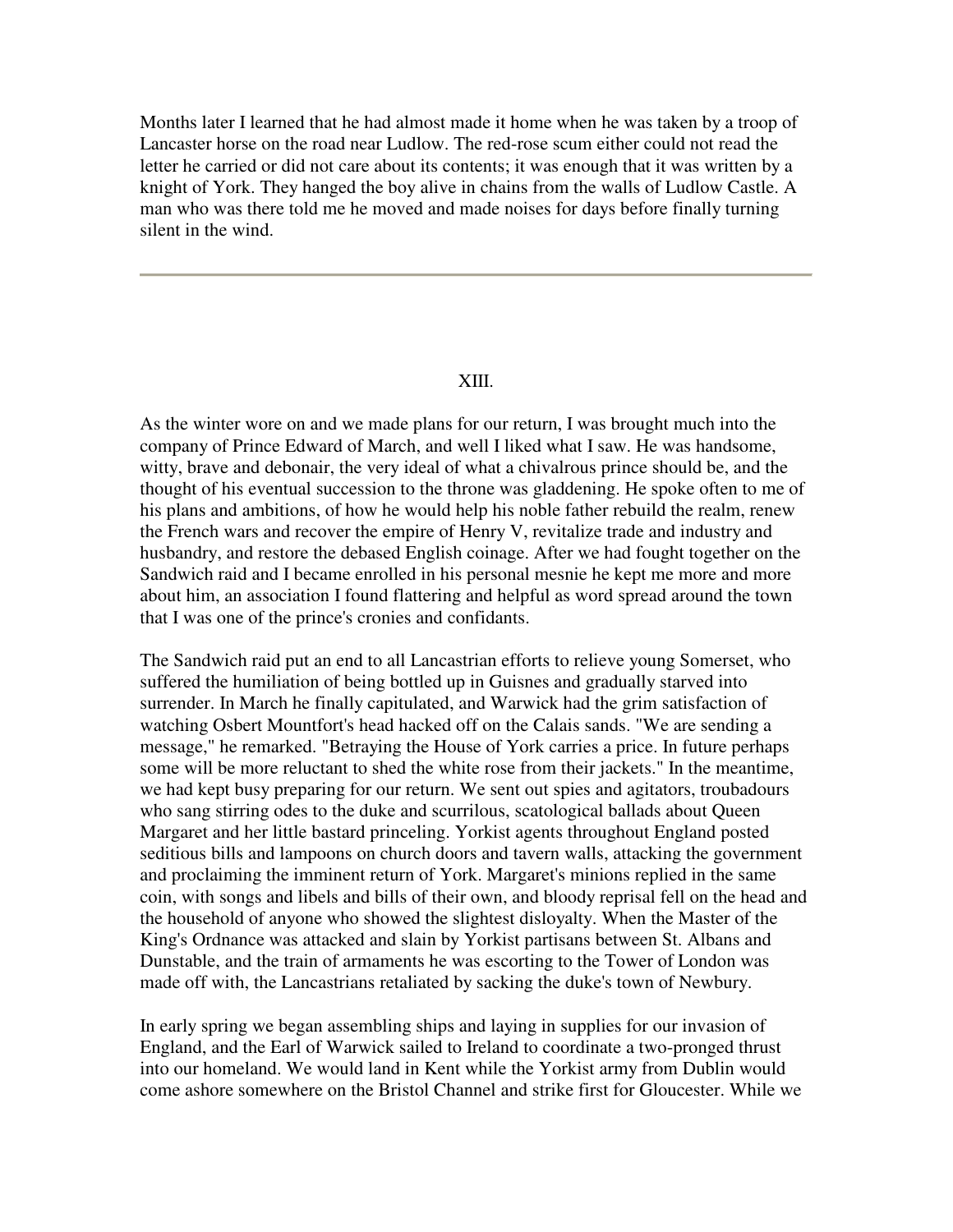took London, the duke's forces would march into the Midlands and cut Margaret off from reinforcements from the north. Daily our fleet anchored in Calais roads grew in size, with more and more ships bobbing on the waves or tied up onto the quays loading supplies and provisions. From England we heard of Margaret's frantic preparations to receive our landing. This would be the death grapple which would save or lose a throne, and all of Europe knew it.

We Calais men landed first. We came ashore on the twenty-sixth day of June, 1460, on a deserted beach some leagues north of Sandwich, and no one awaited us save a few shepherds and woodpickers along the beach who fled at our approach. There were perhaps two thousand of us, a few mercenaries but mostly exiled knights and their retainers like myself and Jack Fletcher, but we had no doubt that soon thousands of the yeomen of England would rise and join our standards.

That evening we obtained our first bloodless victory as we marched into Sandwich with drums beating and banners flying. The iron-shod hooves of the knights' horses rang on the cobblestones as we rode grimly through the deserted streets, massed spearmen and bowmen behind us. Pale faces looked out between the cracks of shuttered windows. Obviously the townspeople remembered our last visit. We learned that the mayor and aldermen and what few Lancaster troops there were had fled at our approach. We made our headquarters in the same Blue Dove inn where we had captured Earl Rivers and Lord Woodville. "Serve us only the best," Prince Edward told the trembling landlord, "Else we shall serve you as we did your predecessor in this hostelry."

"Nay, bully lord," the innkeeper assured us, wringing his sweaty hands, a ghastly grin on his face. "I've no love for Lancaster. 'Twas that villainous brother of mine."

"Cease maundering and knock open every wine cask in the place," growled Warwick. We all sat down to an impromptu feast, sack and ale and roast capons the dripped fat from their spits, trenchers of eggs and sausages, and bloody slices from a roasting side of beef. More and more knights and lords of the army joined us, and our scouts reported that not an enemy could be espied between the coast and Canterbury. We relaxed and unbuckled our armour. It was a long summer's night, warm and soft, and we were in England.

Our prince was not only a prince, he was tall and handsome and generous, and as young as he was his skill at luring fair maidens into bed along with his prowess once he got them there was already legendary. During the evening no one could have failed to notice a tall, lissome wench with fiery red hair, apparently the landlord's daughter, who kept our goblets full and our trenchers heaped, smiling and laughing and flirting. The prince seized upon her early, whispering to her and making her giggle, and soon she was part of our celebration. As darkness finally descended no one was surprised when Edward hefted the slightly tipsy maid into his arms and ascended the stairs with her into Earl Rivers' former chamber. "My lord of *March couches his lance* yet again!" Warwick called out gaily. We shouted in hilarity and thought no more about it, while some of the knights spoke of going out to look for girls of their own. Suddenly there was a crash from above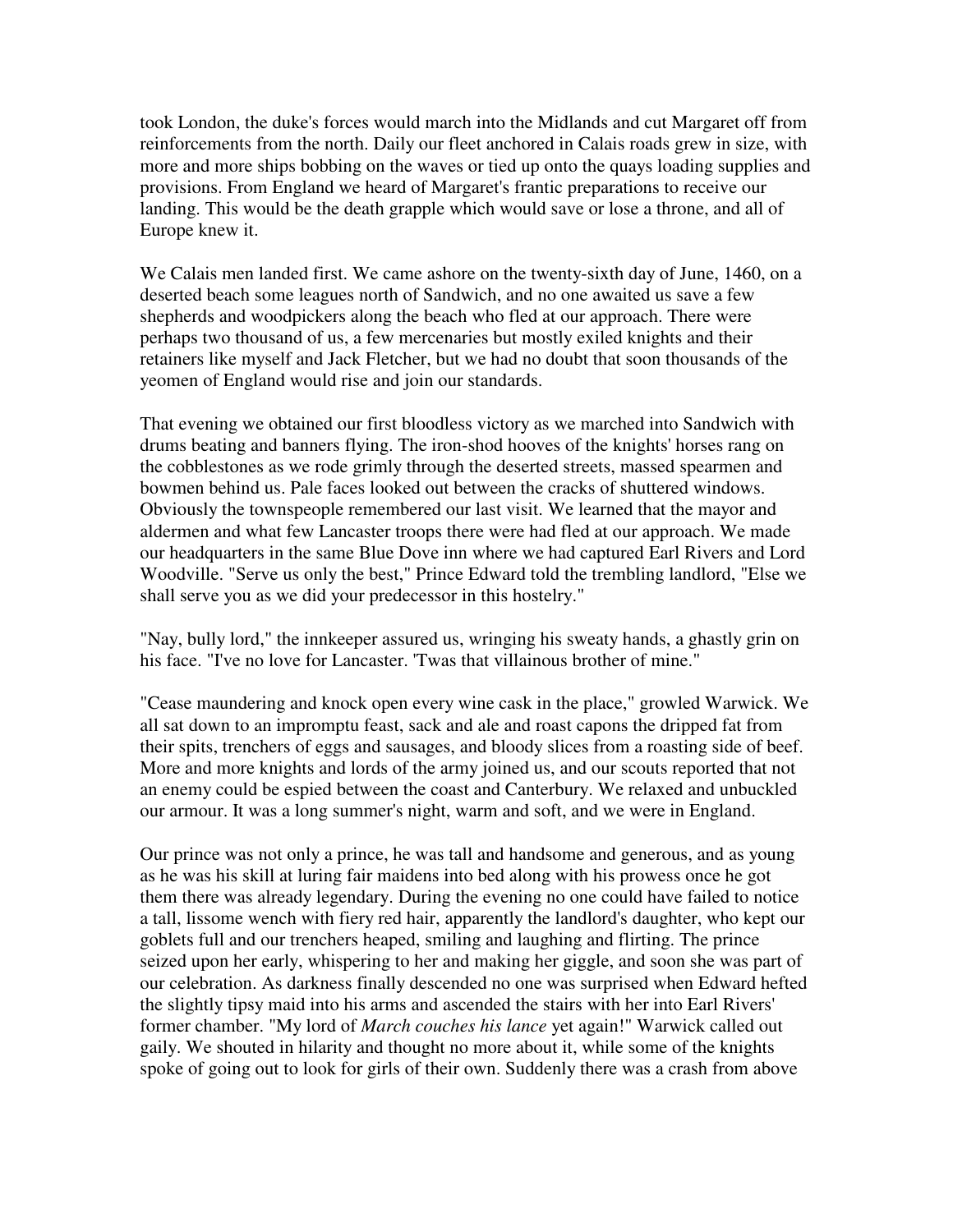and a shocking uproar of shouts and screams broke out. *"York!"* we heard Prince Edward bellow, *"To me!"*

We charged up the stairs, clumsily drawing swords and daggers, and found the door of the prince's chamber bolted against us. Inside we heard the sounds of a desperate grapple taking place, smashing furniture and the sound of blows. A dozen of us strained at the door, which would not budge. "Nym! You have an axe! Sir Rembert, with your mace! Bring that door down *now!"* shouted Warwick. We stood back and the two biggest men among us, Warwick's squire and a mountainous knight from Suffolk swung mightily in concert, hammering at the oak which splintered under a dozen crushing blows. Warwick reached in and slid aside the bolt, and we trampled into the chamber. I fell flat on my face as my comrades leaped over me. By the time I got to my feet the Yorkist knights were gripping the half-naked girl, the innkeeper, and a strong fiery-headed youth who kept lunging at Edward with mad determination. It took four men to hold him, two of them gripping his legs.

The prince was slashed with a shallow wound along his collarbone and bruised about the face and shoulders. His doublet was slashed, but he calmly pulled it off him, ignoring our urging to call his physician and let us deal with the would-be assassins. "I thought you loved not Lancaster, my good host?" inquired Edward, his voice deceptively mild

"I loved my brother, prince," said the man sullenly. "He who was landlord here, whom you slew at his own door."

"My father!" cried the girl in tears of rage. "Now kill us like you killed him, down where Tom Balstrode died! The beams of the taproom will hold our weight, and you can watch us swing while you guzzle our wine and eat our meat! But by Christ, you prince of slaughter, you ought to be hanging right beside us, and someday it will be your turn! One day our noble queen will give our murdered souls justice!"

"Hold your tongue, Kate!" broke in the youth. "My lord, I was the one who stabbed you. I am a man of Lancaster, squire at arms to the Lord Peregrine Stratton. I am thus doubly bound by honour to seek your death. All of this was my doing. My sister and my uncle are common folk, beneath your notice. Surely you don't want to admit in public that you could be trapped by a tavern-keeper and a maid? Hang me and let them go!"

"So you sought to slay me while I lay in yon lissome arms?" demanded Edward. "Tell me, young Brutus, how then did you and your accomplices plan to escape from the scene? The doors are guarded, the inn is full of my knights, the whole town is occupied by my soldiers. You had as much chance as a mouse at a conclave of cats."

"I wasn't concerned with that, my lord," said the boy with a scowl. "You murdered my father, you damned near drowned Kate in the freezing sea, now you're coming to kill more Englishmen. You had to be stopped. My only regret is that I have failed."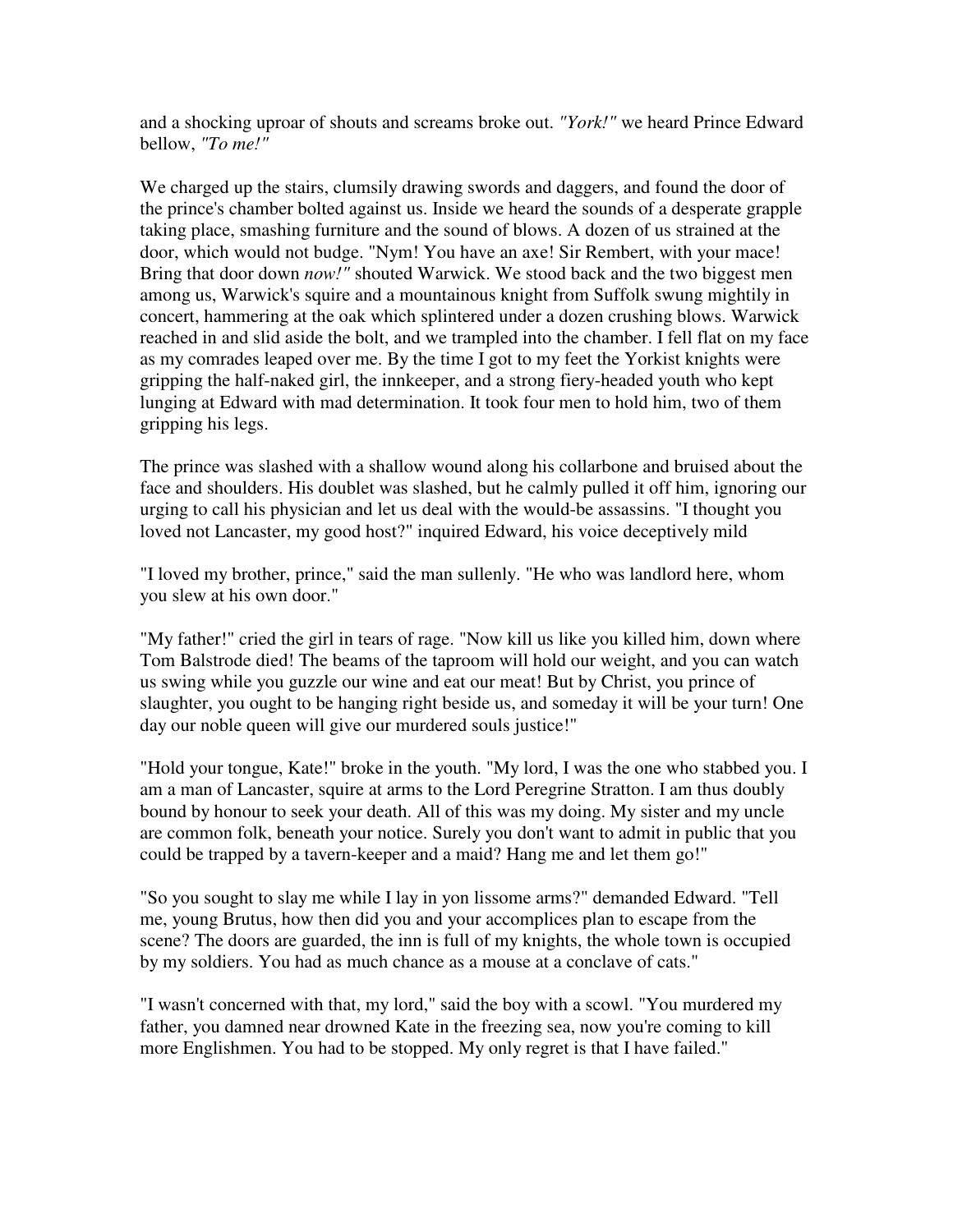The innkeeper was weeping now, and he fell to his knees. "My lord, Robin is but a soldier doing his duty. Kate is only fifteen! For sweet pity's sake, you took Tom from us, now take me to slake your vengeance, but don't slay our whole family!"

"I want to die with them, my lord," said the girl quietly. She smiled at her brother, her lips trembling and her face white, but her voice was calm. "When we were little you were always trying to leave me behind, Robin. I wouldn't let you then and I won't let you now."

"Bloody touching!" spluttered the Earl of Warwick angrily. "Surely you're not going to forgive an attempt on your very life, my lord prince?"

"When do you gain your spurs, young squire?" asked Prince Edward of the youth.

"Never. You're going to kill me like you killed my father. Get on with it!" growled the youth.

"On your knees!" commanded the prince; the men holding the boy shoved him down hard. Edward picked up his sword and unsheathed it, and we stood back, assuming he meant to strike the boy's head off without further ado. Instead he stepped forward and spoke. "You struck at me to avenge your father and fulfill your duty to your lord and the cause you serve, however ill that cause may be for the realm. You did so in the face of certain death without a thought for your own life, which is the hallmark of valour. You also knew that the lives of your sister and your uncle would be forfeit as well, but you went ahead, which shows that you have the potential to be a leader of men. Sometimes leaders must sacrifice the lives of their friends and their very blood if it be for the common good, the hardest thing of all to do. Courage and leadership takes many forms, my young friend, not all of them on the battlefield." He touched the boy's shoulders with his sword. "Be thou a good and faithful knight. Arise, Sir Robert. Depart from this town and take your lovely sister and your somewhat less than hospitable uncle with you. Here is a purse to speed you on your way." The stunned new knight was dragged to his feet. "Someday all this is going to be over, Sir Robin," continued the prince. "I hope you live through it. England and my house of York will need your services." He turned to the staring girl and kissed her hand. "Madam, I only regret that your bloodthirsty relations delayed not their dramatic entry tonight by a half hour." He gestured. "Now get them out of here and find the leech. Perhaps he can succeed in killing me where this fellow has failed."

That was Edward. Like all of us, he did his killing efficiently and in plenty, but unlike some, he could use his enemies with mercy. Sometimes.

And thus was my first sight of Kate Balstrode.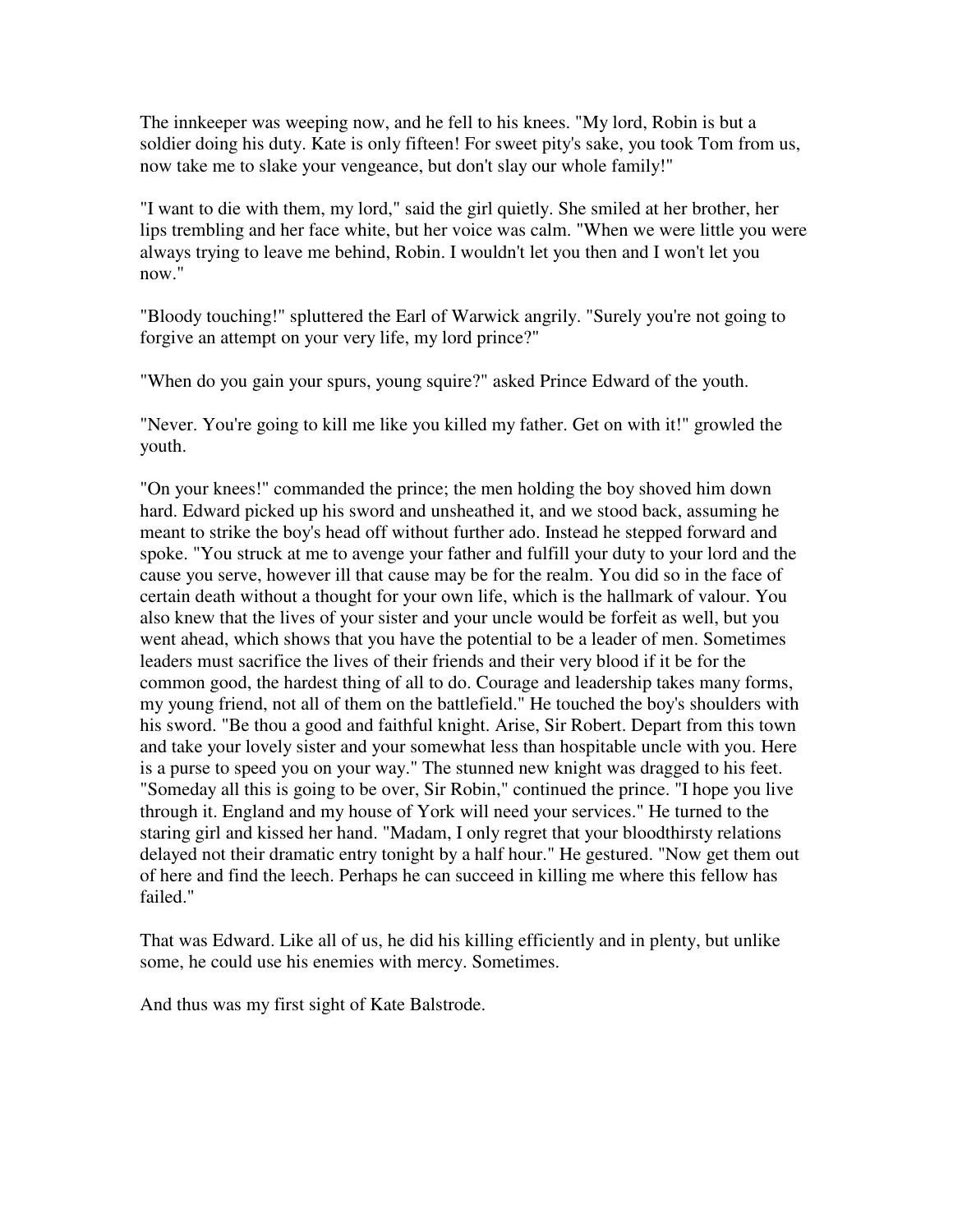Several days later, our forces already swelling with volunteers and landholders' mesnies, we began our march northward towards London through the Kentish fields and lanes in the rain. It turned into the wettest summer anyone could remember, and the weather rusted our armour but never dampened our spirit. The news was all good. London had refused a demand from the queen to provide soldiers from the guilds to reinforce the Lancastrian forces, and the outnumbered and unpopular red-roses abandoned the city. On the second day in July we entered the capital and were welcomed by cheering throngs who stood in the drizzle for a glimpse of Prince Edward, their future king.

We camped around the Tower and out on Smithfield and waited. Hundreds and then thousands of knights, archers, billmen from the city trained bands and others joined us. We heard that Margaret was massing her army once more at Coventry, and that she had started south to recapture the capital. "This may be the big fight we've been anticipating," said the prince.

"Any word of the Dublin force, my lord?" I asked.

"Bad winds. My father's fleet is still in the Liffey estuary." He grinned. "The more glory for us, eh, Sir John?"

All around London, I sought travelers or anyone out of Hereford who might tell me news of Jeanetta and the women imprisoned with her at Whitewood. There was nothing. Then just before we marched out to fight, a large column of men commanded by none other than Sir Gerald Talbot arrived from the west, and with them was Tom Simkins and forty men from Whitewood and Brantley. They brought joyful tidings. Two days before they slipped away into the night, taking their longbows with them, my wife had been delivered of a healthy baby daughter. In defiance of her captors, Jeanetta had named the child Cicely, after the Duchess of York!

## XIV.

On the wet afternoon of Tuesday, July 10th 1460, we arrayed ourselves for battle before the Lancastrians. The royal army was encamped in a meadow outside Northampton, between the village of Hardingstone and Delapré Abbey. Behind them was the river Nene, flowing deep and flooded due to almost two days of solid rain, at once an extra protection from surprise attack and a deathtrap if they were defeated. Deep ditches were dug around the Red encampment, protected by a palisade of wooden stakes. The road from London was covered with cannon, but it had rained all morning and the enemy's guns were mired in mud, their powder damp, mostly unusable. The sun had now broken through the lowering sky, great black mountains of thunder clouds rolled across the firmament, laced with golden columns of sunlight.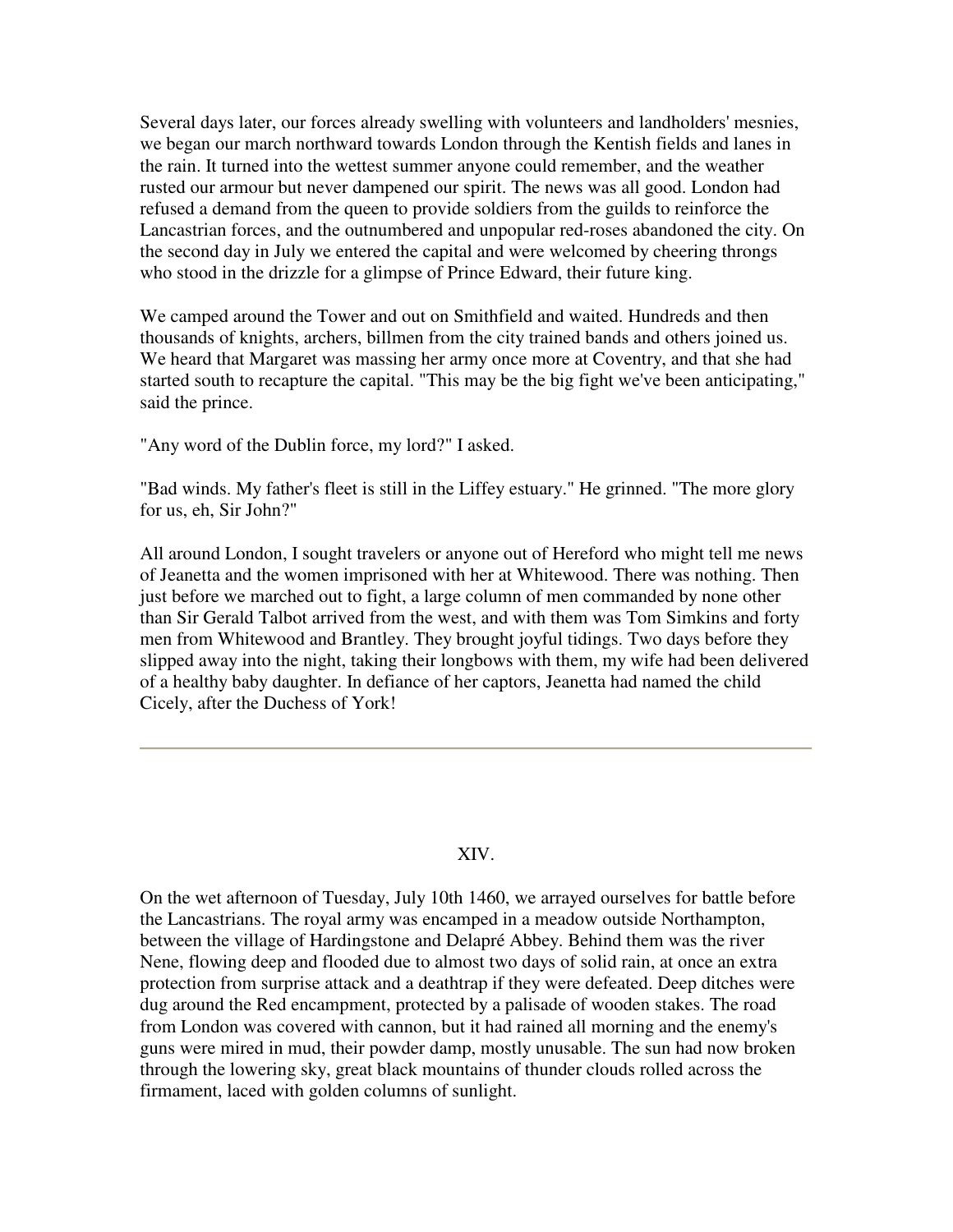The enemy stood behind their earthworks, ready to repulse us. The Earl of Warwick had sent forward envoys, the Bishop of Salisbury and the Papal Legate Monsignor Coppini to make the usual ritual offer of negotiations, which were of course refused by the Duke of Buckingham, the actual commander in charge despite silly old Harry s presence.

By two o'clock that afternoon we were marshaled three bowshots away across a stretch of stubby hedgerows and muddy green fields covered with summer wheat and barley, a deceptively verdant coverlet for ground we knew to be a soft and dangerous quagmire. "My lord, I like this not!" I ventured to protest to the Prince. "A mounted charge across that broken ground which will turn into a quagmire beneath our horses hoofs and under shot from massed archers all the while? Can you not remember Agincourt?" My analogy was a pertinent one, for at that great battle the massed chivalry of France, ignoring past lessons, had charged on horseback over muddy ground straight against thousands of the mighty English longbows, and it had turned the field into a slaughterhouse. The powerful longbow, when shot en masse by yeomen trained from their birth in the use of the weapon, could stop any charge on foot or horseback. Romance still hymned the mounted knight and filled itself with the shock of lance on shield, but in actual practice the longbow ruled the battlefield and had for two centuries.

"Fear not, John," replied Edward steadily. "In the first place, we must cross that ground somehow and scale those works in the teeth of their arrows, come what may. We shall cross it more speedily on horseback than on foot. Secondly, my lord of Warwick has a surprise in store for Captain Marguerite, although she knows it not. Prepare to advance banner!"

At the sound of the tucket hundreds of mounted knights jockeyed into position, urging their horses into line, snapping shut their visors and gripped lances in the rest. Our army was divided into the usual three battles or sections, and each of us were to attack the enemy fortifications from a separate side. We of the Prince's personal guard gathered beneath a great snow-rose banner, born this day by Sir Edward Brampton, a swashbuckler with a reputation for courage and ferocity. Prince Edward drew his sword and raised it high. "Forward banners!" he commanded in a firm voice. "At the walk until we're within bowshot, then canter, then when they loose the first volley into the gallop; we'll try to move forward and under the first loose."

On both wings our footmen marched forward with us and behind them came our own archers. It was our purpose to break through the center of the enemy works on horseback if we might and roll up their line while our footmen fell upon their flanks. We hoped that our own bowmen would be able to shoot over our heads and over the breastworks into the unseen enemy enough to hamper their own shooting, but my heart still misgave me, for we would be charging a fortified position over bad ground, and we would be terribly scourged by the deadly rain of grey goose shafts. "What was it Harry Hotspur said before Shrewsbury fight?" asked Hal, riding at my side. "When he was told his squire had left his favourite sword behind in camp, did he not exclaim, 'Now my plough has reached its last furrow?'"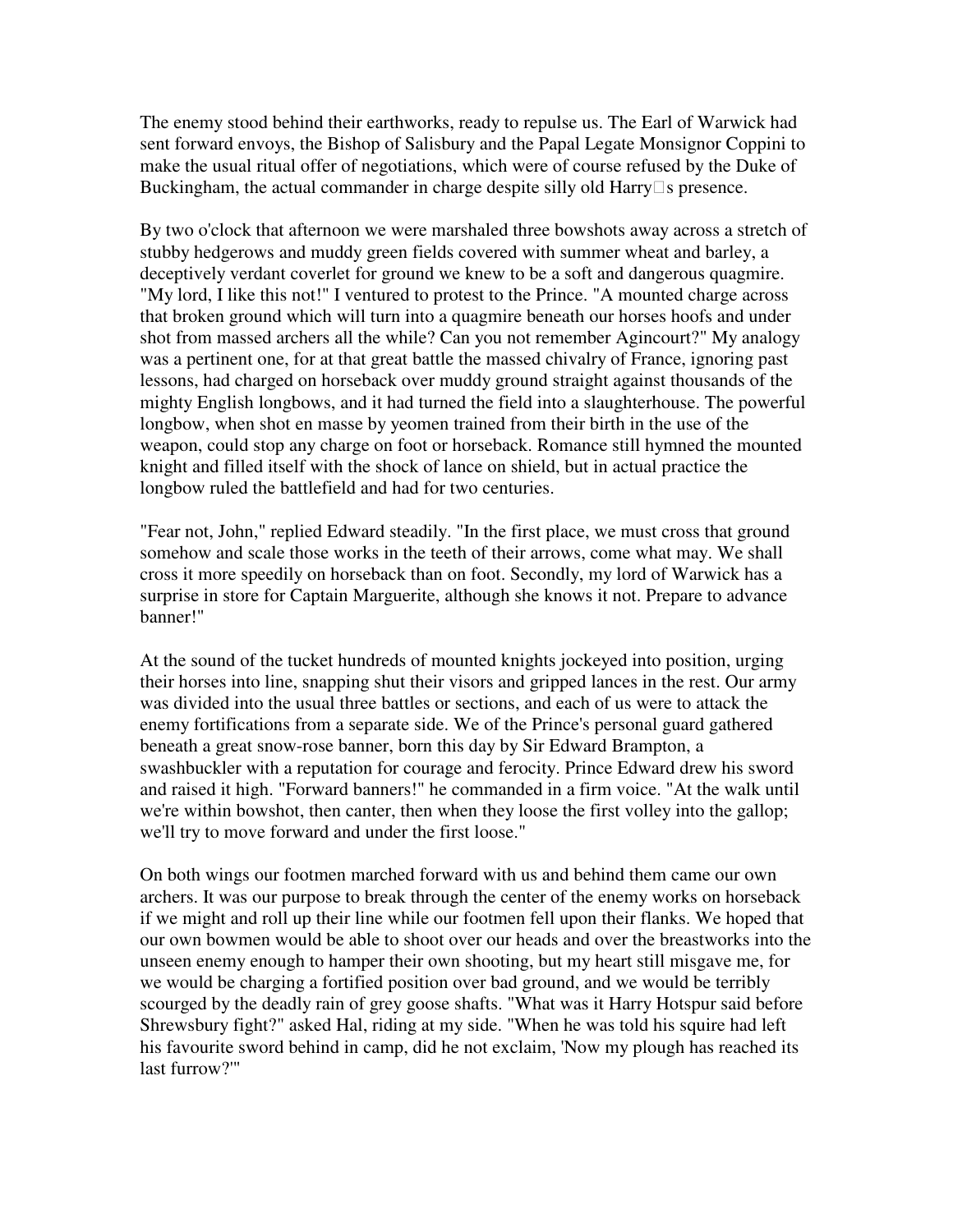"I am not afraid," I told him truthfully. "Even though this looks like a deathtrap to me. I suppose I must be getting inured to it, to be so calm, but somehow I know as I did not before that my fate is in the hands of God and He alone shall send me good deliverance."

"I shall be happy if He sends me any deliverance at all," laughed Hal. "Ah, to be in merry old England!"

"Come lads, buck up!" said the Prince. "Let's set on those whoreson Reds and do a deed or two to be spoken of in palace and taproom for years to come!" We began cantering steadily closer to the black beetling earthworks, over which the Lancastrian archers waved their flags and shouted defiance. We could see long green leeks in their caps. "Welshmen, messires!" called out the Prince.

"The very inventors of the longbow and still the world's best archers," chuckled Hal grimly. "This is going to be sheer murder."

Our horses iron-shod hoofs crushed the green shoots of grain into the muddy ground and churned up clods and great gobbets of earth, splattering their fetlocks but not yet hampering our forward movement too much. Around me the lances weaved and bobbed like a forest of willow saplings in a strong breeze. Then we heard the shouted cadence from the barely seen ranks of archers behind the earthen ramparts. "Nock! Draw! Loose!" A huge cloud of wood and steel and white feathers leaped from the earth and hurtled down towards us. "Nock! Draw! Loose!" A second eccentrically shaped dark sheet of death leaped into the sky from the swift and deadly Welsh bows, even before the first volley hot. Then the clothyards hissed among us like sleet, striking sparks on our armour and raised shield-rims, and sending screaming horses and riders crashing down into the mud. "Sound the charge!" boomed Edward's voice. Our trumpeters and drummers burst forth into a strident and discordant fanfare. I leaned forward in my saddle and spurred Thunder forward, striving to keep at Prince Edward's side beneath the snow-rose standard as I loosened my lance from the rest and prepared to couch it. The steel wall of men and horses was slowly speeding up to a gallop, a lumbering forward surge that threw a shower of sticky mud-clods into the air.

The hail of steel-tipped death fell among us again, and suddenly Thunder screamed beneath me and surged forward in a wild abandoned burst of speed. I saw an arrow protruding from beneath the pommel of my saddle, the shaft buried almost up to the feathers in the horse's body, and I knew that I must leap clear. Kicking the stirrups loose, I drove my lance into the ground and vaulted from the saddle just as Thunder stopped, shuddered, and fell over dead. By wrenching my muscles and sliding along the shaft of the lance I managed to land on my feet in the mud, which was fortunate, for had I lit on my back I would surely have been trampled by the charging knights riding behind me. But even as they thundered past I saw more horses going down, including the Prince's steed, and he barely managed to leap clear in time to avoid being pinned beneath his fallen charger. The arrows were doing their worst work on the lightly protected horses, but here and there lay twisted steel-clad forms writhing in the mud with shafts through their visors or gorgeons.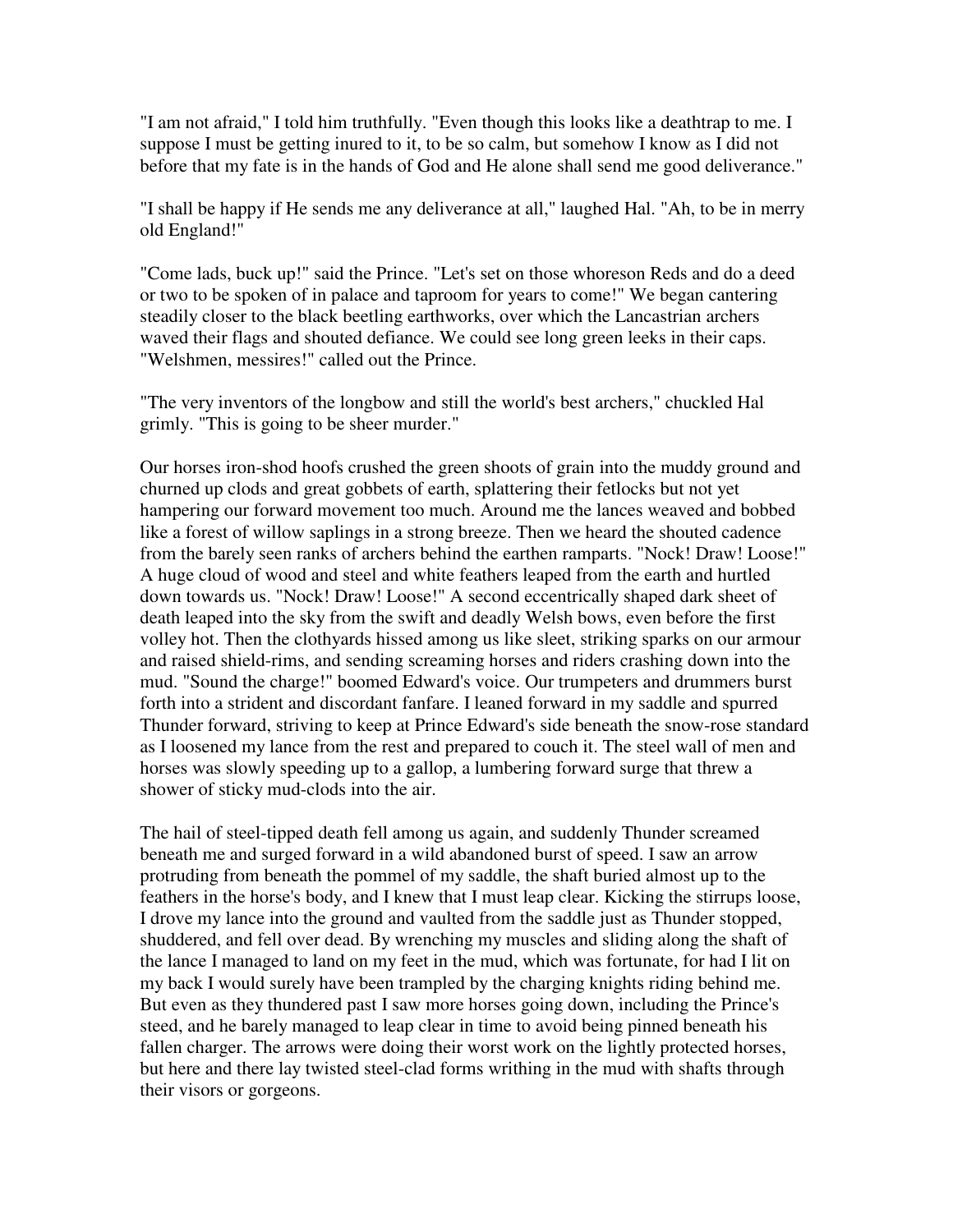But the charge had served its purpose in carrying those of us who survived across the widest stretch of open ground, and no sooner did the prince climb to his feet than he summoned his standard-bearer back to him and took the banner with his own hands, holding it aloft as he trotted toward the earthworks on foot. "York! To me!" he cried. "Up, over, and at them!" The few remaining mounted knights who reached the earthworks dismounted and began clambering up the soggy slope, and we trotted after them. In truth, this close the Lancastrians' fortifications worked in our favour, for had we been on open, level ground they would have shot us straight down like so many butts of straw, but as they were sheltered behind their ramparts and we were now somewhat below the, they had to shoot at a high angle. Nor had our own archers behind us been inactive, for as I strove to climb the muddy incline I could see through my visor-slits that the earthwork was bristling with arrows like a pincushion. All the time we had been slogging over that muddy field, our own bowmen had been enfilading the Welshmen, which is no doubt why we weren't all lying stark dead.

Above and ahead of me I saw that the enemy had implanted stakes on the crest of the earthwork, and even as I watched the prince and the first of our knights reached the top and buckled with the Lancastrians defending the position. I strained myself to catch up, but my greaves and my legs were weighed down with pounds of mud, and I inched up the rise slowly like an old men mounting a staircase. The din around me was indescribable, and I was so hot and sweaty inside my armour that I was sure I would swoon without striking a blow.

I finally staggered up behind Prince Edward as he wielded his sword like a switch, and again I knew the endless ripping and tearing and hacking as I chopped insanely at anyone and anything before me. The enemy archers dropped their bows and came at us swinging their huge mauls, and these heavy hammers crashed onto armour all up and down the line in a deafening clangour, like some hellish unimaginable blacksmith's shop with thousands of men pounding anvils. Our own archers crowded in behind us swinging their own mauls, and in places the press became so thick that men dropped their weapons and throttled one another with their bare hands.

Then suddenly a cry arose among the enemy, a cry often heard before in this sorry conflict. *"Treachery!"* came the sudden shout. "We are betrayed! Lancaster is betrayed!"

The enemy lurched back in sudden confusion, and looking down the line towards my right I saw that their whole front was reeling and suddenly they were fleeing the earthworks. Looking to my left I saw why, for our troops on that flank, commanded by the Earl of Warwick, were swarming over the ramparts unopposed. It was the rout of Ludlow in reverse. The entire Lancastrian right wing had suddenly changed sides, hoisted white-rose pennants, and with shouts and calls of encouragement were now helping our men over their own breastworks.

It was a shambles after that. I sat on the ground exhausted, and gratefully pulled off my helmet to ease the furnace-like heat inside my armour, but there were not lacking lightarmed archers and mercenaries to pursue the broken red-roses and butcher them and rob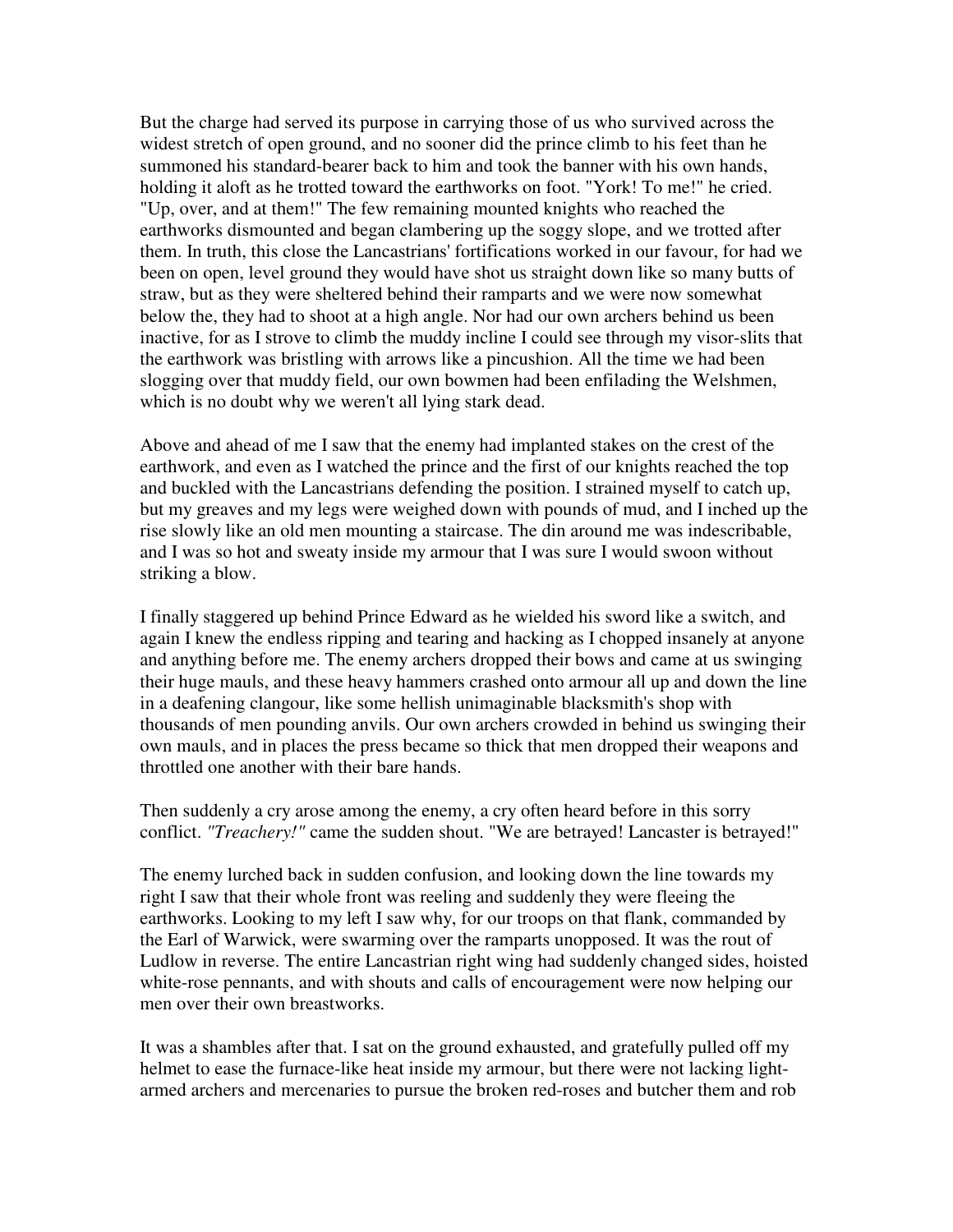their bodies. I heard another cry which was to become terrible familiar in those times-an order for pursuit. "Spare the commons!" came the command. *"Kill the lords!"*

The chivalry of England was exterminating itself.

The massacre was great. Among the enemy dead were the Duke of Buckingham, Lord Beaumont, Lord Egremont, and the head of the Lancastrian Talbots, the Earl of Shrewsbury. Scores of lesser lords and knights were slain as well, and Yorkist troops who found King Henry the Sixth in his tent were with difficulty restrained by their sergeant from killing him as well.

As we feasted that night in celebration on the battlefield, I learned that the Lancastrian right wing which had turned traitor and given us the battle had been commanded by Lord Reginald Grey of Ruthin and his mercurial son Sir Thomas. Watching them laugh and chaff with their new liege lords and allies, the drunken Sir Thomas Grey standing with his arm about the neck of the equally drunken Prince Edward, I reflected ironically that had I married Melisande Grey as planned at Raby, my alleged schemes against the Grey holdings would have borne fruit, although not quite in the manner I had laid out to the Queen. I would now be the lord of all the Ruthin appanage through the attainder of Reginald and Thomas for treason, always supposing of course that Lancaster won.

I briefly considered engaging our new allies in conversation and asking after the welfare of their niece and cousin, Lady Melisande, but decided against it. There was no point in reopening old wounds.

## XV.

I had expected us immediately to pursue Margaret and finish her off, but instead the Yorkist host marched back to London. "We won a great victory at Northampton, John," the Prince told me, "But we must not be overeager. The duke my father is still delayed in Ireland by bad weather, and we need him at the head of our endeavour here. We have run the Lancastrians out of the south of England and East Anglia now, but the rest of the country is still under their rule. We have much sympathy throughout the realm and we must now sit down for a while and get our strength together.

And so we sat in London for almost two months. They were not uneventful, as we routed out a few little pockets of Lancastrian resistance and set up the machinery for a regency which we had now decided must replace the existing government now that we had the king's pathetic person. My priestly education stood me in good stead, for I spent many hours in Westminster with the Prince and Warwick helping them go over reams of documents and trying to sort some kind of order out of the legal and administrative chaos which was the legacy of Lancaster. The duke did not arrive in London until late September, but by then we had assembled a parliament of sorts. I myself stood for Hereford, which was still in enemy hands, and many other makeshift arrangements were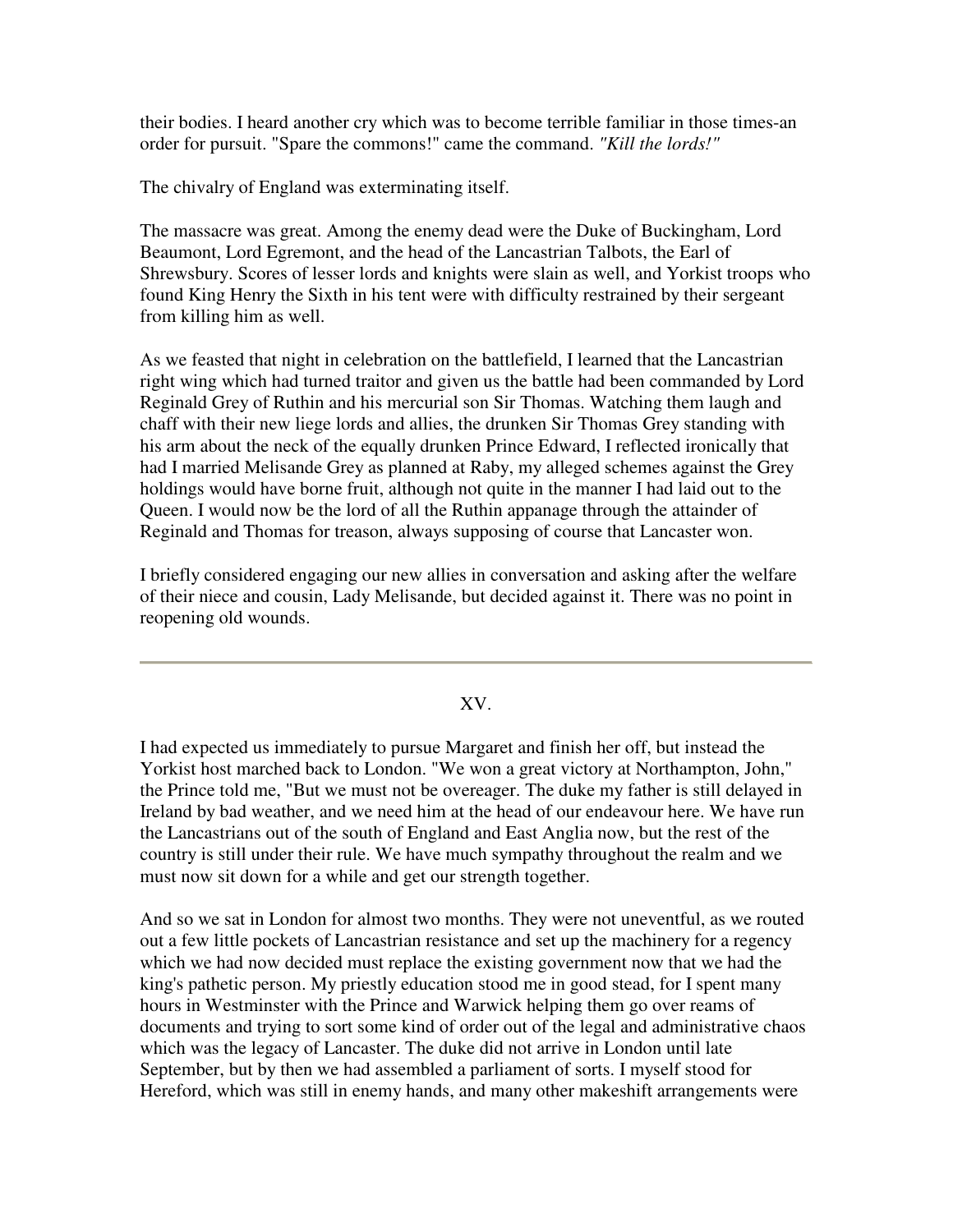made; our member for Leicester was a saddler and we had a former chimney sweep representing some district in Northumberland.

Duke Richard, after much consultation with his barons, decided that the regency idea was unworkable. It had been tried twice before and twice sabotaged by Margaret, and so the time had come for him to take the bull by the horns. On the opening of Parliament he advanced to the empty throne, put his arm upon it, and claimed the crown.

There was not a man in London who was not sick unto death of Margaret's misrule and who did not long for Duke Richard's firm hands upon the reins of government, but immediately a great dithering arose over a single seemingly insurmountable problem, and that was simply that a duly anointed king of England already existed in the dazed form of Henry the Sixth, now a prisoner in the Tower of London. The king's mind was obviously clouding under the strain; his halting speech wandered and he was in no fit condition to rule or even participate in a regency. But what to do with him? The humane sergeant who had saved his life from the soldiers' swords at Northampton might have better stepped aside and thus spared the realm a bloody bone of contention.

Eventually a compromise was reached, one which disappointed many of the duke's supporters but which at least provided for a sane and stable government without the need for deposition and/or regicide. Henry would remain king in name only for the rest of his days, while Duke Richard would rule as permanent regent an heir apparent and would assume the throne on King Henry's death. I had a sad suspicion that once the last Lancastrian army was defeated poor old King Henry was not long for this world.

The immediate problem, however, was what to do about Henry's ferocious wife, who was now touring the northern counties in her old manner, raising a formidable army for a second push on London. We also knew that Jasper Tudor, the Earl of Pembroke, was assembling a Lancaster levy in Wales. Unless we moved quickly we would find ourselves under attack on two fronts.

During all this time I chafed impatiently, worried about Jeanetta and my child at Whitewood. At last I laid my cause before the prince. "Surely something can be done to free her, my lord?" I urged.

"We have repeatedly offered through intermediaries in the Church to exchange hostages with the queen, but she refuses," he told me.

"The last I heard the women at Whitewood were being treated well, and my father has made it clear that York will avenge any harm done to them. You know our war plans?"

"Sound strategy, my lord," I replied with a nod. "One army goes north to deal with Margaret, the other marches west to meet Pembroke."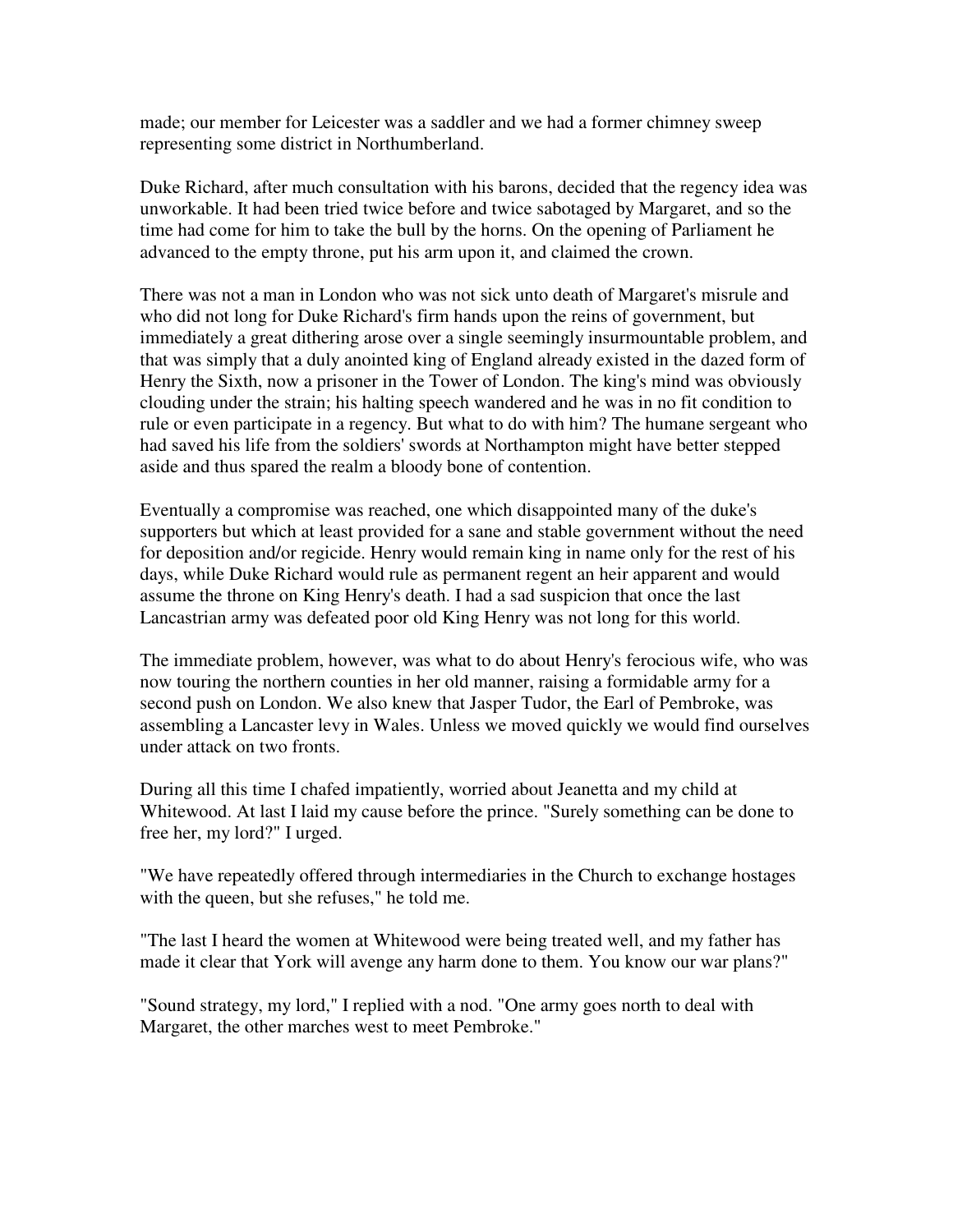"I am to command the western column, John, and I give you my word that when we get out there I will do my best to liberate Whitewood. Many other knights in my following have wives or sweethearts or sisters there."

"Aye, lord, my own brother's wife is immured there," I remarked, "Although I am not certain he'll thank me for the return of her."

"Indeed?" laughed Edward. "Perhaps that's why Margaret won't exchange or ransom them. The ladies husbands have bribed her to keep them in durance."

"No doubt to protect them from you, my lord," I replied gravely.

On the ninth day of December we marched out from London. I rode with the prince, Hal beside me, and Sir John Brinton as well, recently returned from a diplomatic mission at the court of Burgundy. On the same day another force headed north, commanded by His Grace the Duke, the Earl of Salisbury, and young Edmund of Rutland, who was getting his first taste of military command.

We marched through the bleak winter countryside, banners dipping and spear points glistening in the frosty air. Sometimes groups of peasants lined the roads and village streets to cheer for us, and our forces grew by the day as bands of archers and small groups of mounted knights and men at arms joined us. Also, sometimes our foraging parties returned with dead and wounded, stragglers were ambushed, while sudden arrows sniped at us from the close-crowding forests and from behind stone walls. Lancaster did not lack for sympathizers among the peasantry.

We reached Leominster in seven days and received our first confused reports of the wily Jasper Tudor. He lay across the River Severn in Wales, evidently hoping to entice us into more hostile territory rather than battle us in the largely Yorkist March country. One morning Prince Edward summoned me to his pavilion and gestured me to a seat on a settle. "Think you can handle a small independent command for a while, Sir John?" he asked me.

"I am at your service, my lord," I replied, dazzled by the honour.

"Fine," said the prince. "I want you to take a few men northward and probe. If you don't find any Lancasters between here and Ludlow I want you to start making enough noise for Xenophon and the whole Ten Thousand and set a token siege around Ludlow Castle. Before you do, of course, I'm sure you'd like to retake Whitewood."

"Are they still there?" I asked, my heart leaping.

"As of two days ago they were, according to a travelling pedlar who came into camp this morning. The Lancastrian banneret may move his prisoners to the castle, but if you're fast enough you might catch him napping. There are only about twenty-five or thirty archers and men-at-arms in Whitewood. Just an outpost, really."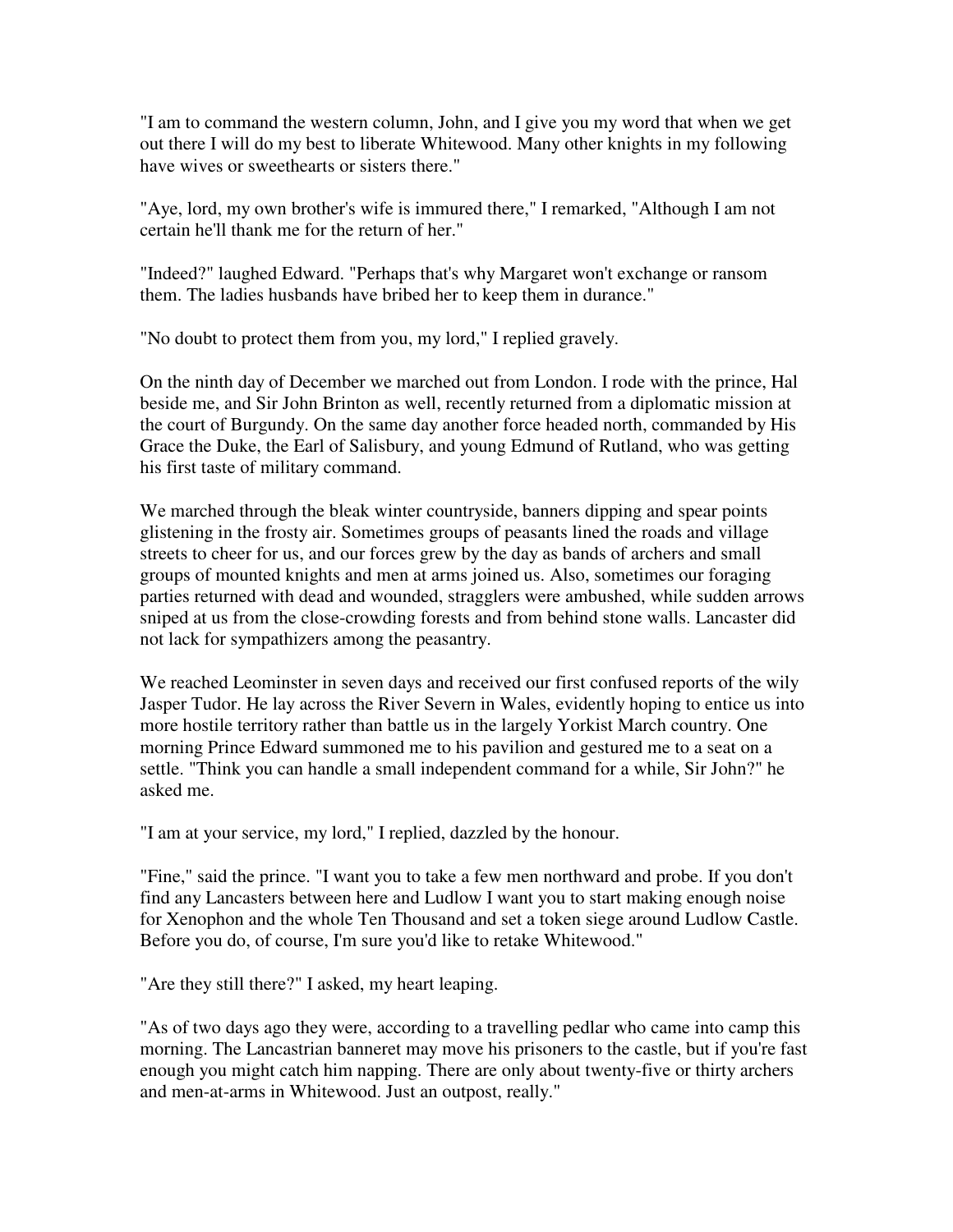"How many men will I have?" I asked.

"A good-sized cavalry troop, 50 lances and sergeants, about a hundred and twenty mounted archers, plus your own Whitewood troops of course."

"Ludlow is a huge keep, my lord!" I protested. "The garrison will outnumber us nigh two to one!"

"No, Tudor's stripped the place of men and weapons and supplies, and there's supposed to be a scant two or three score left. He must have overlooked that company at Whitewood in his haste. The reason I want it to appear as if we are attacking Ludlow is to give him the idea we're performing a two-pronged thrust at him. That should draw him out to attack one of us, and I am gambling it will be me. Tudor will think my forces are more depleted than they actually are. He won't expect to come up against the full might of my host."

"And if Tudor marches to relieve Ludlow?" I asked.

"Then you run like a started hare before the hounds and it becomes a race for me to catch up with him before he joins Margaret. But I don't think he'll go for you. He won't be able to resist the potential glory of beating me and sticking my head on a pole. I was going to give this job to John Brinton, but he seemed to feel that you were capable of the task and it was time you tried your wings." I was extremely flattered and said so. "He must be serious, because both his sons are going with you. Brampton has your muster roll, so get on with it."

"Aye, lord!" I said, rising from my seat.

"One thing," said Edward. "I advise you to move against Whitewood quickly but with care. I don't know what orders that Lancastrian has regarding his prisoners, nor do I know the man personally, so I cannot gauge his mettle. He's some Stafford lance I never heard of, his name even escapes me at the moment. Nevertheless, you don't want to get yourself into a situation where he's holding a knife at your wife's throat."

Edward left unspoken another chilling thought. It was just possible that the vengeful Margaret, maddened by her hatred of everything Yorkist, had ordered her gaoler to execute his captives rather than allow them to be rescued. When I took the northern highway hours later, my horsemen and my archers behind me beneath a snow-rose banner, it was with a grim sense of foreboding.

It was cold as we crouched along the base of the wall encircling Whitewood. Our breaths were frosting white in the air, wreathing our lips in a cloud of vapor. All along the wall my soldiers hunched, fingering their weapons impatiently. Three hastily knockedtogether ladders lay ready for the escalade. We had reached the wall apparently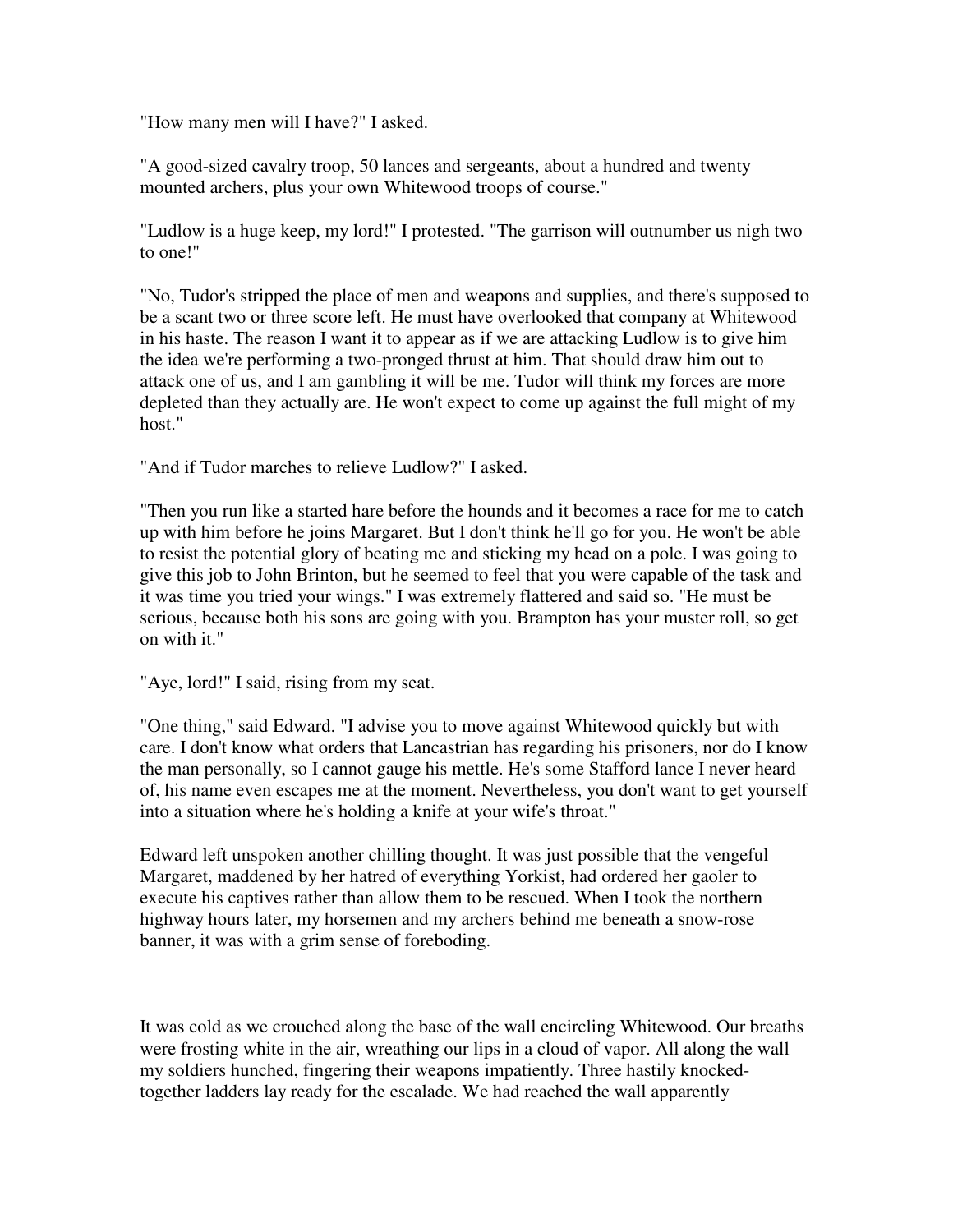undetected, for all was silent and still in the winter air beyond. I had looked the manor house over very carefully before approaching but it was totally devoid of any movement or any evidence of habitation, grim and bleak in the grey morning. My alarm was growing, but I clung to the idea that the manor's garrison had fled to Ludlow, taking their captives with them.

Jack Fletcher slipped to my side, coming to me from Bill and Hal Brinton, who had circled around to the front gate with half the force. "They're ready to move in," he told me. "We won't have to scale the wall on that side. The front gate into the park is standing wide open."

"Any signs of life?" I asked.

"None. To be truthful, my lord, I think our birds have flown."

"They may be lying in wait for us," I asserted. "There could be a dozen archers up there in the tower ready to shoot through the arrow slits, and we wouldn't see them. We'll go over the top now and advance on the house. If they're in there they'll be diverted, their attention on us, and then I'll sound the tucket for the gate party to attack." I beckoned to a sergeant and told him to pass the word to go over the wall as quietly as possible. "I'll try the center door to the buttery first," I whispered to Jack. "It opens in on that little jog in the passageway, remember? They can't have reinforced it too strongly." Silently I gestured, the ladders went up against the wall, and the seventy-odd men swarmed over rapidly, archers clutching arrows in their teeth for quick use if need be. Within seconds we were over the wall and trotting towards Whitewood manor house. I must build that wall higher, I reflected fleetingly. It had been entirely too easy to scale.

Every moment I expected to hear the deadly *whutt!* of a clothyard shaft and a scream of pain, but there was only silence from the lifeless mass of stone before us. We reached the granary and huddled in the shrubbery. Silently I motioned for Jack to accompany me, and we slid down the wall trying doors. They were all locked. We came to the one I intended to use and found it barred from within. I beckoned to the knights in my party and they ran clanking to my side, along with the trumpeter. "When the horn sounds, go at the door with your axes," I told two of them. *Dear God, are we going to find them all dead in there?* I wondered to myself, not daring to voice the thought aloud. I was about to blow for the attack, when we were all startled by a silvery laugh from above us.

"Why don't you try the front door? Most visitors do."

I looked up and saw Jeanetta leaning from the window casement, laughing at us. "Well, ah, hello there," I stammered.

"Hello yourself. I say, why don't you go around front rather than skulking around back here in the shrubbery? It's your house, you know."

"Where are those Lancaster blokes?" I asked.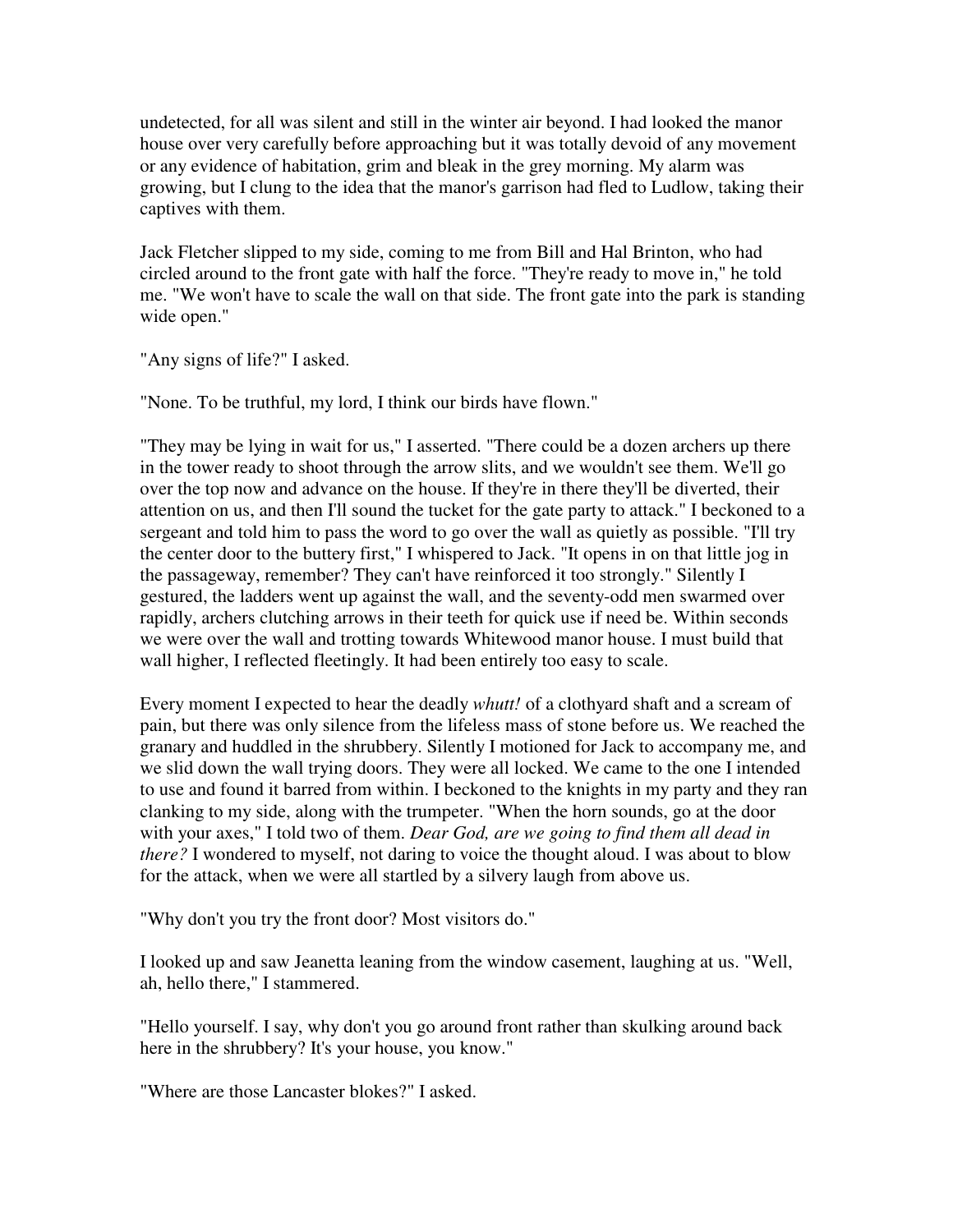"Took off yesterday morning," she informed me. "A messenger arrived bidding them make haste to join the Earl of Pembroke. Ludlow's been abandoned as well. Too vulnerable, they say, which is codswallop. The Reds are unsure who's going to win and they don't want to fight until they figure it out. Then, too, I imagine the men who were here feared your wrath when you discovered they've spent the winter burning your furniture for firewood."

"And what of the ladies kept here in durance?" demanded a young knight at my side, pulling off his helmet. "What of Lady Agnes Elginbrodde?"

"She is quite well, Sir Martin," Jeanetta informed him. "As are we all. The rest of the girls are in the cellar. My woman Mary told us there were armed men approaching the house and we didn't know who you were. If you will come in we can poke up the remains of John's study desk and you may warm yourselves. Or else you may continue to stand there with your noses turning blue."

I sent Jack to bring in the Brintons and the gate party, while Jeanetta descended to let us in. Soon we were doffing our armour in the hall, and several men were passionately embracing weeping women. I looked around in despair, for my lady spoke true. The place was almost denuded of furnishings.

"Saints assoil us, they've stripped the place bare!" I moaned.

"Just about," agreed Jeanetta. Mary approached us bearing a small bundle. Jeanetta took it from her and presented it to me. "Your daughter," she said softly.

She was a beautiful infant in truth, with a small delicate face and big green eyes like her mother's which appraised me steadily, not wandering as so many babies' eyes do. I stroked the little head tenderly, and then leaned over and kissed Jeanetta. "This is the greatest gift of all," I told her softly. "From my heart I thank you, lady."

"The next shall be a son," she promised me. "How long can you stay?"

"I'll have to occupy Ludlow," I told her. "With a little luck Edward will leave me in command there as temporary castellan. On the other hand, if he commands me back to the host then I must go. The whole idea of my coming up here was to act like a second Xenophon and convince Pembroke that Edward has divided his forces and is sitting down there at Leominster weak and vulnerable. It doesn't look as if he's falling for it so far. We'll have to wait and see."

"But a few days at least, my lord?" she insisted.

"Oh, for certain. You and these ladies can all come to Ludlow. Most of their husbands are here in my force, as you can see." Around the bare hall were almost a dozen couples laughing and talking, some of the women weeping with joy at their reunion with long lost menfolk. I was glad to see a little happiness in the midst of this tragic civil war. "We shall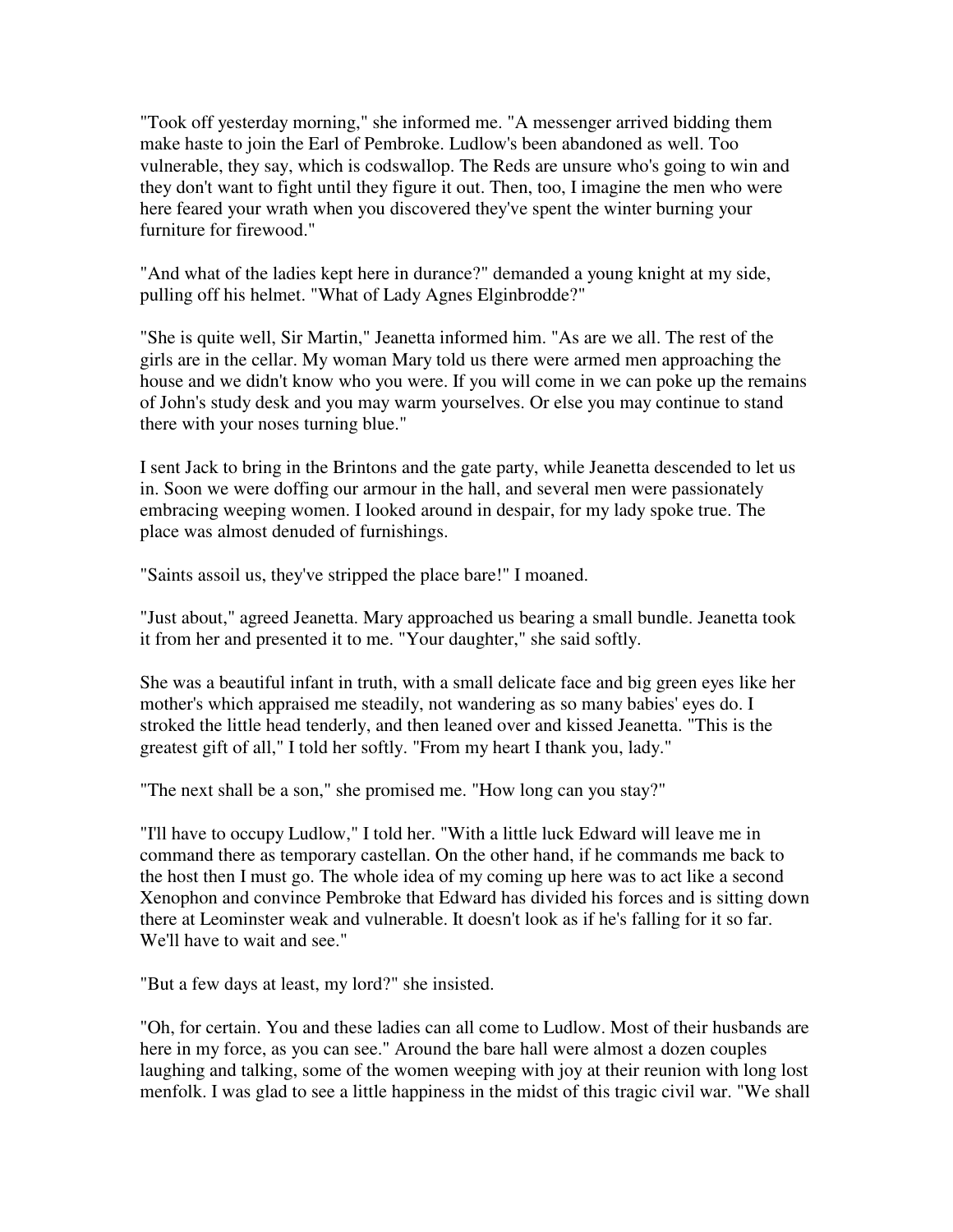stay here tonight, but I want to be off to Ludlow first thing tomorrow. There might yet be a Lancastrian counterattack in this district and besides, it doesn't look as if I've facilities to receive so many knightly guests, the way they sacked the place. Who was that Lancaster oaf in charge here, anyway? Be damned if I don't settle with him for all this destruction!"

"I hope not," said Jeanetta anxiously. "It was Tommy Caxton."

"Oh," I said, blinking and exhaling. "Well then, I'm glad I didn't have to fight him. I owe him my life for helping you organize my escape from Raby Castle that night."

"He was good to us, and to me," Jeanetta told me. "Margaret wanted to throw me in the dungeon that morning when her army occupied Ludlow, but Tommy asked her to grant him custody of me as a prisoner, and she agreed. I drew my dagger on him when we were alone, because time and war changes a man and I feared his intentions, but he took it away from me and told me to stop being a silly goose. Since then he has looked out for me and made sure I never went hungry or suffered abuse. He managed to wangle this job as a glorified turnkey, and he kept us here as prisoners on the queen's command. Early on, he and I came to an agreement. We would not escape or cause trouble, and on his part he promised that we would be treated honourably and that he would protect us from being murdered if he could. We fared well, thanks to Tommy."

"I hope he makes it through the fighting," I said sincerely. "I shall thank him personally if he does. Meanwhile, though, it looks as if some of the knights shall have to sleep on the floor with the men, a sore fate indeed for the wedded ones, and you know that a good commander always shares the hardships of his soldiers." Jeanetta's eyes widened in alarm.

"You wouldn't!" she gasped.

"War demands an ascetic discipline," I intoned sternly.

"Oh, John, it's been so long..." But then she saw the grin I was trying to suppress beneath the back of my hand, and I laughed and took her about the waist.

"For me too, sweetling," I told her with a laugh.

"Oh?" she said, making a face. "I'm sure you found comfort enough with those camp doxies and silky French ladies at Calais."

"No, Jen!" I said urgently, taking her by the shoulders. "That's not true! All that time, Calais, London, in the field, I've never touched another woman! I didn't even rape any French girls while we were raiding in Normandy!"

"I spoke in jest, sweetling," she said with a soft laugh. "You don't have to swear to me, for I believe you. Nor would I blame you if you did take lemans, for I do not expect you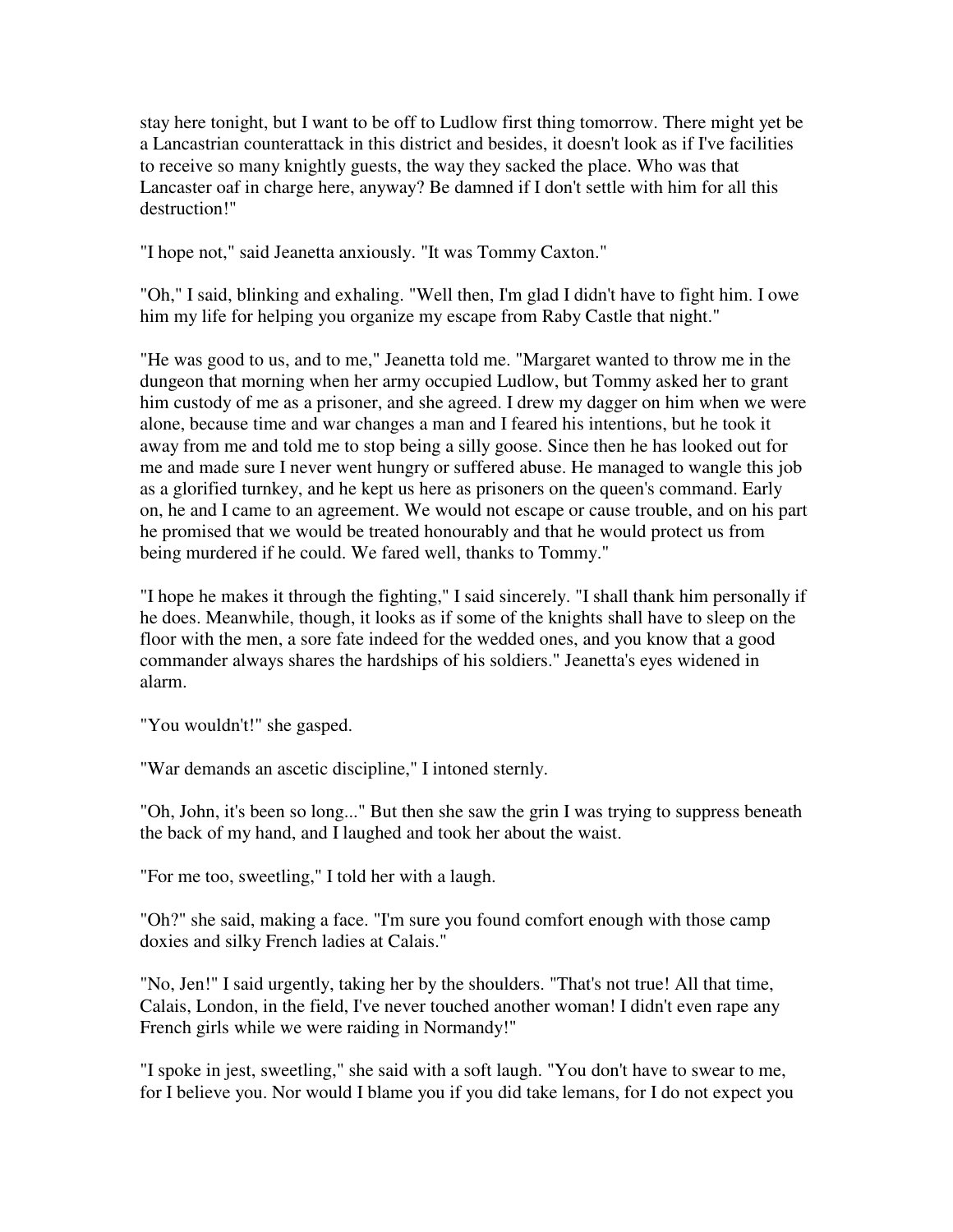to live miserably for my sake. You know that there is only one other woman on earth whom I fear..." She stopped abruptly, then looked around. "Well," she continued briskly, "We do have a fairly full larder, again thanks to Tommy, so we can give you and your men a hearty feed tonight. But what will we use for fuel?"

"Oh, hell," I moaned, "Smash up another table!"

I took possession of Ludlow Castle the next morning, finding it deserted except for one old man who had been left behind to feed the hounds and the falcons. For ten days I was master of the great keep, keeping a merry Christmas there, and well I enjoyed this brief reunion with my wife and child. The military situation remained uncertain, with no clear word on what was happening amid all the rumors that floated in to us from the countryside. Pembroke had apparently crossed the Severn as expected, goaded into moving by the loss of Ludlow. He was a canny old commander, though, and despite our hopes he quickly discerned that my small column was a feint and that he had been tricked. He and Prince Edward edged and maneuvered warily across south Herefordshire and down into the Cotswolds, each looking for an opening.

Then one day a messenger galloped into Ludlow Castle, shouting my name from the courtyard and dashing into the great hall in frantic haste. "Lord John, my lord of March bids you to abandon all here and return to the army with every man you can raise. Disaster has struck York! Our very heart has been cut out!"

"Eh? What has happened?" I exclaimed.

Suddenly the man fell down on his knees and began to weep unrestrainedly. "My lord, Duke Richard is dead!" he sobbed.

*"What?"* I shouted, leaping to my feet as the man around me gasped and cried out in horror. "Speak!"

"It befell outside Wakefield, in Yorkshire," the man stammered dismally. "We halted our host at Sandal Castle to keep our Christmas, and we thought we had a truce with the Reds for the twelve days, but on the last day of December they fell on a party of our foragers, and the duke and my lords of Salisbury and Rutland led a mounted charge from the castle to rescue them."

"It was a trap?" I asked with chill foreboding.

"Aye, lord. There were thousands of them hiding in gullies and behind hills. The duke and many others were cut down straightaway, and Salisbury was taken and beheaded that night."

"And Prince Edmund?" I demanded in growing shock at this catastrophe.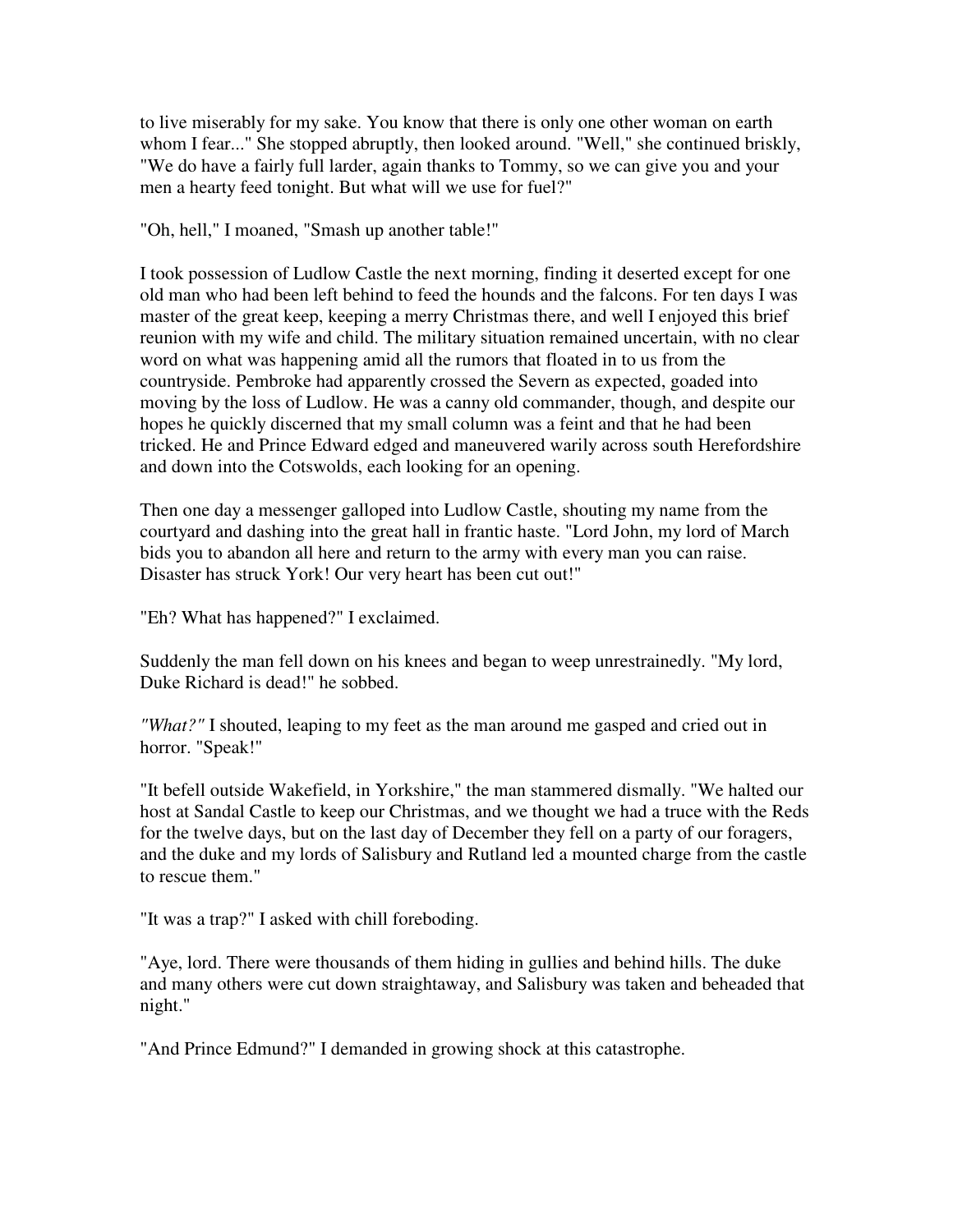"He fled and was overtaken by that brutal savage Lord Clifford, and when that fair youth fell upon his knees and begged for his life Clifford but laughed like a devil and told him, 'As thy father slew my father, so shall I slay thee!' and murdered him on the spot!"

"Sweet lamb of God!" I breathed, sinking into my seat in consternation at the magnitude of this defeat.

"Still more evil was done," continued the rider. "Queen Margaret ordered all three noble Yorkist heads placed above the city gate of York itself, and upon the duke's brow she placed a crown of paper. Now she marches straight for London with a great host, English and Frenchmen and Scots and Danes, ravaging the countryside all around. It is said the Queen has gone mad in her hatred and means to slaughter the whole realm. The prince bids you to hasten, my lord, for we must smash Pembroke's army and beat the Lancastrians back to London, or else the cause of York is lost!"

In one moment's swirl of battle we had lost our leader, his son, and one of our best generals, but somehow I knew that while Edward of March lived there was hope, and so I informed my men whom I gathered in Ludlow's great hall. I told them briefly of the terrible events at Wakefield, and I went on, "Thus has our well beloved liege lord departed from us and from this life. But let there be no tears or lamentations among you! There shall be time enough to mourn all of England's dead when the tyrant bitch has been hurled down into the mud and these murdering, truce-breaking vipers have been punished! We have had a shog, aye, we have had a tumble, but the Earl of Warwick still holds London for us and our noble prince has sworn bloody vengeance upon his father's murderers! We march to join him now, and we will render our last homage to Richard of York in the blood of his enemies!" A rousing cheer greeted this speech of mine, and with fury and determination we all prepared to march. The knights were saddled and the archers fallen in when once again I bade farewell to my lady wife within the walls of Ludlow Castle, once more to leave her for an uncertain fate.

"This will be the death grapple, Jen," I said, taking her hands. "One way or the other, it will be over by the time the new buds appear on the trees this spring. I feel it."

"Woman's fate is to hang her life and happiness on the wars of men," she responded in dull pain. "It has always been thus, and I accept that. John, I must put something to you now, but you must promise that you shall not part from me in anger over it."

"Speak."

"What will we do if York loses but you live?" she asked. "Have you thought of it? In this war men have turned their coats back and forth like the changing of the seasons. Ere he left, Tommy Caxton asked me to ask you to help him if you could should York triumph and he survive, and he in turn promised me that if Lancaster triumphs and you live through it, he will do all in his power to bring you back into the Queen's favor if you will turn."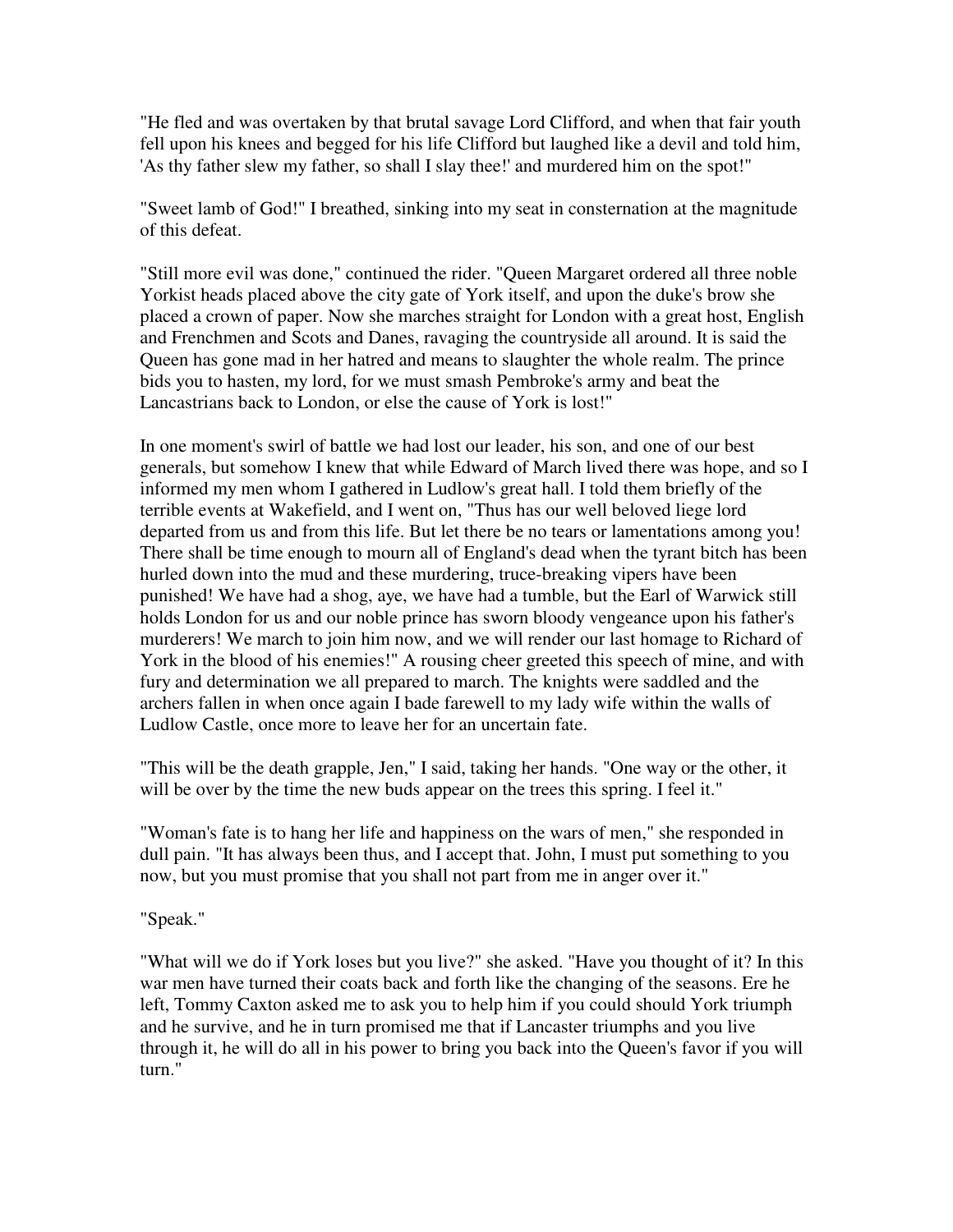"Can you really think me so dead to honour, Jen?" I asked her slowly.

"I want you back with me and our daughter at our own hearth, John, however that may be done, and I care not for honour, John," she said flatly.

"Then you wedded the wrong man," I told her. "I will live and die with York."

"Forgive me?" she asked tremulously.

"Never doubt it." I kissed her passionately, turned and mounted and rode out the gate at the head of my soldiers. *God'swounds!* I cried in my soul's agony, *Will we never make an end of this horror?*

## XVI.

Up until now Edward of March had conducted his campaign at a leisurely pace, but with the news of the disaster at Wakefield he suddenly became transformed into a veritable demon of energy. He sent word to Warwick in London to hold the city at all costs and began to pursue the Welshman Tudor like a hound coursing a hare. Early on the morning of Candlemas Day, February 2nd, 1461, we brought the wily Pembroke to battle near a small hamlet called Mortimer's Cross, in Hereford, between Ludlow and Leominster. We slept on cold ground the night before and rose stiffly in the dawn to confess our sins and to prepare for combat. Relying on the advice of Edward's friend Sir Richard Croft, a local landowner who knew the terrain, we took up our position before Wig Marsh, blocking the road to Worcester. The river Lugg, more a small stream really, was at our back. As we arrayed ourselves across a frozen stubbly field the fog suddenly lifted and we could see the Lancastrian army perhaps a hundred rods off, advancing from the wretched village. The fog muffled the chink of armour and the blowing of the horses, and a strange silence seemed to envelope the field.

Then the sun became visible through the white mist, but in a strange optical illusion there suddenly seemed to be three suns hanging there, gleaming through the white shroud and looking startlingly like the prince's rose-en-soleil emblem. Prince Edward, standing before our lines clad from head to toe in polished steel, pointed to this phenomenon and bellowed in a voice which could be heard by every man in the opposing armies, "Look to the skies, men of York, be of good comfort and dread not! God Almighty himself upholds our cause! See! He has set mine ensign in the heavens above us, not once, but thrice! Let us therefore have good heart and go against our enemies!" A wild cheer went up from the Yorkist ranks, and an audible groan and shouts of dismay from the Lancastrians. "By the saints, we have them now!" exclaimed Edward exultantly. "The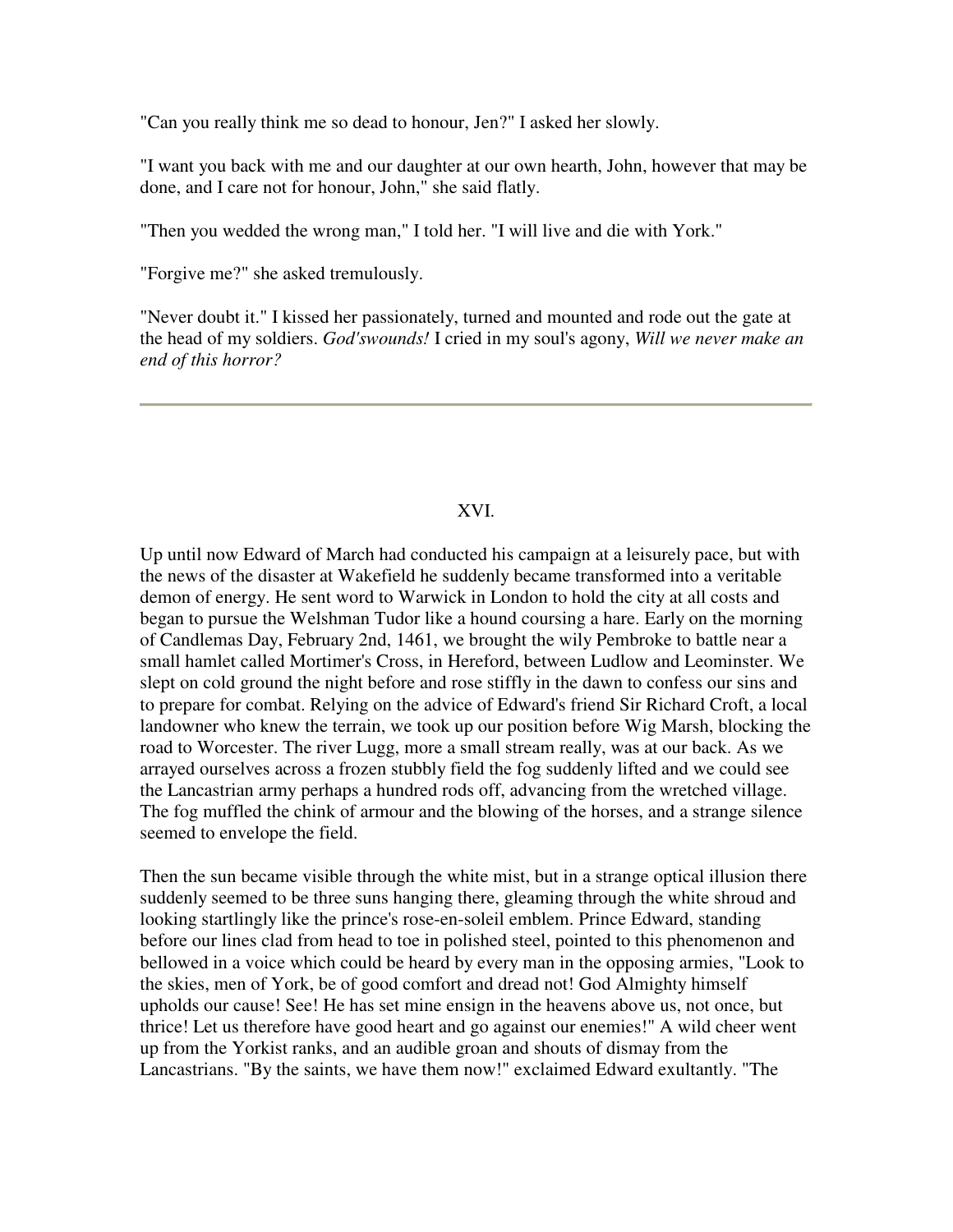omen fills them with terror! The quake so badly they cannot strike a blow! Advance banner!"

We moved forward on foot, in good order, our band of armoured knights in the center around the rose-in-sun standard, our pikemen and archers on the wings, and two small constabulars of mounted knights on the far flanks. The Lancastrians sounded their own trumpeters for advance, but we could tell they were confused and discouraged, and we saw their heads keep turning skyward where those three baleful orbs hung in the morning mist of winter. Wiltshire's men attacked our right wing and Pembroke's our left, but without success. The fight was short and easily won, for the three strange suns in the heavens had completely unnerved the enemy. There was a brief, fierce encounter beneath the snow-rose banner as a group of Lancaster knights led by Jasper Tudor s aged father Owen Tudor, sensing the impending panic and defeat of their army, leaped onto their horses and made a mounted charge against the prince and his guard in an attempt to slay him. We saw them coming and shouted to the archers, who raked them with arrows and shot most of them off their horses before they reached us.

But a few of them did manage to break through and smash into us with their great chargers, and one of these men sent me sprawling and nearly trampled me beneath his destrier's hooves. I jumped up and aside and slashed at him just as a billman caught the knight's jupon with his long hooked bill and pulled him out of the saddle. An archer was on him immediately, his dagger flashing, and stabbed him through the visor, from which welled a bubbling fountain of blood as the armoured man twisted and thrashed and died on the ground. Then the frightened and harried Lancastrians suddenly began to break, throwing down their weapons and fleeing, and the simple butchery of pursuit began. Some of our knights who were mounted rode them down, skewering them with lances, while archers and men at arms sank shafts into their fleeing backs and hunted them through the fields and ditches. We learned that both Lancastrian commanders, Pembroke and my old nemesis the Earl of Wiltshire, had taken to horse as soon as the fight had gone against them and were now spurring east to join the queen.

The usual round of executions followed after the battle of Mortimer's Cross, including Tudor's father Owen, who had founded the line by disporting himself with Queen Katherine of France, the widow of Henry the Fifth. As he knelt down on the scaffold he remarked calmly, "That head shall lie upon the block which was wont to lie on a queen's lap." After he was dead a madwoman rushing from the crowd of onlookers snatched up the head and carried it to her house, weeping. There she washed the blood from it, combed the grey hair and beard, and set it before her door with lighted candles all around it. I forget what eventually became of the head.

We were not allowed time to savor our victory, save with a few quick cups of mulled wine that night around a blazing bonfire in the freezing cold of our camp. "Now we must march as we have never marched before," ordered the prince. "We must reach London before the Queen does and combine our forces with my lord of Warwick to defeat her!"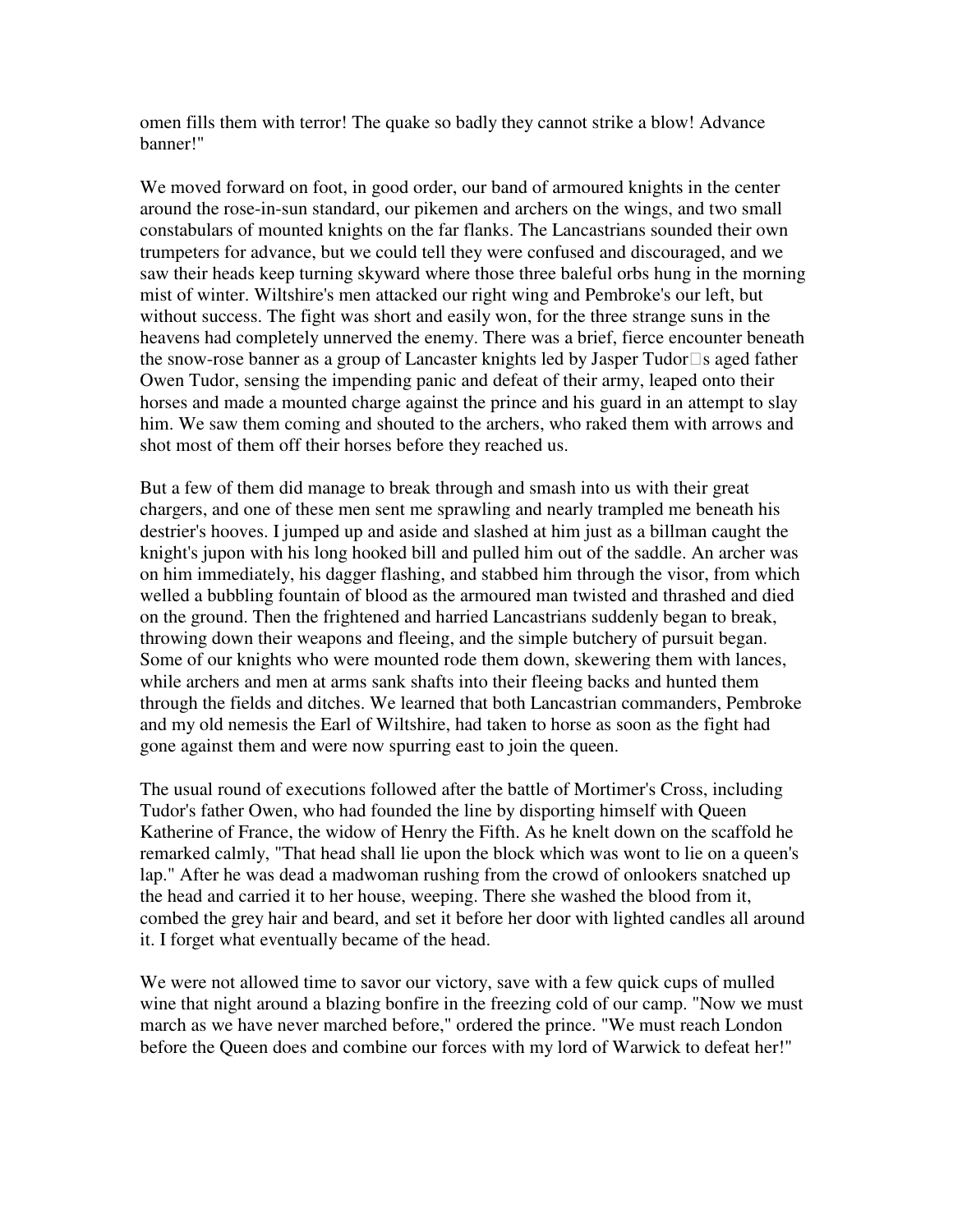But we were too late. As we hurried through the Midlands by forced marches we met stragglers bearing tales of disaster. There had been a fight on the seventeenth day of February, hard by the old St. Albans battlefield, when the queen had fallen on Warwick. The earl had prepared elaborate defensive lines like those the Lancastrians had erected at Northampton, including earthworks and barricades and strange nail-studded devices called caltrops. But the queen's army had managed to steal a march and fall upon our army from the rear, and despite Warwick's personal bravery and the caltrops the Yorkists were defeated and broken.

Or so we thought. As we marched through Hertford we met Warwick, who had rallied his men into a semblance of order and was coming to meet us, his bear and ragged staff banner flying proudly. He brought almost unbelievable news. "London is holding out!" he told us as we gathered round him at a roadside inn. "Tradesmen and apprentices from every guild have armed themselves and the Lord Mayor has refused Margaret's demand for submission.! We can yet catch her in the field betwixt our hammer and the anvil of London!"

"Are the reports of rapine and pillage true?" asked Edward quietly.

"Horribly so, sire. Those Frenchmen and Scots of hers have burned a swath in the land thirty miles wide on their southward march," replied Warwick. "London is full of refugees. No wonder they are determined to resist!"

"And the king? I mean, ah, Henry of Lancaster?" corrected Edward, slightly flustered and unused to his new dignity.

"They've got him again, I'm afraid," Warwick told him. "We feared a Lancastrian plot to rescue him from the Tower, so we took him with us to the field. The madness has seized him again. I'm told the Lancastrians found him beneath a tree talking to imaginary people."

"Damnation!" cursed the prince. "Mad though he is, Henry is a powerful counter in their hands. Well, my lords, we press on to London, to see if our realm will have me or an old lunatic for their monarch."

The next news we received as we approached the capital was well-nigh unbelievable. Margaret was falling back. Unable to control her savage Scots and mercenaries, unable to prevail against the stubborn Londoners, she began a tactical withdrawal which ended up as a disorganized rout, nor was she able to reassemble her army until they had scrambled all the way back to York. The Londoners had resisted stoutly, fighting off the Lancastrian raiding parties in the suburbs and hanging captured looters, and when some nervous merchants tried to placate their Gorgon of a queen by sending her money and provisions, a mob seized the carts and divided the contents among themselves. We entered London in triumph, and on the fourth day of March in St. Giles' Field thousands of knights, soldiers and commons cheered themselves hoarse as our lord was proclaimed Edward the Fourth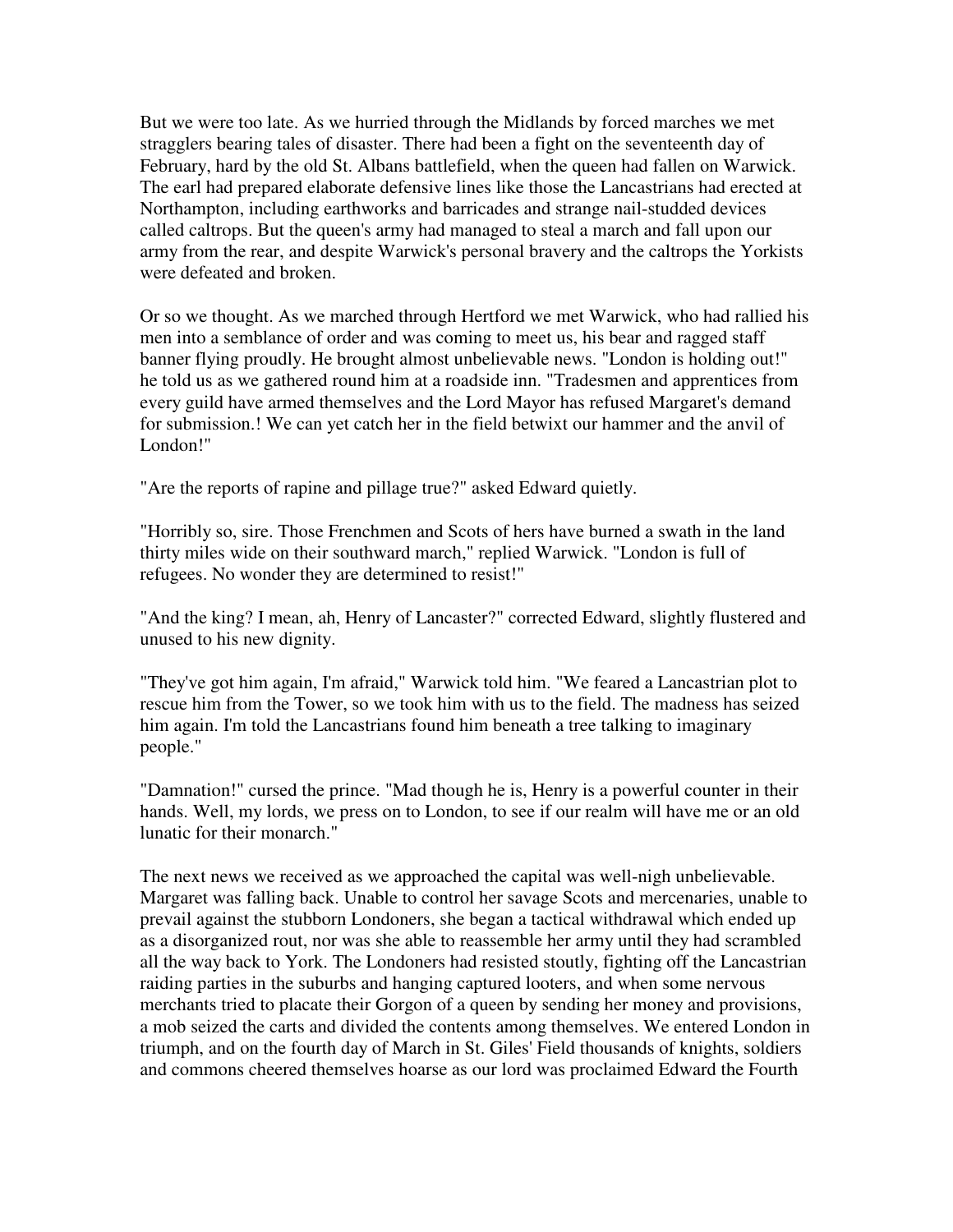of England and anointed in a brief but dignified ceremony of coronation. Then we were off to the north to deal the final blow against Lancaster.

We caught them between the Yorkshire villages of Towton and Saxton, and on Palm Sunday, the twenty-ninth day of March, we fought what chroniclers have since called the bloodiest battle ever fought on English soil since the time of Boadicea.

My memories of the day are hazy, obscured as the driving snowstorm obscured the battlefield, and I have always thanked God for that merciful forgetfulness. The other times were bad enough, but the battle of Towton was hell on earth.

Edward was determined to find and destroy the Lancastrian army as quickly as possible, despite the terrible winter conditions. On the fifth of March he sent to Duke of Norfolk into East Anglia to raise troops, Warwick going to the Midlands on the same errand. On the thirteenth of March we left London, marching northward at a withering pace, leaving the city through Bishopsgate to the cheers of the people. Our army's horses and carts made the winter roads northward even worse than usual. Since it was Lent, our troops' staple diet was meant to be salt herrings washed down by small beer, but Margaret's plunderers had left little in our path and by the time we reached Towton we were hungry and not over scrupulous in observing the season. We ate anything we could get our hands on, looting as badly as the Lancaster horde had done. To make matters worse, Margaret's retreating army had broken down the bridges and we had to rebuild them as we came to the fords. King Edward had sent out a proclamation to the northern shires, explaining that he had taken the crown upon himself not only by ancient right of blood but in order to remedy the evils Margaret had inflicted upon the realm, but the peasantry fled at our approach nonetheless, nor can I blame them. The queen had replied with a proclamation of her own stating that "...our great traitor the late earl of March hath cried in his proclamation havoc upon our true liege people and subjects, their wives, children, and goods." The pot calling the kettle black.

We arrived at Pontefract on Friday the 27th of March, some of us straggling in at dawn the next day. The king had sent an advance party under Lord Fitzwalter to seize the crossing over the River Aire at Ferrybridge, which was swollen with snow and rain and supposed to be unfordable. Early on Saturday morning a party of mounted Lancastrian archers led by Lord Clifford, Edmund of Rutland's murderer, attacked and seized the bridge. Thinking that the noise was some kind of quarrel between his own men, Lord Fitzwalter snatched up a poleaxe and ran out of his billet without bothering to put on his armour, and he was immediately cut down, together with Warwick's half brother, the Bastard of Salisbury. The Earl of Warwick himself was wounded by an arrow in the leg but saved the day by killing his own horse with his sword and shouting out to his men, "Let him fly who will, for surely I will tarry with them that tarry with me!" He drew our soldiers up in a hasty defensive formation and fought off the Reds. King Edward arrived in time to drive them back, but it had been a close thing, and Edward felt it necessary to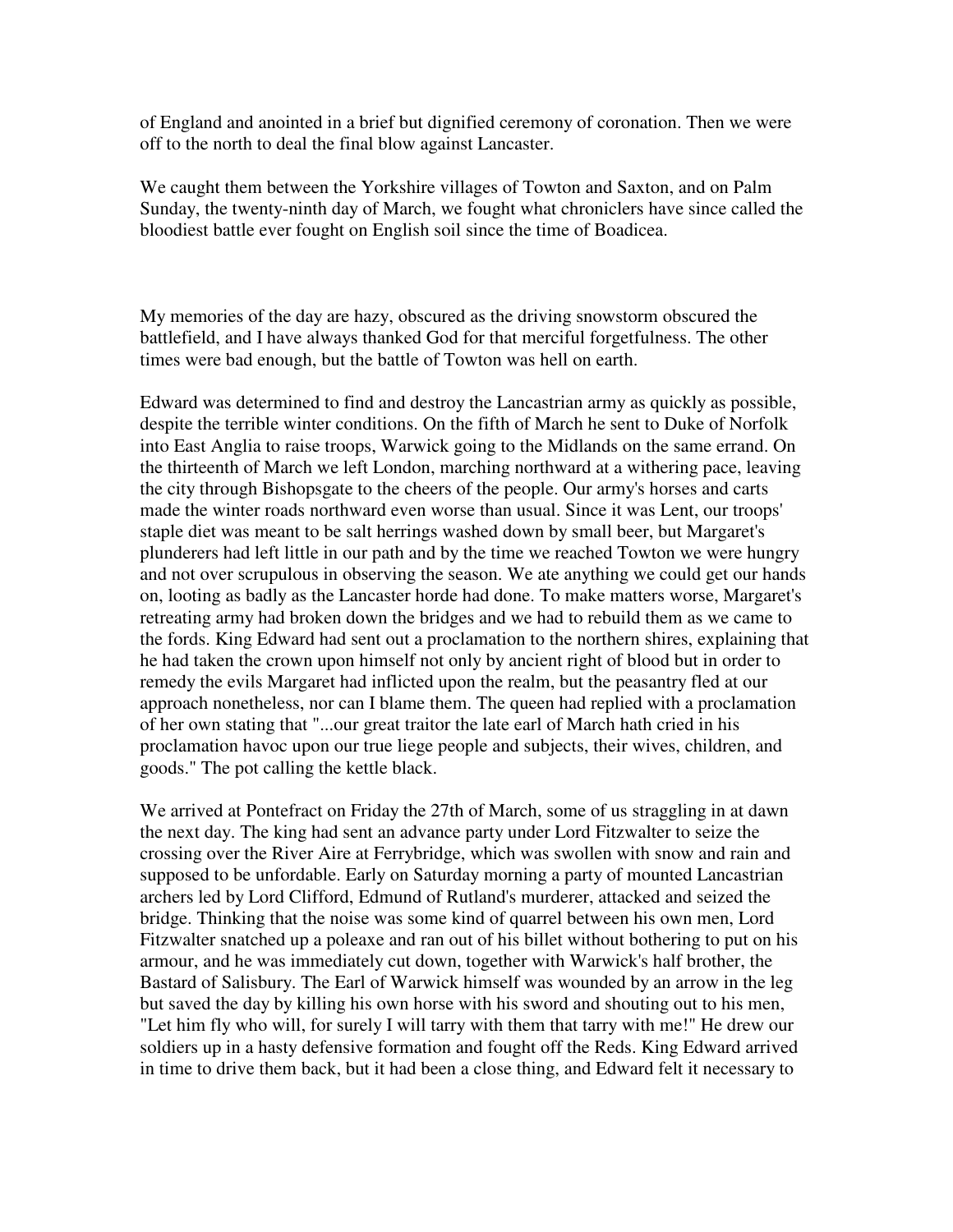post an order that there would be double pay for any of our men who killed Yorkist troops attempting to flee the engagement.

Clifford destroyed the bridge by having his men hack it down piece by piece with axes, but he left a few timbers on which we hastily erected a temporary bridge. The Lancastrians counterattacked and destroyed that. In the meantime, while all this was going on, Lord Fauconberg succeeded in crossing the river at Castleford four miles upstream, trapping the Lancastrian archers in a small valley called Dintingdale and wiping them out. Lord Clifford, for some reason of heat or pain putting off his helmet, was shot in the throat by an arrow. Thus was young Edmund of Rutland avenged, who might have made my lady Jeanetta a queen.

We now had the main body of the Lancastrian army in sight. They were positioned on a low plateau about a mile wide between Towton and Saxton, eight miles southwest of the city of York. Their right was guarded by the steep valley of Dintingdale, at the bottom of which flowed Cock Beck, a tributary stream of the River Wharfe. It was very flat country and this was the highest ground the Lancastrian commanders had been able to find to defend. We moved forward slowly; they made no attempt to stop us from crossing the Aire. But by now it was twilight and many of our troops had not arrived yet, nor did the Reds seem to be in any hurry to give battle.

That Saturday night which I spent in the open is one I would rather forget. It was freezing cold and both snow and hail fell intermittently from the sky, so much that men and horses we were in a pitiable state. There was no food. Between the two of us we were the largest armies England had ever seen on her soil, I think. There has been a lot of nonsense talked about the number of men involved at Towton on both sides; I have read chroniclers who gravely assert that we Yorkists alone had two hundred thousand men, which is bollocks. But God knows, there were enough of us who had marched all across England from the four corners of the realm in order to die that day. If I absolutely must put my own figure on record and thus add to the confusion, I would guess that we had about fifty thousand men that day and the Lancastrians somewhat more, but I don't insist on it. I will say this much: some centuries will go by before any similar number of Englishmen ever gather in arms again.

The next morning we arose amid a snowstorm and moved forward, approaching within bowshot of the enemy on the plateau just south of Saxton, with our backs to the village, about ten miles south of the city of York if I recall me right. Our line in battle formation stretched for at least a mile along the ridge. The Lancastrians were drawn up before Towton itself, six miles north of Ferrybridge. Their commander who led the center was the Duke of Somerset, supported by the Duke of Exeter; his wings were under the Earl of Northumberland and Lord Dacre of Gillesland. Our own army was commanded by King Edward himself, Lord Fauconberg, and the Earl of Warwick. The battle did not start for some hours. We stood in the icy cold waiting for the arrival of our East Anglian contingent, which had been delayed by the Duke of Norfolk falling sick at Pontefract. The Lancastrians did not attack; they saw no reason to abandon the plateau which gave them a marginal advantage. This field would very shortly become known to history as the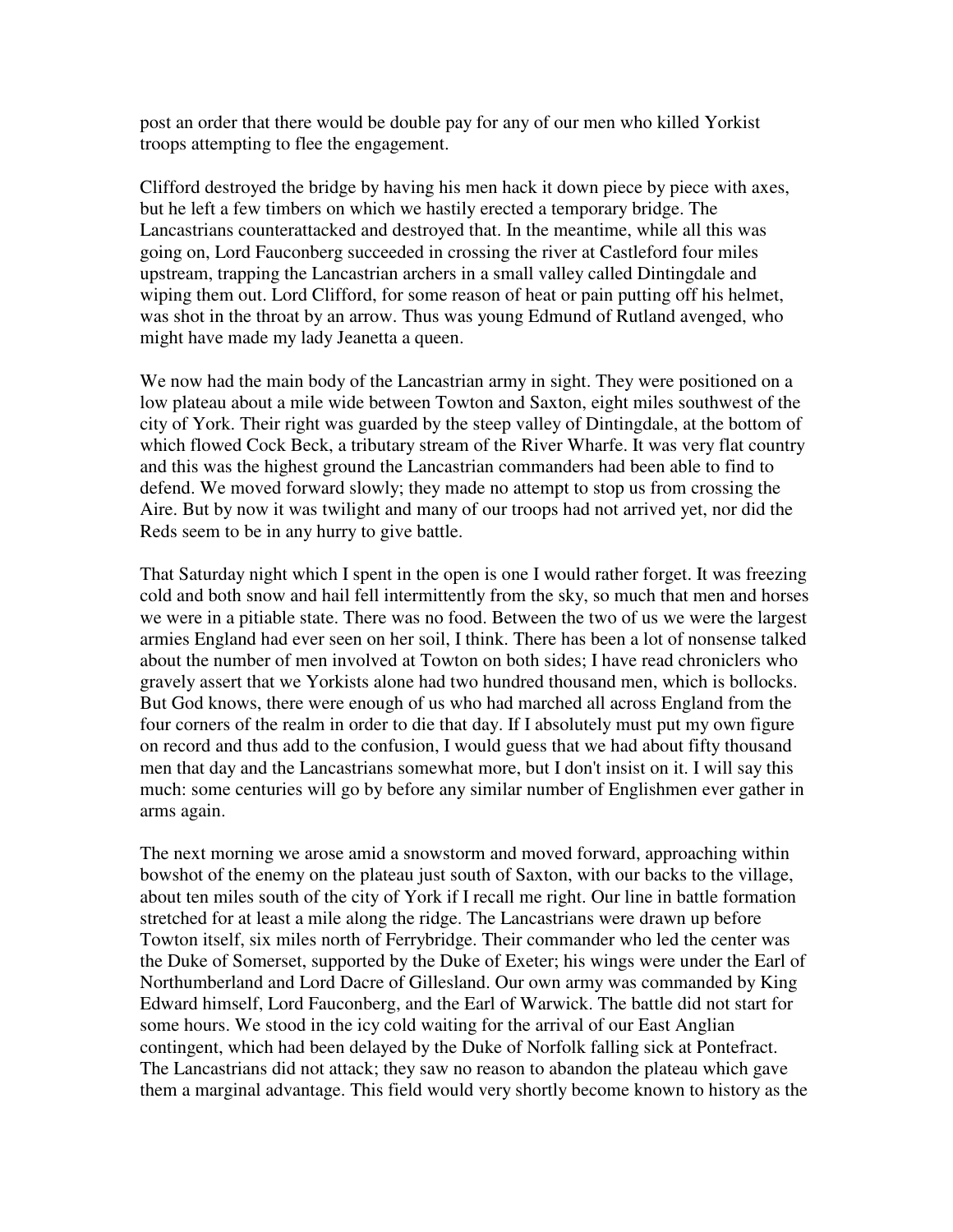"Bloody Meadow", but I do not remember it as a meadow. I remember only an agony of cold as my freezing steel armour stuck to exposed pieces of my flesh, standing there staring at the dark milling Lancaster army across a stretch of churned-up mud and snow. Finally, about eleven o'clock in the morning King Edward gave us the order to attack, commanding that no quarter be given or taken.

It began to snow again, and as we attacked I kept trying to claw my visor closed, because it had become frozen open. I succeeded just in time. The wind was at our backs. We began shooting arrows at the enemy, and the wind blew both our shafts and the snow into their faces. The Lancastrians replied in kind but in view of their lack of visibility most of their shafts were off the mark. Lord Fauconberg, commanding our vanguard, ordered his men forward to fill their quivers with captured Lancastrian arrows and leave some sticking in the ground point upwards to act as obstacles to an enemy charge.

The Lancastrians finally attacked, led by Somerset and the traitorous Sir Andrew Trollope, who had been knighted for his treachery at Ludlow. They mixed it up badly with one of our mounted units, but a simultaneous attack by the Earl of Northumberland's wing was beaten back. From that point on I recall little; the battle became a confused and bloody mess in the driving snow wherein we could none of us see hardly anything at all. I was told later that the Duke of Norfolk finally brought his men up and we overwhelmed the Lancastrian left wing and rolled up their line, but I know not. All I know is that it went on and on and on. The next day an area six miles long and three miles wide was soaked with bloody snow.

I remember meeting a knight in the swirling snow. Both of us were exhausted. His jupon was soaked with blood and I could not see his blazon, and I suppose it must have been so with me as well from his point of view. "York or Lancaster?" I demanded, waving my sword vaguely in the air, utterly exhausted.

"Lancaster," came his voice from beneath his helmet, cavernous and deep.

"York," I said. We both stood there tottering for a bit, and then he said,

"Another day?"

"Another day," I agreed, and he staggered off into the snow.

Then more running figures materialized, stumbling archers with steaming breath and fear-haggard faces, carrying mauls, and one of them struck me down into darkness with his hammer before I could even raise my sword to defend myself.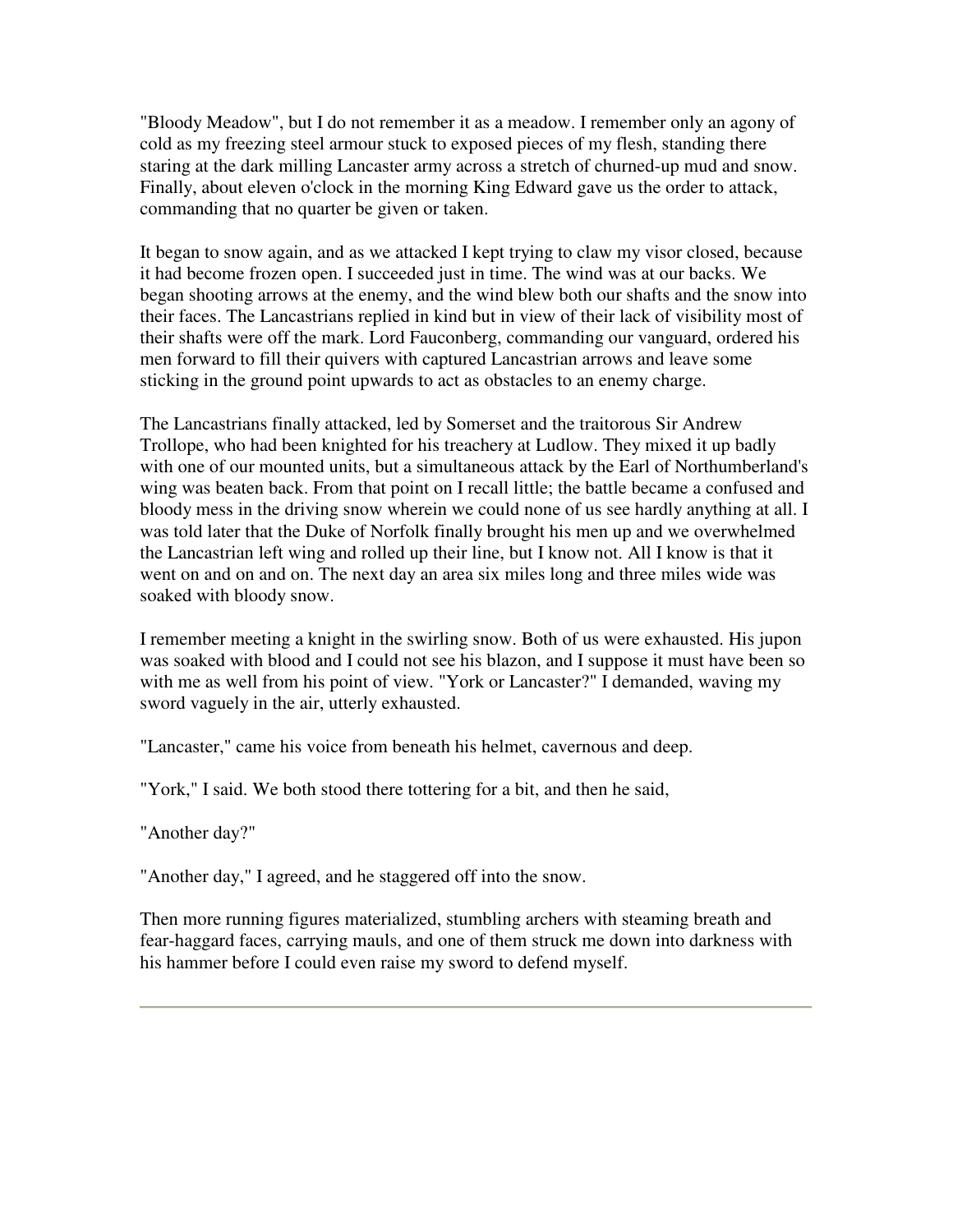When I awoke it was abruptly, to stare into the lowering sky and the anxious face of Jack Fletcher. "Saints be praised!" he cried. "My lord, we'd thought you dead!" My helmet was off, and as I staggered to my feet and shook the snow from me I could at last see the whole battlefield in the darkening evening, the ground scarlet with bloody slush and the heaps of dead everywhere. Archers, soldiers, and knights were going from body to body, identifying the slain and stripping them of weapons and armour.

"Have we won?" I croaked.

"Aye, lord, if you call this slaughterhouse victory," returned Jack. "We hold the field, and the Reds are broken and destroyed. We all got separated in the mélee, and Sir Henry and I made search for you and the others as soon as the weather lifted somewhat."

My head was ringing and I was unsteady on my feet. I looked at my helmet lying on the ground and marveled that I was not slain indeed, for one who side of my basinet was stove in from the archer's maul. I leaned on Jack for support. "Where is Hal now?"

"Still searching the field for his father and brother."

"Come, then, we must find them. Were you able to get the horses back of the lines?"

"I assume they are down the Tadcaster road with the carts and baggage, my lord, for I gave them to the first groom I met in my haste to find you again, but by the time I got back across the bridge the battle was already joined and I couldn't locate you in the bleeding snowstorm. I ended up fighting with Lord Reginald Grey's men."

"Bloody hell!" I muttered. "You might have ended up fighting for Lancaster had the turncoat mood seized him again. Come!"

We picked our way among the piles of dead and the milling victors. Some of them were already becoming drunk on the wine which the sutlers brought among them on sledges, and tipsy shouts and laughter mingled with piteous cries and pleadings for help from the wounded. I tried to shut from my mind the sights and sounds of that endless mad vista of carnage but I could not. Snow was still falling in light, small flakes that flew crazily in the air, but even the biting wind could not blow away the charnel slaughterhouse smell of blood. We trudged across the bridge to see a large caravan with great wooden wheels by the roadside, a portable chapel like the huge wagons used for mystery plays. On a platform folded out from the side of the wagon an altar had been laid. Several priests were chanting a Te Deum of thanks for the day's victory, for the benefit of several score kneeling knights and soldiers of the more religious persuasion. "I forgot, it's Palm Sunday today, isn't it?" I sighed. "I fear we have been remiss and neglected our devotions, Jack."

"We were otherwise engaged, my lord," said Jack with a shaky laugh, relief in his voice now that the fight was over.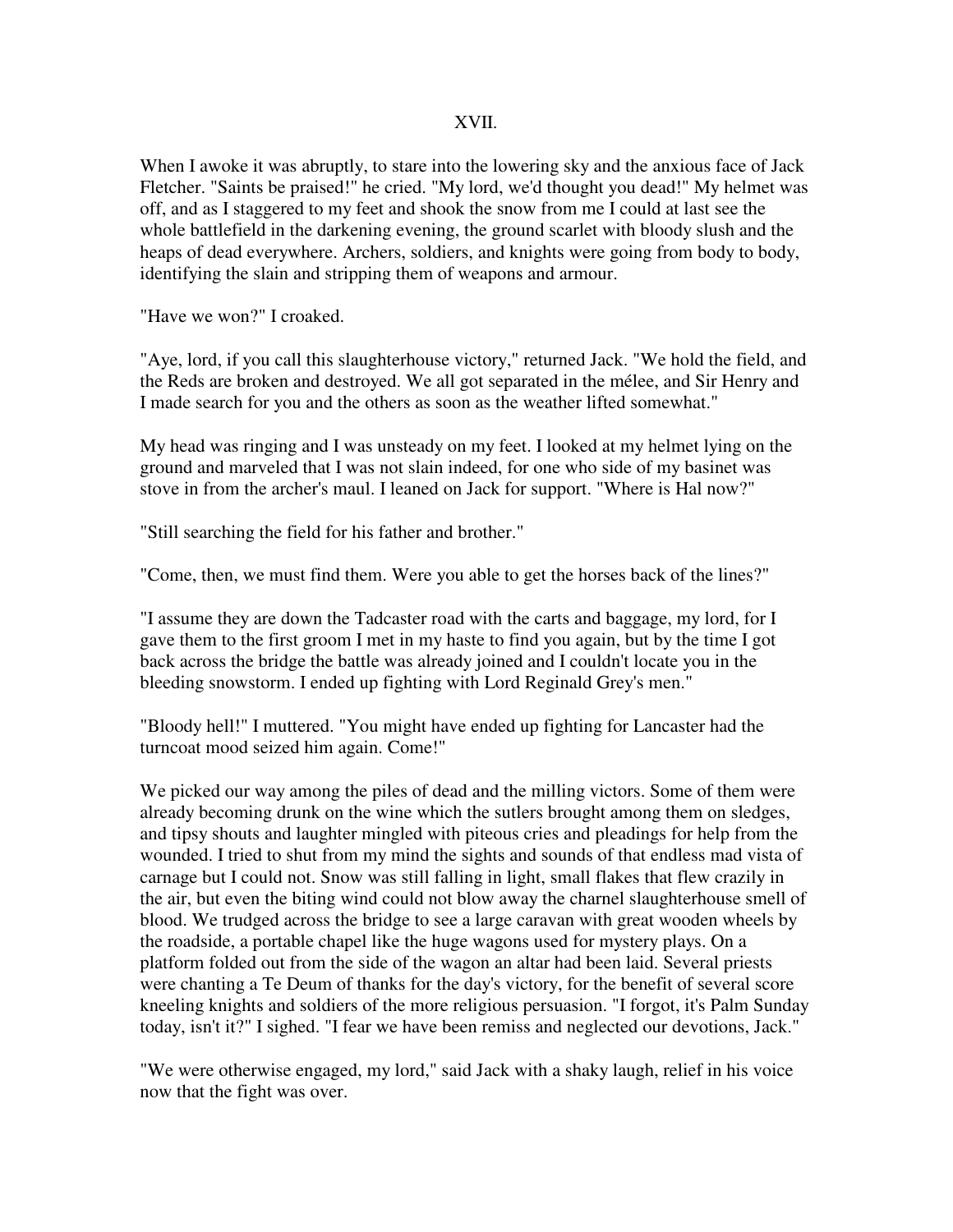"Engaged in slaughtering other Christian men, aye," I replied. "Are they broken at last, or will we have to push after them and fight them again?"

"I pray not, my lord," said Jack fervently. "I am sick unto death of this!"

"And I," I agreed. "Come, let's make for the baggage park and find our horses, then go and find the Brinton men.

But when we reached the carts and wagons we found the Brintons already there, and kneeling by an armour-clad figure. I ran to them and then cried out in horror, for it was old Sir John Brinton who lay there upon a cloak, his helmet off and his face white with agony. The broken-off shaft of an arrow had smashed through his very breastplate and now protruded from the old knight's body, rising and falling even as he laboured for breath. "Dear God, I cannot lose all my family!" wept Hal, distraught.

"William as well?" I gasped in shock.

"Aye, and Toby," moaned Hal in misery. "I found them all in a heap riddled with shafts." He was in an extremity of wild grief and anguish, one I shared as I wept unashamedly beside him. John Brinton was in my mind a rock, a perpetual presence since my earliest memory. Rocks do not die.

"We must find the surgeon!" I gasped through my tears.

"Nay," came the old man's voice, cracked and hoarse. "No leeches. What could a leech do? Bleed me? Bigod I bleed enough, I think!"

"Don't speak, old friend," I urged him. "Save your strength. We must find a surgeon, we cannot leave you to lie like this!"

"Nay, shuttle-wit, can you not see the hurt is mortal?" he gasped. "I can feel the steel in my very heart-roots."

"No, Father!" cried Hal.

"Soft, lad, did you think me iron to wear forever? Come, boy, dry your eyes. I have lived me a long life and a merry one, and what better end might I ask than falling at the shot of a good English bowman, I who have laid so many low with the grey goose shaft? Damn." chuckled the old man raspingly, "The whoreson must have been within spitting distance in the damned snow when he loosed, to pierce Milan plate!"

"Lie still!" I begged him, "You can yet be saved!" But I knew that I lied. The old baron turned his eye on me.

"How went the fight, John?" he asked weakly.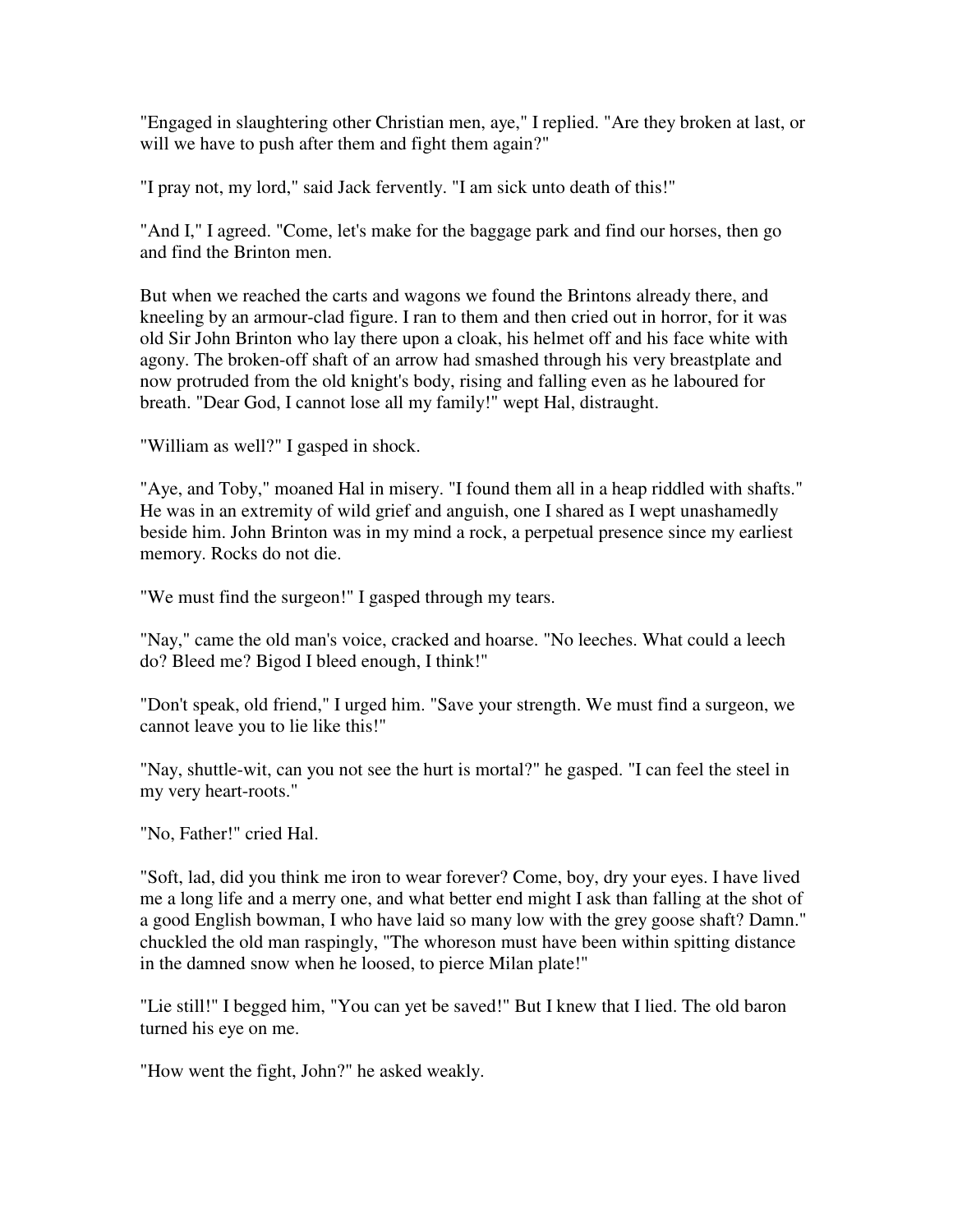"Lancaster is broken and driven off the field," I told him. "It looks like they're done for this time."

"Then Edward shall be king. I have died well," he sighed contentedly. "Come now, lads, one of you pluck out the shaft and let me pass. I be done with old England!" Tearfully I gripped the stump of the arrow and with a single desperate tug I pulled it out, taking a bloody chunk of meat with it. A fountain of blood spurted forth, and he gave a single spasmodic shudder and died. Hal Brinton collapsed in tears over his father's bleeding corpse, and I stumbled away, my mind numb with sorrow for him who was my friend and teacher in the ways of the world, for strong silent Bill and wry little Toby who had filled my childhood with the music of his harp and his outrageous lies.

Thus did Sir John Brinton of Tavistock meet his end. He was a peerless knight and a brave and loyal friend, and to this day I have not ceased to mourn him.

I spent the night with the Whitewood men in our camp outside Tadcaster, sleepless and sad despite my aching weariness. Tom Simkins, the brawny reeve of the manor, had taken an arrow early on in the fight, but the shaft had been almost spent and mostly stopped by his jack, so the wound in his thigh was not mortal unless it festered. All through the night I could hear the sounds of roistering as the army celebrated King Edward's famous victory, but I could not in good heart join them, and when I rose in the morning I knew what I wished to do.

I went directly into the king's tent, a great pavilion of cloth of gold over which the snow rose banner floated in the icy breeze from the moors. Inside crowded dozens of knights, lords, clerks, and soldiers, milling about and drinking and all having business with the king. He sat at a huge table beside a glowing brazier, piles of documents before him and clerks and barons all around him, talking and gesticulating.

I saw that it would be a long wait, and so I drew myself a mug and sat down in a corner. I cooled my heels there for several hours waiting and the press to thin, but it didn't. Runners and messengers came and went, bringing news of our outriders and the fleeing Lancastrians. Clerks totted up the names of the slain and wounded, both ours and the enemy's, while a team of scribes under Sir John Tiptoft toted up all the booty from the field, for Edward had ordered that all of value be turned over to the depleted royal exchequer. But the hoped-for news, that of Margaret's death or capture, did not arrive.

"Damn, I hope we catch that evil bitch!" exclaimed Edward. "She's dragging crazy old Henry with her as well. If she escapes into Scotland it will all be to do over again!" The king finally noticed me and said, "Yes, Sir John? What have you to report?"

"Only that I have arranged with the deacon of York Minster to have Sir John Brinton s remains buried within the church, Your Grace, and I also want to ask your permission to withdraw my levy from the army and go home," I said to him, bending the knee.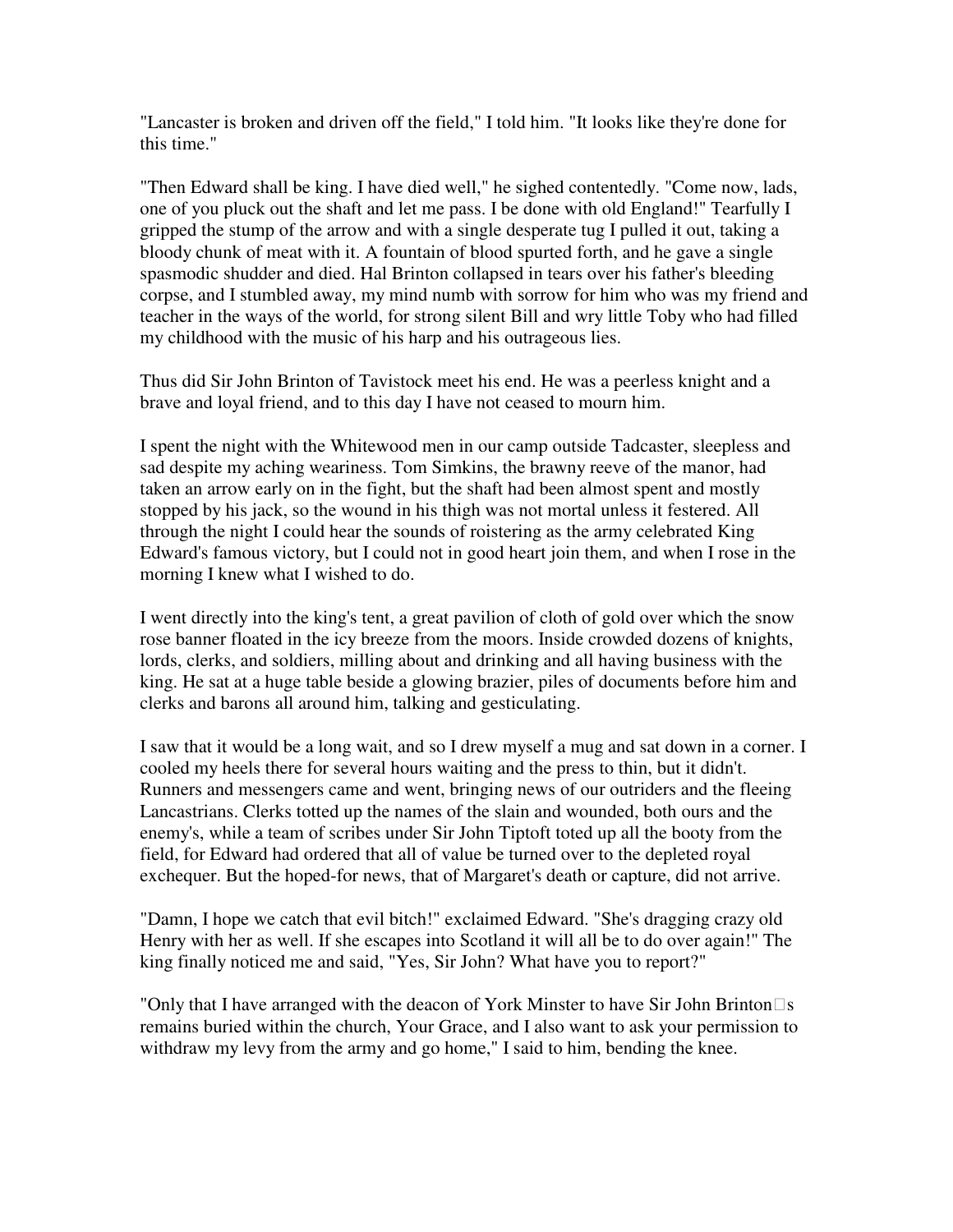"Brinton was a loss, a grave loss to myself and to England," said King Edward somberly. "I myself will pay for masses to be said for his soul. It is true the Reds are defeated and there will be no need for your force during the mopping up operations. Very well, Sir John, you and your men have my leave to depart. Was there anything else?"

"No, Your Grace, I thank you," I replied. "May I return to the lines and begin breaking camp?"

"Certainly, and take that joint and bottle with you, if you wish." I rose and bowed formally, and headed for the tent flap, the joint in one hand and the wine in the other, welcome since I had not broken my fast that day. I was almost out when the king called out, "Sir John!" I turned around and saw him staring at me in astonishment. "God's wounds! You really would, wouldn't you?" he said in sheer wonder.

"Eh?" I asked, perplexed. "I mean, I would Your Grace would take me with you?"

"Come back here and sit down, you gallant fool!" Mystified, I did so. Edward shook his head with a grin. "You really would march right out of camp and go home without claiming your reward for these two years of hell? "

"But I have not served you for gain, sire!" I protested.

"All the more reason why you should be rewarded. It is neither just nor is it wise for a monarch to allow loyal service to go unrecompensed. John, the battle was not minutes over yesterday when the magnates of the army were squabbling over their portion of the spoils, and if I had sent some of them out of here with a greasy joint and a bottle of sour wine they would have gone over to Lancaster in a heartbeat! I must satisfy the ravening pack, of course, but my loyal servants shall not be forgot, and you too shall have your share."

"My king, I have always fought for you from duty and not because I love war or see it as a way to wealth," I told him.

"That I know, and I respect you for it. Good soldiers are three for a penny, but good soldiers who genuinely cleave unto peace except at need are rare birds indeed. I wish I had more subjects like you who were less ready to take up arms. But duty is a doubleedged sword, and cuts both ways. Just as you are bound to serve me, so I am bound to further you in the world. Now, needless to say, all the big landholdings of Lancaster have been snapped up by the great magnates or else by myself to give to my brothers, and most of the available cash must go into the exchequer, for Margaret has left the realm bankrupt and mired in debt. However, I think we can spare a few coins. Before we get down to what I have in mind for you, can you yourself think of anything I can do for you?"

"My king," I said in sudden inspiration, "There is one thing. Do you know of a certain knight of Lancaster, one Thomas Caxton?"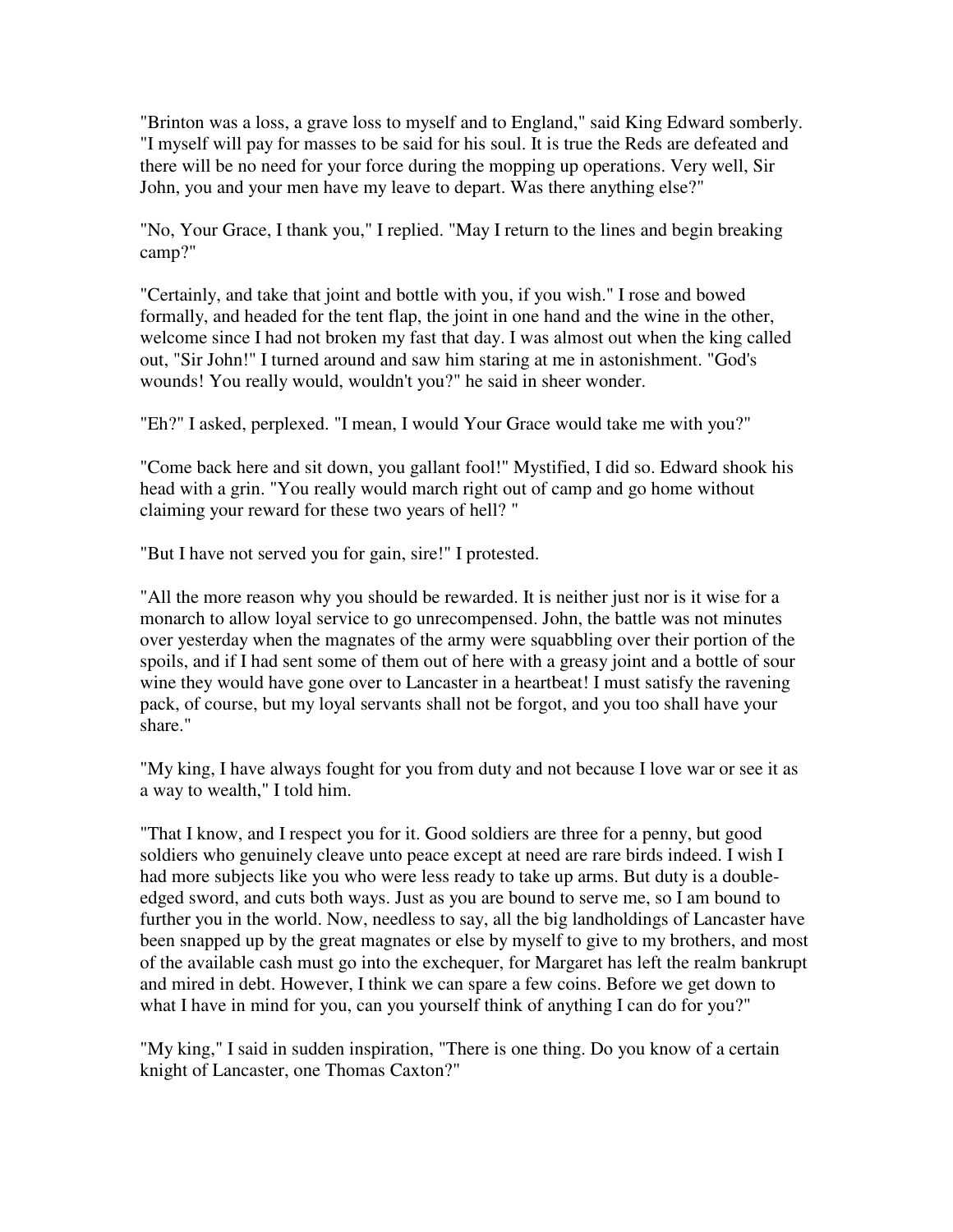"He's the bloke who lorded it over your manor and burnt all your furniture, isn't he? To the best of my knowledge he's not been taken or slain yet, but when he does I'll send you his head to stick over your door."

"No, no, you mistake me, Your Grace!" I protested. "Sir Thomas treated my wife and his other women prisoners honourably and fairly, and I owe him another debt s well, for he helped save me after I killed Morriss at Raby four years gone. I would have him pardoned."

"Done," said the king. "I'll have the documents drawn up and given to you, and when he is take I shall send him to you. But that is not enough. I want you closer to my counsel and the affairs of the land, Sir John. and so I am repaying you in the same coin old Humphrey of Gloucester paid your father, and I am elevating you to the peerage. I shall be glad to have two Lord Redmonds in Parliament."

I gasped and rocked back in my seat, stunned by the honour. "Nor is that the end of my bounty," he continued. "I am granting you three wardships, the most lucrative being that of Sir Humphrey Stratton's lady, together with seisin of his former manor of Canfield, in Norfolk."

"Former manor?" I asked. "Is Stratton slain?"

"No, taken prisoner, but he is scheduled to have his head removed from his shoulders tomorrow. He's the son of Lord Peregrine Stratton, a damnable old fox up to his ears in Lancastrian intrigue. I have declared the entire family outlawed and their property forfeit to the crown. Canfield I am giving to you. It is a goodly holding, larger even than Whitewood. The woman you may dower with a few pounds and marry off to a merchant. You may do the same with Mistress Elizabeth Whitley, widow of a Lancastrian knight who fell at the second battle of St. Albans last month. Her husband was a landless lance in Margaret's guard, but he was something of a dabbler in commerce and owned two merchantmen and a dozen fishing boats out of Bristol. These are now yours. The third wardship," he continued, "Is that of a boy, young Edward Tyndall, son to Sir Peter Tyndall of your own county of Hereford. He is heir to Banham Hall a few miles distant from Whitewood. Sir Peter fell fighting for me yesterday, and I owe his son good care and lordship."

"I knew Peter Tyndall," I said, nodding. "He was a good and honest neighbour and a brave knight. I shall do right by his son."

"You'll have Banham's revenues until he comes of age in recompense."

"Your Grace, I am awed by your largesse," I said, shaking my head.

"Tut," he said deprecatingly, "These are the merest crumbs. I only wish I could give you more. Stop by tomorrow ere you march, and I shall give you Sir Thomas's pardon and the other necessary documents."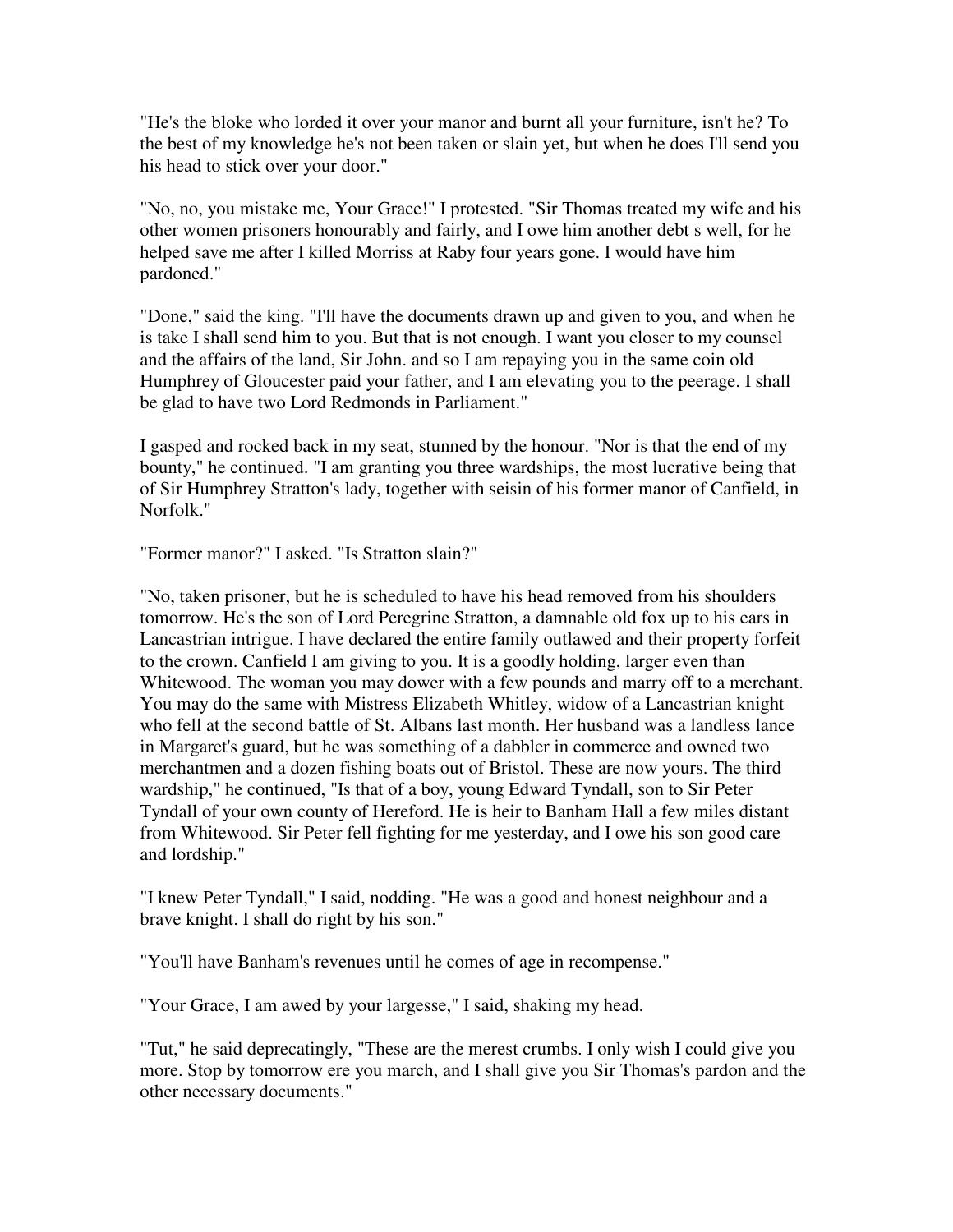"I know not how to express my gratitude!" I exclaimed.

"Merely protecting myself. Where would I be if that devilish lady of yours found I'd sent you back to her as poor as you came? Even kings quail before that Melusine!"

"Gad, she'd rend me!" I exclaimed. We both laughed heartily and he poured out more wine.

At dawn the next morning we broke camp, and as the sun rose we appeared before the royal pavilion. A large space had been cleared around the tent during the night, and a three-poster gallows and a raised platform bearing a block had been erected. Pale nooses dangled from the crossbeams, and an axe leaned against the squat, ugly block. I looked away in disgust. "One last bout of butchery today, then it will hopefully be over for a while." I muttered.

A dolorous procession appeared, a train of carts laden with nearly two dozen rough-clad peasants of both sexes and all ages, escorted by billmen and led by a burly churl in a black hood, the executioner. "Looters," remarked Jack Fletcher in a neutral tone. "They were found robbing the dead on the battlefield. Sir John Tiptoft decided to make an example of them, although an example to whom I know not. Most like he just can't get enough of killing." A small crowd gathered to watch the grim festivities. The hangman, stolidly ignoring the weeping and muffled pleas from the condemned peasants, slipped the halters about the necks of the first cartload and then unceremoniously led the mule pulling it away, leaving them swinging like pendulums and jerking like fish hooked on a line. I tore my eyes away from the gruesome sight.

"I might have known this would be Tiptoft's doing," I growled.

"I hear he's been elevated to the earldom of Worcester now," said Jack.

"Aye, and may God have mercy on his vassals," I confirmed, slipping off my mount. "Come, Jack, let's get what we came here for and go."

But I paused at the tent flap. One of the condemned looters, a rather pretty girl of about sixteen, was having a bad time of it. She was so small and light that the noose would not properly constrict her soft neck and she was writhing and gurgling, her toes clawing wildly for the frozen earth a few feet below her. Grumbling, the hangman took a swig from a wine bottle, then grasped her heaving shoulders and pulled downwards to tighten the noose. I blundered into the tent, sickened. "Good morning to you, John!" boomed Edward jovially, looking up from the great table. The tent was as crowded as it had been the day before. The Earl of Warwick was present this morning, and he looked up and then strode up to me and gripped my hand.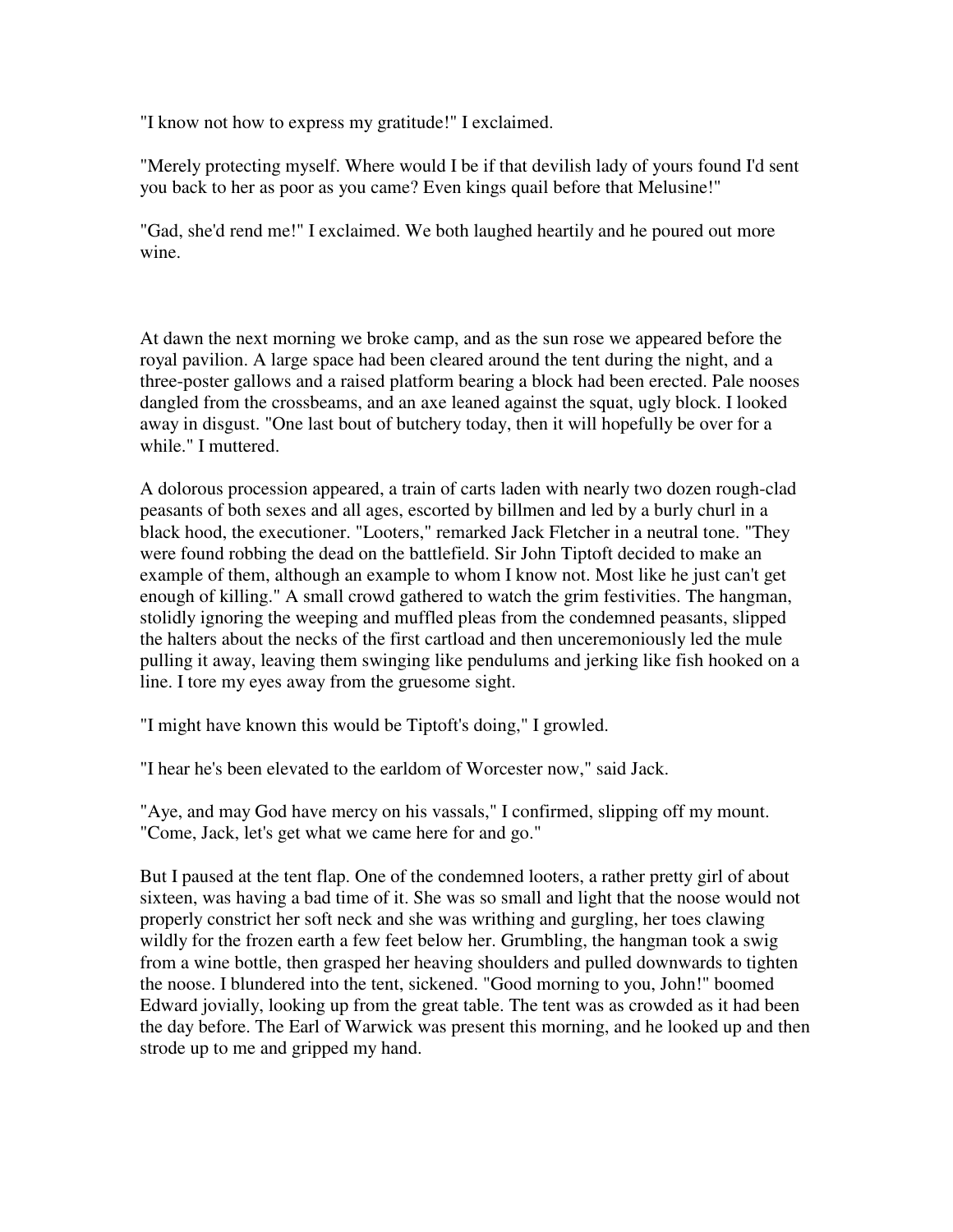"Congratulations on your elevation to the realm's peerage, my lord!" he cried. "I shall look forward to working closely with you when Parliament meets in the fall."

"Is it so, my good lord?" gasped Jack in surprise.

"Aye, lad," confirmed Warwick. "Your master is now a full baron of the realm, with yet another manor in seisin." Neville took up a large wallet and handed it to me. I glanced therein and found Tommy's pardon engrossed with the royal seal, my own patent, the title to Canfield, and all three wardship decrees.

"Sir Thomas is probably hotfoot for Scotland right now," Warwick told me, "But I have ordered if he be overtaken by any of ours that he is not to be harmed but granted his life, and sent to you in Hereford."

"I thank you, my lord earl," I said with a bow.

"And another slight token of the royal esteem!" called out Edward, tossing me a leather purse. I felt its weight and gasped in horror; it had to be gold.

"My lord, this is entirely too much!" I protested.

"So my chancellor of the exchequer said," laughed Edward. "He practically wept as he counted it out. Nonetheless, it is but a fraction of the debt I owe you, Lord John. Fare the well; the day is young and you must needs be off home." I bowed formally and backed out of the pavilion, awed and warmed by my sovereign's bounty. As soon as we were outside, Jack Fletcher shouted the news.

"Lads! Sir John has been made a lord by the king!" A loud cheer rang up from my troop and immediately I was surrounded by archers who embraced me and cuffed me in gladness. Tom Simkins shouted his approbation from the litter where he lay, his hip swathed in bandages.

"How's the leg, Tom?" I asked him.

"I feel as if I was kicked by a dray horse, my lord, but there's no rot. The surgeon washed it out with strong wine and cauterized it with a hot penny, which burnt like hellfire, but she'll mend, my lord. An inch or so to the left and I'd be spending the rest o' me days in a monastery." A roar of laughter greeted this sally. "But have no fear, I shall be as fit as ever!"

"Aye, and telling lies of your warlike prowess ere you walk again!: My valiant bowmen gave forth another hearty round of laughter, for we were going home at last, and the mood was lighthearted and merry.

"You're shooting a straight shaft there!" called someone. "A year from now Simkins will be leading the charge at Northampton, in five he'll be swinging sword at the prince's right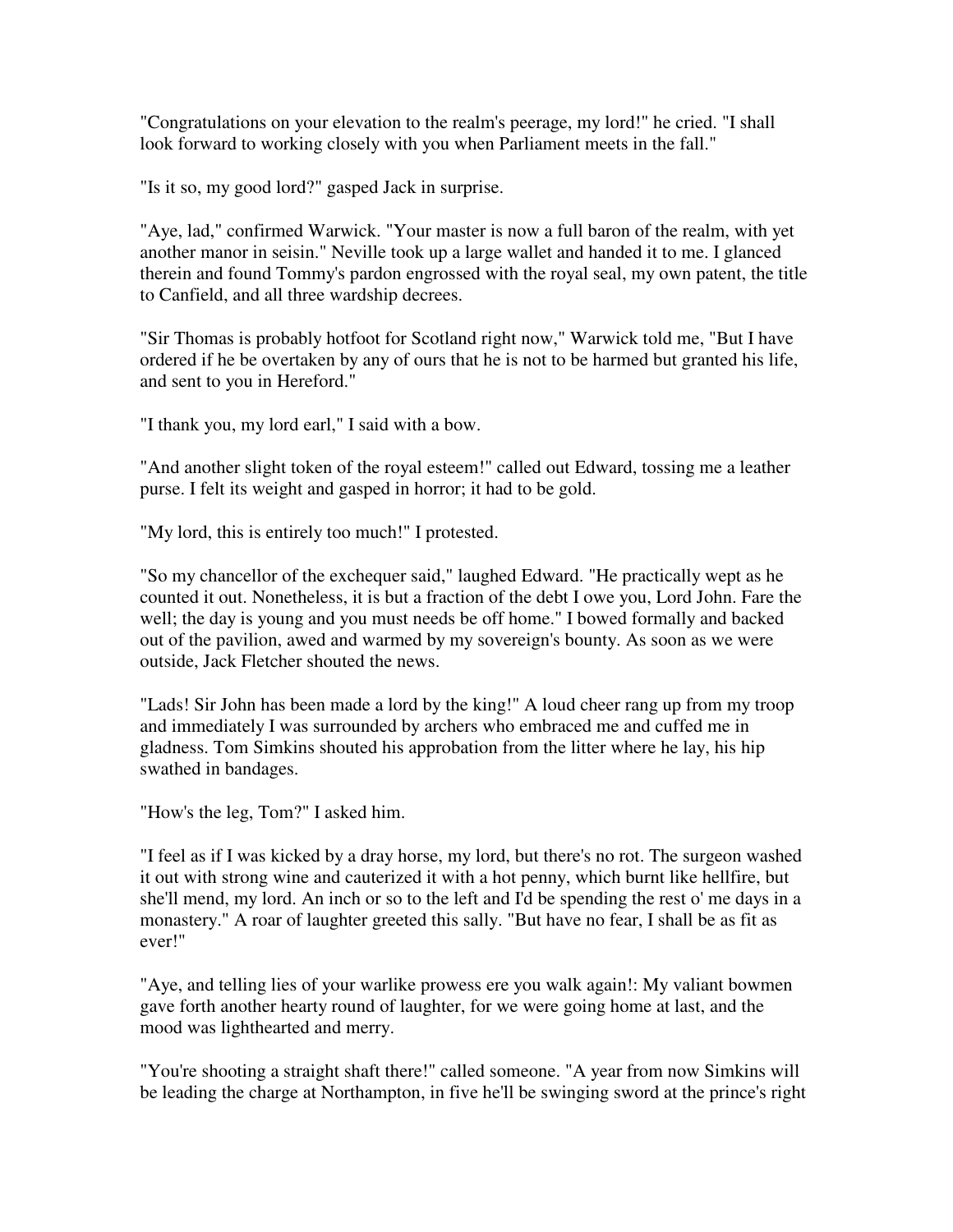hand at Mortimer's Cross, and ten years from now he'll swear by the rood that the field of Towton was won by just him and King Edward!"

"King who?" asked Tom innocently. Amid more japes and hilarity I swung into the saddle.

"Come on, lads, let's be off!" I commanded. But suddenly all fell silent and turned to watch the nearby scaffold.

The hangings were over, the bodies drooping silently on the gallows, and now the first of the noble prisoners was led forth, a sandy-haired young man with fear-haunted eyes. His breathing was deep and hoarse, audible in the silence, and he twisted convulsively at the leather thongs which bound his hands behind his back. He mounted the scaffold shakily, and the executioner stumbled up to him, obviously blind drunk. The masked man knelt, muttered the customary plea for forgiveness, then arose, ripped the victim's linen collar open, and forced his head down on the block. After a few careless flourishes of the axe he brought it down upon the white, freckled neck.

A cry of derision arose from the onlookers, for the executioner had bungled horribly. Blood flowed from a shallow gash in the condemned youth's neck, and he cried out in pain and terror. The headsman swung again, this time missing the neck entirely, striking a shoulder blade and knocking his flopping target to the planks. Suddenly I grew enraged at it all, the men butchered in battle, young Francis green and the peasant girl strangled on the rope, John Brinton and Toby shot full of arrows with these great murderous longbows we English were so proud of, and now this poor boy being slaughtered like a hog by this drunken sot. *"God damn you!"* I roared out, "If you're going to kill the man, you knave, make a clean end of him!"

The executioner leaned unsteadily on his axe, glaring at me with bloodshot eyes of watery blue. "Well then, young sir," he hiccuped, "If you think you can do my job better than me wot's been lopping heads on Tower Green and tweaking gullets at Tyburn since before you was born, then come up here and have a go yourself, an' you be so masterful as to teach me my trade!"

"By God I will, then!" I raged. I slid from the saddle and leaped to the platform, snatching the axe from his hands. "Stand aside, oaf!" I commanded. I grabbed the boy and slammed his head back on the block; mercifully, he seemed to have fainted. Raising the axe high above my head I struck with great force and precision, and the condemned man's head leaped from his shoulders into the straw. Tossing down the bloody axe, I strode back down to my horse and mounted, then curtly ordered my men, "Let's go, lads!" All around me rose cheers for my deeds and jeers and taunts flung at the discomfited headsman. Without another word we marched out of the camp.

Out on the open road a grizzled old soldier on a piebald mare caught up with us and rode to my side. His mail and helmet were battered and his cloak patched and stained, but he had the lean and dangerous look of the professional killer, a type seen all too commonly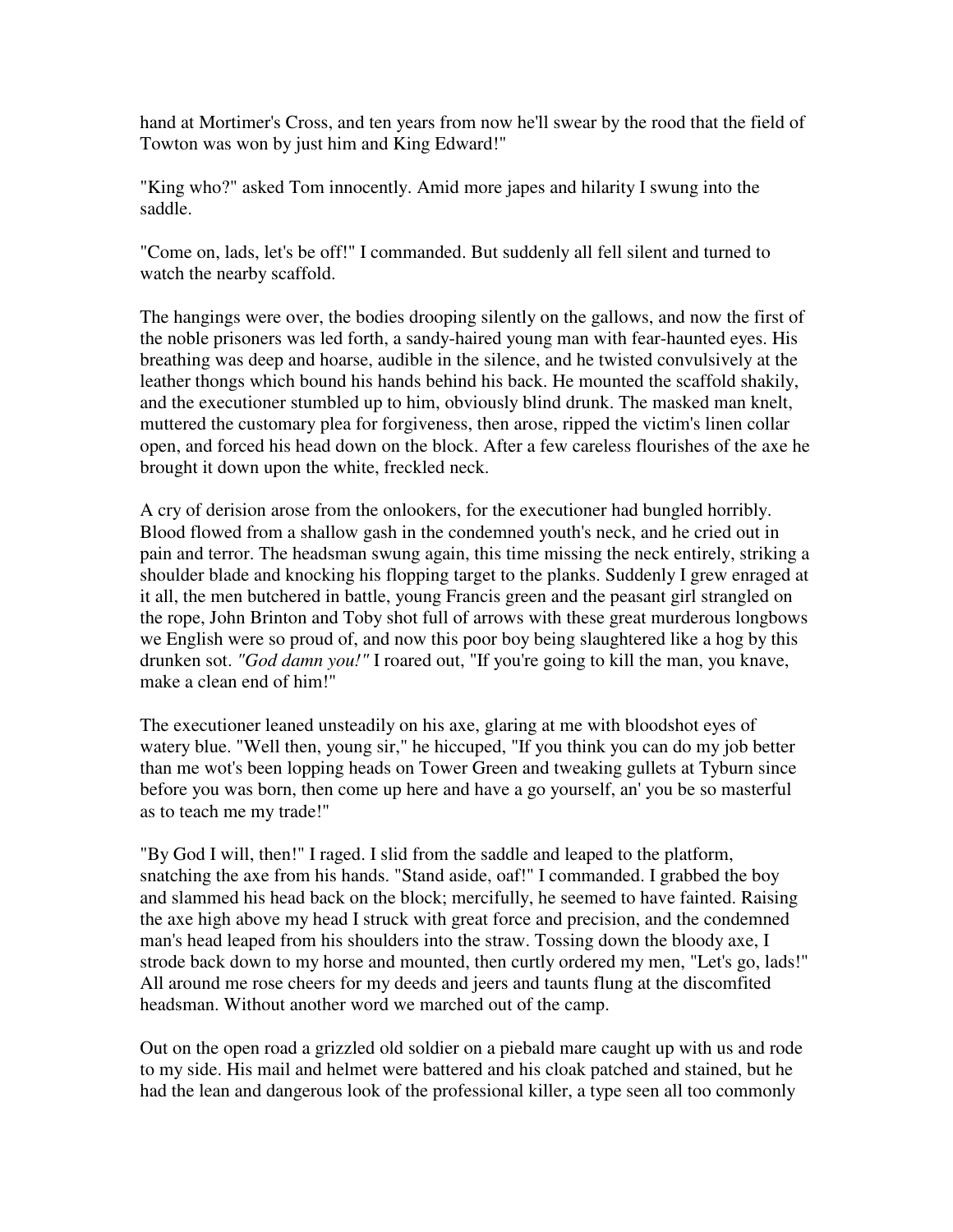in the land of late. "I would thank you for that deed back there, sir knight," said the soldier. "Sir Humphrey wasn't a bad sort, although he was a mite squeamish when it came down to the sacking and he had no skill at all in the buckle. Yet he was brave enough for all his lack of skill. He deserved him a clean end."

"Who did you say he was?" I asked, a sudden horrible suspicion dawning in my mind.

"Sir Humphrey Stratton of Canfield, in Norfolk, my lord. My old commander's son, for I bore a bill for Lord Peregrine Stratton ere day before yesterday."

"And what will you do now that the fighting is over?" I inquired. "Have you a home or a trade?"

"I was a charcoal-burner ere the wars came, but my house was burnt wall and thatch by York men, saving your worship's pardon, and I find I like me the freebooting life better than ever I liked rising early of the morn to go and break my back all day cutting faggots and sweating over the charcoal pits. More wine and meat and pretty wenches for the taking instead of the begging of them. I suppose I'll try Ireland now. Always action there. Damned stiff parole my lord of Warwick laid on us. Can't fight for Lancaster again for a full five years. Still, better than what Sir Humphrey got. Damn, sir, I wouldn't have been a lord in this war for a thousand pound!" The veteran suddenly had an idea, and smiled craftily at me. "Now I've never heard that Yorkist beef and ale was any whit the less tasty than the Lancastrian type, my lord, and if you'd be looking for a stout billman....?"

"I thank you, no, my friend," I returned shortly. "I've seen enough of bills and arms, and I wish you Godpseed on your way to Ireland." *And out of England,* I added silently in my mind.

When the man had ridden onward I buried my head in my hands. "Sweet Jesu!" I moaned. "It is Stratton's manor I was granted, and his lady is now my chattel!"

"It was a merciful thing you did, my lord," Jack assured me. "Think not on it."

"I suppose that since I am to have his goods and his lands and his wife, it were only fitting that I should slay him with my own hand," I sighed. "Jack, when the woman comes to Whitewood, in God's name she must never know of this!"

"Aye," said Jack, "The wounds of this war are deep enough. No need to pour salt on them."

"God, Jack, I'm glad this horror is over!" I exclaimed.

"For now, lord," corrected my squire in a grim voice.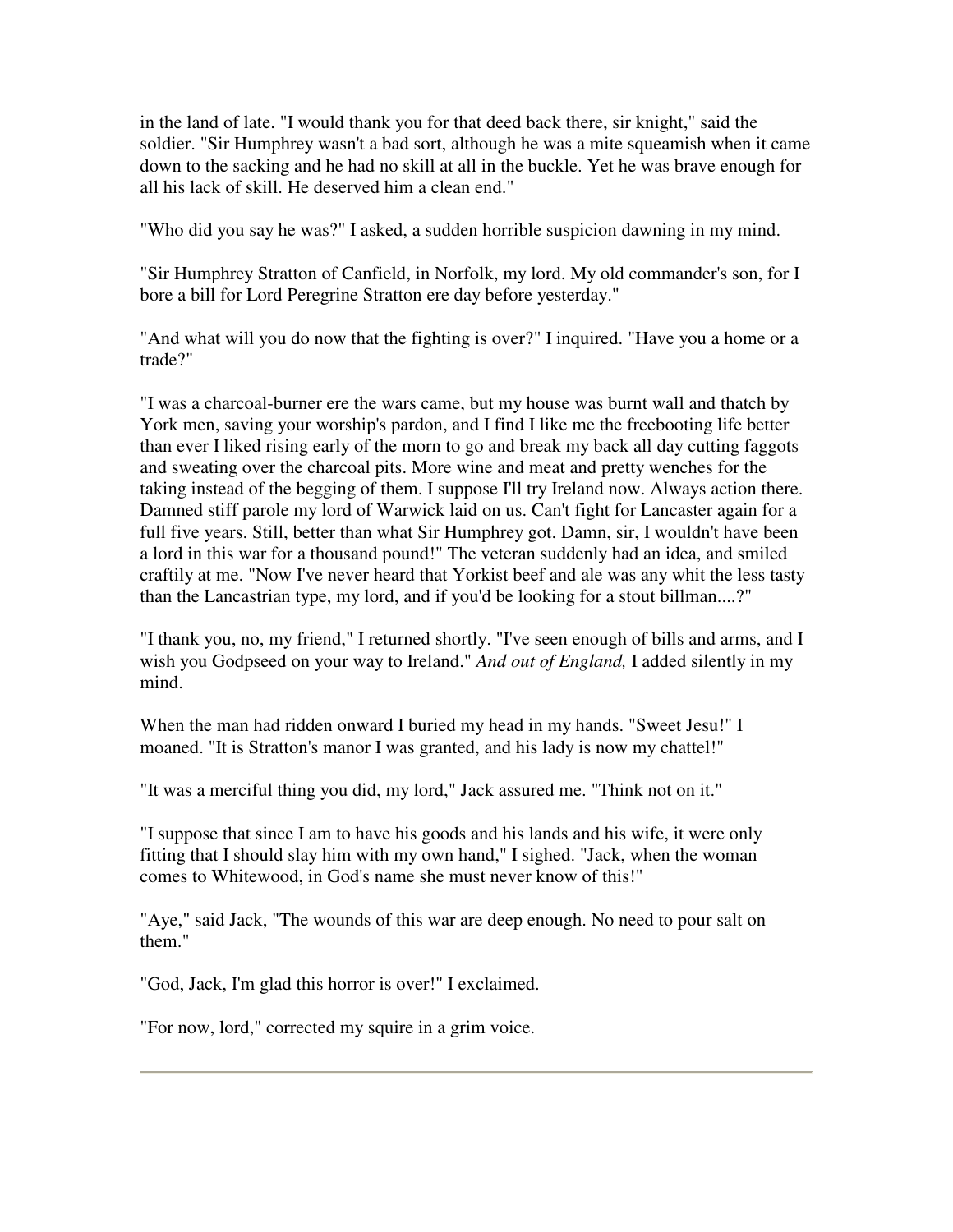# *The End of the Game*

## *Summer 1461*

## **XVIII.**

Spring came overnight to England while we were on our homeward march. When we left Yorkshire the cold was bitter and there was snow upon the ground, but by the time we reached Hereford the snow was gone, the sun warmed the land, and the birds sang in the blooming tree boughs. Our spirits were soaring, our march filled with laughter and merriment, and often we would stop at roadside inns and taverns where I regaled my lads with meat and drink from my own purse. It was spring, we were in England, and we were going home.

At last the countryside grew familiar, and our step grew light and swift as we drew closer to our goal. Past Market Drayton we marched, then across the deep river Teme, and about noon one day we entered the demesne of Whitewood manor. I halted my men at the boundary stone which marked my lands and rose in my stirrups to address them for the last time as my soldiers. "My good friends, you have served me well and served England better, and well do I love you for it. Our country has a chance now to heal a long bleeding wound because of the sacrifice and the suffering that you and thousands like you have undergone. Good and prosperous times will come to our land again, and you will all be able to tell your children and your grandchildren that you made it happen with the strength in your arms and the sharpness of your eye with the clothyard shaft. We have a new king now, a gallant knight who will make a glorious monarch, who will set right what was wrong and see all things properly ordered. Together we will all reap a fair harvest in the coming years. Today I know that you will want to spend at your own firesides, but tomorrow we all make merry together! Come to Tom's mill and whatever lamb or shoat I can find left on our lands will be there a-roasting, and every drop of ale or cider to be found will be found there! Again, from my deepest heart I thank you. Now be off home!" A thunderous cheer arose, and the men scattered, running for their cottages.

Tom Simkins, his wound already nearly healed, limped along beside Jack and me on our horses. "Be at the buttery tomorrow at cockcrow, Tom," I told him. "And between you and Wat pick out a few likely beasts from what flocks we have left and kill them. I'll tell Gervase to haul as much ale as we can manage down to the mill and help you prepare a goodly feast for all our folk. Tomorrow as well I want you to collect all the mauls and as many of the clothyards as were issued to each man from the manor arsenal. I made sure to balance everything we lost from the royal stores before we left Tadcaster."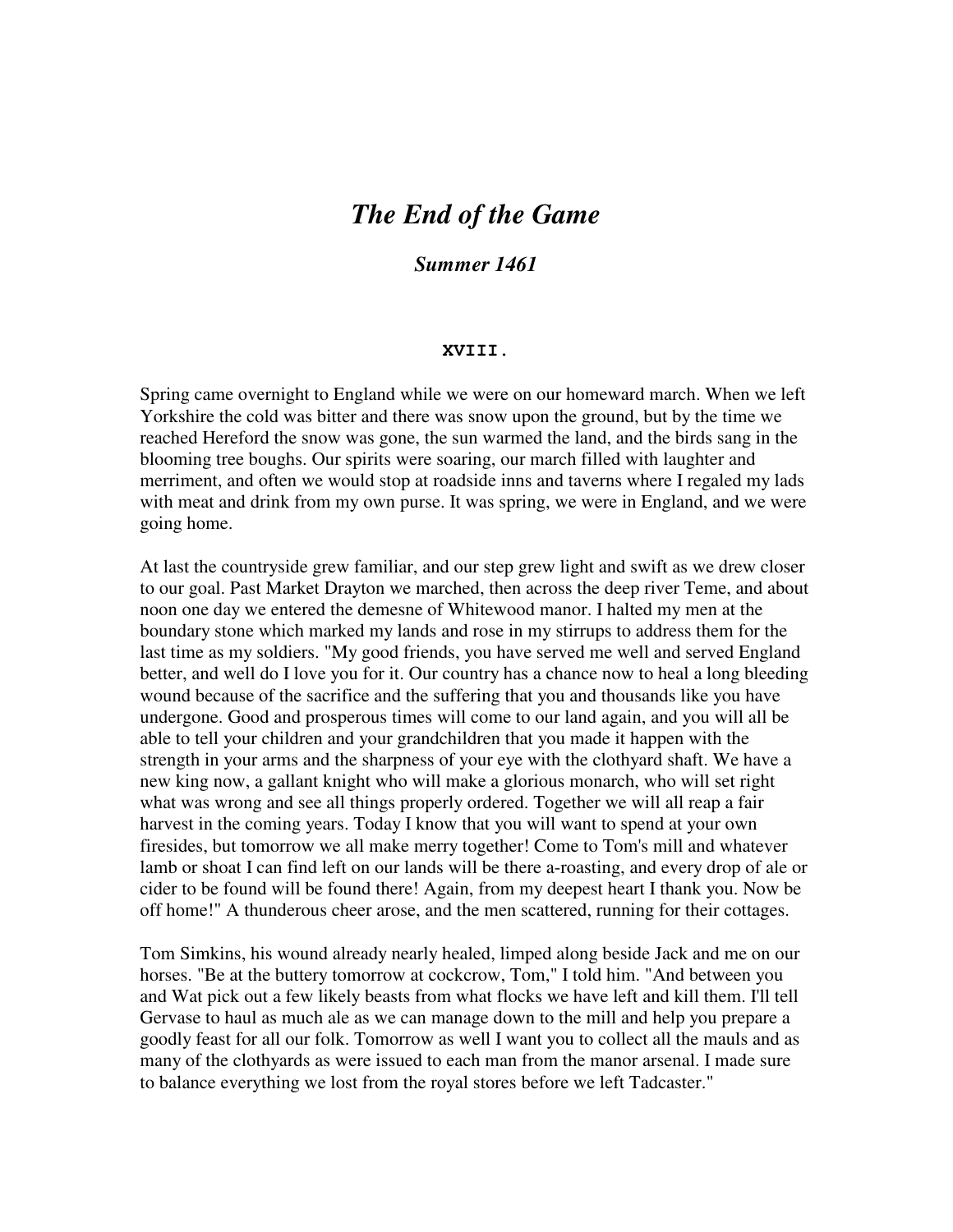"A shrewd accountant you are, Lord John!" laughed Tom.

"I have to be, with you as my miller," I chaffed him. "Else you'd rob me blind."

"Sooth, lord," chuckled Tom, "And what does the Scripture say about binding the mouth of the kine that tread the grain?" He turned off for his own cottage with a cheery wave, and Jack grinned.

"Methinks that wound of his is healed enough so that poor Martha will be sore down below tomorrow!" he joked lewdly.

"How about you, Jack?" I asked him. "Were you not at one stage dipping your wick at the shop of Master Bixby the candlemaker in Ludlow?"

"More than that, lord," replied Jack in a troubled voice. "I had asked Joan to marry me, and if we survived the big fight we were expecting to have at the castle in '59 I meant to speak to you about it. But we had to take to the greenwood, and when the Lancasters came that October morning a gang of Margaret's archers got hold of her. I didn't know until we occupied Ludlow last Christmas, and she refused to see me at first. I found that she has a child now. She kept speaking of taking holy orders, said she wasn't fit for my touch. I tried to tell her that it booted not to me, that the little boy need never know I wasn't his father, but she wouldn't agree."

"You never told me all this before!"

"Why should I burden you with my problems, lord?" sighed Jack. "Well I knew that you had enough of your own."

"Nonsense! Not a few days gone a certain very high personage told me that lordship is a two-edged blade, and so it is. Now you get yourself gone to Ludlow and renew your suit to Mistress Bixby forthwith, do all you can to wean this maid from her hurt and make her want to live a full life again. I shall intercede for you with Master Bixby if he still lives, and between us we shall get you a wife. Now off with you!"

"But you will need..."

"I can disarm myself. I did it often enough when I was a squireless knight of Lancaster. Set spur, lad, only don't break Black Prince's wind getting there!" With hurried thanks Jack took off down the Ludlow track, apparently intent on ignoring my order to spare his horse.

I rode up to my front door alone. I had left Jeanetta, Wat, and Gervase when I had marched off in such haste to join Edward at Leominster, and I noticed that the grounds were kept and that there were sheep and lambs grazing in the paddocks and in the park. The house wore a pleasing aspect of peace and neatness. Jeanetta had heard from the servants of our return, and she burst out the front door and into my arms as I dismounted,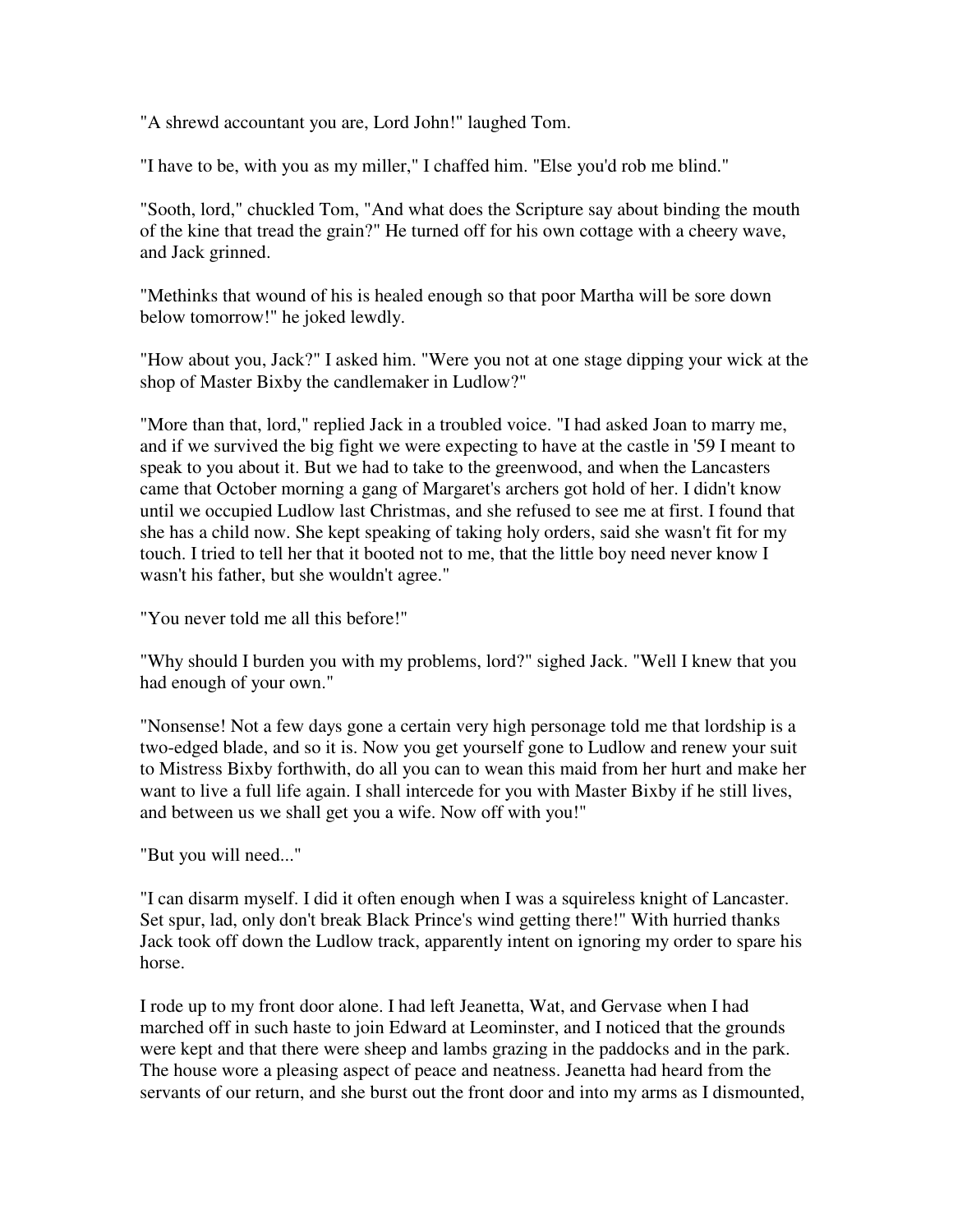hugging my neck and kissing me fervently. "Oh, saints be praised, John! Is it over? Is it really over?"

"For now," I said, stroking her hair.

"How long is for now?" she demanded.

"For a few years, at least. Margaret has fled the kingdom, every Lancastrian lord is now dead or proscribed, their armies broken and dispersed. They'll be back, but with luck Edward will give the realm such good governance that when Margaret raises her standard next time not so many will rally to it, and the time after that fewer still. We have cause for hope."

"And for rejoicing. John, I have news."

"And I for you," I told her. "You first."

Her eyes were shining. "I am with child again, John. This one will be a son, he will live, I know it!" I crushed her to me. "Now what is your news?"

"Just this," I told her. "You re looking at a new-made baron. Plus I've now got a third manor in Norfolk as big as Whitewood and Brantley put together, my own little private navy, and a rather heavy purse in my saddle bag!"

She laughed and threw her arms around my neck again. "And long ago you scoffed because I picked you for a winner! Welcome home, John!"

Several days later young Ned Tyndall moved in with us. He was a spunky, tow-headed ten year old who was very solemn and bewildered at first in a strange household without his father and familiar servants around him, but he quickly grew out of his shyness and filled the hall with shouts and trampling and general hubbub as he led a band of playmates, the children of the peasants and servants, on boisterous and often destructive escapades.

I hired a tutor for him, an impecunious scholar just out of Cambridge, and Jack Fletcher and I both undertook his training in knightly arms. I turned him over to Tom Simkins for instruction in the great longbow of Agincourt and Towton, and Tom made him a small but powerful practice bow which delighted him no end. The first day it was his, he shot and wounded an old brood sow with it. I beat him and locked him in a shed for an afternoon; fortunately the beast had been past her prime and destined for slaughter soon at any rate. When I returned the bow to him I admonished him in its proper use, and then went to oversee a carpenter who was applying a new coat of varnish to a valuable oaken garderobe of some antiquity. The job done, we left the cupboard in the sun to dry a while. When I returned two hours later, it was holed and splintered where the boy Ned had been using it for a practice butt.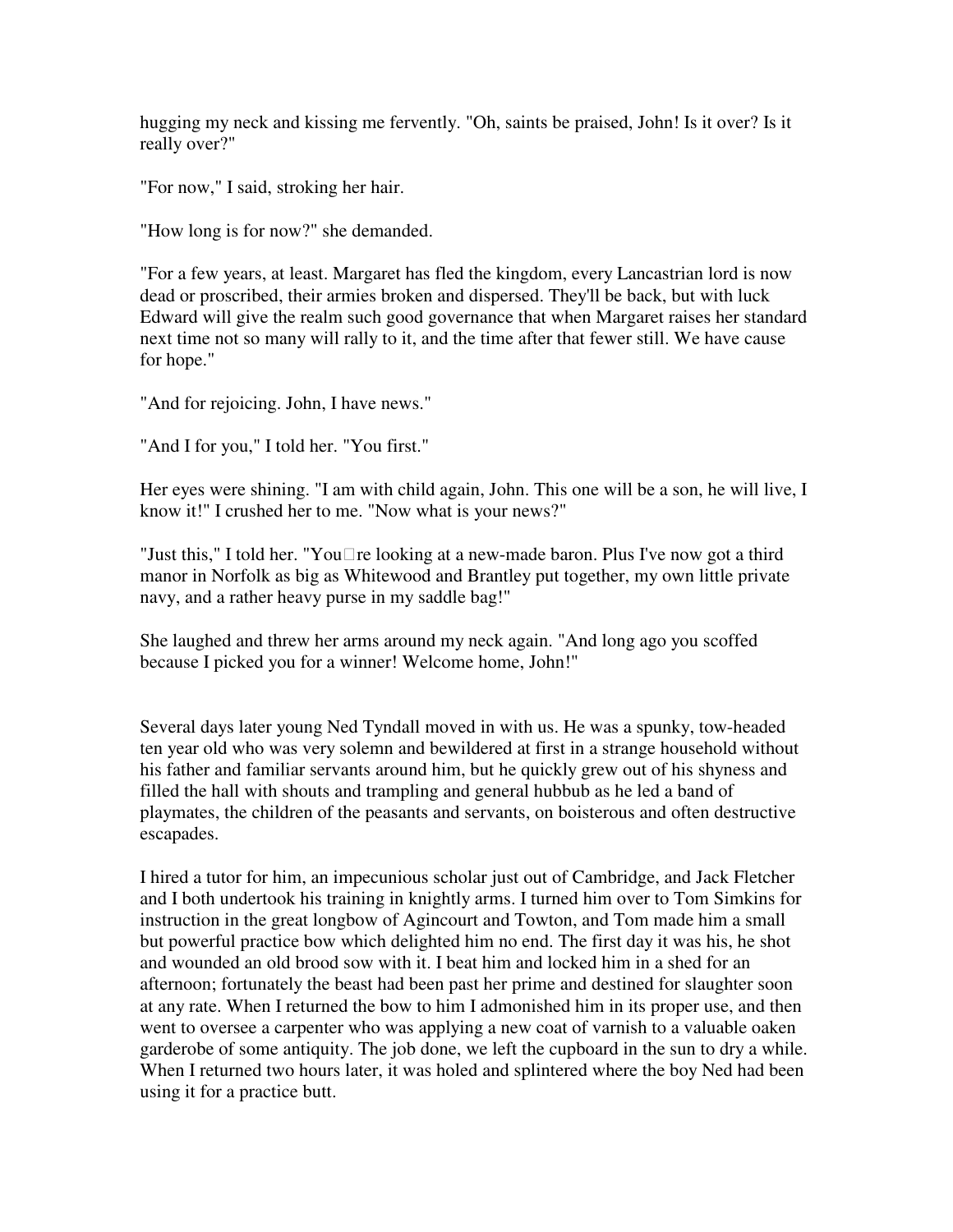Nevertheless, the horrid little goblin made me hope for a son of my own,. I heartily approved of his association with the peasant children, for it is one of the many strengths of England's gentry that we have never been so divorced and set above our commons and burghers as the nobility of other lands. Most English knights can plow as straight a furrow and shoot as straight a shaft as their tenants, and so I consider Ned's confraternity with ploughboys and kitchen urchins wholesome, even when my neighbours complained of their stealing green apples and pelting poultry with stones.

Soon after the boy came the first of my Lancastrian widows arrived. Mistress Elizabeth Whitley was a plump, attractive matron whose manner was courteous but cool. She clearly regarded me as her gaoler and the despoiler of her husband's estates, for which I could not really fault her. When I perforce questioned her about her husband's business and mercantile dealings I discovered her to be a level headed and sensible woman who had able assisted the late Sir Arthur in his ventures. Apparently he had been one of those new breed of knights who scorned not to be seen in the counting house as well as the castle. Of course, noble merchants were nothing new, but until such recent times such outside interests were kept strictly in the background, as far as was possible. A "parfait gentil knyght" as Chaucer had coined the term was supposed to earn his sustenance from his lands, through service to his lord or from the ransom of noble captives taken in battle or tourney, not from vulgar barter. However, the prejudice against noble was one of many which had gone by the board in these anarchic times, nor was I particularly troubled by it. After all, even the king himself was alleged to have interests in the Burgundian wool trade.

The question was what to do with Mistress Whitley? In a frank and open discussion with her, with my lady wife present, I let Elizabeth know that I was a gentlemen and meant to deal with her fairly, nor would I force her to wed against her will. I offered to install her at Brantley as a sort of unofficial tenant to oversee the manor, with the understanding that if she chose to wed again I would look favourably on grant official tenant to oversee the manor, with the understanding that if she chose to wed again I would look favourably on granting seisin of the estate to her new husband. She readily assented to this arrangement, and left the next day for Gloucestershire with an escort from my household. "A pound to your penny she weds before the new year," I chuckled after we had seen her off. "With Brantley as a dowry she'll have every landless blade in the Marches riding to her door."

"I hope she doesn't choose some handsome, greedy adventurer who'll run the place into the ground," said Jeanetta.

"Oh, I doubt it," I said. "She's got a head on her shoulders."

"That's not all she's got. Tell me, John, there was another reason you sent her away, wasn't there?"

"Yes," I admitted. "She is not uncomely, is Mistress Whitley, and I wanted no stupid, gossipy tongues set to clacking by her proximity."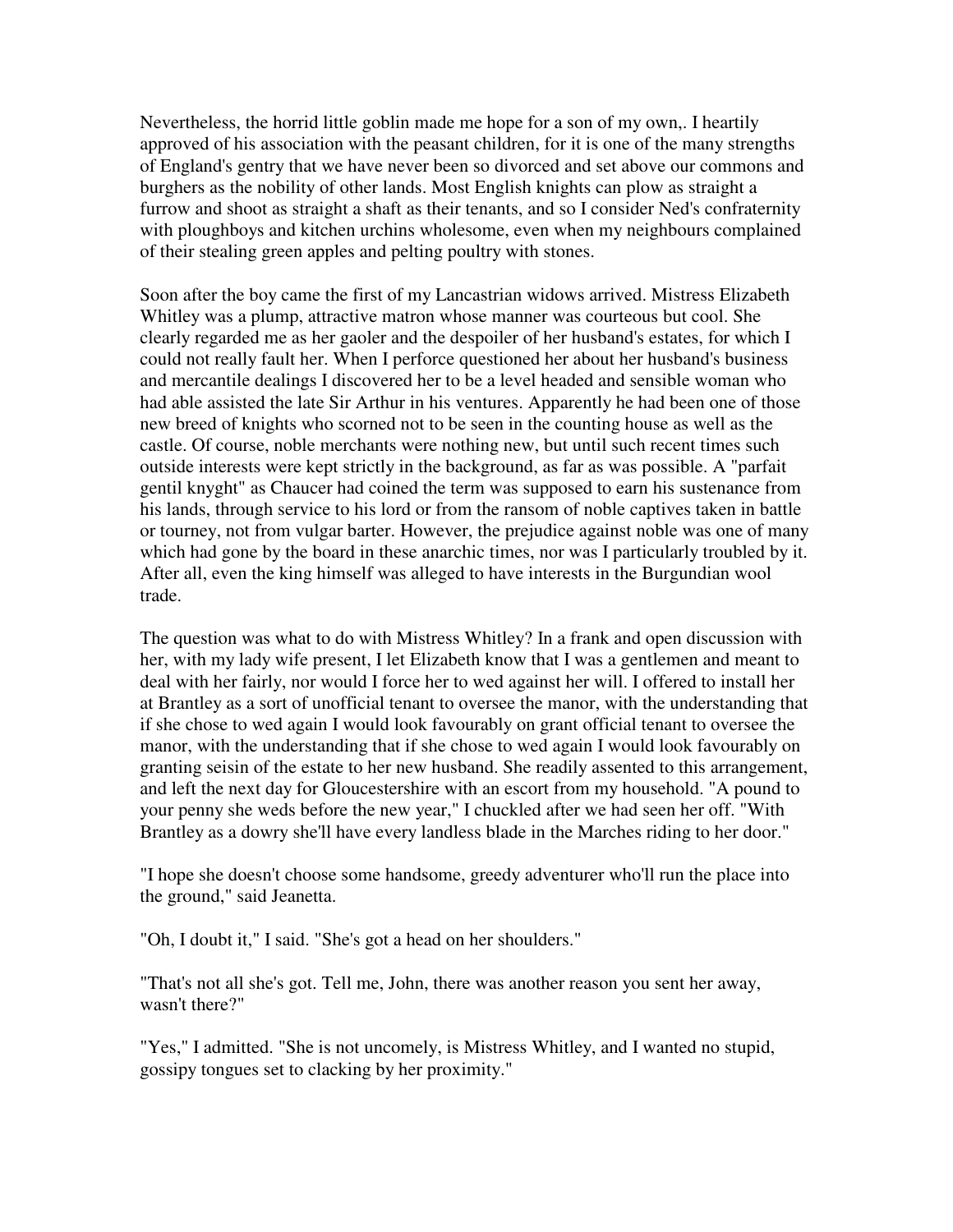"Oh, John, do you think I'd pay any attention to any such nonsense?" laughed Jeanetta.

"Neither would I pay tittle-tattle any mind, my lady, but why not simply avoid the situation from the start?" I asked.

"Sure you weren't just trying to put temptation beyond reach?" she teased me.

"Oh, perhaps," I replied judiciously, trying to suppress a smile. "With your belly getting as big as a stone cannonball I suppose I shall have to begin looking elsewhere for my dalliance!"

"Go ahead," she said seriously.

"Eh?"

"I told you before, no woman expects her husband to be faithful forever. Fidelity is our cross to bear, although I'm flattered you've been true to me since we were wed. But if and when your eye starts roving, I'll take it in stride and cause no scenes provided you don't humiliate me in public. There is a right way and a wrong way for a man to go about these things, of course. Just let me know who, agreed? That way I won't have to suffer any unexpected surprises."

"No, Jen," I told her, enfolding her in my arms. "You know that's not the way I play the game.

"You should have been a priest after all," she laughed.

"Then I should have abjured Venus for Bacchus."

At first we heard nothing of the other Lancastrian widow granted me in mainpast, Mistress Stratton. Then I received a short note from the mother superior of a convent in Norfolk stating that the lady asked permission to remain there for three months in mourning for her husband before attending me, to which I readily agreed. I told Jeanetta what had happened the day after Towton, on that morning before the royal pavilion, and cautioned her against saying anything to the widow when she arrived which might give away my unfortunate secret. "She has been through enough, Jen," I said. "Some day when we have gotten to know one another better I may tell her and beg her forgiveness, if I think she can handle the knowledge, but for the nonce I don't want her to feel any more hatred for me than she must necessarily feel ."

"Of course," agreed Jeanetta. "You need not fear. I shall treat her as I would wish to be treated, as indeed I was treated when the situation was reversed and it was I who was a prisoner. John, have you any news of Tommy Caxton?"

"Had a letter from Hal Brinton at court this morning, in fact. By the by, he'll be detouring through here on his way back to Devon to visit us. Evidently Tommy had a rather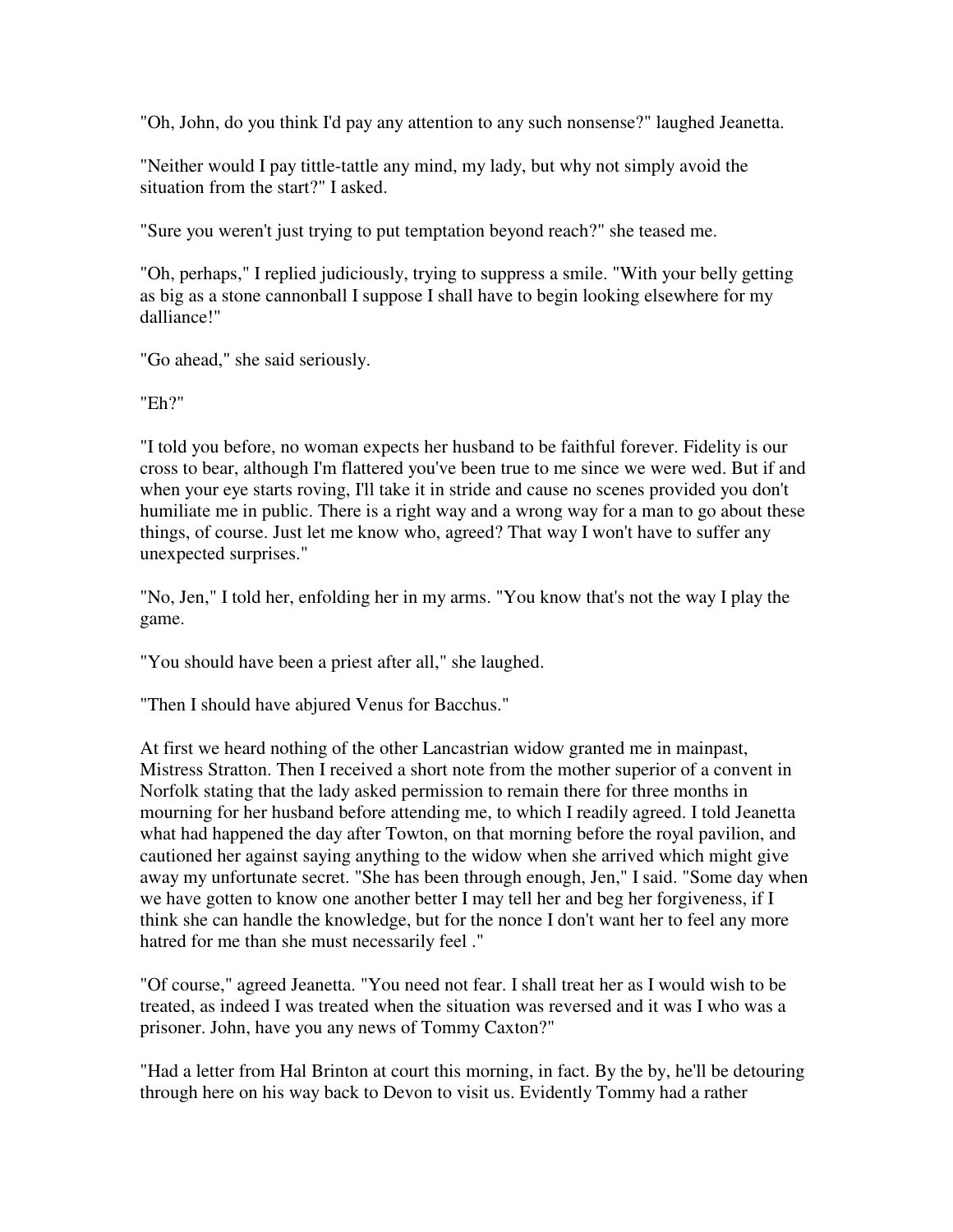adventurous time of it, but he reached Scotland in safety. I assume he'll eventually return for the king's pardon. I imagine he's had a bellyful of Lancaster by now."

Life went on serenely. In May I went down to Bristol to examine my newly acquired fleet of ships. The two merchantmen, the *Cog John* and the *Dolphin* I entrusted to worthy masters whom I selected for their honesty and experience on the recommendation of Gerald Talbot. I put one on a regular hop between Bristol and Dublin and the other coasthopping from the Isle of Skye down to Cornwall and back, picking up and discharging what goods and passengers they could find in every port. They carried cargoes of wine, tin, copper, cloth goods, lumber, and other items, and I was able to land a contract with the Master of Ordnance at Dublin Castle, whom I fortuitously met in Bristol, to ferry military stores to the garrison there, bales of yew bows, sheaves of arrows, etc. My fishing boats were in poor repair and I sold half of them and leased the other half to the Bristol fisher's guild at an annual rent of ten shillings each and barrel of salt herring at Lent.

Actually I longed to send my two merchantmen around to the Cinque Ports on the Channel and take advantage of the lucrative Flemish wool run, but prosperous Burgundy and the Hanseatic ports were temporarily unreachable. Lancastrians led by the renowned Admiral of France, Piers de Brezé, were making things hot for Yorkist shipping on the Channel and in the North Sea. The swashbuckling de Brezé was also the latest in a long list of Queen Margaret's high-born lovers, for the queen had escaped to Brittany, abandoning her half-witted husband King Henry somewhere in the northern heather, and already she was plotting her return. But I had hopes of sending my wool-laden ships to Zeeland, Flushing and Rotterdam soon, for the Earl of Warwick, no mean sailor himself, was known to be raising a fleet and preparing to deal with de Brezé and his marauders.

In June a band of discharged mercenaries entered the district. They stole poultry and a sheep, trampled crops, cut out a hedge priest's tongue when he admonished them to mend their evil ways, and then jammed a farmer down into a rabbit hutch while they took turns raping his wife on top of it. The sheriff of Hereford, Sir Germyn Parseval, called an array, my own levy included. Once more the Whitewood men downed their tools and left their fields to take up their bows, to draw the mauls and clothyards from the armoury, and to draw on jack and sallet while Jack and I once more pulled on armour and hauberk. This time, though, there was almost a lighthearted air as we marched out, a festive atmosphere owing to the knowledge that this was no long campaign but a simple matter of running down a few bandits. "Cease this badinage and look well to your weapons!" I told them sternly. "A man can get just as dead in a petty scrape like this as in a full-blown battle if you're not careful. It would be sad indeed for we who came through Northampton and Mortimer's Cross and Towton almost unscathed to lose any of you brave lads in a squalid little brawl not two leagues from your own doorstep!" As it turned out we surprised the *écorcheurs* at their drunken sport, killed several of them, hanged all who were foreigners and took the rest into service among ourselves, for they were not bad men by nature, merely looking for employment. One of them serves me to this day.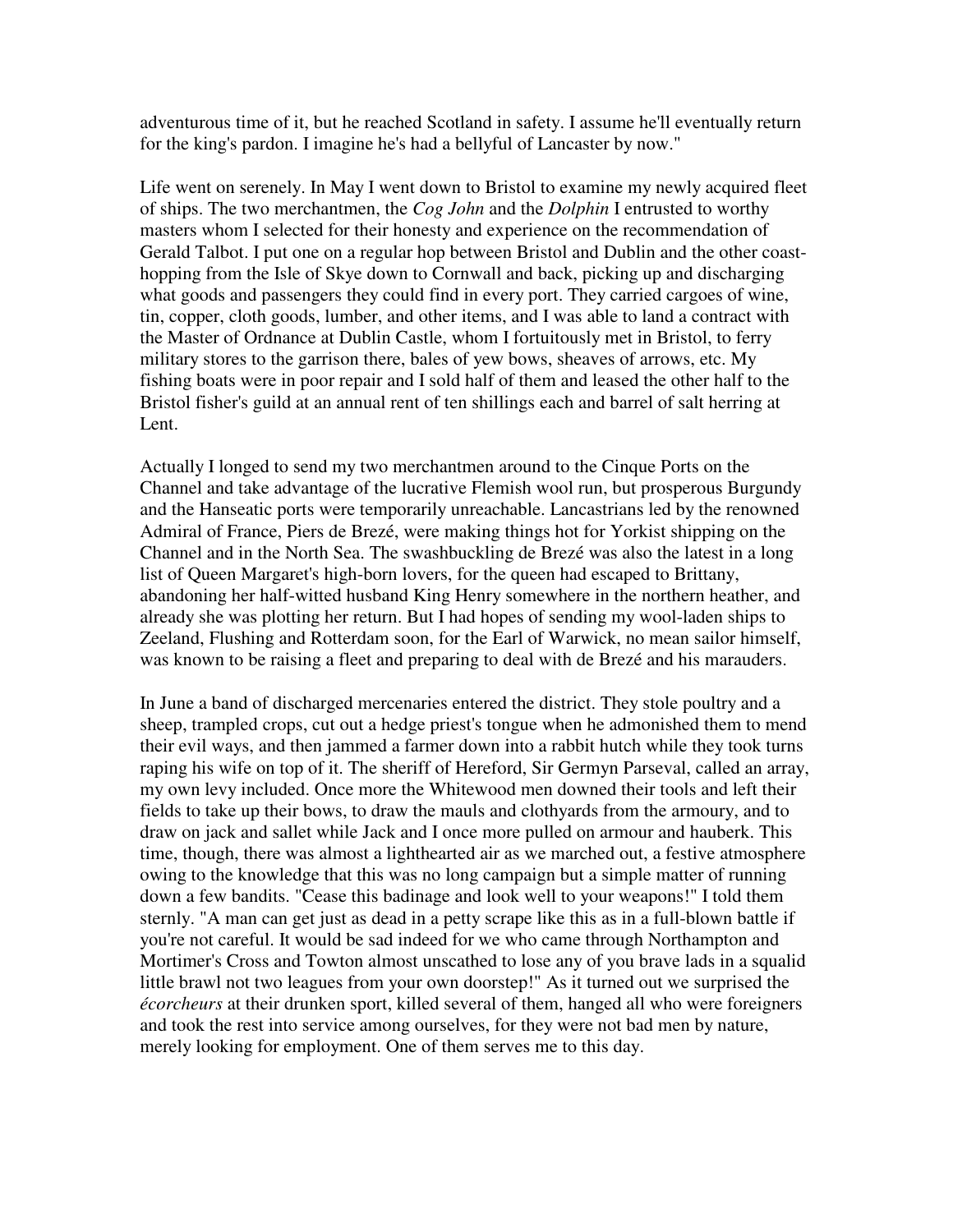One balmy August afternoon a lone rider entered the demesne of Whitewood and cantered toward the manor house. The peasants out in the fields looked up, recognized him with a start, but waved to him and called out cheerful greetings. Sir Thomas Caxton had been a good lord to them during that dark Lancastrian winter of '59-'60, nor had he visited retaliation upon the families of the men who had vanished into the night that June, taking their bows with them to join me and the Yorkist army in London. I greeted him warmly, and sent a servant to fetch Jeanetta. He had grown older in more ways than in years, and he now sported a dandyish pointed beard.

"You look like an Irish highwayman!" I laughed as I handed him an ale mug drawn with my own hand. He drank deeply of the frothing brew, letting out a sigh of pleasure.

"Good English ale!" he exclaimed with gusto. "I never drank

a mouthful of that sour Scots brew that didn't need to be run through the horse one more time. I see you've kept up my former command quite adequately."

"Thanks to you, old friend, I still have something to keep up. You will note, however, that we now use cut faggots in the fireplace."

"John, old son, I'm dreadfully sorry about your furniture, but that damnable harridan Margaret declared all the land around Ludlow a royal forest and forbade us to cut wood. Then in mid-winter we ran out and there was none to be had for sale, so we had to use, ah, field expedients."

"Better you had burned the fixtures," I said. "Another man of greater ill will might have tumbled the peasants' huts. And I would thank you for being so courteous and proper a master to my lady wife..."

"Master my arse!" injected Jeanetta, sweeping into the room and kissing Caxton on the cheek affectionately. "How are you, Tommy. It's good to see you alive and whole."

"That is something of an accomplishment itself in these times, yes. John, old son, you seem to be labouring under the unaccountable delusion that I was as master here. This Lilith of yours terrorized us all. I once had to lock her in the pantry to keep her from pelting my sergeant with crockery."

"That churl offered an impertinence to Mistress Arden!" said Jeanetta primly.

"He was doing his duty and he did it in a soldier's language when addressing a bawd, which she was. If he hadn't Mistress Arden would have jiggled her fanny once too often in front of the soldiers and gotten herself raped, and Margaret would have had all our heads. I might add, John, that while she now sides with her sex it was Jeanetta who kept all those women in line. We were more partners than anything else. By the way, how's little Cicely?"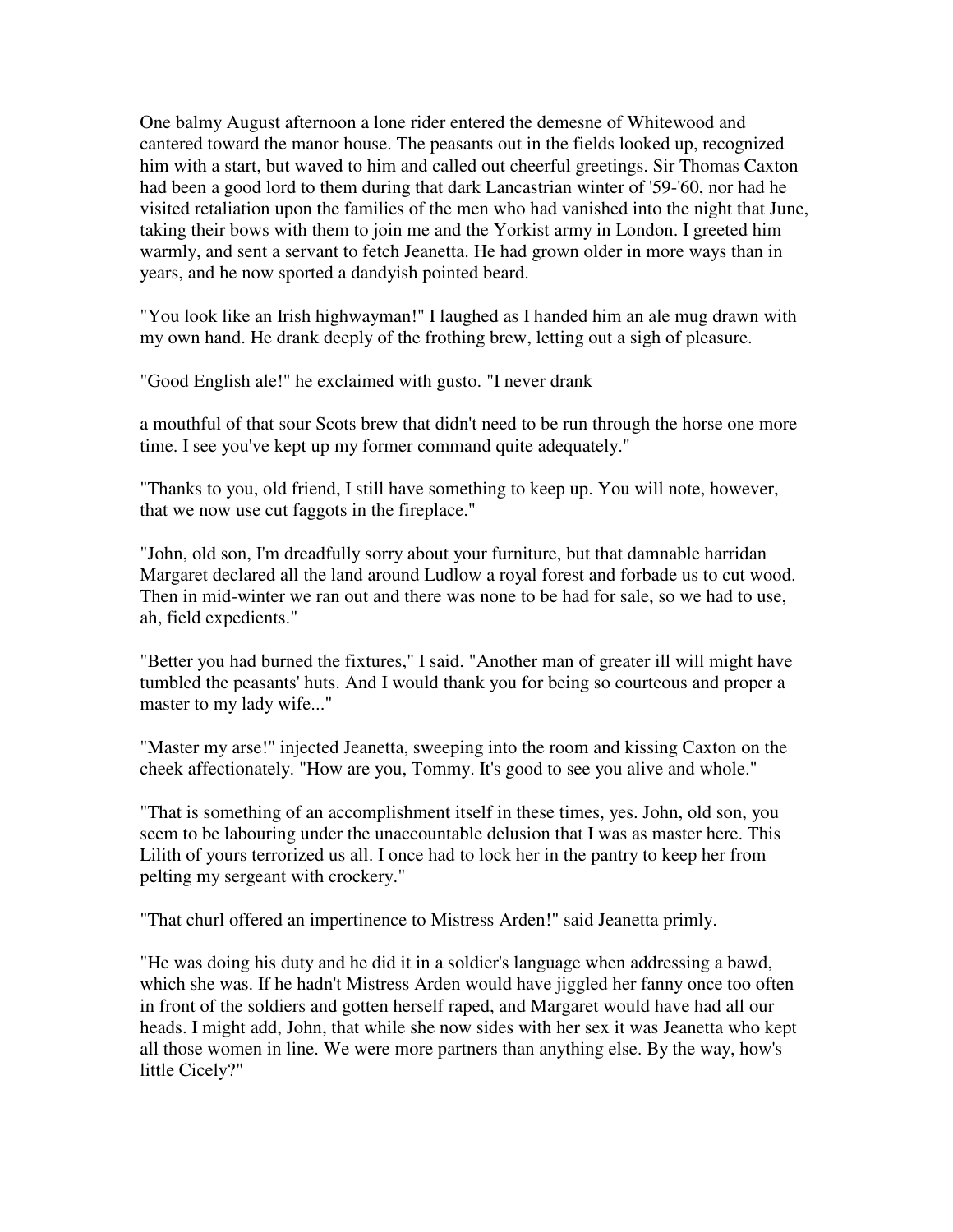"Cutting her third tooth and chewing her thumb to bits with the first two, and crawling after Ned Tyndall and his devilish little band," Jeanetta told him. "We've another due in October."

"So I see. Congratulations. John, my lad, it looks as if you've come out on top of it all. I'm deeply indebted to you. Without that pardon you cadged for me, right now I'd be selling my sword to some swinish German landgrave or some devilish poison-brewing Italian prince."

"I do not forget those who have befriended me. I'm just glad we didn't meet on the wrong side of a battlefield. "

"Were you at second St. Albans?" Tommy asked, swigging ale.

"No," I replied. "I was with Edward's levy almost all the time. That was just after we'd hammered Tudor at Mortimer's Cross, and we were rushing eastward trying to beat your lot into London."

"Second St. Albans was the closest I ever came to copping it. Got my foot caught in one of those bloody caltrops, but I thought I spied you in Warwick's lines."

"No, wasn't me. It might have been my brother William. He was there."

"Let's see, I was at Blore, Ludlow, Northampton, second St. Albans, and of course that bloody abattoir at Towton," said Tommy, counting off on his fingers.

"All of those for me as well save St. Albans, plus I was at Mortimer's cross plus the sea raid on Sandwich in '60. How came you to Northampton? I thought you would have been here watching over your fair charges?"

"Courier run at just the wrong time," grunted Tommy with a grimace.

"I'll fetch something to eat while you two old veterans swap war stories," said Jeanetta. "We'll have a proper banquet for you tonight, Tommy."

"Fatted calf and Turkish dancing girls, please," said Tommy. As soon as she had left the room he turned to me. "John, I need to talk to you, and there isn't much time."

"The last time I heard you say something like that was at Raby Castle," I laughed. "I hope this isn't a fiasco like that?"

"It's worse," he said grimly. "You should know damned well it's worse! Are you barking mad to do something like this, John?"

"What? What are you talking about?" I asked, puzzled.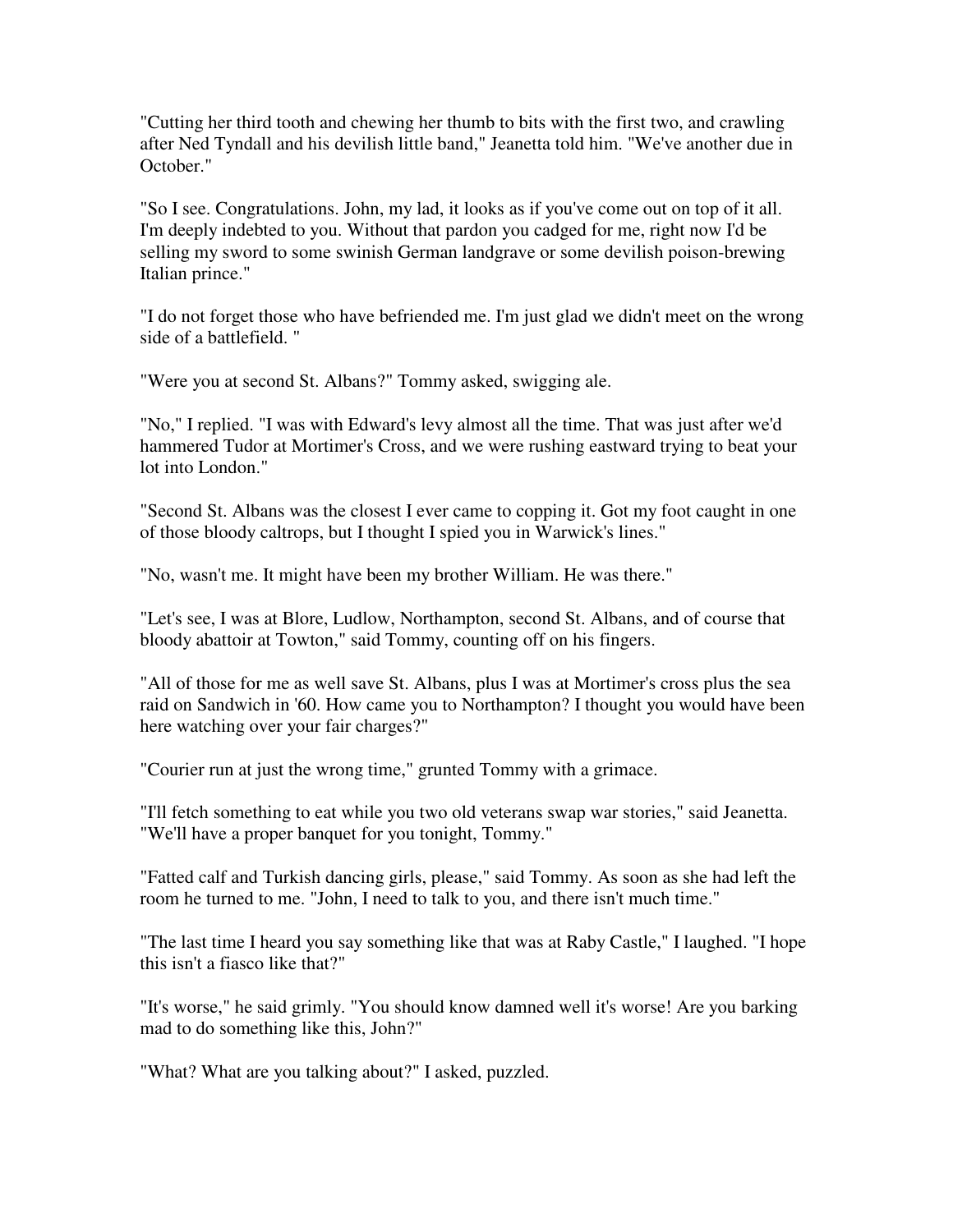"I'm not just here to receive my pardon and renew old acquaintance," he said. "I'm escorting the widow of Sir Humphrey Stratton, and when she arrives it means trouble, bad trouble. Are you trying to tell me that you honestly have no idea on earth what I am speaking of?" he demanded, studying me intently.

"Not in the least," I assured him. "What's the trouble?"

"John, Stratton's widow---she is Melisande Grey." The words struck me like a slap in the face. I recoiled, knocking over my mug, staring at him in stupefaction. "It doesn't surprise me that you didn't know," he went on with a sardonic smile. "No sane man knowingly unleashes such a cataclysm in his household.

I barely heard him, for one sudden thought overwhelmed me. "Sweet God in heaven!" I gasped. "I killed her husband!"

## XIX.

"Eh?" asked Tommy. "I thought Edward had him executed after Towton?"

"He did, but..."

"Melisande doesn't know that, by the way. Evidently whoever first told her the news didn't have all the facts. She thinks he died in combat. But what s this you said about killing her husband?" Quickly, I described the events on the morning we had left the Towton field. Tommy's lips pursed in a grim whistle at the conclusion of my tale.

"John, old son, you certainly seem to have a penchant for widowing this lady," he said carefully. "'Tis twice you've done it now, and once before she was even wed!"

"Tommy, I swear to you by all the saints that I did not know it was Sandy Grey whose lands I was receiving at King Edward's hands, else I'd have refused the grant!" I cried in despair.

"Did the king himself know?" asked Tommy.

"I...I cannot say. Nor can I say how much he knows of what went on at Raby, even though his sire Duke Richard knew all, of course. He may have heard somewhere that I was once betrothed to Melisande Grey."

"Mayhap His Grace thought he was doing you a favour?" suggested Tommy. "Giving you another crack at her, so to speak?"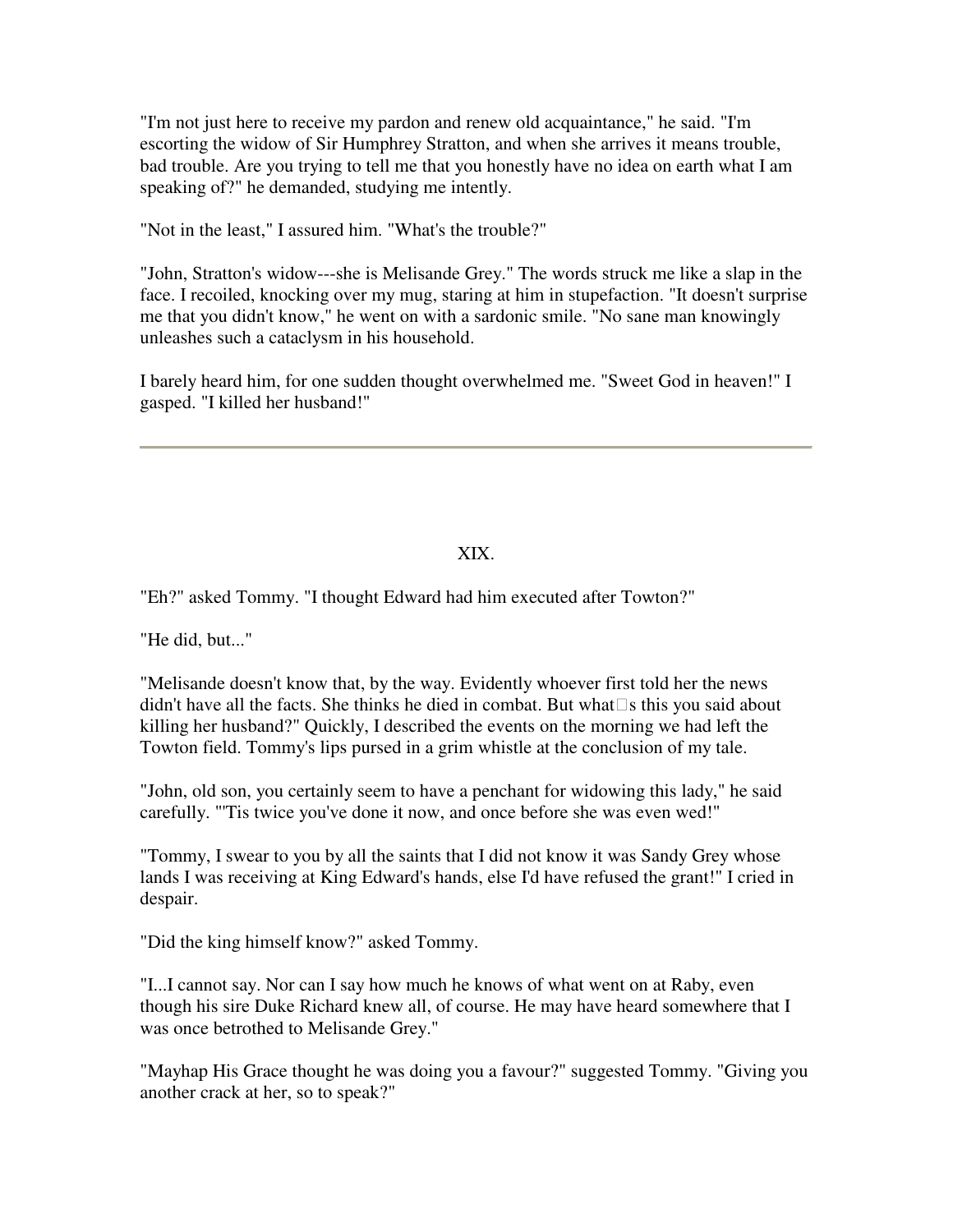"No, I'm certain he would have said something at the time," I replied, shaking my head. "This looks to be nothing more or less than sheer, cursed bad luck. But what in the name of the Virgin am I to do now?"

"Haven't the foggiest, coz, but you'd best bestir yourself and think of something," returned Tommy grimly. "She'll be here in a few hours' time."

"I'm here right now, cheeky!" interrupted Jeanetta, re-entering the room. Behind her came Gervase, the butler, carrying a large trencher of cold joints and bread and cheese, and behind him a boy bore a bucket of ale. While the meal was laid before us she watched us closely, and when they had left she spoke again, "What's wrong, John? Who's coming?" she asked quietly. "Nothing's amiss," I said, quickly falling to my meat. "Tommy was just telling me that he's escorting Lady Stratton to us here."

"Aye," said Tommy. "Tiptoft laid it on me. Seemed to feel I should begin my Yorkist career by making myself useful. The roads still aren't over safe. But damned if I don't think Tiptoft coveted my head, king's pardon or no. I caught him eyeing my neck a few times with an unpleasant glint of speculation, methinks!"

"My lord of Worcester is a renowned collector of rare artefacts," I told him. "Jewels, rare coins, books, Roman statuary, sacred relics, and Lancastrian heads."

"I hope Mistress Stratton is somewhat recovered from her bereavement?" inquired Jeanetta.

"Well enough in health," returned Tommy carefully. "I was just telling John that I fear she bears a grudge and there may in consequence be, ah, difficulties."

"So did Mistress Whitley bear us a grudge, and with some reason," said Jeanetta. "But we dealt with her fairly enough, I think. John, what of Mistress Stratton? Have you thought of Banham?"

"It's not the same as with Brantley," I reminded her. "Banham is entailed to Ned and his heirs, and I have but its oversight and revenues while I keep him in wardship. Besides, it's rather too close, methinks, I, ah, need to supervise it personally, I would say..." I was having difficulty bantering, my mind being in such a whirl.

"Oh, I forgot," said Jeanetta. "You're right, of course, John. "

"John was telling me of some rather, ah, unfortunate circumstances with regard to the death of the lady's husband," said Tommy.

"Precisely," said Jeanetta. "The fortunes of war are ill ones and even though John knew not what he did, I don't think she will ever feel at ease if she finds out."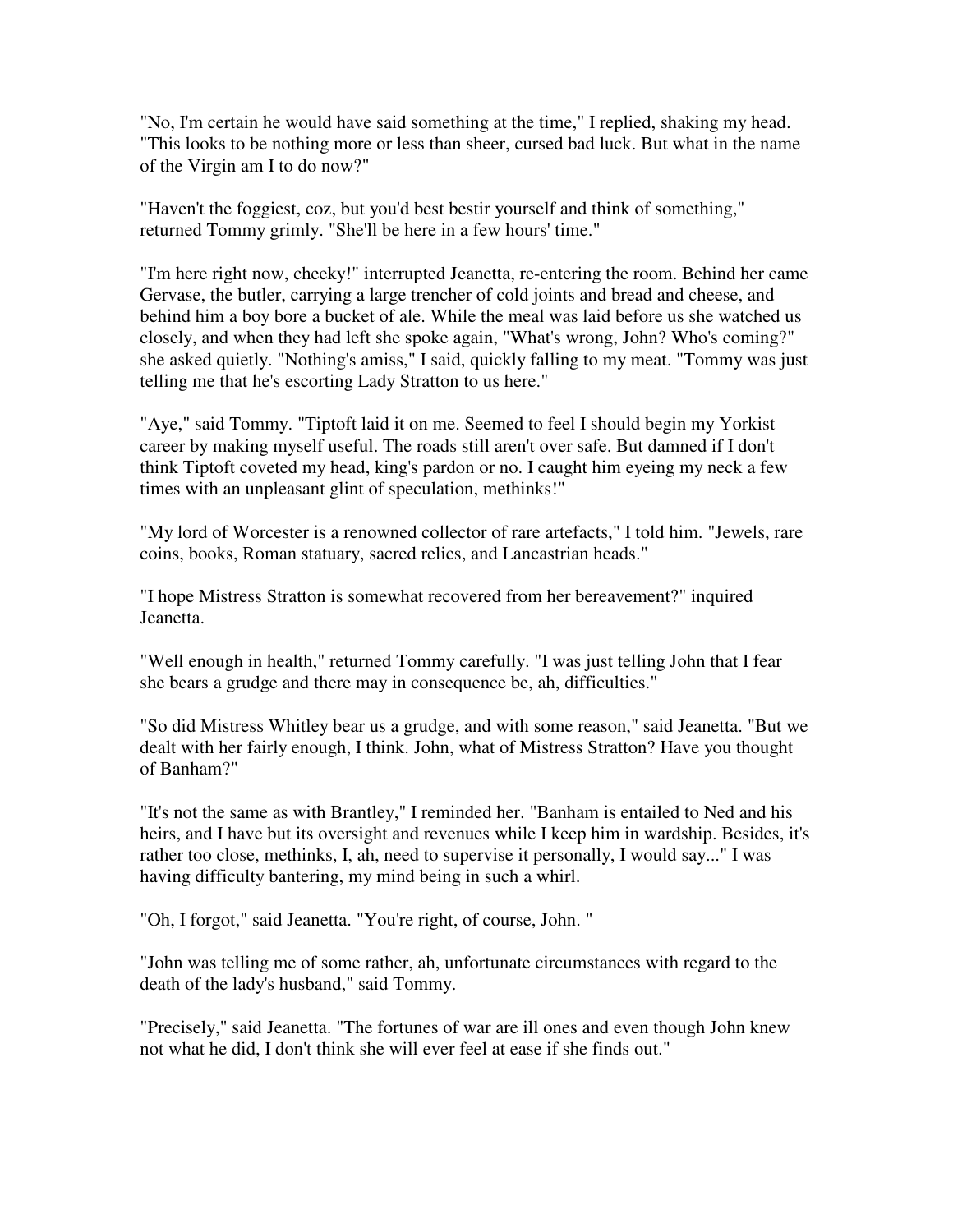"Jen," I said in a trembling voice which I tried to keep steady, *"She must not find out!* Promise me and Tommy both that you will say nothing to her!"

"Of course not," she said in some surprise. "I told you before I would say nothing. I sympathize with the poor thing, and I'll do all I can to make her feel welcome." Tommy's expression was very strange, and he hid it hurriedly by falling to and stuffing his mouth with food, not trusting himself to speak.

We managed to get away after the repast, and rode out along the eastward road. My mind was in utter turmoil, for I had never thought to see Melisande again, and the sudden proximity of her whom I had striven to put out of my mind threw all my feelings out of joint. Four violent years had passed since I had fled into the night from Raby Castle, a hunted fugitive. I knew now that it was on that night I had ceased to be a boy and had become a man, and fortune since had favored me and brought me up in the world. I was a baron now, wealthy and landed and high in the king's favor. What would the sight of her do to me? Would it sweep away all those years of war and madness like a broom sweeping cobwebs from a chamber long disused? Could it?

Soon we saw a small mote of dust in the distance, which grew larger and became a party of riders. One was in full armour, several of them were mounted billmen with pikes at the rest, there were a number of carts, and two female figures riding sidesaddle on mules. "One of the Stratton household knights rides with her," said Tommy. "He's a personable enough young fellow, albeit he necessarily doesn't think too much of you, I fear."

"What is he doing here?" I asked.

"On his way to Bristol, to take passage for Dublin. He fought for Lancaster, of course, and right bravely I'm told, but took the king's pardon and accepted a post over there. Young jumped-up lance by the name of Robin Balstrode." I laughed, suddenly recalling the scene in the Sandwich tavern that summer's night after our landing from Calais. "I know Sir Robin. Has he told you the tale of his dubbing?"

"No," replied Tommy. "I assumed a battlefield accolade from Lord Peregrine."

"Next chance you get, ask him how he earned his spurs, and from whom," I chuckled. "I was there at the time. And here he comes now."

The armoured knight cantered towards us, his visor raised but his hand on his sword. Reaching our side, he saluted me stiffly. "Well met, Sir Robin!" I said cheerily. "Do you recall our last meeting? You were most keen to be hanged, but I see you have escaped our recent national troubles unscathed in spite of that."

"I recall your face among many, sir baron," returned the young man, flushing.

"And how fair your uncle and fair sister?" I inquired.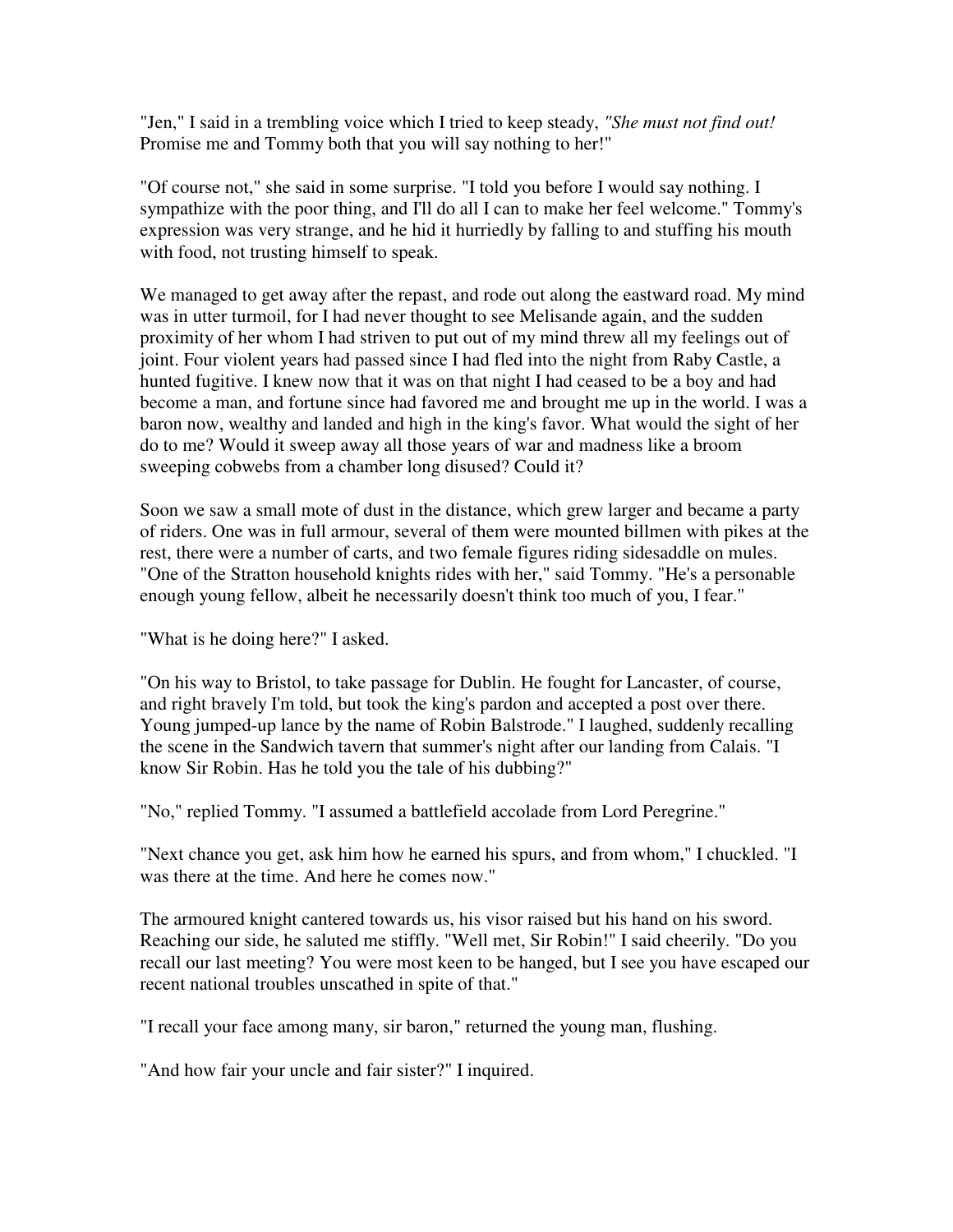"My uncle now keeps a tavern in London, in Eastcheap at the sign of the Key. My sister is attendant on the lady Sir Thomas and I are delivering into your custody."

"I shall be glad to feast you in my hall tonight," I said heartily.

"Nay, my lord, I must decline. I have business in Dublin but I must tell you, sir," he went on in grim earnest, "That if you do ill by Sir Humphrey's lady or my sister I shall return and kill you!"

"There's no call for that, Robin!" snapped Tommy angrily.

"It is you who do ill to threaten me upon my own lands, Sir Robin," I returned quietly, leaning on my saddle pommel. "But you are young and you know me not, so I forgive you that hasty word." *Young?* I reflected bitterly*. I am perhaps two years his senior. Why then do I feel so old?* "As to Lady Melisande, you have my oath that I shall show her only graciousness and courtoisie, and the same goes for Kate. My name is Redmond, not Tiptoft or Courtenay or Clifford. I do not abuse women in my charge."

"You are right, messire," the boy stammered with his face flushing hotly. "I spoke wrongly. But every man who knows the Lady Melisande holds her in the highest esteem, as did the entire Stratton household. Now that I have taken the oath to York I must abide by the new king's decree and hold my former master and all his line traitors, but as for Lady Melisande I shall stand ready to aid and defend her forever!"

"And so shall I, Sir Robin," I assured him. "Will you not stay a few days, then?"

"Nay, I cannot," he said, relaxing for a bit. "I carry despatches to Dublin Castle, and I must not tarry."

"As you wish. When you reach Bristol seek out Captain Blackthorne of the *Cog John* and tell him that his six barrels of pitch are on the way. Thus he will know you come from me, and he will give you a free passage to Ireland."

"I thank you, my lord. But now comes my lady." The main party had drawn nigh while we had been speaking, and I spurred to meet them. The two women slid to the ground off their mules and curtseyed deeply; I could not see her face yet. I dismounted and approached.

I had been a boy when last I saw her, and now I was a man and she was a woman, slender and stately, her dark amber eyes mirrors of pain and fear and suspicion. Her hair shimmered like cornsilk even beneath the dust of travel, gleaming against the black mourning gown she wore. I wondered how I must appear to her. Older, certainly, and harder and stockier, my hair close-cropped in a short cut from constantly wearing a helmet, a well-trimmed reddish beard now on my face. She rose from her curtsey at my bidding, her face tense and miserable. It suddenly dawned on me that she was afraid of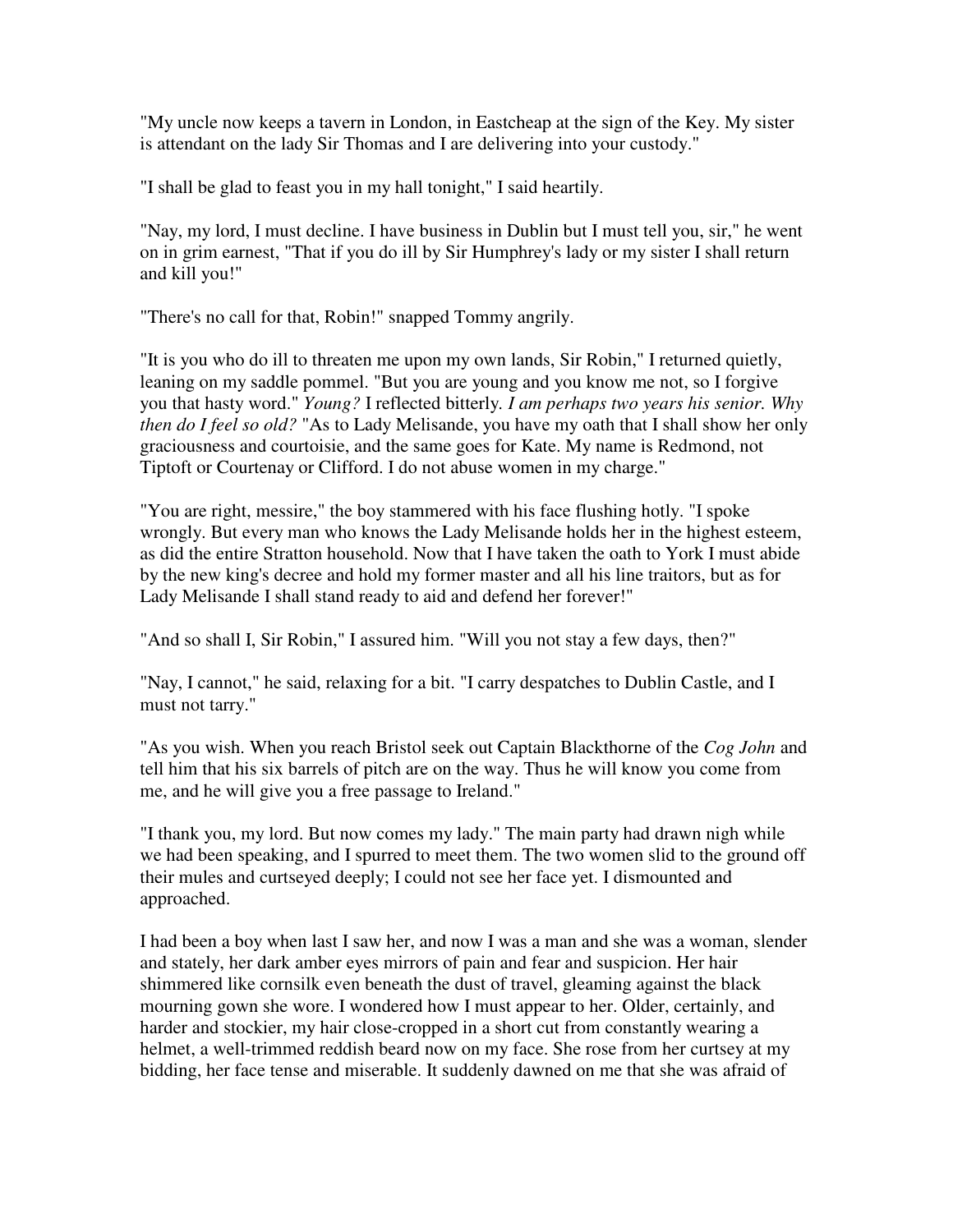me. "Hello, John," she said softly. "It seems you are to have your will of me despite everything."

Deeply it pierced, deeper than my dagger in Morris's gut that night in Raby's hall four years before, and I knew I was lost. Years of deliberate forgetting, of my wife's striving to win me, year of mending were now gone in a heartbeat and the wound in my soul was again fresh and gaping and burning, as it had been on the moonlit night when I had fled Raby with Morriss's blood on my hands and Jeanetta's dress.

*God pity me!* I moaned silently to myself. *I love her still!*

We rode along towards the hall slowly, after Sir Robin had left us to continue his journey. He had kissed Lady Melisande's hand, embraced his sister on parting, and told them before us all, "Remember, if I am needed, send for me and I will come." I let this pass, wished him godspeed, and helped Melisande remount. We let the slow wooden-wheeled baggage carts set the pace, so I had time to speak to her. One thing had been puzzling me. Why had her powerful relatives of Ruthin not intervened and asked either the king or myself if she might be taken into their household? Why had they seemingly abandoned her thus? I put this question to Sandy as delicately as possible. "I think, my lord, that they find me---inconvenient," she replied carefully. "An embarrassment, considering their present allegiance. My father-in-law is a powerful lord in the queen's party and has proven himself steadfast even during our recent reverses."

"You speak of your reverses, lady," I noted. "Are you now Lancastrian in heart as well as in name? You were not so at---not when I knew you before."

"I have grown and changed since Raby, sir," she replied. "But I am your prisoner now, John, and it would be neither becoming nor wise for me to anger you. Do you insist I answer?"

"No, I don't insist. But you may speak your mind. I won't get angry."

"Very well, then. Yes, I now cleave unto Lancaster because it is the party of my dead husband, whom I loved dearly, and of his noble father Lord Peregrine, who was kind and gracious to me, and of all our friends in Norfolk who are now either dead or widowed or outlawed."

"As we ourselves were in Calais, not too long ago," I reminded her.

"It is an evil thing to happen to anyone," she said. "But none the less I believe that King Henry and Queen Margaret are my lawful sovereigns, and that is another reason I would rather not live among my relatives, for they betrayed the queen."

"Yes, although I think you will understand why I can't fault them for it. Your uncle's, ah, change of heart at a crucial moment won the battle of Northampton for us."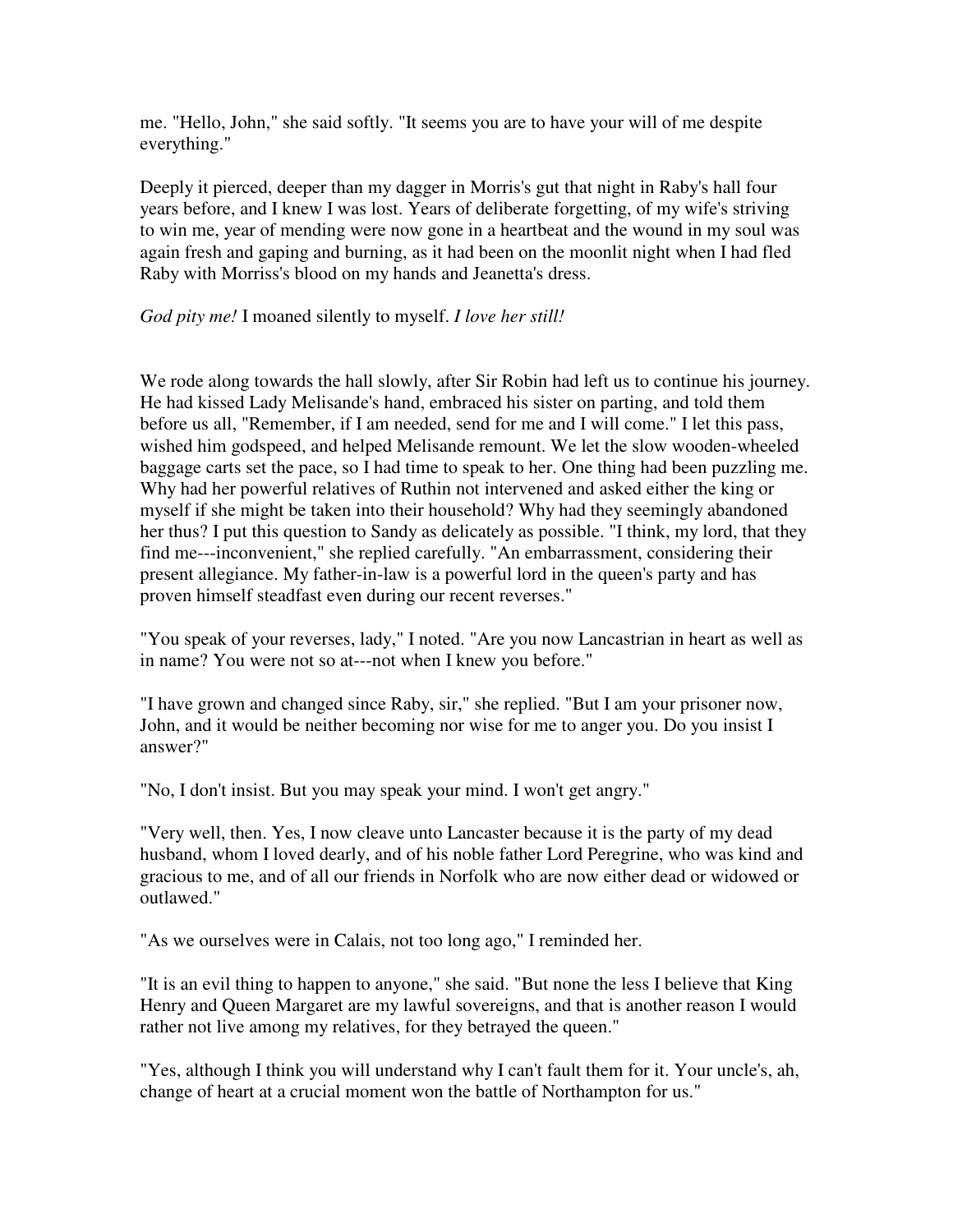"Yes, I know," she said gravely. "I was in the town nearby, having followed the army to be near my husband. When the rout started Humphrey managed to find me in all the confusion. I mounted behind him and he laid his shield across my back, and as we galloped down the road towards Norfolk I felt several nearly spent arrows strike the shield. Your lot were right behind us. Fortunately we had a good horse who didn't stumble and had a strong wind. I have no doubt what would have happened to us had we been caught."

"Nor I," I replied, remembering the bloody pursuit in the muggy July heat at Northampton. Had I seen them as they fled? "It would seem we both had a rather adventuresome time of it," I concluded inanely.

"I do not consider the death of my husband and the ruin of my country an adventure, sir!" she flared bitterly. "My life has been little short of hellish since you used me and then betrayed me at Raby!"

"I didn't have much choice other than turn my coat, there being little future at court for someone who'd stabbed one of the queen's important vassals," I sighed.

"John, there is no need to lie any longer," she said stiffly, jerking her eyes away. "You Yorks have won. You rule the land and I am your bondswoman now. I have no illusions about what is awaiting me at the end of this road. I have no doubt you will squeeze the last tear from me like an apple in a press is squeezed for its last drop of juice, but I pray that you spare me the final insult of lying to me!"

"Lying about what, Melisande?" I asked wearily.

"The queen showed me what you wrote to the duke of York. Oh, I forgive you for being a spy. I cannot forgive you the murder of Sir Robert Morriss, but that was a crime so black it is not mine to forgive or condemn but God's, and I leave it to Him. But to deceive me as you did, to make me feel as I had begun to feel for you---I have never been so hurt and ravaged in my heart, as when I knew that you had lied to me all along!" With every word she ripped and rent my very soul. How could I make her understand?

"I don't suppose you would believe me if I told you that the letter you saw was a complete forgery and the duke's seal and safe conduct were sent to me by my brother at Ludlow as a mistaken gesture of kindness?"

She regarded me with a tired look of contempt. "And who, pray tell, committed this uncharitable and cunning act?"

"Jeanetta Talbot."

"I believe her name is Jeanetta Redmond now," said Melisande coolly, "And I expect no more mercy from her than from you. If she thus betrayed you, then you rewarded her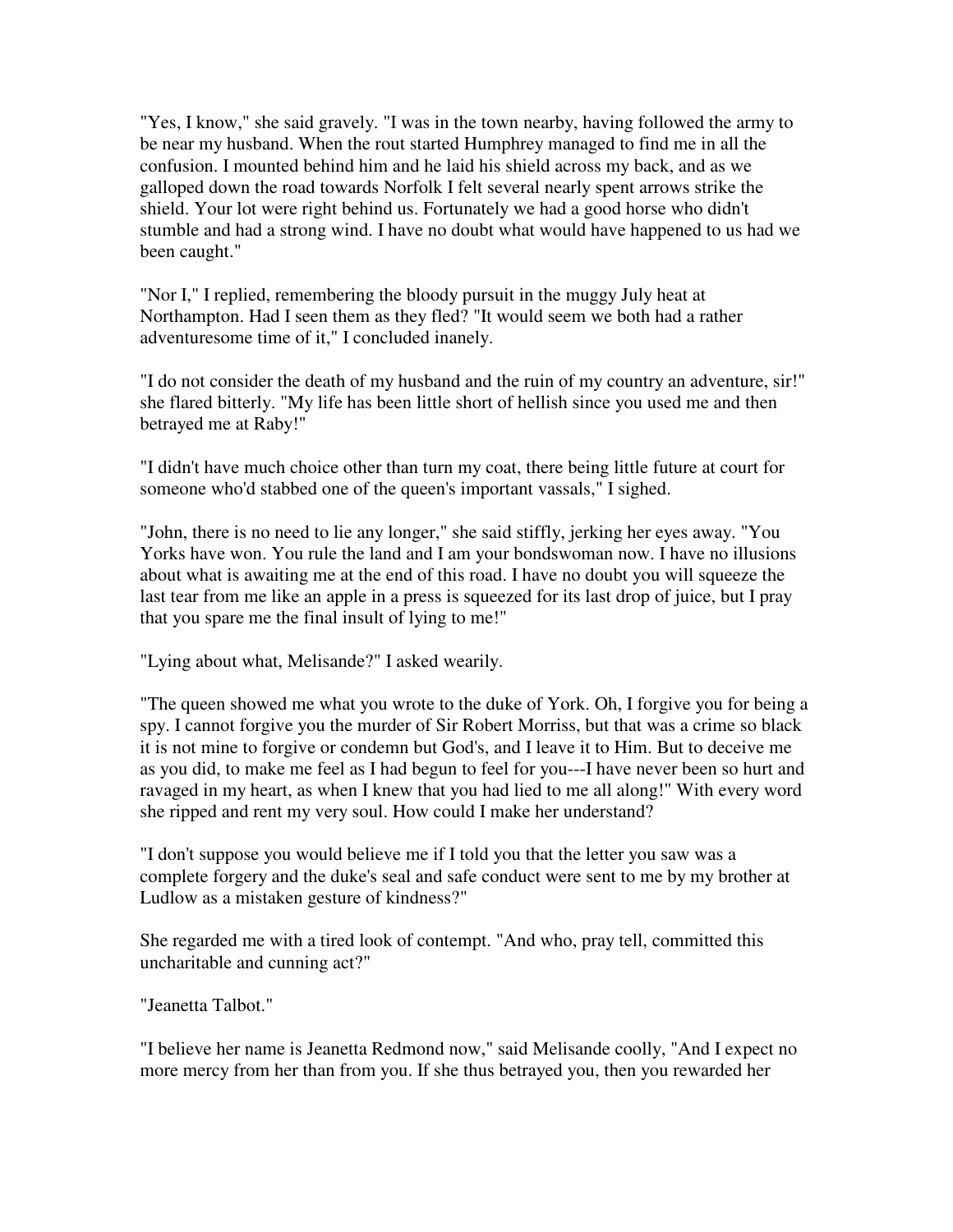most strangely my lord, by marrying her. A grim husband indeed you must be if that's your idea of revenge!"

"It does sound rather illogical, doesn't it?" I mumbled inanely. "At the time I simply thought I was thought I was making the best of a bad business. I can see how it appears to you, though." I was caught like a rat in a trap of my own making. And Jeanetta's.

We rode through the park in silence and dismounted at the great double doors in front of the manor house. While we were unloading the carts Melisande spoke again. "John," she said hesitantly, "Is that really what happened?"

"In point of fact, yes," I replied wearily. "And I don't blame you for not believing it. Come inside now, and I shall show you your new home." A shudder passed through her body as she stared at the high stone tower from Norman days.

"Up there?" she asked, in a voice throaty with fear. "You're not going to chain me up, are you, John?"

"Good God, no!" I exploded. "Melisande, your legal status is somewhat odd---I suppose it might be called the feminine equivalent of a prisoner of war. It's complicated by the fact that the entire Stratton house has been outlawed and proscribed, including those who bear the name by marriage. In fact, I believe you may be legally required to revert to your maiden name of Melisande Grey. I don't know, I shall inquire when I go to London this November for Parliament. Under the law you are my ward and I have full authority over you, but while you are here I want you to understand that you are an honoured guest, and I hope you will so consider yourself."

She wavered and said at length, "Mayhap I have misjudged your intentions, John. If so, then I am glad, and I am sorry for my bitter words to you back there on the road."

I took her up to one of the guest chambers, a spacious one on the second floor, and the girl Kate silently unpacked her few things. "I must admit this is somewhat better than I expected," she said, smiling for the first time. "I may owe some gratitude to you and Edward of March yet."

"One thing I must tell you plain, madam," I said in a quiet but firm voice. "This is a Yorkist household, and within these walls reigns Edward the Fourth, king of England. You must call him by his proper dignity."

Melisande curtseyed gravely. "I understand, my lord, and I protest at this intrusion on my own allegiance, but having protested I shall do as you command."

"I should like for you to meet him. Mayhap we shall all go to London together and I shall present you to Edward. He is a gallant captain, a peerless knight, and a brilliant monarch." I descended into the hall, wondering how to break the news to Jeanetta. Tommy handed me an ale jack wordlessly. "Well*, mon gar?"* he asked "Looks like you're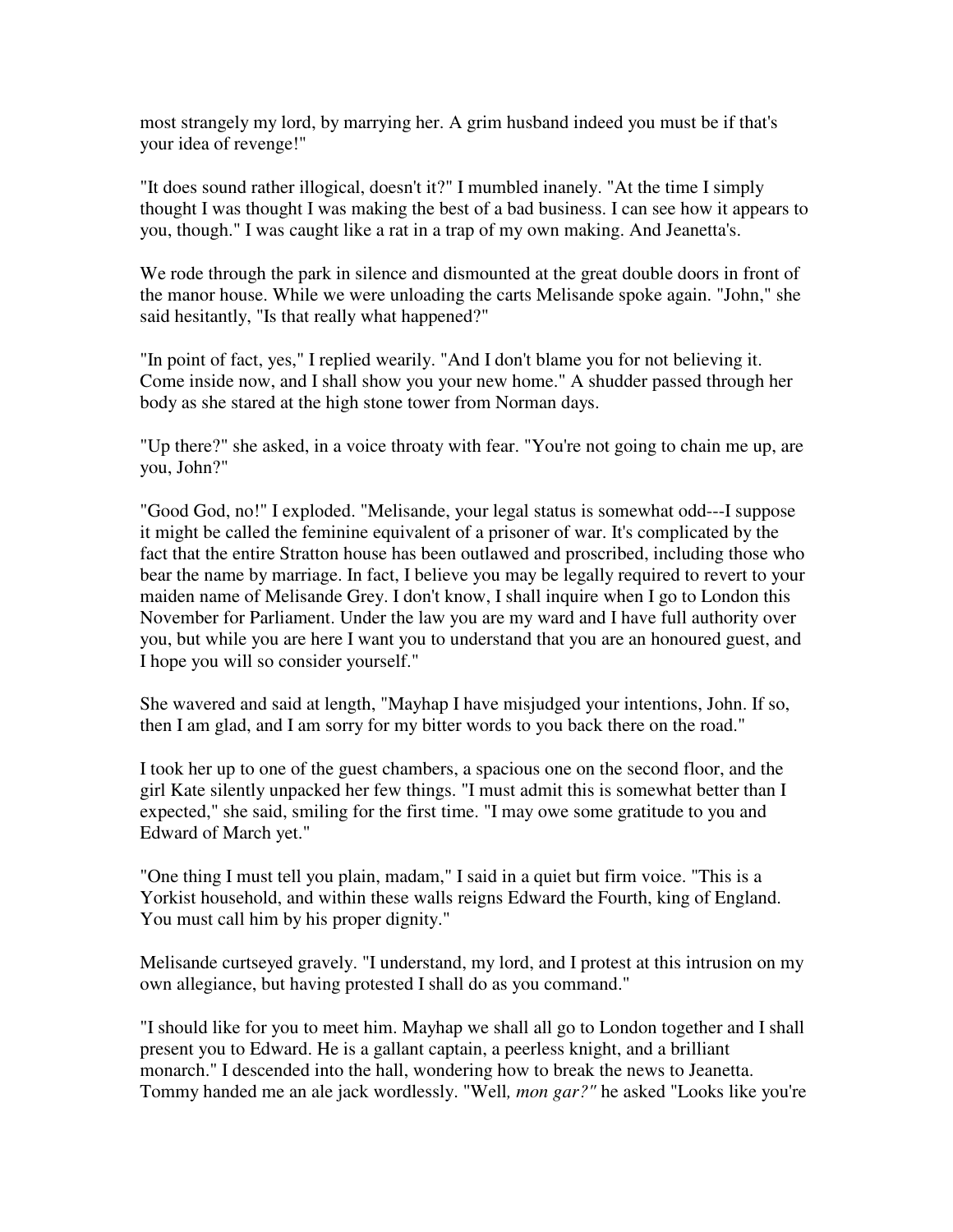betwixt Scylla and Charybdis. Melisande mislikes and mistrusts you, and when Jeanetta learns the identity of her guest I can foresee an upheaval which will make Towton look like a tavern brawl by comparison."

"I have hopes yet of winning Sandy's trust, if not her liking," I returned. "It's Jeanetta who's worrying me now."

"I can understand that. That's the sort of situation which drove our grandsires to go on crusade."

"I hear the Knights of Malta are looking for lances," I replied with a rueful smile.

"Fighting Turks would not be so unpleasant an alternative to fighting Mistress Jeanetta."

"Well," I sighed, "I suppose I must tell her sometime." I spied my wife's waiting woman passing by the open door and I went out to her. "Mary, find my lady wife and bid her attend me here."

"She's already gone upstairs to welcome Mistress Stratton," returned Mary.

I cursed heartily, with enough vigour to make the woman blush and turn away. "That tears it! Now there will be...!" Leaving the sentence unfinished, I looked up the stairs to see Jeanetta descending. One look at her face was enough. Tommy appeared from the hall, saw that look, drained his ale jack in a single gulp, tossed it into a corner, and without a word bolted out the front door. I met my wife's icy stare helplessly. "You have seen Melisande?"

"Yes, John, I have, briefly. What is she doing here?"

"That is Humphrey Stratton's widow," I told her.

"I see."

"No, madam, you do not see at all!" I insisted. "I had not the slightest idea who that poor Lancastrian dolt was married to when I accepted his estates. I swear it!"

"I don't believe you!" she snarled.

"It is the truth nonetheless. Mary!" I commanded the hovering maid, "Go and summon Mistress Stratton to us. We shall have this whole matter hammered straight right now, and you shall be present yourself, Jeanetta, to see that your fears are sleeveless!"

I took her by the arm and led her into the study. Her voice was deceptively calm; I could see she was on the verge of hysterics. "John, you know she cannot remain here!"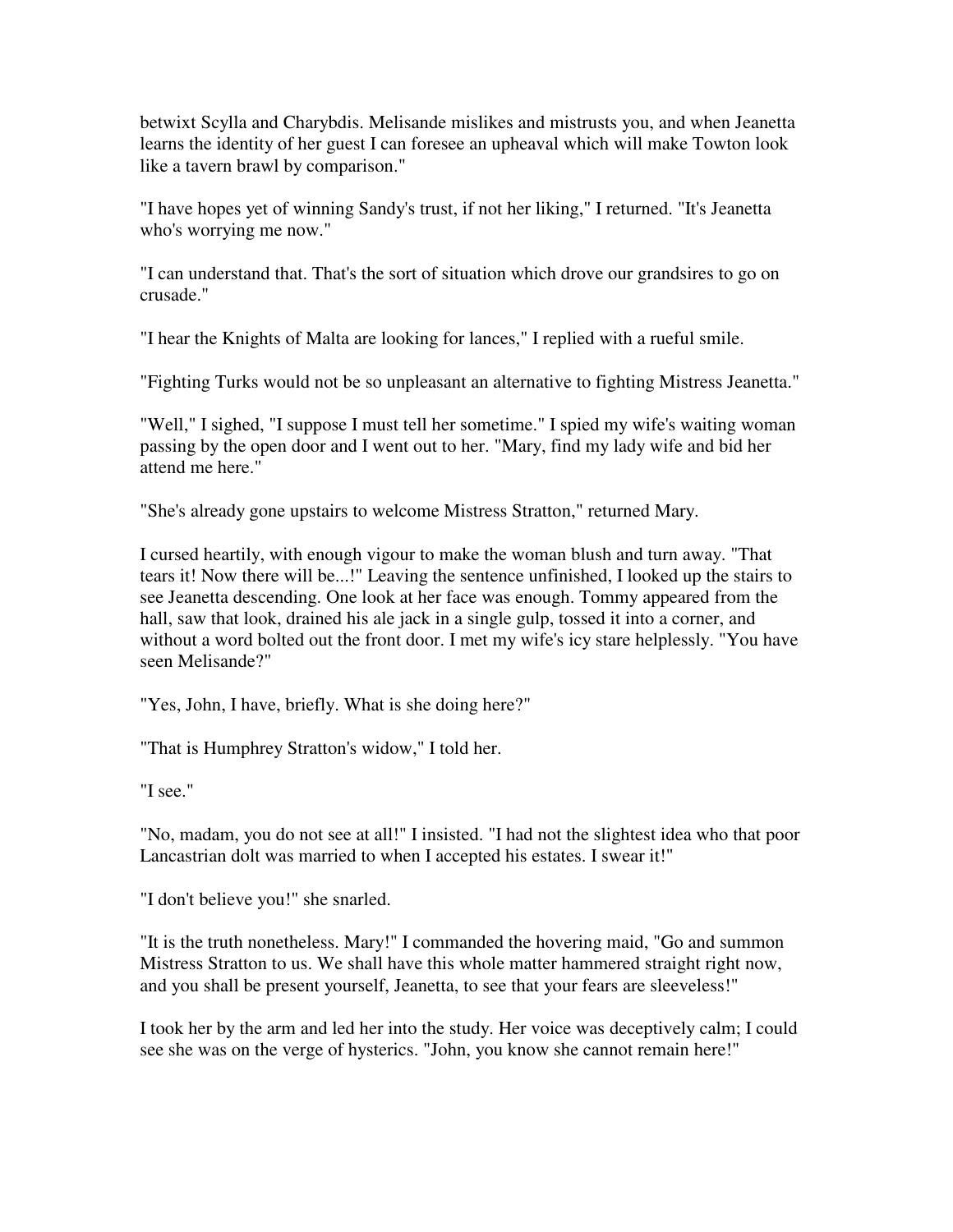"You've nought to fear, my lady," I growled. "In the first place, I am no depraved villain who takes advantage of widows placed in his care. Secondly, you built a wall between me and Melisande long since, when you broke up our betrothal and made me a murderer at Raby, and a right fine mason you are, for there can never be anything between Melisande and me. Upon my word, you have well attended to that!"

"Yet she is my rival, John," cried Jeanetta passionately. "Well you know it, for it is she who owns your heart, not me! How many times have you spoken her name in your sleep, or in the heat of our loving? I see it every day in you and I have done for four years, and yet ever I said nothing and sought to win your heart for mine! I have kept your house, waited faithfully and loyally on you during the war, given my body to you for your pleasure and the breeding of your children, and now in spite of it all you do this to me? Tolerance runs thin in the Talbot blood, John, *and I will not abide it!"*

"Madam, you shall abide it!" I shouted. Melisande Stratton entered, her face strained, for she had heard us arguing before she came in. She curtseyed to both of us, greeting us civilly.

"Melisande," I told her, "It seems I must decide upon your future with expedition."

"I am placed by...the king at your disposal, my lord," she replied.

"And dispose of you he shall!" snapped Jeanetta.

"Be quiet, madam!" I commanded my angry wife. But Melisande flushed and spoke up.

"Lady Jeanetta," she said with dignity, "I have long known that you hate me, but never have I understood what my offense was that has merited your enmity."

"You have done nothing..." I hastily interposed.

"I have no doubt that she shall soon enough furnish me with cause for displeasure," flared Jeanetta.

"What cause?" demanded Melisande heatedly.

"Committing adultery with my husband under my own roof!" raved Jeanetta.

"That's enough!" I yelled. "No more...!"

"You cannot accuse me of it!" cried Melisande, tears of rage welling up in her eyes. "You do ill to judge me by your own foul measure, wicked woman! You who betrayed John at Raby worse than any adulteress, revealing his secret Yorkist allegiance to the queen and putting his very life at risk rather than see him wedded to me! Look ye, lady serpent, the fabric of my heart was not woven on so false and warped a loom as thine! Even had I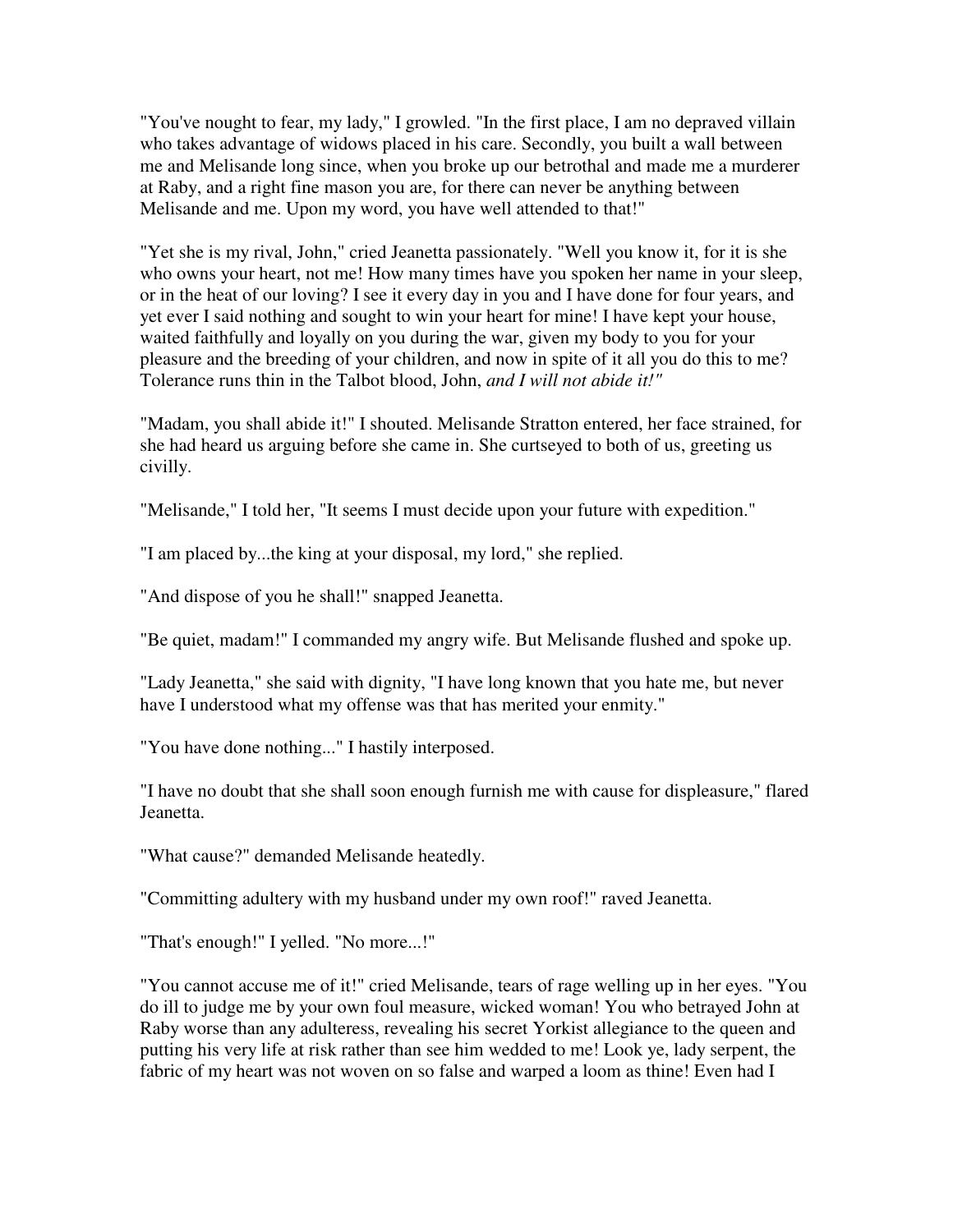then known that John was a Yorkist spy, I would have kept his secret because there was a time when I loved him, and I would not have betrayed the one I loved!"

During this tirade Jeanetta grew as white as a corpse, and I stepped between them because I feared that my wife was about to attack Melisande. *"That's enough!"* I roared, finally subduing them. "Not another word out of either of you!" I panted with the exertion of my lungs and leaned against the wall between them, shaking my head. "You see why you cannot stay here, Sandy. For whatever reason, you and my wife cannot get along. To be frank, I am at a loss as to what to do with you. Your late husband's manor in Norfolk has been ceded to me, but if you wish I could make with you the same arrangement that I made with another Lancastrian lady and send you to oversee the holding."

"Oh no, John, please don't send me back to Canfield!" she cried.

"Were you so unhappy there, then?" I asked.

"No," she said, shaking her head sadly.

"No, the reverse," she said, shaking her head sadly. "It was the happiest time of my life there, before Humphrey went off to the army after Queen Margaret called her subjects to her standard at Coventry. He was able to spend some time at home that winter, but Lord Peregrine required him constantly at his side. Then you people landed in Kent, and he went off to Northampton. I followed him there, as I told you, and we barely escaped. He took me back to Canfield and left me there, binding me with my promise not to follow him again because it was too dangerous and promising that he would come home as soon as he could. But I never again saw him after that day..." She bowed her head and seemed on the verge of weeping.

"I am deeply sorry," I said gently. "I would that I could bring him back to you."

But I had momentarily forgotten Jeanetta's presence and the terrible knowledge she bore. Her laugh was as cold and as merciless as a sword's edge.

"Strange words indeed from the man who struck off Humphrey Stratton's head with his own hands!" she hissed.

"What?" gasped Melisande, looking up and staring at me. I in my turn stared at Jeanetta, gripped with horror, but my tongue clove to my mouth, so dry had it suddenly become. My lady's laughter was light and gloating.

"Tell me, little Melisande, how much do you know of the manner in which your sweet lord met his end?"

"He...he fell on the field of Towton," stammered Melisande.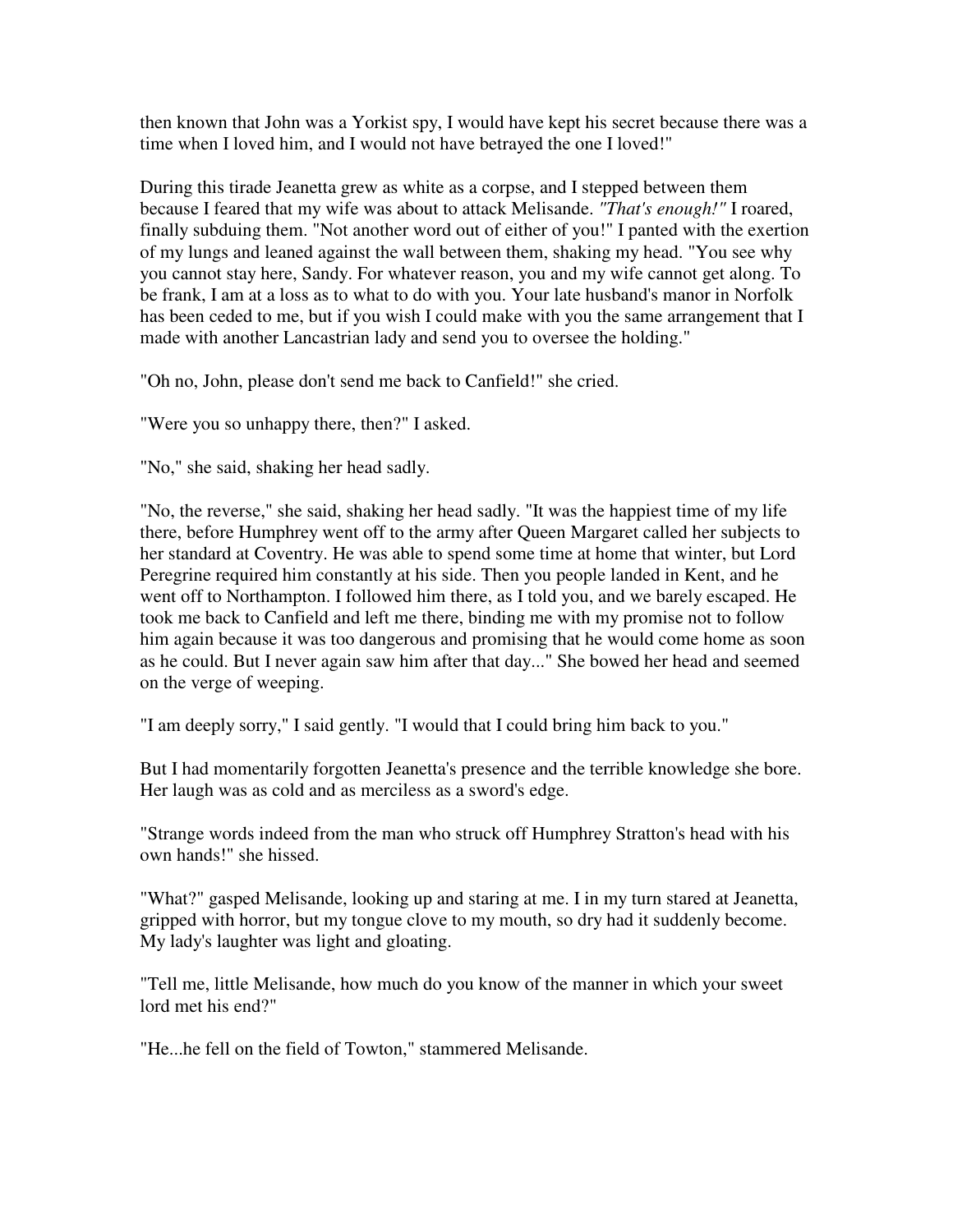"Wrong! He died on the block by the command of our new King Edward, and you see before you the man who wielded the headsman's axe!"

XX.

After Melisande had fled sobbing from the room I turned on Jeanetta, and I was not gentle in my rage. With a mindless bellow I seized a plaited cowhide hunting quirt from a hook on the wall, and knocking her over an upholstered settle to the floor I lashed her ferociously, slicing her gown to ribbons with the whip. She seized the tapestry against the wall and clung to it, stuffing the cloth into her mouth in an attempt to stifle her own shrieks, but as the blood bubbled from the whipcuts on her back she struggled to her knees and began to scream for mercy. *"No more, my lord, please no more!"*

*"Bitch! She-devil!"* I raged. "I'll flog you until your ribs show!" She rolled on the floor howling as my arm rose and fell, slicing her flesh through the tattered gown. The tumult brought a gaggle of staring, white-faced servants to the door, gaping at me as I lashed my pregnant wife within an inch of her life. Finally Jack Fletcher leaped forward from among them and seized me by the arm, wrestling me to a halt*. "Forebear, my lord, in mercy's name forebear!"* he cried. "You ll kill her, and the child!"

Never before in my life had I known such murderous rage, not even when I killed Robert Morriss at Raby, but his words cut through the feverish fog which wrapped my brain in bloody passion, and I knew that he was right. I threw the whip into a corner, where it stained the stone floor with blood, and I stalked out of the study, my people fleeing in sudden fear before me. I saw Mary, my wife's tirewoman, pressed against the wall staring at me in terror. "Attend to your mistress!" I snapped at her. She rushed to obey.

I went to the cellar, filled a basket with bottles of red wine and hauled it out to the duckpond in the garden to calm down. After a time Tommy and Jack joined me there, sitting down on the grass and drinking with me, not saying with me, not saying a word. I desperately wanted to get drunk, anything to keep me from having to think right now, but the power of my despair overcame the potency of drink. Or at least so it appeared to me, for my senses were woefully clear and my thoughts grim. For once I outstripped Tommy in imbibing, finishing two bottles to his one, which I tossed into the pond, morosely watching them floating among the ducks, who regarded them with disinterest. "Thank you for stopping it, Jack," I said finally. "I must have been out of my mind, beating her like that when she is with child."

"Father Peter and Mary are caring for her hurts," he told me. "She will mend. You had cause, my lord. We know what happened. Jeanetta is my sister, remember. I know her. I have been wondering when she would relapse into her true nature."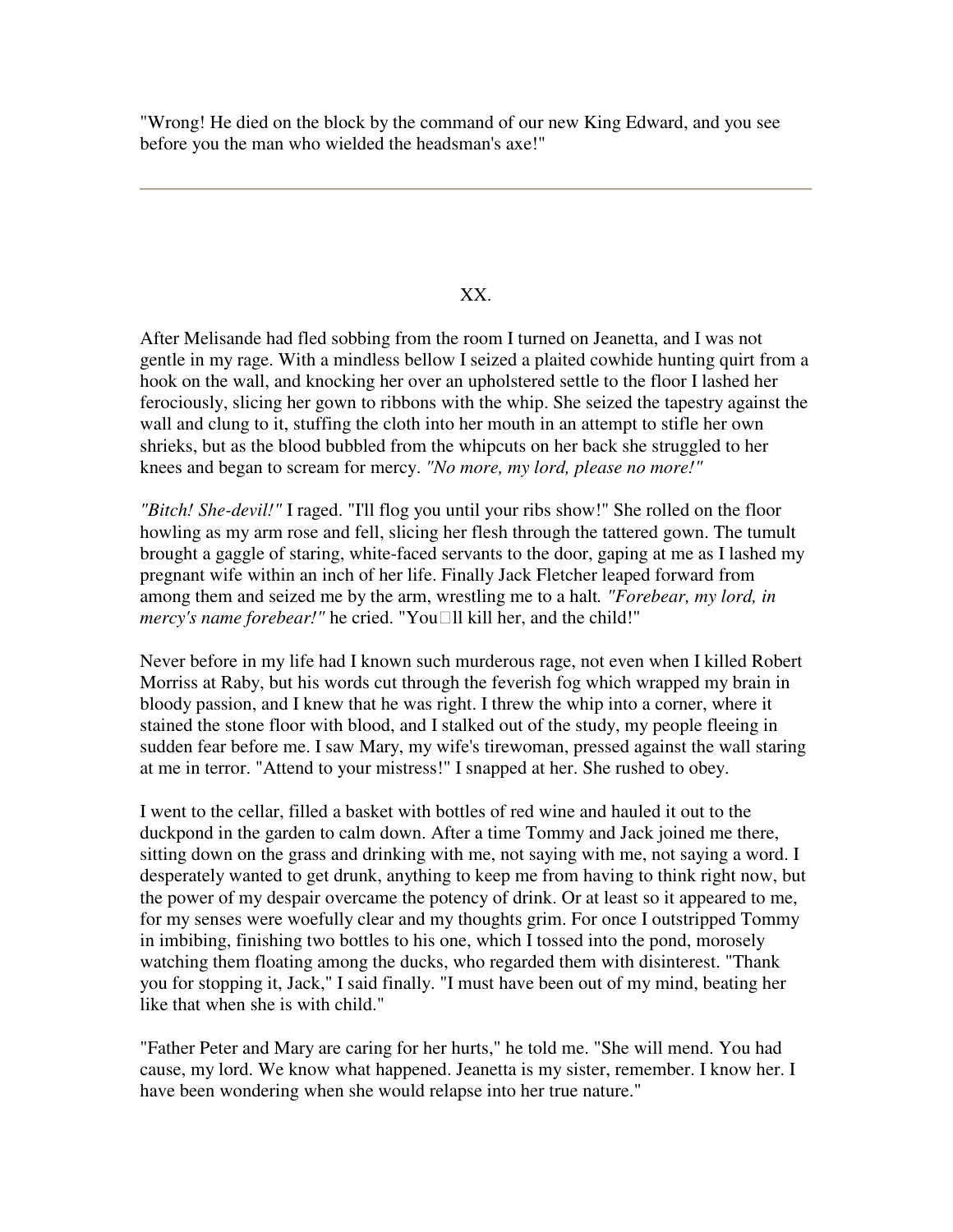"What of Melisande?" I asked.

"She shut herself up in one of the upper chambers," said Tommy.

"God, how she must hate me now!"

"Let me go and try to speak with her," offered Tommy, rising. "We always got along fairly well. At least mayhap she will unleash her grief on me instead of bottling it all up inside." He left and went into the great manor house. The shadows lengthened and the sun was beginning to set as he returned. "I spoke with her," he said, settling himself on the grass and uncorking another bottle. "Or rather I spoke *at* her. I told her what had happened as you told it to me. I swore to her in all sincerity that you knew not who you were killing, and that you interrupted the headsman at his bungled work out of compassion for a gallant enemy, in order to give him a quick and soldierly death. I admit it sounded idiotic when I told the tale to her. Oh, you and I know how it happened, we can understand it. We have seen the reality of war. But it's hard to tell a widowed wife that someone killed her husband out of kindness. Besides, she heard Jeanetta screaming as you flogged her, and that did make it a bit difficult to convince her of your kindly nature." He took a long swig on the bottle.

"What did she say then?" I asked.

"She sat stiff and straight on a settle, and when I had finished she looked at me with eyes that cut me to the heart and made me want to go crawling out of the room on my belly, and she said to me, 'Sir knight, you have done your duty for the life that John Redmond gave to you. Now leave me to mourn the life he has taken from me.'"

"Saints in heaven!" I moaned. "What in God's name am I going to do now?"

"The solution is obvious," said Tommy. "Get her out of here! Are you certain Reginald Grey won't take her in?"

"I would tend to doubt it," I replied morosely. "I can see why he wouldn't like any reminders of his Lancastrian past lying about, especially as Melisande's marriage was made especially to strengthen those ties and bind him to Lancaster. Sandy's presence in his household might lead to unseemly speculation as to his loyalties. After all her fatherin-law is a prominent Lancastrian exile and actively championing Margaret and Henry in their intrigues."

"I see," said Tommy with a nod. "It might look as if Lord Reginald were trying to keep a foot in both camps, so to speak. But that's his problem. If somehow you could persuade him to remember his blood duty, it would free you of this impossible situation. It's worth a try."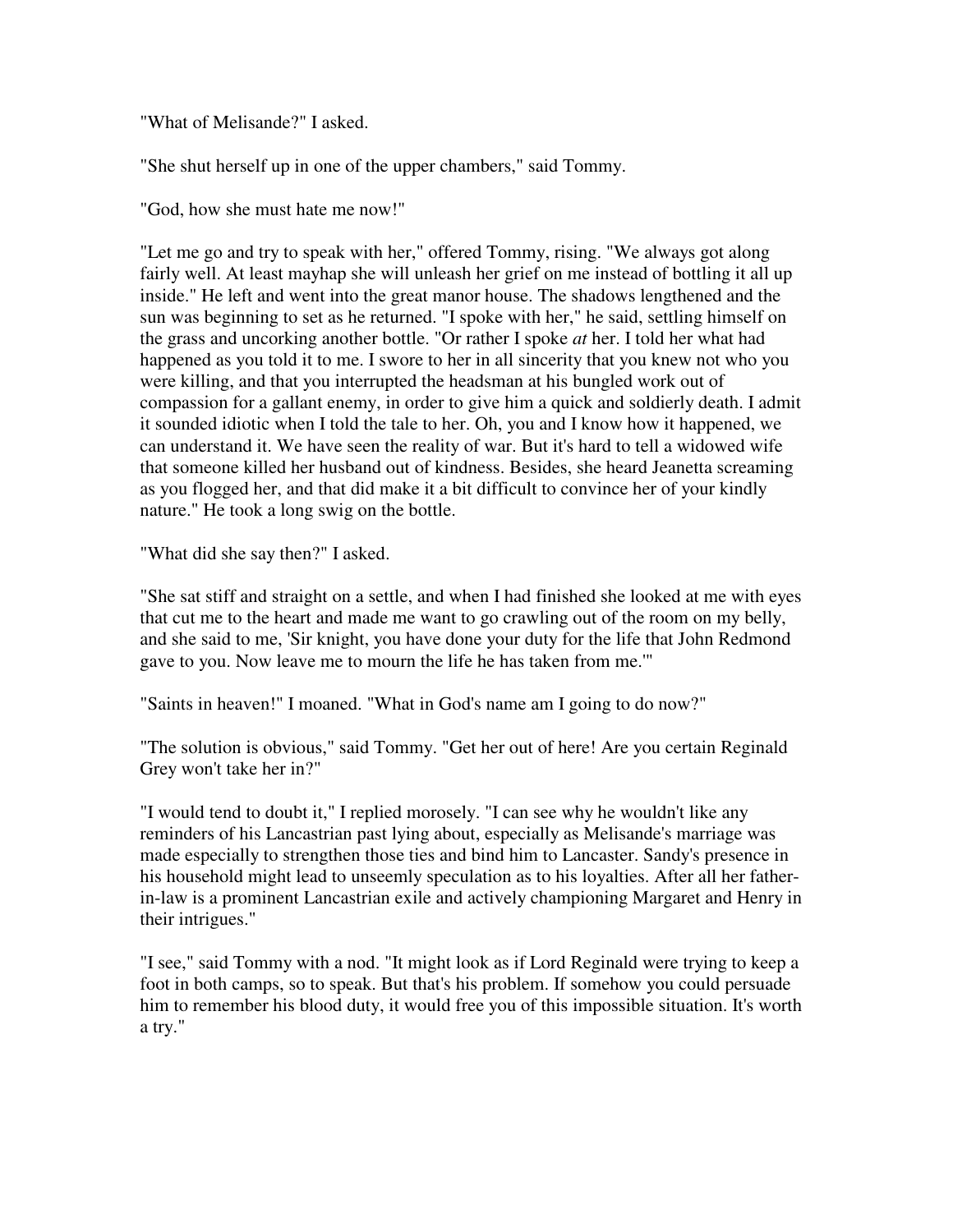"I shall write to him tomorrow and send a messenger posthaste to London," I agreed. "But what can I do with Melisande in the meantime? It's asking for trouble even having those two in the same house!"

"My lord," spoke up Jack, "What of Rose Cottage? It's been empty since my mother died Whitsun last. I had planned to live there after my own marriage to Joan Bixby, with your permission, but we're not to be wed until Michaelmas, and it would keep Lady Melisande out of Jeanetta's way. At least they'd not be under the same roof."

"A sound idea," I agreed. "Jack, would you be so kind as to see that Melisande's things are moved into the cottage tonight? Then take her there. Speak with that maid of hers, the redheaded girl, Kate. She will probably be able to persuade her mistress to move."

As dusk fell I rose and went inside, unsteadily climbing the stairs to the master bedchamber. Jeanetta was there, clad only in her shift, moving stiffly but on her feet. When I entered and she Mary started and stared at me nervously. "Fear not, good dame," I told the maid. "I have left my lash downstairs. Now leave us." When we were alone I sat down on a stool and Jeanetta perched on the side of the bed, her expression unreadable, waiting for me to speak. "Does it still hurt?" I asked.

"Like the very devil. Father Peter put a salve on my back that will heal most of the open lacerations. I'll keep a few scars, but I'll mend. Could I possibly persuade you to use a flail or a piece of saddle girth next time? They bruise but do not break the skin."

"Indeed? That's useful information to know. Has someone written a treatise on wife beating?"

"No, Mary's husband used to beat her all the time before he was hanged, and she was giving me an earful of practical advice while tending to my back, how to roll with the blows and so on. You were so wroth I feared for my life."

"And the life of the child," I said. "Jen, I am sorry. I shouldn't have done that. But I will tell you this now, that if you do anything else to harm Melisande in any way, or if you ever do anything like that to me again, it's a full year in the tower. Chained to the wall in irons. Don't push me, Jeanetta."

"Then you'd best chain me up right now," she said evenly. "That woman is my enemy. I never thought to have to fight you for her again for you, but this time it will be a l'outrance."

"You have lost your wits!" I shouted angrily. "Don't you realize how much she loathes me now? What possible competition can you fear from her?"

"It is not her feelings which matter to me, John, but yours," she said. "I will not have another woman in your heart so near to tempt you. I had rather you flogged me twice a day than keep her here under my own roof!"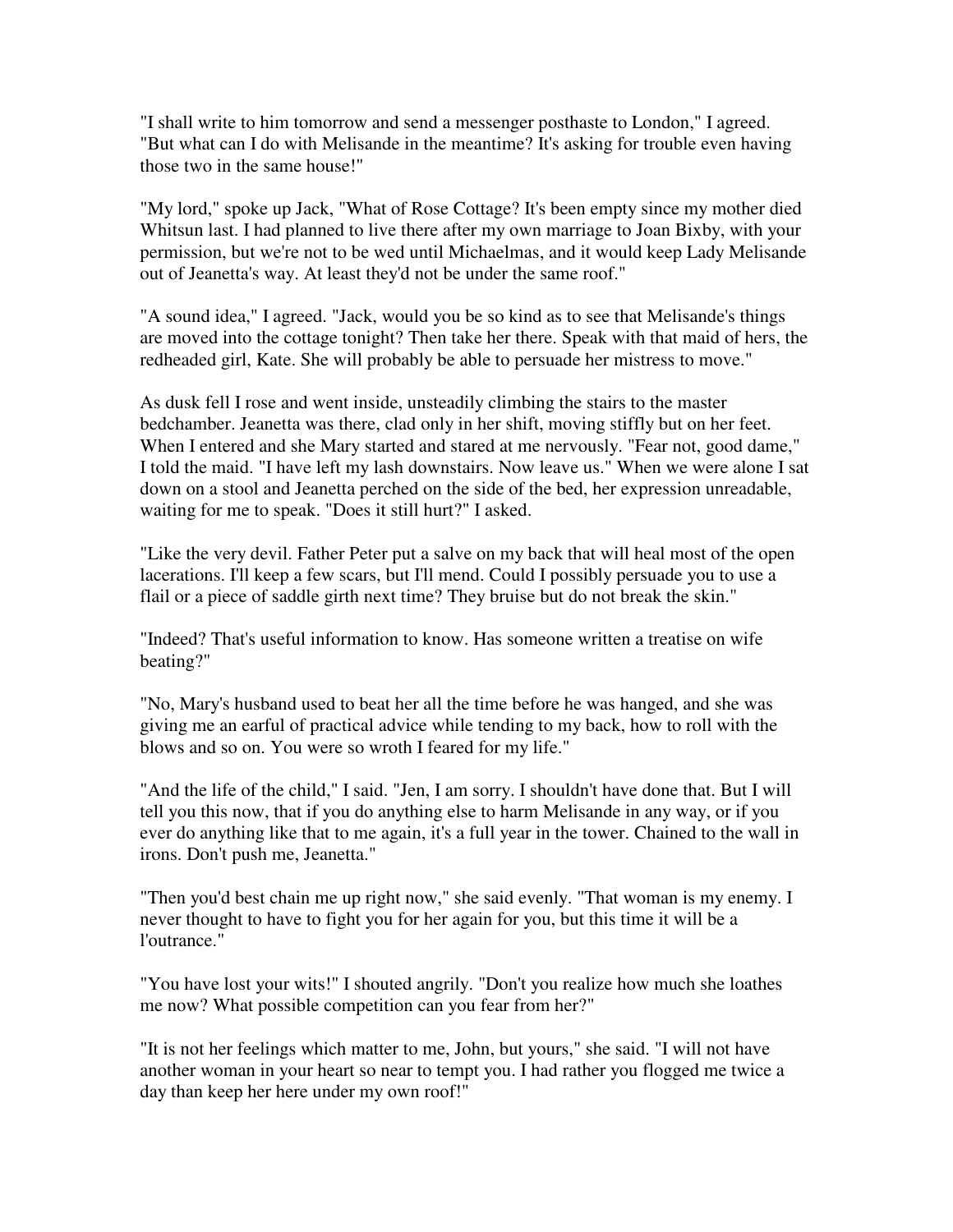"Well, you needn't worry about that," I told her. "She is going to Rose Cottage tomorrow."

"So you can visit her in secret?" returned Jeanetta heatedly. "That's even worse! Now I'll go mad every time you're out of my sight!"

"Then what would you have, madam?" I pleaded despairingly. "Tell me what will satisfy you, and if it can be done without injustice to Melisande it shall be so!"

She kept sullen silent for a while, not looking kept sullen silent for a while, not looking at me. Finally she said, "I want you, John, all of you."

"Not a few weeks back you were telling me it was all right if I bedded other wenches."

"That's different and you know it. She is different, and you know it. I want you to stop loving her and love me instead."

I sighed, and began pulling off my boots. "You know I can't do that, Jeanetta. Love is not something that one sheaths or unsheaths at will like a sword. Of course, you wouldn't know about such things." Jeanetta paled and bit her lip, turning away from me.

"Must you savage my heart as well as my body, John?" she whispered in a dismal voice of despair.

"Oh, Jen, I'm sorry, that was an inexcusable thing for me to say," I said, taking her hands in mine. "Jen, Jen, must you make this so much harder for me? For all of us?"

"What do you want me to do, John? Be friends with her? Stop hating her? I can't do that, even as you cannot stop loving her."

"All I want now is to put paid to this rotten thing that has been festering in our lives for four years. Jeanetta, you are my wife and I thought my friend as well, as we pledged to one another that night we were wed. We had a good life here before today, a bright future in a new reign and a new time. Let it be so again!"

"And what about her?" demanded Jeanetta.

"Yes, I love Melisande," I said, looking into her eyes. "And because I love her, I want her to be secure and whole and happy. You must live with that. I am going to give her peace and contentment, somehow, I don't know how at the moment. You have my oath that I will never do anything to dishonour myself where she is concerned, or to dishonour her. Will that not content you?"

She looked away from me, her eyes veiled. "Perforce it must for now, I suppose. Come to bed, my lord husband, and I hope your right arm is as stiff and sore as a saddle boil tomorrow!"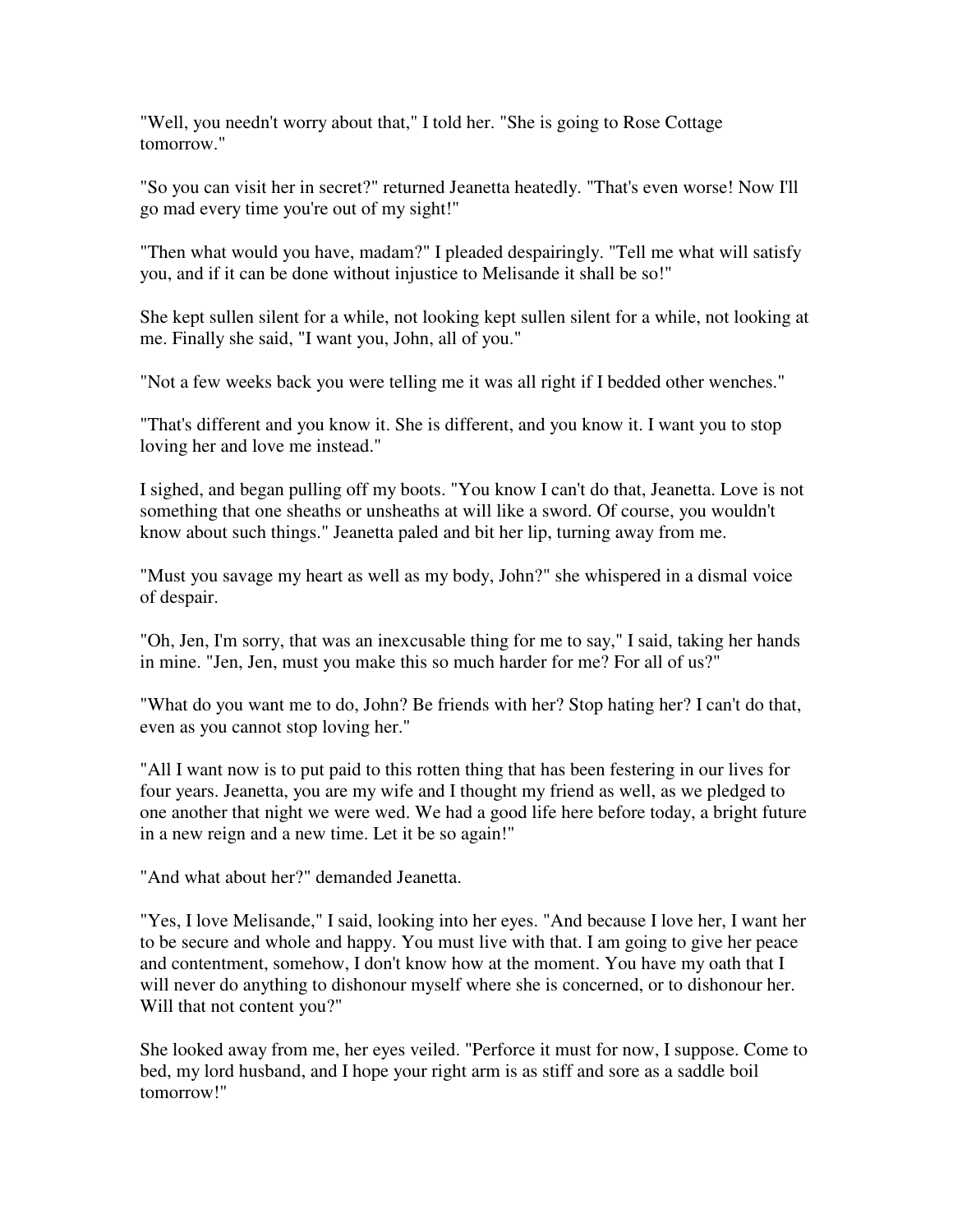My life became charged with tension, and the atmosphere of my house grew heavy with foreboding. The next morning I had Jack transfer Melisande and her tirewoman, Kate Balstrode, to the cottage. I did not attempt to confront her personally, and I avoided seeing her while Jack Fletcher rode to London shortly thereafter, bearing my letter to Lord Reginald Grey. I instructed him to wait upon a reply from the baron and brook no delay, and I gave him a second letter for the Earl of Warwick praying his good lordship in the matter and asking him to obtain from Lord Grey clarification of his intent. This letter was to be presented to Warwick if it looked like Grey was trying to put me off.

As it turned out, it was not necessary for Jack to employ this second letter, for he was back in eight days. He bore a polite, evasive missive in which Lord Grey told me that while he regretted the domestic discord his niece was causing, he could not at this time see his way clear to relieving me of my burden due to Lady Melisande's "unfortunate connections among the enemies of the realm", as he put it. "Connections which you yourself fostered when you were a Lancastrian, knave!" I shouted, throwing the letter into the fire.

"I gather Lord Grey's reply is not encouraging," said Tommy, lounging with a full goblet in his hand. "What now?"

"I don't know," I confessed. "How is Melisande, Tommy? You've seen something of her these past few days."

"Withdrawn, suspicious, and quietly terrified of you," he said bluntly. "I hate to say it, John, but any chance you may ever have had to reconcile yourself with the lady is now gone. I have had some little speech with her since I brought her out here, and I am convinced that she has never gotten over that night at Raby when you killed Robert Morriss in front of her eyes. Not really. Now there s this thing with her husband at Towton. She is convinced that she is in the hands of a blood-drinking savage like so many of this realm's nobles have become. We've steeped ourselves in blood for so long that we've come to revel in gore and death, and God only knows how many sweet and gentle spirits like Sandy's have been crushed and brutalized."

"You speak true," I said grimly. "But I would with all my heart I might do her a good turn, for once. Surely there is *something* I can do to soothe her pain."

"I suggest," said Tommy slowly, "That you find a suitable husband for her who will take her out of her present life and into a new one." This gibed exactly with my own thinking and it led into something I had been contemplating in the back of my mind for some time. "I think I may have found one," I said. "If I can interest him in the proposition."

"Who?" asked Tommy, startled.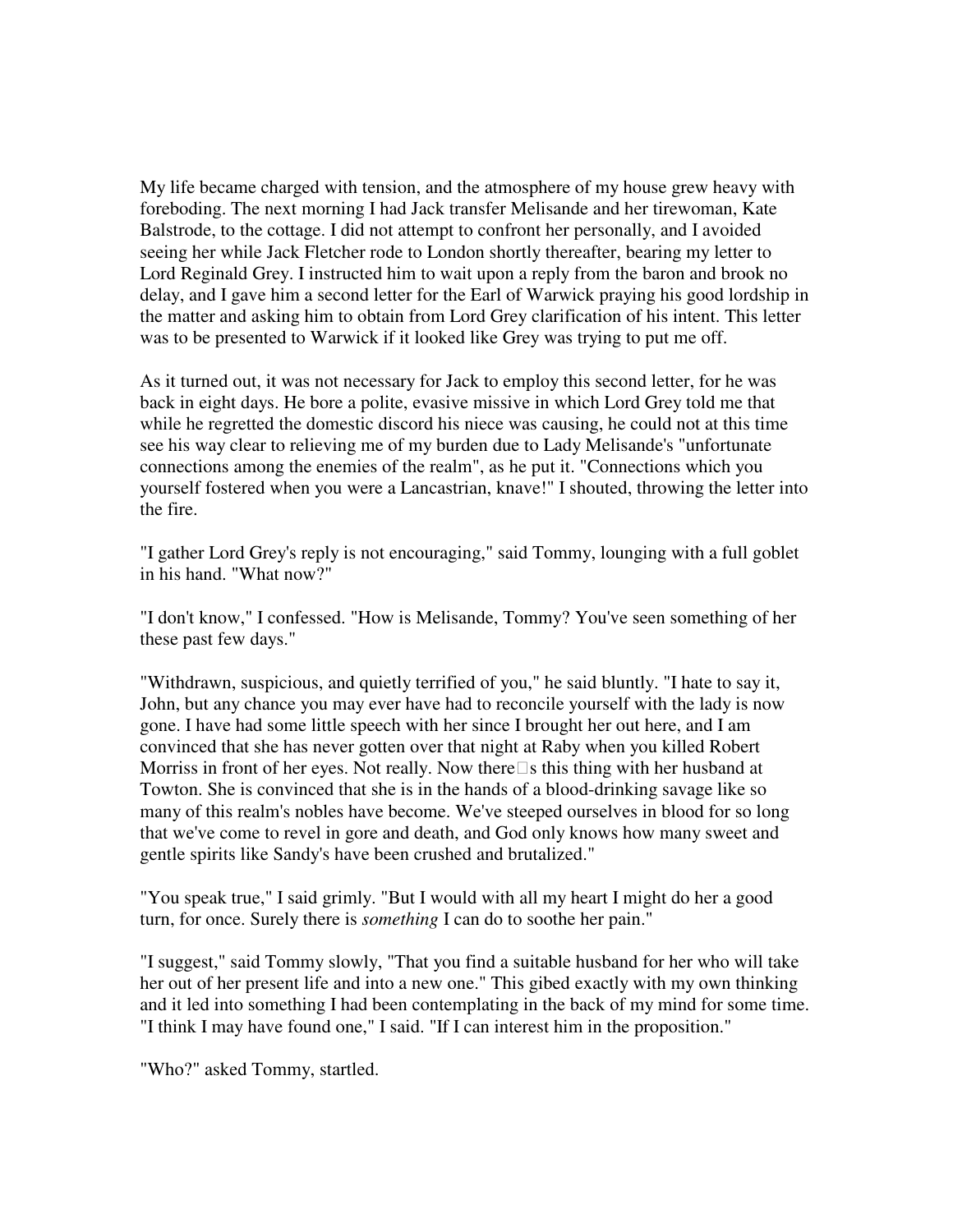"You."

"So," Tommy sighed after a short silence. "Am I that obvious?"

"Any man that knows her must come to love her, lad. She can never be mine and I've never been so foolish as to think that," I told him.

"My father has been hinting that it's time an eligible bachelor like me stopped being eligible and settled down to the task of replenishing the realm's supply of Caxtons," Tommy admitted. "I can't resist the call of family duty forever, and God knows what kind of harpy he's going to fit me up with if I don't take the matter in hand myself. And I admit I am not untouched by sentiment for the lady. She's been tossed upon some stormy waters."

"I'm afraid all she's dowered with is her Grey name, although her uncle..."

"That will be good enough," asserted Tommy. "We're even more newly ennobled than your clan, Johnny lad, and our manor in Stafford wasn't even granted enfeoff. My father bought it in a vulgar hard cash transaction. We're well off enough, property and commercial interests in London. My father is bailiff of the hundred, and my uncle William is piling up a goodly fortune at the court of Burgundy with some German contraption that makes books faster than a whole monastery of scribes. But being allied to a noble house like that of Grey will be a greater recompense than any dowry."

"I think she'll accept you, if only to get out of here," I said. "After all, you're a Lancastrian and you fought in the same army as her husband."

"Was a Lancastrian," corrected Tommy. "The next time that insane bitch Margaret sets foot in England I'm riding forth with the Snow Rose in my hat."

"Until the world changes again and Lancaster rises?" I asked.

Tommy scowled and stared into his goblet glumly. "I don't know," he admitted finally. "You know, I really dislike war and intrigue. They interfere with my drinking. I think considering the way of England these days, we all ought to be allowed one turning of the coat before anyone starts keeping score, eh? Seriously, if I discern that York gives England good governance I'll stick with the Whites. The English people being what they are, peace and order and prosperity will eventually win out. Come, drink up. Good wine was meant to lie in the belly, not in the cup."

That afternoon Tommy arrayed himself in the best garments he could find, some of which he borrowed of me, and we rode out to Rose Cottage, so called for the high trellises of rosebushes in the garden, both red and white petaled. Jeanetta had carried a sheaf of the white ones on her wedding day, and we had all worn them in our caps when we marched off to Ludlow two years before. I learned later with some irritation that Tommy had taken a large sheaf of the red ones to the Lancastrians at Northampton, and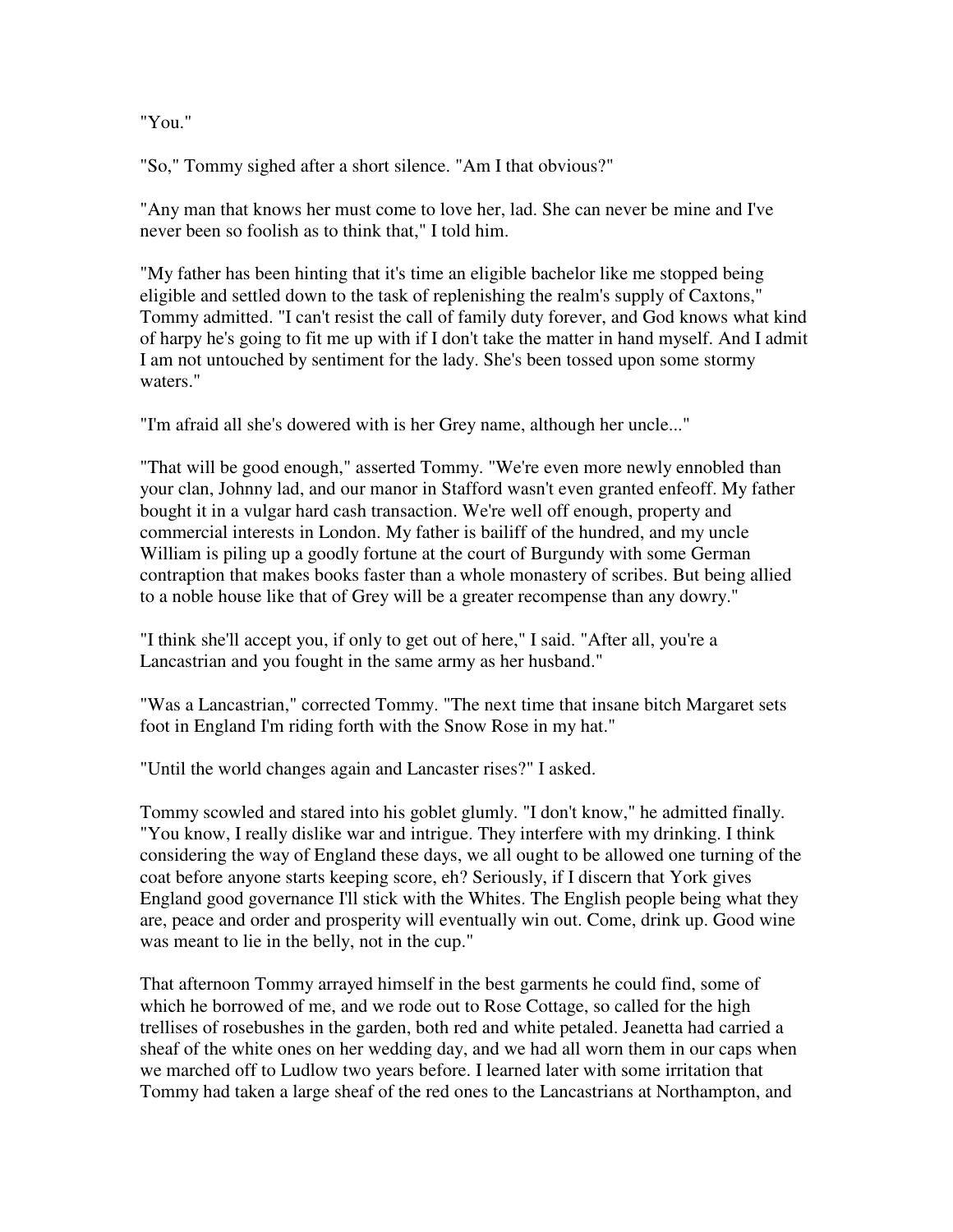the ladies of Margaret's court had worn them on their bodices as they waited anxiously in the town for news of their men in the battle. When we arrived I left him outside to await my summons after I had spoken with Melisande, and I entered the cottage. The girl Kate looked up and started when she saw me, then dropped a curtsey. "I would see your mistress," I told her.

"She is in the garden," said the girl, looking at me strangely. I strode towards the back door, but she grasped my arm and I turned to face her. I recalled her strained but proud face on the night she and her brother had tried to assassinate the prince, and I reflected that she was a most beautiful young woman. Therefore her question startled me, almost as if she had read my mind. "Tell me, my lord, do you think me comely?" she asked. "Most men do."

"Eh?" I stammered. "Well, certainly they should." It was true enough. She had a pale oval face framed beneath flaming red tresses, the reddest I had ever seen other than in Scots or Irish, and a light powdering of freckles adding allure without muddying her features.

"Would you like to bed me?" she asked me point-blank.

"Madam, the last time I saw a man try to bed you, two of your male relatives were waiting for him in concealment with drawn daggers!" I returned with some amusement. "May I ask the reason for so bold a proposition? Surely I'm not all that handsome?"

"My lord," she said, taking my hands and lowering her eyes, "I know not what manner of man you are to do the things that you have done or to persecute my mistress so, but I beg you to let me take her place now! I don't know what you are planning, but whatever it is, do it to me instead of to her! I will willingly submit to anything in order to spare her more anguish!" She looked up at me, her eyes begging for favour. I shook my head slowly in wonderment, and taking her by the shoulders I sat her down upon a bench by the wall

"A noble offer, mistress," I said gently. "I rejoice to see Melisande so well served in you. I know that you will take no oath of mine for surety, for you think me a base murderer and a traitor to boot, but you have my word of honour that I do not seek your lady's harm or disparagement. I have done her much ill in the past, through my own reckless passion and through plain cursed bad luck, and I long for naught so much as to mend it."

She studied me for a moment, and then spoke in a solemn voice, "I don't know what to think, my lord. Your face and your eyes are honest, and yet when last I was in your house we could hear the screams of your lady wife as you whipped her. I am a lowly maid of no parts or birth, and I am sure I mean nothing to you, but if you are false to your oath and you hurt Melisande I swear I will kill you."

"Your brother made the same threat. It seems to be a habit in your family," I commented dryly. "You two are really most keen to be hanged, aren't you?"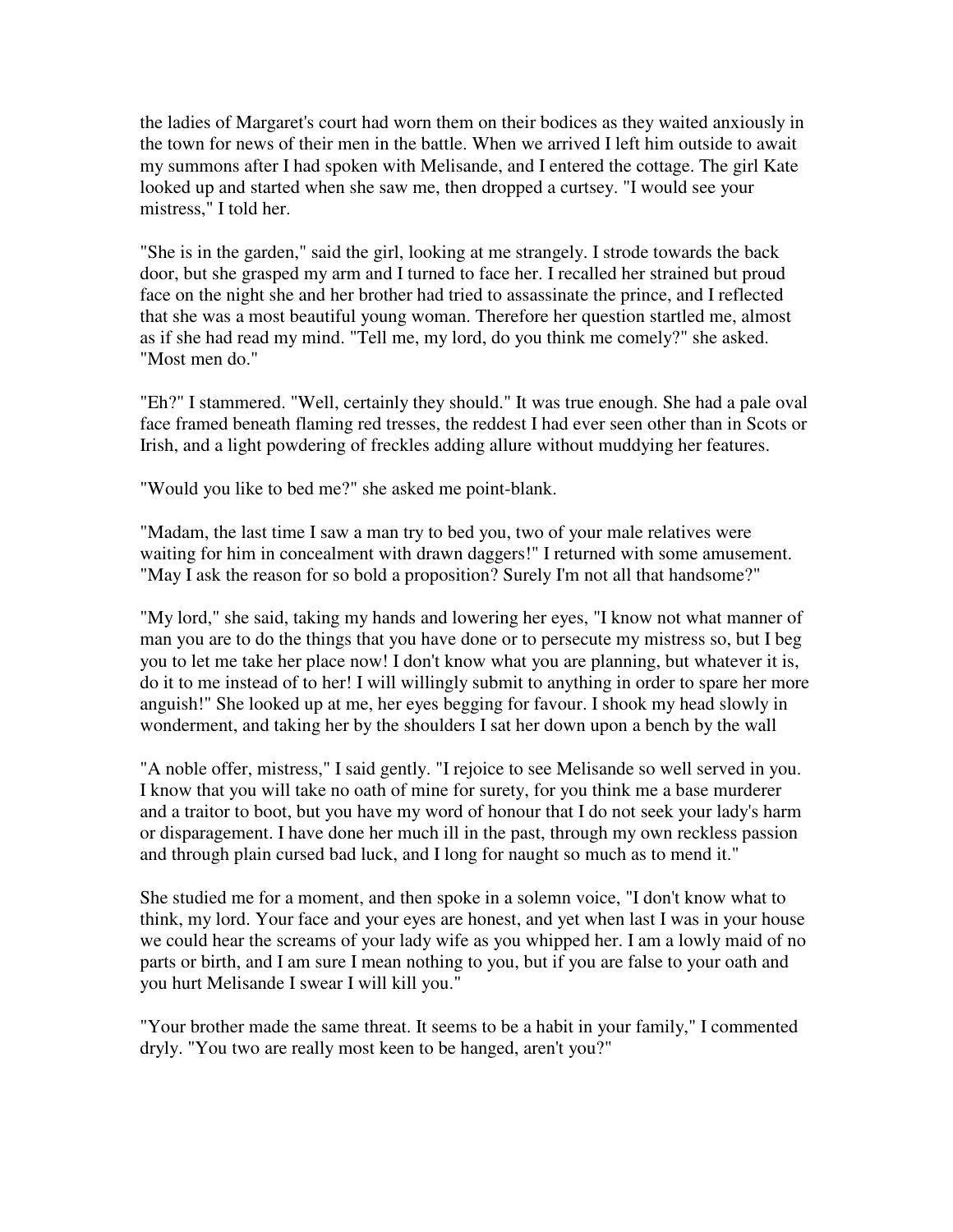"I am eager to see Sandy's hurts healed and see her happy again, like she was with poor dead Lord Humphrey," said Kate.

"Well, I hope that can be brought about," I said.

I strode towards the door to seek out Melisande, when the girl called out, "Lord John!" I turned to face her. "You are indeed most handsome," she said with an embarrassed smile.

"Don't let my wife hear you say that," I said with a grin, "She is jealous enough of your mistress as things stand, without a second fair Lancastrian captive to fret upon."

I found Sandy in a simple smock and apron, on her knees, digging in a flower bed with a trowel. She leaped to her feet when she saw me, dropping me a stiff curtsey and waiting for me to speak, her eyes downcast, her face a mask. I told her without embellishment of Tommy Caxton's suit, and waited for her reply. "Sir Thomas is fair and well spoken," she replied gravely. "I thank you for arranging so pleasant a match. Tell me, my lord, will you allow us to get as far as the altar this time before you kill him? Does Tommy die by the dagger or by the axe? Or do you tire of such crudities and aspire to something more exotic, poison perhaps, or the Italian garrote?"

"Actually I was planning on having Tommy flayed alive and pulled apart by wild horses," I could not resist saying. She gasped and jumped back from me, her face a mask of shocked terror. *Sweet Jesu, she believes me!* I moaned to myself. Aloud I cried out, "Lady, you wrong me! How many times must I beg your forgiveness for one act which was unintentional on my part and for another to which I was unendurably provoked?"

"There can never be any justification for murder, John," she cried. "As for your murdering my husband unintentionally, you lie, may your soul burn in hell!" I flinched before her sudden outburst, and she burst into weeping, collapsing onto a stone bench in the garden and hiding her face in her apron.

"Is there anything at all that I can do to make up for it all?" I asked her after a while, bleak and helpless.

"You can let me join my husband," she said, wiping the tears from her eyes. "I mean it, John. I would die by your hand even as Humphrey and Robert Morriss did. I would kill myself but holy church teaches that it is a sin. The greatest mercy you could give me right now would be to cease tormenting me and lying to me and turn on me with your sword. It is the lying that hurts most, John. You do it to torture me, for you know how much I want to believe in you. Then just when I begin to see some little ray of light in the darkness which is your soul, you bear your savage fangs and you tear at me like a wild dog, again and again."

"I am cursed," I muttered.

"Your curse is your own black heart, sir. John, why do you hate me so?"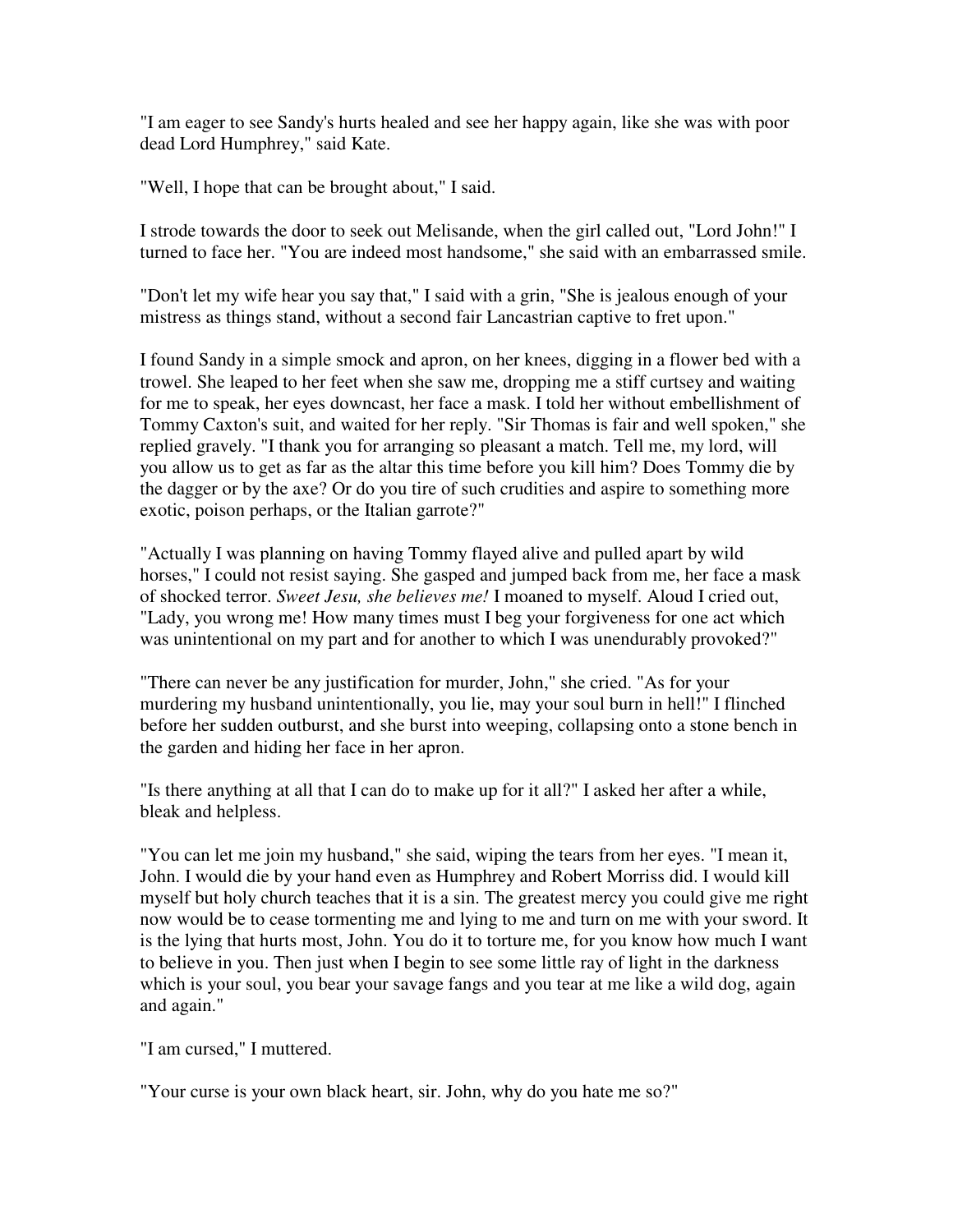"Hate you?" I cried. "Sandy, how can you say that? You know that more than any on earth I love-."

"No!" she shrieked. "Speak not that word! Don't you dare soil that most precious of all words by letting it fall from your lying lips! You hate me, not with passion hot and angry like a real man, but cold and cruel like a snake, a monster!"

I could only stare at her in uncomprehending confusion. "That night at Raby's hall, when all your schemes were shattered-I think it was then you began to hate me," she went on in a dull voice. "Before that I was just a pawn in your game, an object to be won, but from that moment on hate for me filled your heart. But why could you not have turned your dagger against *me?* I would have died forgiving you, as our Saviour has commanded us to forgive, but instead you murdered that gallant young knight and you left me with the knowledge that he had died for my sake. You fiend! Then my poor Humphrey. He was another pawn in this stupid overgrown children's game of Lancaster and York! He did not have to die! No thrones or belted earldoms hung upon his life or death. But you conspired to have him condemned by your oh so knightly King Edward, and then as a final ghoulish gesture you swung the axe yourself!"

## "No!" I shouted wildly.

*"Don't lie to me!"* she howled, closing her eyes and clenching her fists, stamping her feet. "I beg you, please, please, no more lies! Beat me, ravish me, humiliate me, kill me, I will welcome the end, but please, oh please, don't lie to me any more!" She fell to her knees before me in a heap, sobbing uncontrollably. I gaped. It was all so monstrously false, I knew not where to begin to refute it, and then suddenly I realized that I never could. I knelt by her side.

"Melisande," I said softly, raising her chin and looking into her anguished eyes, "It is plainly the will of God, or whatever power rules this vale of pain and tragedy, that you and I are to go ever hard with one another. I pray, I hope, and I live for the day, perhaps before our deaths, perhaps afterwards, when somehow, through some inconceivable miracle of grace, hatred and fear between us can end and we can be together. That day is not now, nor is it anywhere near. But I would see you happy, and therefore I ask you to consider favourably the suit of Sir Thomas Caxton for your hand in marriage. I ask you to accept this new life from me, in a very partial payment for the wrongs I have done you. I admit those wrongs freely, although never shall I cease trying to persuade you that I meant them not and that all of this has just been some kind of diabolical accident of fortune, which is the only way I can explain it to myself. But one thing I must tell you. By all that is sacred in this world, Melisande, I have loved you from the first moment I saw you and every hour of every day since then. I shall love you until the day I die." I leaned over and kissed her on the cheek, and she stared at me in wonder. "I will send Tommy to you now."

I rose and at the cottage door I turned to look back at her. "You are a saint," I said.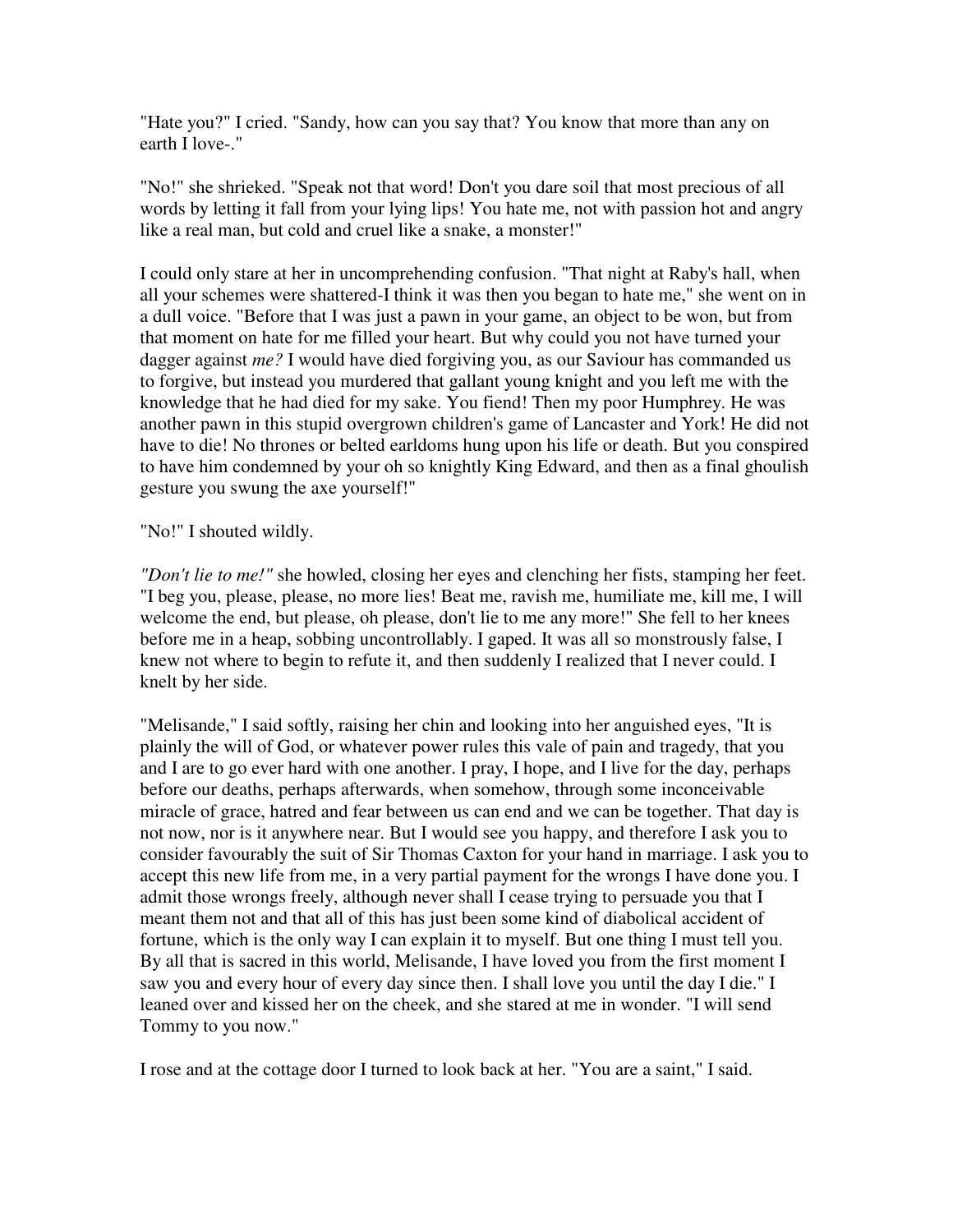"And you are my own personal devil from the depths of hell, sent to torture me beyond the limits of my heart and soul," she whispered. She looked up at me. "If I marry Sir Thomas, will you promise to stay away, that I might never set eyes on you again?"

"If that is your will," I replied bleakly.

"Then I will marry him." I stumbled blindly back through the house to the front door, where I saw Tommy and Kate Balstrode speaking in low tones. I made a vague gesture to Tommy, and he entered the cottage. I leaned against the wall for a time, my mind blank, my soul churning.

I do not know why Kate did what she did then, nor did I ever afterward ask her. She came up to me, and took my hand. "Down by the stream where I wash laundry there is a soft and mossy bank, my lord," she said in a steady voice. "Come with me to that place now. Please."

## XXI.

That night I told Jeanetta of Melisande's coming marriage to Tommy Caxton. "So now you need no longer harbour this insane jealousy," I concluded. "She will be wed and away from here."

"Tommy's house lies on the road to London, does it not?" inquired Jeanetta skeptically, sitting by the *pres-dieux* and holding a mirror while she combed her hair.

"Sweet Jesus, I just can't win, can I?" I groaned.

"No," confirmed Jeanetta calmly. "Not where Melisande Grey is concerned." I frowned, wondering if the ploy I had planned would help or hurt. I lay on the bed with my boots off, staring up at the embroidered canopy, and then decided I'd best proceed with it. For one thing, I was certain that my adultery with Kate Balstrode had not passed unnoticed, for the forests of a manor have eyes and ears, and Jeanetta would hear of it sooner or later. Then again, perhaps her mad jealousy could be deflected away from Melisande.

"I know this is not an opportune moment," I began slowly, "But I am afraid I must distress you still further, my lady."

"Your meaning, sir?" demanded Jeanetta, ceasing to comb her tresses.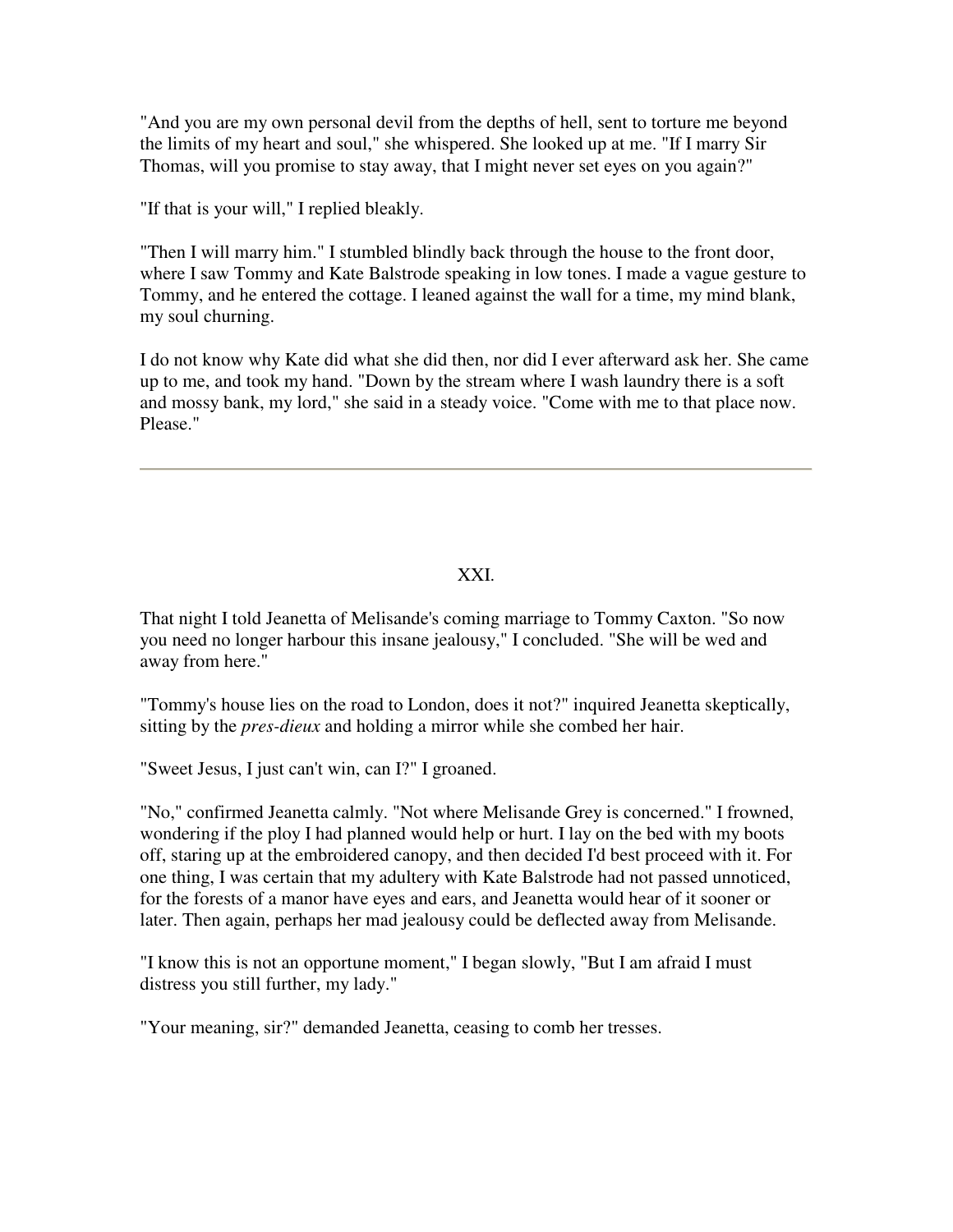"You will recall the, ah, agreement we made back before all this started that if I ever, er, lapsed from my marital vows I should do you the courtesy of telling you first before you heard it from gossip?"

Jeanetta laid down her comb and stared at me. "If it's her I shall go mad," she said flatly.

"No, no, dammit all, woman, don't you believe a word I tell you?" I said, exasperated. "The fact is, though, I don't think you'll be too happy with my---choice. I didn't intend for it to happen, and to tell the truth I still don't know how it happened, and I swear to you, Jen, this is the first time I've ever done it." I had no need to play the part of the penitent husband, for I genuinely was penitent. The fact was that I had enjoyed my encounter with Kate Balstrode more than I had expected, and I had a prickly conscience over it. But Jeanetta cut off my stuttered explanations. *"Who?"* she cried in exasperation.

"Melisande's servant girl, Kate," I finally confessed.

"Eh?" I could see she was genuinely surprised. "How did that come about, if you don't mind my asking?"

"I went out to see Melisande and discuss her marriage to Tommy, then he went into the house to speak with her and I was left alone outside in the yard with Kate, and..." I managed to look acutely embarrassed, but Jeanetta suddenly broke into merry laughter.

"Do you mean to tell me that while your best friend was inside proposing marriage to the great love of your life, you consoled yourself by swiving the maid?" she demanded.

"Well, yes, actually," I mumbled, flushing and looking away. Put that way, it did sound rather ridiculous.

"Well-a-day," giggled Jeanetta. "It appears as if even you, Sir Galahad, are not immune to occasional lapses from the knightly ideal."

"Jen, I really am truly sorry...." But she just hugged me and laughed all the more, and for the first time since Sandy's arrival she seemed relaxed and amused. Apparently I had read the womanly mind aright for once, I reflected as she lay sleeping later on, her head on my shoulder.

In the next few days Jeanetta seemed fully to recover from her anger and jealousy, never mentioning Melisande or rating me as she had been doing. It was with a calm heart then that I made plans to travel with Tommy to Staffordshire and then on to Canfield in Norfolk to look over my new holding, appoint my new reeve (the old one had died in some obscure skirmish during the war) and go over the accounts. Tommy was to return for Melisande a week before Michaelmas and escort her to Staffordshire they would be wed.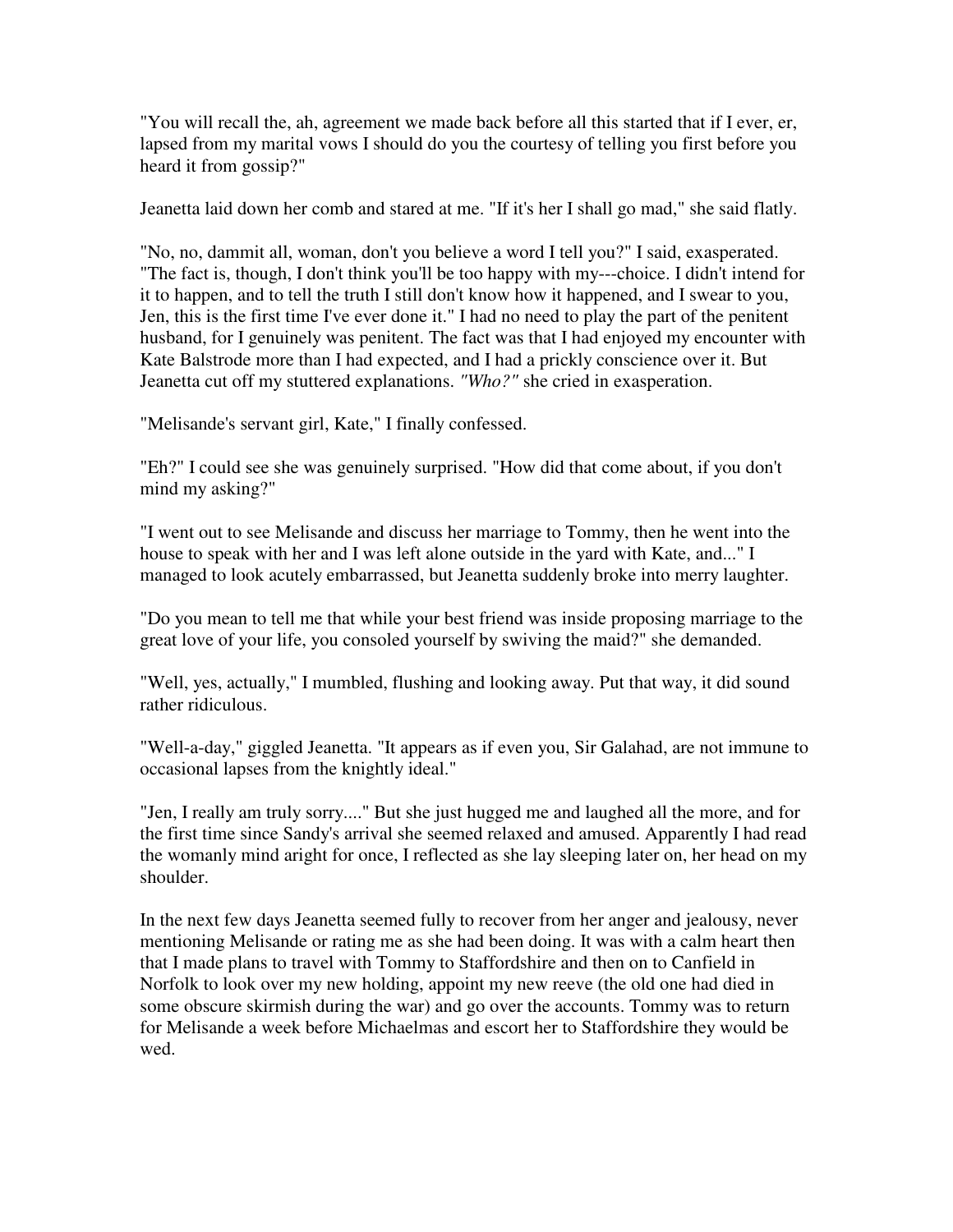We rode out on a warm day, the last day of August, and by early afternoon we had reached Market Drayton, near the old Blore Heath battlefield, where Tommy and Jack and I had all been first blooded. We supposed at an inn there, and when the time came for the reckoning I was extremely chagrined to discover that I had forgotten my purse. "I'll pay," said Tommy. "I'm sure this good host has heard the 'forgot my money' song often enough." He tossed the landlord a gold crown.

"'Tis Scottish, sir knight," said the innkeeper, eyeing it suspiciously.

"Yes, but look at the arms. That's good gold coin from King James' reign, not Mary of Guelders' junk." The innkeeper nevertheless took the precaution of weighing the coin on a small scale before accepting it. "King Jamie Red-face was killed by a bursting cannon during the war, while the Scots were besieging Roxburgh castle," commented Tommy. "They say the first thing his Queen Regent did was to gather up the pieces of the gun and cast them into ducats."

"I can't have you paying all the way," I told him. "We'll have to go back."

"Why not wait here for the night and let me make a quick gallop back for your purse?" suggested Jack. "I can be back here by tomorrow morning with it."

"No," I demurred. "I've seen how you like to race Black Prince. You're going to break his wind one of these days, and destriers are too expensive to be turned into plow horses."

"Besides," said Tommy, "A lone man carrying a heavy purse is easy prey for those bold fellows who make their living off the public highways. No, we'd best all go back. We need only lose a day."

We kept a steady pace, and we regained the boundaries of Whitewood by nightfall. I paused to urinate against the boundary stone, and on remounting I noticed the last scarlet glow of the sun's final rays, silhouetting the treetops. "Market Drayton to Whitewood between noon and sunset," I remarked to Tommy. "Not bad time. It took Salisbury's army three days to march from Blore to Ludlow after the battle, much the same distance in the other direction."

Tommy frowned. "John, the last I heard the sun is always wont to rise in the east and set in the west. Yonder glow is in the north."

I stared up at the flickering red rays, startled, and realisation hit me like a hammer blow. "Melisande's cottage is on fire!"

We spurred out horses up the track towards the burning house, as the church bell began to ring a tocsin from the dell. Peasants who heard the alarm rushed out of their own cots and followed on foot. Tom Simkins bolted from his doorway and paced our galloping horses. When we burst into the clearing the cottage was an inferno, nor were there any signs of life in the yard or the garden where the rosebushes withered blackly in the heat. It was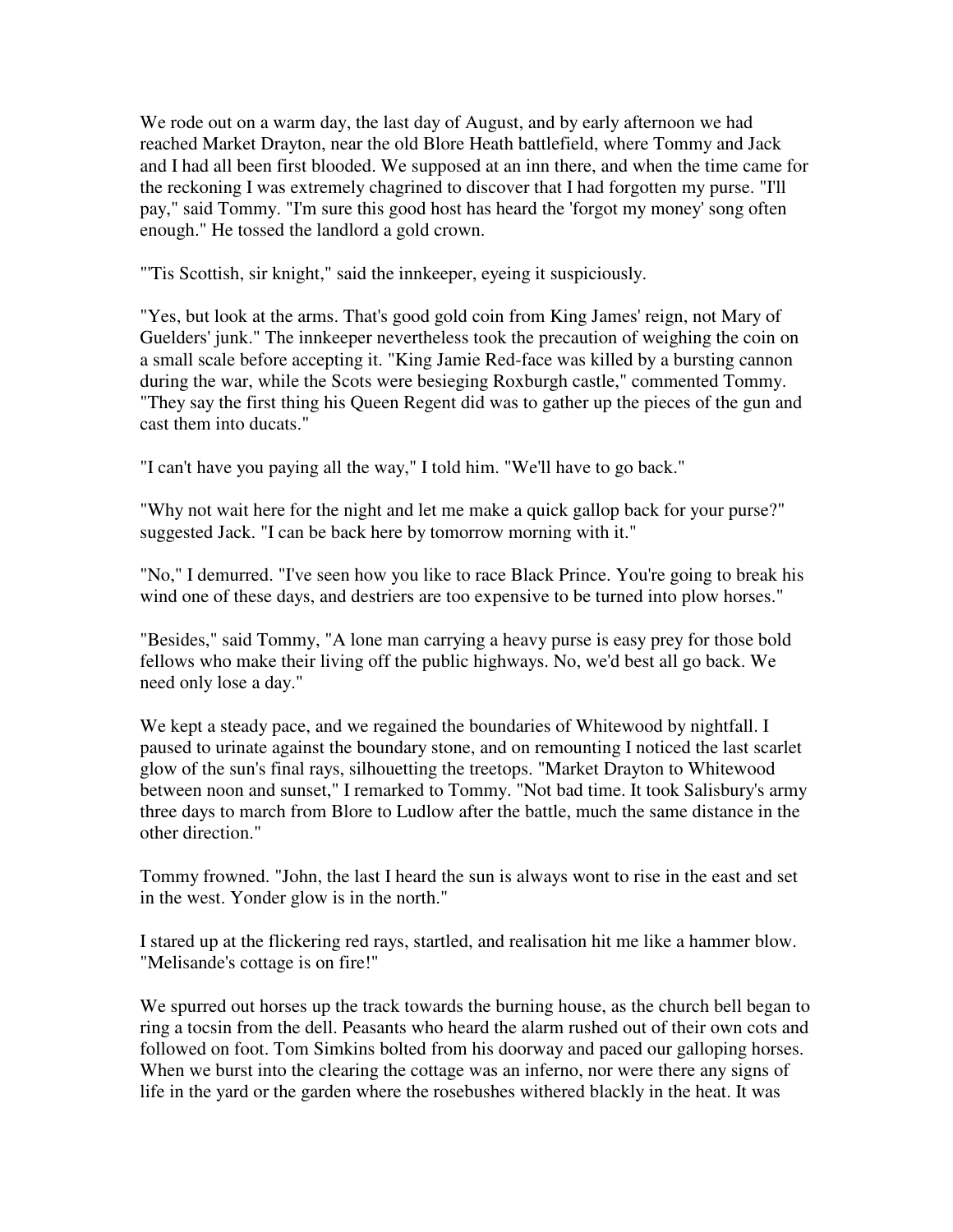clear that the house would collapse in a few moments. "Sandy!" I cried out, leaping from my horse and approaching the door, shielding my eyes from the searing heat. The flames singed my hair and beard as I kicked open the door and staggered into the furnace of hell itself. I sensed rather than saw a small huddled form on the charred, smoking floor and I gathered my love into my arms and staggered out the door with her, my lungs sizzling in my chest, handing her to Tommy Caxton even as I collapsed myself. I blacked out and learned later that Tom Simkins had dragged me away from the blazing cottage just as it collapsed into a roaring pyre, sending a column of flame up a hundred feet in the air.

I awoke from my swoon moments later, my seared lungs aching, and staggered to my feet like a drunken man. A small group of men stood around a woman's form lying on the grass at the edge of the track where the yard began. I pushed them aside and saw her.

She lay on the sward, her eyes closed as if she were but sleeping, and on her face at last there was peace. The bodice of her gown was fresh with blood, and I saw in the silk a small rent which I tore open. Just beneath her breastbone blood still seeped from a vertical slit in her pale skin, and I knew that a dagger had pierced her lungs and heart, and that death had been instantaneous. It was a carefully placed assassin's thrust, a delicate version of the blow with which I had slain Robert Morriss at Raby. I stared, the awful knowledge creeping into my numbed brain. My love had been murdered.

The kindest mercy I could ever ask of God is that He vouchsafes unto me the gift of forgetfulness of that night I spent in the grass by Melisande's body, watching Rose Cottage burn down into a pile of charred timbers and ashes. The house had been sturdily built of oaken boards and beams, and it took a long time to burn itself out. I sat there and stared into the flames, not wondering, just hurting. The flames of Rose Cottage wreathed themselves around my soul and burned and burned like the infernal flames of hell, for it was surely thence that they came.

When the fire had burned low, I rose and covered Melisande's body with my cloak, and at last I stretched down and lay by her side, for the first and last time. I did not sleep; I simply stared into the sky at the cold, mocking stars she could not see and would never see again. The others kept their distance respectfully, doubtless thinking me mad to lie down upon the dewy grass beside a corpse, but nonetheless leaving me to share my grief with the earth and the stars and my poor dead love.

Towards morning a mist rose from the ground, and I rose as well and brushed myself off, and strode up to the others who sat huddled on the ground, their heads upon their knees in weariness and grief. "Come," I said to them, Tommy and Jack and Tom Simkins. "We must discover who has done this." My voice was dead as was my heart. I was glad to be dead in this way, for my brain was beginning to crawl with a noxious thought, a hideous thought which Tommy spoke aloud.

"You know who has done this," he said flatly. "We all know."

"My wife?"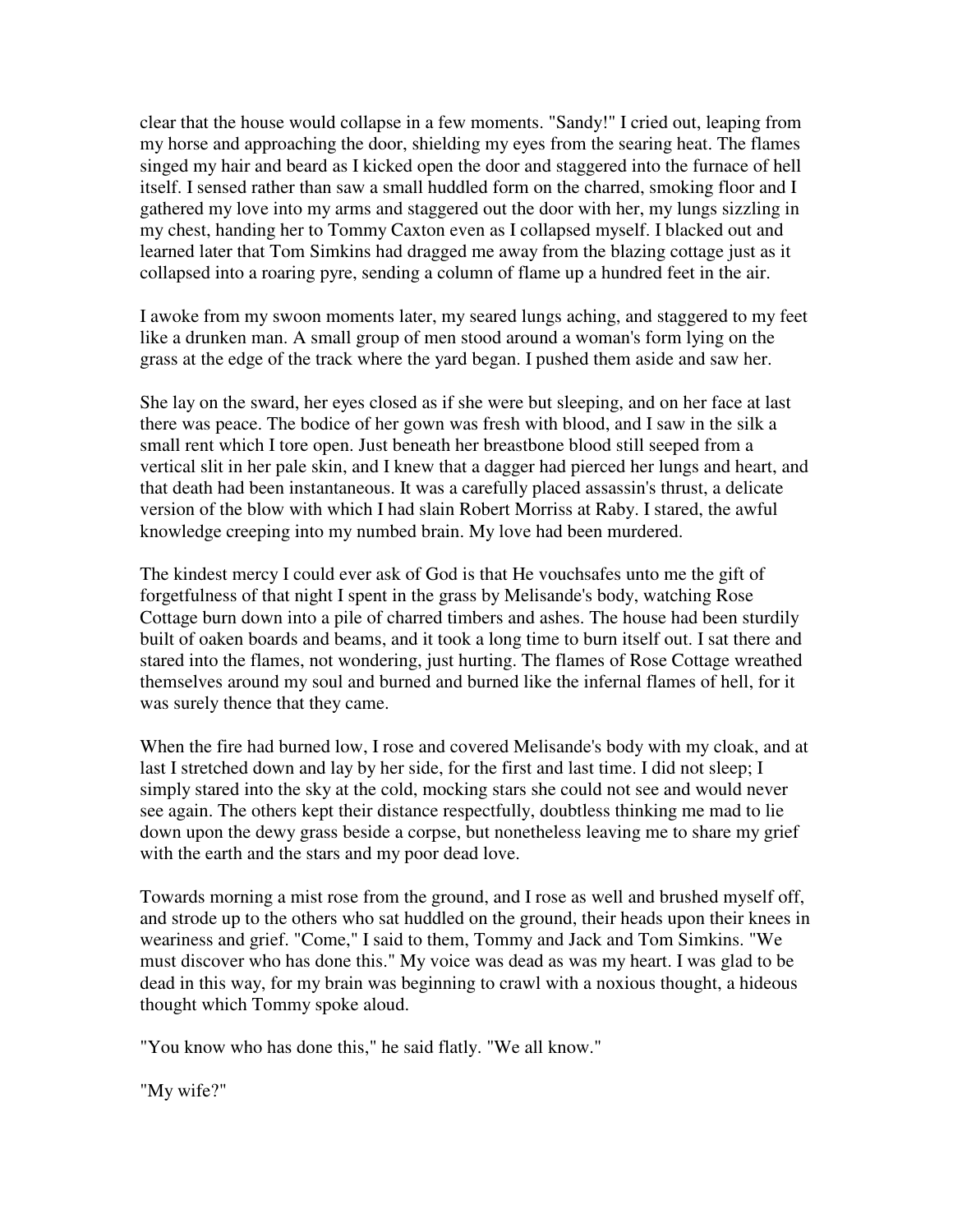"Who else on the face of the earth would harm her?"

"If it is so, then she shall suffer for it," I promised them. "But Tommy, she's given me good years and three children, and I must at least have proof before I condemn her."

"I would not ask otherwise of you, John," said Tommy, rising stiffly to his feet. "The first thing we should do is find the servant girl. She may be dead as well in yonder ruins, so we must search them. Methinks they are cool enough to touch, now." He looked over to where Melisande's fair corpse lay, covered decently with my cloak, and went and knelt by her side to give his last farewell to her who would have been his wife. I saw him lift the garment and bend down to give her a last tender kiss, then he covered her face again and walked back to where we poked among the blackened timbers of the cottage.

"Here is a great stroke," he said softly, rubbing a wetness from his eyes. "I find I cared for her more than I suspected."

We grimly proceeded with our search for the maid Kate, but before long we halted, as Father Peter the manor priest came puffing down the track post-haste, stopping with a cry as he spied Melisande's body, then dropping to his knees to mumble Paternosters over her. He brought news: Kate Balstrode was alive and had sought sanctuary in the church. "Has she said anything?" I demanded of the priest.

"Only that she is guiltless of her mistress's death," said Father Peter. We mounted, and Father Peter and Tom walked along before us leading the way, the fat cleric wheezing and muttering his offices, his face pale in place of its usual ruddiness. This was the most important thing to happen in his parish since he had occupied the pulpit. We reached the churchyard and entered the stone church, dimly lit inside from a single taper, and from the early light of dawn seeping in through the narrow slit windows. A crowd of tenants, men and women, stood outside. They had come for morning mass, but now they stood together in huddles talking and whispering in hushed tone while the sexton forbade them entry into the building.

In the dim light of the somber interior I saw Kate Balstrode kneeling by the altar. She heard us come in and rose to face us, one hand upon the altar grasping the cloth as prescribed in the ancient formula. We approached her slowly. "My lord, I claim right of sanctuary!" she cried in a trembling voice.

"Soft, Kate," I said in a soothing voice. "I will not try to seize you. I am going to approach you, but only to talk. You need not fear." I clambered over the altar rail and sat down beside her on the stone step. She sat as well, her eyes black with horror. "There is blood upon your dress, Kate," I observed grimly. "Is it Lady Melisande's blood?"

"Yes," she whispered. "I cradled her in my arms for a moment as she lay dead."

"Did you see her slayer?" I asked.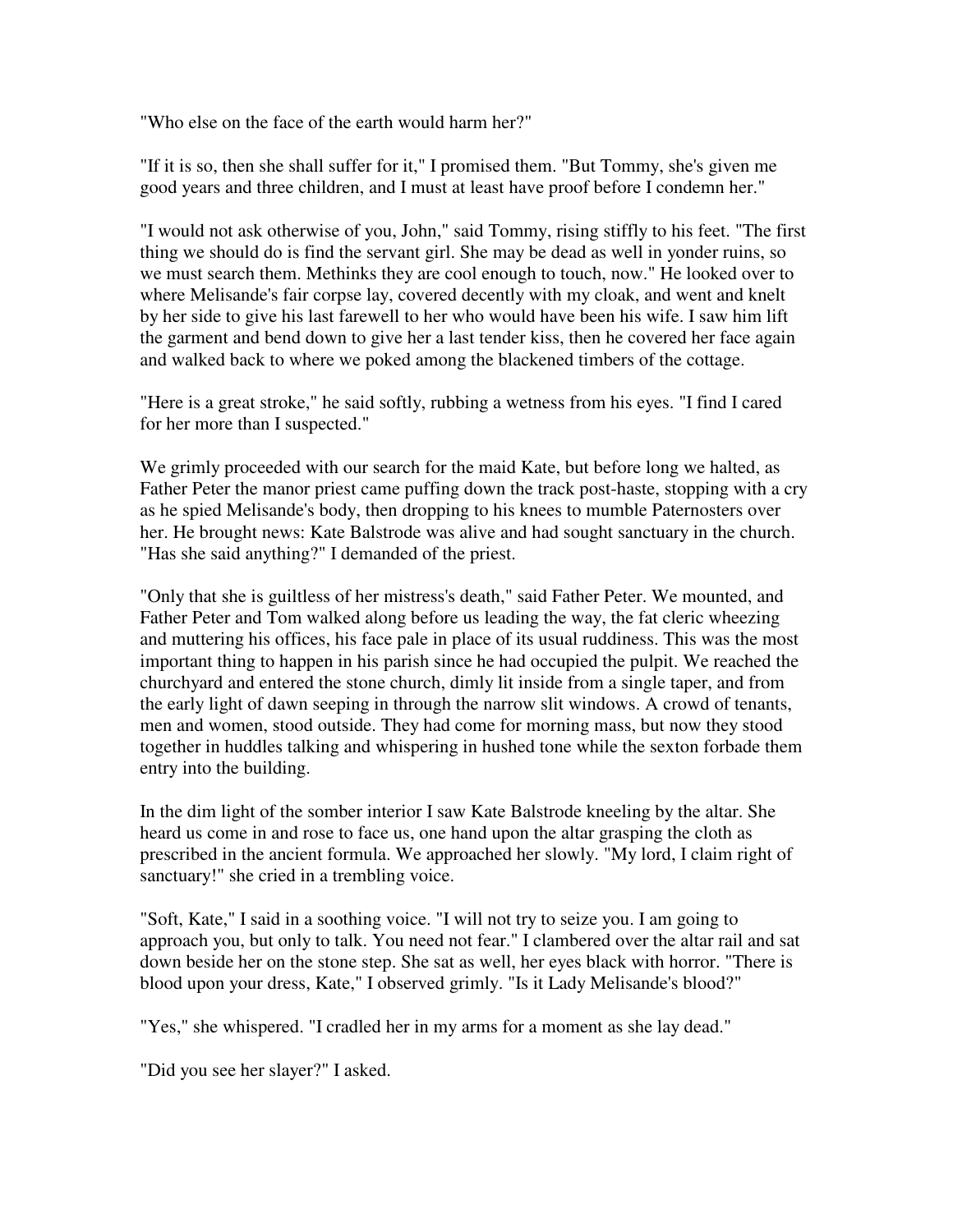"Yes," she whispered, closing her eyes and nodding.

"Well?"

"You will say I lie," she moaned. "You will beat me!"

"Was it my wife, Jeanetta?" I demanded.

"Yes. I swear to you upon my hope of salvation, I speak the truth. It was she."

"Tell me what you saw," I commanded sternly.

"I had gone to the mill to by a hen from Dame Simkins. When I returned I had the hen in a basket, which I set outside the door. I entered the cottage to see Lady Melisande lying on the floor and Lady Jeanetta in the act of firing the roof thatch with a brand from the hearth. She saw me as I ran to Melisande and wept over her. She cursed me for a whore and thrust the burning brand in my face and tried to blind me, but I ran. I fled into the forest, and at first light I came here. It is but temporary sanctuary. I will be accused."

It was true. I could sense in my heart that she spoke the truth, and I was chilled by the horror of it. What to do now? Jeanetta was a murderess and must be punished, but the girl's story was unlikely to stand up. She read my thoughts. "You needn't fear, your beautiful noble lady is safe," she said bitterly. "I am an innkeeper's daughter and she is a high and mighty baroness. It won't take long for my accusing voice to be silenced forever, my lord."

"You and she shall both have justice," I promised.

"And who will be my judge? Who is the king's justiciar at Shrewsbury now?"

"The newly belted earl of Shrewsbury. Gerald Talbot. My lady's father," I agreed with a sigh. "He knows his daughter, and he will know the truth, but I doubt if he would condemn her to death, no matter what she did."

"So he will condemn me instead," she wept.

"I think not," I told her. "He will not send his own daughter to the gallows, but I know him and I don't think he is so unjust as to send an innocent girl in her place. You may have more hope than you think, Kate, but by claiming sanctuary here instead of placing yourself on trial by the law you seem to be confessing guilt. The prospect of death didn't frighten you once, years ago when you sought justice for your father. Will you not take that risk again now, in order to get justice for yourself and your murdered lady? Will you not come with me now and confront the murderess, accuse her to her face? We may find evidence which supports your version of events."

"You will accuse your own wife?" she asked incredulously.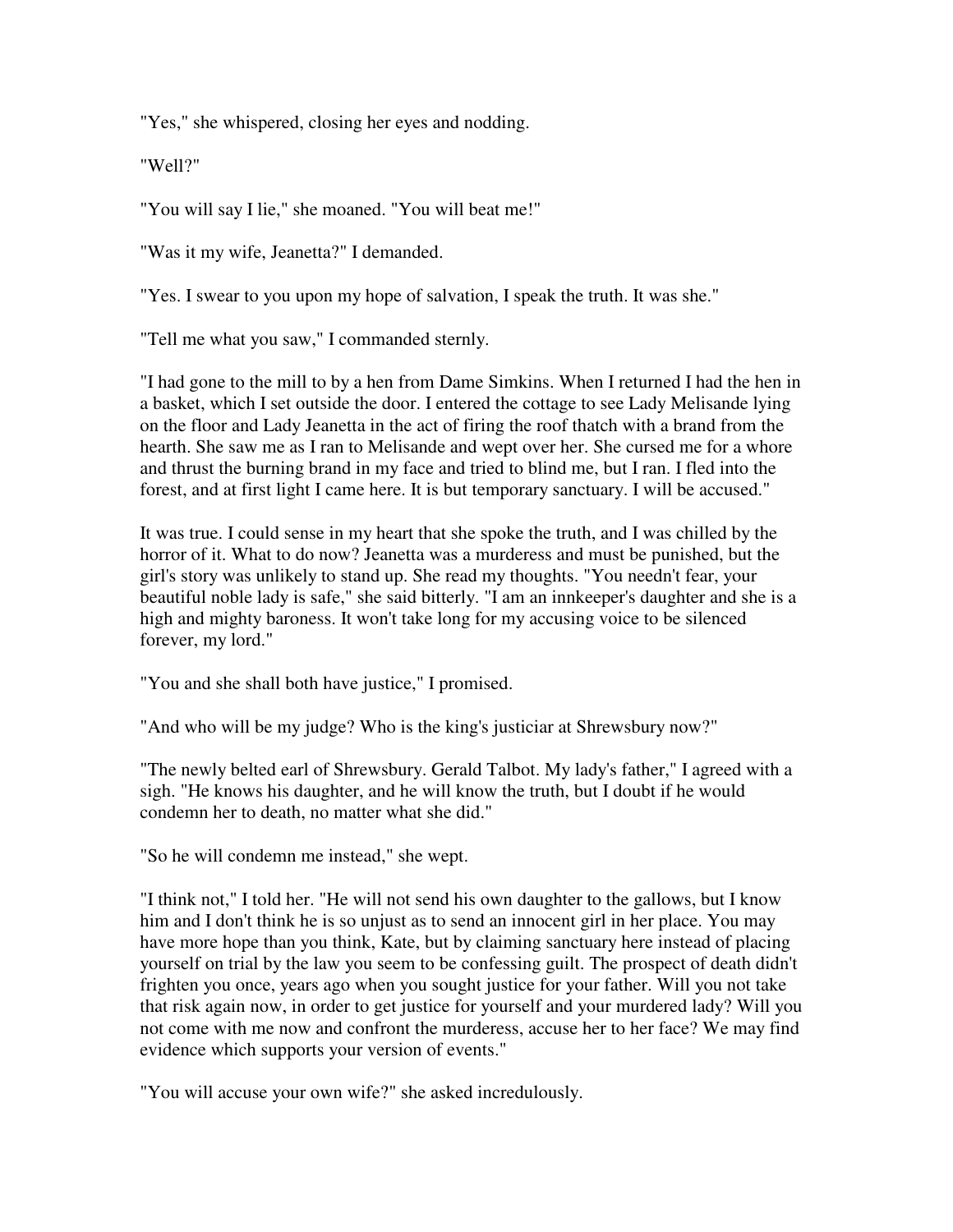"I will see justice done."

## XXII.

When we reached Whitewood I sent a rider to the high sheriff of Hereford, Sir Germyn Parseval, and I sent servants to find my wife and bid her attend me in the hall. She was not in her chamber, and I entered it with Tommy and Jack Fletcher. Ashes smouldered in the grate, an unusual thing for this time of year. Tommy knelt down to study them. "What burned?" I asked tersely.

"Can't tell," he said. "Funny smell, though." He picked up the ashes and rubbed them between his fingers. "Tallow," he pronounced. "A very hot fire, tallow. Consumes just about anything."

"Such as a bloodstained dress?" asked Jack, white-faced.

"Mayhap," said Tommy. "John, let us search her things. Would you know if any of her dresses are missing?"

"Ordinarily, yes, but these let-out smocks she wears while great with child all look alike to me." We searched the chambers but could find nothing incriminating. When we returned to the hall we were debating what to do when Jeanetta entered, her face a mask which tightened perceptibly when she saw Kate Balstrode standing with us, pale and nervous. She knew that we had found nothing to confirm her story, and she was trembling with fear.

"Where have you been, madam?" I asked my wife in an icy voice.

"I was taking a walk, my lord," she said evenly.

"And disposing of the dagger with which you murdered Melisande Grey?" I shouted. We all stared at her, but she stood there calm and proud and unperturbed.

"What an absurd idea!" she disclaimed airily. "If I understand the tenants and the servants aright you have the murderess here, that red-headed vixen. See, she still has her poor mistress's blood on her gown!"

"No, my lady!" cried Kate in terror, falling to her knees, "You have taken poor Melisande's life, but I beg you, do not take mine!"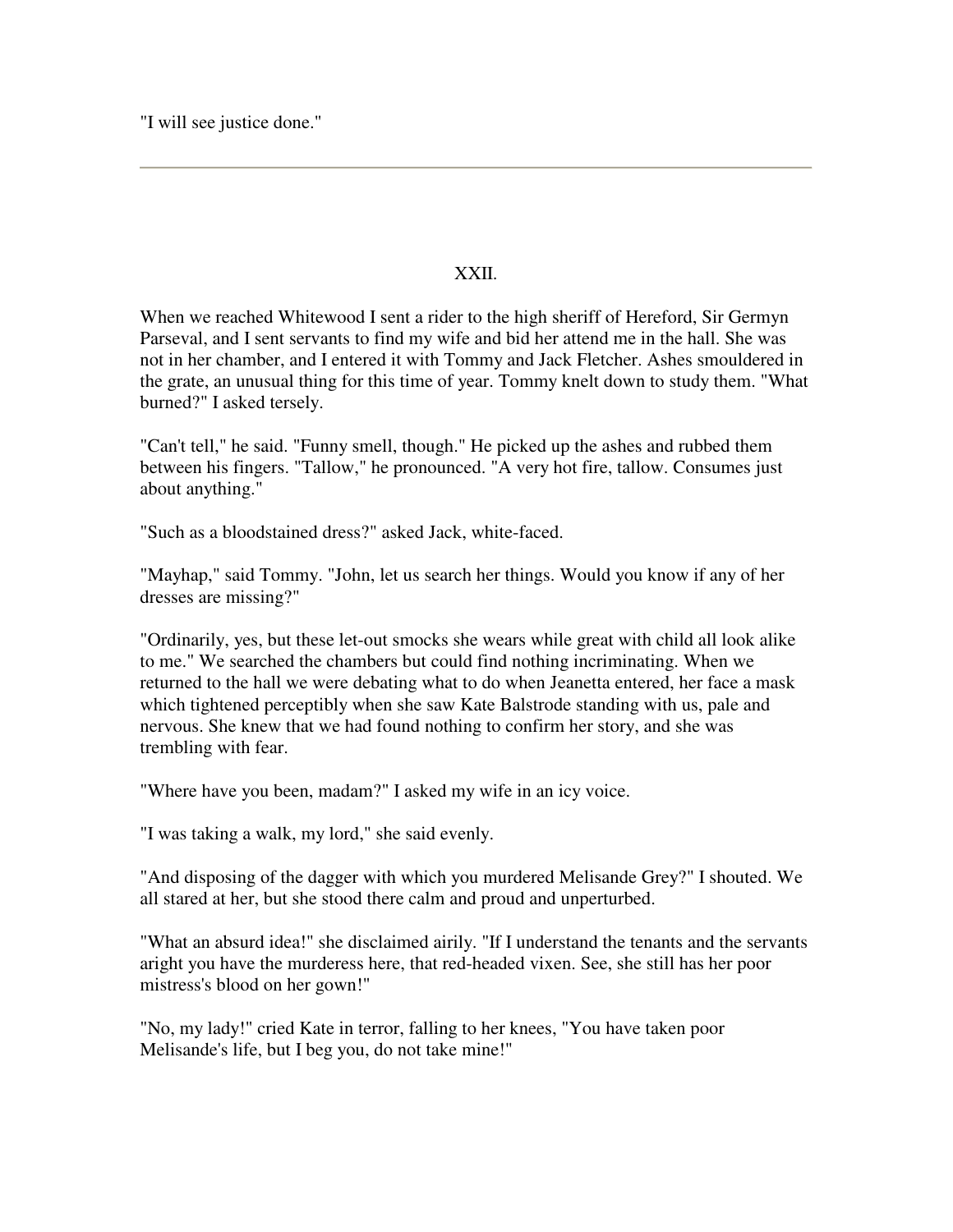"You accuse me, you wretched little tart?" laughed Jeanetta, her lip curling. "Here is double iniquity. My husband has already confessed to me how you lured him into infidelity to his sacred marriage vows, and it is obvious that you murdered your mistress to free yourself of servitude and now you seek to remove me from the scene with your lies so that you might become John's paramour. An arrangement he would never consent to, of course," she added with delicate irony, "Since he is a notoriously honourable man." I gasped in horror, for unwittingly I had given her the perfect cover for her crime and placed poor Kate in grave jeopardy by giving her a motive to kill Melisande.

"Perhaps you would care to explain why you burned a dress?" demanded Tommy, taking a wild shot in the dark.

"What dress?" said Jeanetta mockingly. "I lit a fire in the grate because I feared a chill, and I must take care of myself in my condition."

"She's got it pegged!" moaned Tommy. "You'll never get a true bill on her, John. All the more so because King Edward is certain to insist on scrupulous due process, just to show how much things have changed in England since Margaret ruled." I raged inwardly at the irony of it all, of having fought for two years to re-establish the rule of law only to have it shelter the slayer of the one I loved most in the world.

Father Peter entered with Sir Germyn Parseval, and I took the sheriff aside and spoke with him earnestly for some time, along with Tommy Caxton. When we approached the two women again, Sir Germyn took Kate's arm, but his eyes were gentle and sympathetic. "Katherine Balstrode, I must perforce seize your person and hold you for arraignment on a charge of petty treason, to wit the murder of a gentlewoman by a servant. But having conferred with Lord John here and having had the particulars of this matter made known to me, " he went on, pointedly avoiding looking at Jeanetta, "I will therefore petition the king's justiciar, my lord earl of Shrewsbury, that you be tried not by King's Bench but by ordeal."

Kate gasped and stared at us in horror. The ordeal for women was to grasp a red-hot plowshare with both hands and walk ten paces, then say "God save the king!" three times. If an accused girl or woman did this she was judged innocent of her crime, but if she dropped the plowshare or fumbled the words she was dragged to the gallows and hanged immediately. "I am betrayed!" she cried miserably. "You promised me justice, Lord John!"

"Nay, nay, calm yourself," I told her. "Kate, do you know why ordeal has fallen into disuse in these times? Because so corrupt and uncertain did the procedure become that when accused persons with friends in high places picked up the hot iron or plunged their hands into the boiling oil, the iron and the oil were but lukewarm, by some strange happenstance. And you shall have friends in high places, Kate, that I swear to you. I shall petition the king himself to intervene in your favour if need be. You must be arrested and tried because we have no proof to convict the real killer, but I promise you upon my honour that I shall never allow you to suffer for this crime which you never committed.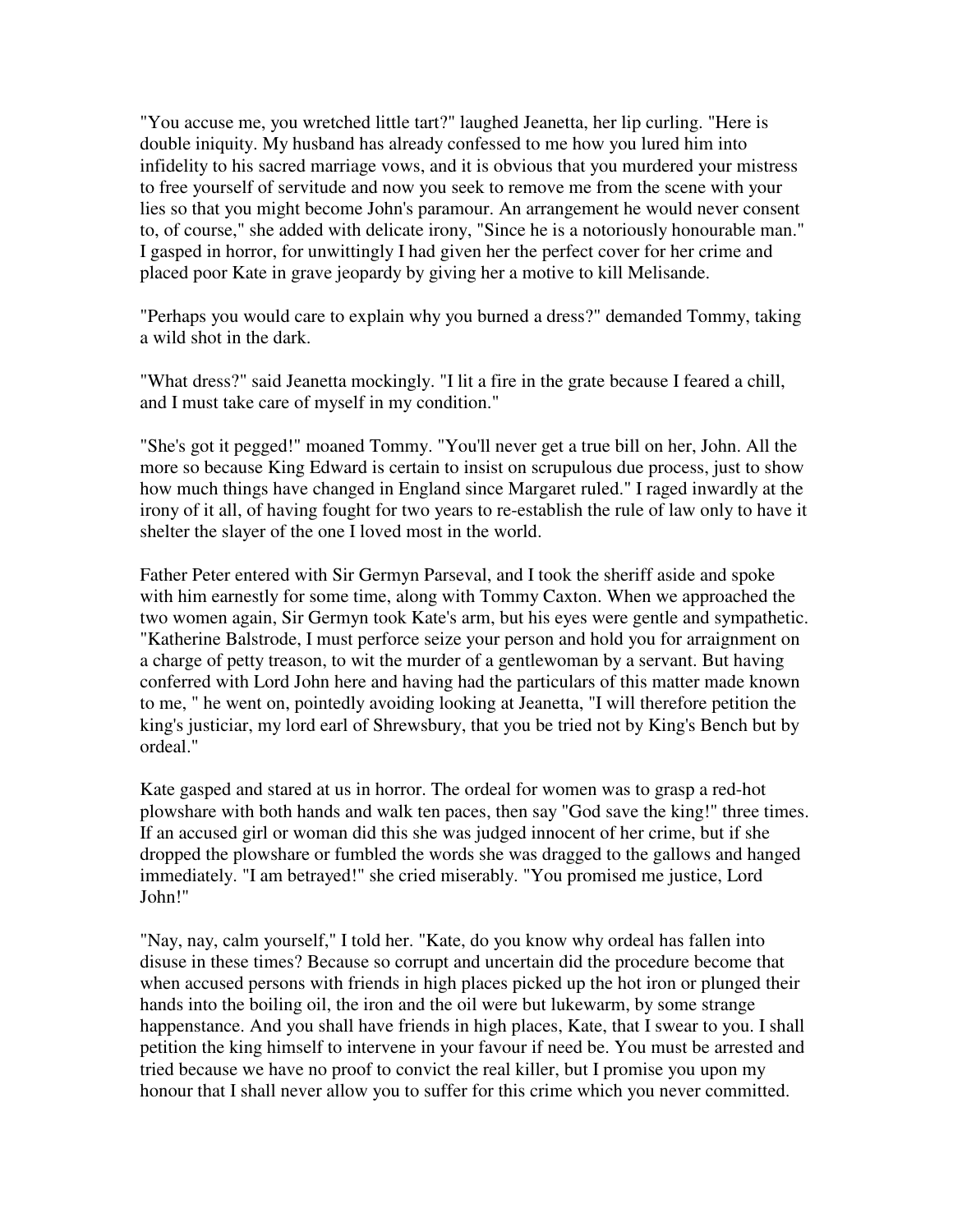And," I concluded, staring hard at Jeanetta, "As my wife has said, I am a notoriously honorable man." Parseval led her away, and we were left alone with the murderess.

"Madam," I aid coldly, "You are certain to escape the law's justice, but it is my intention to ensure that you never escape the calumny of the realm's nobility. Tommy, before you leave I will give you letters in my own hand for transmission to divers lords in the Midlands shires. Jack shall ride to Shrewsbury tomorrow bearing a full account of this horror to her father, and when Parliament convenes in November I shall speak personally of it to the king."

"Revile me as you will," said Jeanetta icily, "I shall never fear to look any lord or lady in this land in the eye."

"No doubt," muttered Father Peter. "And that is what is so terrible. Lady, have you no sense at all of your sin?"

She smiled at him mockingly. "Of course, Father. Will you hear my confession?" All of us stood appalled at this blasphemy. Father Peter abruptly crossed himself and fled from the hall as from a thing accursed. Jack Fletcher stared at her.

"By all that is holy, Jenny, what have you become?" he whispered. "Do you know how I worshipped you when we were growing up together in this house, how proud I was to share even a bastard's portion of blood with you?" Abruptly he spat full in her face and then staggered towards the door like a drunken man.

"Will you allow a peasant to do that to your wife?" shouted Jeanetta in fury.

"That peasant is your brother, and had God been juster with us all he would have been born on the right side of the blanket and you would have been born down with the drabs where you belong," I growled. "My only regret is that he did that before I could." I grabbed her by one arm into my study and slammed and latched the door.

"Are you going to whip me again?" she asked. "John, the baby..."

*"Silence!"* I shouted, slapping her face. She reeled back and stared at me and I at her, as if I were seeing her for the first time. "Are you a demon, Jeanetta?" I asked softly, in wonder. "Are you something sent from hell itself to make me suffer for some sin I cannot imagine?"

"You still care for her! You still love her!" she cried out.

"Of course I do! Whatever made you think that I had changed?" I demanded. Then it hit me, and even before I heard her reply I understood what I had done.

"You...you told me about that servant girl," she stammered. "I thought that meant you no longer loved her, and I could kill her without making you hate me..." Her hands were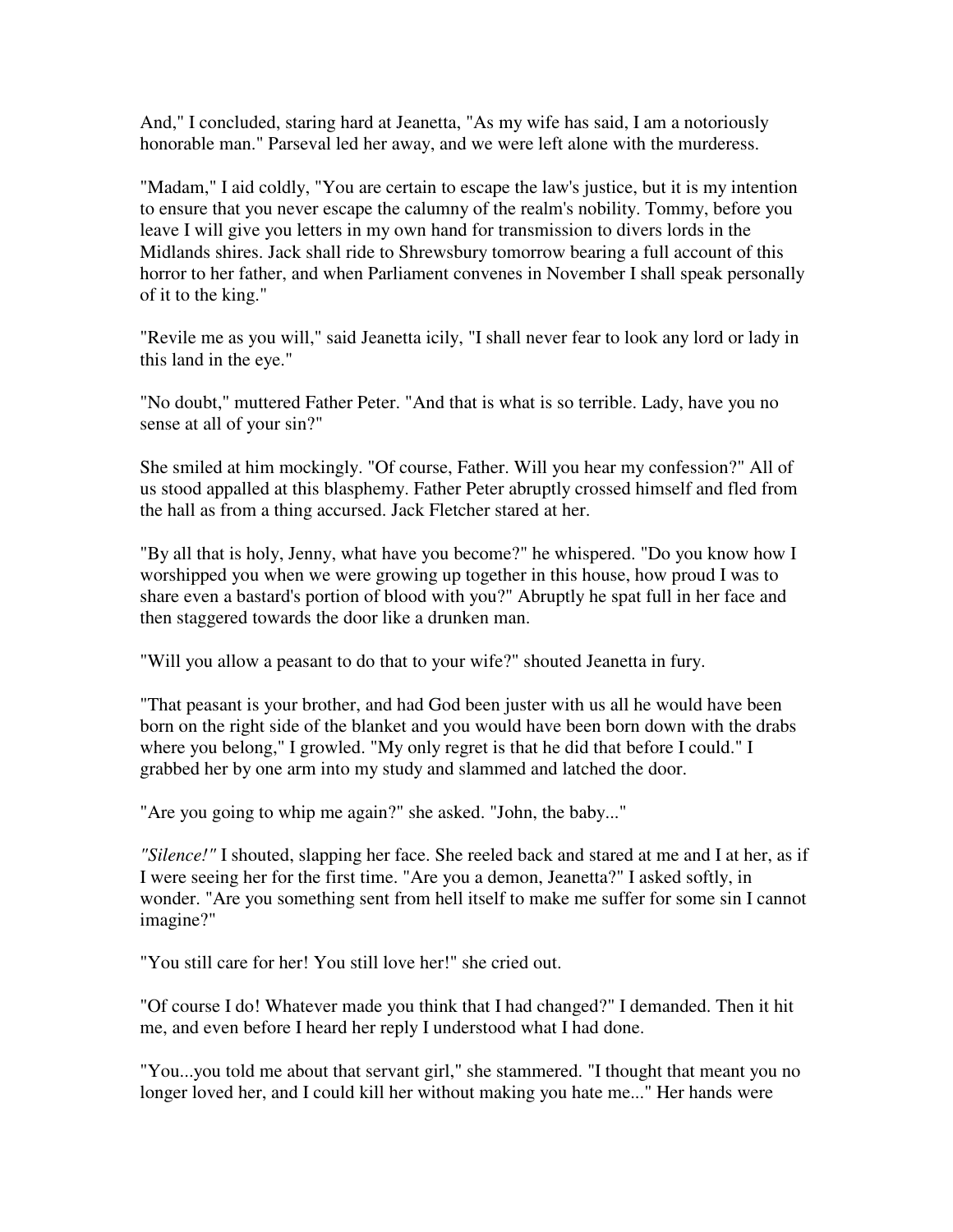trembling and her voice was cracked. She grasped my hands tightly and searched my face. "You do hate me now, don't you?" she whispered feverishly. "Oh, God, no, I've killed her and now you hate me and I can't bring her back..."

"It is I," I muttered, collapsing onto a settle. "I killed Melisande with my own stupidity." I was going mad. I knew it. I could feel my sanity slipping. The whole thing was beginning to catch up to me. Melisande dead...dead*?...no, no, not dead...never dead...*I wanted to scream and shout and cackle with laughter, draw my sword and slice and smash and splatter blood and rend flesh. My sword....I drew it slowly from the sheath, gazed lovingly at the lithe length of purest Toledo steel, weighted and balanced for the dealing of death. I advanced upon her and her faced blanched as white as snow in terror. "You are post-haste for hell, bitch," I told her, shoving her to her knees and gathering her hair into my hands, forcing her head forward to expose her neck. She crossed herself and said quietly,

"The child I carry is innocent, my lord. I beg you for his life, not mine." Sanity returned to me in a rush, and I cast the blade from me in horror, appalled at what I had seen in myself just as much as what Jeanetta had done.

"I won't kill you now," I told her. "Not while my mind is in flames like this. I will kill you later, but when I do it will be a calm and considered thing, and it won't be until after the child is born. You have my word."

"Now I know how she felt just before she died," whispered Jeanetta. "How thrilling that I made her feel like that." I shook my head; no depravity of hers could shock me any more. "What are you going to do, John?"

"After the baby is born I will give you a chance to leave. I owe you that much. The baby will stay here. Go to your father or whoever will have you, go become a whore on the streets of London, do what you want. If you stay after the child's birth I know I will kill you."

"No," she said steadily. "I won't leave you. You are my husband and this is my home. If it means death, then I will die, and there is no man on earth who has more right to take my life or at whose hands I would rather meet my end. I'm yours, John, to keep or to kill."

"I'm not going to change my mind, Jen. If you are within my reach after our last child is born, you will die."

"If that is your will, then I accept it," she said.

"Until then I am taking you to the tower room. You will have a comfortable bed and plenty of food and drink, for the child's sake, but I am going to chain you to the wall like an animal, which is what you are, a dangerous beast unfit to be among people. After the child is born and taken out of the room I will wall you up inside and let you die slowly. I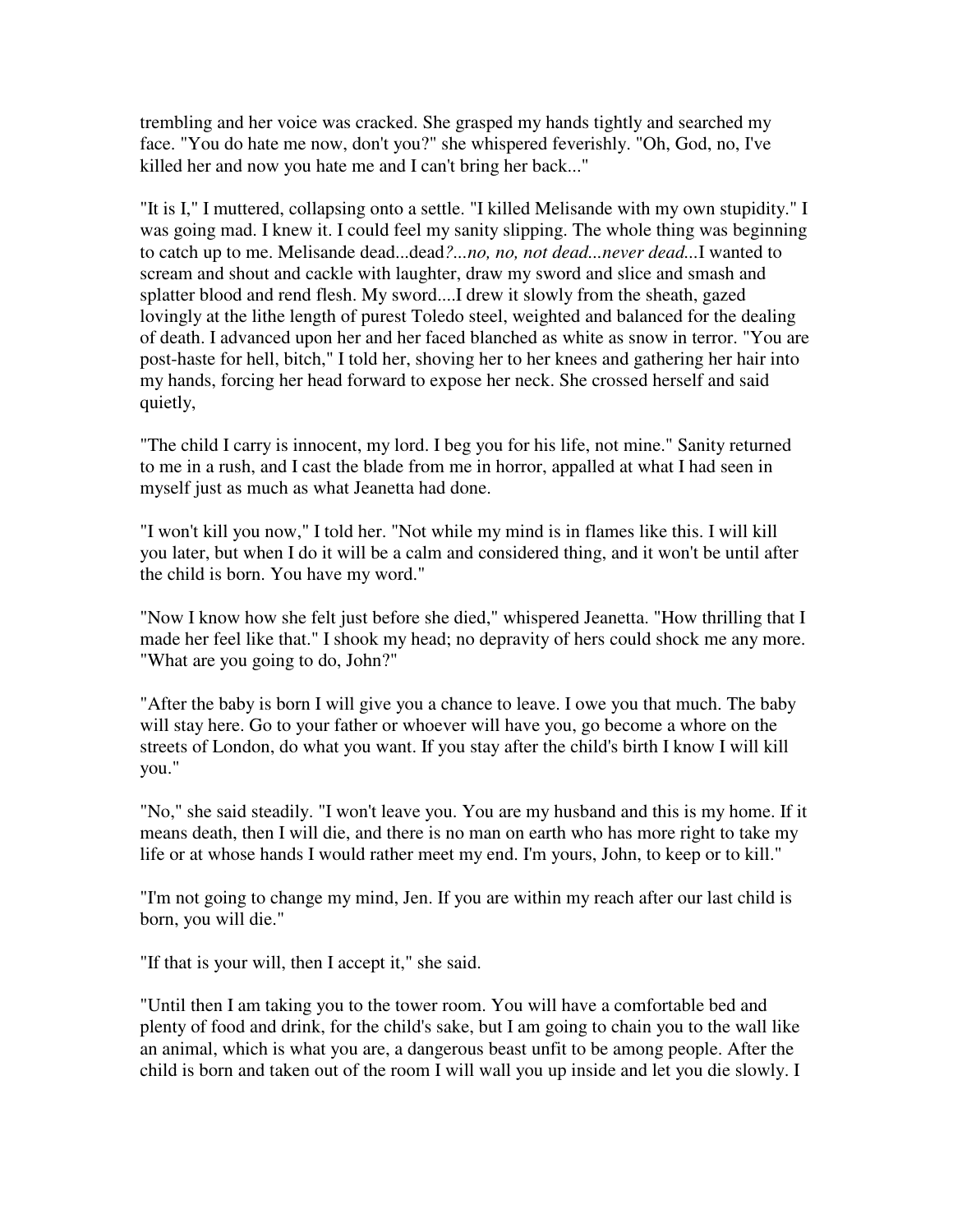will make sure that a number of rats are entombed with you, and I will stand below the tower and listen for the sounds you make when those rats become hungry."

"As you wish," she said steadily.

"Are you mad, woman?" I demanded, staring at her.

"Don't you understand yet, John?" she said, her eyes brimming with tears that coursed down her face.

"Dear God," I whispered, shaken to the depths of my soul.

"You made me cry again," she sniffled. "John, you have some time between now and the birth of the child. During that time, please think long and deeply, and if there is anything at all I can do, by living or by dying, which will gain back for me the smallest particle of your heart, tell me, and it will be done. I will accept whatever it is that you decide, John, so long as you know you really want it."

"I know what I want, Jen," I told her. "I want you to confess to your crime. I want you to remove all suspicion from that girl in there whom you falsely accused. I want to stand in a crowd at Ludlow and watch you die bobbing and gasping and choking at the end of a rope. Are you willing to give me that?"

"Will you love me again if I do?" she whispered.

"No. But I will respect and honor your courage, and I will always be thankful you relieved me of the sin of murder." I looked at her. "It's the best I can do, Jen."

She nodded. "Then it shall be done. Send the sheriff and his clerk to me after a while, and I will tell them everything."

She ascended to the tower room calmly, without trembling or faltering. Before I closed and barred the door I could not resist asking her one question. "Madam, will you tell me one thing? Before you slew Melisande Grey, what were her last words on this earth?"

Jeanetta raised her head and looked at me strangely. "That, sir, you shall never know," she said with finality.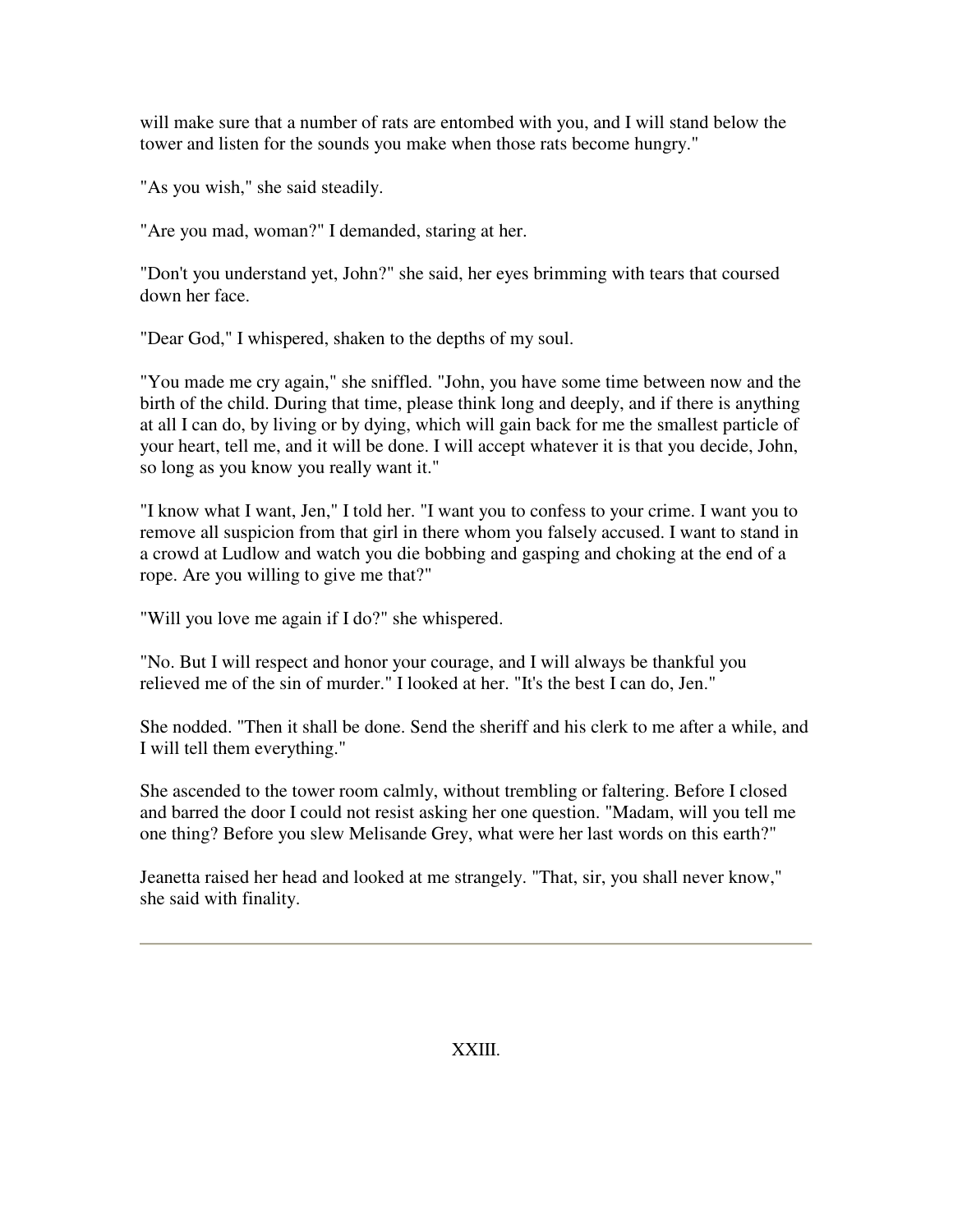In the dark October twilight I sat upon the stone steps of Whitewood, toying with a halffull goblet of wine and staring off into the distance through the misty park. With me were a group of friends, Tommy Caxton, Kate, and her brother Sir Robin as well. Robin now held the manor of Canfield from me. The midwife appeared at my side. "Well?" I demanded of her.

"A son, Lord John," she said nervously. "A fine healthy little lad. But my lord, your wife..." She ran down, unable to continue.

"Dead?" I asked.

"Aye, lord. There was no real reason for it. She wasn't bleeding all that much, nothing burst inside that I could tell."

"I half expected it. I don't think she wanted to survive the childbed merely to perish on the scaffold in a few weeks' time."

"I don't know about that, my lord," said the midwife timorously.

"Eh?"

"Before she died left you this." She handed me a parchment note. I opened it and read:

*My husband:*

*I don't think I'm going to make it. Pray God our child does. I am sorry to cheat the county out of a fine spectacle. I was rather looking forward to it myself. The gallows would be far more dramatic an exit than bleeding to death on this straw. I would have taken my leave of the world young and strong, with my head up and my eyes open in the sun, not staring at these stone walls around me. I've spent my time up here planning an impressive exit. First, I was going to cut my hair and braid the hangman a noose from it. A poetic touch, that ought to have been good for a ballad or two. Then I was going to make a lovely low-cut mourning gown of black velvet to show off my figure while I did the dance. The world would have remembered me.*

*Now you can marry that red-headed slut. Keep her out of the tower, though. I'm going to haunt this chamber, and I'll go for her throat if she ever comes up here.*

*My sweet friend, this whole life of ours was always my choice and my doing, not yours.*  Let me pay the reckoning for it. Try to forgive me, or if you can't, at least try not to hate *me too harshly. If our son lives I charge you with my dying wish: do not make him or Cecily suffer for my sake. I am guilty, they are innocent, and so are you. Don't punish them and don't punish yourself. My soul is yours forever, my love for you shall live through all time, and in whatever flesh and name and land where in ages to come you walk, I shall be there. Farewell. - Jen.*